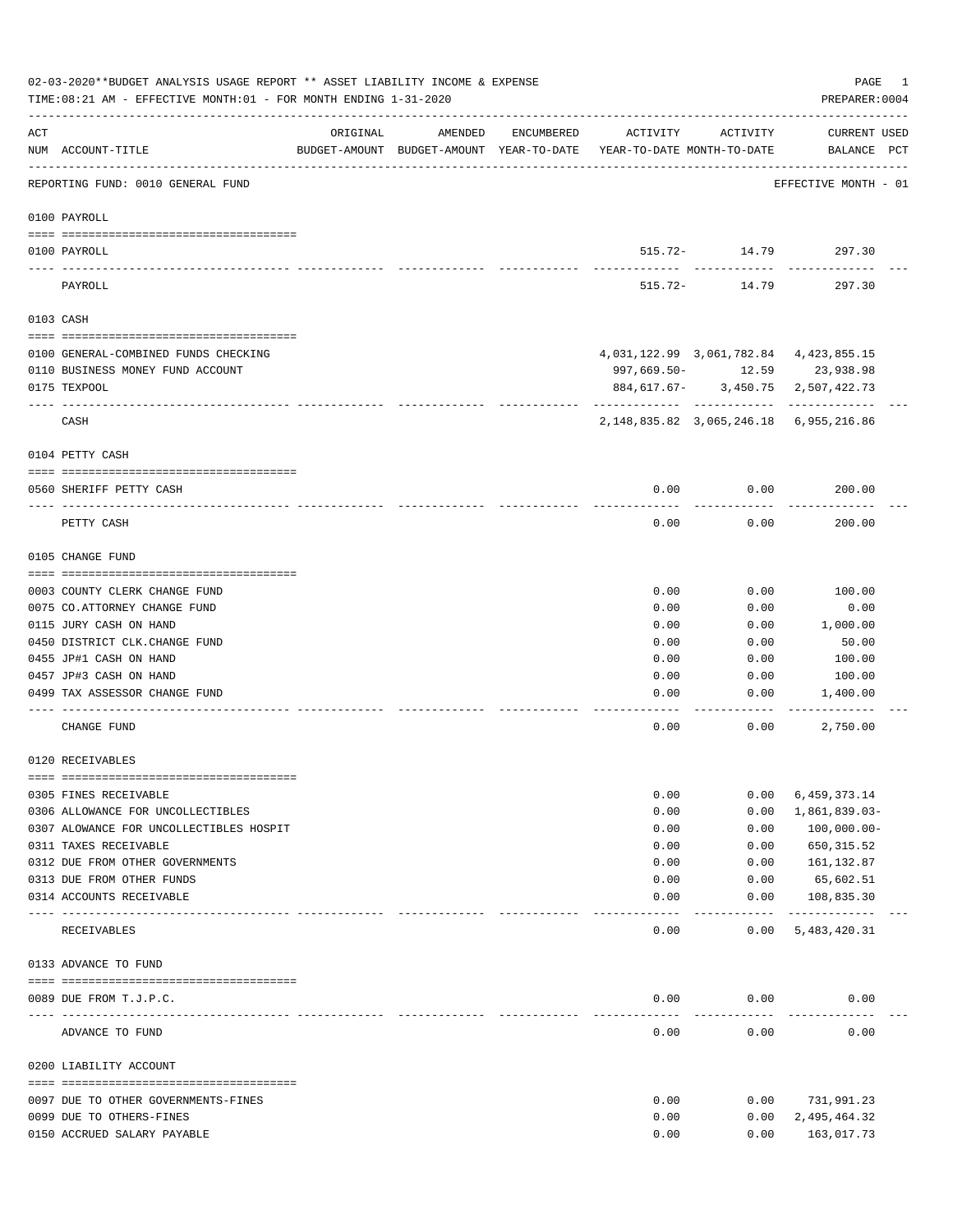|     | 02-03-2020**BUDGET ANALYSIS USAGE REPORT ** ASSET LIABILITY INCOME & EXPENSE<br>PAGE<br>TIME: 08:21 AM - EFFECTIVE MONTH: 01 - FOR MONTH ENDING 1-31-2020<br>PREPARER: 0004 |                                 |                                                     |            |                                               |                                        |                                    |    |  |  |  |  |
|-----|-----------------------------------------------------------------------------------------------------------------------------------------------------------------------------|---------------------------------|-----------------------------------------------------|------------|-----------------------------------------------|----------------------------------------|------------------------------------|----|--|--|--|--|
| ACT | NUM ACCOUNT-TITLE                                                                                                                                                           | ORIGINAL                        | AMENDED<br>BUDGET-AMOUNT BUDGET-AMOUNT YEAR-TO-DATE | ENCUMBERED | ACTIVITY<br>YEAR-TO-DATE MONTH-TO-DATE        | ACTIVITY                               | <b>CURRENT USED</b><br>BALANCE PCT |    |  |  |  |  |
|     | REPORTING FUND: 0010 GENERAL FUND                                                                                                                                           |                                 |                                                     |            |                                               |                                        | EFFECTIVE MONTH - 01               |    |  |  |  |  |
|     | 0155 ACCRUED FRINGE BENEFITS                                                                                                                                                |                                 |                                                     |            | 0.00                                          | 0.00                                   | 74,745.32                          |    |  |  |  |  |
|     | 0200 DEFERRED TAX REVENUE                                                                                                                                                   |                                 |                                                     |            | 0.00                                          |                                        | $0.00$ 620,022.87                  |    |  |  |  |  |
|     | 0205 DEFERRED FINE REVENUE                                                                                                                                                  |                                 |                                                     |            | 0.00                                          |                                        | 0.00 1,370,078.58                  |    |  |  |  |  |
|     | 0900 SYSTEM ADDED LIABILITY LINE-ITEM                                                                                                                                       |                                 |                                                     |            | 0.00                                          | 0.00                                   | 0.00                               |    |  |  |  |  |
|     | 0910 SYSTEM ADDED LIABILITY LINE-ITEM                                                                                                                                       |                                 |                                                     |            | 475,625.52-                                   |                                        | $6,701.25 - 475,625.52 -$          |    |  |  |  |  |
|     | LIABILITY ACCOUNT                                                                                                                                                           |                                 |                                                     |            |                                               | $475,625.52 - 6,701.25 - 4,979,694.53$ |                                    |    |  |  |  |  |
|     | 0207 DUE TO FUND                                                                                                                                                            |                                 |                                                     |            |                                               |                                        |                                    |    |  |  |  |  |
|     | 0070 DUE TO R.O.W.                                                                                                                                                          |                                 |                                                     |            | 0.00                                          | 0.00                                   | 0.00                               |    |  |  |  |  |
|     | 0089 DUE TO T.J.P.C.                                                                                                                                                        |                                 |                                                     |            | 0.00                                          | 0.00                                   | 0.00                               |    |  |  |  |  |
|     | 0090 DUE TO CJD                                                                                                                                                             |                                 |                                                     |            | 0.00                                          | 0.00                                   | 1,794.00                           |    |  |  |  |  |
|     | 0970 DUE TO OTHER GOVERNMENTS                                                                                                                                               |                                 |                                                     |            | 0.00                                          | 0.00                                   | 0.00                               |    |  |  |  |  |
|     | 0990 DUE TO OTHERS                                                                                                                                                          |                                 |                                                     |            | 0.00                                          | 0.00                                   | 344.79                             |    |  |  |  |  |
|     | DUE TO FUND                                                                                                                                                                 |                                 |                                                     |            | 0.00                                          | 0.00                                   | 2,138.79                           |    |  |  |  |  |
|     | 0225 LONG TERM LIABILITIES                                                                                                                                                  |                                 |                                                     |            |                                               |                                        |                                    |    |  |  |  |  |
|     | 0510 TIME PYMT. WARRANTS ON COMPUTERS                                                                                                                                       |                                 |                                                     |            | 0.00                                          | 0.00                                   | 0.00                               |    |  |  |  |  |
|     | LONG TERM LIABILITIES                                                                                                                                                       |                                 |                                                     |            | 0.00                                          | 0.00                                   | 0.00                               |    |  |  |  |  |
|     | 0271 EQUITY ACCOUNT                                                                                                                                                         |                                 |                                                     |            |                                               |                                        |                                    |    |  |  |  |  |
|     | 0200 EQUITY ACCOUNT                                                                                                                                                         |                                 |                                                     |            | 0.00                                          |                                        | $0.00 \quad 4,836,105.53$          |    |  |  |  |  |
|     |                                                                                                                                                                             |                                 |                                                     |            |                                               |                                        |                                    |    |  |  |  |  |
|     | EQUITY ACCOUNT                                                                                                                                                              |                                 |                                                     |            | 0.00                                          |                                        | $0.00 \quad 4,836,105.53$          |    |  |  |  |  |
|     | 0300 CASH                                                                                                                                                                   |                                 |                                                     |            |                                               |                                        |                                    |    |  |  |  |  |
|     |                                                                                                                                                                             |                                 |                                                     |            |                                               |                                        |                                    |    |  |  |  |  |
|     | 0110 UNENCUMBERED FUND BALANCE                                                                                                                                              | 1, 262, 560. 22 1, 262, 560. 22 |                                                     |            | 0.00                                          |                                        | $0.00 \quad 1,262,560.22 \quad 00$ |    |  |  |  |  |
|     | CASH                                                                                                                                                                        |                                 | 1, 262, 560. 22 1, 262, 560. 22                     | 0.00       |                                               | $0.00$ $0.00$ $1,262,560.22$ 00        |                                    |    |  |  |  |  |
|     | 0310 PROPERTY TAXES                                                                                                                                                         |                                 |                                                     |            |                                               |                                        |                                    |    |  |  |  |  |
|     |                                                                                                                                                                             |                                 |                                                     |            |                                               |                                        |                                    |    |  |  |  |  |
|     | 0110 CURRENT TAXES                                                                                                                                                          |                                 | 8,860,179.82 8,860,179.82                           |            |                                               | 5,818,333.20 3,779,962.12 3,041,846.62 |                                    | 66 |  |  |  |  |
|     | 0120 DELINQUENT TAXES                                                                                                                                                       | 200,000.00<br>------------      | 200,000.00<br><u>uuuuuuuuuuu</u>                    |            | 93,674.70                                     |                                        | 35,557.86 106,325.30               | 47 |  |  |  |  |
|     | PROPERTY TAXES                                                                                                                                                              |                                 | 9,060,179.82 9,060,179.82                           |            | $0.00$ 5,912,007.90 3,815,519.98 3,148,171.92 |                                        |                                    | 65 |  |  |  |  |
|     | 0318 OTHER TAXES                                                                                                                                                            |                                 |                                                     |            |                                               |                                        |                                    |    |  |  |  |  |
|     | 0120 PAY N LIEU TAX/GRASSLAND                                                                                                                                               | 16,000.00                       | 16,000.00                                           |            | 1,143.00                                      | 0.00                                   | 14,857.00                          | 07 |  |  |  |  |
|     | 0121 PAY N LIEU TAX/UPPER TRINITY                                                                                                                                           | 14,402.00                       | 14,402.00                                           |            | 11,286.17                                     | 0.00                                   | 3,115.83                           | 78 |  |  |  |  |
|     | 0122 TAX ABATEMENT/APPLICATION                                                                                                                                              | 18,300.00                       | 18,300.00                                           |            | 17,300.00                                     | 0.00                                   | 1,000.00                           | 95 |  |  |  |  |
|     | 0128 FINES AND REIMBURSEMENTS                                                                                                                                               | 0.00                            | 0.00                                                |            | 0.00                                          | 0.00                                   | 0.00                               |    |  |  |  |  |
|     | 0129 STATE FINES AND REIMBURSEMENTS                                                                                                                                         | 0.00                            | 0.00                                                |            | 0.00                                          | 0.00                                   | 0.00                               |    |  |  |  |  |
|     | 0130 COURT COSTS/ARREST FEES                                                                                                                                                | 260,000.00                      | 260,000.00                                          |            | 51,855.21                                     | 23,858.84                              | 208,144.79                         | 20 |  |  |  |  |
|     | 0132 ATTORNEYS & DOCTORS                                                                                                                                                    | 14,000.00                       | 14,000.00                                           |            | 928.21                                        | 928.16                                 | 13,071.79                          | 07 |  |  |  |  |
|     | 0140 TAX ON MIXED DRINKS                                                                                                                                                    | 19,900.00                       | 19,900.00                                           |            | 4,520.29                                      | 0.00                                   | 15,379.71                          | 23 |  |  |  |  |
|     | 0160 SALES TAX REVENUES                                                                                                                                                     | 900,000.00                      | 900,000.00                                          |            | 349,694.71                                    | 78,517.49                              | 550,305.29                         | 39 |  |  |  |  |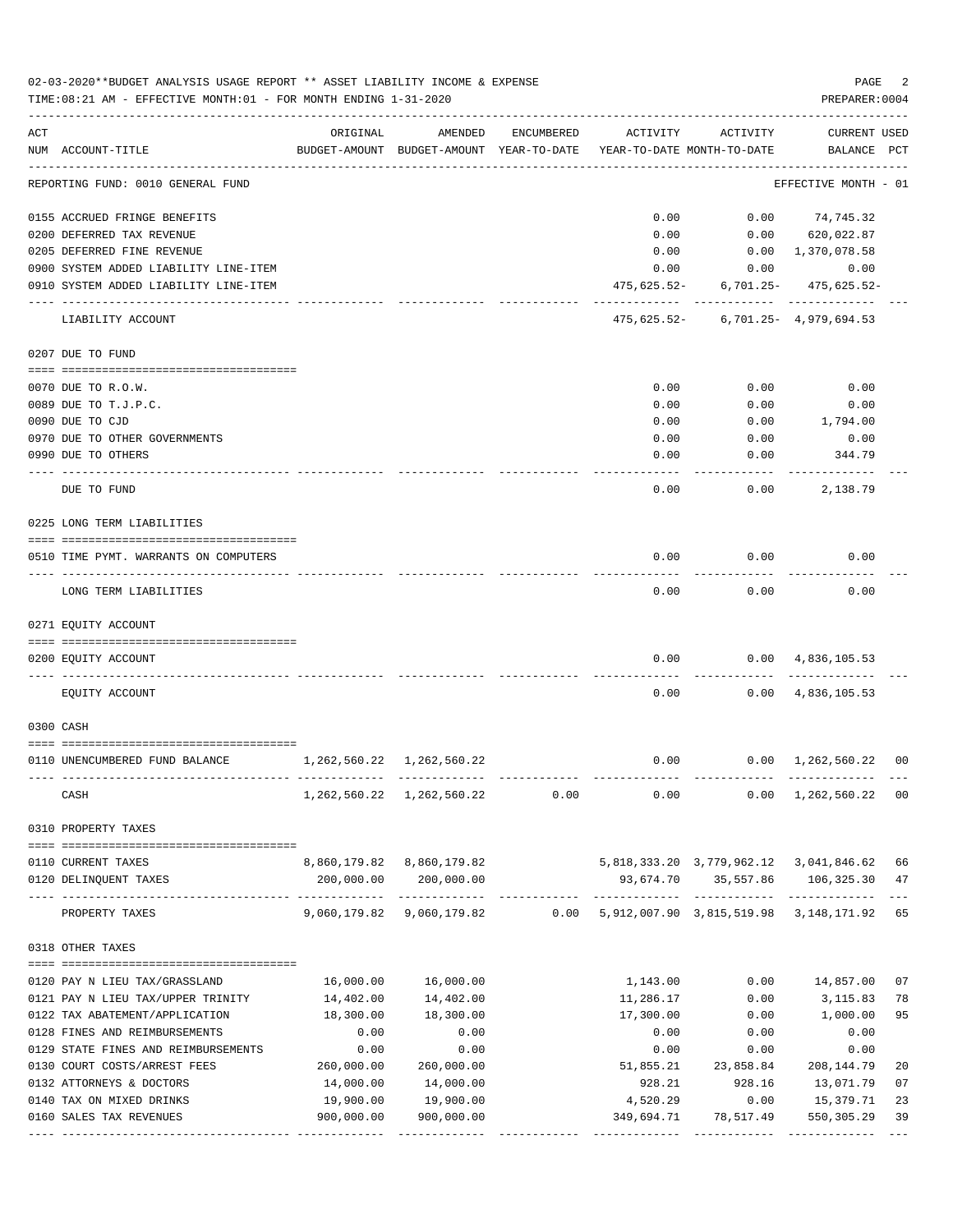| 02-03-2020**BUDGET ANALYSIS USAGE REPORT ** ASSET LIABILITY INCOME & EXPENSE | PAGE           |
|------------------------------------------------------------------------------|----------------|
| TIME:08:21 AM - EFFECTIVE MONTH:01 - FOR MONTH ENDING 1-31-2020              | PREPARER: 0004 |

| ACT | NUM ACCOUNT-TITLE                                          | ORIGINAL     | AMENDED<br>BUDGET-AMOUNT BUDGET-AMOUNT YEAR-TO-DATE | ENCUMBERED | ACTIVITY<br>YEAR-TO-DATE MONTH-TO-DATE | ACTIVITY           | <b>CURRENT USED</b><br>BALANCE | PCT |
|-----|------------------------------------------------------------|--------------|-----------------------------------------------------|------------|----------------------------------------|--------------------|--------------------------------|-----|
|     |                                                            |              |                                                     |            |                                        |                    |                                |     |
|     | REPORTING FUND: 0010 GENERAL FUND                          |              |                                                     |            |                                        |                    | EFFECTIVE MONTH - 01           |     |
|     | OTHER TAXES                                                |              |                                                     | 0.00       | 436,727.59                             | 103,304.49         | 805,874.41 35                  |     |
|     | 0319 F.C. DETENTION CENTER                                 |              |                                                     |            |                                        |                    |                                |     |
|     |                                                            |              |                                                     |            |                                        |                    |                                |     |
|     | 0420 JAIL PAY PHONE COMMISSION                             | 160,000.00   | 160,000.00                                          |            | 65,013.91                              | 7,843.91           | 94,986.09                      | 41  |
|     | 0429 SCHOLARSHIP FUNDS                                     | 0.00         | 0.00                                                |            | 0.00                                   | 0.00               | 0.00                           |     |
|     | 0551 ANNUAL PAYMENT                                        | 0.00         | 0.00                                                |            | 0.00                                   | 0.00               | 0.00                           |     |
|     | 0552 MONTHLY MONITORING PAYMEN                             | 0.00<br>0.00 | 0.00<br>0.00                                        |            | 0.00<br>0.00                           | 0.00               | 0.00                           |     |
|     | 0553 ADMINISTRATIVE FEE<br>0554 REIMB.FOR CONFINEMENT EXP. | 0.00         | 0.00                                                |            | 0.00                                   | 0.00<br>0.00       | 0.00<br>0.00                   |     |
|     |                                                            |              |                                                     |            |                                        |                    |                                |     |
|     | F.C. DETENTION CENTER                                      | 160,000.00   | 160,000.00                                          | 0.00       | 65,013.91                              | 7,843.91           | 94,986.09                      | 41  |
|     | 0320 LICENSES & PERMITS                                    |              |                                                     |            |                                        |                    |                                |     |
|     | 0200 ALCOHLIC BEVERAGE LICENSE                             | 2,500.00     | 2,500.00                                            |            |                                        | 5,176.03 4,889.03  | 2,676.03+ 207                  |     |
|     | 0300 SEWAGE PERMITS/INSPECTIONS                            | 100,000.00   | 100,000.00                                          |            | 36,300.56                              | 7,155.00 63,699.44 |                                | 36  |
|     | 0545 FOOD SERV. PERMITS/CLASSES                            | 0.00         | 0.00                                                |            | 0.00                                   | 0.00               | 0.00                           |     |
|     | 0546 \$5 COUNTY FEE/FOOD HANDLERS CLASS                    | 0.00         | 0.00                                                |            | 0.00                                   | 0.00               | 0.00                           |     |
|     |                                                            |              |                                                     |            |                                        |                    |                                |     |
|     | LICENSES & PERMITS                                         | 102,500.00   | 102,500.00                                          | 0.00       | 41,476.59                              | 12,044.03          | 61,023.41                      | 40  |
|     | 0321 FEES OF TAX COLLECTOR                                 |              |                                                     |            |                                        |                    |                                |     |
|     |                                                            |              |                                                     |            |                                        |                    |                                |     |
|     | 0200 COMMISSIONS ON CAR REGIST                             | 108,000.00   | 108,000.00                                          |            | 33,004.60                              |                    | 9,426.40 74,995.40             | 31  |
|     | 0250 COMMISSION ON CAR TITLES                              | 45,000.00    | 45,000.00                                           |            | 13,810.00                              | 3,885.00           | 31,190.00                      | 31  |
|     | 0251 COMM.ON SALES TAX COLLECTIONS                         | 340,000.00   | 340,000.00                                          |            | 0.00                                   | 0.00               | 340,000.00                     | 00  |
|     | 0252 TOLL COLLECTIONS                                      | 0.00         | 0.00                                                |            |                                        | 905.08 199.12      | $905.08+$                      |     |
|     | 0901 TAX CERTIFICATES                                      | 8,500.00     | 8,500.00                                            |            | 2,892.53                               | 618.18             | 5,607.47                       | 34  |
|     | FEES OF TAX COLLECTOR                                      | 501,500.00   | 501,500.00                                          | 0.00       | 50,612.21                              |                    | 14, 128.70 450, 887.79         | 10  |
|     | 0330 GRANTS                                                |              |                                                     |            |                                        |                    |                                |     |
|     |                                                            |              |                                                     |            |                                        |                    |                                |     |
|     | 0396 RIFLE RESISTANT BODY ARMOR 3439801                    | 0.00         | 0.00                                                |            | 0.00                                   | 0.00               | 0.00                           |     |
|     | 0403 TEAM REDEVELOPMENT TRAINING                           | 0.00         | 0.00                                                |            | 0.00                                   | 0.00               | 0.00                           |     |
|     | 0437 INDIGENT DEFENSE GRANT                                | 34,000.00    | 34,000.00                                           |            | 8,819.50                               | 0.00               | 25,180.50                      | -26 |
|     | 0565 TCOG 911 DISPATCH FURNISHINGS                         | 0.00         | 0.00                                                |            | 0.00                                   | 0.00<br>--------   | 0.00                           |     |
|     | GRANTS                                                     | 34,000.00    | 34,000.00                                           | 0.00       | 8,819.50                               | 0.00               | 25,180.50 26                   |     |
|     | 0340 FEES OF OFFICE                                        |              |                                                     |            |                                        |                    |                                |     |
|     | 0135 FAMILY PROTECTION FEE                                 | 0.00         | 0.00                                                |            | 631.26                                 | 0.00               | $631.26+$                      |     |
|     | 0400 COUNTY JUDGE FEES                                     | 0.00         | 0.00                                                |            | 64.00                                  | 64.00              | $64.00+$                       |     |
|     | 0403 COUNTY CLERK FEES                                     | 230,000.00   | 230,000.00                                          |            | 24,282.95                              | 24,282.95          | 205, 717.05 11                 |     |
|     | 0450 DISTRICT CLERK FEES                                   | 75,000.00    | 75,000.00                                           |            | 16,841.24                              | 0.00               | 58,158.76                      | 22  |
|     | 0455 J. P. #1 FEES                                         | 6,000.00     | 6,000.00                                            |            | 5,470.14                               | 5,470.14           | 529.86                         | 91  |
|     | 0456 J. P. #2 FEES                                         | 5,800.00     | 5,800.00                                            |            | 2,349.40                               | 0.00               | 3,450.60                       | 41  |
|     | 0457 J. P. #3 FEES                                         | 11,500.00    | 11,500.00                                           |            | 1,361.20                               | 1,361.20           | 10,138.80                      | 12  |
|     | 0475 DISTRICT ATTORNEY FEES                                | 5,000.00     | 5,000.00                                            |            | 492.70                                 | 476.98             | 4,507.30                       | 10  |
|     | 0480 BOND APPLICATION FEE                                  | 0.00         | 0.00                                                |            | 0.00                                   | 0.00               | 0.00                           |     |
|     | 0484 ELECTION REIMBURSEMENTS                               | 0.00         | 0.00                                                |            | 274.42                                 | 274.42             | 274.42+                        |     |
|     | 0551 CONSTABLE PCT. 1 FEES                                 | 10,000.00    | 10,000.00                                           |            | 2,650.00                               | 2,010.00           | 7,350.00 27                    |     |
|     | 0552 CONSTABLE PCT. 2 FEES                                 | 2,500.00     | 2,500.00                                            |            | 1,430.00                               | 350.00             | 1,070.00 57                    |     |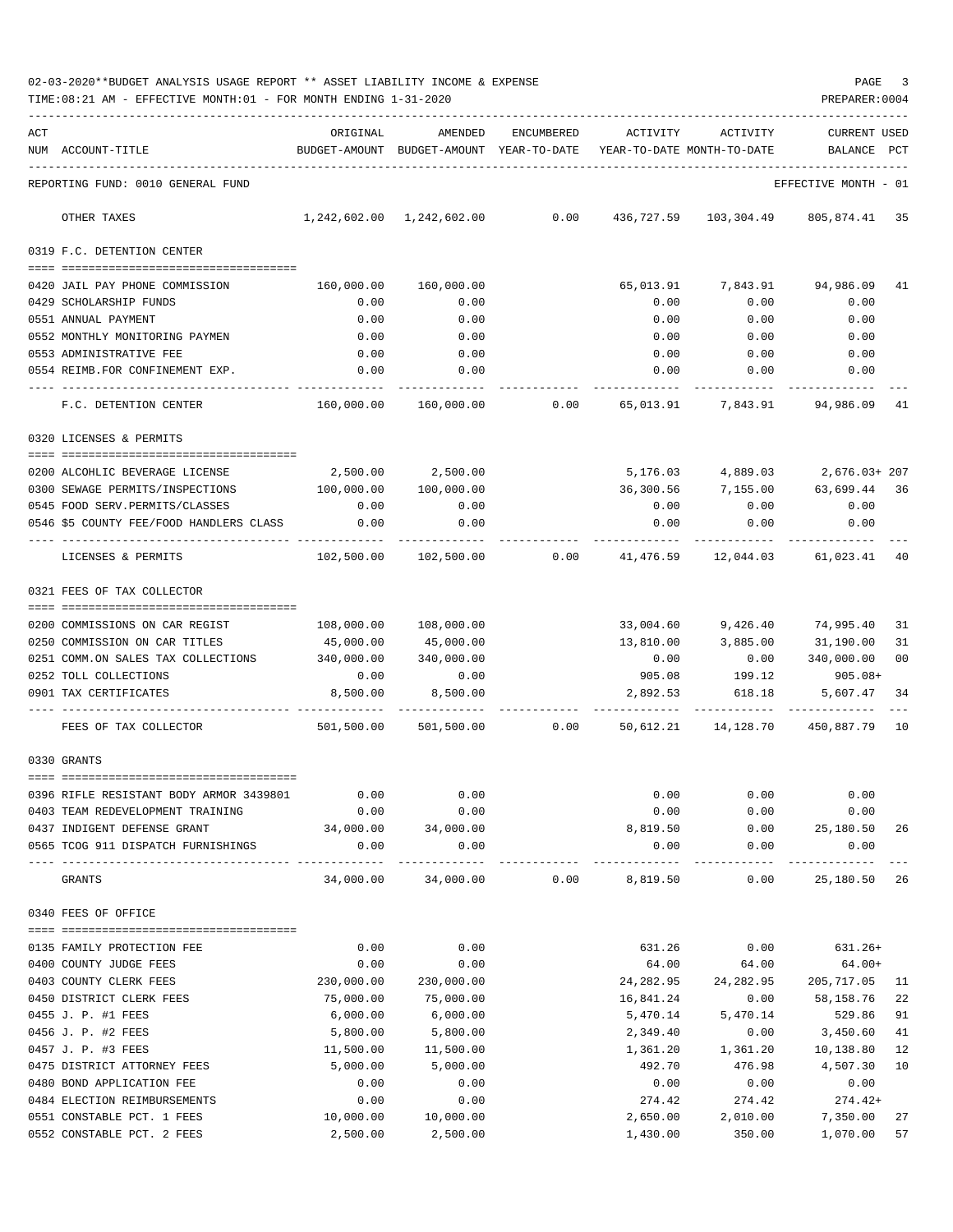| ACT |                                                                 | ORIGINAL      | AMENDED              | <b>ENCUMBERED</b> | ACTIVITY                   | <b>ACTIVITY</b>            | <b>CURRENT USED</b> |                |
|-----|-----------------------------------------------------------------|---------------|----------------------|-------------------|----------------------------|----------------------------|---------------------|----------------|
|     | NUM ACCOUNT-TITLE                                               | BUDGET-AMOUNT | BUDGET-AMOUNT        | YEAR-TO-DATE      |                            | YEAR-TO-DATE MONTH-TO-DATE | BALANCE             | PCT            |
|     | REPORTING FUND: 0010 GENERAL FUND                               |               |                      |                   |                            |                            | EFFECTIVE MONTH     | - 01           |
|     | 0553 CONSTABLE PCT. 3 FEES                                      | 2,500.00      | 2,500.00             |                   | 630.00                     | 490.00                     | 1,870.00            | 25             |
|     | 0560 SHERIFF FEES                                               | 45,000.00     | 45,000.00            |                   | 18,177.72                  | 15,645.72                  | 26,822.28           | 40             |
|     | 0573 BOND SUPERVISION FEES                                      | 70,000.00     | 70,000.00            |                   | 27,669.12                  | 4,615.00                   | 42,330.88           | 40             |
|     | 0600 D.C.6TH COURT OF APPEALS FEE                               | 1,500.00      | 1,500.00             |                   | 417.81                     | 0.00                       | 1,082.19            | 28             |
|     | 0601 C.C.6TH COURT OF APPEALS FEE                               | 800.00        | 800.00               |                   | 90.00                      | 90.00                      | 710.00              | 11             |
|     | 0652 SUBDIVISION FEES                                           | 8,500.00      | 8,500.00             |                   | 1,841.89                   | 75.00                      | 6,658.11            | 22             |
|     | 0653 ZONING APPLICATION FEES                                    | 600.00        | 600.00               |                   | 0.00                       | 0.00                       | 600.00              | 0 <sub>0</sub> |
|     | 0654 FLOOD PLAIN FEES                                           | 0.00          | 0.00                 |                   | 0.00                       | 0.00                       | 0.00                |                |
|     | 0655 BUILDING PERMITS                                           | 0.00          | 0.00                 |                   | 150.00                     | 150.00                     | $150.00+$           |                |
|     | 0900 OTHER FEES                                                 | 0.00          | 0.00                 |                   | 0.00                       | 0.00                       | 0.00                |                |
|     | FEES OF OFFICE                                                  | 474,700.00    | 474,700.00           | 0.00              | 104,823.85                 | 55,355.41                  | 369,876.15          | 22             |
|     | 0350 FINES                                                      |               |                      |                   |                            |                            |                     |                |
|     |                                                                 |               |                      |                   |                            |                            |                     |                |
|     | 0455 J. P. #1 FINES                                             | 5,000.00      | 5,000.00             |                   | 608.56                     | 608.56                     | 4,391.44            | 12             |
|     | 0456 J. P. #2 FINES                                             | 500.00        | 500.00               |                   | 336.00                     | 0.00                       | 164.00              | 67             |
|     | 0457 J. P. #3 FINES                                             | 2,500.00      | 2,500.00             |                   | 241.50                     | 241.50                     | 2,258.50            | 10             |
|     | FINES                                                           | 8,000.00      | 8,000.00             | 0.00              | 1,186.06                   | 850.06                     | 6,813.94            | 15             |
|     | 0352 FINES & FORFEITURES                                        |               |                      |                   |                            |                            |                     |                |
|     | 0100 10% COMM.ON SURETY BAIL BOND FEE                           | 700.00        | 700.00               |                   | 423.00                     | 193.50                     | 277.00              | 60             |
|     | 0201 BOND FORFEITURES                                           | 5,000.00      | 5,000.00             |                   | 3,125.00                   | 0.00                       | 1,875.00            | 63             |
|     |                                                                 |               |                      |                   |                            |                            |                     |                |
|     | FINES & FORFEITURES                                             | 5,700.00      | 5,700.00             | 0.00              | 3,548.00                   | 193.50                     | 2,152.00            | 62             |
|     | 0360 INTEREST EARNINGS<br>------------------------------------- |               |                      |                   |                            |                            |                     |                |
|     | 0100 INTEREST EARNINGS                                          | 40,000.00     | 40,000.00            |                   | 21,741.67                  | 4,645.78                   | 18,258.33           | 54             |
|     | 0110 INTEREST EARNINGS BUSINESS MONEY F                         | 10,000.00     | 10,000.00            |                   | 2,330.50                   | 12.59                      | 7,669.50            | 23             |
|     |                                                                 |               |                      |                   |                            |                            |                     |                |
|     | INTEREST EARNINGS                                               | 50,000.00     | 50,000.00            | 0.00              | 24,072.17                  | 4,658.37                   | 25,927.83           | 48             |
|     | 0364 SALE OF ASSETS LAND/BUILDING                               |               |                      |                   |                            |                            |                     |                |
|     | 0162 SALE OF ASSETS LAND/BUILDING                               | 1,000.00      | 1,000.00             |                   | 0.00                       | 0.00                       | 1,000.00 00         |                |
|     | 0163 SALE OF EQUIPMENT                                          | 0.00          | 0.00                 |                   | 20,605.79                  | 0.00                       | $20,605.79+$        |                |
|     | SALE OF ASSETS LAND/BUILDING                                    | 1,000.00      | --------<br>1,000.00 | 0.00              | -------------<br>20,605.79 | -----<br>0.00              | $19,605.79+61$      |                |
|     | 0370 MISCELLANEOUS                                              |               |                      |                   |                            |                            |                     |                |
|     |                                                                 |               |                      |                   |                            |                            |                     |                |
|     | 0100 KFYN-RADIO TOWER RENT                                      | 2,400.00      | 2,400.00             |                   | 800.00                     | 200.00                     | 1,600.00            | 33             |
|     | 0112 TOBACCO SETTLEMENT                                         | 19,000.00     | 19,000.00            |                   | 0.00                       | 0.00                       | 19,000.00           | 0 <sub>0</sub> |
|     | 0115 RENT- VERIZON TOWER                                        | 11,109.00     | 11,109.00            |                   | 3,193.83                   | 0.00                       | 7,915.17            | 29             |
|     | 0120 CONTRIBUTION IHC TRUST                                     | 4,000.00      | 4,000.00             |                   | 0.00                       | 0.00                       | 4,000.00            | 00             |
|     | 0125 IHC STATE REIMBURSEMENT                                    | 0.00          | 0.00                 |                   | 0.00                       | 0.00                       | 0.00                |                |
|     | 0130 REFUNDS & MISCELLANEOUS                                    | 10,000.00     | 10,000.00            |                   | 3,743.36                   | $677.81 -$                 | 6,256.64            | 37             |
|     | 0131 AUTOMOBILE INSURANCE LOSS PAYMENTS                         | 0.00          | 0.00                 |                   | 0.00                       | 0.00                       | 0.00                |                |
|     | 0132 PROPERTY INSURANCE LOSS PAYMENTS                           | 0.00          | 0.00                 |                   | 0.00                       | 0.00                       | 0.00                |                |
|     | 0135 HEALTH INS. SURPLUS DISTRIBUTION                           | 4,000.00      | 4,000.00             |                   | 0.00                       | 0.00                       | 4,000.00            | 00             |
|     | 0139 STATE JUROR REIMB.FEE                                      | 20,000.00     | 20,000.00            |                   | 2,516.00                   | 0.00                       | 17,484.00           | 13             |
|     | 0143 D.A.SALARY REIMB.                                          | 27,500.00     | 27,500.00            |                   | 9,166.67                   | 9,166.67                   | 18,333.33           | 33             |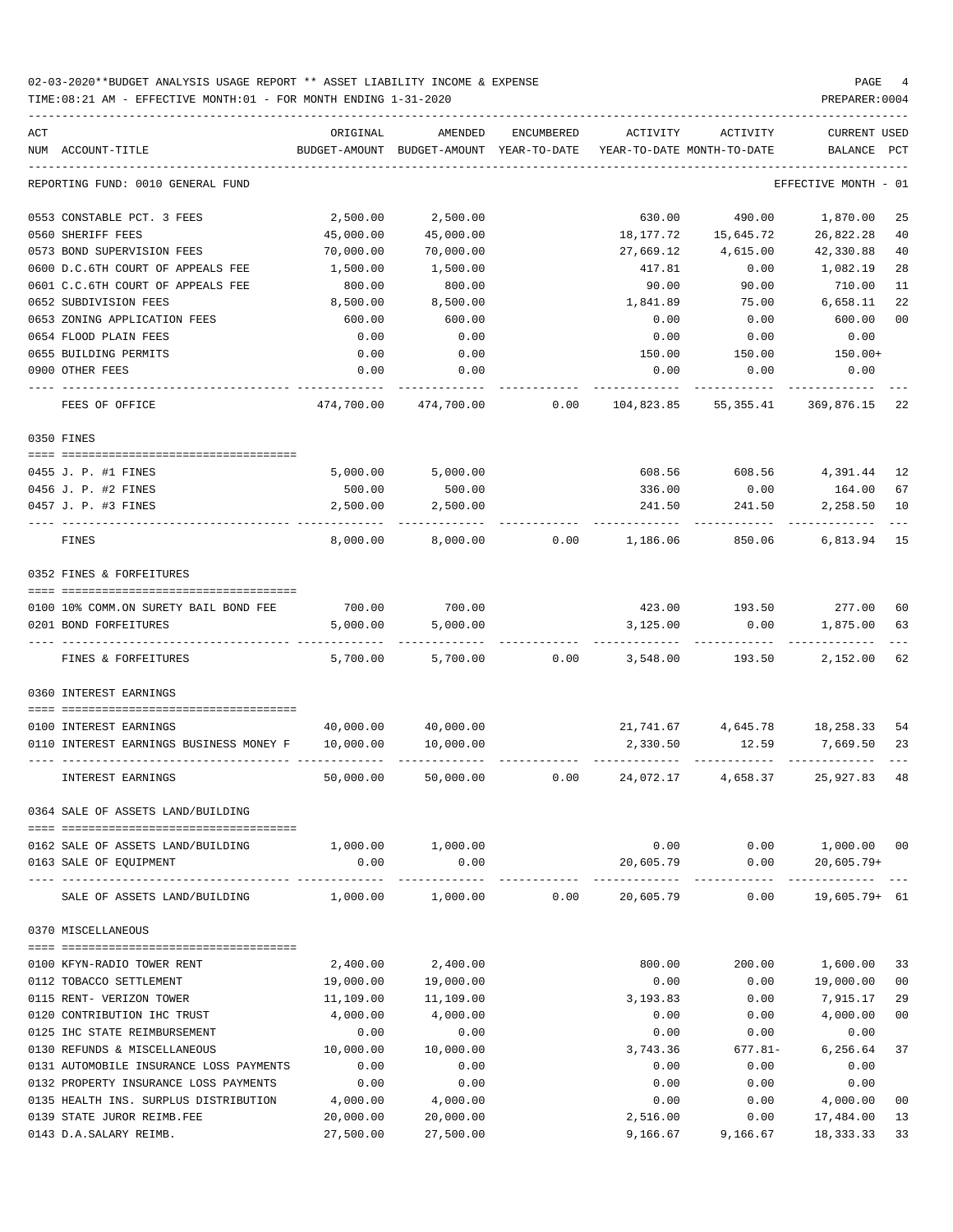TIME:08:21 AM - EFFECTIVE MONTH:01 - FOR MONTH ENDING 1-31-2020 PREPARER:0004

| ACT                                                   | ORIGINAL  | AMENDED                   |                      | ENCUMBERED ACTIVITY                                                 | ACTIVITY                   | CURRENT USED                 |     |
|-------------------------------------------------------|-----------|---------------------------|----------------------|---------------------------------------------------------------------|----------------------------|------------------------------|-----|
| NUM ACCOUNT-TITLE                                     |           |                           |                      | BUDGET-AMOUNT BUDGET-AMOUNT YEAR-TO-DATE YEAR-TO-DATE MONTH-TO-DATE |                            | BALANCE                      | PCT |
| REPORTING FUND: 0010 GENERAL FUND                     |           |                           |                      |                                                                     |                            | EFFECTIVE MONTH - 01         |     |
| 0144 CO. JUDGE COURT FEES SALARY REIMB. 0.00          |           | 0.00                      |                      | 0.00                                                                | 0.00                       | 0.00                         |     |
| 0147 UTILITIES REIMBURSEMENT                          | 14,000.00 | 14,000.00                 |                      |                                                                     | 6,392.49 2,805.64 7,607.51 |                              | 46  |
| 0151 ASST. DA LONGEVITY PAY                           | 4,400.00  | 4,400.00                  |                      | 2,520.00                                                            | 1,260.00                   | 1,880.00                     | 57  |
| 0152 HB 9 D.A. SUPPLEMENTAL FUNDS                     | 0.00      | 0.00                      |                      | 0.00                                                                | 0.00                       | 0.00                         |     |
| 0162 COURT REPORTER SERVICE FEE                       | 6,000.00  | 6,000.00                  |                      | 1,523.37                                                            | 270.00                     | 4,476.63                     | 25  |
| 0163 ADM.OF COURT JUSTICE 10% SB 1417                 | 800.00    | 800.00                    |                      | 111.53                                                              | 55.13                      | 688.47                       | 14  |
| 0164 TIME PAYMENT FEE 40% SB 1417                     | 4,000.00  | 4,000.00                  |                      | 446.15                                                              | 220.47                     | 3,553.85                     | 11  |
| 0166 JUDICIAL SUPP.FEE(60 CENTS)                      | 700.00    | 700.00                    |                      | 207.35                                                              | 121.53                     | 492.65                       | 30  |
| 0167 JUROR REIMB.FEE                                  | 5,000.00  | 5,000.00                  |                      | 1,149.06                                                            | 809.81                     | 3,850.94                     | 23  |
| 0408 COUNTY WELLNESS PROGRAM                          | 1,100.00  | 1,100.00                  |                      | 0.00                                                                | 0.00                       | 1,100.00                     | 00  |
| 0410 CO CT AT LAW SUPPLEMENT                          | 84,000.00 | 84,000.00                 |                      | 21,000.00                                                           | 0.00                       | 63,000.00                    | 25  |
| 0432 PROCEEDS OF SALE OF LIVESTOCK                    | 0.00      | 0.00                      |                      | 0.00                                                                | 0.00                       | 0.00                         |     |
| 0450 DIST. CLK. PASSPORT PHOTO                        | 1,500.00  | 1,500.00                  |                      | 210.00                                                              | 0.00                       | 1,290.00                     | 14  |
| 0453 REIMB.CEC ODYSSEY SAAS                           | 21,593.00 | 21,593.00                 |                      | 5,398.25                                                            | 0.00                       | 16, 194. 75                  | 25  |
| 0509 CANDY MACHINE COMMISSION                         | 0.00      | 0.00                      |                      | 0.00                                                                | 0.00                       | 0.00                         |     |
| 0510 DR. PEPPER COMMISSION                            | 0.00      | 0.00                      |                      | 0.00                                                                | 0.00                       | 0.00                         |     |
| 0553 DONATION CONST.3 RADIO EQUIP.                    | 0.00      | 0.00                      |                      | 0.00                                                                | 0.00                       | 0.00                         |     |
| 0562 STATE REIMB.OFFENDER TRANSPORT 8,000.00 8,000.00 |           |                           |                      |                                                                     | 2,300.70 0.00 5,699.30     |                              | 29  |
| 0565 COCA-COLA COMMISSIONS                            | 0.00      | 0.00                      |                      | 0.00                                                                | 0.00                       | 0.00                         |     |
| MISCELLANEOUS                                         |           |                           |                      | 249,102.00 249,102.00 0.00 60,678.76 14,231.44 188,423.24 24        |                            |                              |     |
| 0400 COUNTY JUDGE                                     |           |                           |                      |                                                                     |                            |                              |     |
|                                                       |           |                           |                      |                                                                     |                            |                              |     |
| 0101 SALARY ELECTED OFFICIAL                          | 66,658.37 | 66,658.37                 | 0.00                 | 23,074.02                                                           | 5,127.56                   | 43,584.35 35                 |     |
| 0104 STATE PROBATE SALARY SUPPLEMENT                  | 0.00      | 0.00                      | 0.00                 | 0.00                                                                | 0.00                       | 0.00                         |     |
| 0105 SALARY SECRETARY                                 | 30,300.92 | 30,300.92                 | 0.00                 | 10,488.78                                                           | 2,330.84                   | 19,812.14                    | 35  |
| 0201 SOCIAL SECURITY TAXES                            | 6,650.02  | 6,650.02                  | 0.00                 | 2,211.09                                                            | 496.52                     | 4,438.93                     | 33  |
| 0202 GROUP HEALTH & DENTAL INSURANCE 12, 219.84       |           | 12,219.84                 | 0.00                 |                                                                     | 4,070.72 1,017.68          | 8,149.12                     | 33  |
| 0203 RETIREMENT                                       | 12,047.52 | 12,047.52                 | 0.00                 | 3,949.88                                                            | 902.92                     | 8,097.64                     | 33  |
| 0204 WORKERS' COMPENSATION                            | 309.18    | 309.18                    | 0.00                 | 154.59                                                              | 0.00                       | 154.59                       | 50  |
| 0205 MEDICARE TAX                                     | 1,555.25  | 1,555.25                  | 0.00                 | 517.11                                                              | 116.12                     | 1,038.14                     | 33  |
| 0225 TRAVEL ALLOWANCE                                 |           | 4,200.00 4,200.00         | 0.00                 | 1,400.00                                                            | 350.00                     | 2,800.00                     | 33  |
| 0310 OFFICE SUPPLIES                                  | 800.00    | 800.00                    | 0.00                 | 271.01                                                              | 0.00                       | 528.99                       | 34  |
| 0311 POSTAL EXPENSES                                  | 200.00    | 200.00                    | 0.00                 | 0.00                                                                | 0.00                       | 200.00                       | 00  |
| 0427 OUT OF COUNTY TRAVEL/TRAINING                    | 5,500.00  | 5,500.00                  | 382.85               | 275.00                                                              | 225.00                     | 4,842.15 12                  |     |
| 0431 LOCAL TRAVEL                                     | 0.00      | 0.00                      | 0.00                 | 0.00                                                                | 0.00                       | 0.00                         |     |
| 0435 PRINTING                                         | 200.00    | 200.00                    | 0.00                 | 0.00                                                                | 0.00                       | 200.00                       | 00  |
| 0437 COURT REPORTER EXPENSE                           | 0.00      | 0.00                      | 0.00                 | 0.00                                                                | 0.00                       | 0.00                         |     |
| 0468 JUVENILE BOARD SALARY                            | 2,400.00  | 2,400.00                  | 0.00                 | 800.00                                                              | 200.00                     | 1,600.00                     | 33  |
| 0480 BOND                                             | 0.00      | 0.00                      | 0.00                 | 0.00                                                                | 0.00                       | 0.00                         |     |
| 0481 DUES                                             | 335.00    | 335.00                    | 0.00                 | 0.00                                                                | 0.00                       | 335.00                       | 00  |
| 0572 OFFICE EQUIPMENT                                 | 800.00    | 800.00                    | 0.00                 | 0.00                                                                | 0.00                       | 800.00 00                    |     |
| 0574 TECHNOLOGY                                       | 0.00      | 0.00                      | 0.00                 | 0.00                                                                | 0.00                       | 0.00                         |     |
| 0590 BOOKS                                            | 0.00      | 0.00                      | 0.00                 | 42.50                                                               | 0.00                       | $42.50 -$                    |     |
| COUNTY JUDGE                                          |           | 144, 176. 10 144, 176. 10 |                      | 382.85 47,254.70 10,766.64 96,538.55 33                             |                            |                              |     |
| 0401 911 COORDINATOR                                  |           |                           |                      |                                                                     |                            |                              |     |
|                                                       |           |                           |                      |                                                                     |                            |                              |     |
| 0403 TCOG RURAL ADDRESSING                            | 23,000.00 | 23,000.00                 | 0.00<br>------------ | 0.00                                                                | 0.00                       | 23,000.00 00<br>------------ |     |
| 911 COORDINATOR                                       | 23,000.00 | 23,000.00                 | 0.00                 | 0.00                                                                | 0.00                       | 23,000.00 00                 |     |

0403 COUNTY CLERK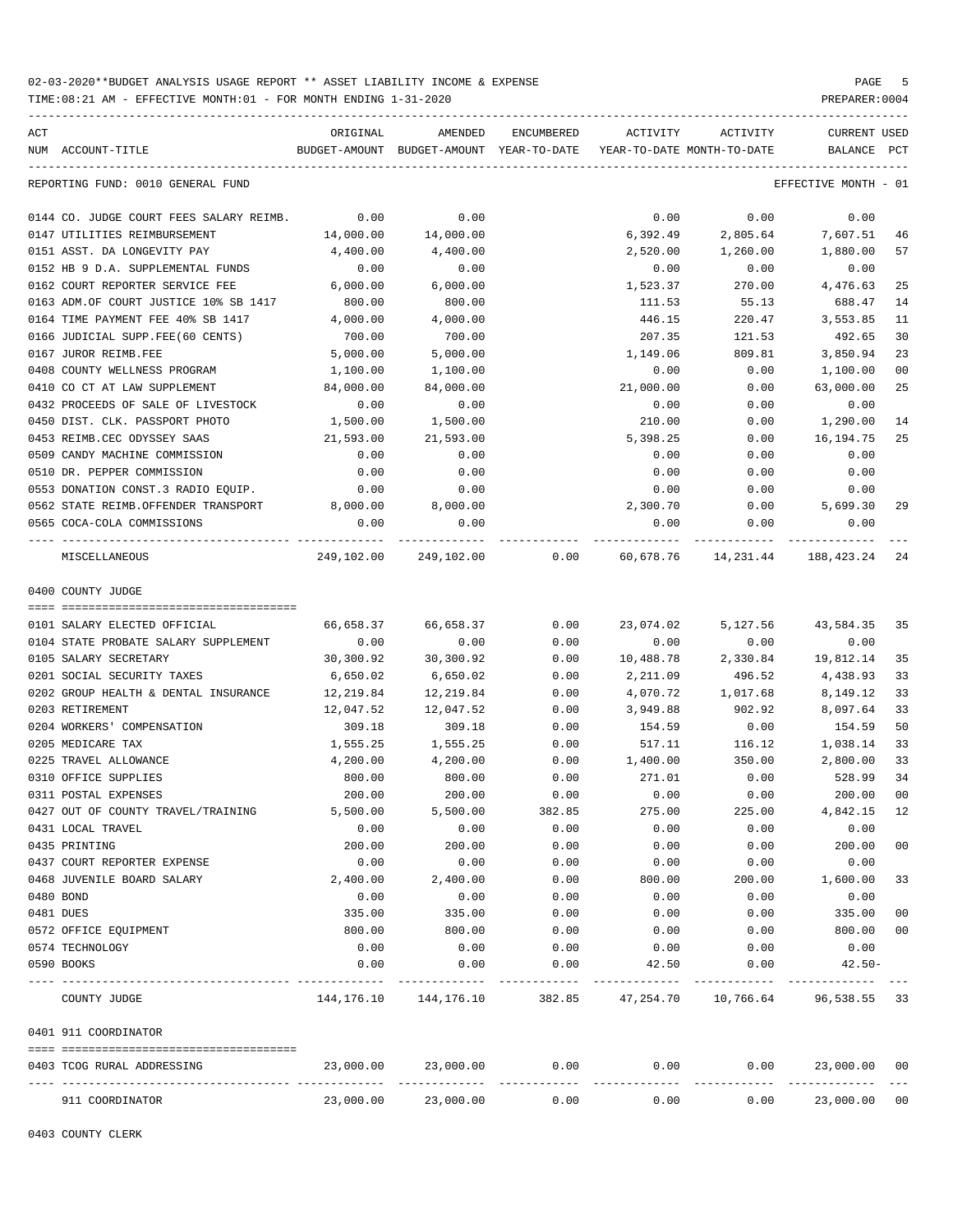| 02-03-2020**BUDGET ANALYSIS USAGE REPORT ** ASSET LIABILITY INCOME & EXPENSE | PAGE           |
|------------------------------------------------------------------------------|----------------|
| TIME:08:21 AM - EFFECTIVE MONTH:01 - FOR MONTH ENDING 1-31-2020              | PREPARER: 0004 |

| ACT                                              | ORIGINAL           | AMENDED                                                                          | ENCUMBERED                          | ACTIVITY          | ACTIVITY                                                 | <b>CURRENT USED</b>  |                |
|--------------------------------------------------|--------------------|----------------------------------------------------------------------------------|-------------------------------------|-------------------|----------------------------------------------------------|----------------------|----------------|
| NUM ACCOUNT-TITLE                                |                    | BUDGET-AMOUNT BUDGET-AMOUNT YEAR-TO-DATE YEAR-TO-DATE MONTH-TO-DATE              |                                     |                   |                                                          | BALANCE PCT          |                |
| REPORTING FUND: 0010 GENERAL FUND                |                    |                                                                                  |                                     |                   |                                                          | EFFECTIVE MONTH - 01 |                |
|                                                  |                    |                                                                                  |                                     |                   |                                                          |                      |                |
| 0101 SALARY ELECTED OFFICIAL                     | 58,237.97          | 58,237.97                                                                        | 0.00                                | 20,159.28         | 4,479.84                                                 | 38,078.69            | 35             |
| 0104 SALARY DEPUTIES                             | 176,860.96         | 176,860.96                                                                       | 0.00                                | 55,791.68         | 12,874.28                                                | 121,069.28           | 32             |
| 0107 REGULAR-TEMP. PART-TIME                     | 18,096.00          | 18,096.00                                                                        | 0.00                                | 6,369.00          | 1,392.00                                                 | 11,727.00            | 35             |
| 0201 SOCIAL SECURITY TAXES                       | 15,718.58          | 15,718.58                                                                        | 0.00                                | 4,944.09          | 1,123.20                                                 | 10,774.49            | 31             |
| 0202 GROUP HEALTH & DENTAL INSURANCE             | 83,096.16          | 83,096.16                                                                        | 0.00                                | 23,744.24         | 5,936.06                                                 | 59,351.92            | 29             |
| 0203 RETIREMENT                                  | 29,609.06          | 29,609.06                                                                        | 0.00                                | 9,463.87          | 2,210.18                                                 | 20,145.19            | 32             |
| 0204 WORKERS COMPENSATION                        | 760.58             | 760.58                                                                           | 0.00                                | 387.32            | 0.00                                                     | 373.26               | 51             |
| 0205 MEDICARE TAX                                | 3,676.12           | 3,676.12                                                                         | 0.00                                | 1,156.36          | 262.70                                                   | 2,519.76             | 31             |
| 0310 OFFICE SUPPLIES                             | 3,760.00           | 3,760.00                                                                         | 0.00                                | 1,500.23          | 278.77                                                   | 2,259.77             | 40             |
| 0311 POSTAL EXPENSES<br>0420 UTILITIES TELEPHONE | 1,500.00<br>0.00   | 1,500.00<br>0.00                                                                 | 0.00<br>0.00                        | 456.05<br>0.00    | 315.30<br>0.00                                           | 1,043.95<br>0.00     | 30             |
| 0427 OUT OF COUNTY TRAVEL/TRAINING               | 4,000.00           | 4,000.00                                                                         | 790.00                              | 997.24            | 515.46                                                   | 2, 212.76            | 45             |
| 0431 LOCAL TRAVEL                                | 0.00               | 0.00                                                                             | 0.00                                | 0.00              | 0.00                                                     | 0.00                 |                |
| 0435 PRINTING                                    | 1,400.00           | 1,400.00                                                                         | 0.00                                | 661.05            | 431.30                                                   | 738.95               | 47             |
| 0437 IMAGING/INDEXING                            | 14,000.00          | 14,000.00                                                                        | 0.00                                | 0.00              | 0.00                                                     | 14,000.00            | 0 <sub>0</sub> |
| 0480 BOND                                        | 350.00             | 350.00                                                                           | 0.00                                | 50.00             | 0.00                                                     | 300.00               | 14             |
| 0481 DUES                                        | 225.00             | 225.00                                                                           | 0.00                                | 0.00              | 0.00                                                     | 225.00               | 0 <sub>0</sub> |
| 0572 OFFICE EQUIPMENT                            | 2,000.00           |                                                                                  | 2,000.00 567.00 166.98              |                   | 0.00                                                     | 1,266.02             | 37             |
| COUNTY CLERK                                     |                    | $413, 290.43$ $413, 290.43$ $1, 357.00$ $125, 847.39$ $29, 819.09$ $286, 086.04$ |                                     |                   | -----------                                              |                      | 31             |
| 0404 ELECTION                                    |                    |                                                                                  |                                     |                   |                                                          |                      |                |
|                                                  |                    |                                                                                  |                                     |                   |                                                          |                      |                |
| 0109 SALARY                                      | 15,900.00          | 15,900.00                                                                        | 0.00                                | 7,025.00          | 114.00 8,875.00                                          |                      | 44             |
| 0201 SOCIAL SECURITY TAXES                       | 625.00             | 625.00                                                                           | 0.00                                | 9.30              | 9.30                                                     | 615.70               | 01             |
| 0203 RETIREMENT                                  | 0.00               | 0.00                                                                             | 0.00                                | 0.00              | 0.00                                                     | 0.00                 |                |
| 0205 MEDICARE TAX                                | 175.00             | 175.00                                                                           | 0.00                                | 2.18              | 2.18                                                     | 172.82               | 01             |
| 0310 ELECTION SUPPLIES<br>0311 POSTAGE           | 5,500.00           | 5,500.00                                                                         | 1,662.59                            | 279.35            | 0.00                                                     | 3,558.06             | 35             |
| 0421 ELECTION INTERNET                           | 8,500.00<br>925.00 | 8,500.00<br>925.00                                                               | 0.00<br>0.00                        | 5,883.03          | 508.45                                                   | 2,616.97<br>621.08   | 69<br>33       |
| 0423 CELL PHONE                                  | 240.00             | 240.00                                                                           | 0.00                                | 303.92<br>80.00   | 75.98<br>20.00                                           | 160.00               | 33             |
| 0427 ELECTION TRAVEL/TRAINING                    | 2,500.00           | 2,500.00                                                                         | 0.00                                | 242.44            | 0.00                                                     | 2,257.56             | 10             |
| 0428 EMPLOYEE TRAINING                           | 0.00               | 0.00                                                                             | 0.00                                | 0.00              | 0.00                                                     | 0.00                 |                |
| 0429 DPS BACKGROUND CHECK                        | 50.00              | 50.00                                                                            | 0.00                                | 0.00              | 0.00                                                     | 50.00                | 0 <sub>0</sub> |
| 0430 BIDS AND NOTICES                            | 600.00             | 600.00                                                                           | 0.00                                | 132.36            | $36.70 -$                                                | 467.64               | 22             |
| 0442 PROFESSIONAL SERVICE/TRANSLATOR             | 200.00             | 200.00                                                                           | 0.00                                | 150.00            | 150.00                                                   | 50.00                | 75             |
| 0481 DUES                                        | 300.00             | 300.00                                                                           | 0.00                                | 300.00            | 300.00                                                   | $0.00$ 100           |                |
| 0483 VOTER REGISTRATION                          | 2,000.00           | 2,000.00                                                                         | 0.00                                | 1,515.27          | 0.00                                                     | 484.73               | 76             |
| 0485 ELECTION MAINT. AGREEMENT                   | 16,221.00          | 16,221.00                                                                        | 0.00                                | 16,221.00         | 0.00                                                     | 0.00 100             |                |
| 0573 ELECTION EQUIPMENT                          | 0.00               | 0.00                                                                             | 0.00                                | 0.00              | 0.00                                                     | 0.00                 |                |
| ELECTION                                         | 53,736.00          |                                                                                  | -------------<br>53,736.00 1,662.59 | -----------       | ------------<br>32, 143.85   1, 143.21   19, 929.56   63 |                      |                |
| 0405 VETERANS'SERVICE                            |                    |                                                                                  |                                     |                   |                                                          |                      |                |
|                                                  |                    |                                                                                  |                                     |                   |                                                          |                      |                |
| 0102 SALARY APPOINTED OFFICIAL                   | 39,856.00          | 39,856.00                                                                        | 0.00                                | 13,796.28         | 3,065.84                                                 | 26,059.72            | 35             |
| 0201 SOCIAL SECURITY TAXES                       | 2,471.07           | 2,471.07                                                                         | 0.00                                | 843.20            | 187.04                                                   | 1,627.87             | 34             |
| 0202 GROUP HEALTH & DENTAL INSURANCE             | 11,870.88          | 11,870.88                                                                        | 0.00                                | 3,955.68          | 988.92                                                   | 7,915.20             | 33<br>34       |
| 0203 RETIREMENT<br>0204 WORKERS' COMPENSATION    | 4,659.17<br>119.57 | 4,659.17<br>119.57                                                               | 0.00<br>0.00                        | 1,585.83<br>60.97 | 361.46<br>0.00                                           | 3,073.34<br>58.60    | 51             |
| 0205 MEDICARE TAX                                | 577.91             | 577.91                                                                           | 0.00                                | 197.19            | 43.74                                                    | 380.72               | 34             |
| 0310 OFFICE SUPPLIES                             | 250.00             | 250.00                                                                           | 0.00                                | 0.00              | 0.00                                                     | 250.00               | 0 <sub>0</sub> |
| 0311 POSTAL EXPENSES                             | 200.00             | 200.00                                                                           | 0.00                                | 0.00              | 0.00                                                     | 200.00               | 0 <sub>0</sub> |
|                                                  |                    |                                                                                  |                                     |                   |                                                          |                      |                |

0427 OUT OF COUNTY TRAVEL/TRAINING  $1,250.00$   $1,250.00$   $0.00$   $675.60$  0.00  $574.40$  54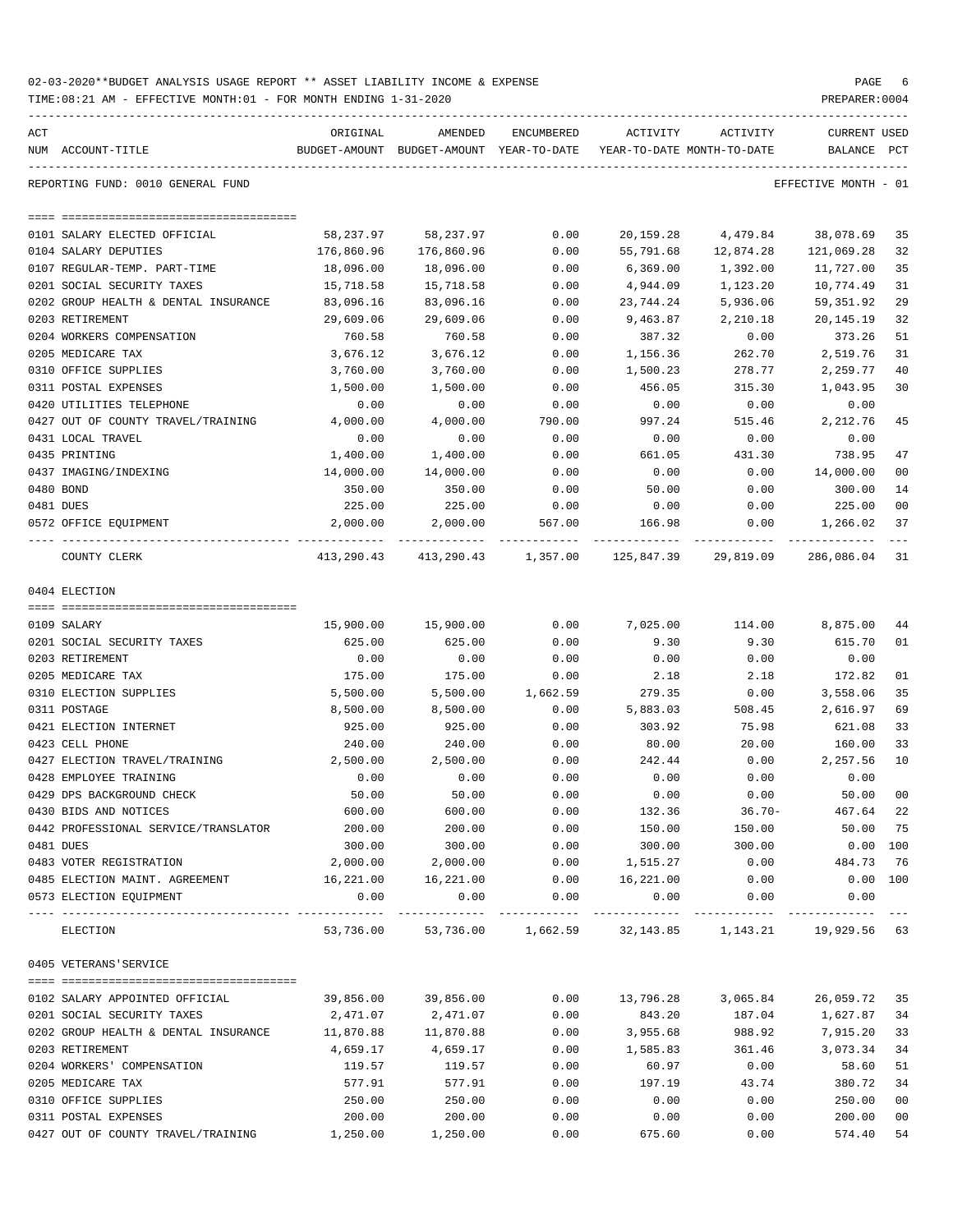TIME:08:21 AM - EFFECTIVE MONTH:01 - FOR MONTH ENDING 1-31-2020 PREPARER:0004

| ACT |                                                 | ORIGINAL   | AMENDED                                  | ENCUMBERED | ACTIVITY                   | ACTIVITY           | <b>CURRENT USED</b>  |                |
|-----|-------------------------------------------------|------------|------------------------------------------|------------|----------------------------|--------------------|----------------------|----------------|
|     | NUM ACCOUNT-TITLE                               |            | BUDGET-AMOUNT BUDGET-AMOUNT YEAR-TO-DATE |            | YEAR-TO-DATE MONTH-TO-DATE |                    | BALANCE PCT          |                |
|     | REPORTING FUND: 0010 GENERAL FUND               |            |                                          |            |                            |                    | EFFECTIVE MONTH - 01 |                |
|     | 0428 TRAINING/TUITION                           | 0.00       | 0.00                                     | 0.00       | 0.00                       | 0.00               | 0.00                 |                |
|     | 0435 PRINTING                                   | 200.00     | 200.00                                   | 0.00       | 0.00                       | 0.00               | 200.00               | 00             |
|     | 0453 COMPUTER SOFTWARE                          | 0.00       | 0.00                                     | 0.00       | 0.00                       | 0.00               | 0.00                 |                |
|     | 0572 OFFICE EQUIPMENT                           | 750.00     | 750.00                                   | 0.00       | 0.00                       | 0.00               | 750.00               | 0 <sub>0</sub> |
|     | VETERANS ' SERVICE                              | 62,204.60  | 62,204.60                                | 0.00       | 21,114.75                  | 4,647.00           | 41,089.85            | 34             |
|     | 0406 EMERGENCY MANAGEMENT                       |            |                                          |            |                            |                    |                      |                |
|     |                                                 |            |                                          |            |                            |                    |                      |                |
|     | 0103 SALARY                                     | 33,228.00  | 33,228.00                                | 0.00       | 11,502.00                  | 2,556.00           | 21,726.00            | 35             |
|     | 0107 SALARY TEMP./EXTRA                         | 0.00       | 0.00                                     | 0.00       | 0.00                       | 0.00               | 0.00                 |                |
|     | 0201 SOCIAL SECURITY TAXES                      | 2,089.90   | 2,089.90                                 | 0.00       | 721.86                     | 159.74             | 1,368.04             | 35             |
|     | 0202 GROUP HEALTH & DENTAL INS                  | 0.00       | 0.00                                     | 0.00       | 10.16                      | 2.54               | $10.16 -$            |                |
|     | 0203 RETIREMENT                                 | 3,884.35   | 3,884.35                                 | 0.00       | 1,322.10                   | 301.36             | 2,562.25             | 34             |
|     | 0204 WORKERS' COMPENSATION                      | 99.68      | 99.68                                    | 0.00       | 50.83                      | 0.00               | 48.85                | 51             |
|     | 0205 MEDICARE TAX                               | 488.77     | 488.77                                   | 0.00       | 168.81                     | 37.36              | 319.96               | 35             |
|     | 0225 TRAVEL ALLOWANCE                           | 0.00       | 0.00                                     | 0.00       | 0.00                       | 0.00               | 0.00                 |                |
|     | 0310 OFFICE SUPPLIES                            | 200.00     | 200.00                                   | 0.00       | 96.81                      | 0.00               | 103.19               | 48             |
|     | 0311 POSTAL EXPENSE                             | 50.00      | 50.00                                    | 0.00       | 0.00                       | 0.00               | 50.00                | 0 <sub>0</sub> |
|     | 0330 AUTO EXPENSE-GAS & OIL                     | 1,000.00   | 1,000.00                                 | 0.00       | 266.06                     | 266.06             | 733.94               | 27             |
|     | 0421 EMERGENCY INTERNET                         | 455.00     | 455.00                                   | 0.00       | 151.96                     | 37.99              | 303.04               | 33             |
|     | 0422 R&M RADIO                                  | 0.00       | 0.00                                     | 0.00       | 0.00                       | 0.00               | 0.00                 |                |
|     | 0423 CELL PHONE ALLOWANCE                       | 480.00     | 480.00                                   | 0.00       | 160.00                     | 40.00              | 320.00               | 33             |
|     | 0427 OUT OF COUNTY TRAVEL/TRAINING              | 1,000.00   | 1,000.00                                 | 0.00       | 0.00                       | 0.00               | 1,000.00             | 0 <sub>0</sub> |
|     | 0428 TRAINING & TUITION                         | 0.00       | 0.00                                     | 0.00       | 0.00                       | 0.00               | 0.00                 |                |
|     | 0453 R&M EQUIPMENT                              | 220.00     | 220.00                                   | 0.00       | 0.00                       | 0.00               | 220.00               | 0 <sub>0</sub> |
|     | 0454 R&M AUTO                                   | 1,000.00   | 1,000.00                                 | 0.00       | 621.37                     | 0.00               | 378.63               | 62             |
|     | 0487 TRAILER/AUTO INSURANCE                     | 700.00     | 700.00                                   | 0.00       | 592.00                     | 0.00               | 108.00               | 85             |
|     | 0489 CODE RED EARLY WARNING SYSTEM              | 12,768.00  | 12,768.00                                | 0.00       | 12,768.00                  | 0.00               | 0.00                 | 100            |
|     | 0490 911 RADIO TOWER BUILDING                   | 500.00     | 500.00                                   | 0.00       | 0.00                       | 0.00               | 500.00               | 0 <sub>0</sub> |
|     | 0573 RADIO EQUIPMENT                            | 0.00       | 0.00                                     | 0.00       | 0.00                       | 0.00               | 0.00                 |                |
|     | EMERGENCY MANAGEMENT                            | 58,163.70  | 58,163.70                                | 0.00       |                            | 28,431.96 3,401.05 | 29,731.74            | 49             |
|     | 0409 NON-DEPARTMENTAL                           |            |                                          |            |                            |                    |                      |                |
|     | 0100 COMPENSATION PAY                           | 0.00       | 0.00                                     | 0.00       | 0.00                       | 0.00               | 0.00                 |                |
|     | 0201 SOCIAL SECURITY TAXES                      | 0.00       | 0.00                                     | 0.00       | 0.00                       | 0.00               | 0.00                 |                |
|     | 0203 RETIREMENT                                 | 0.00       | 0.00                                     | 0.00       | 0.00                       | 0.00               | 0.00                 |                |
|     |                                                 |            | 1,000.00                                 |            |                            |                    | 610.46               |                |
|     | 0204 WORKERS' COMPENSATION<br>0205 MEDICARE TAX | 1,000.00   |                                          | 0.00       | 389.54                     | 0.00               |                      | 39             |
|     |                                                 | 0.00       | 0.00                                     | 0.00       | 0.00                       | 0.00               | 0.00                 |                |
|     | 0206 UNEMPLOYMENT EXPENSE                       | 0.00       | 0.00                                     | 0.00       | 436.00                     | 436.00             | $436.00 -$           |                |
|     | 0395 ERRORS AND OMISSIONS                       | 0.00       | 0.00                                     | 0.00       | 0.00                       | 0.00               | 0.00                 |                |
|     | 0399 CLAIMS SETTLEMENTS                         | 5,000.00   | 5,000.00                                 | 0.00       | 271.40                     | 271.40             | 4,728.60             | 05             |
|     | 0400 LEGAL FEES                                 | 15,000.00  | 15,000.00                                | 0.00       | 0.00                       | 0.00               | 15,000.00            | 0 <sub>0</sub> |
|     | 0401 AUDIT EXPENSE                              | 45,000.00  | 45,000.00                                | 0.00       | 0.00                       | 0.00               | 45,000.00            | 0 <sub>0</sub> |
|     | 0404 911 EMERGENCY SERVICE                      | 8,917.00   | 8,917.00                                 | 0.00       | 4,458.50                   | 2,229.25           | 4,458.50             | 50             |
|     | 0406 TAX APPRAISAL DISTRICT                     | 530,970.32 | 530,970.32                               | 0.00       | 270,648.23                 | 0.00               | 260,322.09           | 51             |
|     | 0408 COUNTY WELLNESS PROGRAM                    | 1,100.00   | 1,100.00                                 | 0.00       | 717.73                     | 300.00             | 382.27               | 65             |
|     | 0426 PROFESSIONAL FEES                          | 30,000.00  | 30,000.00                                | 0.00       | 0.00                       | 0.00               | 30,000.00            | 0 <sub>0</sub> |
|     | 0430 BIDS & NOTICES                             | 3,000.00   | 3,000.00                                 | 0.00       | 396.27                     | 247.68             | 2,603.73             | 13             |
|     | 0444 LAWN MAINTENANCE                           | 0.00       | 0.00                                     | 0.00       | 0.00                       | 0.00               | 0.00                 |                |
|     | 0481 DUES                                       | 8,000.00   | 8,000.00                                 | 0.00       | 7,459.54                   | 1,225.00           | 540.46               | 93             |
|     | 0483 PUBLIC OFFICIALS INS.                      | 17,000.00  | 17,000.00                                | 0.00       | 14,834.48                  | 0.00               | 2,165.52             | 87             |

0484 GENERAL LIABILITY INSURANCE 8,000.00 8,000.00 0.00 7,073.00 0.00 927.00 88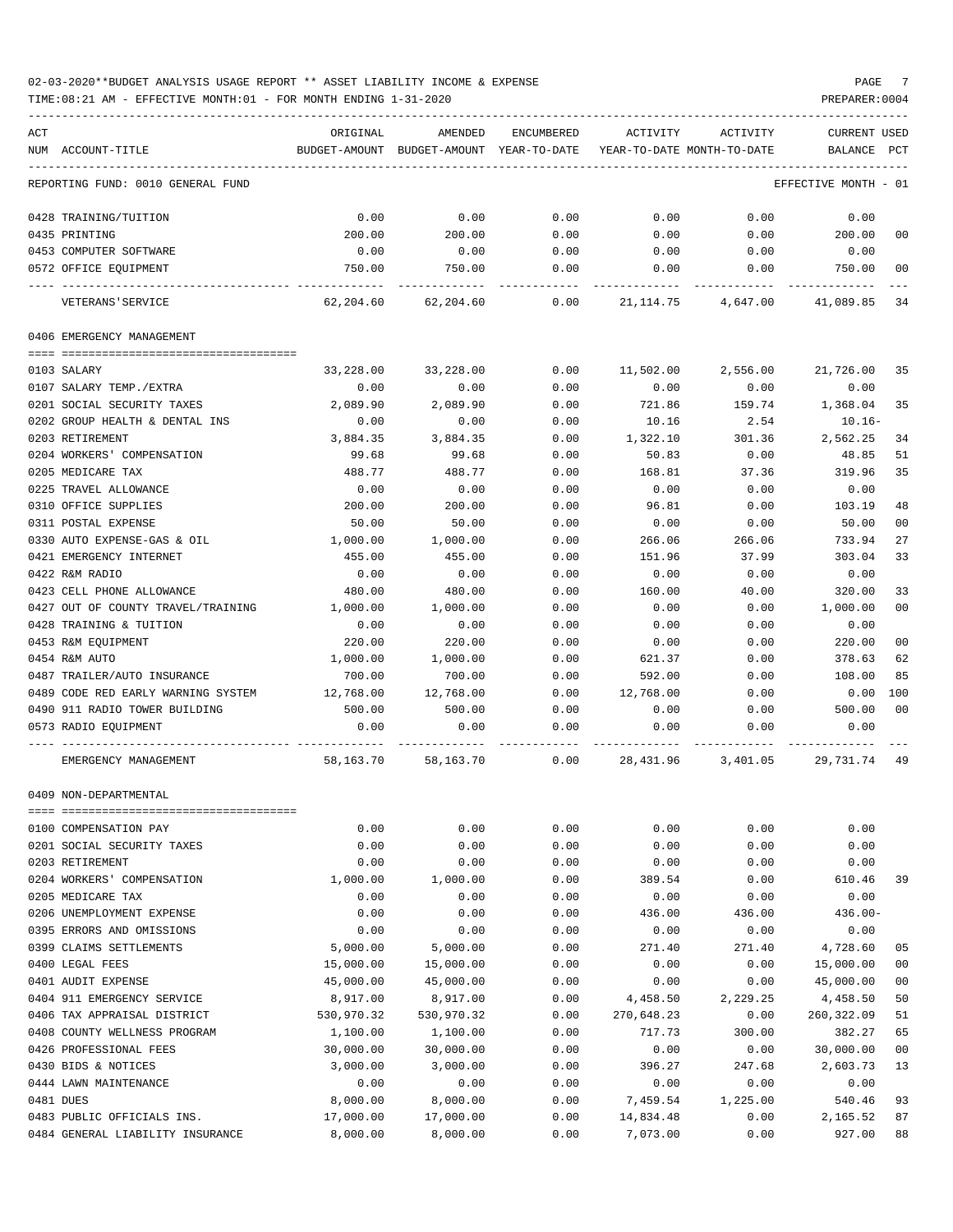| ACT<br>NUM ACCOUNT-TITLE                            | ORIGINAL      | AMENDED<br>BUDGET-AMOUNT BUDGET-AMOUNT YEAR-TO-DATE | ENCUMBERED          | ACTIVITY  | ACTIVITY<br>YEAR-TO-DATE MONTH-TO-DATE                            | CURRENT USED<br>BALANCE       | PCT            |
|-----------------------------------------------------|---------------|-----------------------------------------------------|---------------------|-----------|-------------------------------------------------------------------|-------------------------------|----------------|
| REPORTING FUND: 0010 GENERAL FUND                   |               |                                                     |                     |           |                                                                   | EFFECTIVE MONTH - 01          |                |
| 0485 WATER SUPPLY AGENCY                            | 1,000.00      | 1,000.00                                            | 0.00                | 0.00      | 0.00                                                              | 1,000.00                      | 0 <sub>0</sub> |
| 0487 TCOG-REG. INTERLOCAL AGREEMENT                 | 0.00          | 0.00                                                | 0.00                | 0.00      | 0.00                                                              | 0.00                          |                |
| 0488 FANNIN RURAL RAIL DIST                         | 0.00          | 0.00                                                | 0.00                | 0.00      | 0.00                                                              | 0.00                          |                |
| 0489 COURT COSTS/ARREST FEES                        | 240,000.00    | 240,000.00                                          | 118.95              | 51,148.66 | 52,906.72                                                         | 188,732.39                    | 21             |
| 0490 MISCELLANEOUS                                  | 0.00          | 0.00                                                | 0.00                | 0.00      | 0.00                                                              | 0.00                          |                |
| 0491 SULPHUR RIVER REGIONAL MOBILITY AU             | 0.00          | 0.00                                                | 0.00                | 0.00      | 0.00                                                              | 0.00                          |                |
| 0495 '98 JAIL BOND PAYMENT                          | 0.00          | 0.00                                                | 0.00                | 0.00      | 0.00                                                              | 0.00                          |                |
| 0499 BANK SERVICE FEES                              | 8,675.00      | 8,675.00                                            | 0.00                | 2,900.00  | 700.00                                                            | 5,775.00                      | 33             |
| 0500 6TH COURT OF APPEALS FEE                       | 2,500.00      | 2,500.00                                            | 0.00                | 913.01    | 913.01                                                            | 1,586.99                      | 37             |
| 0560 TCOG SO 911 FURNITURE                          | 0.00          |                                                     | 45,362.25 45,362.25 | 0.00      | 0.00                                                              | $0.00$ $100$                  |                |
| 0590 TCEQ PERMITS ENVIRONMENTAL DEV                 | 0.00          | 0.00                                                | 0.00                | 780.00    | 780.00                                                            | $780.00 -$                    |                |
| ---- --------------------------<br>NON-DEPARTMENTAL | ------------- | 925, 162.32 970, 524.57 45, 481.20                  |                     |           | 362,426.36 60,009.06                                              | ------------<br>562,617.01 42 |                |
| 0410 COUNTY COURT AT LAW                            |               |                                                     |                     |           |                                                                   |                               |                |
| 0101 SALARY ELECTED OFFICIAL                        | 167,000.00    | 167,000.00                                          | 0.00                |           | 57,807.72    12,846.16    109,192.28                              |                               | 35             |
| 0103 SALARY COURT COORDINATOR                       | 32,239.08     | 32,239.08                                           | 0.00                | 11,159.64 | 2,479.92                                                          | 21,079.44                     | 35             |
| 0110 SALARY COURT REPORTER                          | 67,046.10     | 67,046.10                                           | 0.00                | 23,033.29 | 5,157.40                                                          | 44,012.81                     | 34             |
| 0130 BAILIFF                                        | 40,348.41     | 40,348.41                                           | 0.00                | 13,966.65 | 3,103.70                                                          | 26, 381.76                    | 35             |
| 0201 SOCIAL SECURITY TAXES                          | 18,440.88     | 18,440.88                                           | 0.00                | 5,655.86  | 1,466.72                                                          | 12,785.02                     | 31             |
| 0202 GROUP HEALTH & DENTAL INS                      | 41,548.08     | 41,548.08                                           | 0.00                | 14,039.05 | 3,509.58                                                          | 27,509.03                     | 34             |
| 0203 RETIREMENT                                     | 36,126.03     | 36,126.03                                           | 0.00                | 12,272.46 | 2,804.48                                                          | 23,853.57                     | 34             |
| 0204 WORKERS COMPENSATION                           | 927.10        | 927.10                                              | 0.00                | 472.73    | 0.00                                                              | 454.37                        | 51             |
| 0205 MEDICARE TAX                                   | 4,480.99      | 4,480.99                                            | 0.00                | 1,565.87  | 343.02                                                            | 2,915.12                      | 35             |
| 0310 OFFICE SUPPLIES                                | 0.00          | 0.00                                                | 0.00                | 0.00      | 0.00                                                              | 0.00                          |                |
| 0311 POSTAGE                                        | 0.00          | 0.00                                                | 0.00                | 0.00      | 0.00                                                              | 0.00                          |                |
| 0315 COPIER RENTAL                                  | 1,300.00      | 1,300.00                                            | 97.72               | 313.63    | 103.23                                                            | 888.65                        | 32             |
| 0395 BAILIFF UNIFORMS                               | 0.00          | 0.00                                                | 0.00                | 0.00      | 0.00                                                              | 0.00                          |                |
| 0420 TELEPHONE                                      | 0.00          |                                                     |                     |           |                                                                   |                               |                |
| 0421 DSL INTERNET                                   |               | 0.00                                                | 0.00                | 0.00      | 0.00                                                              | 0.00                          |                |
|                                                     | 0.00          | 0.00                                                | 0.00                | 0.00      | 0.00                                                              | 0.00                          |                |
| 0424 INDIGENT ATTORNEY FEES                         | 55,000.00     | 55,000.00                                           | 1,000.00            | 5,575.00  | 350.00                                                            | 48,425.00                     | 12             |
| 0425 PROFESSIONAL SERVICES                          | 1,200.00      | 1,200.00                                            | 0.00                | 995.00    | 0.00                                                              | 205.00                        | 83             |
| 0427 OUT OF COUNTY TRAVEL/TRAINING                  | 2,000.00      | 2,000.00                                            | 12.00               | 0.00      | 0.00                                                              | 1,988.00                      | 01             |
| 0435 PRINTING                                       | 150.00        | 150.00                                              | 0.00                | 0.00      | 0.00                                                              | 150.00                        | 0 <sub>0</sub> |
| 0437 COURT REPORTER EXPENSE                         | 5,000.00      | 5,000.00                                            | 0.00                | 1,425.00  | 0.00                                                              | 3,575.00                      | 29             |
| 0439 WITNESS EXPENSE                                | 500.00        | 500.00                                              | 0.00                | 0.00      | 0.00                                                              | 500.00                        | 0 <sub>0</sub> |
| 0453 R&M EOUIPMENT                                  | 200.00        | 200.00                                              | 0.00                | 0.00      | 0.00                                                              | 200.00                        | 0 <sub>0</sub> |
| 0467 VISITING JUDGE                                 | 1,200.00      | 1,200.00                                            | 0.00                | 0.00      | 0.00                                                              | 1,200.00                      | 0 <sub>0</sub> |
| 0468 JUVENILE BOARD SALARY                          | 2,400.00      | 2,400.00                                            | 0.00                | 800.00    | 200.00                                                            | 1,600.00                      | 33             |
| 0480 BONDS                                          | 0.00          | 0.00                                                | 0.00                | 0.00      | 0.00                                                              | 0.00                          |                |
| 0481 DUES                                           | 0.00          | 0.00                                                | 0.00                | 0.00      | 0.00                                                              | 0.00                          |                |
| 0572 OFFICE EQUIPMENT                               | 200.00        | 200.00                                              | 0.00                | 0.00      | 0.00                                                              | 200.00                        | 0 <sub>0</sub> |
| 0574 TECHNOLOGY                                     | 5,100.00      | 5,100.00                                            | 0.00                | 340.73    | 340.73                                                            | 4,759.27                      | 07             |
| 0590 BOOKS & PUBLICATIONS                           | 0.00          | 0.00                                                | 0.00                | 0.00      | 0.00                                                              | 0.00                          |                |
| 0591 LEXIS NEXIS ONLINE LEGAL                       | 0.00          | 0.00                                                | 0.00                | 0.00      | 0.00                                                              | 0.00                          |                |
| COUNTY COURT AT LAW                                 |               |                                                     |                     |           | 482,406.67 482,406.67 1,109.72 149,422.63 32,704.94 331,874.32 31 |                               |                |
| 0425 COURT ADMINISTRATION                           |               |                                                     |                     |           |                                                                   |                               |                |
| 0201 SOCIAL SECURITY                                | 0.00          | 0.00                                                | 0.00                | 0.00      | 0.00                                                              | 0.00                          |                |
| 0205 MEDICARE TAX                                   | 0.00          | 0.00                                                | 0.00                | 0.00      | 0.00                                                              | 0.00                          |                |
|                                                     |               |                                                     |                     |           |                                                                   |                               |                |
| 0311 JURY POSTAGE                                   | 4,000.00      | 4,000.00                                            | 0.00                | 1,024.15  | 695.50                                                            | 2,975.85                      | 26             |
| 0312 DISTRICT JURY SUPPLIES                         | 1,000.00      | 1,000.00                                            | 340.47              | 62.72     | 0.00                                                              | 596.81                        | 40             |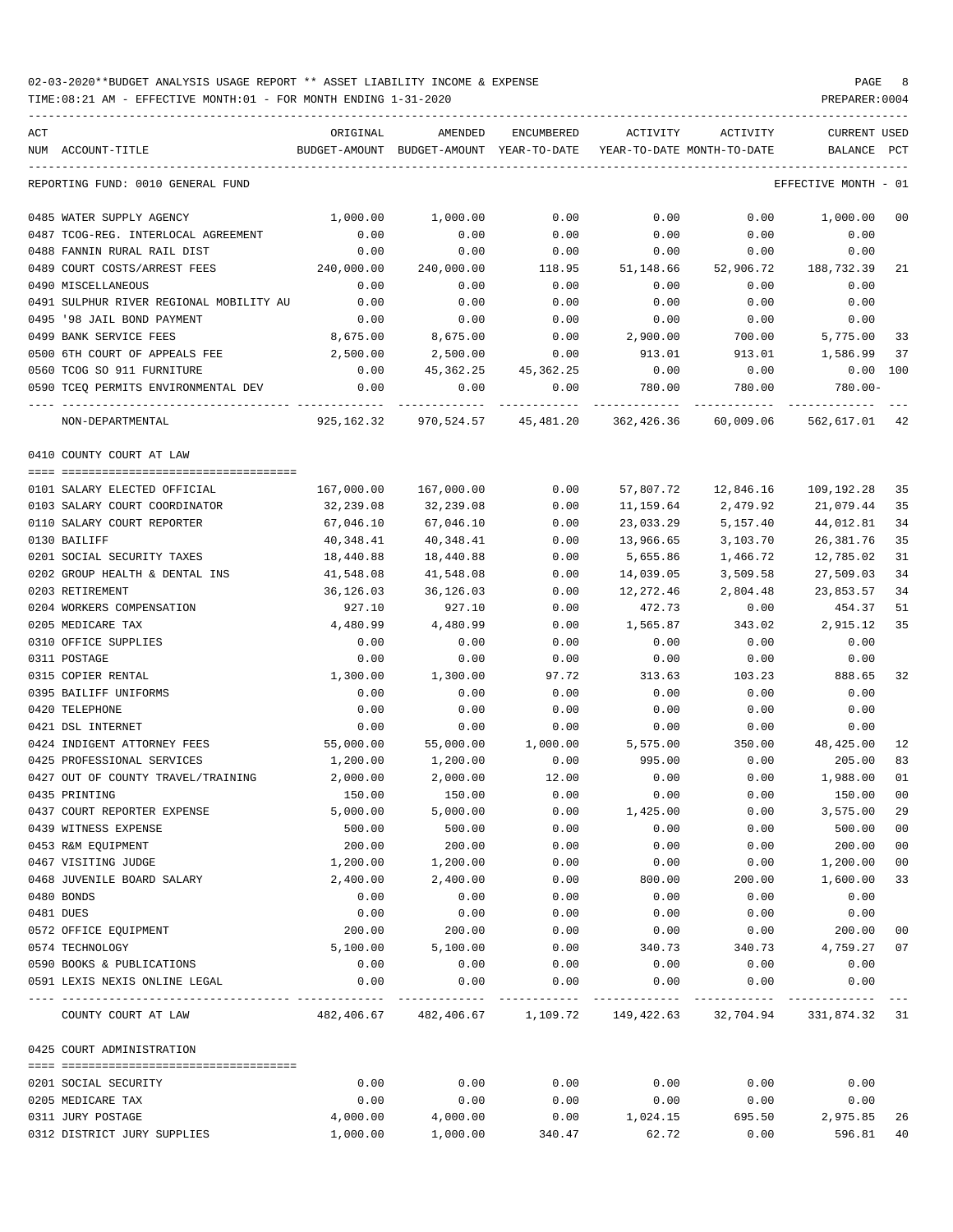| ACT | NUM ACCOUNT-TITLE                       | ORIGINAL                  | AMENDED<br>BUDGET-AMOUNT BUDGET-AMOUNT YEAR-TO-DATE | ENCUMBERED           | ACTIVITY<br>YEAR-TO-DATE MONTH-TO-DATE  | ACTIVITY  | CURRENT USED<br>BALANCE | $_{\rm PCT}$ |
|-----|-----------------------------------------|---------------------------|-----------------------------------------------------|----------------------|-----------------------------------------|-----------|-------------------------|--------------|
|     | REPORTING FUND: 0010 GENERAL FUND       |                           |                                                     |                      |                                         |           | EFFECTIVE MONTH - 01    |              |
|     | 0313 GRAND JURY EXPENSE                 | 5,500.00                  | 5,500.00                                            | 0.00                 | 1,821.81                                |           | 713.75 3,678.19         | 33           |
|     | 0314 PETIT JURY EXPENSE                 | 30,000.00                 | 30,000.00                                           | 0.00                 | 5,190.22                                | 530.22    | 24,809.78               | 17           |
|     | 0316 COUNTY COURT JURY EXP.             | 0.00                      | 0.00                                                | 0.00                 | 0.00                                    | 0.00      | 0.00                    |              |
|     | 0317 COURT REPORTER SUPPLIES            | 0.00                      | 0.00                                                | 0.00                 | 0.00                                    | 0.00      | 0.00                    |              |
|     | 0318 J.P. JURY EXPENSE                  | 800.00                    | 800.00                                              | 0.00                 | 0.00                                    | 0.00      | 800.00                  | 00           |
|     | 0319 CO.CT.@LAW JURY EXPENSE            | 2,000.00                  | 2,000.00                                            | 0.00                 | 640.00                                  | 0.00      | 1,360.00                | 32           |
|     | 0422 REGIONAL INDIGENT DEFENSE PROGRAM  | 14,461.00                 | 14,461.00                                           | 0.00                 | 14,461.00                               | 0.00      | 0.00                    | 100          |
|     | 0424 CO.CT. ATTORNEY FEES               | 6,000.00                  | 6,000.00                                            | 0.00                 | 270.00                                  | 0.00      | 5,730.00                | 05           |
|     | 0425 CO.CT. PROFESSIONAL SERVICES       | 0.00                      | 0.00                                                | 0.00                 | 0.00                                    | 0.00      | 0.00                    |              |
|     | 0426 COUNTY COURT SUPPLIES              | 0.00                      | 0.00                                                | 0.00                 | 0.00                                    | 0.00      | 0.00                    |              |
|     | 0435 PRINTING                           | 1,500.00                  | 1,500.00                                            | 0.00                 | 972.05                                  | 972.05    | 527.95                  | 65           |
|     | 0465 PHYSICAL EVID. ANALYSES            | 1,500.00                  | 1,500.00                                            | 0.00                 | 0.00                                    | 0.00      | 1,500.00                | 00           |
|     | 0466 AUTOPSIES                          | 50,000.00                 | 50,000.00                                           | 0.00                 | 11,152.50                               | 4,618.75  | 38,847.50               | 22           |
|     | 0467 VISITING JUDGE EXPENSE             | 2,000.00                  | 2,000.00                                            | 36.80                | 0.00                                    | 0.00      | 1,963.20                | 02           |
|     |                                         |                           |                                                     |                      |                                         |           |                         |              |
|     | COURT ADMINISTRATION                    | 118,761.00                | 118,761.00 377.27                                   |                      | 35,594.45                               | 7,530.27  | 82,789.28               | 30           |
|     | 0435 336TH DISTRICT COURT ADMINISTRATIO |                           |                                                     |                      |                                         |           |                         |              |
|     | 0103 SALARY COURT COORDINATOR           | 37,453.37                 | 37,453.37                                           | 0.00                 | 11,546.55                               | 2,881.02  | 25,906.82               | 31           |
|     |                                         |                           |                                                     |                      |                                         |           |                         |              |
|     | 0110 SALARY COURT REPORTER              | 84,383.26                 | 84,383.26                                           | 0.00                 | 29,128.45                               | 6,409.88  | 55, 254.81              | 35           |
|     | 0130 BAILIFF                            | 41,276.95                 | 41,276.95                                           | 0.00                 | 14,288.22                               | 3,175.16  | 26,988.73               | 35           |
|     | 0201 SOCIAL SECURITY                    | 10,336.24                 | 10,336.24                                           | 0.00                 | 3,284.39                                | 717.87    | 7,051.85                | 32           |
|     | 0202 GROUP HEALTH INSURANCE             | 35,612.64                 | 35,612.64                                           | 0.00                 | 10,172.33                               | 2,966.76  | 25,440.31               | 29           |
|     | 0203 RETIREMENT                         | 19,488.82                 | 19,488.82                                           | 0.00                 | 6,456.75                                | 1,505.15  | 13,032.07               | 33           |
|     | 0204 WORKERS COMPENSATION               | 489.34                    | 489.34                                              | 0.00                 | 249.52                                  | 0.00      | 239.82                  | 51           |
|     | 0205 MEDICARE                           | 2,417.35                  | 2,417.35                                            | 0.00                 | 768.19                                  | 167.90    | 1,649.16                | 32           |
|     | 0310 OFFICE SUPPLIES                    | 1,800.00                  | 1,800.00                                            | 36.88                | 308.54                                  | 65.01     | 1,454.58                | 19           |
|     | 0311 DISTRICT JUDGE POSTAGE             | 300.00                    | 300.00                                              | 0.00                 | 26.15                                   | 15.15     | 273.85                  | 09           |
|     | 0352 GPS/SCRAM MONITORS                 | 0.00                      | 0.00                                                | 0.00                 | 0.00                                    | 0.00      | 0.00                    |              |
|     | 0395 BAILIFF UNIFORMS                   | 400.00                    | 400.00                                              | 0.00                 | 0.00                                    | 0.00      | 400.00                  | $00\,$       |
|     | 0421 LEXIS NEXIS ONLINE LEGAL           | 0.00                      | 0.00                                                | 0.00                 | 0.00                                    | 0.00      | 0.00                    |              |
|     | 0427 OUT OF CO TRAVEL/TRAINING          | 6,000.00                  | 6,000.00                                            | 0.00                 | 40.00                                   | 0.00      | 5,960.00                | 01           |
|     | 0428 TRAINING/TUITION                   | 0.00                      | 0.00                                                | 0.00                 | 0.00                                    | 0.00      | 0.00                    |              |
|     | 0432 ATTORNEY FEES JUVENILE             | 20,000.00                 | 20,000.00                                           | 0.00                 | 5,175.00                                | 2,925.00  | 14,825.00               | 26           |
|     | 0433 ATTORNEY FEES DRUG CT              | 0.00                      | 0.00                                                | 0.00                 | 0.00                                    | 0.00      | 0.00                    |              |
|     | 0434 APPEAL COURT TRANSCRIPTS           | 40,000.00                 | 40,000.00                                           | 0.00                 | 792.00                                  | 0.00      | 39,208.00               | 02           |
|     | 0435 ATTORNEYS FEES APPEALS CT          | 15,000.00                 | 15,000.00                                           | 0.00                 | 1,300.00                                | 0.00      | 13,700.00               | 09           |
|     | 0436 ATTORNEY FEES- CPS CASES           | 375,000.00                |                                                     | 375,000.00 10,389.04 | 80,999.40                               | 26,009.51 | 283,611.56              | 24           |
|     | 0437 ATTORNEY FEES                      | 200,000.00                | 200,000.00                                          | 2,159.53             | 71,458.23                               | 36,395.67 | 126,382.24              | 37           |
|     | 0438 COURT REPORTER EXPENSE             | 10,000.00                 | 10,000.00                                           | 0.00                 | 1,214.50                                | 0.00      | 8,785.50                | 12           |
|     | 0439 INVESTIGATOR EXPENSE               | 8,500.00                  | 8,500.00                                            | 0.00                 | 693.50                                  | 237.50    | 7,806.50                | 08           |
|     | 0440 PHYSICIANS EXPENSE                 | 0.00                      | 0.00                                                | 0.00                 | 0.00                                    | 0.00      | 0.00                    |              |
|     | 0442 OTHER PROFESSIONAL SERV.           | 30,000.00                 | 30,000.00                                           | 0.00                 | 4,289.00                                | 1,875.00  | 25,711.00               | 14           |
|     | 0468 JUVENILE BOARD SALARY              | 3,600.00                  | 3,600.00                                            | 0.00                 | 1,200.00                                | 300.00    | 2,400.00                | 33           |
|     | 0481 DUES                               | 525.00                    | 525.00                                              | 0.00                 | 0.00                                    | 0.00      | 525.00                  | $00\,$       |
|     | 0572 OFFICE EQUIPMENT                   | 2,000.00                  | 2,000.00                                            | 0.00                 | 0.00                                    | 0.00      | 2,000.00 00             |              |
|     | 0574 TECHNOLOGY                         | 45,800.00                 | 45,800.00                                           | 31,582.00            | 385.99                                  | 385.99    | 13,832.01 70            |              |
|     | 0590 DISTRICT JUDGE BOOKS               | 300.00<br>- ------------- | 300.00                                              | 0.00                 | 503.00<br>----------------------------- | 0.00      | 203.00- 168             |              |
|     | 336TH DISTRICT COURT ADMINISTRATIO      |                           |                                                     |                      |                                         |           | 702,235.81 29           |              |
|     | 0450 DISTRICT CLERK                     |                           |                                                     |                      |                                         |           |                         |              |
|     | 0101 SALARY ELECTED OFFICIAL            | 58,237.97                 | 58,237.97                                           | 0.00                 | 20,159.28                               | 4,479.84  | 38,078.69 35            |              |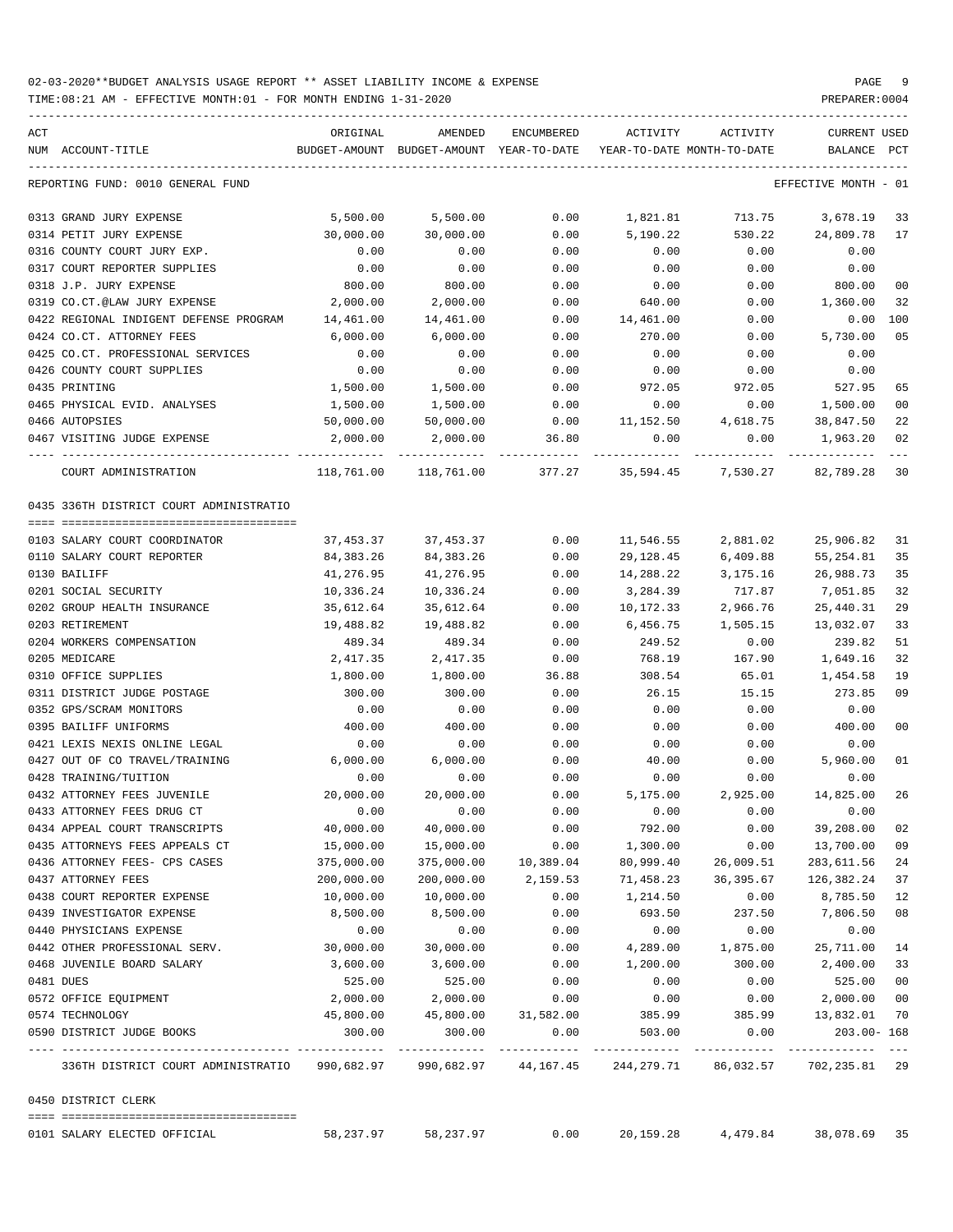| ACT                                          | ORIGINAL              | AMENDED                                  | ENCUMBERED    | ACTIVITY                   | ACTIVITY                                 | CURRENT USED         |              |
|----------------------------------------------|-----------------------|------------------------------------------|---------------|----------------------------|------------------------------------------|----------------------|--------------|
| NUM ACCOUNT-TITLE                            |                       | BUDGET-AMOUNT BUDGET-AMOUNT YEAR-TO-DATE |               | YEAR-TO-DATE MONTH-TO-DATE |                                          | BALANCE              | $_{\rm PCT}$ |
| REPORTING FUND: 0010 GENERAL FUND            |                       |                                          |               |                            |                                          | EFFECTIVE MONTH - 01 |              |
| 0103 SALARY ASST. DIST. CLERK                | 40,566.53             | 40,566.53                                | 0.00          | 14,042.25                  | 3,120.50                                 | 26,524.28            | 35           |
| 0104 SALARIES DEPUTIES                       | 170,710.86            | 170,710.86                               | 0.00          | 58,992.92                  | 12,975.27                                | 111,717.94           | 35           |
| 0107 SALARY PART-TIME                        | 29,952.00             | 29,952.00                                | 0.00          | 10,467.78                  | 2,304.00                                 | 19,484.22            | 35           |
| 0201 SOCIAL SECURITY TAXES                   | 18,566.98             | 18,566.98                                | 0.00          | 6,065.25                   | 1,336.04                                 | 12,501.73            | 33           |
| 0202 GROUP HEALTH & DENTAL INSURANCE         | 94,967.04             | 94,967.04                                | 0.00          | 32,370.20                  | 7,733.94                                 | 62,596.84            | 34           |
| 0203 RETIREMENT                              | 35,007.73             | 35,007.73                                | 0.00          | 11,914.74                  | 2,697.52                                 | 23,092.99            | 34           |
| 0204 WORKERS COMPENSATION                    | 898.40                | 898.40                                   | 0.00          | 458.10                     | 0.00                                     | 440.30               | 51           |
| 0205 MEDICARE TAX                            | 4,342.28              | 4,342.28                                 | 0.00          | 1,418.46                   | 312.46                                   | 2,923.82             | 33           |
| 0310 OFFICE SUPPLIES                         | 4,000.00              | 4,000.00                                 | 37.15         | 1,273.12                   | 186.70                                   | 2,689.73             | 33           |
| 0311 POSTAL EXPENSES                         | 4,000.00              | 4,000.00                                 | 0.00          | 535.95                     | 227.20                                   | 3,464.05             | 13           |
| 0313 PASSPORT PHOTO SUPPLIES                 | 1,200.00              | 1,200.00                                 | 0.00          | 0.00                       | 0.00                                     | 1,200.00             | 00           |
| 0315 COPIER RENTAL                           | 0.00                  | 0.00                                     | 0.00          | 0.00                       | 0.00                                     | 0.00                 |              |
| 0353 COMPUTER EXPENSE                        | 1,000.00              | 1,000.00                                 | 0.00          | 0.00                       | 0.00                                     | 1,000.00             | 00           |
| 0423 CELL PHONE                              | 0.00                  | 0.00                                     | 0.00          | 0.00                       | 0.00                                     | 0.00                 |              |
| 0427 OUT OF COUNTY TRAVEL/TRAINING           | 5,500.00              | 5,500.00                                 | 0.00          | 1,929.72                   | 0.00                                     | 3,570.28             | 35           |
| 0428 EMPLOYEE TRAINING                       | 0.00                  | 0.00                                     | 0.00          | 0.00                       | 0.00                                     | 0.00                 |              |
| 0431 LOCAL TRAVEL                            | 0.00                  | 0.00                                     | 0.00          | 0.00                       | 0.00                                     | 0.00                 |              |
| 0435 PRINTING                                | 2,000.00              | 2,000.00                                 | 0.00          | 200.00                     | 200.00                                   | 1,800.00             | 10           |
| 0480 BONDS                                   | 450.00                | 450.00                                   | 0.00          | 200.00                     | 150.00                                   | 250.00               | 44           |
| 0481 DUES                                    | 225.00                | 225.00                                   | 0.00          | 50.00                      | 0.00                                     | 175.00               | 22           |
| 0572 OFFICE EQUIPMENT<br>---- ------------   | 800.00<br>----------- | 800.00                                   | 0.00          | 0.00                       | 0.00                                     | 800.00               | 00           |
| DISTRICT CLERK                               | 472,424.79            | 472,424.79                               | 37.15         | 160,077.77                 | 35,723.47                                | 312,309.87           | 34           |
| 0455 JUSTICE OF PEACE PCT # 1                |                       |                                          |               |                            |                                          |                      |              |
|                                              |                       |                                          |               |                            |                                          |                      |              |
| 0101 SALARY ELECTED OFFICIAL                 | 44,483.43             | 44,483.43                                | 0.00          | 15,398.10                  | 3,421.80                                 | 29,085.33            | 35           |
| 0103 SALARY ASSISTANTS                       | 65,373.80             | 65,373.80                                | 0.00          | 22,629.42                  | 5,028.76                                 | 42,744.38            | 35           |
| 0201 SOCIAL SECURITY TAXES                   | 6,974.83              | 6,974.83                                 | 0.00          | 2,387.89                   | 531.48                                   | 4,586.94             | 34           |
| 0202 GROUP HEALTH & DENTAL INSURANCE         | 35,612.64             | 35,612.64                                | 0.00          | 11,867.04                  | 2,966.76                                 | 23,745.60            | 33           |
| 0203 RETIREMENT                              | 12,842.31             | 12,842.31                                | 0.00          | 4,371.04                   | 996.34                                   | 8,471.27             | 34           |
| 0204 WORKERS' COMPENSATION                   | 472.49                | 472.49                                   | 0.00          | 168.05                     | 0.00                                     | 304.44               | 36           |
| 0205 MEDICARE TAX                            | 1,631.21              | 1,631.21                                 | 0.00          | 558.55                     | 124.32                                   | 1,072.66             | 34           |
| 0225 TRAVEL ALLOWANCE                        | 2,400.00              | 2,400.00                                 | 0.00          | 800.00                     | 200.00                                   | 1,600.00             | 33<br>97     |
| 0310 OFFICE SUPPLIES                         | 600.00                | 600.00<br>500.00                         | 85.25<br>0.00 | 497.46                     | 19.99                                    | 17.29                |              |
| 0311 POSTAL EXPENSES                         | 500.00                |                                          |               | 55.15                      | 39.25                                    | 444.85 11            |              |
| 0420 UTILITIES TELEPHONE<br>0422 R & M RADIO | 0.00<br>0.00          | 0.00<br>0.00                             | 0.00<br>0.00  | 0.00<br>0.00               | 0.00<br>0.00                             | 0.00<br>0.00         |              |
| 0423 CELL PHONE ALLOWANCE                    | 240.00                | 240.00                                   | 0.00          | 80.00                      | 20.00                                    | 160.00               | 33           |
| 0427 OUT OF COUNTY TRAVEL/TRAINING           | 3,000.00              | 3,000.00                                 | 396.15        | 835.00                     | 0.00                                     | 1,768.85             | 41           |
| 0435 PRINTING                                | 300.00                | 300.00                                   | 0.00          | 0.00                       | 0.00                                     | 300.00               | 00           |
| 0480 BOND                                    | 165.00                | 165.00                                   | 0.00          | 0.00                       | 0.00                                     | 165.00               | 00           |
| 0481 DUES                                    | 135.00                | 135.00                                   | 0.00          |                            | 60.00                                    | 75.00                | 44           |
| 0572 OFFICE EQUIPMENT                        | 1,800.00              | 1,800.00                                 | 0.00          | 60.00<br>514.98            | 0.00                                     | 1,285.02             | 29           |
| 0573 RADIO EQUIPMENT                         | 0.00                  | 0.00                                     | 0.00          | 0.00                       | 0.00                                     | 0.00                 |              |
| 0574 TECHNOLOGY                              | 0.00                  | 0.00                                     | 0.00          | 0.00                       | 0.00                                     | 0.00                 |              |
|                                              |                       |                                          |               |                            |                                          |                      |              |
| JUSTICE OF PEACE PCT # 1                     | 176,530.71 176,530.71 |                                          |               |                            | 481.40 60,222.68 13,408.70 115,826.63 34 |                      |              |
| 0456 JUSTICE OF PEACE PCT # 2                |                       |                                          |               |                            |                                          |                      |              |
| 0101 SALARY ELECTED OFFICIAL                 |                       |                                          | 0.00          | 15,398.10                  | 3,421.80                                 | 29,085.33 35         |              |
| 0104 SALARY DEPUTY                           | 44,483.43             | 44,483.43                                | 0.00          |                            |                                          |                      |              |
|                                              | 40,565.13             | 40,565.13                                |               | 14,041.80                  | 3,120.40                                 | 26,523.33 35         |              |
| 0201 SOCIAL SECURITY TAXES                   | 5,436.69              | 5,436.69                                 | 0.00          | 1,879.85                   | 419.26                                   | 3,556.84 35          |              |
| 0202 GROUP HEALTH & DENTAL INSURANCE         | 23,741.76             | 23,741.76                                | 0.00          | 7,903.76                   | 1,975.94                                 | 15,838.00            | 33           |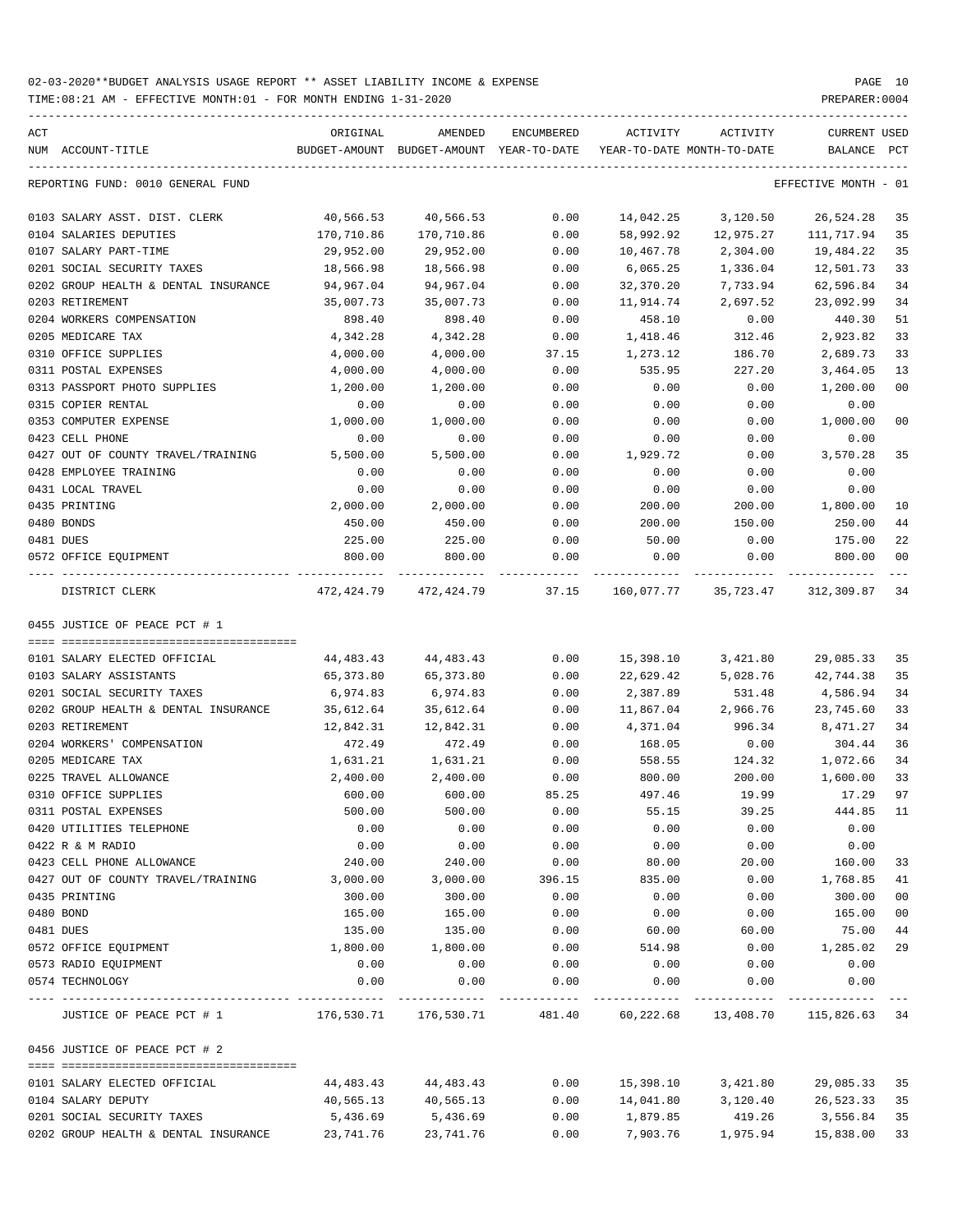TIME:08:21 AM - EFFECTIVE MONTH:01 - FOR MONTH ENDING 1-31-2020

| ACT<br>NUM ACCOUNT-TITLE                                                                            | ORIGINAL   | AMENDED<br>BUDGET-AMOUNT BUDGET-AMOUNT YEAR-TO-DATE | ENCUMBERED | ACTIVITY   | ACTIVITY<br>YEAR-TO-DATE MONTH-TO-DATE                    | CURRENT USED<br>BALANCE | PCT            |
|-----------------------------------------------------------------------------------------------------|------------|-----------------------------------------------------|------------|------------|-----------------------------------------------------------|-------------------------|----------------|
| REPORTING FUND: 0010 GENERAL FUND                                                                   |            |                                                     |            |            |                                                           | EFFECTIVE MONTH - 01    |                |
| 0203 RETIREMENT                                                                                     | 9,942.18   | 9,942.18                                            | 0.00       | 3,383.95   |                                                           | 771.34 6,558.23         | 34             |
| 0204 WORKERS' COMPENSATION                                                                          | 255.15     | 255.15                                              | 0.00       | 130.10     | 0.00                                                      | 125.05                  | 51             |
| 0205 MEDICARE TAX                                                                                   | 1,271.48   | 1,271.48                                            | 0.00       | 439.59     | 98.04                                                     | 831.89                  | 35             |
| 0225 TRAVEL ALLOWANCE                                                                               | 2,400.00   | 2,400.00                                            | 0.00       | 800.00     | 200.00                                                    | 1,600.00                | 33             |
| 0310 OFFICE SUPPLIES                                                                                | 600.00     | 600.00                                              | 92.06      | 316.23     | 0.00                                                      | 191.71                  | 68             |
| 0311 POSTAL EXPENSES                                                                                | 350.00     | 350.00                                              | 0.00       | 0.00       | 0.00                                                      | 350.00                  | 0 <sub>0</sub> |
| 0420 UTILITIES TELEPHONE                                                                            | 0.00       | 0.00                                                | 0.00       | 0.00       | 0.00                                                      | 0.00                    |                |
| 0421 DSL LINE                                                                                       | 2,092.00   | 2,092.00                                            | 0.00       | 600.80     | 172.95                                                    | 1,491.20                | 29             |
| 0422 R & M RADIO                                                                                    | 100.00     | 100.00                                              | 0.00       | 0.00       | 0.00                                                      | 100.00                  | 0 <sub>0</sub> |
| 0423 CELL PHONE ALLOWANCE                                                                           | 240.00     | 240.00                                              | 0.00       | 80.00      | 20.00                                                     | 160.00                  | 33             |
| 0427 OUT OF COUNTY TRAVEL/TRAINING                                                                  | 3,500.00   | 3,500.00                                            | 0.00       | 575.00     | 0.00                                                      | 2,925.00                | 16             |
| 0435 PRINTING                                                                                       | 200.00     | 200.00                                              | 0.00       | 0.00       | 0.00                                                      | 200.00                  | 0 <sub>0</sub> |
| 0460 OFFICE RENTAL                                                                                  | 4,200.00   | 4,200.00                                            | 0.00       | 1,400.00   | 350.00                                                    | 2,800.00                | 33             |
| 0480 BOND                                                                                           | 100.00     | 100.00                                              | 0.00       | 100.00     | 0.00                                                      | 0.00 100                |                |
| 0481 DUES                                                                                           | 95.00      | 95.00                                               | 0.00       | 95.00      | 95.00                                                     | 0.00 100                |                |
| 0572 OFFICE EQUIPMENT                                                                               | 1,200.00   | 1,200.00                                            | 0.00       | 0.00       | 0.00                                                      | 1,200.00                | 0 <sub>0</sub> |
| 0573 RADIO EQUIPMENT                                                                                | 0.00       | 0.00                                                | 0.00       | 0.00       | 0.00                                                      | 0.00                    |                |
| 0574 TECHNOLOGY                                                                                     | 0.00       | 0.00                                                | 0.00       | 0.00       | 0.00                                                      | 0.00                    |                |
| JUSTICE OF PEACE PCT # 2                                                                            |            |                                                     |            |            | 140,772.82 140,772.82 92.06 47,144.18 10,644.73 93,536.58 |                         | 34             |
| 0457 JUSTICE OF THE PEACE # 3                                                                       |            |                                                     |            |            |                                                           |                         |                |
| 0101 SALARY ELECTED OFFICIAL                                                                        | 44,483.43  | 44,483.43                                           | 0.00       |            | 15,398.10 3,421.80                                        | 29,085.33               | 35             |
| 0103 SALARY ASSISTANT                                                                               | 28,000.00  | 28,000.00                                           | 0.00       | 9,621.61   | 2,153.84                                                  | 18,378.39               | 34             |
| 0201 SOCIAL SECURITY TAXES                                                                          | 4,657.00   | 4,657.00                                            | 0.00       | 1,605.82   | 359.34                                                    | 3,051.18                | 34             |
| 0202 GROUP HEALTH & DENTAL INSURANCE                                                                | 23,741.76  | 23,741.76                                           | 0.00       | 7,994.43   | 1,977.84                                                  | 15,747.33               | 34             |
| 0203 RETIREMENT                                                                                     | 8,431.36   | 8,431.36                                            | 0.00       | 2,875.93   | 657.38                                                    | 5,555.43                | 34             |
| 0204 WORKERS' COMPENSATION                                                                          | 217.45     | 217.45                                              | 0.00       | 110.88     | 0.00                                                      | 106.57                  | 51             |
| 0205 MEDICARE TAX                                                                                   | 1,089.29   | 1,089.29                                            | 0.00       | 375.56     | 84.04                                                     | 713.73                  | 34             |
| 0225 TRAVEL ALLOWANCE                                                                               | 2,400.00   | 2,400.00                                            | 0.00       | 800.00     | 200.00                                                    | 1,600.00                | 33             |
| 0310 OFFICE SUPPLIES                                                                                | 500.00     | 500.00                                              | 0.00       | 52.74      | 32.26                                                     | 447.26                  | 11             |
| 0311 POSTAL EXPENSES                                                                                | 250.00     | 250.00                                              | 0.00       | 38.00      | 38.00                                                     | 212.00                  | 15             |
| 0420 UTILITIES TELEPHONE                                                                            | 0.00       | 0.00                                                | 0.00       | 0.00       | 0.00                                                      | 0.00                    |                |
| 0423 CELL PHONE ALLOWANCE                                                                           | 240.00     | 240.00                                              | 0.00       | 80.00      | 20.00                                                     | 160.00                  | 33             |
| 0427 OUT OF COUNTY TRAVEL/TRAINING                                                                  | 1,500.00   | 1,500.00                                            | 150.00     | 517.25     | 257.25                                                    | 832.75                  |                |
| 0435 PRINTING                                                                                       | 250.00     | 250.00                                              | 0.00       | 0.00       | 0.00                                                      | 250.00                  | 0 <sub>0</sub> |
| 0460 OFFICE RENTAL                                                                                  | 500.00     | 500.00                                              | 0.00       | 208.33     | 0.00                                                      | 291.67                  | 42             |
| 0480 BOND                                                                                           | 50.00      | 50.00                                               | 0.00       | 0.00       | 0.00                                                      | 50.00                   | 0 <sub>0</sub> |
| 0481 DUES                                                                                           | 60.00      | 60.00                                               | 0.00       | 60.00      | 0.00                                                      | $0.00$ 100              |                |
| 0572 OFFICE EQUIPMENT                                                                               | 1,200.00   | 1,200.00                                            | 0.00       | 0.00       | 0.00                                                      | 1,200.00                | 0 <sub>0</sub> |
| 0574 TECHNOLOGY                                                                                     | 1,000.00   | 1,000.00                                            | 0.00       | 0.00       | 0.00                                                      | 1,000.00                | 0 <sub>0</sub> |
| JUSTICE OF THE PEACE # 3 $118,570.29$ $118,570.29$ $150.00$ $39,738.65$ $9,201.75$ $78,681.64$ $34$ |            |                                                     |            |            |                                                           | ----------              | $---$          |
| 0475 DISTRICT & CO. ATTORNEY                                                                        |            |                                                     |            |            |                                                           |                         |                |
|                                                                                                     |            |                                                     |            |            |                                                           |                         |                |
| 0101 DA. SALARY SUPPLEMENT                                                                          | 6,250.00   | 6,250.00                                            | 0.00       | 2,163.42   | 480.76                                                    | 4,086.58                | 35             |
| 0102 HB 9 D.A. SUPPLEMENTAL FUNDS                                                                   | 0.00       | 0.00                                                | 0.00       | 0.00       | 0.00                                                      | 0.00                    |                |
| 0103 SALARY ASSISTANT D.A.                                                                          | 309,214.36 | 309,214.36                                          | 0.00       | 101,941.32 | 23,785.72                                                 | 207,273.04              | 33             |
| 0104 ASST. DA LONGEVITY PAY                                                                         | 5,080.00   | 5,080.00                                            | 0.00       | 1,720.00   | 440.00                                                    | 3,360.00                | 34             |
| 0105 SALARIES SECRETARIES                                                                           | 188,651.04 | 188,651.04                                          | 0.00       | 65,302.29  | 14,511.62                                                 | 123,348.75              | 35             |
| 0106 DA SALARY REIMB. GC CH 46                                                                      | 27,500.00  | 27,500.00                                           | 0.00       | 11,252.19  | 2,747.02                                                  | 16,247.81               | 41             |
| 0107 SALARY TEMP./EXTRA                                                                             | 18,096.00  | 18,096.00                                           | 0.00       | 6,807.00   | 1,746.00                                                  | 11,289.00               | 38             |

0108 INVESTIGATOR CRIMES AGAINST WOMEN 0.00 0.00 0.00 0.00 0.00 0.00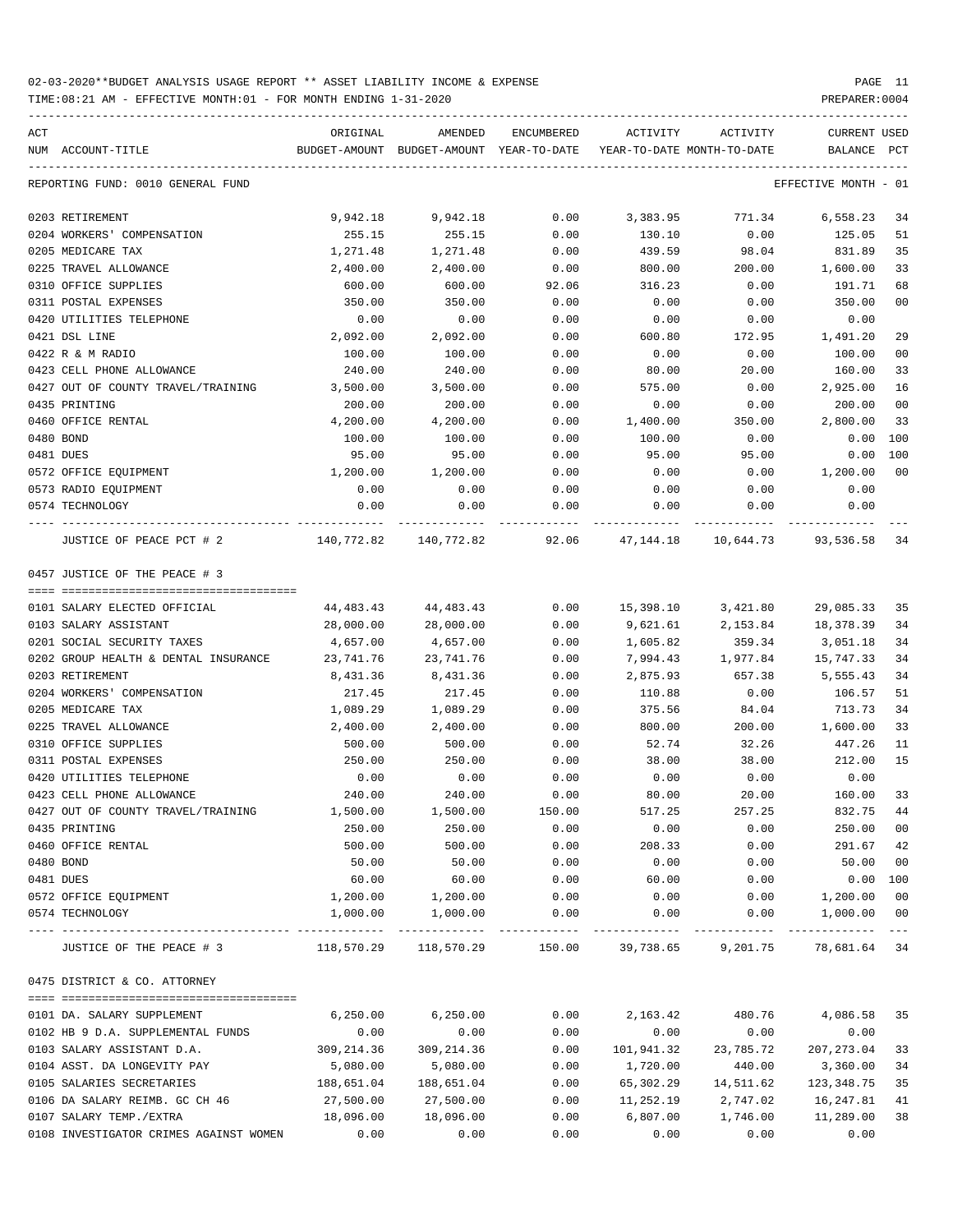TIME:08:21 AM - EFFECTIVE MONTH:01 - FOR MONTH ENDING 1-31-2020 PREPARER:0004

| ACT<br>NUM ACCOUNT-TITLE             | ORIGINAL         | AMENDED<br>BUDGET-AMOUNT BUDGET-AMOUNT YEAR-TO-DATE | ENCUMBERED          | ACTIVITY       | ACTIVITY<br>YEAR-TO-DATE MONTH-TO-DATE            | CURRENT USED<br>BALANCE | PCT                  |
|--------------------------------------|------------------|-----------------------------------------------------|---------------------|----------------|---------------------------------------------------|-------------------------|----------------------|
| REPORTING FUND: 0010 GENERAL FUND    |                  |                                                     |                     |                |                                                   | EFFECTIVE MONTH - 01    |                      |
| 0109 INVESTIGATOR                    | 61,443.53        | 61,443.53                                           | 0.00                | 21,268.98      | 4,726.44                                          | 40,174.55               | 35                   |
| 0110 DISCOVERY CLERK                 | 37,211.20        | 37,211.20                                           | 0.00                | 12,880.80      | 2,862.40                                          | 24,330.40               | 35                   |
| 0201 SOCIAL SECURITY TAXES           | 40,535.98        | 40,535.98                                           | 0.00                | 13,416.64      | 3,065.85                                          | 27, 119.34              | 33                   |
| 0202 GROUP HEALTH INSURANCE          | 130,579.68       | 130,579.68                                          | 0.00                | 41,528.56      | 9,887.68                                          | 89,051.12               | 32                   |
| 0203 RETIREMENT                      | 76,387.85        | 76,387.85                                           | 0.00                | 25,677.63      | 6,048.25                                          | 50,710.22               | 34                   |
| 0204 WORKERS' COMPENSATION           | 1,340.28         | 1,340.28                                            | 0.00                | 633.26         | 0.00                                              | 707.02                  | 47                   |
| 0205 MEDICARE TAX                    | 9,840.19         | 9,840.19                                            | 0.00                | 3,137.73       | 717.00                                            | 6,702.46                | 32                   |
| 0225 TRAVEL ALLOWANCE                | 4,860.00         | 4,860.00                                            | 0.00                | 0.00           | 0.00                                              | 4,860.00                | 0 <sub>0</sub>       |
| 0310 OFFICE SUPPLIES                 | 9,000.00         | 9,000.00                                            | 231.97              | 2,289.09       | 1,035.72                                          | 6,478.94                | 28                   |
| 0311 POSTAL EXPENSES                 | 2,400.00         | 2,400.00                                            | 0.00                | 293.70         | 232.20                                            | 2,106.30                | 12                   |
| 0315 COPIER EXPENSE                  | 1,500.00         | 1,500.00                                            | 101.52              | 330.12         | 107.89                                            | 1,068.36                | 29                   |
| 0421 INTERNET/ONLINE LEGAL RE        | 8,815.00         | 8,815.00                                            | 0.00                | 2,183.37       | 738.64                                            | 6,631.63                | 25                   |
| 0422 INVESTIGATOR CELL PHONE         | 360.00           | 360.00                                              | 0.00                | 120.00         | 30.00                                             | 240.00                  | 33                   |
| 0427 OUT OF COUNTY TRAVEL/TRAINING   | 15,000.00        | 15,000.00                                           | 1,069.10            | 5,176.85       | 984.50                                            | 8,754.05                | 42                   |
| 0428 TRAINING/TUITION                | 0.00             | 0.00                                                | 0.00                | 0.00           | 0.00                                              | 0.00                    |                      |
| 0431 LOCAL TRAVEL                    | 0.00             | 0.00                                                | 0.00                | 0.00           | 0.00                                              | 0.00                    |                      |
| 0435 PRINTING                        | 1,000.00         | 1,000.00                                            | 0.00                | 0.00           | 0.00                                              | 1,000.00                | 00                   |
| 0438 CT.REPORTER-TRANSCRIPTS         | 8,500.00         | 8,500.00                                            | 0.00                | 489.50         | 0.00                                              | 8,010.50                | 06                   |
| 0439 WITNESS EXPENSE                 | 5,000.00         | 5,000.00                                            | 0.00                | 0.00           | 0.00                                              | 5,000.00                | 0 <sub>0</sub>       |
| 0465 PHYS. EVIDENCE ANALYSIS         | 4,000.00         | 4,000.00                                            | 2,876.00            | 0.00           | 0.00                                              | 1,124.00                | 72                   |
| 0469 DPS TESTING                     | 0.00             | 0.00                                                | 0.00                | 0.00           | 0.00                                              | 0.00                    |                      |
| 0480 BOND                            | 165.00           | 165.00                                              | 0.00                | 0.00           | 0.00                                              | 165.00                  | 0 <sub>0</sub>       |
| 0481 DUES                            | 3,500.00         | 3,500.00                                            | 0.00                | 185.00         | 0.00                                              | 3,315.00                | 05                   |
| 0572 OFFICE EQUIPMENT                | 4,000.00         | 4,000.00                                            | 199.98              | 0.00           | 0.00                                              | 3,800.02                | 05                   |
| 0574 TECHNOLOGY                      | 2,000.00         | 2,000.00                                            | 0.00                | 0.00           | 0.00                                              | 2,000.00                | 0 <sub>0</sub>       |
| 0590 BOOKS                           | 750.00           | 750.00                                              | 0.00                | 111.66         | 0.00                                              | 638.34                  | 15                   |
| DISTRICT & CO. ATTORNEY              | 982,980.11       |                                                     | 982,980.11 4,478.57 | 318,909.11     | 74,147.69                                         | 659,592.43              | 33                   |
| 0495 COUNTY AUDITOR                  |                  |                                                     |                     |                |                                                   |                         |                      |
|                                      |                  |                                                     |                     |                |                                                   |                         |                      |
| 0102 SALARY APPOINTED OFFICIAL       | 73,258.37        | 73,258.37                                           | 0.00                | 25,358.67      | 5,635.26                                          | 47,899.70               | 35                   |
| 0103 SALARIES ASSISTANTS             | 129,985.11       | 129,985.11                                          | 0.00                | 44,663.05      | 9,998.88                                          | 85,322.06               | 34                   |
| 0201 SOCIAL SECURITY TAXES           | 12,601.10        | 12,601.10                                           | 0.00                | 4,201.66       | 964.20                                            | 8,399.44                | 33                   |
| 0202 GROUP HEALTH & DENTAL INSURANCE | 47,483.52        | 47,483.52                                           | 0.00                | 14,833.80      | 2,966.76                                          | 32,649.72               | 31                   |
| 0203 RETIREMENT                      | 23,759.16        | 23,759.16                                           | 0.00                | 8,048.85       | 1,843.28                                          | 15,710.31               | 34                   |
| 0204 WORKERS COMPENSATION            | 609.73           | 609.73                                              | 0.00                | 310.90         | 0.00                                              | 298.83                  | 51                   |
| 0205 MEDICARE TAX                    | 2,947.03         | 2,947.03                                            | 0.00                | 982.65         | 225.50                                            | 1,964.38                | 33                   |
| 0310 OFFICE SUPPLIES                 | 800.00           | 800.00                                              | 107.56              | 368.64         | 0.00                                              | 323.80                  | 60                   |
| 0353 COMPUTER SOFTWARE MAINTENANCE   | 5,225.00         | 5,225.00                                            | 0.00                | 5,225.00       | 0.00                                              | 0.00 100                |                      |
| 0427 OUT OF COUNTY TRAVEL/TRAINING   | 4,000.00         | 4,000.00                                            | 0.00                | 1,277.96       | 0.00                                              | 2,722.04                | 32                   |
| 0431 LOCAL TRAVEL                    | 0.00             | 0.00                                                | 0.00                | 0.00           | 0.00                                              | 0.00                    |                      |
| 0435 PRINTING                        | 50.00            | 50.00                                               | 0.00                | 0.00           | 0.00                                              | 50.00                   | 0 <sub>0</sub>       |
| 0452 R & M EQUIPMENT                 | 100.00           | 100.00                                              | 0.00                | 0.00           | 0.00                                              | 100.00                  | 0 <sub>0</sub>       |
| 0480 BOND                            | 100.00           | 100.00                                              | 0.00                | 50.00          | 50.00                                             | 50.00                   | 50                   |
| 0481 DUES<br>0572 OFFICE EQUIPMENT   | 590.00<br>500.00 | 590.00<br>500.00                                    | 0.00<br>0.00        | 295.00<br>0.00 | 295.00<br>0.00                                    | 295.00<br>500.00        | 50<br>0 <sub>0</sub> |
| COUNTY AUDITOR                       | 302,009.02       | 302,009.02                                          | 107.56              |                | ----------- -------------<br>105,616.18 21,978.88 | 196,285.28 35           | $---$                |
| 0496 COUNTY PURCHASING               |                  |                                                     |                     |                |                                                   |                         |                      |
|                                      |                  |                                                     |                     |                |                                                   |                         |                      |
| 0103 SALARY PURCHASING AGENT         | 52,735.70        | 52,735.70                                           | 0.00                | 18,254.34      | 4,056.52                                          | 34,481.36               | 35                   |
| 0201 SOCIAL SECURITY TAXES           | 3,291.93         | 3,291.93                                            | 0.00                | 1,120.47       | 249.20                                            | 2,171.46                | 34                   |

0202 GROUP HEALTH INSURANCE 11,870.88 11,870.88 0.00 3,955.68 988.92 7,915.20 33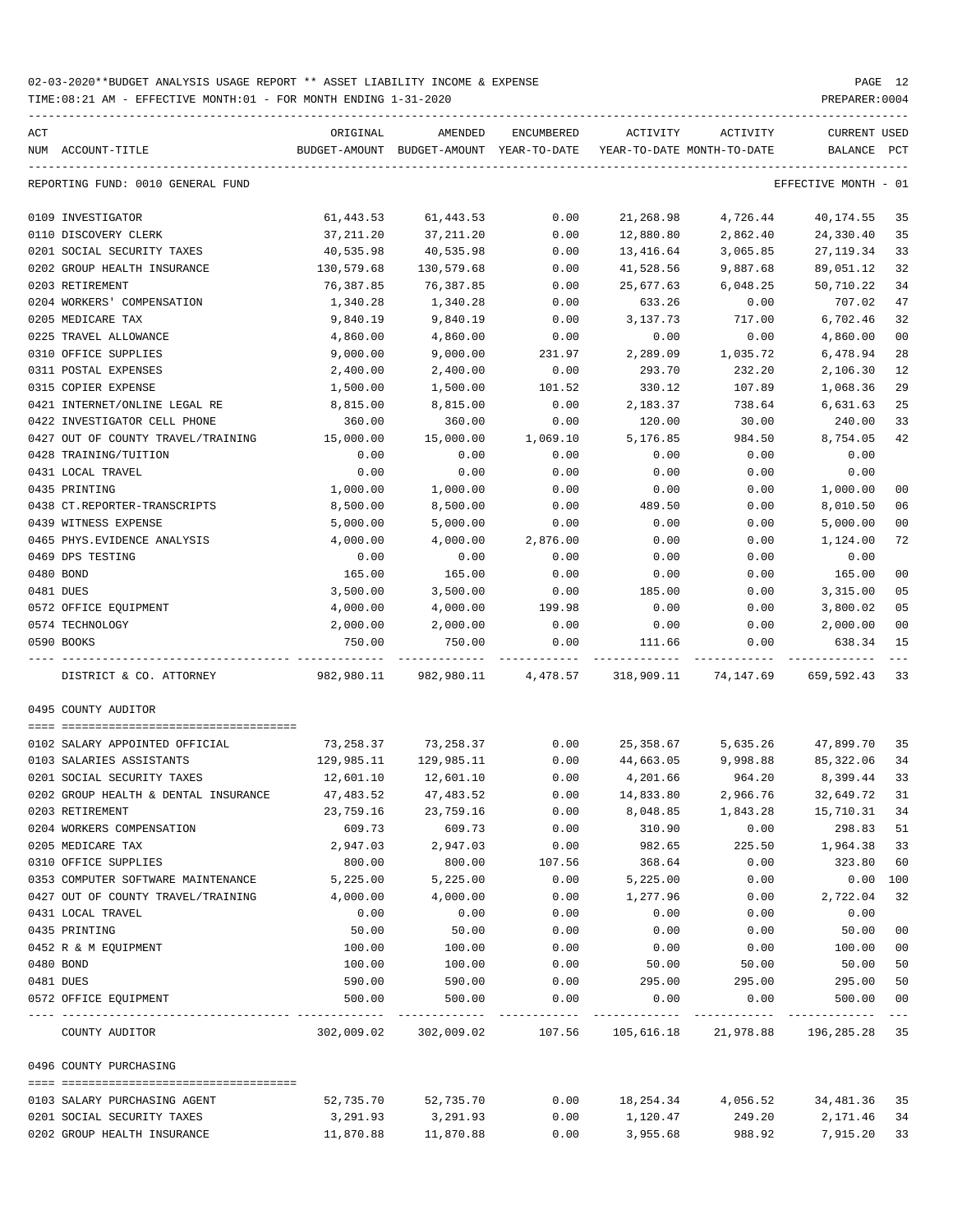TIME:08:21 AM - EFFECTIVE MONTH:01 - FOR MONTH ENDING 1-31-2020 PREPARER:0004

| ACT |                                                       | ORIGINAL               | AMENDED                | <b>ENCUMBERED</b> | ACTIVITY               | ACTIVITY                   | CURRENT USED          |                |
|-----|-------------------------------------------------------|------------------------|------------------------|-------------------|------------------------|----------------------------|-----------------------|----------------|
|     | NUM ACCOUNT-TITLE                                     | BUDGET-AMOUNT          | BUDGET-AMOUNT          | YEAR-TO-DATE      |                        | YEAR-TO-DATE MONTH-TO-DATE | BALANCE               | $_{\rm PCT}$   |
|     | REPORTING FUND: 0010 GENERAL FUND                     |                        |                        |                   |                        |                            | EFFECTIVE MONTH - 01  |                |
|     | 0203 RETIREMENT                                       | 6,164.80               | 6,164.80               | 0.00              | 2,098.20               | 478.26                     | 4,066.60              | 34             |
|     | 0204 WORKERS' COMPENSATION                            | 158.21                 | 158.21                 | 0.00              | 80.67                  | 0.00                       | 77.54                 | 51             |
|     | 0205 MEDICARE TAX                                     | 769.89                 | 769.89                 | 0.00              | 262.04                 | 58.28                      | 507.85                | 34             |
|     | 0310 OFFICE SUPPLIES                                  | 400.00                 | 400.00                 | 0.00              | 28.90                  | 0.00                       | 371.10                | 07             |
|     | 0353 COMPUTER SOFTWARE MAINTENANCE                    | 655.00                 | 655.00                 | 0.00              | 655.00                 | 0.00                       | 0.00                  | 100            |
|     | 0421 CELL PHONE                                       | 360.00                 | 360.00                 | 0.00              | 120.00                 | 30.00                      | 240.00                | 33             |
|     | 0427 OUT OF COUNTY TRAVEL                             | 3,000.00               | 3,000.00               | 0.00              | 111.36                 | 0.00                       | 2,888.64              | 04             |
|     | 0431 LOCAL TRAVEL                                     | 0.00                   | 0.00                   | 0.00              | 0.00                   | 0.00                       | 0.00                  |                |
|     | 0435 PRINTING                                         | 70.00                  | 70.00                  | 0.00              | 0.00                   | 0.00                       | 70.00                 | 0 <sub>0</sub> |
|     | 0452 R & M EQUIPMENT                                  | 0.00                   | 0.00                   | 0.00              | 0.00                   | 0.00                       | 0.00                  |                |
|     | 0480 BOND                                             | 0.00                   | 0.00                   | 0.00              | 0.00                   | 0.00                       | 0.00                  |                |
|     | 0481 DUES                                             | 450.00                 | 450.00                 | 0.00              | 75.00                  | 0.00                       | 375.00                | 17             |
|     | 0572 OFFICE EQUIPMENT                                 | 300.00                 | 300.00                 | 0.00              | 0.00                   | 0.00                       | 300.00                | 0 <sub>0</sub> |
|     | COUNTY PURCHASING                                     | 80,226.41              | 80,226.41              | 0.00              | 26,761.66              | 5,861.18                   | 53,464.75             | 33             |
|     | 0497 COUNTY TREASURER                                 |                        |                        |                   |                        |                            |                       |                |
|     |                                                       |                        |                        |                   |                        |                            |                       |                |
|     | 0101 SALARY ELECTED OFFICIAL<br>0103 SALARY ASSISTANT | 58,237.97              | 58,237.97              | 0.00              | 20,159.28<br>16,629.21 | 4,479.84                   | 38,078.69             | 35<br>35       |
|     | 0201 SOCIAL SECURITY TAXES                            | 48,040.00              | 48,040.00              | 0.00              |                        | 3,695.38                   | 31,410.79             | 27             |
|     | 0202 GROUP HEALTH & DENTAL INSURANCE                  | 6,589.23               | 6,589.23               | 0.00<br>0.00      | 1,788.58               | 391.32<br>1,976.96         | 4,800.65<br>15,833.92 | 33             |
|     | 0203 RETIREMENT                                       | 23,741.76<br>12,423.89 | 23,741.76<br>12,423.89 | 0.00              | 7,907.84<br>4,228.59   | 963.86                     | 8,195.30              | 34             |
|     | 0204 WORKERS' COMPENSATION                            | 318.83                 | 318.83                 | 0.00              | 162.58                 | 0.00                       | 156.25                | 51             |
|     | 0205 MEDICARE TAX                                     | 1,541.03               | 1,541.03               | 0.00              | 418.31                 | 91.52                      | 1,122.72              | 27             |
|     | 0310 OFFICE SUPPLIES                                  | 300.00                 | 300.00                 | 153.69            | 140.34                 | 27.25                      | 5.97                  | 98             |
|     | 0427 OUT OF COUNTY TRAVEL/TRAINING                    | 1,500.00               | 1,500.00               | 0.00              | 180.00                 | 180.00                     | 1,320.00              | 12             |
|     | 0431 LOCAL TRAVEL                                     | 0.00                   | 0.00                   | 0.00              | 0.00                   | 0.00                       | 0.00                  |                |
|     | 0435 PRINTING                                         | 100.00                 | 100.00                 | 0.00              | 0.00                   | 0.00                       | 100.00                | 0 <sub>0</sub> |
|     | 0452 R&M EQUIPMENT                                    | 100.00                 | 100.00                 | 0.00              | 0.00                   | 0.00                       | 100.00                | 0 <sub>0</sub> |
|     | 0453 COMPUTER SOFTWARE MAINTEN                        | 2,410.00               | 2,410.00               | 0.00              | 2,410.00               | 0.00                       | 0.00                  | 100            |
|     | 0480 BOND                                             | 0.00                   | 0.00                   | 0.00              | 0.00                   | 0.00                       | 0.00                  |                |
|     | 0481 DUES                                             | 175.00                 | 175.00                 | 0.00              | 175.00                 | 175.00                     | 0.00                  | 100            |
|     | 0572 OFFICE EQUIPMENT                                 | 0.00                   | 0.00                   | 0.00              | 0.00                   | 0.00                       | 0.00                  |                |
|     | 0574 TECHNOLOGY                                       | 0.00                   | 0.00                   | 0.00              | 0.00                   | 0.00                       | 0.00                  |                |
|     | COUNTY TREASURER                                      | 155,477.71             | 155,477.71             | 153.69            | 54,199.73              | 11,981.13                  | 101,124.29            | 35             |
|     | 0499 TAX ASSESSOR-COLLECTOR                           |                        |                        |                   |                        |                            |                       |                |
|     |                                                       |                        |                        |                   |                        |                            |                       |                |
|     | 0101 SALARIES ELECTED OFFICIAL                        | 58,237.97              | 58,237.97              | 0.00              | 20,159.28              | 4,479.84                   | 38,078.69             | 35             |
|     | 0103 SALARIES ASSISTANTS                              | 41,752.36              | 41,752.36              | 0.00              | 14,452.74              | 3,211.72                   | 27,299.62             | 35             |
|     | 0104 SALARIES DEPUTIES                                | 100,866.15             | 100,866.15             | 0.00              | 34,915.23              | 7,758.94                   | 65,950.92             | 35             |
|     | 0107 SALARY TEMP./EXTRA                               | 18,096.00              | 18,096.00              | 0.00              | 6,264.00               | 1,392.00                   | 11,832.00             | 35             |
|     | 0201 SOCIAL SECURITY TAXES                            | 13,575.05              | 13,575.05              | 0.00              | 4,510.30               | 997.78                     | 9,064.75              | 33             |
|     | 0202 GROUP HEALTH & DENTAL INSURANCE                  | 59,354.40              | 59, 354.40             | 0.00              | 19,778.40              | 4,944.60                   | 39,576.00             | 33<br>34       |
|     | 0203 RETIREMENT<br>0204 WORKERS COMPENSATION          | 25,595.54              | 25,595.54              | 0.00<br>0.00      | 8,711.76<br>334.93     | 1,985.74                   | 16,883.78             | 51             |
|     | 0205 MEDICARE TAX                                     | 656.86<br>3,174.81     | 656.86<br>3,174.81     | 0.00              | 1,054.73               | 0.00<br>233.34             | 321.93<br>2,120.08    | 33             |
|     | 0225 LEONARD OFFICE TRAVEL                            | 900.00                 | 900.00                 | 0.00              | 241.74                 | 74.24                      | 658.26                | 27             |
|     | 0310 OFFICE SUPPLIES                                  | 1,200.00               | 1,200.00               | 0.00              | 270.58                 | 0.00                       | 929.42                | 23             |
|     | 0311 POSTAL EXPENSES                                  | 2,400.00               | 2,400.00               | 0.00              | 528.21                 | 327.40                     | 1,871.79              | 22             |
|     | 0315 COPIER EXPENSE                                   | 1,200.00               | 1,200.00               | 89.75             | 285.14                 | 94.40                      | 825.11                | 31             |
|     | 0420 TELEPHONE LEONARD OFFICE                         | 0.00                   | 0.00                   | 0.00              | 0.00                   | 0.00                       | 0.00                  |                |

0423 CELL PHONE 0.00 0.00 0.00 0.00 0.00 0.00

-----------------------------------------------------------------------------------------------------------------------------------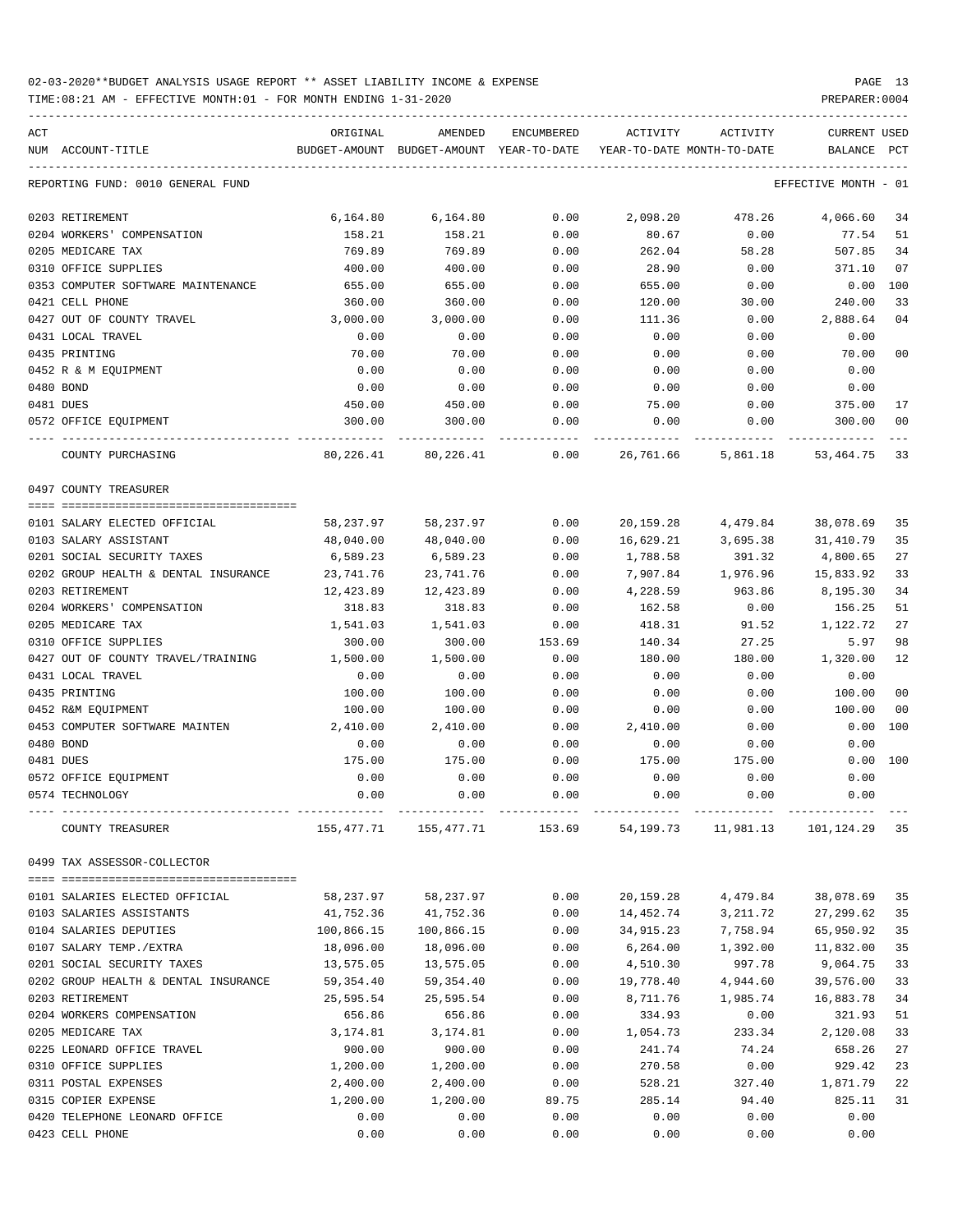### 02-03-2020\*\*BUDGET ANALYSIS USAGE REPORT \*\* ASSET LIABILITY INCOME & EXPENSE PAGE 14 TIME:08:21 AM - EFFECTIVE MONTH:01 - FOR MONTH ENDING 1-31-2020 PREPARER:0004

| ACT |                                                                                     | ORIGINAL                                                            | AMENDED                                                     | ENCUMBERED | ACTIVITY  | ACTIVITY | CURRENT USED         |                |
|-----|-------------------------------------------------------------------------------------|---------------------------------------------------------------------|-------------------------------------------------------------|------------|-----------|----------|----------------------|----------------|
|     | NUM ACCOUNT-TITLE                                                                   | BUDGET-AMOUNT BUDGET-AMOUNT YEAR-TO-DATE YEAR-TO-DATE MONTH-TO-DATE |                                                             |            |           |          | BALANCE PCT          |                |
|     | REPORTING FUND: 0010 GENERAL FUND                                                   |                                                                     |                                                             |            |           |          | EFFECTIVE MONTH - 01 |                |
|     | 0427 OUT OF COUNTY TRAVEL/TRAINING                                                  | 4,000.00                                                            | 4,000.00                                                    | 323.00     | 1,904.03  | 12.54    | 1,772.97             | 56             |
|     | 0435 PRINTING                                                                       | 200.00                                                              | 200.00                                                      | 0.00       | 0.00      | 0.00     | 200.00               | 00             |
|     | 0460 LEONARD OFFICE RENT                                                            | 1,200.00                                                            | 1,200.00                                                    | 0.00       | 400.00    | 100.00   | 800.00               | 33             |
|     | 0480 BOND                                                                           | 368.00                                                              | 368.00                                                      | 0.00       | 0.00      | 0.00     | 368.00               | 0 <sub>0</sub> |
|     | 0481 DUES                                                                           | 175.00                                                              | 175.00                                                      | 0.00       | 175.00    | 0.00     | $0.00$ 100           |                |
|     | 0572 OFFICE EOUIPMENT                                                               | 700.00                                                              | 700.00                                                      | 0.00       | 0.00      | 0.00     | 700.00               | 0 <sub>0</sub> |
|     | 0574 TECHNOLOGY                                                                     | 0.00                                                                | 0.00                                                        | 0.00       | 0.00      | 0.00     | 0.00                 |                |
|     | TAX ASSESSOR-COLLECTOR 333,652.14 333,652.14 412.75 113,986.07 25,612.54 219,253.32 |                                                                     |                                                             |            |           |          |                      | 34             |
|     | 0503 COMPUTER/IT DEPT.                                                              |                                                                     |                                                             |            |           |          |                      |                |
|     |                                                                                     |                                                                     |                                                             |            |           |          |                      |                |
|     | 0103 SALARY-TECHNICIAN                                                              | 42,297.02                                                           | 42,297.02                                                   | 0.00       | 14,641.29 | 3,253.62 | 27,655.73            | 35             |
|     | 0107 PART TIME TECHNICIAN                                                           | 20,101.64                                                           | 20,101.64                                                   | 0.00       | 2,805.90  | 0.00     | 17,295.74            | 14             |
|     | 0201 SOCIAL SECURITY                                                                | 3,868.72                                                            | 3,868.72                                                    | 0.00       | 1,000.68  | 179.98   | 2,868.04             | 26             |
|     | 0202 GROUP HEALTH INSURANCE                                                         | 11,870.88                                                           | 11,870.88                                                   | 0.00       | 3,955.68  | 988.92   | 7,915.20             | 33             |
|     | 0203 RETIREMENT                                                                     | 7,294.40                                                            | 7,294.40                                                    | 0.00       | 2,003.10  | 383.60   | 5,291.30             | 27             |
|     | 0204 WORKERS COMPENSATION                                                           | 224.64                                                              | 224.64                                                      | 0.00       | 98.26     | 0.00     | 126.38               | 44             |
|     | 0205 MEDICARE TAX                                                                   | 904.78                                                              | 904.78                                                      | 0.00       | 234.07    | 42.10    | 670.71               | 26             |
|     | 0225 TRAVEL ALLOWANCE                                                               | 828.00                                                              | 828.00                                                      | 0.00       | 209.30    | 40.00    | 618.70               | 25             |
|     | 0310 OFFICE SUPPLIES                                                                | 100.00                                                              | 100.00                                                      | 0.00       | 0.00      | 0.00     | 100.00               | 0 <sub>0</sub> |
|     | 0421 CELL PHONE ALLOWANCE                                                           | 414.00                                                              | 414.00                                                      | 0.00       | 104.67    | 20.00    | 309.33               | 25             |
|     | 0423 EMERGENCY INTERNET                                                             | 455.88                                                              | 455.88                                                      | 0.00       | 151.96    | 37.99    | 303.92               | 33             |
|     | 0427 OUT OF COUNTY TRAVEL/TRAINING                                                  | 750.00                                                              | 750.00                                                      | 0.00       | 0.00      | 0.00     | 750.00               | 0 <sub>0</sub> |
|     | 0435 PRINTING                                                                       | 0.00                                                                | 0.00                                                        | 0.00       | 0.00      | 0.00     | 0.00                 |                |
|     | 0453 R&M COMPUTER/TRAINING                                                          | 0.00                                                                | 0.00                                                        | 0.00       | 0.00      | 0.00     | 0.00                 |                |
|     | 0572 OFFICE EQUIPMENT                                                               | 1,700.00                                                            | 1,700.00                                                    | 0.00       | 0.00      | 0.00     | 1,700.00             | 0 <sub>0</sub> |
|     | 0574 COMPUTER/WEB SOFTWARE                                                          | 3,000.00                                                            | 3,000.00                                                    | 2,199.49   | 0.00      | 0.00     | 800.51               | 73             |
|     | 0576 COUNTY COMPUTER REPLACEMENT                                                    | 5,000.00                                                            | 5,000.00                                                    | 0.00       | 0.00      | 0.00     | 5,000.00             | 00             |
|     | COMPUTER/IT DEPT.                                                                   |                                                                     | 98,809.96 98,809.96 2,199.49 25,204.91 4,946.21 71,405.56   |            |           |          |                      | 28             |
|     | 0509 CONTINGENCY                                                                    |                                                                     |                                                             |            |           |          |                      |                |
|     | 0475 CONTINGENCY                                                                    |                                                                     | $250,000.00$ $204,637.75$ $0.00$ $0.00$ $0.00$ $204,637.75$ |            |           |          |                      | 00             |
|     | CONTINGENCY                                                                         |                                                                     | 250,000.00 204,637.75                                       | 0.00       | 0.00      | 0.00     | 204,637.75 00        |                |
|     | 0510 COURTHOUSE                                                                     |                                                                     |                                                             |            |           |          |                      |                |
|     |                                                                                     |                                                                     |                                                             |            |           |          |                      |                |
|     | 0107 REGULAR TEMP. - PART TIME                                                      | 9,750.00                                                            | 9,750.00                                                    | 0.00       | 0.00      | 0.00     | 9,750.00             | 0 <sub>0</sub> |
|     | 0115 SALARY JANITOR                                                                 | 40,567.92                                                           | 40,567.92                                                   | 0.00       | 14,042.70 | 3,120.60 | 26,525.22            | 35             |
|     | 0201 SOCIAL SECURITY TAXES                                                          | 2,515.21                                                            | 2,515.21                                                    | 0.00       | 858.50    | 190.44   | 1,656.71             | 34             |
|     | 0202 GROUP HEALTH & DENTAL INSURANCE                                                | 11,870.88                                                           | 11,870.88                                                   | 0.00       | 3,955.68  | 988.92   | 7,915.20             | 33             |
|     | 0203 RETIREMENT                                                                     | 4,782.96                                                            | 4,782.96                                                    | 0.00       | 1,614.13  | 367.92   | 3,168.83             | 34             |
|     | 0204 WORKERS' COMPENSATION                                                          | 1,671.40                                                            | 1,671.40                                                    | 0.00       | 717.31    | 0.00     | 954.09               | 43             |
|     | 0205 MEDICARE TAX                                                                   | 2,515.21                                                            | 2,515.21                                                    | 0.00       | 200.78    | 44.54    | 2,314.43             | 08             |
|     | 0310 OFFICE SUPPLIES                                                                | 3,500.00                                                            | 3,500.00                                                    | 139.96     | 857.54    | 367.41   | 2,502.50             | 29             |
|     | 0311 POSTAL EXPENSE                                                                 | 9,000.00                                                            | 9,000.00                                                    | 0.00       | 1,396.65  | 1,595.61 | 7,603.35             | 16             |
|     | 0315 COPIER RENTAL                                                                  | 4,900.00                                                            | 4,900.00                                                    | 440.56     | 2,085.99  | 547.51   | 2,373.45             | 52             |
|     | 0316 EMPLOYEE AWARDS BANQUET                                                        | 3,600.00                                                            | 3,600.00                                                    | 0.00       | 3,588.57  | 0.00     | 11.43 100            |                |
|     | 0330 AUTO EXPENSE-GAS AND OIL                                                       | 100.00                                                              | 100.00                                                      | 0.00       | 189.78    | 189.78   | 89.78-190            |                |
|     | 0332 JANITOR SUPPLIES                                                               | 0.00                                                                | 0.00                                                        | 0.00       | 0.00      | 0.00     | 0.00                 |                |

0353 R&M COMPUTER 0.00 0.00 0.00 0.00 0.00 0.00 0420 TELEPHONE 43,291.12 43,291.12 0.00 14,587.00 3,584.25 28,704.12 34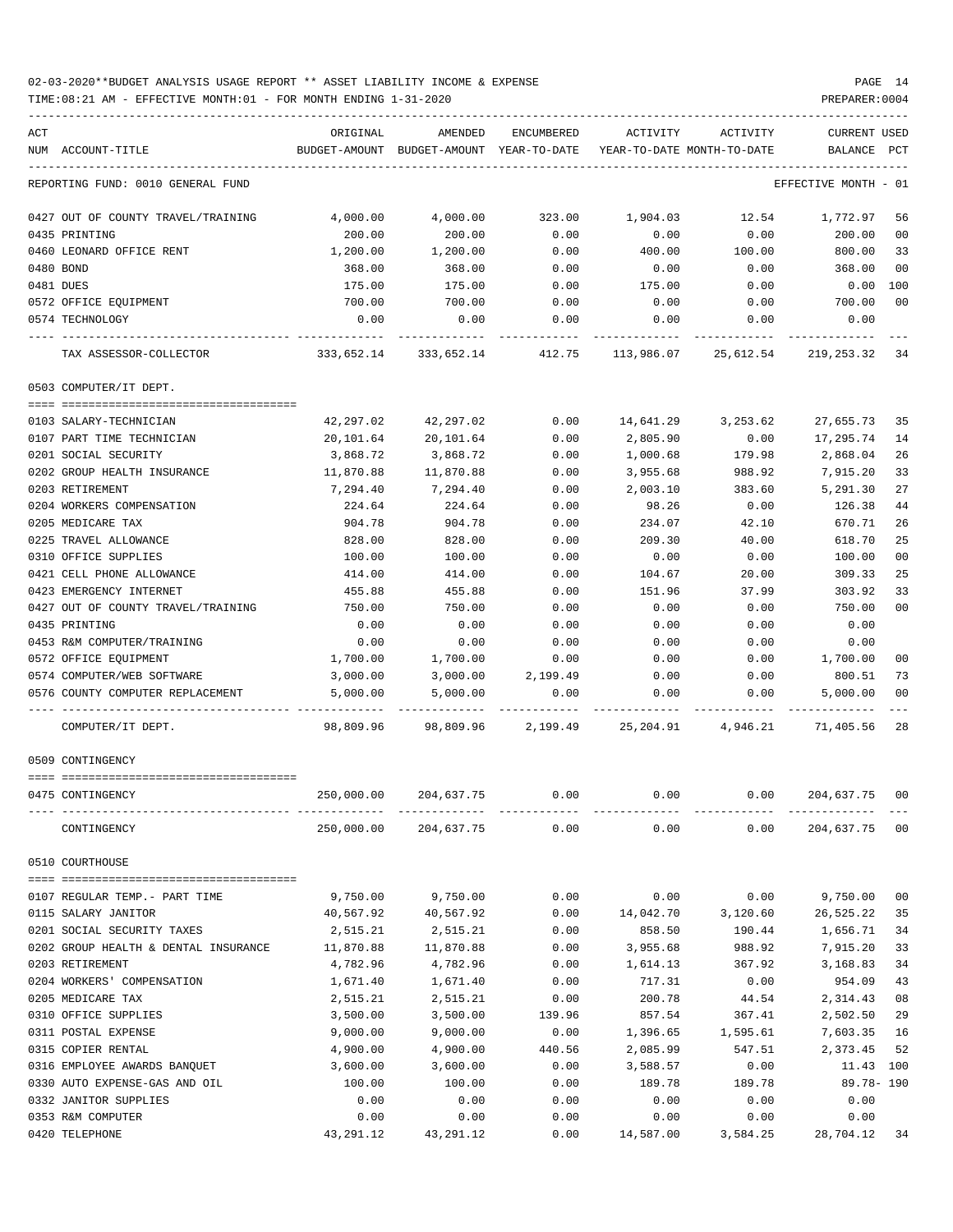TIME:08:21 AM - EFFECTIVE MONTH:01 - FOR MONTH ENDING 1-31-2020

| ACT | NUM ACCOUNT-TITLE                 | ORIGINAL   | AMENDED<br>BUDGET-AMOUNT BUDGET-AMOUNT YEAR-TO-DATE | ENCUMBERED         | ACTIVITY<br>YEAR-TO-DATE MONTH-TO-DATE | ACTIVITY                                                        | CURRENT USED<br>BALANCE | PCT            |
|-----|-----------------------------------|------------|-----------------------------------------------------|--------------------|----------------------------------------|-----------------------------------------------------------------|-------------------------|----------------|
|     |                                   |            |                                                     |                    |                                        |                                                                 |                         |                |
|     | REPORTING FUND: 0010 GENERAL FUND |            |                                                     |                    |                                        |                                                                 | EFFECTIVE MONTH - 01    |                |
|     | 0421 INTERNET LINES               | 0.00       | 0.00                                                | 0.00               | 0.00                                   | 0.00                                                            | 0.00                    |                |
|     | 0423 CELL PHONE                   | 340.00     | 340.00                                              | 0.00               | 106.11                                 | 26.37                                                           | 233.89                  | 31             |
|     | 0440 UTILITIES ELECTRICITY        | 7,000.00   | 7,000.00                                            | 0.00               | 301.79                                 | 231.34                                                          | 6,698.21                | 04             |
|     | 0441 UTILITIES GAS                | 0.00       | 0.00                                                | 0.00               | 0.00                                   | 0.00                                                            | 0.00                    |                |
|     | 0442 UTILITIES WATER              | 3,600.00   | 3,600.00                                            | 0.00               | 0.00                                   | 0.00                                                            | 3,600.00                | 00             |
|     | 0443 TRASH PICK-UP                | 1,020.00   | 1,020.00                                            | 0.00               | 252.78                                 | 84.26                                                           | 767.22                  | 25             |
|     | 0445 AIR CONDITIONER MAINTENANCE  | 0.00       | 0.00                                                | 0.00               | 0.00                                   | 0.00                                                            | 0.00                    |                |
|     | 0446 ELEVATOR MAINTENANCE CONTR   | 0.00       | 0.00                                                | 0.00               | 0.00                                   | 0.00                                                            | 0.00                    |                |
|     | 0450 R & M BUILDINGS              | 0.00       | 0.00                                                | 0.00               | 0.00                                   | 0.00                                                            | 0.00                    |                |
|     | 0453 COMPUTER SOFTWARE MAINTEN    | 269,874.50 | 269,874.50                                          | 0.00               | 68,189.50                              | 0.00                                                            | 201,685.00              | 25             |
|     | 0463 RENTAL PERSONNEL PAGER       | 0.00       | 0.00                                                | 0.00               | 0.00                                   | 0.00                                                            | 0.00                    |                |
|     | 0482 FIRE INSURANCE               | 28,500.00  | 28,500.00                                           | 0.00               | 0.00                                   | 0.00                                                            | 28,500.00               | 0 <sup>0</sup> |
|     | 0500 LAND                         | 0.00       | 0.00                                                | 0.00               | 0.00                                   | 0.00                                                            | 0.00                    |                |
|     | 0530 PERMANENT IMPROVEMENTS       | 0.00       | 0.00                                                | 0.00               | 0.00                                   | 0.00                                                            | 0.00                    |                |
|     | 0572 OFFICE EQUIPMENT             | 0.00       | 0.00                                                | 0.00               | 0.00                                   | 0.00                                                            | 0.00                    |                |
|     | 0573 ODYSSEY SOFTWARE/EQUIPMENT   | 0.00       | 0.00                                                | 0.00               | 0.00                                   | 0.00                                                            | 0.00                    |                |
|     | 0574 TECHNOLOGY                   | 0.00       | 0.00                                                | 0.00               | 0.00                                   | 0.00                                                            | 0.00                    |                |
|     | 0575 LAND/BUILDING                | 0.00       | 0.00                                                | 0.00               | 0.00                                   | 0.00                                                            | 0.00                    |                |
|     | 0577 JANITOR EQUIPMENT            | 500.00     | 500.00                                              | 0.00               | 0.00                                   | 0.00                                                            | 500.00                  | 00             |
|     | COURTHOUSE                        |            |                                                     |                    |                                        | 448,899.20 448,899.20 580.52 112,944.81 11,338.95 335,373.87 25 |                         |                |
|     | 0511 COUNTY OFFICE BUILDING       |            |                                                     |                    |                                        |                                                                 |                         |                |
|     |                                   |            |                                                     |                    |                                        |                                                                 |                         |                |
|     | 0115 SALARY JANITOR               | 6,240.00   | 6, 240.00                                           | 0.00               | 2,202.03                               | 480.00                                                          | 4,037.97 35             |                |
|     | 0201 SOCIAL SECURITY TAXES        | 286.88     | 286.88                                              | 0.00               | 136.52                                 | 29.76                                                           | 150.36                  | 48             |
|     | 0203 RETIREMENT                   | 729.46     | 729.46                                              | 0.00               | 0.00                                   | 0.00                                                            | 729.46                  | 00             |
|     | 0204 WORKER' COMPENSATION         | 237.12     | 237.12                                              | 0.00               | 110.33                                 | 0.00                                                            | 126.79                  | 47             |
|     | 0205 MEDICARE TAX                 | 90.48      | 90.48                                               | 0.00               | 31.93                                  | 6.96                                                            | 58.55                   | 35             |
|     | 0225 JANITOR TRAVEL               | 175.00     | 175.00                                              | 0.00               | 41.76                                  | 12.53                                                           | 133.24                  | 24             |
|     | 0332 JANITOR SUPPLIES             | 1,000.00   | 1,000.00                                            | 0.00               | 402.30                                 | 127.97                                                          | 597.70                  | 40             |
|     | 0440 UTILITIES ELECTRICITY        | 5,000.00   | 5,000.00                                            | 0.00               | 1,326.05                               | 595.03                                                          | 3,673.95                | 27             |
|     | 0441 UTILITIES GAS                | 1,000.00   | 1,000.00                                            | 116.64             | 247.75                                 | 0.00                                                            | 635.61                  | 36             |
|     | 0442 UTILITIES WATER              | 1,100.00   | 1,100.00                                            | 0.00               | 240.16                                 | 117.72                                                          | 859.84                  | 22             |
|     | 0443 TRASH PICK-UP SERVICE        | 525.00     | 525.00                                              | 0.00               | 126.39                                 | 42.13                                                           | 398.61                  | 24             |
|     | 0444 LAWN MAINTENANCE             | 0.00       | 0.00                                                | 0.00               | 0.00                                   | 0.00                                                            | 0.00                    |                |
|     | 0450 R & M BUILDING               | 18,000.00  | 18,000.00                                           | 0.00               | 162.78                                 | 0.00                                                            | 17,837.22 01            |                |
|     | 0482 FIRE INSURANCE               | 1,050.00   | 1,050.00                                            | 0.00               | 0.00                                   | 0.00                                                            | 1,050.00                | 00             |
|     | 0535 BUILDINGS                    | 0.00       | 0.00                                                | 0.00               | 0.00                                   | 0.00                                                            | 0.00                    |                |
|     | COUNTY OFFICE BUILDING            | 35,433.94  | 35,433.94                                           | 116.64             | 5,028.00                               | 1,412.10                                                        | 30,289.30 15            |                |
|     | 0512 CO-OP OFFICE BUILDING        |            |                                                     |                    |                                        |                                                                 |                         |                |
|     |                                   |            |                                                     |                    |                                        |                                                                 |                         |                |
|     | 0332 JANITOR SUPPLIES             | 400.00     | 400.00                                              | 0.00               | 0.00                                   | 0.00                                                            | 400.00                  | 00             |
|     | 0440 UTILITIES ELECTRICITY        | 6,000.00   | 6,000.00                                            | 0.00               | 1,875.29                               | 560.69                                                          | 4,124.71                | 31             |
|     | 0442 UTILITIES WATER              | 700.00     | 700.00                                              | 0.00               | 209.33                                 | 62.97                                                           | 490.67                  | 30             |
|     | 0450 R&M BUILDING                 | 1,000.00   | 1,000.00                                            | 0.00               | 70.00                                  | 0.00                                                            | 930.00                  | 07             |
|     | 0482 FIRE INSURANCE               | 1,450.00   | 1,450.00                                            | 0.00               | 0.00                                   | 0.00                                                            | 1,450.00                | 00             |
|     | 0535 BUILDINGS                    | 0.00       | 0.00                                                | 0.00<br>---------- | 0.00                                   | 0.00                                                            | 0.00                    |                |
|     | CO-OP OFFICE BUILDING             | 9,550.00   | 9,550.00                                            | 0.00               | 2,154.62                               | 623.66                                                          | 7,395.38                | 23             |

0513 COURTHOUSE SOUTH ANNEX

==== ===================================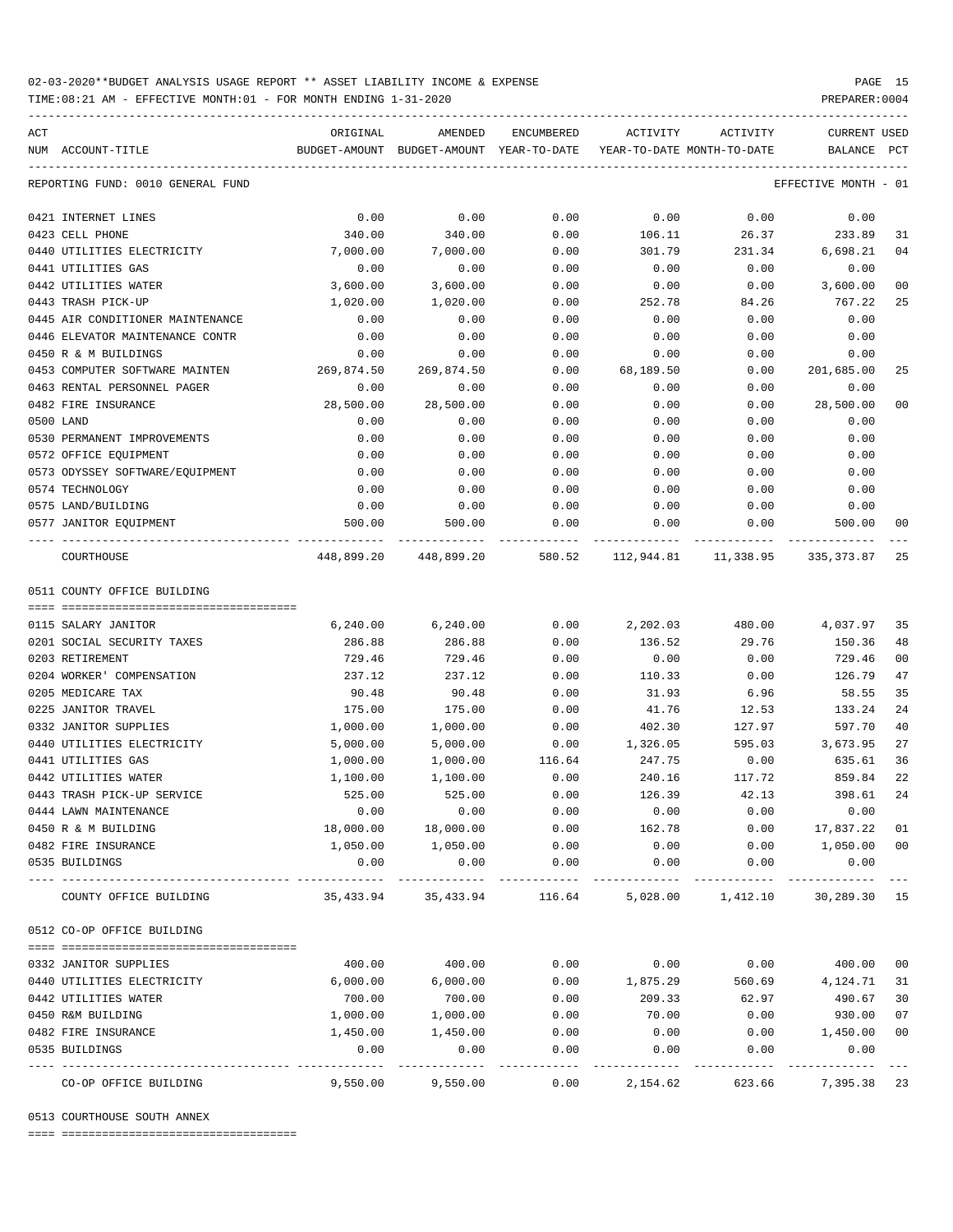TIME:08:21 AM - EFFECTIVE MONTH:01 - FOR MONTH ENDING 1-31-2020 PREPARER:0004

|     |                                   |          |                                                     |            |                                        |          | CURRENT USED                |                     |
|-----|-----------------------------------|----------|-----------------------------------------------------|------------|----------------------------------------|----------|-----------------------------|---------------------|
| ACT | NUM ACCOUNT-TITLE                 | ORIGINAL | AMENDED<br>BUDGET-AMOUNT BUDGET-AMOUNT YEAR-TO-DATE | ENCUMBERED | ACTIVITY<br>YEAR-TO-DATE MONTH-TO-DATE | ACTIVITY | BALANCE                     | PCT                 |
|     |                                   |          |                                                     |            |                                        |          |                             |                     |
|     | REPORTING FUND: 0010 GENERAL FUND |          |                                                     |            |                                        |          | EFFECTIVE MONTH - 01        |                     |
|     | 0115 SALARY JANITOR               | 6,619.86 | 6,619.86                                            | 0.00       | 2,647.75                               | 516.00   | 3,972.11                    | 40                  |
|     | 0201 SOCIAL SECURITY TAXES        | 432.19   | 432.19                                              | 0.00       | 164.15                                 | 31.98    | 268.04                      | 38                  |
|     | 0203 RETIREMENT                   | 814.89   | 814.89                                              | 0.00       | 0.00                                   | 0.00     | 814.89                      | 0 <sub>0</sub>      |
|     | 0204 WORKERS' COMPENSATION        | 264.89   | 264.89                                              | 0.00       | 117.05                                 | 0.00     | 147.84                      | 44                  |
|     | 0205 MEDICARE TAX                 | 101.08   | 101.08                                              | 0.00       | 38.39                                  | 7.48     | 62.69                       | 38                  |
|     | 0311 SOUTH ANNEX POSTAGE          | 4,100.00 | 4,100.00                                            | 0.00       | $490.41 -$                             | 441.15-  | 4,590.41                    | 12                  |
|     | 0315 COPIER RENTAL                | 1,500.00 | 1,500.00                                            | 97.72      | 340.34                                 | 109.51   | 1,061.94                    | 29                  |
|     | 0332 JANITOR SUPPLIES             | 1,500.00 | 1,500.00                                            | 0.00       | 429.92                                 | 109.57   | 1,070.08                    | 29                  |
|     | 0420 TELEPHONE                    | 0.00     | 0.00                                                | 0.00       | 0.00                                   | 0.00     | 0.00                        |                     |
|     | 0421 INTERNET                     | 3,300.00 | 3,300.00                                            | 0.00       | 1,184.12                               | 362.30   | 2,115.88                    | 36                  |
|     | 0440 UTILITIES ELECTRICITY        | 5,800.00 | 5,800.00                                            | 0.00       | 1,598.41                               | 330.37   | 4,201.59                    | 28                  |
|     | 0441 UTILITIES GAS                | 1,300.00 | 1,300.00                                            | 194.76     | 294.73                                 | 0.00     | 810.51                      | 38                  |
|     | 0442 UTILITIES WATER              | 1,200.00 | 1,200.00                                            | 0.00       | 269.32                                 | 92.41    | 930.68                      | 22                  |
|     | 0443 TRASH PICKUP SERVICE         | 1,020.00 | 1,020.00                                            | 0.00       | 252.78                                 | 84.26    | 767.22                      | 25                  |
|     | 0444 LAWN MAINTENANCE             | 0.00     | 0.00                                                | 0.00       | 0.00                                   | 0.00     | 0.00                        |                     |
|     | 0450 R&M BUILDING                 | 5,000.00 | 5,000.00                                            | 1,372.58   | 1,404.75                               | 0.00     | 2,222.67                    | 56                  |
|     | 0455 PARKING LOT                  | 0.00     | 0.00                                                | 0.00       | 0.00                                   | 0.00     | 0.00                        |                     |
|     | 0482 FIRE INSURANCE               | 2,700.00 | 2,700.00                                            | 0.00       | 0.00                                   | 0.00     | 2,700.00                    | 0 <sub>0</sub>      |
|     | 0531 ANNEX                        | 0.00     | 0.00                                                | 0.00       | 0.00                                   | 0.00     | 0.00                        |                     |
|     | COURTHOUSE SOUTH ANNEX            |          |                                                     |            |                                        | 1,202.73 | 25,736.55                   | 28                  |
|     | 0514 CITY HALL ANNEX              |          |                                                     |            |                                        |          |                             |                     |
|     |                                   |          |                                                     |            |                                        |          |                             |                     |
|     | 0421 TELEPHONE/INTERNET           | 960.00   | 960.00                                              | 0.00       | 303.03                                 | 66.21    | 656.97                      | 32                  |
|     | CITY HALL ANNEX                   | 960.00   | 960.00                                              | 0.00       | 303.03                                 | 66.21    | 656.97                      | 32                  |
|     | 0515 WINDOM CO.BLDG.              |          |                                                     |            |                                        |          |                             |                     |
|     |                                   |          |                                                     |            |                                        |          |                             |                     |
|     | 0440 UTILITIES ELECTRICITY        | 2,000.00 | 2,000.00                                            | 0.00       | 906.54                                 | 368.52   | 1,093.46                    | 45                  |
|     | 0441 UTILITIES GAS                | 800.00   | 800.00                                              | 155.06     | 295.06                                 | 142.93   | 349.88                      | 56                  |
|     | 0442 UTILITIES WATER              | 0.00     | 0.00                                                | 0.00       | 83.00                                  | 41.50    | $83.00 -$                   |                     |
|     | 0444 LAWN MAINTENANCE             | 800.00   | 800.00                                              | 0.00       | 0.00                                   | 0.00     | 800.00                      | 0 <sub>0</sub>      |
|     | 0450 R&M BUILDING                 | 1,000.00 | 1,000.00                                            | 0.00       | 31.50                                  | 0.00     | 968.50                      | 03                  |
|     | 0482 FIRE INSURANCE               |          | 1,775.00 1,775.00                                   | 0.00       | 0.00                                   |          | $0.00$ $1,775.00$ 00        |                     |
|     | 0501 PEST CONTROL                 | 130.00   | 130.00                                              | 0.00       | 0.00                                   | 0.00     | 130.00 00<br>______________ | $\qquad \qquad - -$ |
|     | WINDOM CO.BLDG.                   | 6,505.00 | 6,505.00                                            |            | 155.06 1,316.10                        | 552.95   | 5,033.84 23                 |                     |
|     | 0516 AGRILIFE EXTENSION BUILDING  |          |                                                     |            |                                        |          |                             |                     |
|     | 0115 SALARY JANITOR               | 3,432.00 | 3,432.00                                            | 0.00       | 1,212.87                               | 396.00   | 2,219.13                    | 35                  |
|     | 0201 SOCIAL SECURITY TAXES        | 212.78   | 212.78                                              | 0.00       | 75.20                                  | 24.56    | 137.58                      | 35                  |
|     | 0203 RETIREMENT                   | 401.20   | 401.20                                              | 0.00       | 0.00                                   | 0.00     | 401.20                      | 0 <sub>0</sub>      |
|     | 0204 WORKERS' COMPENSATION        | 130.42   | 130.42                                              | 0.00       | 60.68                                  | 0.00     | 69.74                       | 47                  |
|     | 0205 MEDICARE TAX                 | 49.76    | 49.76                                               | 0.00       | 17.59                                  | 5.74     | 32.17                       | 35                  |
|     | 0225 JANITOR TRAVEL               | 250.00   | 250.00                                              | 0.00       | 81.20                                  | 29.23    | 168.80                      | 32                  |
|     | 0332 JANITOR SUPPLIES             | 500.00   | 500.00                                              | 0.00       | 370.96                                 | 40.12    | 129.04                      | 74                  |
|     | 0420 TELEPHONE                    | 0.00     | 0.00                                                | 0.00       | 0.00                                   | 0.00     | 0.00                        |                     |
|     | 0440 UTILITIES ELECTRICITY        | 5,100.00 | 5,100.00                                            | 0.00       | 1,851.62                               | 1,095.46 | 3,248.38                    | 36                  |
|     | 0441 UTILITIES GAS                | 0.00     | 0.00                                                | 0.00       | 0.00                                   | 0.00     | 0.00                        |                     |
|     |                                   | 700.00   | 700.00                                              | 0.00       |                                        |          | 528.76                      | 24                  |
|     | 0442 UTILITIES WATER              |          |                                                     |            | 171.24                                 | 57.08    |                             |                     |
|     | 0443 TRASH PICKUP SERVICE         | 0.00     | 0.00                                                | 0.00       | 0.00                                   | 0.00     | 0.00                        |                     |

0444 LAWN MAINTENANCE 0.00 0.00 0.00 0.00 0.00 0.00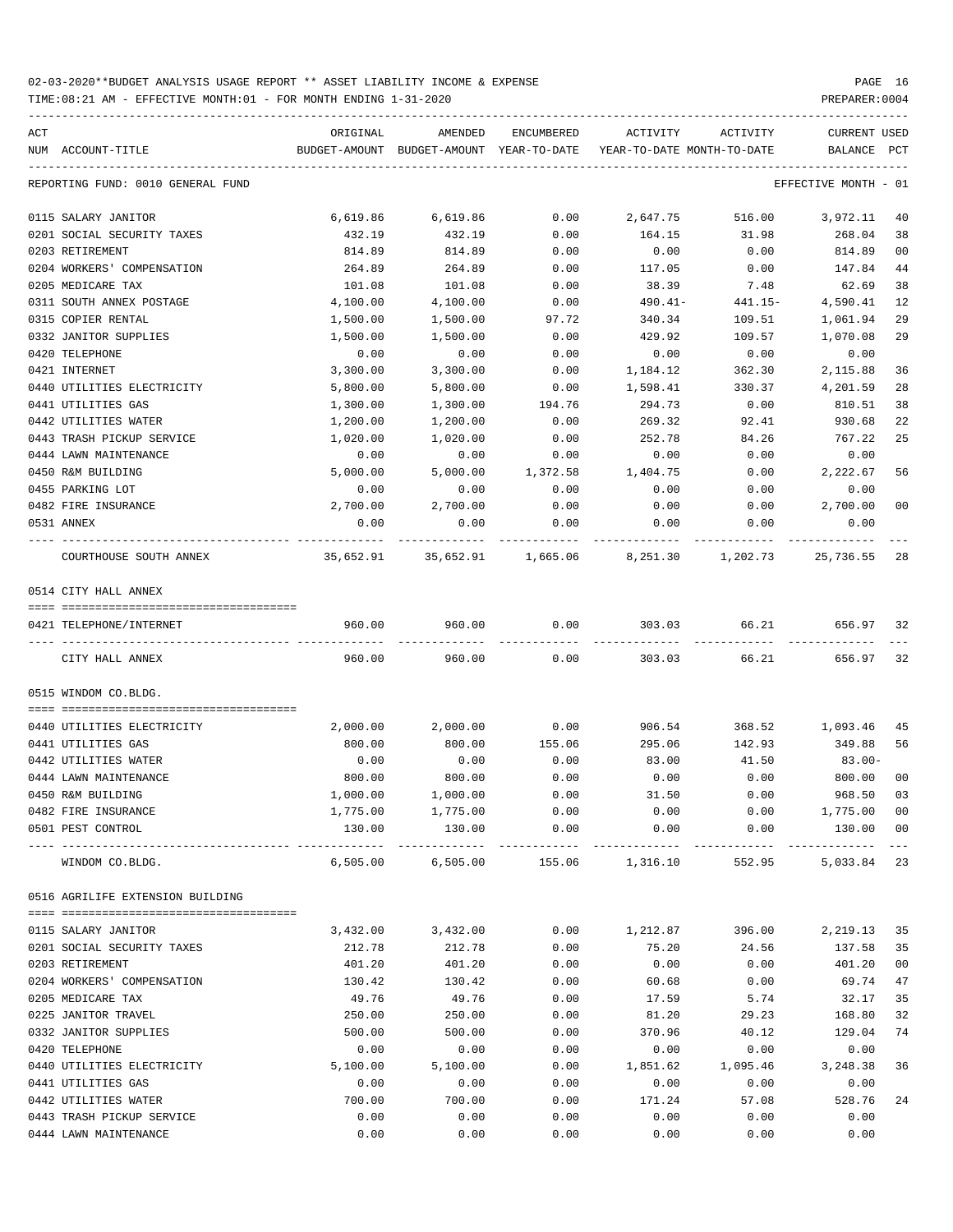| ACT<br>NUM ACCOUNT-TITLE          | ORIGINAL<br>BUDGET-AMOUNT | AMENDED<br>BUDGET-AMOUNT YEAR-TO-DATE | ENCUMBERED            | ACTIVITY<br>YEAR-TO-DATE MONTH-TO-DATE                  | ACTIVITY             | <b>CURRENT USED</b><br>BALANCE | PCT |
|-----------------------------------|---------------------------|---------------------------------------|-----------------------|---------------------------------------------------------|----------------------|--------------------------------|-----|
| REPORTING FUND: 0010 GENERAL FUND |                           |                                       |                       |                                                         |                      | EFFECTIVE MONTH - 01           |     |
| 0450 R&M BUILDING                 | 600.00                    | 600.00                                | 0.00                  | 114.00                                                  | 57.00                | 486.00                         | 19  |
| 0482 FIRE INSURANCE               | 1,100.00                  | 1,100.00                              | 0.00                  | 0.00                                                    | 0.00                 | 1,100.00                       | 00  |
| 0530 BUILDING REMODEL             | 0.00                      | 0.00                                  | 0.00                  | 0.00                                                    | 0.00                 | 0.00                           |     |
| 0535 BUILDING CONSTRUCTION        | 0.00                      | 0.00                                  | 0.00                  | 0.00                                                    | 0.00                 | 0.00                           |     |
| 0572 OFFICE EQUIPMENT             | 0.00                      | 0.00                                  | 0.00                  | 0.00                                                    | 0.00                 | 0.00                           |     |
| AGRILIFE EXTENSION BUILDING       | 12,476.16                 | 12,476.16                             | 0.00                  | 3,955.36                                                | 1,705.19             | 8,520.80 32                    |     |
| 0517 COURTHOUSE EAST ANNEX        |                           |                                       |                       |                                                         |                      |                                |     |
| 0535 BUILDING                     | 0.00                      | 0.00                                  | 0.00                  | 0.00                                                    | 0.00                 | 0.00                           |     |
| COURTHOUSE EAST ANNEX             | 0.00                      | 0.00                                  | 0.00                  | 0.00                                                    | 0.00                 | 0.00                           |     |
| 0518 COUNTY OFFICES RELOCATION    |                           |                                       |                       |                                                         |                      |                                |     |
| 0311 POSTAL EXPENSES              | 350.00                    | 350.00                                | 0.00                  | 336.00                                                  | 0.00                 | 14.00                          | 96  |
| 0332 JANITOR SUPPLIES             | 3,000.00                  | 3,000.00                              | 0.00                  | 1,467.52                                                | 661.95               | 1,532.48                       | 49  |
| 0420 UTILITIES TELEPHONE          | 0.00                      | 0.00                                  | 0.00                  | 0.00                                                    | 0.00                 | 0.00                           |     |
| 0421 INTERNET SERVICES            | 14,000.00                 | 14,000.00                             | 0.00                  | 5,264.43                                                | 1,831.83             | 8,735.57                       | 38  |
| 0440 UTILITIES ELECTRICITY        | 33,400.00                 | 33,400.00                             | 0.00                  | 4,076.71                                                | 1,396.61             | 29, 323. 29                    | 12  |
| 0441 UTILITIES GAS                | 4,400.00                  | 4,400.00                              | 172.24                | 866.57                                                  | 299.21               | 3,361.19                       | 24  |
| 0442 UTILITIES WATER              | 6,400.00                  | 6,400.00                              | 0.00                  | 1,296.89                                                | 291.52               | 5,103.11                       | 20  |
| 0443 TRASH PICKUP SERVICE         | 2,150.00                  | 2,150.00                              | 0.00                  | 502.86                                                  | 167.62               | 1,647.14                       | 23  |
| 0450 R & M BUILDING               | 6,000.00                  | 6,000.00                              | 0.00                  | 1,495.23                                                | 0.00                 | 4,504.77                       | 25  |
| 0460 MOVING EXPENSES              | 0.00                      | 0.00                                  | 0.00                  | 0.00                                                    | 0.00                 | 0.00                           |     |
| 0470 OFFICE SPACE LEASE           | 140,400.00                | 140,400.00                            | 2,350.00              | 57,325.00                                               | 11,700.00            | 80,725.00                      | 43  |
| 0483 ALARM MONITORING             | 900.00                    | 900.00                                | 0.00                  | 885.60                                                  | 0.00                 | 14.40                          | 98  |
| 0484 CLEANING SERVICES            | 0.00                      | 0.00                                  | 0.00                  | 0.00                                                    | 0.00                 | 0.00                           |     |
| 0501 PEST CONTROL                 | 1,000.00                  | 1,000.00                              | 0.00                  | 235.00                                                  | 0.00                 | 765.00                         | 24  |
| COUNTY OFFICES RELOCATION         | 212,000.00                |                                       |                       | 212,000.00 2,522.24 73,751.81 16,348.74 135,725.95 36   |                      |                                |     |
| 0519 GOVERNMENT BUILDING          |                           |                                       |                       |                                                         |                      |                                |     |
| 0165 CONSTRUCTION                 | 10,000.00                 | 10,000.00                             | 0.00                  | 0.00                                                    | 0.00                 | 10,000.00 00                   |     |
| GOVERNMENT BUILDING               | 10,000.00                 | 10,000.00                             | 0.00                  | 0.00                                                    | 0.00                 | 10,000.00 00                   |     |
| 0520 LAKE FANNIN                  |                           |                                       |                       |                                                         |                      |                                |     |
| 0484 GENERAL LIABILITY INSURANCE  | 0.00                      |                                       |                       | $0.00$ $0.00$ $0.00$ $0.00$ $0.00$                      |                      | 0.00                           |     |
| LAKE FANNIN                       | 0.00                      | 0.00                                  | -------------<br>0.00 |                                                         | $0.00$ 0.00          | 0.00                           |     |
| 0540 AMBULANCE SERVICE            |                           |                                       |                       |                                                         |                      |                                |     |
| 0417 AMBULANCE SERVICE            |                           |                                       |                       | $540,000.00$ $540,000.00$ 0.00 $180,000.00$ $45,000.00$ |                      | 360,000.00 33                  |     |
| AMBULANCE SERVICE                 |                           | 540,000.00 540,000.00                 | 0.00                  |                                                         | 180,000.00 45,000.00 | 360,000.00 33                  |     |
| 0543 FIRE PROTECTION              |                           |                                       |                       |                                                         |                      |                                |     |
| 0416 FIRE PROTECTION SERVICE      |                           |                                       |                       | 84,000.00  84,000.00  21,000.00  21,000.00              |                      | $0.00$ $42,000.00$             | 50  |
| 0422 R&M RADIO/TOWER              | 700.00                    | 700.00                                | 0.00                  | 0.00                                                    | 0.00                 | 700.00                         | 00  |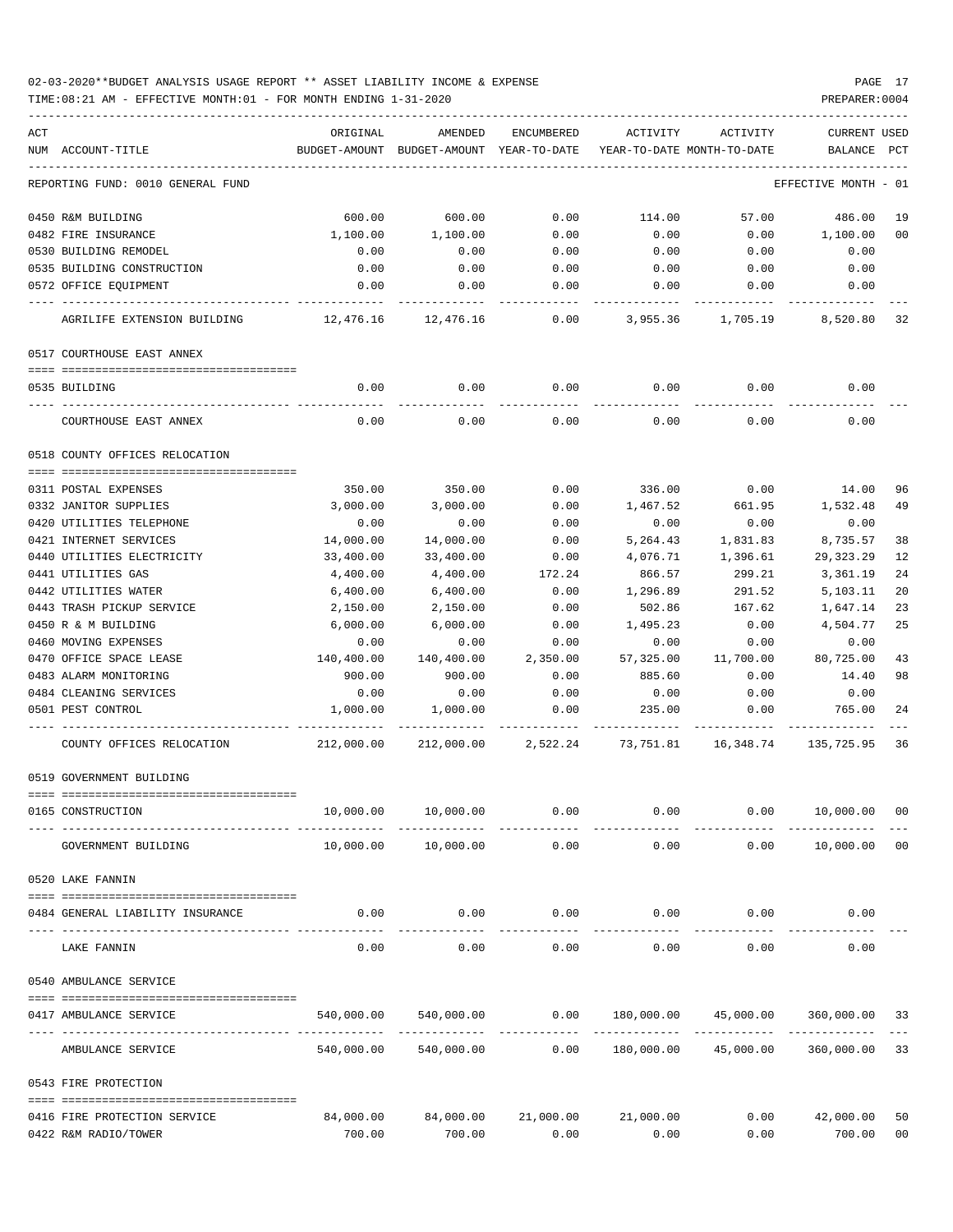| ACT |                                         | ORIGINAL      | AMENDED                    | ENCUMBERED   | ACTIVITY                   | ACTIVITY                                           | <b>CURRENT USED</b>  |     |
|-----|-----------------------------------------|---------------|----------------------------|--------------|----------------------------|----------------------------------------------------|----------------------|-----|
|     | NUM ACCOUNT-TITLE                       | BUDGET-AMOUNT | BUDGET-AMOUNT YEAR-TO-DATE |              | YEAR-TO-DATE MONTH-TO-DATE |                                                    | BALANCE              | PCT |
|     | REPORTING FUND: 0010 GENERAL FUND       |               |                            |              |                            |                                                    | EFFECTIVE MONTH - 01 |     |
|     | 0440 UTILITIES ELECTRICITY              | 0.00          | 0.00                       | 0.00         | 0.00                       | 0.00                                               | 0.00                 |     |
|     | 0447 REPEATER SERVICE CONTRACT          | 8,762.83      | 8,762.83                   | 0.00         | 2,920.96                   | 0.00                                               | 5,841.87             | 33  |
|     | 0490 FCC RADIO LICENSE                  | 0.00          | 0.00                       | 0.00         | 0.00                       | 0.00                                               | 0.00                 |     |
|     | FIRE PROTECTION                         | 93,462.83     | 93,462.83                  | 21,000.00    | 23,920.96                  | 0.00                                               | 48,541.87            | 48  |
|     | 0551 CONSTABLE PRECINCT # 1             |               |                            |              |                            |                                                    |                      |     |
|     |                                         |               |                            |              |                            |                                                    |                      |     |
|     | 0101 SALARY ELECTED OFFICIAL            | 33,154.57     | 33,154.57                  | 0.00         | 11,476.62                  | 2,550.36                                           | 21,677.95            | 35  |
|     | 0201 SOCIAL SECURITY TAXES              | 2,204.38      | 2,204.38                   | 0.00         | 706.72                     | 156.92                                             | 1,497.66             | 32  |
|     | 0202 GROUP HEALTH & DENTAL INSURANCE    | 6,272.76      | 6,272.76                   | 0.00         | 1,783.67                   | 446.10                                             | 4,489.09             | 28  |
|     | 0203 RETIREMENT                         | 3,875.77      | 3,875.77                   | 0.00         | 1,319.23                   | 300.72                                             | 2,556.54             | 34  |
|     | 0204 WORKERS' COMPENSATION              | 596.78        | 596.78                     | 0.00         | 295.39                     | 0.00                                               | 301.39               | 49  |
|     | 0205 MEDICARE TAX                       | 515.54        | 515.54                     | 0.00         | 165.29                     | 36.70                                              | 350.25               | 32  |
|     | 0310 OFFICE SUPPLIES                    | 50.00         | 50.00                      | 0.00         | 0.00                       | 0.00                                               | 50.00                | 00  |
|     | 0311 POSTAL EXPENSES                    | 150.00        | 150.00                     | 0.00         | 6.85                       | 2.50                                               | 143.15               | 05  |
|     | 0330 AUTO EXPENSE-GAS AND OIL           | 1,500.00      | 1,500.00                   | 0.00         | 425.63                     | 425.63                                             | 1,074.37             | 28  |
|     | 0421 ONLINE RESEARCH/ACCURINT           | 600.00        | 600.00                     | 0.00         | 150.00                     | 50.00                                              | 450.00               | 25  |
|     | 0422 R & M RADIO                        | 100.00        | 100.00                     | 0.00         | 0.00                       | 0.00                                               | 100.00               | 00  |
|     | 0427 TRAVEL EXPENSE                     | 2,400.00      | 2,400.00                   | 0.00         | 800.00                     | 200.00                                             | 1,600.00             | 33  |
|     | 0435 PRINTING                           | 50.00         | 50.00                      | 0.00         | 0.00                       | 0.00                                               | 50.00                | 00  |
|     | 0480 BOND                               | 0.00          | 0.00                       | 0.00         | 0.00                       | 0.00                                               | 0.00                 |     |
|     | 0488 LAW ENFORCEMENT PROF. INS          | 525.00        | 525.00                     | 0.00         | 463.00                     | 0.00                                               | 62.00                | 88  |
|     | 0572 EQUIPMENT                          | 0.00          | 0.00                       | 0.00         | 0.00                       | 0.00                                               | 0.00                 |     |
|     | 0574 TECHNOLOGY                         | 0.00          | 0.00                       | 0.00         | 0.00                       | 0.00                                               | 0.00                 |     |
|     |                                         |               |                            |              |                            |                                                    |                      |     |
|     | CONSTABLE PRECINCT # 1                  | 51,994.80     | 51,994.80                  | 0.00         | 17,592.40                  | 4,168.93                                           | 34,402.40            | 34  |
|     | 0552 CONSTABLE PRECINCT #2              |               |                            |              |                            |                                                    |                      |     |
|     |                                         |               |                            |              |                            |                                                    |                      |     |
|     | 0101 SALARY ELECTED OFFICIAL            | 16,099.05     | 16,099.05                  | 0.00         |                            | 5,572.71 1,238.38                                  | 10,526.34            | 35  |
|     | 0201 SOCIAL SECURITY TAXES              | 1,146.94      | 1,146.94                   | 0.00         | 345.51                     | 76.78                                              | 801.43               | 30  |
|     | 0202 GROUP HEALTH & DENTAL INSURANCE    | 11,870.88     | 11,870.88                  | 0.00         | 3,955.68                   | 988.92                                             | 7,915.20             | 33  |
|     | 0203 RETIREMENT                         | 1,881.98      | 1,881.98                   | 0.00         | 640.55                     | 146.00                                             | 1,241.43             | 34  |
|     | 0204 WORKERS' COMPENSATION              | 289.78        | 289.78                     | 0.00         | 139.07                     | 0.00                                               | 150.71               | 48  |
|     | 0205 MEDICARE TAX                       | 268.24        | 268.24                     | 0.00         | 80.82                      | 17.96                                              | 187.42               | 30  |
|     | 0310 OFFICE SUPPLIES                    | 100.00        | 100.00                     | 0.00         | 0.00                       | 0.00                                               | 100.00               | 00  |
|     | 0311 POSTAL EXPENSES                    | 250.00        | 250.00                     | 0.00         | 0.00                       | 0.00                                               | 250.00               | 00  |
|     | 0330 AUTO EXPENSE-GAS AND OIL           | 1,000.00      | 1,000.00                   | 0.00         | 76.25                      | 76.25                                              | 923.75               | 08  |
|     | 0422 R & M RADIO                        | 100.00        | 100.00                     | 0.00         | 0.00                       | 0.00                                               | 100.00               | 00  |
|     | 0427 TRAVEL EXPENSE                     | 0.00          | 0.00                       | 0.00         | 0.00                       | 0.00                                               | 0.00                 |     |
|     | 0428 TRAINING/TUITION/TRAVEL            | 228.00        | 228.00                     | 0.00         | 0.00                       | 0.00                                               | 228.00               | 00  |
|     | 0435 PRINTING                           | 100.00        | 100.00                     | 0.00         | 0.00                       | 0.00                                               | 100.00               | 00  |
|     | 0454 R&M AUTO                           | 1,000.00      | 1,000.00                   | 7.50         | 0.00                       | 0.00                                               | 992.50               | 01  |
|     | 0480 BOND                               | 0.00          | 0.00                       | 0.00         | 0.00                       | 0.00                                               | 0.00                 |     |
|     | 0487 AUTO INSURANCE                     | 425.00        | 425.00                     | 0.00         | 403.00                     | 0.00                                               | 22.00                | 95  |
|     | 0488 LAW ENFOREMENT PROF. INS.          | 525.00        | 525.00                     | 0.00         | 463.00                     | 0.00                                               | 62.00                | 88  |
|     |                                         |               |                            |              |                            |                                                    |                      |     |
|     | 0573 RADIO EQUIPMENT<br>0574 TECHNOLOGY | 0.00<br>0.00  | 0.00<br>0.00               | 0.00<br>0.00 | 0.00<br>0.00               | 0.00<br>0.00                                       | 0.00<br>0.00         |     |
|     |                                         |               |                            | -----------  |                            |                                                    |                      |     |
|     | CONSTABLE PRECINCT #2                   | 35,284.87     |                            |              |                            | 35, 284.87 7.50 11, 676.59 2, 544.29 23, 600.78 33 |                      |     |
|     | 0553 CONSTABLE PRECINCT # 3             |               |                            |              |                            |                                                    |                      |     |
|     |                                         |               |                            |              |                            |                                                    |                      |     |
|     | 0101 SALARY ELECTED OFFICIAL            |               | 14,310.57 14,310.57        | 0.00         |                            | 4,953.69 1,100.82 9,356.88 35                      |                      |     |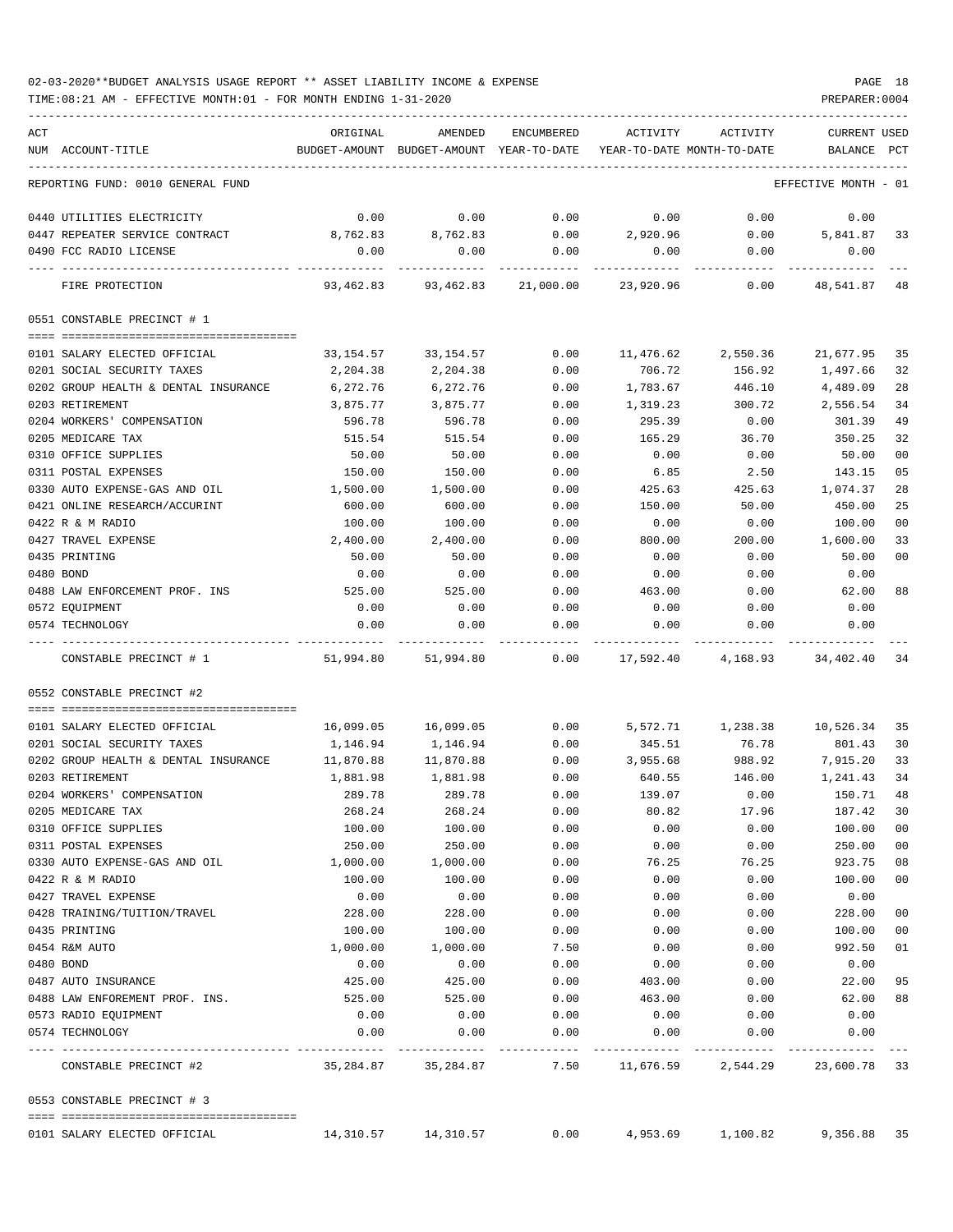TIME:08:21 AM - EFFECTIVE MONTH:01 - FOR MONTH ENDING 1-31-2020 PREPARER:0004

| ACT                                                      | ORIGINAL                | AMENDED                                               | ENCUMBERED             | ACTIVITY               | ACTIVITY              | <b>CURRENT USED</b>     |                |
|----------------------------------------------------------|-------------------------|-------------------------------------------------------|------------------------|------------------------|-----------------------|-------------------------|----------------|
| NUM ACCOUNT-TITLE                                        | BUDGET-AMOUNT           | BUDGET-AMOUNT YEAR-TO-DATE YEAR-TO-DATE MONTH-TO-DATE |                        |                        |                       | BALANCE PCT             |                |
| REPORTING FUND: 0010 GENERAL FUND                        |                         |                                                       |                        |                        |                       | EFFECTIVE MONTH - 01    |                |
| 0201 SOCIAL SECURITY TAXES                               | 1,036.06                | 1,036.06                                              | 0.00                   | 356.77                 | 80.66                 | 679.29                  | 34             |
| 0202 GROUP HEALTH & DENTAL INSURANCE                     | 11,870.88               | 11,870.88                                             | 0.00                   | 3,955.68               | 988.92                | 7,915.20                | 33             |
| 0203 RETIREMENT                                          | 1,672.91                | 1,672.91                                              | 0.00                   | 569.38                 | 129.78                | 1,103.53                | 34             |
| 0204 WORKERS' COMPENSATION                               | 257.59                  | 257.59                                                | 0.00                   | 123.62                 | 0.00                  | 133.97                  | 48             |
| 0205 MEDICARE TAX                                        | 242.30                  | 242.30                                                | 0.00                   | 83.42                  | 18.86                 | 158.88                  | 34             |
| 0310 OFFICE SUPPLIES                                     | 100.00                  | 40.00                                                 | 0.00                   | 0.00                   | 0.00                  | 40.00                   | 0 <sub>0</sub> |
| 0311 POSTAL EXPENSES                                     | 150.00                  | 150.00                                                | 0.00                   | 0.00                   | 0.00                  | 150.00                  | 00             |
| 0330 AUTO EXPENSE-GAS AND OIL                            | 200.00                  | 200.00                                                | 0.00                   | 0.00                   | 0.00                  | 200.00                  | 0 <sub>0</sub> |
| 0427 TRAVEL EXPENSE                                      | 2,400.00                | 2,400.00                                              | 0.00                   | 800.00                 | 200.00                | 1,600.00                | 33             |
| 0435 PRINTING                                            | 50.00                   | 50.00                                                 | 0.00                   | 0.00                   | 0.00                  | 50.00<br>1,152.00       | 0 <sub>0</sub> |
| 0453 COMPUTER SOFTWARE<br>0480 BOND                      | 1,152.00<br>0.00        | 1,152.00<br>0.00                                      | 0.00<br>0.00           | 0.00<br>0.00           | 0.00<br>0.00          | 0.00                    | 0 <sub>0</sub> |
| 0481 DUES                                                | 0.00                    | 60.00                                                 | 0.00                   | 60.00                  | 0.00                  | 0.00                    | 100            |
| 0488 LAW ENFORCEMENT PROF. INS                           | 525.00                  | 525.00                                                | 0.00                   | 463.00                 | 0.00                  | 62.00                   | 88             |
| 0572 OFFICE EQUIPMENT                                    | 500.00                  | 500.00                                                | 0.00                   | 0.00                   | 0.00                  | 500.00                  | 0 <sub>0</sub> |
| 0573 RADIO EQUIPMENT                                     | 0.00                    | 0.00                                                  | 0.00                   | 0.00                   | 0.00                  | 0.00                    |                |
| 0574 TECHNOLOGY                                          | 10,000.00               | 10,000.00                                             | 0.00                   | 0.00                   | 0.00                  | 10,000.00               | 00             |
| CONSTABLE PRECINCT # 3                                   | 44,467.31               | 44,467.31                                             | 0.00                   |                        | 11,365.56 2,519.04    | 33,101.75               | 26             |
| 0555 ANIMAL CONTROL OFFICER                              |                         |                                                       |                        |                        |                       |                         |                |
| 0441 ANIMAL CONTROL OFFICER/SERVICES                     | 3,500.00                | 3,500.00                                              | 618.38                 | 0.00                   | 0.00                  | 2,881.62                | 18             |
| ---- -----------------<br>ANIMAL CONTROL OFFICER         | 3,500.00                | 3,500.00                                              | ------------<br>618.38 | 0.00                   | 0.00                  | 2,881.62                | 18             |
| 0560 COUNTY SHERIFF                                      |                         |                                                       |                        |                        |                       |                         |                |
|                                                          |                         |                                                       |                        |                        |                       |                         |                |
| 0101 SALARY ELECTED OFFICIAL                             | 59,993.98               | 59,993.98                                             | 0.00                   |                        | 20,767.14 4,614.92    | 39,226.84               | 35             |
| 0102 ADMINISTRATIVE SECRETARY                            | 42,500.00               | 42,500.00                                             | 0.00                   | 14,711.58              | 3,269.24              | 27,788.42               | 35             |
| 0103 CHIEF DEPUTY                                        | 49,000.00               | 49,000.00                                             | 0.00                   | 16,961.58              | 3,769.24              | 32,038.42               | 35             |
| 0104 SALARIES DEPUTIES                                   | 615,297.97              | 615,297.97                                            | 0.00                   | 202,879.41<br>8,352.00 | 47,021.50             | 412, 418.56             | 33             |
| 0107 PT RECORDS/EVIDENCE CLERKS<br>0108 COMPENSATION PAY | 24,000.00<br>138,719.27 | 24,000.00<br>138,719.27                               | 0.00<br>0.00           | 32,344.17              | 1,920.00<br>14,816.77 | 15,648.00<br>106,375.10 | 35<br>23       |
| 0109 INVESTIGATOR-CRIMES AGAINST CHILDR                  | 36,569.21               | 36,569.21                                             | 0.00                   | 10,064.99              | 0.00                  | 26,504.22               | 28             |
| 0110 JAIL ADMINISTRATOR                                  | 0.00                    | 0.00                                                  | 0.00                   | 0.00                   | 0.00                  | 0.00                    |                |
| 0111 LIEUTENANT                                          | 44,800.00               | 44,800.00                                             | 0.00                   | 15,507.72              | 3,446.16              | 29, 292. 28             | 35             |
| 0113 TRANSPORT OFFICER                                   | 36,569.21               | 36,569.21                                             | 0.00                   | 9,493.64               | 0.00                  | 27,075.57               | 26             |
| 0114 PROF. STANDARDS OFFICER                             | 36,569.21               | 36,569.21                                             | 0.00                   | 12,658.59              | 2,813.02              | 23,910.62               | 35             |
| 0120 SALARY DISPATCHER                                   | 278,094.11              | 278,094.11                                            | 0.00                   | 72, 213.18             | 15,188.79             | 205,880.93              | 26             |
| 0201 SOCIAL SECURITY TAXES                               | 81,779.50               | 81,779.50                                             | 0.00                   | 25,580.14              | 5,948.14              | 56,199.36               | 31             |
| 0202 GROUP HEALTH INSURANCE                              | 367,997.28              | 367,997.28                                            | 0.00                   | 116,692.22             | 28,866.62             | 251,305.06              | 32             |
| 0203 RETIREMENT                                          | 151,819.68              | 151,819.68                                            | 0.00                   | 47,828.46              | 11,419.68             | 103,991.22              | 32             |
| 0204 WORKERS' COMPENSATION                               | 29,018.53               | 29,018.53                                             | 0.00                   | 8,092.36               | 0.00                  | 20,926.17               | 28             |
| 0205 MEDICARE TAX                                        | 19,125.85               | 19, 125.85                                            | 0.00                   | 5,982.22               | 1,391.06              | 13, 143. 63             | 31             |
| 0206 UNEMPLOYMENT EXPENSE                                | 4,100.00                | 4,100.00                                              | 0.00                   | 5,879.58               | 5,879.58              | 1,779.58-143            |                |
| 0250 EMPLOYEE PHYSICALS                                  | 1,000.00                | 1,000.00                                              | 0.00                   | 353.00                 | 125.00                | 647.00                  | 35             |
| 0310 OFFICE SUPPLIES                                     | 8,000.00                | 8,000.00                                              | 0.00                   | 3,209.28               | 513.18                | 4,790.72                | 40             |
| 0311 POSTAL EXPENSES                                     | 1,700.00                | 1,700.00                                              | 0.00                   | 1,640.17               | 575.83                | 59.83                   | 96             |
| 0315 SHERIFF COPIER RENTAL                               | 0.00                    | 0.00                                                  | 0.00                   | 0.00                   | 0.00                  | 0.00                    |                |
| 0320 WEAPONS SUPPLIES                                    | 3,000.00                | 3,000.00                                              | 0.00                   | 172.88                 | 0.00                  | 2,827.12                | 06             |
| 0321 PATROL SUPPLIES                                     | 3,800.00                | 3,800.00                                              | 0.00                   | 3,372.84               | 0.00                  | 427.16                  | 89             |
| 0330 AUTO EXPENSE GAS & OIL                              | 80,000.00               | 80,000.00                                             | 0.00                   | 16,429.22              | 6,115.52              | 63,570.78               | 21             |
| 0332 SHERIFF JANITOR SUPPLIES                            | 1,750.00                | 1,750.00                                              | 331.76                 | 376.99                 | 0.00                  | 1,041.25                | 41             |

0395 UNIFORMS/OTHER 4,900.00 4,900.00 452.88 1,434.38 0.00 3,012.74 39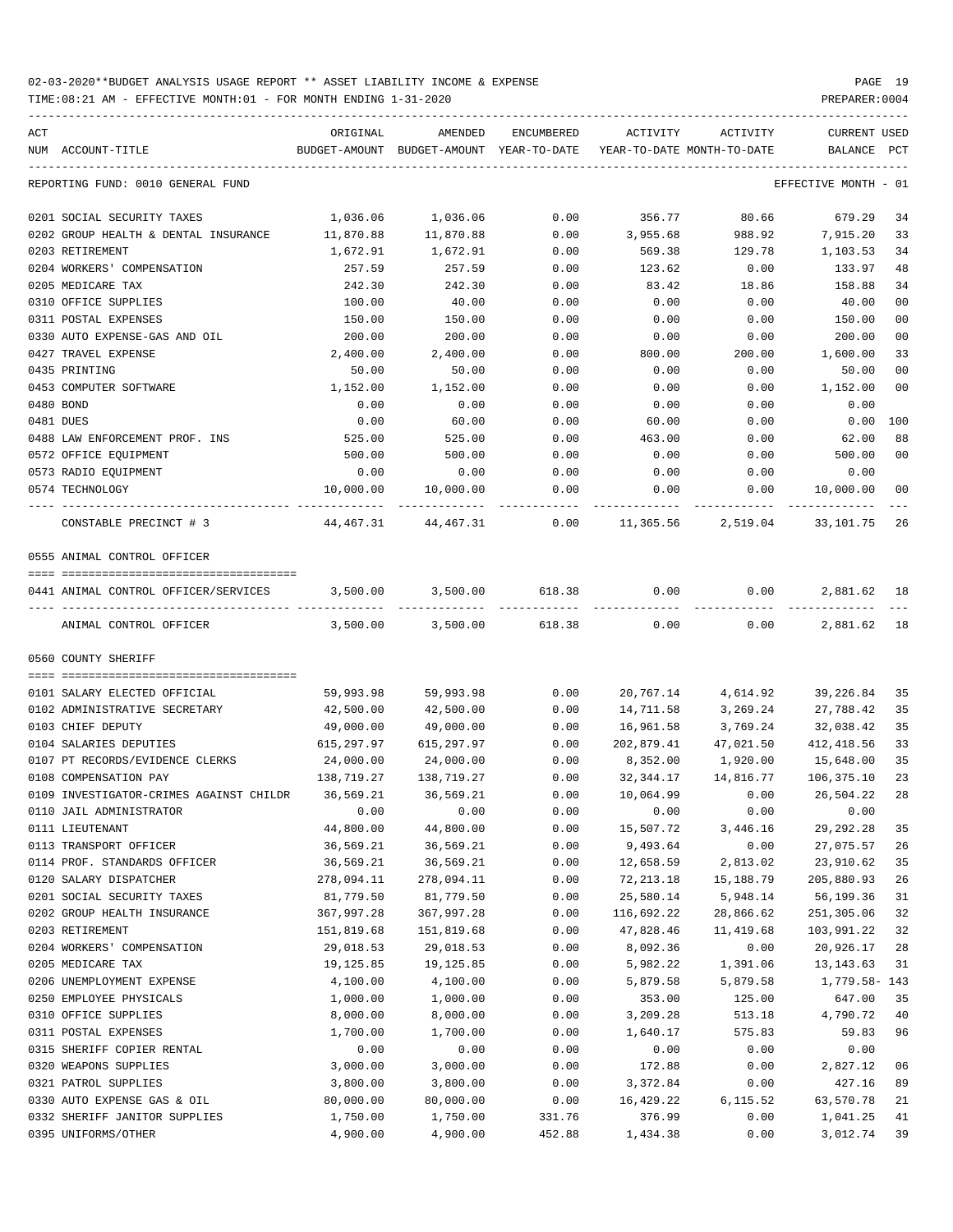| ACT | NUM ACCOUNT-TITLE                       | ORIGINAL<br>BUDGET-AMOUNT | AMENDED<br>BUDGET-AMOUNT | <b>ENCUMBERED</b><br>YEAR-TO-DATE | ACTIVITY<br>YEAR-TO-DATE MONTH-TO-DATE | ACTIVITY  | <b>CURRENT USED</b><br>BALANCE | PCT  |
|-----|-----------------------------------------|---------------------------|--------------------------|-----------------------------------|----------------------------------------|-----------|--------------------------------|------|
|     | REPORTING FUND: 0010 GENERAL FUND       |                           |                          |                                   |                                        |           | EFFECTIVE MONTH                | - 01 |
|     | 0419 SHERIFF CELL PHONE                 | 480.00                    | 480.00                   | 0.00                              | 160.00                                 | 40.00     | 320.00                         | 33   |
|     | 0420 TELEPHONE                          | 0.00                      | 0.00                     | 0.00                              | 0.00                                   | 0.00      | 0.00                           |      |
|     | 0421 CELL PHONE                         | 2,400.00                  | 2,400.00                 | 0.00                              | 400.00                                 | 100.00    | 2,000.00                       | 17   |
|     | 0422 R & M RADIO                        | 1,055.00                  | 1,055.00                 | 0.00                              | 0.00                                   | 0.00      | 1,055.00                       | 00   |
|     | 0425 PROFESSIONAL SERVICES/INTERPRETER  | 100.00                    | 100.00                   | 0.00                              | 0.00                                   | 0.00      | 100.00                         | 00   |
|     | 0427 OUT OF COUNTY TRAVEL/TRAINING      | 4,000.00                  | 4,000.00                 | 0.00                              | 0.00                                   | 0.00      | 4,000.00                       | 00   |
|     | 0428 PRISONER TRANSPORT                 | 7,500.00                  | 7,500.00                 | 0.00                              | 2,131.28                               | 1,774.85  | 5,368.72                       | 28   |
|     | 0430 BIDS AND NOTICES                   | 500.00                    | 500.00                   | 0.00                              | 93.56                                  | 0.00      | 406.44                         | 19   |
|     | 0432 IMPOUNDMENT OF ESTRAY LIVESTOCK    | 11,500.00                 | 11,500.00                | 0.00                              | 0.00                                   | 0.00      | 11,500.00                      | 00   |
|     | 0435 PRINTING                           | 1,000.00                  | 1,000.00                 | 0.00                              | 493.77                                 | 54.75     | 506.23                         | 49   |
|     | 0440 UTILITIES ELECTRICITY              | 0.00                      | 0.00                     | 0.00                              | 0.00                                   | 0.00      | 0.00                           |      |
|     | 0442 UTILITIES WATER                    | 3,500.00                  | 3,500.00                 | 0.00                              | 454.37                                 | 162.57    | 3,045.63                       | 13   |
|     | 0443 SHERIFF TRASH PICKUP               | 1,400.00                  | 1,400.00                 | 0.00                              | 349.62                                 | 116.54    | 1,050.38                       | 25   |
|     | 0444 INTERNET SERVICE                   | 8,600,00                  | 8,600.00                 | 0.00                              | 3,094.77                               | 894.87    | 5,505.23                       | 36   |
|     | 0445 AIR CONDITIONER MAINTENANCE        | 0.00                      | 0.00                     | 0.00                              | 0.00                                   | 0.00      | 0.00                           |      |
|     | 0447 REPEATER SERVICE CONTRACT          | 0.00                      | 0.00                     | 0.00                              | 0.00                                   | 0.00      | 0.00                           |      |
|     | 0450 SHERIFF OFF. R&M BLDG.             | 5,000.00                  | 5,000.00                 | 449.98                            | 2,775.89                               | 18,435.94 | 1,774.13                       | 65   |
|     | 0452 R & M EQUIPMENT                    | 0.00                      | 0.00                     | 0.00                              | 0.00                                   | 0.00      | 0.00                           |      |
|     | 0453 TYLER/CAD MAINTENANCE              | 14,678.00                 | 14,678.00                | 13,612.20                         | 0.00                                   | 0.00      | 1,065.80                       | 93   |
|     | 0454 R & M AUTOMOBILES                  | 35,000.00                 | 35,000.00                | 2,387.71                          | 497.56                                 | 4,027.20  | 32, 114.73                     | 08   |
|     | 0480 BOND                               | 80.00                     | 80.00                    | 0.00                              | 179.00                                 | 0.00      | 99.00- 224                     |      |
|     | 0482 FIRE INSURANCE                     | 300.00                    | 300.00                   | 0.00                              | 0.00                                   | 0.00      | 300.00                         | 00   |
|     | 0487 AUTOMOBILE INSURANCE               | 10,000.00                 | 10,000.00                | 0.00                              | 9,816.00                               | 0.00      | 184.00                         | 98   |
|     | 0488 LAW ENFORCEMENT INSURANCE          | 15,500.00                 | 15,200.05                | 0.00                              | 13,605.56                              | 0.00      | 1,594.49                       | 90   |
|     | 0571 HWY. PATROL RADAR EQUIPMENT        | 0.00                      | 0.00                     | 0.00                              | 0.00                                   | 0.00      | 0.00                           |      |
|     | 0572 OFFICE EQUIPMENT                   | 4,000.00                  | 4,000.00                 | 557.88                            | 205.75                                 | 0.00      | 3,236.37                       | 19   |
|     | 0573 RADIO EQUIPMENT                    | 0.00                      | 0.00                     | 0.00                              | 0.00                                   | 0.00      | 0.00                           |      |
|     | 0574 TECHNOLOGY                         | 6,000.00                  | 6,299.95                 | 0.00                              | 6,249.25                               | 5,949.30  | 50.70                          | 99   |
|     | 0575 AUTOMOBILES                        | 85,000.00                 | 85,000.00                | 0.00                              | 0.00                                   | 0.00      | 85,000.00                      | 00   |
|     | 0579 WEAPONS                            | 2,000.00                  | 2,000.00                 | 0.00                              | 0.00                                   | 0.00      | 2,000.00                       | 00   |
|     | 0630 AUTO NOTE PMT-PRINCIPAL            | 0.00                      | 0.00                     | 0.00                              | 0.00                                   | 0.00      | 0.00                           |      |
|     | 0670 AUTO NOTE PMT-INTEREST             | 0.00                      | 0.00                     | 0.00                              | 0.00                                   | 0.00      | 0.00                           |      |
|     | <b>COUNTY SHERIFF</b>                   | 2,339,696.80              | 2,339,696.80             | 17,792.41                         | 693,504.12                             |           | 189, 250. 27 1, 628, 400. 27   | 30   |
|     | 0562 RIFLE RESISTANT BODY ARMOR 3439801 |                           |                          |                                   |                                        |           |                                |      |
|     | 0396 BODY ARMOR                         | 0.00                      | 0.00                     | 0.00                              | 0.00                                   | 0.00      | 0.00                           |      |
|     | RIFLE RESISTANT BODY ARMOR 3439801      | 0.00                      | 0.00                     | 0.00                              | 0.00                                   | 0.00      | 0.00                           |      |
|     | 0565 JAIL OPERATIONS                    |                           |                          |                                   |                                        |           |                                |      |
|     | 0380 PRISONER HOUSING                   | 1,900,000.00              | 1,900,000.00             | 0.00                              | 530,231.25                             |           | 195, 307.50 1, 369, 768.75     | 28   |
|     | 0400 PRISONER TRANSPORT/GUARD           | 20,000.00                 | 20,000.00                | 0.00                              | 10,650.70                              | 1,693.22  | 9,349.30                       | 53   |
|     | 0405 PRISONER MEDICAL                   | 100,000.00                | 100,000.00               | 8,156.30                          | 18,729.31                              | 0.00      | 73, 114.39                     | 27   |
|     | 0429 SCHOLARSHIP AWARDS                 | 0.00                      | 0.00                     | 0.00                              | 0.00                                   | 0.00      | 0.00                           |      |
|     | 0442 CR4200 UTILITY WATER               | 0.00                      | 0.00                     | 0.00                              | 0.00                                   | 0.00      | 0.00                           |      |
|     | 0450 R&M BUILDING                       | 5,000.00                  | 5,000.00                 | 0.00                              | 300.00                                 | 0.00      | 4,700.00                       | 06   |
|     | 0482 FIRE INSURANCE                     | 0.00                      | 0.00                     | 0.00                              | 0.00                                   | 0.00      | 0.00                           |      |
|     | 0491 JUSTICE ASSISTANCE GRANT           | 0.00                      | 0.00                     | 0.00                              | 0.00                                   | 0.00      | 0.00                           |      |
|     | 0500 LAND                               | 0.00                      | 0.00                     | 0.00                              | 0.00                                   | 0.00      | 0.00                           |      |
|     | 0532 JAIL                               | 0.00                      | 0.00                     | 0.00                              | 0.00                                   | 0.00      | 0.00                           |      |
|     | <b>JAIL OPERATIONS</b>                  | 2,025,000.00              | 2,025,000.00             | 8,156.30                          | 559,911.26                             |           | 197,000.72 1,456,932.44        | 28   |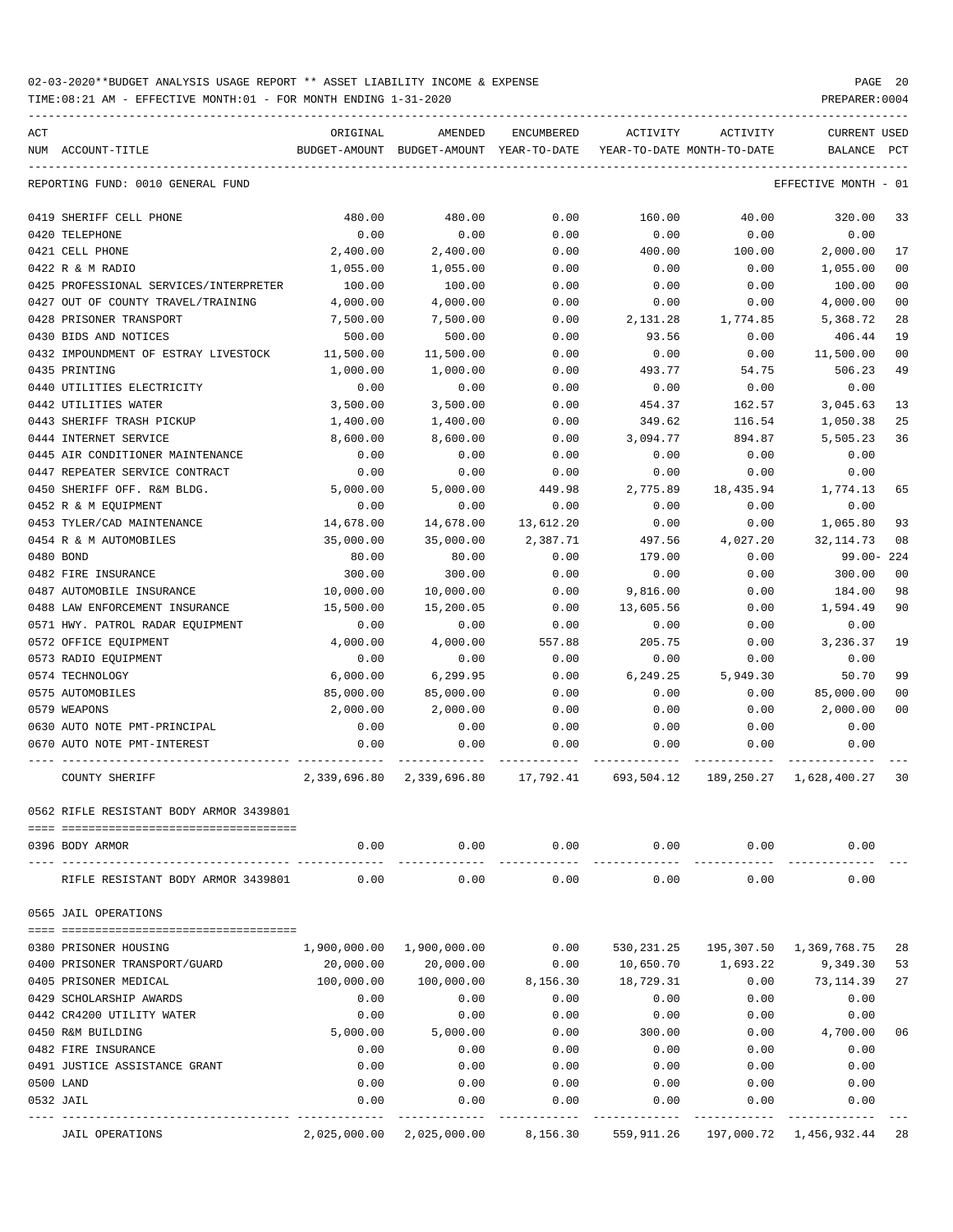|     | 02-03-2020**BUDGET ANALYSIS USAGE REPORT ** ASSET LIABILITY INCOME & EXPENSE<br>TIME: 08:21 AM - EFFECTIVE MONTH: 01 - FOR MONTH ENDING 1-31-2020 |                  |                     |                       |                                                                                 |                      | PREPARER: 0004                     | PAGE 21        |
|-----|---------------------------------------------------------------------------------------------------------------------------------------------------|------------------|---------------------|-----------------------|---------------------------------------------------------------------------------|----------------------|------------------------------------|----------------|
| ACT | NUM ACCOUNT-TITLE                                                                                                                                 | ORIGINAL         | AMENDED             | ENCUMBERED            | ACTIVITY<br>BUDGET-AMOUNT BUDGET-AMOUNT YEAR-TO-DATE YEAR-TO-DATE MONTH-TO-DATE | ACTIVITY             | <b>CURRENT USED</b><br>BALANCE PCT |                |
|     | REPORTING FUND: 0010 GENERAL FUND                                                                                                                 |                  |                     |                       |                                                                                 |                      | EFFECTIVE MONTH - 01               |                |
|     | 0570 ADULT PROBATION                                                                                                                              |                  |                     |                       |                                                                                 |                      |                                    |                |
|     |                                                                                                                                                   |                  |                     |                       |                                                                                 |                      |                                    |                |
|     | 0420 TELEPHONE<br>0421 TELEPHONE SYSTEM INSTALLATION                                                                                              | 2,400.00<br>0.00 | 2,400.00<br>0.00    | 0.00<br>0.00          | 0.00<br>0.00                                                                    | 0.00<br>0.00         | 2,400.00<br>0.00                   | 00             |
|     | 0572 OFFICE EQUIPMENT                                                                                                                             | 2,000.00         | 2,000.00            | 0.00                  | 1,329.50                                                                        | 0.00                 | 670.50                             | 66             |
|     | ADULT PROBATION                                                                                                                                   | 4,400.00         | 4,400.00            | 0.00                  | 1,329.50                                                                        | 0.00                 | 3,070.50                           | 30             |
|     | 0573 BOND SUPERVISION                                                                                                                             |                  |                     |                       |                                                                                 |                      |                                    |                |
|     |                                                                                                                                                   |                  |                     |                       |                                                                                 |                      |                                    |                |
|     | 0103 SALARY-BOND SUPERVISOR                                                                                                                       | 37,724.96        | 37,724.96           | 0.00                  | 13,058.64                                                                       | 2,901.92             | 24,666.32                          | 35             |
|     | 0201 SOCIAL SECURITY TAXES                                                                                                                        | 2,338.95         | 2,338.95            | 0.00                  | 801.00                                                                          | 178.00               | 1,537.95                           | 34             |
|     | 0202 GROUP HEALTH INSURANCE                                                                                                                       | 11,870.88        | 11,870.88           | 0.00                  | 3,955.68                                                                        | 988.92               | 7,915.20                           | 33             |
|     | 0203 RETIREMENT                                                                                                                                   | 4,410.05         | 4,410.05            | 0.00                  | 1,500.99                                                                        | 342.14               | 2,909.06                           | 34             |
|     | 0204 WORKERS' COMPENSATION                                                                                                                        | 113.17           | 113.17              | 0.00                  | 57.71                                                                           | 0.00                 | 55.46                              | 51             |
|     | 0205 MEDICARE TAX                                                                                                                                 | 547.01           | 547.01              | 0.00                  | 187.29                                                                          | 41.62<br>106.15      | 359.72                             | 34<br>50       |
|     | 0310 OFFICE SUPPLIES<br>0311 POSTAL EXPENSES                                                                                                      | 900.00<br>0.00   | 900.00<br>0.00      | 0.00<br>0.00          | 448.81<br>0.00                                                                  | 0.00                 | 451.19<br>0.00                     |                |
|     | 0313 DRUG TESTING SUPPLIES                                                                                                                        | 1,750.00         | 1,750.00            | 987.50                | 0.00                                                                            | 0.00                 | 762.50                             | 56             |
|     | 0340 EVALUATIONS                                                                                                                                  | 0.00             | 0.00                | 0.00                  | 0.00                                                                            | 0.00                 | 0.00                               |                |
|     | 0353 COMPUTER EXPENSE                                                                                                                             | 0.00             | 0.00                | 0.00                  | 0.00                                                                            | 0.00                 | 0.00                               |                |
|     | 0420 TELEPHONE                                                                                                                                    | 0.00             | 0.00                | 0.00                  | 0.00                                                                            | 0.00                 | 0.00                               |                |
|     | 0427 OUT OF COUNTY TRAVEL/TRAINING                                                                                                                | 1,900.00         | 1,900.00            | 0.00                  | 0.00                                                                            | 0.00                 | 1,900.00                           | 0 <sub>0</sub> |
|     | 0453 COMPUTER SOFTWARE                                                                                                                            | 1,284.00         | 1,284.00            | 0.00                  | 535.00                                                                          | 107.00               | 749.00                             | 42             |
|     | 0480 BOND                                                                                                                                         | 50.00            | 50.00               | 0.00                  | 0.00                                                                            | 0.00                 | 50.00                              | 0 <sub>0</sub> |
|     | 0481 DUES                                                                                                                                         | 75.00            | 75.00               | 0.00                  | 0.00                                                                            | 0.00                 | 75.00                              | 0 <sub>0</sub> |
|     | BOND SUPERVISION                                                                                                                                  |                  | 62,964.02 62,964.02 | 987.50                | 20,545.12                                                                       | 4,665.75             | 41,431.40                          | 34             |
|     | 0575 JUVENILE PROBATION                                                                                                                           |                  |                     |                       |                                                                                 |                      |                                    |                |
|     | 0311 POSTAGE                                                                                                                                      | 0.00             | 0.00                | 0.00                  |                                                                                 | 23.10 13.95          | $23.10-$                           |                |
|     | 0315 COPIER RENTAL                                                                                                                                | 0.00             | 0.00                | 24.43                 | 85.87                                                                           | 25.63                | $110.30 -$                         |                |
|     | 0408 DETENTION OPERATING COST                                                                                                                     | 0.00             | 0.00                | 0.00                  | 0.00                                                                            | 0.00                 | 0.00                               |                |
|     | 0415 RESIDENTIAL PLACEMENT                                                                                                                        | 0.00             | 0.00                | 0.00                  | 0.00                                                                            | 0.00                 | 0.00                               |                |
|     | 0416 COUNSELING SERVICES                                                                                                                          | 0.00             | 0.00                | 0.00                  | 0.00                                                                            | 0.00                 | 0.00                               |                |
|     | 0420 TELEPHONE                                                                                                                                    | 0.00             | 0.00                | 0.00                  | 0.00                                                                            | 0.00                 | 0.00                               |                |
|     | 0427 TRAVEL & TRAINING                                                                                                                            | 0.00             | 0.00                | 0.00                  | 0.00                                                                            | 0.00                 | 0.00                               |                |
|     | 0995 JUVENILE PROBATION FUNDING                                                                                                                   | 184,000.00       | 184,000.00          | 0.00<br>------------- | 184,000.00<br>______________                                                    | 0.00<br>------------ | 0.00 100                           |                |
|     | JUVENILE PROBATION                                                                                                                                | 184,000.00       | 184,000.00          | 24.43                 | 184,108.97                                                                      | 39.58                | 133.40- 100                        |                |
|     | 0590 ENVIRONMENTAL DEVELOPMENT                                                                                                                    |                  |                     |                       |                                                                                 |                      |                                    |                |
|     | 0104 SALARIES DEPUTIES                                                                                                                            | 40,161.56        | 40,161.56           | 0.00                  | 13,902.12                                                                       | 3,089.36             | 26, 259.44                         | 35             |
|     | 0107 SALARY TEMP/EXTRA                                                                                                                            | 18,096.00        | 18,096.00           | 0.00                  | 3,636.00                                                                        | 504.00               | 14,460.00                          | 20             |
|     | 0151 SALARY DIRECTOR                                                                                                                              | 40,827.10        | 40,827.10           | 0.00                  | 14,167.46                                                                       | 3,175.57             | 26,659.64                          | 35             |
|     | 0201 SOCIAL SECURITY TAXES                                                                                                                        | 6,143.25         | 6,143.25            | 0.00                  | 1,899.72                                                                        | 407.74               | 4,243.53                           | 31             |
|     | 0202 GROUP HEALTH & DENTAL INSURANCE                                                                                                              | 23,741.76        | 23,741.76           | 0.00                  | 7,911.36                                                                        | 1,977.84             | 15,830.40                          | 33             |
|     | 0203 RETIREMENT                                                                                                                                   | 11,583.00        | 11,583.00           | 0.00                  | 3,643.35                                                                        | 798.06               | 7,939.65                           | 31             |
|     | 0204 WORKERS' COMPENSATION                                                                                                                        | 291.43           | 291.43              | 0.00                  | 144.23                                                                          | 0.00                 | 147.20                             | 49             |
|     | 0205 MEDICARE TAX                                                                                                                                 | 1,436.73         | 1,436.73            | 0.00                  | 444.28                                                                          | 95.35                | 992.45                             | 31             |
|     | 0310 OFFICE SUPPLIES                                                                                                                              | 700.00           | 700.00              | 0.00                  | 141.75                                                                          | 44.53                | 558.25                             | 20             |
|     | 0311 POSTAL EXPENSE                                                                                                                               | 1,700.00         | 1,700.00            | 0.00                  | 330.45                                                                          | 230.15               | 1,369.55                           | 19             |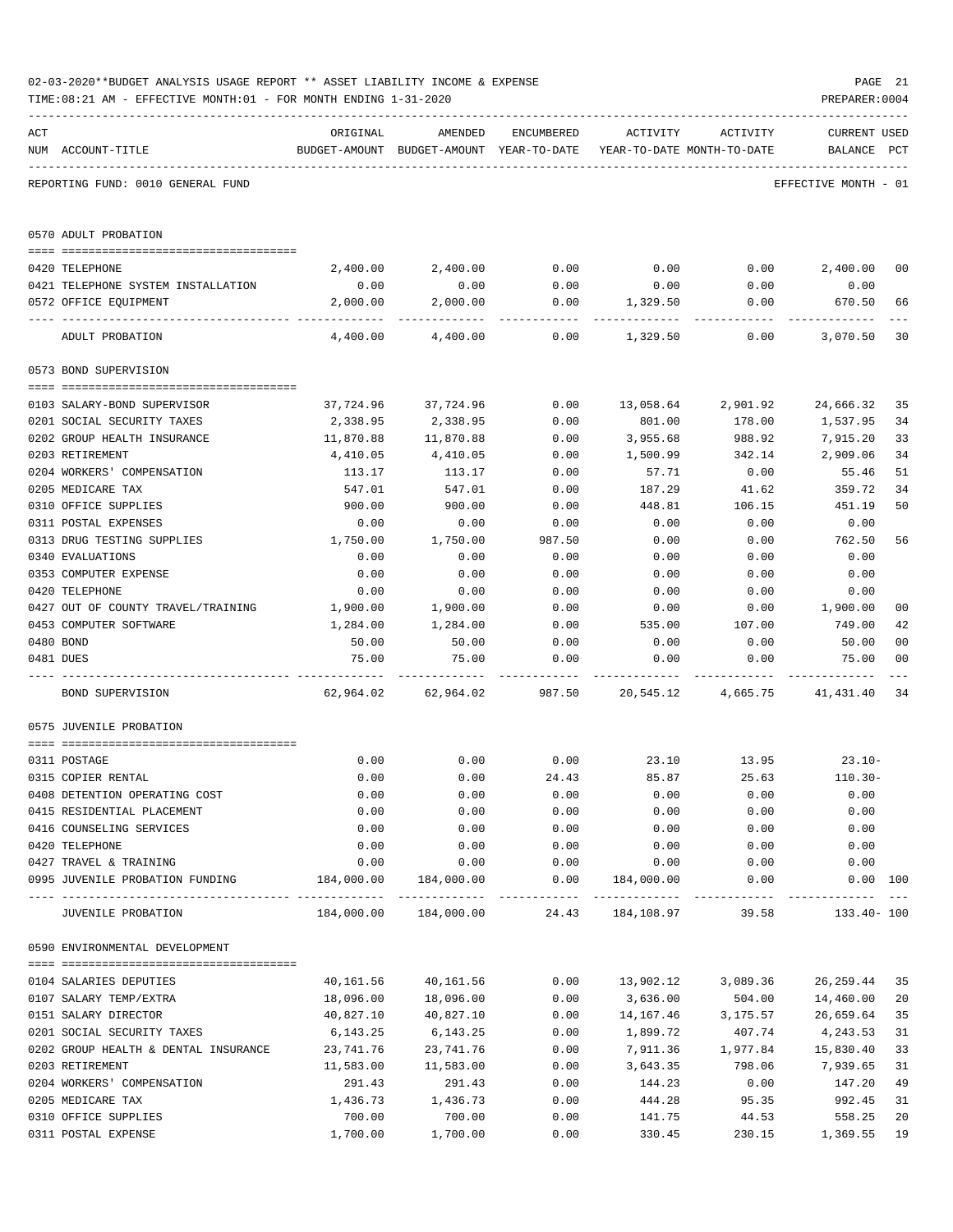TIME:08:21 AM - EFFECTIVE MONTH:01 - FOR MONTH ENDING 1-31-2020 PREPARER:0004

| ACT<br>NUM ACCOUNT-TITLE                      | ORIGINAL         | AMENDED<br>BUDGET-AMOUNT BUDGET-AMOUNT YEAR-TO-DATE | ENCUMBERED   | ACTIVITY      | ACTIVITY<br>YEAR-TO-DATE MONTH-TO-DATE | <b>CURRENT USED</b><br>BALANCE | PCT                  |
|-----------------------------------------------|------------------|-----------------------------------------------------|--------------|---------------|----------------------------------------|--------------------------------|----------------------|
| REPORTING FUND: 0010 GENERAL FUND             |                  |                                                     |              |               |                                        | EFFECTIVE MONTH - 01           |                      |
| 0315 COPIER RENTAL                            | 1,000.00         | 1,000.00                                            | 73.29        | 234.48        | 80.97                                  | 692.23                         | 31                   |
| 0330 AUTO EXPENSE GAS & OIL                   | 1,500.00         | 1,500.00                                            | 0.00         | 274.34        | 199.46                                 | 1,225.66                       | 18                   |
| 0420 TELEPHONE                                | 0.00             | 0.00                                                | 0.00         | 0.00          | 0.00                                   | 0.00                           |                      |
| 0427 OUT OF COUNTY TRAVEL/TRAINING            | 800.00           | 800.00                                              | 0.00         | 1,280.54      | 289.38                                 | $480.54 - 160$                 |                      |
| 0435 PRINTING                                 | 100.00           | 100.00                                              | 0.00         | 0.00          | 0.00                                   | 100.00                         | 00                   |
| 0453 SOFTWARE MAINTENANCE SAFE                | 300.00           | 300.00                                              | 0.00         | 0.00          | 0.00                                   | 300.00                         | 0 <sub>0</sub>       |
| 0454 R&M AUTO                                 | 1,000.00         | 1,000.00                                            | 0.00         | 0.00          | 0.00                                   | 1,000.00                       | 0 <sub>0</sub>       |
| 0467 VISITING HEALTH INSPECTOR                | 300.00           | 300.00                                              | 0.00         | 70.74         | 0.00                                   | 229.26                         | 24                   |
| 0480 BOND                                     | 100.00           | 100.00                                              | 0.00         | 0.00          | 0.00                                   | 100.00                         | 0 <sub>0</sub>       |
| 0481 DUES                                     | 111.00           | 111.00                                              | 0.00         | 111.00        | 111.00                                 | $0.00$ 100                     |                      |
| 0487 AUTOMOBILE INSURANCE                     | 225.00           | 225.00                                              | 0.00         | 188.00        | 0.00                                   | 37.00                          | 84                   |
| 0572 OFFICE EQUIPMENT                         | 500.00           | 500.00                                              | 0.00         | 244.99        | 0.00                                   | 255.01                         | 49                   |
| 0574 TECHNOLOGY                               | 0.00             | 0.00                                                | 0.00         | 0.00          | 0.00                                   | 0.00                           |                      |
| 0575 AUTOMOBILE/PICKUP                        | 0.00             | 0.00                                                | 0.00         | 0.00          | 0.00                                   | 0.00                           |                      |
| ENVIRONMENTAL DEVELOPMENT                     |                  | 150,616.83 150,616.83                               | 73.29        | 48,624.81     | 11,003.41                              | 101,918.73                     | 32                   |
| 0591 FANNIN CO DEVELOPMENT SERV.              |                  |                                                     |              |               |                                        |                                |                      |
|                                               |                  |                                                     |              |               |                                        |                                |                      |
| 0110 SALARY DIRECTOR                          | 36,314.00        | 36,314.00                                           | 0.00         | 12,570.21     | 2,793.38                               | 23,743.79                      | 35                   |
| 0201 SOCIAL SECURITY TAXES                    | 2,251.47         | 2,251.47                                            | 0.00         | 718.99        | 158.10                                 | 1,532.48                       | 32                   |
| 0202 GROUP HEALTH & DENTAL INSURANCE          | 11,870.88        | 11,870.88                                           | 0.00         | 3,955.68      | 988.92                                 | 7,915.20                       | 33                   |
| 0203 RETIREMENT                               | 4,245.11         | 4,245.11                                            | 0.00         | 1,444.86      | 329.34                                 | 2,800.25                       | 34                   |
| 0204 WORKERS' COMPENSATION                    | 108.94           | 108.94                                              | 0.00         | 55.55         | 0.00                                   | 53.39                          | 51                   |
| 0205 MEDICARE TAX                             | 526.55           | 526.55                                              | 0.00         | 168.17        | 36.98                                  | 358.38                         | 32                   |
| 0310 OFFICE SUPPLIES                          | 500.00           | 500.00                                              | 165.25       | 170.02        | 0.00                                   | 164.73                         | 67                   |
| 0311 POSTAL EXPENSE                           | 300.00           | 300.00                                              | 0.00         | 0.00          | 0.00                                   | 300.00                         | 0 <sub>0</sub><br>20 |
| 0330 AUTO EXPENSE GAS & OIL<br>0420 TELEPHONE | 1,000.00         | 1,000.00                                            | 0.00         | 201.36        | 201.36                                 | 798.64                         |                      |
| 0427 OUT OF COUNTY TRAVEL/TRAINING            | 0.00<br>1,600.00 | 0.00<br>1,600.00                                    | 0.00<br>0.00 | 0.00<br>20.00 | 0.00<br>0.00                           | 0.00<br>1,580.00               | 01                   |
| 0435 PRINTING                                 | 100.00           | 100.00                                              | 0.00         | 0.00          | 0.00                                   | 100.00                         | 0 <sub>0</sub>       |
| 0453 SOFTWARE MAINTENANCE                     | 100.00           | 100.00                                              | 0.00         | 0.00          | 0.00                                   | 100.00                         | 0 <sub>0</sub>       |
| 0454 R&M AUTO                                 | 500.00           | 500.00                                              | 0.00         | 212.81        | 0.00                                   | 287.19                         | 43                   |
| 0480 BOND                                     | 50.00            | 50.00                                               | 50.00        | 0.00          | 0.00                                   | $0.00$ 100                     |                      |
| 0481 DUES                                     | 0.00             | 0.00                                                | 0.00         | 50.00         | 0.00                                   | $50.00 -$                      |                      |
| 0487 AUTOMOBILE INSURANCE                     | 330.00           | 330.00                                              | 0.00         | 247.00        | 0.00                                   | 83.00                          |                      |
| 0572 OFFICE EQUIPMENT                         | 0.00             | 0.00                                                | 0.00         | 0.00          | 0.00                                   | 0.00                           |                      |
| 0574 TECHNOLOGY                               | 0.00             | 0.00                                                | 0.00         | 0.00          | 0.00                                   | 0.00                           |                      |
| 0575 AUTOMOBILE                               | 0.00             | 0.00                                                | 0.00         | 0.00          | 0.00                                   | 0.00                           |                      |
| FANNIN CO DEVELOPMENT SERV.                   | 59,796.95        | 59,796.95                                           | 215.25       |               | 19,814.65 4,508.08                     | 39,767.05                      | 33                   |
| 0640 COUNTY SERVICES                          |                  |                                                     |              |               |                                        |                                |                      |
|                                               |                  |                                                     |              |               |                                        |                                |                      |
| 0410 FANNIN CO. CHILDRENS CTR                 | 5,000.00         | 5,000.00                                            | 0.00         | 5,000.00      | 0.00                                   | 0.00 100                       |                      |
| 0411 FANNIN CO. WELFARE BOARD                 | 6,000.00         | 6,000.00                                            | 0.00         | 0.00          | 0.00                                   | 6,000.00                       | 0 <sub>0</sub>       |
| 0412 FANNIN CO. HISTORICAL SOC                | 4,500.00         | 4,500.00                                            | 0.00         | 4,500.00      | 0.00                                   | 0.00 100                       |                      |
| 0413 TEXOMA COMMUNITY CENTER(M.H.M.R.)        | 22,500.00        | 22,500.00                                           | 0.00         | 22,500.00     | 0.00                                   | 0.00 100                       |                      |
| 0414 FANNIN COUNTY CRISIS CENTER              | 5,000.00         | 5,000.00                                            | 0.00         | 0.00          | 0.00                                   | 5,000.00                       | 0 <sub>0</sub>       |
| 0415 TAPS PUBLIC TRANSIT                      | 5,000.00         | 5,000.00                                            | 0.00         | 5,000.00      | 0.00                                   | 0.00 100                       |                      |
| 0416 TRI-COUNTY SNAP                          | 2,103.00         | 2,103.00                                            | 0.00         | 0.00          | 0.00                                   | 2,103.00                       | 0 <sub>0</sub>       |
| 0417 OPEN ARMS SHELTER                        | 1,000.00         | 1,000.00                                            | 0.00         | 1,000.00      | 1,000.00                               | 0.00 100                       |                      |
| 0418 FANNIN CO COMMUNITY MINISTRIES, IN       | 1,000.00         | 1,000.00                                            | 0.00         | 0.00          | 0.00                                   | 1,000.00                       | 0 <sub>0</sub>       |
| 0440 UTILITIES ELECTRICITY                    | 9,000.00         | 9,000.00                                            | 0.00         | 2,192.33      | 1,040.74                               | 6,807.67                       | 24                   |

0441 UTILITIES GAS 2,000.00 2,000.00 295.41 522.14 0.00 1,182.45 41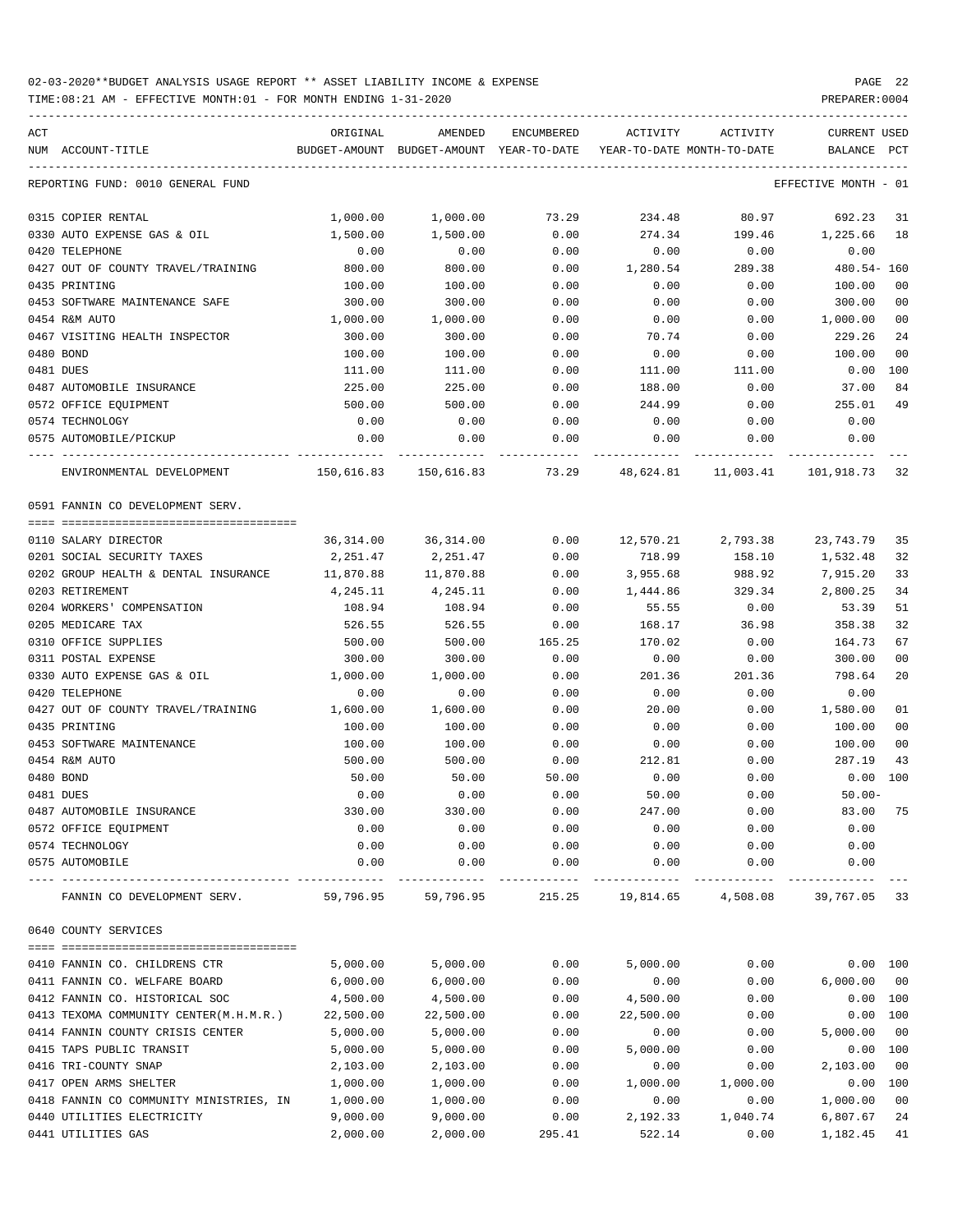### 02-03-2020\*\*BUDGET ANALYSIS USAGE REPORT \*\* ASSET LIABILITY INCOME & EXPENSE PAGE 23 TIME:08:21 AM - EFFECTIVE MONTH:01 - FOR MONTH ENDING 1-31-2020 PREPARER:0004

| ACT                                                            | ORIGINAL         | AMENDED          | ENCUMBERED   | ACTIVITY                   | ACTIVITY                                                                   | CURRENT USED     |                |
|----------------------------------------------------------------|------------------|------------------|--------------|----------------------------|----------------------------------------------------------------------------|------------------|----------------|
| NUM ACCOUNT-TITLE                                              | BUDGET-AMOUNT    | BUDGET-AMOUNT    | YEAR-TO-DATE | YEAR-TO-DATE MONTH-TO-DATE |                                                                            | BALANCE          | PCT            |
| REPORTING FUND: 0010 GENERAL FUND                              |                  |                  |              |                            |                                                                            | EFFECTIVE MONTH  | - 01           |
| 0442 UTILITIES WATER                                           | 3,500.00         | 3,500.00         | 0.00         | 956.32                     | 316.00                                                                     | 2,543.68         | 27             |
| 0443 TRASH PICK-UP                                             | 500.00           | 500.00           | 0.00         | 126.39                     | 42.13                                                                      | 373.61           | 25             |
| 0450 R & M BUILDINGS (TDHS)                                    | 0.00             | 0.00             | 0.00         | 0.00                       | 0.00                                                                       | 0.00             |                |
| 0482 FIRE INSURANCE                                            | 2,600.00         | 2,600.00         | 0.00         | 0.00                       | 0.00                                                                       | 2,600.00         | 00             |
| 0493 DHS PARKING LOT                                           | 0.00             | 0.00             | 0.00         | 0.00                       | 0.00                                                                       | 0.00             |                |
| 0575 LAKE FANNIN                                               | 0.00             | 0.00             | 0.00         | 0.00                       | 0.00                                                                       | 0.00             |                |
| COUNTY SERVICES                                                | 69,703.00        | 69,703.00        | 295.41       | 41,797.18                  | 2,398.87                                                                   | 27,610.41        | 60             |
| 0641 HEALTH OFFICER                                            |                  |                  |              |                            |                                                                            |                  |                |
| 0102 SALARY APPOINTED OFFICIAL                                 | 2,400.00         | 2,400.00         | 0.00         | 800.00                     | 200.00                                                                     | 1,600.00         | 33             |
| HEALTH OFFICER                                                 | 2,400.00         | 2,400.00         | 0.00         | 800.00                     | 200.00                                                                     | 1,600.00         | 33             |
| 0645 INDIGENT CARE                                             |                  |                  |              |                            |                                                                            |                  |                |
| 0102 SALARY IHC DIRECTOR                                       | 42,022.76        | 42,022.76        | 0.00         | 14,546.34                  | 3,232.52                                                                   | 27,476.42        | 35             |
| 0107 SALARY ASSISTANT                                          | 0.00             | 0.00             | 0.00         | 0.00                       | 0.00                                                                       | 0.00             |                |
| 0201 SOCIAL SECURITY TAX                                       | 2,605.41         | 2,605.41         | 0.00         | 893.25                     | 198.50                                                                     | 1,712.16         | 34             |
| 0202 GROUP HEALTH INSURANCE                                    | 11,870.88        | 11,870.88        | 0.00         | 3,955.68                   | 988.92                                                                     | 7,915.20         | 33             |
| 0203 RETIREMENT                                                | 4,912.46         | 4,912.46         | 0.00         | 1,672.06                   | 381.12                                                                     | 3,240.40         | 34             |
| 0204 WORKER'S COMP                                             | 126.07           | 126.07           | 0.00         | 64.28                      | 0.00                                                                       | 61.79            | 51             |
| 0205 MEDICARE TAX                                              | 609.33           | 609.33           | 0.00         | 208.89                     | 46.42                                                                      | 400.44           | 34             |
| 0210 TOTAL SALARY & BENEFITS                                   | 62,146.91        | 62,146.91        | 0.00         | 21,340.50                  | 4,847.48                                                                   | 40,806.41        | 34             |
| 0310 OFFICE SUPPLIES                                           | 650.00           | 650.00           | 0.00         | 61.67                      | 61.67                                                                      | 588.33           | 09             |
| 0311 POSTAL EXPENSE                                            | 75.00            | 75.00            | 0.00         | 0.00                       | 0.00                                                                       | 75.00            | 0 <sub>0</sub> |
| 0330 BIDS & NOTICES                                            | 75.00            | 75.00            | 0.00         | 0.00                       | 0.00                                                                       | 75.00            | 0 <sub>0</sub> |
| 0353 COMPUTER EXPENSE                                          | 12,708.00        | 12,708.00        | 0.00         | 5,295.00                   | 1,059.00                                                                   | 7,413.00         | 42             |
| 0390 SUBSCRIPTIONS                                             | 0.00             | 0.00             | 0.00         | 0.00                       | 0.00                                                                       | 0.00             |                |
| 0399 SUBTOTAL OFFICE EXPENSE                                   | 13,508.00        | 13,508.00        | 0.00         | 5,356.67                   | 1,120.67                                                                   | 8,151.33         | 40             |
| 0404 COBRA/INSURANCE                                           | 0.00             | 0.00             | 0.00         | 0.00                       | 0.00                                                                       | 0.00             |                |
| 0407 INELIGIBLE IHC EXPENSE                                    | 0.00             | 0.00             | 0.00         | 0.00                       | 0.00                                                                       | 0.00             |                |
| 0409 DIABETIC SUPPLIES                                         | 3,500.00         | 3,500.00         | 308.66       | 0.00                       | 0.00                                                                       | 3,191.34         | 09             |
| 0410 CERT. REG. NURSE ANES.                                    | 1,000.00         | 1,000.00         | 0.00         | 0.00                       | 0.00                                                                       | 1,000.00         | 00             |
| 0411 PHYSICIAN, NON-EMERGENCY                                  | 15,000.00        | 15,000.00        | 3,203.22     | 260.34                     | 0.00                                                                       | 11,536.44        | 23             |
| 0412 PRESCRIPTIONS, DRUGS                                      | 0.00             | 0.00             | 4,603.00     | 4,603.00-                  | $4,603.00-$                                                                | 0.00             |                |
| 0413 HOSPITAL, INPATIENT                                       | 45,000.00        | 45,000.00        | 0.00         | 18,839.42                  | 0.00                                                                       | 26,160.58        | 42             |
| 0414 HOSPITAL, OUTPATIENT                                      | 60,000.00        | 60,000.00        | 10,814.47    | 3,698.77                   | 0.00                                                                       | 45,486.76        | 24             |
| 0415 LABORATORY/ X-RAY                                         | 0.00             | 0.00             | 0.00         | 0.00                       | 0.00                                                                       | 0.00             |                |
| 0416 SKILLED NURSING FACILITY                                  | 0.00             | 0.00             | 0.00         | 0.00                       | 0.00                                                                       | 0.00             |                |
| 0417 FAMILY PLANNING                                           | 0.00             | 0.00             | 0.00         | 0.00                       | 0.00                                                                       | 0.00             |                |
| 0418 FED. QUALIFIED HEALTH CENTER                              | 7,000.00         | 7,000.00         | 810.73       | 500.49                     | 0.00                                                                       | 5,688.78         | 19             |
| 0419 COUNSELING SERVICE                                        | 0.00             | 0.00             | 0.00         | 0.00                       | 0.00                                                                       | 0.00             |                |
| 0420 RURAL HEALTH CLINIC                                       | 0.00             | 0.00             | 0.00         | 0.00                       | 0.00                                                                       | 0.00             |                |
| 0421 STATE HOSPITAL CONTRACTS                                  | 0.00             | 0.00             | 0.00         | 0.00                       | 0.00                                                                       | 0.00             |                |
| 0422 AMBULATORY SURGICAL CENTE<br>0423 MEDICAL EQUIP. PURCHASE | 500.00<br>500.00 | 500.00<br>500.00 | 0.00<br>0.00 | 0.00<br>0.00               | 0.00<br>0.00                                                               | 500.00<br>500.00 | 00<br>00       |
|                                                                |                  |                  |              |                            |                                                                            |                  |                |
| 0425 TOTAL MEDICAL/IHC                                         |                  |                  |              |                            | $132,500.00$ $132,500.00$ $19,740.08$ $18,696.02$ $4,603.00$ - $94,063.90$ |                  | 29             |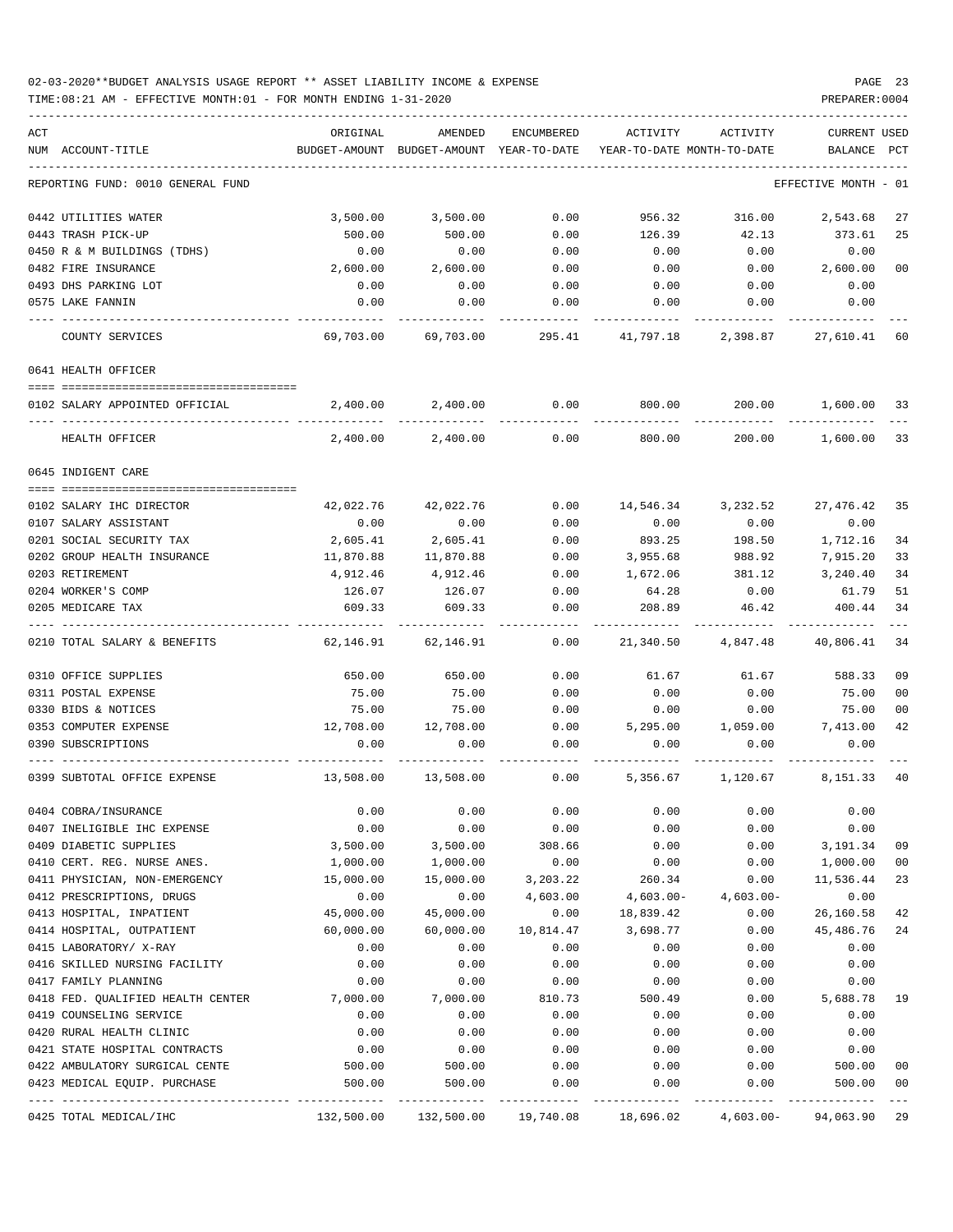| ACT | NUM ACCOUNT-TITLE                     | ORIGINAL<br>BUDGET-AMOUNT | AMENDED<br>BUDGET-AMOUNT YEAR-TO-DATE                                               | ENCUMBERED | ACTIVITY  | ACTIVITY<br>YEAR-TO-DATE MONTH-TO-DATE | <b>CURRENT USED</b><br>BALANCE | PCT  |
|-----|---------------------------------------|---------------------------|-------------------------------------------------------------------------------------|------------|-----------|----------------------------------------|--------------------------------|------|
|     | REPORTING FUND: 0010 GENERAL FUND     |                           |                                                                                     |            |           |                                        | EFFECTIVE MONTH                | - 01 |
|     | 0427 OUT OF COUNTY TRAVEL/TRAINING    | 100.00                    | 100.00                                                                              | 0.00       | 0.00      | 0.00                                   | 100.00                         | 00   |
|     | 0435 PRINTING                         | 0.00                      | 0.00                                                                                | 0.00       | 0.00      | 0.00                                   | 0.00                           |      |
|     | 0440 TELEPHONE                        | 0.00                      | 0.00                                                                                | 0.00       | 0.00      | 0.00                                   | 0.00                           |      |
|     | 0441 DSL LINE                         | 950.00                    | 950.00                                                                              | 0.00       | 364.15    | 127.33                                 | 585.85                         | 38   |
|     | 0499 SERVICES & OTHER CHARGES         | 1,050.00                  | 1,050.00                                                                            | 0.00       | 364.15    | 127.33                                 | 685.85                         | 35   |
|     | 0574 TECHNOLOGY                       | 0.00                      | 0.00                                                                                | 0.00       | 0.00      | 0.00                                   | 0.00                           |      |
|     | 0599 CAPITAL OUTLAY                   | 0.00                      | 0.00                                                                                | 0.00       | 0.00      | 0.00                                   | 0.00                           |      |
|     | INDIGENT CARE                         | 209,204.91                |                                                                                     | -------    | 45,757.34 | --------<br>1,492.48                   | 143,707.49                     | 31   |
|     | 0665 COUNTY AGENTS                    |                           |                                                                                     |            |           |                                        |                                |      |
|     |                                       |                           |                                                                                     |            |           |                                        |                                |      |
|     | 0105 SALARY SECRETARY                 | 27,776.90                 | 27,776.90                                                                           | 0.00       | 9,615.06  | 2,136.68                               | 18,161.84                      | -35  |
|     | 0107 REGULAR-TEMP. PART-TIME          | 0.00                      | 0.00                                                                                | 0.00       | 0.00      | 0.00                                   | 0.00                           |      |
|     | 0150 CO. AGENTS SALARIES              | 50,251.65                 | 50,251.65                                                                           | 0.00       | 17,394.84 | 3,865.52                               | 32,856.81                      | 35   |
|     | 0201 SOCIAL SECURITY TAXES            | 4,949.37                  | 4,949.37                                                                            | 0.00       | 1,481.02  | 324.20                                 | 3,468.35                       | 30   |
|     | 0202 GROUP HEALTH & DENTAL INSURANCE  | 11,870.88                 | 11,870.88                                                                           | 0.00       | 3,955.68  | 988.92                                 | 7,915.20                       | 33   |
|     | 0203 RETIREMENT                       | 3,247.12                  | 3,247.12                                                                            | 0.00       | 1,105.22  | 251.92                                 | 2,141.90                       | 34   |
|     | 0204 WORKERS' COMPENSATION            | 83.33                     | 83.33                                                                               | 0.00       | 42.49     | 0.00                                   | 40.84                          | 51   |
|     | 0205 MEDICARE TAX                     | 1,157.51                  | 1,157.51                                                                            | 0.00       | 346.36    | 75.82                                  | 811.15                         | 30   |
|     | 0310 OFFICE SUPPLIES                  | 1,100.00                  | 1,100.00                                                                            | 0.00       | 385.75    | 96.00                                  | 714.25                         | 35   |
|     | 0311 POSTAL EXPENSE                   | 300.00                    | 300.00                                                                              | 0.00       | 110.00    | 0.00                                   | 190.00                         | 37   |
|     | 0315 COPIER RENTAL                    | 2,000.00                  | 2,000.00                                                                            | 89.75      | 393.03    | 122.04                                 | 1,517.22                       | 24   |
|     | 0335 PROGRAM SUPPLIES                 | 500.00                    | 500.00                                                                              | 0.00       | 0.00      | 0.00                                   | 500.00                         | 00   |
|     | 0420 TELEPHONE                        | 0.00                      | 0.00                                                                                | 0.00       | 0.00      | 0.00                                   | 0.00                           |      |
|     | 0421 CELL PHONE ALLOWANCE             | 1,800.00                  | 1,800.00                                                                            | 0.00       | 600.00    | 150.00                                 | 1,200.00                       | 33   |
|     | 0422 CABLE INTERNET                   | 800.00                    | 800.00                                                                              | 0.00       | 249.48    | 54.51                                  | 550.52                         | 31   |
|     | 0427 IN/OUT CO.TRAVEL/TRAINING-AG.    | 4,000.00                  | 4,000.00                                                                            | 0.00       | 205.32    | 0.00                                   | 3,794.68                       | 05   |
|     | 0428 IN/OUT CO.TRAVEL/TRAINING-F.C.S. | 4,000.00                  | 4,000.00                                                                            | 0.00       | 1,275.80  | 0.00                                   | 2,724.20                       | 32   |
|     | 0429 IN/OUT CO.TRAVEL/TRAINING-4-H    | 4,000.00                  | 4,000.00                                                                            | 424.91     | 636.43    | 0.00                                   | 2,938.66                       | 27   |
|     | 0572 OFFICE EQUIPMENT                 | 0.00                      | 0.00                                                                                | 0.00       | 0.00      | 0.00                                   | 0.00                           |      |
|     | 0574 TECHNOLOGY                       | 0.00                      | 0.00                                                                                | 0.00       | 0.00      | 0.00                                   | 0.00                           |      |
|     | COUNTY AGENTS                         | 117,836.76                | 117,836.76                                                                          | 514.66     | 37,796.48 | 8,065.61                               | 79,525.62 33                   |      |
|     | 0696 DONATIONS & ALLOCATIONS          |                           |                                                                                     |            |           |                                        |                                |      |
|     | 0491 SOIL & WATER CONSERVATION        | 1,000.00                  | 1,000.00                                                                            | 0.00       | 0.00      | 0.00                                   | 1,000.00 00                    |      |
|     | 0492 INDIGENT BURIAL                  | 2,000.00                  | 2,000.00                                                                            | 0.00       | 1,000.00  | 500.00                                 | 1,000.00 50                    |      |
|     | 0494 FLOOD CONTROL SITE MAINTENANCE   | 0.00                      | 0.00                                                                                | 0.00       | 0.00      | 0.00                                   | 0.00                           |      |
|     | DONATIONS & ALLOCATIONS               | 3,000.00                  | 3,000.00                                                                            | 0.00       | 1,000.00  | 500.00                                 | 2,000.00 33                    |      |
|     | 0999 ACCOUNTS PAYABLE                 |                           |                                                                                     |            |           |                                        |                                |      |
|     | 0100 A/P CLEARING ACCOUNT             |                           |                                                                                     |            | 0.00      | 0.00                                   | 0.00                           |      |
|     | ACCOUNTS PAYABLE                      |                           |                                                                                     |            | 0.00      | 0.00                                   | 0.00                           |      |
|     | GENERAL FUND                          |                           |                                                                                     |            |           |                                        |                                |      |
|     | INCOME TOTALS                         |                           | 13, 151, 844.04 13, 151, 844.04                                                     |            |           | 6,729,572.33 4,028,129.89 6,422,271.71 |                                | 51   |
|     | EXPENSE TOTALS                        |                           | 13, 151, 844. 04   13, 151, 844. 04   177, 115. 48   4, 105, 626. 71   956, 167. 67 |            |           |                                        | 8,869,101.85                   | 33   |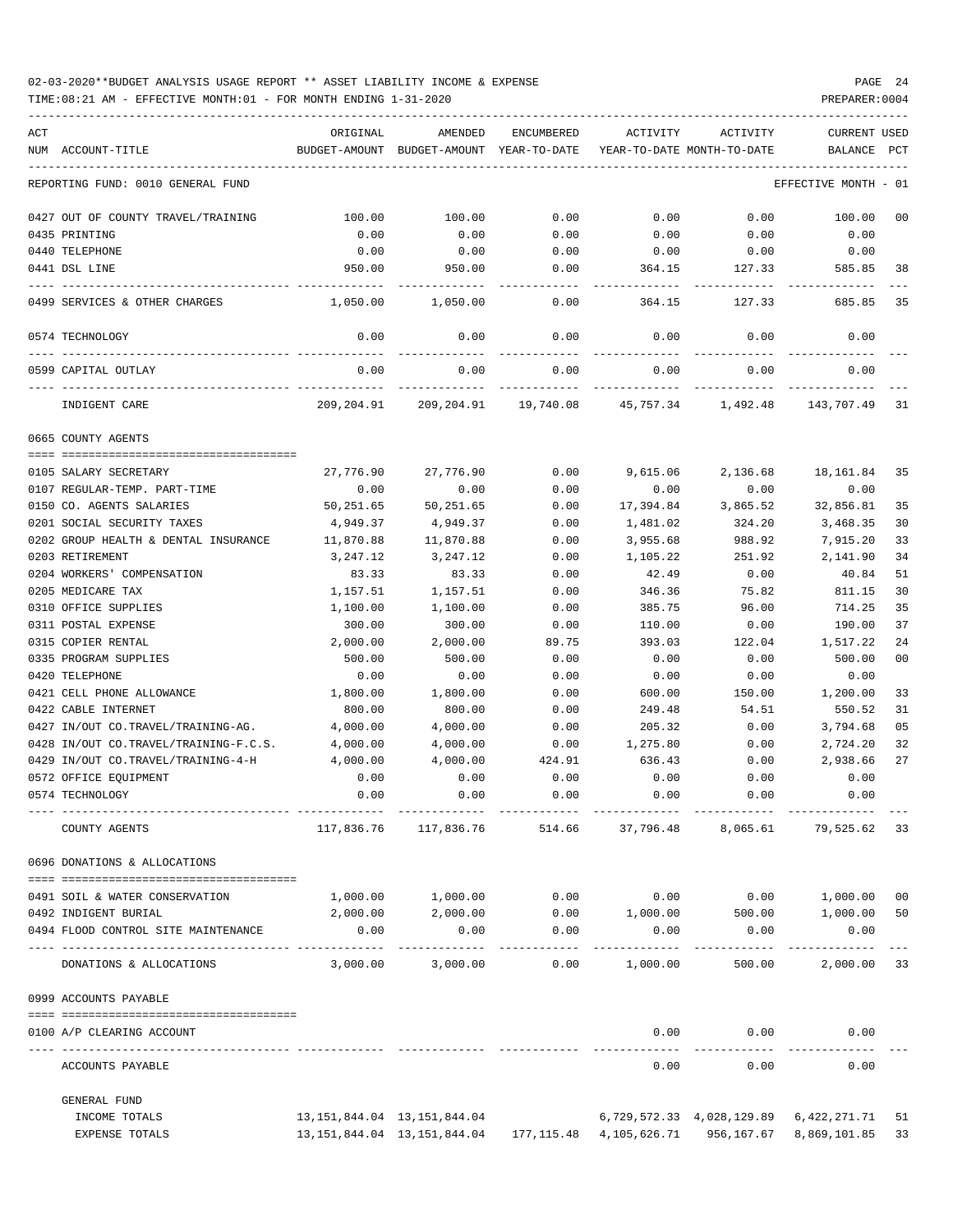|     | 02-03-2020**BUDGET ANALYSIS USAGE REPORT ** ASSET LIABILITY INCOME & EXPENSE<br>TIME: 08:21 AM - EFFECTIVE MONTH: 01 - FOR MONTH ENDING 1-31-2020 |                           |                                                     |            |                                        |                       | PAGE 25<br>PREPARER: 0004                  |                |
|-----|---------------------------------------------------------------------------------------------------------------------------------------------------|---------------------------|-----------------------------------------------------|------------|----------------------------------------|-----------------------|--------------------------------------------|----------------|
| ACT | NUM ACCOUNT-TITLE                                                                                                                                 | ORIGINAL                  | AMENDED<br>BUDGET-AMOUNT BUDGET-AMOUNT YEAR-TO-DATE | ENCUMBERED | ACTIVITY<br>YEAR-TO-DATE MONTH-TO-DATE | ACTIVITY              | <b>CURRENT USED</b><br>BALANCE PCT         |                |
|     | REPORTING FUND: 0011 COURTHOUSE SECURITY                                                                                                          |                           |                                                     |            |                                        |                       | EFFECTIVE MONTH - 01                       |                |
|     | 0100 PAYROLL                                                                                                                                      |                           |                                                     |            |                                        |                       |                                            |                |
|     | 0100 PAYROLL                                                                                                                                      |                           |                                                     |            | 0.00                                   | 0.00                  | 0.00                                       |                |
|     | ----- ----<br>PAYROLL                                                                                                                             |                           |                                                     |            | 0.00                                   | .<br>0.00             | 0.00                                       |                |
|     | 0102 A/P CLEARING                                                                                                                                 |                           |                                                     |            |                                        |                       |                                            |                |
|     | 0100 A/P CLEARING                                                                                                                                 |                           |                                                     |            | 0.00                                   | 0.00                  | 0.00                                       |                |
|     | A/P CLEARING                                                                                                                                      |                           |                                                     |            | 0.00                                   | 0.00                  | 0.00                                       |                |
|     | 0103 CASH                                                                                                                                         |                           |                                                     |            |                                        |                       |                                            |                |
|     | 0100 C.H. SECURITY-COMBINED FUNDS CKING                                                                                                           |                           |                                                     |            |                                        |                       | 3,031.18 2,144.53 119,508.78               |                |
|     | CASH                                                                                                                                              |                           |                                                     |            |                                        | -----------           | ----------<br>3,031.18 2,144.53 119,508.78 |                |
|     | 0120 RECEIVABLES                                                                                                                                  |                           |                                                     |            |                                        |                       |                                            |                |
|     | 0313 DUE FROM OTHER FUNDS                                                                                                                         |                           |                                                     |            | 0.00                                   |                       | $0.00$ 1,107.67                            |                |
|     | RECEIVABLES                                                                                                                                       |                           |                                                     |            | 0.00                                   | ---------             | $0.00$ 1,107.67                            |                |
|     | 0200 SYSTEM ADDED LIABILITY DEPARTMENT                                                                                                            |                           |                                                     |            |                                        |                       |                                            |                |
|     | 0910 SYSTEM ADDED LIABILITY LINE-ITEM                                                                                                             |                           |                                                     |            | 0.00                                   | 0.00                  | 0.00                                       |                |
|     | SYSTEM ADDED LIABILITY DEPARTMENT                                                                                                                 |                           |                                                     |            | 0.00                                   | 0.00                  | 0.00                                       |                |
|     | 0271 EQUITY ACCOUNT                                                                                                                               |                           |                                                     |            |                                        |                       |                                            |                |
|     | 0200 EQUITY ACCOUNT                                                                                                                               |                           |                                                     |            |                                        |                       | $0.00$ $0.00$ $117,585.27$                 |                |
|     | EQUITY ACCOUNT                                                                                                                                    |                           |                                                     |            | 0.00                                   |                       | $0.00$ 117,585.27                          |                |
|     | 0300 CASH                                                                                                                                         |                           |                                                     |            |                                        |                       |                                            |                |
|     | 0111 BEGINNING CASH BALANCE                                                                                                                       | 27,200.00                 | 27,200.00                                           |            | 0.00                                   |                       | $0.00$ 27,200.00 00                        |                |
|     | CASH                                                                                                                                              | 27,200.00                 | 27,200.00                                           | 0.00       | ------------<br>0.00                   | ----------<br>0.00    | -----------<br>27,200.00                   | 0 <sub>0</sub> |
|     | 0340 FEES OF OFFICE                                                                                                                               |                           |                                                     |            |                                        |                       |                                            |                |
|     | 0600 COUNTY CLERK FEES                                                                                                                            | 4,000.00                  | 4,000.00                                            |            |                                        | 1,558.45 1,558.45     | 2,441.55                                   | 39             |
|     | 0650 DISTRICT CLERK FEES                                                                                                                          | 2,200.00                  | 2,200.00                                            |            | 610.38                                 | 0.00                  | 1,589.62                                   | 28             |
|     | 0651 JUSTICE OF PEACE FEES                                                                                                                        | 2,100.00<br>------------- | 2,100.00                                            |            | 754.58<br>.                            | 561.62<br>----------- | 1,345.42                                   | 36             |
|     | FEES OF OFFICE                                                                                                                                    | 8,300.00                  | 8,300.00                                            | 0.00       | 2,923.41                               | 2,120.07              | 5,376.59                                   | 35             |
|     | 0360 INTEREST EARNINGS                                                                                                                            |                           |                                                     |            |                                        |                       |                                            |                |
|     | 0100 INTEREST EARNINGS                                                                                                                            | 0.00                      | 0.00                                                |            |                                        | ------------          | $107.77$ 24.46 $107.77+$                   |                |
|     | INTEREST EARNINGS                                                                                                                                 | 0.00                      | 0.00                                                | 0.00       | 107.77                                 | 24.46                 | $107.77+$                                  |                |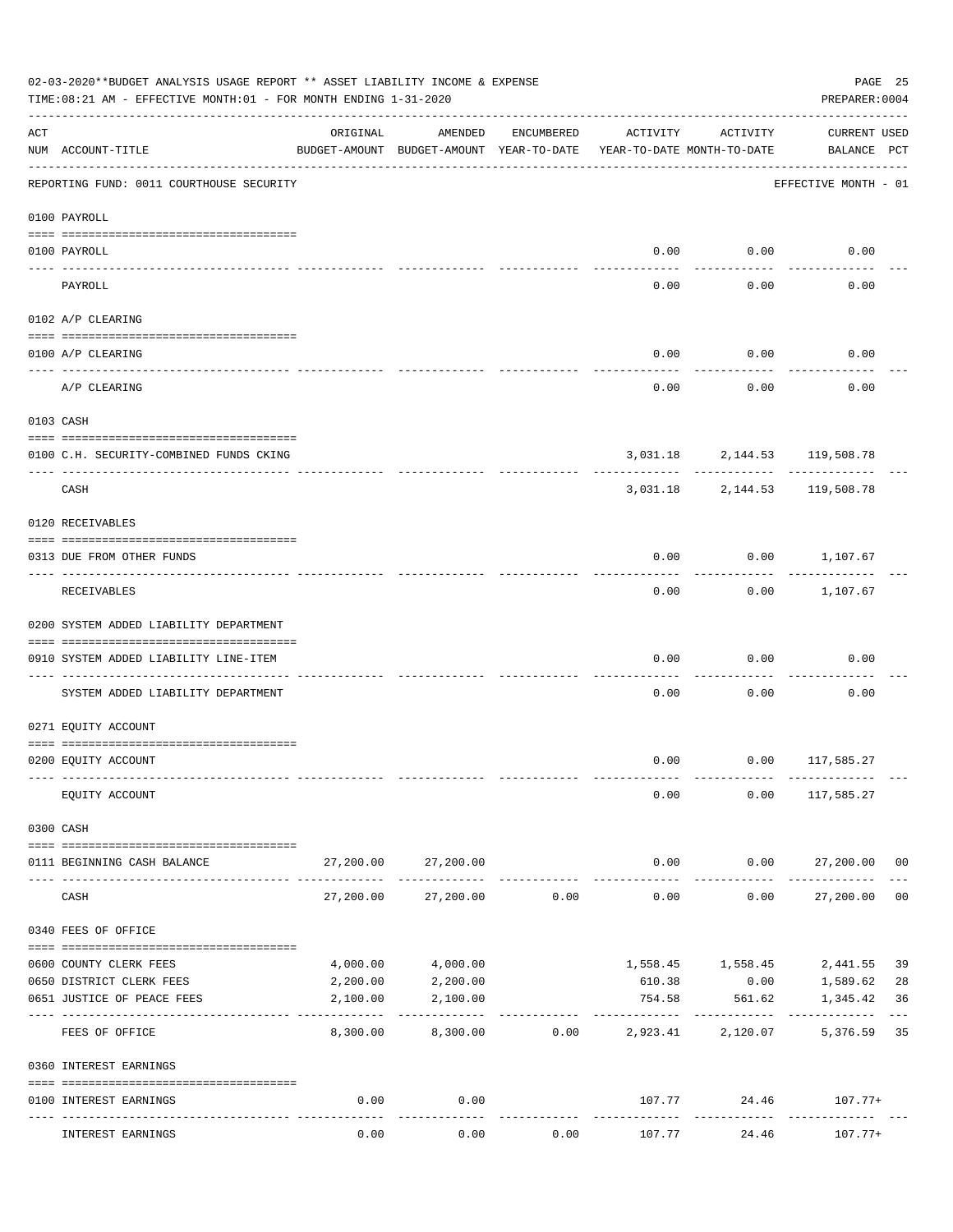|     | 02-03-2020**BUDGET ANALYSIS USAGE REPORT ** ASSET LIABILITY INCOME & EXPENSE<br>TIME: 08:21 AM - EFFECTIVE MONTH: 01 - FOR MONTH ENDING 1-31-2020 |          |                                                                                |      |             |                              | PREPARER: 0004              | PAGE 26 |
|-----|---------------------------------------------------------------------------------------------------------------------------------------------------|----------|--------------------------------------------------------------------------------|------|-------------|------------------------------|-----------------------------|---------|
| ACT | NUM ACCOUNT-TITLE                                                                                                                                 | ORIGINAL | AMENDED<br>BUDGET-AMOUNT BUDGET-AMOUNT YEAR-TO-DATE YEAR-TO-DATE MONTH-TO-DATE |      |             | ENCUMBERED ACTIVITY ACTIVITY | CURRENT USED<br>BALANCE PCT |         |
|     | REPORTING FUND: 0011 COURTHOUSE SECURITY                                                                                                          |          |                                                                                |      |             |                              | EFFECTIVE MONTH - 01        |         |
|     | 0435 COURTHOUSE SECURITY PART TIME                                                                                                                |          |                                                                                |      |             |                              |                             |         |
|     | 0107 PART TIME                                                                                                                                    |          | 35,500.00 35,500.00                                                            | 0.00 | 0.00        |                              | $0.00$ 35,500.00 00         |         |
|     |                                                                                                                                                   |          |                                                                                |      |             |                              |                             |         |
|     | COURTHOUSE SECURITY PART TIME 35,500.00 35,500.00                                                                                                 |          |                                                                                | 0.00 | 0.00        | 0.00                         | 35,500.00 00                |         |
|     | 0510 COURTHOUSE SECURITY EQUIP                                                                                                                    |          |                                                                                |      |             |                              |                             |         |
|     |                                                                                                                                                   |          |                                                                                |      |             |                              |                             |         |
|     | 0571 EOUIPMENT                                                                                                                                    |          | 0.00<br>0.00                                                                   |      | $0.00$ 0.00 |                              | $0.00$ 0.00                 |         |
|     | COURTHOUSE SECURITY EQUIP                                                                                                                         | 0.00     | 0.00                                                                           | 0.00 | 0.00        | 0.00                         | 0.00                        |         |
|     | 0560 BAILIFF                                                                                                                                      |          |                                                                                |      |             |                              |                             |         |
|     |                                                                                                                                                   |          |                                                                                |      |             |                              |                             |         |
|     | 0130 SALARY/BAILIFF                                                                                                                               | 0.00     | 0.00                                                                           | 0.00 | 0.00        | 0.00                         | 0.00                        |         |
|     | 0201 SOCIAL SECURITY                                                                                                                              | 0.00     | 0.00                                                                           | 0.00 | 0.00        | 0.00                         | 0.00                        |         |
|     | 0203 RETIREMENT                                                                                                                                   | 0.00     | 0.00                                                                           | 0.00 | 0.00        | 0.00                         | 0.00                        |         |
|     | 0204 WORKER'S COMPENSATION                                                                                                                        | 0.00     | 0.00                                                                           | 0.00 | 0.00        | 0.00                         | 0.00                        |         |
|     | 0205 MEDICARE                                                                                                                                     | 0.00     | 0.00                                                                           | 0.00 | 0.00        | 0.00                         | 0.00                        |         |
|     | 0427 BAILIFF CONT.ED./OUT OF COUNTY                                                                                                               | 0.00     | 0.00                                                                           | 0.00 | 0.00        | 0.00                         | 0.00                        |         |
|     | <b>BAILIFF</b>                                                                                                                                    | 0.00     | 0.00                                                                           | 0.00 | 0.00        | 0.00                         | 0.00                        |         |
|     | COURTHOUSE SECURITY                                                                                                                               |          |                                                                                |      |             |                              |                             |         |
|     | INCOME TOTALS                                                                                                                                     |          | 35,500.00 35,500.00                                                            |      |             | 3,031.18 2,144.53 32,468.82  |                             | 09      |
|     | <b>EXPENSE TOTALS</b>                                                                                                                             |          | 35,500.00 35,500.00                                                            | 0.00 | 0.00        |                              | $0.00$ 35,500.00            | 00      |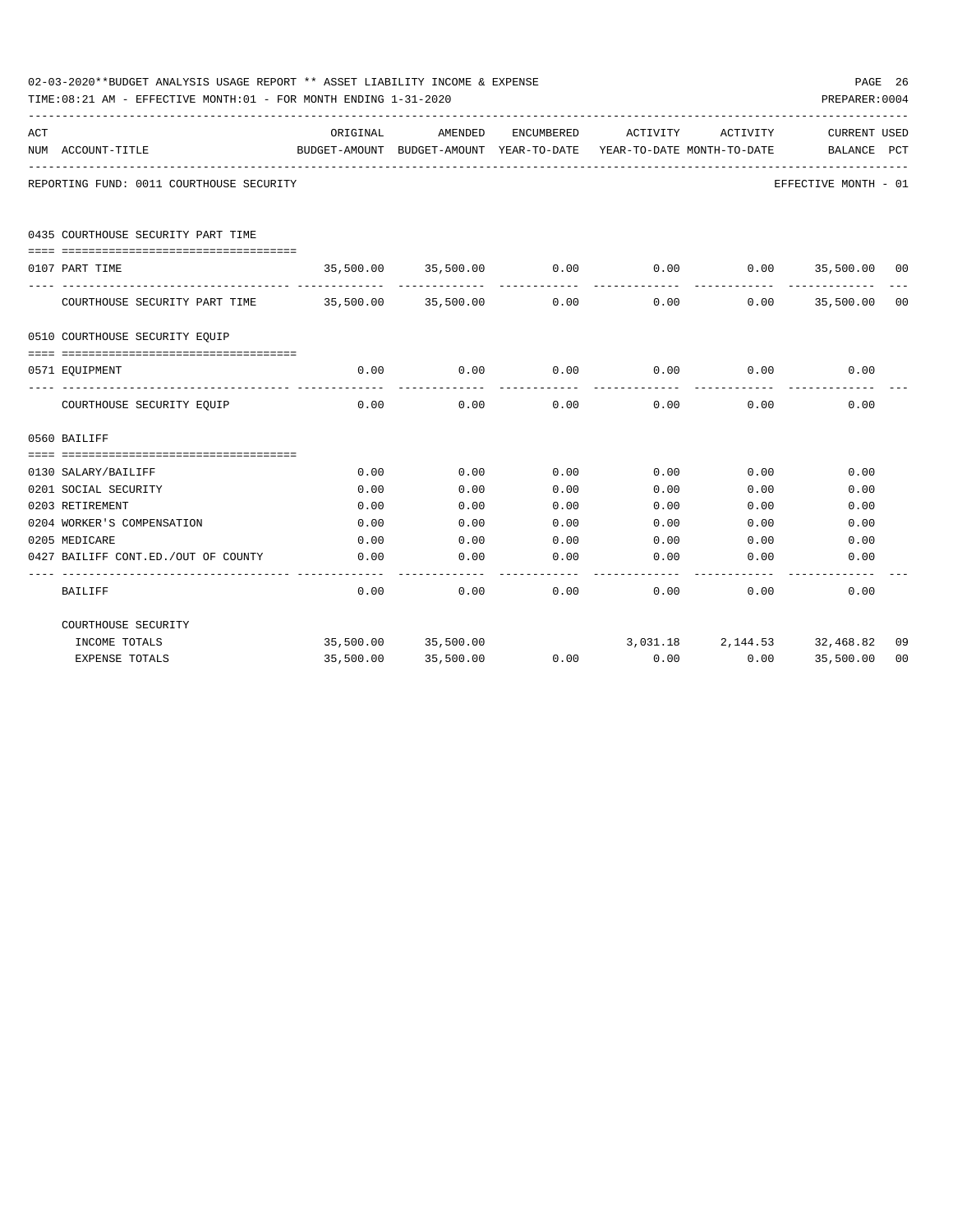|     | 02-03-2020**BUDGET ANALYSIS USAGE REPORT ** ASSET LIABILITY INCOME & EXPENSE<br>TIME:08:21 AM - EFFECTIVE MONTH:01 - FOR MONTH ENDING 1-31-2020 |          |                                                     |            |                                        |                             | PAGE 27<br>PREPARER: 0004          |                |
|-----|-------------------------------------------------------------------------------------------------------------------------------------------------|----------|-----------------------------------------------------|------------|----------------------------------------|-----------------------------|------------------------------------|----------------|
| ACT | NUM ACCOUNT-TITLE                                                                                                                               | ORIGINAL | AMENDED<br>BUDGET-AMOUNT BUDGET-AMOUNT YEAR-TO-DATE | ENCUMBERED | ACTIVITY<br>YEAR-TO-DATE MONTH-TO-DATE | ACTIVITY                    | <b>CURRENT USED</b><br>BALANCE PCT |                |
|     | --------------------------------------<br>REPORTING FUND: 0012 CO.CLK.VITAL STAT.FEE                                                            |          |                                                     |            |                                        |                             | EFFECTIVE MONTH - 01               |                |
|     | 0102 A/P CLEARING                                                                                                                               |          |                                                     |            |                                        |                             |                                    |                |
|     | 0100 A/P CLEARING                                                                                                                               |          |                                                     |            | 0.00                                   | 0.00                        | 0.00                               |                |
|     | A/P CLEARING                                                                                                                                    |          |                                                     |            | 0.00                                   | 0.00                        | 0.00                               |                |
|     | 0103 CASH                                                                                                                                       |          |                                                     |            |                                        |                             |                                    |                |
|     | 0100 CO.CLK.VITAL STAT.-COMB.FUNDS CKIN                                                                                                         |          |                                                     |            | 84.27                                  | 81.78 3,604.39              |                                    |                |
|     | CASH                                                                                                                                            |          |                                                     |            | 84.27                                  | 81.78                       | 3,604.39                           |                |
|     | 0120 RECEIVABLES                                                                                                                                |          |                                                     |            |                                        |                             |                                    |                |
|     | 0313 DUE FROM OTHER FUNDS                                                                                                                       |          |                                                     |            | 0.00                                   | 0.00                        | 81.00                              |                |
|     |                                                                                                                                                 |          |                                                     |            |                                        |                             |                                    |                |
|     | <b>RECEIVABLES</b>                                                                                                                              |          |                                                     |            | 0.00                                   | 0.00                        | 81.00                              |                |
|     | 0200 SYSTEM ADDED LIABILITY DEPARTMENT                                                                                                          |          |                                                     |            |                                        |                             |                                    |                |
|     | 0910 SYSTEM ADDED LIABILITY LINE-ITEM                                                                                                           |          |                                                     |            | 0.00                                   | 0.00                        | 0.00                               |                |
|     | ------------------------<br>SYSTEM ADDED LIABILITY DEPARTMENT                                                                                   |          |                                                     |            | 0.00                                   | ---------<br>0.00           | 0.00                               |                |
|     | 0271 EQUITY ACCOUNT                                                                                                                             |          |                                                     |            |                                        |                             |                                    |                |
|     | 0200 EQUITY ACCOUNT                                                                                                                             |          |                                                     |            | 0.00                                   | 0.00                        | 3,601.12                           |                |
|     | EQUITY ACCOUNT                                                                                                                                  |          |                                                     |            | 0.00                                   | 0.00                        | 3,601.12                           |                |
|     | 0300 CASH                                                                                                                                       |          |                                                     |            |                                        |                             |                                    |                |
|     | 0112 BEGINNING CASH BALANCE                                                                                                                     | 3,500.00 | 3,500.00                                            |            |                                        | $0.00$ $0.00$ $3,500.00$    |                                    | 00             |
|     |                                                                                                                                                 |          |                                                     |            |                                        |                             |                                    |                |
|     | CASH                                                                                                                                            |          | 3,500.00 3,500.00                                   | 0.00       | 0.00                                   | 0.00                        | 3,500.00                           | 00             |
|     | 0360 INTEREST EARNINGS                                                                                                                          |          |                                                     |            |                                        |                             |                                    |                |
|     | 0100 INTEREST EARNINGS                                                                                                                          | 0.00     | 0.00                                                |            | 3.27                                   | 0.78                        | $3.27+$                            |                |
|     |                                                                                                                                                 |          |                                                     |            |                                        |                             |                                    |                |
|     | INTEREST EARNINGS                                                                                                                               | 0.00     | 0.00                                                | 0.00       | 3.27                                   | 0.78                        | $3.27+$                            |                |
|     | 0370 MISCELLANEOUS INCOME                                                                                                                       |          |                                                     |            |                                        |                             |                                    |                |
|     | 0134 CO.CLK.VITAL STAT.FEE                                                                                                                      | 500.00   | 500.00                                              |            |                                        | 81.00   81.00   419.00   16 |                                    |                |
|     |                                                                                                                                                 |          |                                                     |            |                                        |                             |                                    |                |
|     | MISCELLANEOUS INCOME                                                                                                                            | 500.00   | 500.00                                              | 0.00       | 81.00                                  | 81.00                       | 419.00                             | 16             |
|     | 0403 CO.CLK. VITAL STATS.                                                                                                                       |          |                                                     |            |                                        |                             |                                    |                |
|     | 0310 OFFICE SUPPLIES                                                                                                                            | 3,000.00 | 3,000.00                                            | 0.00       | 0.00                                   | 0.00                        | 3,000.00                           | 0 <sub>0</sub> |
|     | 0427 OUT OF COUNTY TRAVEL                                                                                                                       | 1,000.00 | 1,000.00                                            | 0.00       | 0.00                                   |                             | 0.00 1,000.00                      | 0 <sub>0</sub> |
|     | 0574 COMPUTER EQUIPMENT<br>---- ----------------                                                                                                | 0.00     | 0.00                                                | 0.00       | 0.00                                   | 0.00                        | 0.00                               |                |
|     | CO.CLK. VITAL STATS.                                                                                                                            | 4,000.00 | 4,000.00                                            | 0.00       | 0.00                                   | 0.00                        | 4,000.00                           | 0 <sub>0</sub> |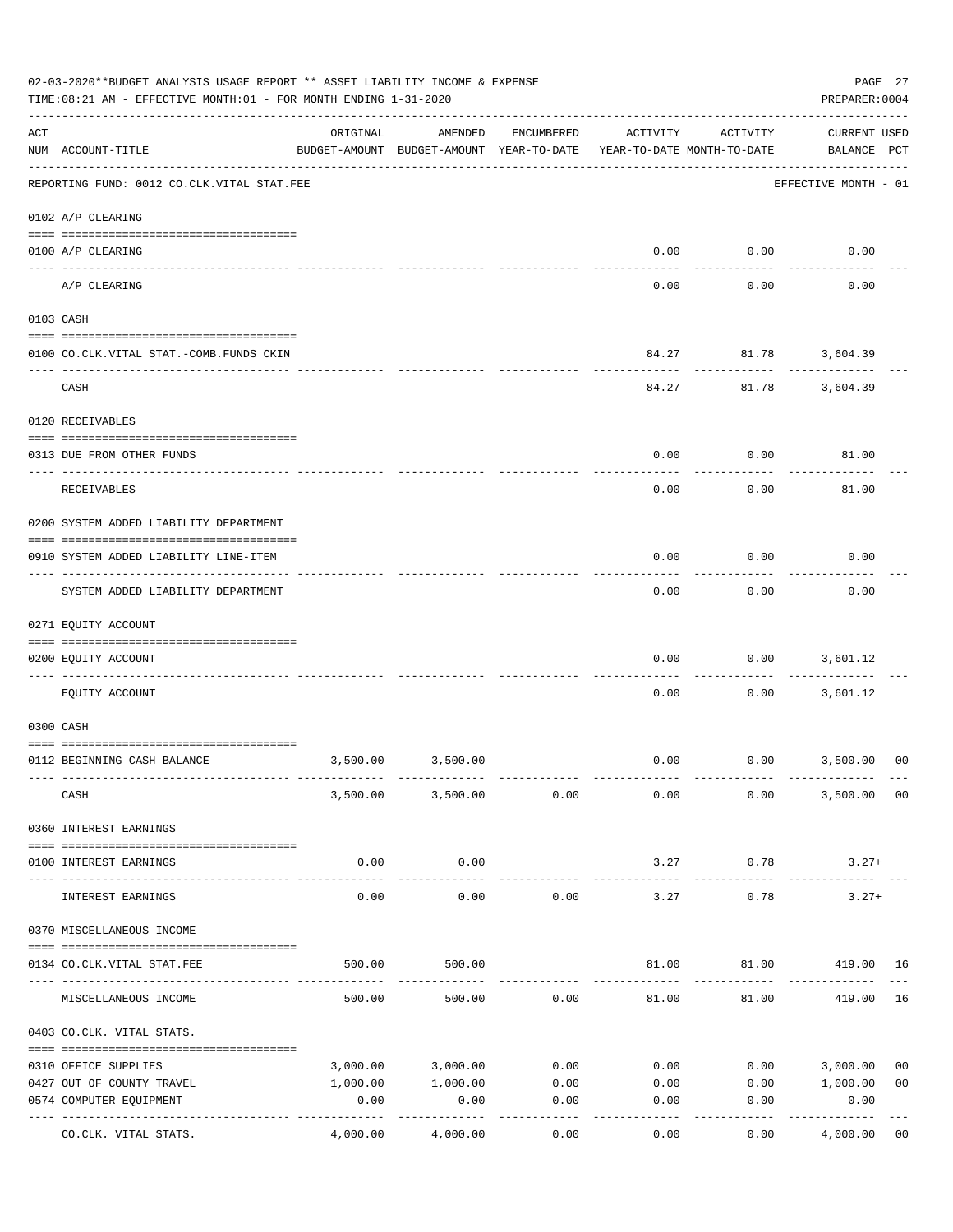| 02-03-2020**BUDGET ANALYSIS USAGE REPORT ** ASSET LIABILITY INCOME & EXPENSE<br>PAGE 28<br>TIME: 08:21 AM - EFFECTIVE MONTH: 01 - FOR MONTH ENDING 1-31-2020<br>PREPARER: 0004 |                           |                          |                            |               |                                        |                                    |  |
|--------------------------------------------------------------------------------------------------------------------------------------------------------------------------------|---------------------------|--------------------------|----------------------------|---------------|----------------------------------------|------------------------------------|--|
| ACT<br>NUM ACCOUNT-TITLE                                                                                                                                                       | ORIGINAL<br>BUDGET-AMOUNT | AMENDED<br>BUDGET-AMOUNT | ENCUMBERED<br>YEAR-TO-DATE | ACTIVITY      | ACTIVITY<br>YEAR-TO-DATE MONTH-TO-DATE | <b>CURRENT USED</b><br>BALANCE PCT |  |
| REPORTING FUND: 0012 CO.CLK.VITAL STAT.FEE                                                                                                                                     |                           |                          |                            |               |                                        | EFFECTIVE MONTH - 01               |  |
| CO. CLK. VITAL STAT. FEE<br>INCOME TOTALS<br><b>EXPENSE TOTALS</b>                                                                                                             | 4,000.00<br>4,000.00      | 4,000.00<br>4,000.00     | 0.00                       | 84.27<br>0.00 | 81.78<br>0.00                          | 02<br>3,915.73<br>4,000.00<br>00   |  |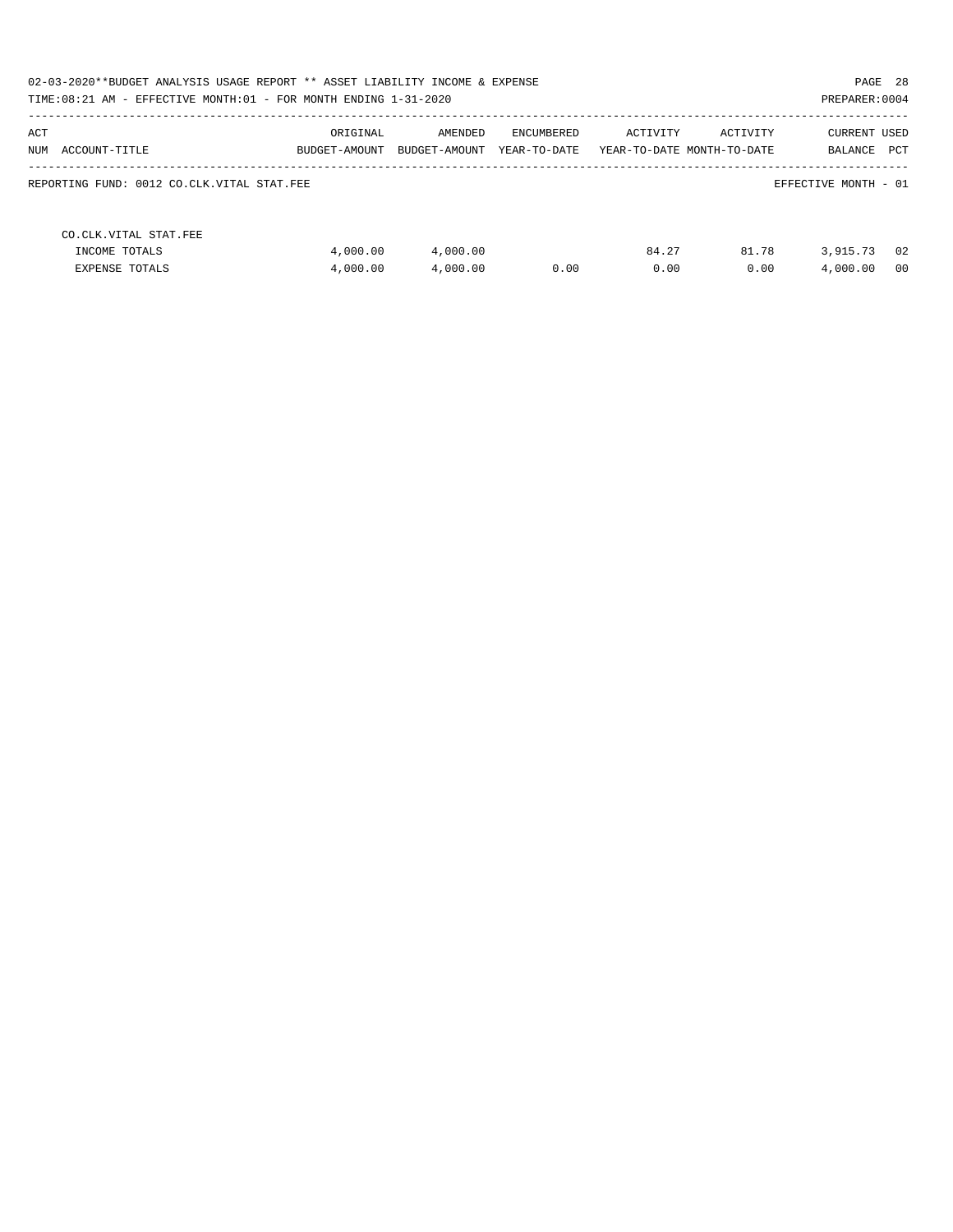|     | 02-03-2020**BUDGET ANALYSIS USAGE REPORT ** ASSET LIABILITY INCOME & EXPENSE<br>TIME: 08:21 AM - EFFECTIVE MONTH: 01 - FOR MONTH ENDING 1-31-2020 |                      |                                                     |            |                                             |                                                  | PAGE 29<br>PREPARER: 0004          |    |
|-----|---------------------------------------------------------------------------------------------------------------------------------------------------|----------------------|-----------------------------------------------------|------------|---------------------------------------------|--------------------------------------------------|------------------------------------|----|
| ACT | NUM ACCOUNT-TITLE                                                                                                                                 | ORIGINAL             | AMENDED<br>BUDGET-AMOUNT BUDGET-AMOUNT YEAR-TO-DATE | ENCUMBERED | ACTIVITY<br>YEAR-TO-DATE MONTH-TO-DATE      | ACTIVITY                                         | <b>CURRENT USED</b><br>BALANCE PCT |    |
|     | REPORTING FUND: 0013 BAIL BONDS TRUST FUND                                                                                                        |                      |                                                     |            |                                             |                                                  | EFFECTIVE MONTH - 01               |    |
|     | 0102 A/P CLEARING                                                                                                                                 |                      |                                                     |            |                                             |                                                  |                                    |    |
|     | 0100 A/P CLEARING<br>---- ---------                                                                                                               |                      |                                                     |            | 0.00                                        | 0.00                                             | 0.00                               |    |
|     | A/P CLEARING                                                                                                                                      |                      |                                                     |            | 0.00                                        | 0.00                                             | 0.00                               |    |
|     | 0103 CASH                                                                                                                                         |                      |                                                     |            |                                             |                                                  |                                    |    |
|     | 0113 SURETY BAIL BOND FEE                                                                                                                         |                      |                                                     |            |                                             | $1,485.00 - 1,125.00 - 3,990.00$                 |                                    |    |
|     | CASH                                                                                                                                              |                      |                                                     |            |                                             | $1,485.00 - 1,125.00 - 3,990.00$                 |                                    |    |
|     | 0207 DUE TO FUND                                                                                                                                  |                      |                                                     |            |                                             |                                                  |                                    |    |
|     | 0097 DUE TO OTHER GOVERNMENTS                                                                                                                     |                      |                                                     |            | 0.00                                        | 0.00                                             | 5,100.00                           |    |
|     | DUE TO FUND                                                                                                                                       |                      |                                                     |            | 0.00                                        | 0.00                                             | 5,100.00                           |    |
|     | 0271 EQUITY ACCOUNT                                                                                                                               |                      |                                                     |            |                                             |                                                  |                                    |    |
|     | 0200 EQUITY ACCOUNT                                                                                                                               |                      |                                                     |            | 0.00                                        | 0.00                                             | 375.00                             |    |
|     | EQUITY ACCOUNT                                                                                                                                    |                      |                                                     |            | 0.00                                        | 0.00                                             | 375.00                             |    |
|     | 0300 CASH                                                                                                                                         |                      |                                                     |            |                                             |                                                  |                                    |    |
|     | 0113 BEGINNING CASH BALANCE                                                                                                                       | 0.00                 | 0.00                                                |            | 0.00                                        | 0.00                                             | 0.00                               |    |
|     | CASH                                                                                                                                              | 0.00                 | 0.00                                                | 0.00       | 0.00                                        | 0.00                                             | 0.00                               |    |
|     | 0345 BONDS                                                                                                                                        |                      |                                                     |            |                                             |                                                  |                                    |    |
|     | 0113 SURETY BAIL BOND FEE                                                                                                                         | 4,000.00             | 4,000.00                                            |            |                                             | 2,745.00 810.00 1,255.00                         |                                    | 69 |
|     | <b>BONDS</b>                                                                                                                                      |                      | 4,000.00 4,000.00                                   | 0.00       | 2,745.00                                    | 810.00                                           | 1,255.00                           | 69 |
|     | 0370 MISCELLANEOUS                                                                                                                                |                      |                                                     |            |                                             |                                                  |                                    |    |
|     | 0130 REFUNDS & MISCELLANEOUS                                                                                                                      | 0.00                 | 0.00                                                |            | 0.00                                        | 0.00                                             | 0.00                               |    |
|     | 0132 TEMPORARY BOND SECURITY                                                                                                                      | 0.00                 | 0.00<br>----------                                  |            | 0.00<br>-----------                         | 0.00<br>---------                                | 0.00                               |    |
|     | MISCELLANEOUS                                                                                                                                     | 0.00                 | 0.00                                                | 0.00       | 0.00                                        | 0.00                                             | 0.00                               |    |
|     | 0498 BAIL BOND FEE EXPENSE                                                                                                                        |                      |                                                     |            |                                             |                                                  |                                    |    |
|     | 0489 10% TO STATE COMPTROLLER                                                                                                                     |                      | 4,000.00 4,000.00                                   |            | $0.00$ $4,230.00$ $1,935.00$ $230.00$ $106$ |                                                  |                                    |    |
|     | BAIL BOND FEE EXPENSE                                                                                                                             | 4,000.00             | 4,000.00                                            |            | $0.00$ 4,230.00 1,935.00                    |                                                  | 230.00- 106                        |    |
|     | BAIL BONDS TRUST FUND                                                                                                                             |                      |                                                     |            |                                             |                                                  |                                    |    |
|     | INCOME TOTALS<br>EXPENSE TOTALS                                                                                                                   | 4,000.00<br>4,000.00 | 4,000.00<br>4,000.00                                | 0.00       |                                             | 2,745.00 810.00 1,255.00 69<br>4,230.00 1,935.00 | 230.00- 106                        |    |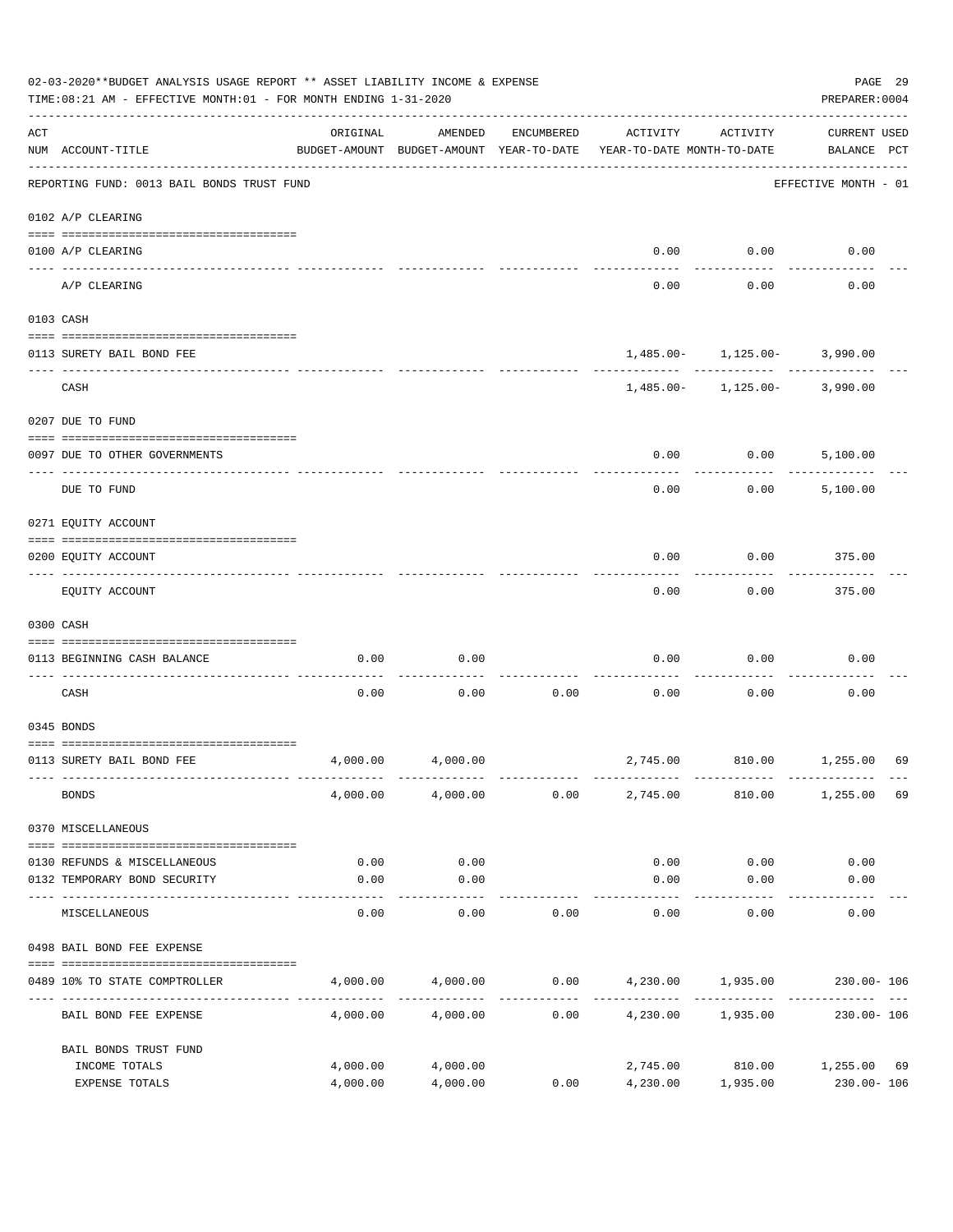|     | 02-03-2020**BUDGET ANALYSIS USAGE REPORT ** ASSET LIABILITY INCOME & EXPENSE<br>TIME:08:21 AM - EFFECTIVE MONTH:01 - FOR MONTH ENDING 1-31-2020 |          |                                                     |                    |                                        |                       | PREPARER: 0004                     | PAGE 30                 |
|-----|-------------------------------------------------------------------------------------------------------------------------------------------------|----------|-----------------------------------------------------|--------------------|----------------------------------------|-----------------------|------------------------------------|-------------------------|
| ACT | NUM ACCOUNT-TITLE                                                                                                                               | ORIGINAL | AMENDED<br>BUDGET-AMOUNT BUDGET-AMOUNT YEAR-TO-DATE | ENCUMBERED         | ACTIVITY<br>YEAR-TO-DATE MONTH-TO-DATE | ACTIVITY              | <b>CURRENT USED</b><br>BALANCE PCT |                         |
|     | REPORTING FUND: 0014 JUSTICE CT. BLDG. SECURITY                                                                                                 |          |                                                     |                    |                                        |                       | EFFECTIVE MONTH - 01               |                         |
|     | 0102 A/P CLEARING                                                                                                                               |          |                                                     |                    |                                        |                       |                                    |                         |
|     | 0100 A/P CLEARING                                                                                                                               |          |                                                     |                    | 0.00                                   | 0.00                  | 0.00                               |                         |
|     | ---- ---------<br>A/P CLEARING                                                                                                                  |          |                                                     |                    | 0.00                                   | 0.00                  | 0.00                               |                         |
|     | 0103 CASH                                                                                                                                       |          |                                                     |                    |                                        |                       |                                    |                         |
|     | 0100 JUST.CT.BLDG.SEC.-COMB.FUNDS CKING                                                                                                         |          |                                                     |                    | 251.55                                 |                       | 187.23 18,291.82                   |                         |
|     | CASH                                                                                                                                            |          |                                                     |                    |                                        |                       | 251.55 187.23 18,291.82            |                         |
|     | 0120 RECEIVABLES                                                                                                                                |          |                                                     |                    |                                        |                       |                                    |                         |
|     | 0313 DUE FROM OTHER FUNDS                                                                                                                       |          |                                                     |                    | 0.00                                   | 0.00                  | 70.03                              |                         |
|     | RECEIVABLES                                                                                                                                     |          |                                                     |                    | 0.00                                   | 0.00                  | 70.03                              |                         |
|     | 0200 SYSTEM ADDED LIABILITY DEPT.                                                                                                               |          |                                                     |                    |                                        |                       |                                    |                         |
|     | 0910 SYSTEM ADDED LIABILITY LINE-ITEM                                                                                                           |          |                                                     |                    | 0.00                                   | 0.00                  | 0.00                               |                         |
|     | SYSTEM ADDED LIABILITY DEPT.                                                                                                                    |          |                                                     |                    | 0.00                                   | 0.00                  | 0.00                               |                         |
|     | 0271 EQUITY ACCOUNT                                                                                                                             |          |                                                     |                    |                                        |                       |                                    |                         |
|     | 0200 EQUITY ACCOUNT                                                                                                                             |          |                                                     |                    | 0.00                                   | 0.00                  | 18,110.30                          |                         |
|     | EQUITY ACCOUNT                                                                                                                                  |          |                                                     |                    | 0.00                                   | 0.00                  | 18,110.30                          |                         |
|     | 0300 CASH                                                                                                                                       |          |                                                     |                    |                                        |                       |                                    |                         |
|     | 0114 BEGINNING CASH                                                                                                                             | 2,850.00 | 2,850.00                                            |                    | 0.00                                   |                       | 0.00<br>2,850.00                   | 0 <sup>0</sup>          |
|     | CASH                                                                                                                                            |          | 2,850.00 2,850.00                                   | 0.00               | 0.00                                   | 0.00                  | 2,850,00 00                        |                         |
|     | 0370 MISCELLANEOUS INCOME                                                                                                                       |          |                                                     |                    |                                        |                       |                                    |                         |
|     | 0455 JP1 SECURITY FEE                                                                                                                           | 300.00   | 300.00                                              |                    | 136.75                                 | 136.75                | 163.25                             | 46                      |
|     | 0456 JP2 SECURITY FEE                                                                                                                           | 150.00   | 150.00                                              |                    | 64.32                                  | 0.00                  | 85.68                              | 43                      |
|     | 0457 JP3 SECURITY FEE                                                                                                                           | 200.00   | 200.00<br>-----------                               |                    | 50.48<br>------------                  | 50.48<br>------------ | 149.52<br>------------             | 25<br>$---$             |
|     | MISCELLANEOUS INCOME                                                                                                                            | 650.00   | 650.00                                              | 0.00               | 251.55                                 | 187.23                | 398.45                             | 39                      |
|     | 0435 JUSTICE CT.BLDG.EXP.                                                                                                                       |          |                                                     |                    |                                        |                       |                                    |                         |
|     | 0320 JP1 SECURITY EXPENSE                                                                                                                       |          | 1,000.00 1,000.00                                   |                    | $0.00$ 0.00                            |                       | 0.00 1,000.00                      | 0 <sub>0</sub>          |
|     | 0321 JP2 SECURITY EXPENSE                                                                                                                       | 1,000.00 | 1,000.00                                            | 0.00               |                                        | $0.00$ 0.00           | 1,000.00                           | 0 <sub>0</sub>          |
|     | 0322 JP3 SECURITY EXPENSE                                                                                                                       | 1,500.00 | 1,500.00<br>-----------                             | 0.00<br>. <u>.</u> | 0.00                                   | 0.00                  | 1,500.00                           | 0 <sub>0</sub><br>$---$ |
|     | JUSTICE CT.BLDG.EXP.                                                                                                                            | 3,500.00 | 3,500.00                                            | 0.00               | 0.00                                   | 0.00                  | 3,500.00 00                        |                         |
|     | JUSTICE CT. BLDG. SECURITY                                                                                                                      |          |                                                     |                    |                                        |                       |                                    |                         |
|     | INCOME TOTALS                                                                                                                                   |          | 3,500.00 3,500.00                                   |                    | 251.55                                 | 187.23                | 3,248.45                           | 07                      |
|     | EXPENSE TOTALS                                                                                                                                  | 3,500.00 | 3,500.00                                            | 0.00               | 0.00                                   | 0.00                  | 3,500.00                           | 0 <sub>0</sub>          |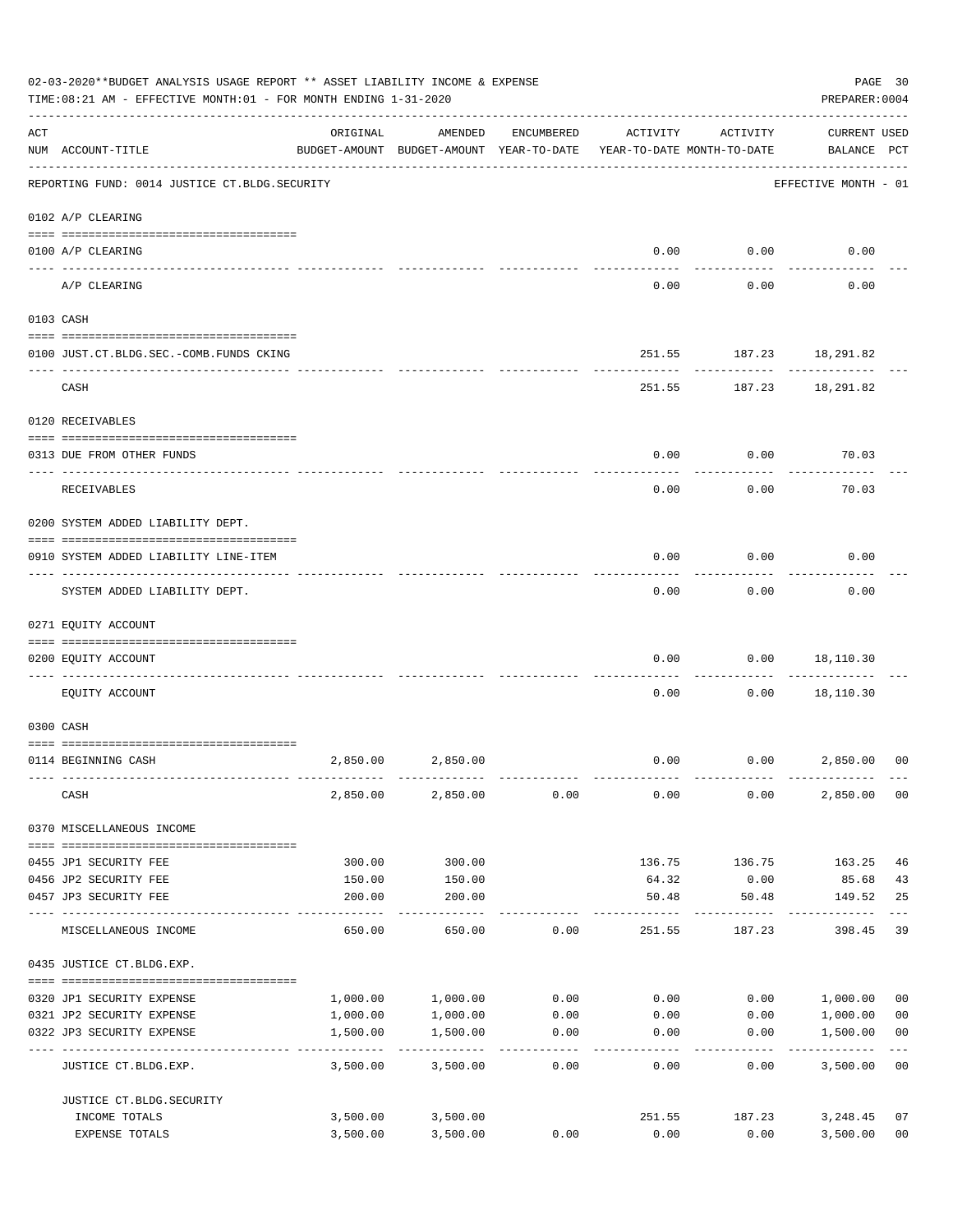|     | 02-03-2020**BUDGET ANALYSIS USAGE REPORT ** ASSET LIABILITY INCOME & EXPENSE<br>TIME: 08:21 AM - EFFECTIVE MONTH: 01 - FOR MONTH ENDING 1-31-2020 |          |                                                     |               |                                        |                                                            | PAGE 31<br>PREPARER: 0004          |                |
|-----|---------------------------------------------------------------------------------------------------------------------------------------------------|----------|-----------------------------------------------------|---------------|----------------------------------------|------------------------------------------------------------|------------------------------------|----------------|
| ACT | NUM ACCOUNT-TITLE                                                                                                                                 | ORIGINAL | AMENDED<br>BUDGET-AMOUNT BUDGET-AMOUNT YEAR-TO-DATE | ENCUMBERED    | ACTIVITY<br>YEAR-TO-DATE MONTH-TO-DATE | ACTIVITY                                                   | <b>CURRENT USED</b><br>BALANCE PCT |                |
|     | --------------------------------------<br>REPORTING FUND: 0016 CO.JUDGE EXCESS SUPP.                                                              |          |                                                     |               |                                        |                                                            | EFFECTIVE MONTH - 01               |                |
|     | 0102 A/P CLEARING                                                                                                                                 |          |                                                     |               |                                        |                                                            |                                    |                |
|     |                                                                                                                                                   |          |                                                     |               |                                        |                                                            |                                    |                |
|     | 0100 A/P CLEARING                                                                                                                                 |          |                                                     |               |                                        | $0.00$ $0.00$                                              | 0.00                               |                |
|     | A/P CLEARING                                                                                                                                      |          |                                                     |               | 0.00                                   | 0.00                                                       | 0.00                               |                |
|     | 0103 CASH                                                                                                                                         |          |                                                     |               |                                        |                                                            |                                    |                |
|     |                                                                                                                                                   |          |                                                     |               |                                        |                                                            |                                    |                |
|     | 0100 CO.JUDGE EXCESS SUPP.-COMB.FUND CK                                                                                                           |          |                                                     |               | ---------                              | 642.41- 201.60- 16,982.26<br>----------------------------- |                                    |                |
|     | CASH                                                                                                                                              |          |                                                     |               |                                        | $642.41 - 201.60 - 16,982.26$                              |                                    |                |
|     | 0200 SYSTEM ADDED LIABILITY DEPARTMENT                                                                                                            |          |                                                     |               |                                        |                                                            |                                    |                |
|     |                                                                                                                                                   |          |                                                     |               |                                        |                                                            |                                    |                |
|     | 0910 SYSTEM ADDED LIABILITY LINE-ITEM                                                                                                             |          |                                                     |               | 0.00                                   | 0.00                                                       | 0.00                               |                |
|     | SYSTEM ADDED LIABILITY DEPARTMENT                                                                                                                 |          |                                                     |               | 0.00                                   | 0.00                                                       | 0.00                               |                |
|     | 0271 EQUITY ACCOUNT                                                                                                                               |          |                                                     |               |                                        |                                                            |                                    |                |
|     |                                                                                                                                                   |          |                                                     |               |                                        |                                                            |                                    |                |
|     | 0200 EQUITY ACCOUNT                                                                                                                               |          |                                                     |               | 0.00                                   |                                                            | $0.00$ 17,624.67<br>-----------    |                |
|     | EQUITY ACCOUNT                                                                                                                                    |          |                                                     |               | 0.00                                   |                                                            | $0.00$ 17,624.67                   |                |
|     | 0300 CASH                                                                                                                                         |          |                                                     |               |                                        |                                                            |                                    |                |
|     | 0116 BEGINNING CASH BALANCE                                                                                                                       |          | 3,000.00 3,000.00                                   |               |                                        |                                                            | $0.00$ $0.00$ $3,000.00$           | 00             |
|     | CASH                                                                                                                                              |          | 3,000.00 3,000.00                                   | 0.00          | ------------- --------------<br>0.00   | ----------                                                 | $0.00$ 3,000.00                    | 00             |
|     | 0370 MISCELLANEOUS INCOME                                                                                                                         |          |                                                     |               |                                        |                                                            |                                    |                |
|     |                                                                                                                                                   |          |                                                     |               |                                        |                                                            |                                    |                |
|     | 0149 CO. JUDGE EXCESS SUPP.                                                                                                                       | 0.00     | 0.00                                                |               |                                        | $0.00$ $0.00$                                              | 0.00                               |                |
|     | MISCELLANEOUS INCOME                                                                                                                              | 0.00     | 0.00                                                | 0.00          | 0.00                                   | 0.00                                                       | 0.00                               |                |
|     | 0400 CO. JUDGE EXCESS SUPP.                                                                                                                       |          |                                                     |               |                                        |                                                            |                                    |                |
|     | 0310 OFFICE SUPPLIES                                                                                                                              | 300.00   | 453.84                                              | 0.00          | 336.01                                 | 0.00                                                       | 117.83                             | 74             |
|     | 0311 POSTAL EXPENSE                                                                                                                               | 1,500.00 | 1,500.00                                            | 0.00          | 306.40                                 | 201.60                                                     | 1,193.60                           | 20             |
|     | 0427 OUT OF COUNTY TRAVEL                                                                                                                         | 500.00   | 500.00                                              | 0.00          | 0.00                                   | 0.00                                                       | 500.00                             | 0 <sub>0</sub> |
|     | 0572 OFFICE EQUIPMENT                                                                                                                             | 400.00   | 400.00                                              | 0.00          | 0.00                                   | 0.00                                                       | 400.00                             | 0 <sub>0</sub> |
|     | 0590 COUNTY JUDGE BOOKS                                                                                                                           | 300.00   | 146.16                                              | 0.00          | 0.00                                   | 0.00                                                       | 146.16                             | 0 <sub>0</sub> |
|     | CO. JUDGE EXCESS SUPP.                                                                                                                            | 3,000.00 | 3,000.00                                            | -----<br>0.00 | 642.41                                 | 201.60                                                     | 2,357.59 21                        |                |
|     | CO.JUDGE EXCESS SUPP.                                                                                                                             |          |                                                     |               |                                        |                                                            |                                    |                |
|     | INCOME TOTALS                                                                                                                                     | 3,000.00 | 3,000.00                                            |               | 0.00                                   | 0.00                                                       | 3,000.00                           | 0 <sub>0</sub> |
|     | EXPENSE TOTALS                                                                                                                                    | 3,000.00 | 3,000.00                                            | 0.00          | 642.41                                 | 201.60                                                     | 2,357.59                           | 21             |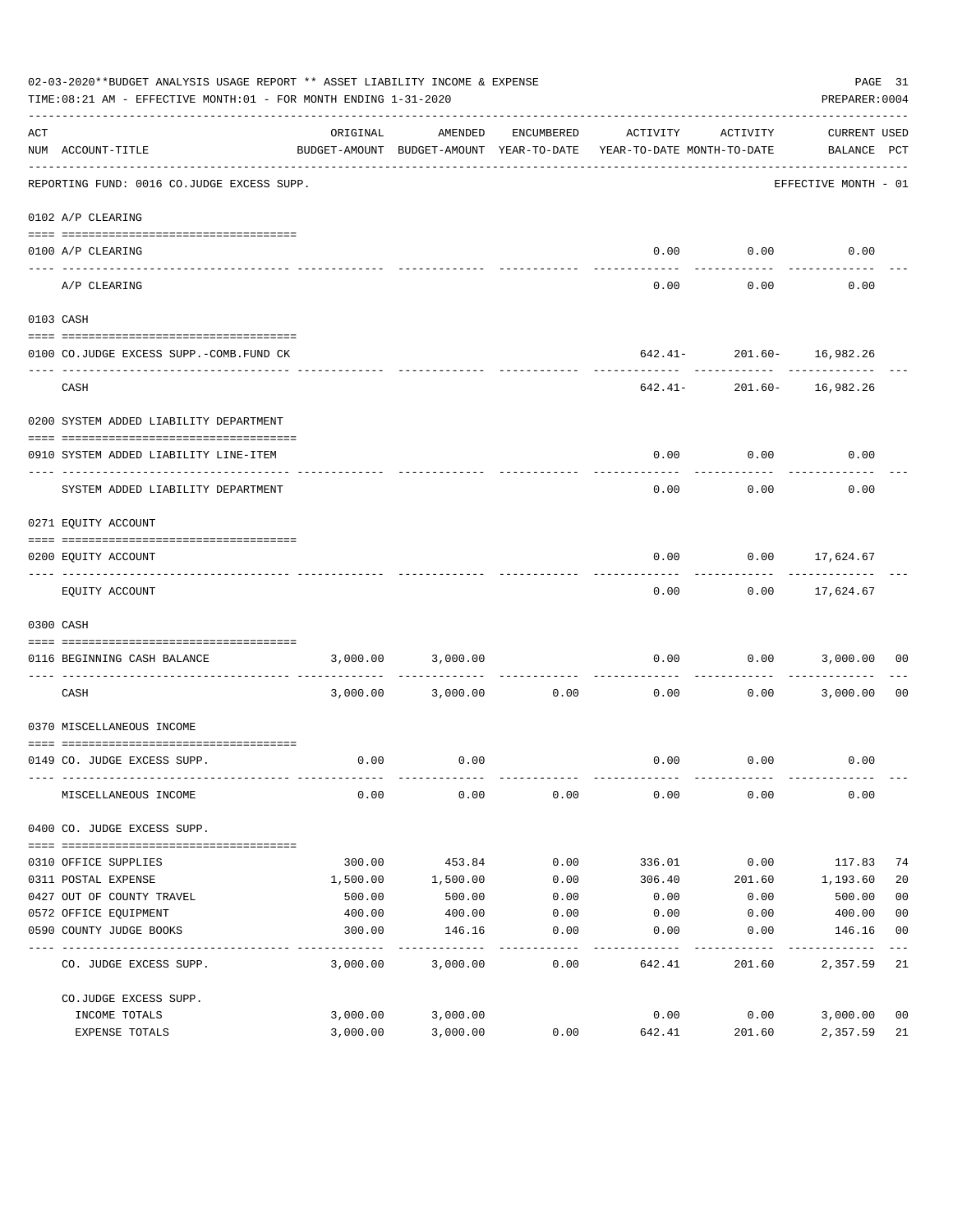|     | 02-03-2020**BUDGET ANALYSIS USAGE REPORT ** ASSET LIABILITY INCOME & EXPENSE<br>TIME:08:21 AM - EFFECTIVE MONTH:01 - FOR MONTH ENDING 1-31-2020<br>AMENDED<br>ACTIVITY<br>ACTIVITY<br>ORIGINAL<br>ENCUMBERED<br>BUDGET-AMOUNT BUDGET-AMOUNT YEAR-TO-DATE<br>NUM ACCOUNT-TITLE<br>YEAR-TO-DATE MONTH-TO-DATE<br>REPORTING FUND: 0017 PROBATE JUDGES EDUCATION<br>0102 A/P CLEARING<br>0100 A/P CLEARING<br>0.00<br>0.00<br>---- --------<br>0.00<br>A/P CLEARING<br>0.00<br>0103 CASH<br>60.00<br>60.00<br>0100 PROB.JUDGES ED. - COMB. FUNDS CKING<br>60.00<br>CASH<br>60.00<br>0120 RECEIVABLES<br>0.00<br>0.00<br>0313 DUE FROM OTHER FUNDS<br>0.00<br>0.00<br>RECEIVABLES<br>0271 EQUITY ACCOUNT<br>0.00<br>0.00<br>0200 EQUITY ACCOUNT<br>0.00<br>0.00<br>EQUITY ACCOUNT<br>0300 CASH<br>0.00<br>0.00<br>1,450.00<br>1,450.00<br>0117 BEGINNING CASH BALANCE<br>. <u>.</u><br>CASH<br>1,450.00 1,450.00<br>0.00<br>0.00<br>0.00<br>0340 FEES OF OFFICE<br>60.00 60.00 90.00 40<br>150.00 150.00<br>0131 PROBATE JUDGES EDUCATION |          |                     |                    |       |       | PREPARER: 0004                     | PAGE 32        |
|-----|--------------------------------------------------------------------------------------------------------------------------------------------------------------------------------------------------------------------------------------------------------------------------------------------------------------------------------------------------------------------------------------------------------------------------------------------------------------------------------------------------------------------------------------------------------------------------------------------------------------------------------------------------------------------------------------------------------------------------------------------------------------------------------------------------------------------------------------------------------------------------------------------------------------------------------------------------------------------------------------------------------------------------------------|----------|---------------------|--------------------|-------|-------|------------------------------------|----------------|
| ACT |                                                                                                                                                                                                                                                                                                                                                                                                                                                                                                                                                                                                                                                                                                                                                                                                                                                                                                                                                                                                                                      |          |                     |                    |       |       | <b>CURRENT USED</b><br>BALANCE PCT |                |
|     |                                                                                                                                                                                                                                                                                                                                                                                                                                                                                                                                                                                                                                                                                                                                                                                                                                                                                                                                                                                                                                      |          |                     |                    |       |       | EFFECTIVE MONTH - 01               |                |
|     |                                                                                                                                                                                                                                                                                                                                                                                                                                                                                                                                                                                                                                                                                                                                                                                                                                                                                                                                                                                                                                      |          |                     |                    |       |       |                                    |                |
|     |                                                                                                                                                                                                                                                                                                                                                                                                                                                                                                                                                                                                                                                                                                                                                                                                                                                                                                                                                                                                                                      |          |                     |                    |       |       | 0.00                               |                |
|     |                                                                                                                                                                                                                                                                                                                                                                                                                                                                                                                                                                                                                                                                                                                                                                                                                                                                                                                                                                                                                                      |          |                     |                    |       |       | 0.00                               |                |
|     |                                                                                                                                                                                                                                                                                                                                                                                                                                                                                                                                                                                                                                                                                                                                                                                                                                                                                                                                                                                                                                      |          |                     |                    |       |       |                                    |                |
|     |                                                                                                                                                                                                                                                                                                                                                                                                                                                                                                                                                                                                                                                                                                                                                                                                                                                                                                                                                                                                                                      |          |                     |                    |       |       | 5,297.50                           |                |
|     |                                                                                                                                                                                                                                                                                                                                                                                                                                                                                                                                                                                                                                                                                                                                                                                                                                                                                                                                                                                                                                      |          |                     |                    |       |       | 5,297.50                           |                |
|     |                                                                                                                                                                                                                                                                                                                                                                                                                                                                                                                                                                                                                                                                                                                                                                                                                                                                                                                                                                                                                                      |          |                     |                    |       |       |                                    |                |
|     |                                                                                                                                                                                                                                                                                                                                                                                                                                                                                                                                                                                                                                                                                                                                                                                                                                                                                                                                                                                                                                      |          |                     |                    |       |       | 45.00                              |                |
|     |                                                                                                                                                                                                                                                                                                                                                                                                                                                                                                                                                                                                                                                                                                                                                                                                                                                                                                                                                                                                                                      |          |                     |                    |       |       | 45.00                              |                |
|     |                                                                                                                                                                                                                                                                                                                                                                                                                                                                                                                                                                                                                                                                                                                                                                                                                                                                                                                                                                                                                                      |          |                     |                    |       |       |                                    |                |
|     |                                                                                                                                                                                                                                                                                                                                                                                                                                                                                                                                                                                                                                                                                                                                                                                                                                                                                                                                                                                                                                      |          |                     |                    |       |       | 5,282.50                           |                |
|     |                                                                                                                                                                                                                                                                                                                                                                                                                                                                                                                                                                                                                                                                                                                                                                                                                                                                                                                                                                                                                                      |          |                     |                    |       |       | 5,282.50                           |                |
|     |                                                                                                                                                                                                                                                                                                                                                                                                                                                                                                                                                                                                                                                                                                                                                                                                                                                                                                                                                                                                                                      |          |                     |                    |       |       |                                    |                |
|     |                                                                                                                                                                                                                                                                                                                                                                                                                                                                                                                                                                                                                                                                                                                                                                                                                                                                                                                                                                                                                                      |          |                     |                    |       |       | 1,450.00                           | 00             |
|     |                                                                                                                                                                                                                                                                                                                                                                                                                                                                                                                                                                                                                                                                                                                                                                                                                                                                                                                                                                                                                                      |          |                     |                    |       |       | 1,450.00                           | 00             |
|     |                                                                                                                                                                                                                                                                                                                                                                                                                                                                                                                                                                                                                                                                                                                                                                                                                                                                                                                                                                                                                                      |          |                     |                    |       |       |                                    |                |
|     |                                                                                                                                                                                                                                                                                                                                                                                                                                                                                                                                                                                                                                                                                                                                                                                                                                                                                                                                                                                                                                      |          |                     |                    |       |       |                                    |                |
|     | FEES OF OFFICE                                                                                                                                                                                                                                                                                                                                                                                                                                                                                                                                                                                                                                                                                                                                                                                                                                                                                                                                                                                                                       | 150.00   | 150.00              | 0.00               | 60.00 | 60.00 | 90.00                              | 40             |
|     | 0370 MISCELLANEOUS                                                                                                                                                                                                                                                                                                                                                                                                                                                                                                                                                                                                                                                                                                                                                                                                                                                                                                                                                                                                                   |          |                     |                    |       |       |                                    |                |
|     | 0130 REFUNDS & MISCELLANEOUS                                                                                                                                                                                                                                                                                                                                                                                                                                                                                                                                                                                                                                                                                                                                                                                                                                                                                                                                                                                                         | 0.00     | 0.00                |                    | 0.00  | 0.00  | 0.00                               |                |
|     | MISCELLANEOUS                                                                                                                                                                                                                                                                                                                                                                                                                                                                                                                                                                                                                                                                                                                                                                                                                                                                                                                                                                                                                        | 0.00     | -----------<br>0.00 | 0.00               | 0.00  | 0.00  | 0.00                               |                |
|     | 0400 PROBATE JUDGES EDUCATION                                                                                                                                                                                                                                                                                                                                                                                                                                                                                                                                                                                                                                                                                                                                                                                                                                                                                                                                                                                                        |          |                     |                    |       |       |                                    |                |
|     | 0427 OUT OF COUNTY TRAVEL                                                                                                                                                                                                                                                                                                                                                                                                                                                                                                                                                                                                                                                                                                                                                                                                                                                                                                                                                                                                            | 1,600.00 | 1,600.00            | 0.00               | 0.00  |       | $0.00$ 1,600.00 00                 |                |
|     | PROBATE JUDGES EDUCATION                                                                                                                                                                                                                                                                                                                                                                                                                                                                                                                                                                                                                                                                                                                                                                                                                                                                                                                                                                                                             |          | 1,600.00 1,600.00   | ----------<br>0.00 | 0.00  | 0.00  | 1,600.00                           | 0 <sub>0</sub> |
|     | PROBATE JUDGES EDUCATION                                                                                                                                                                                                                                                                                                                                                                                                                                                                                                                                                                                                                                                                                                                                                                                                                                                                                                                                                                                                             |          |                     |                    |       |       |                                    |                |
|     | INCOME TOTALS                                                                                                                                                                                                                                                                                                                                                                                                                                                                                                                                                                                                                                                                                                                                                                                                                                                                                                                                                                                                                        | 1,600.00 | 1,600.00            |                    | 60.00 | 60.00 | 1,540.00                           | 04             |
|     | EXPENSE TOTALS                                                                                                                                                                                                                                                                                                                                                                                                                                                                                                                                                                                                                                                                                                                                                                                                                                                                                                                                                                                                                       | 1,600.00 | 1,600.00            | 0.00               | 0.00  | 0.00  | 1,600.00                           | 0 <sub>0</sub> |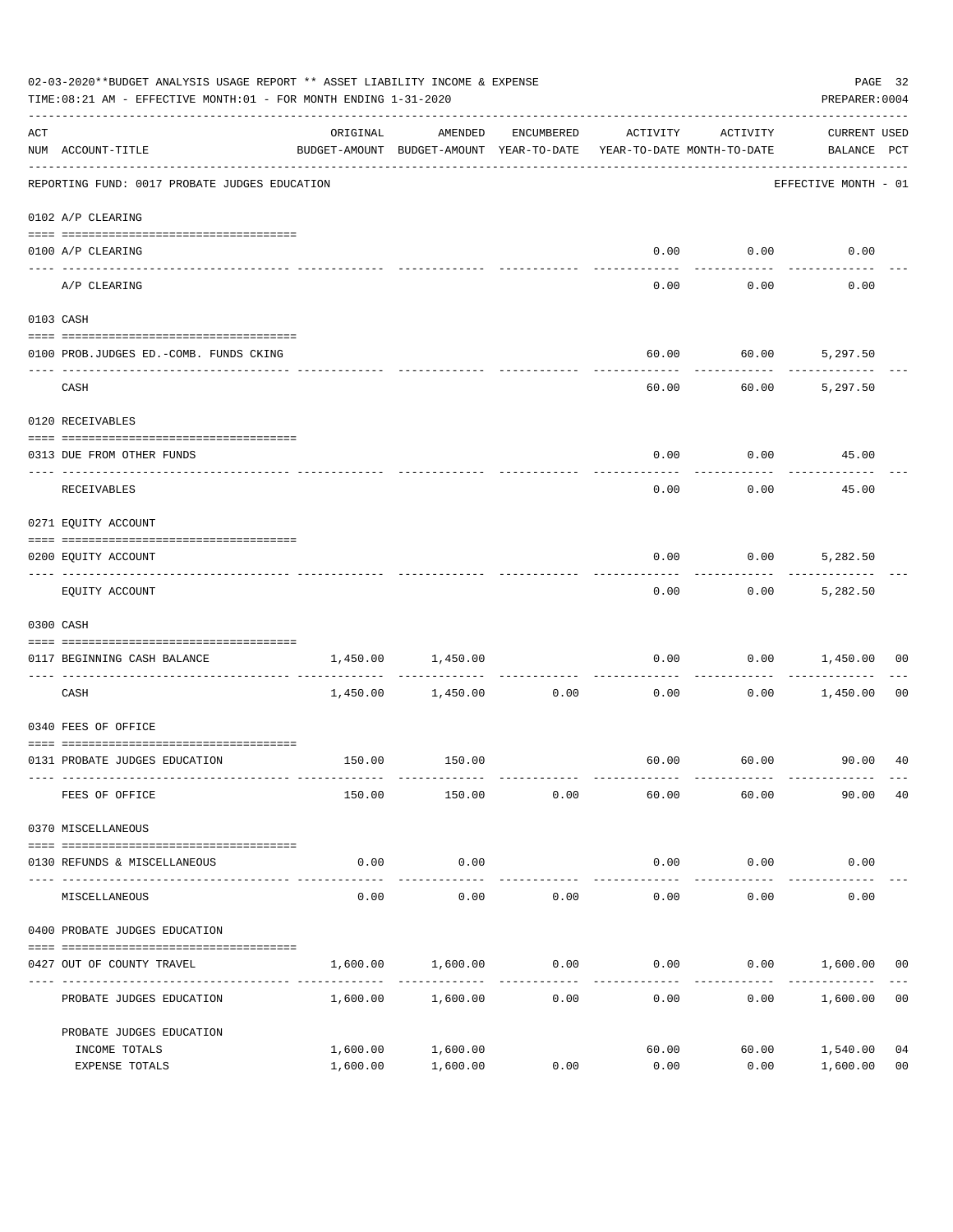|            | 02-03-2020**BUDGET ANALYSIS USAGE REPORT ** ASSET LIABILITY INCOME & EXPENSE<br>TIME: 08:21 AM - EFFECTIVE MONTH: 01 - FOR MONTH ENDING 1-31-2020 |           |                                                     |                               |                                        |                       | PAGE 33<br>PREPARER: 0004                        |  |
|------------|---------------------------------------------------------------------------------------------------------------------------------------------------|-----------|-----------------------------------------------------|-------------------------------|----------------------------------------|-----------------------|--------------------------------------------------|--|
| ACT        | NUM ACCOUNT-TITLE                                                                                                                                 | ORIGINAL  | AMENDED<br>BUDGET-AMOUNT BUDGET-AMOUNT YEAR-TO-DATE | ENCUMBERED                    | ACTIVITY<br>YEAR-TO-DATE MONTH-TO-DATE | ACTIVITY              | <b>CURRENT USED</b><br>BALANCE PCT               |  |
|            | REPORTING FUND: 0018 CO.CLERK RECORD MNGMT.                                                                                                       |           |                                                     |                               |                                        |                       | EFFECTIVE MONTH - 01                             |  |
|            | 0100 PAYROLL                                                                                                                                      |           |                                                     |                               |                                        |                       |                                                  |  |
|            | 0100 PAYROLL                                                                                                                                      |           |                                                     |                               | 0.00                                   | 0.00                  | 0.00                                             |  |
| ----- ---- | -------------------------- ---------<br>PAYROLL                                                                                                   |           |                                                     |                               | 0.00                                   | 0.00                  | 0.00                                             |  |
|            | 0102 A/P CLEARING                                                                                                                                 |           |                                                     |                               |                                        |                       |                                                  |  |
|            | 0100 A/P CLEARING                                                                                                                                 |           |                                                     |                               | 0.00                                   | 0.00                  | 0.00                                             |  |
|            | A/P CLEARING                                                                                                                                      |           |                                                     |                               | 0.00                                   | 0.00                  | 0.00                                             |  |
|            | 0103 CASH                                                                                                                                         |           |                                                     |                               |                                        |                       |                                                  |  |
|            | 0100 CO.CLK.REC.MNGMT.-COMB.FUNDS CKING                                                                                                           |           |                                                     |                               |                                        |                       | 24,584.11- 170.50 55,140.50                      |  |
|            | CASH                                                                                                                                              |           |                                                     |                               | 24,584.11-                             | 170.50                | 55,140.50                                        |  |
|            | 0120 RECEIVABLES                                                                                                                                  |           |                                                     |                               |                                        |                       |                                                  |  |
|            | 0313 DUE FROM OTHER FUNDS                                                                                                                         |           |                                                     |                               | 0.00                                   | 0.00                  | 5,997.70                                         |  |
|            | RECEIVABLES                                                                                                                                       |           |                                                     |                               | 0.00                                   | 0.00                  | 5,997.70                                         |  |
|            | 0200 SYSTEM ADDED LIABILITY DEPARTMENT                                                                                                            |           |                                                     |                               |                                        |                       |                                                  |  |
|            | 0150 ACCRUED SALARY PAYABLE                                                                                                                       |           |                                                     |                               | 0.00                                   | 0.00                  | 1,090.91                                         |  |
|            | 0155 ACCRUED FRINGE BENEFITS                                                                                                                      |           |                                                     |                               | 0.00                                   | 0.00                  | 670.02                                           |  |
|            | 0910 SYSTEM ADDED LIABILITY LINE-ITEM                                                                                                             |           |                                                     |                               | $6,013.00-$                            | 0.00                  | $6,013.00 -$                                     |  |
|            | SYSTEM ADDED LIABILITY DEPARTMENT                                                                                                                 |           |                                                     |                               | $6,013.00-$                            | 0.00                  | $4,252.07-$                                      |  |
|            | 0271 EQUITY ACCOUNT                                                                                                                               |           |                                                     |                               |                                        |                       |                                                  |  |
|            | 0200 EQUITY ACCOUNT                                                                                                                               |           |                                                     |                               | 0.00                                   |                       | $0.00$ $83,961.38$                               |  |
|            | EQUITY ACCOUNT                                                                                                                                    |           |                                                     |                               | 0.00                                   |                       | ----------- --------------<br>$0.00$ $83,961.38$ |  |
|            | 0300 CASH                                                                                                                                         |           |                                                     |                               |                                        |                       |                                                  |  |
|            | 0118 BEGINNING CASH BALANCE                                                                                                                       |           | 40, 174. 19 40, 174. 19                             |                               |                                        |                       | $0.00$ $0.00$ $40,174.19$ 00                     |  |
|            | CASH                                                                                                                                              |           | 40, 174. 19   40, 174. 19   0.00                    |                               | 0.00                                   |                       | $0.00$ $40,174.19$ 00                            |  |
|            | 0360 INTEREST EARNINGS                                                                                                                            |           |                                                     |                               |                                        |                       |                                                  |  |
|            | 0100 INTEREST EARNINGS                                                                                                                            |           | 100.00 100.00                                       |                               |                                        |                       | 61.44 11.50 38.56 61                             |  |
|            | INTEREST EARNINGS                                                                                                                                 | 100.00    |                                                     | ------------<br>$100.00$ 0.00 | --------------<br>61.44                | ------------<br>11.50 | 38.56 61                                         |  |
|            | 0370 MISCELLANEOUS INCOME                                                                                                                         |           |                                                     |                               |                                        |                       |                                                  |  |
|            | 0130 REFUNDS & MISCELLANEOUS                                                                                                                      | 0.00      | 0.00                                                |                               | 0.00                                   | 0.00                  | 0.00                                             |  |
|            | 0131 SUBSCRIPTION/IMAGES FEES                                                                                                                     | 0.00      | 0.00                                                |                               | 1,312.50                               |                       | 437.50 1,312.50+                                 |  |
|            | 0133 CO.CLERK PRESERVE REC FEE                                                                                                                    | 55,015.11 | 55,015.11                                           |                               | 7,397.84                               | 7,397.84              | 47,617.27 13                                     |  |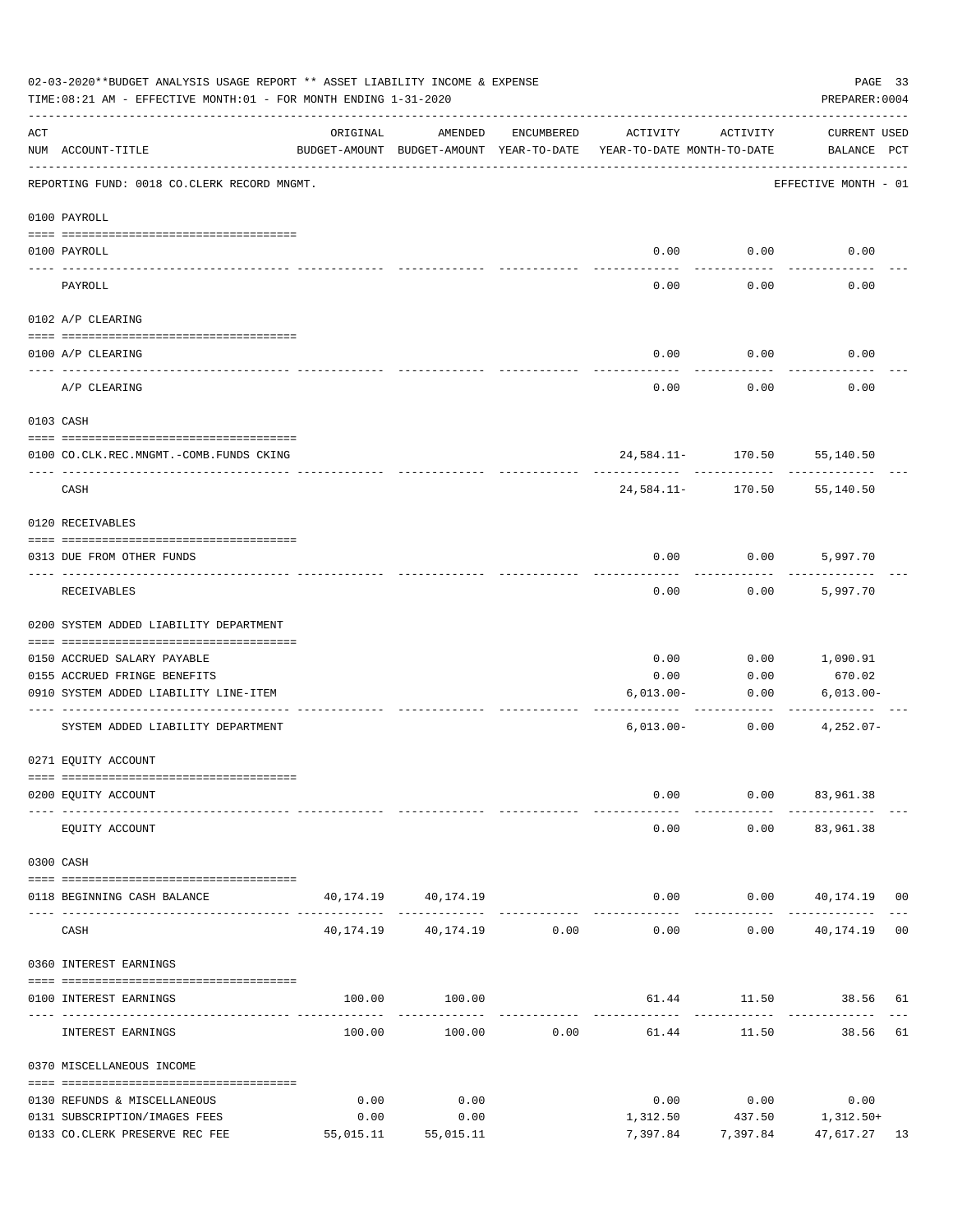TIME:08:21 AM - EFFECTIVE MONTH:01 - FOR MONTH ENDING 1-31-2020

| ACT | NUM ACCOUNT-TITLE                           | ORIGINAL  | BUDGET-AMOUNT BUDGET-AMOUNT YEAR-TO-DATE YEAR-TO-DATE MONTH-TO-DATE | AMENDED ENCUMBERED ACTIVITY ACTIVITY |                 |          | <b>CURRENT USED</b><br>BALANCE PCT                                      |    |
|-----|---------------------------------------------|-----------|---------------------------------------------------------------------|--------------------------------------|-----------------|----------|-------------------------------------------------------------------------|----|
|     | REPORTING FUND: 0018 CO.CLERK RECORD MNGMT. |           |                                                                     |                                      |                 |          | EFFECTIVE MONTH - 01                                                    |    |
|     | MISCELLANEOUS INCOME                        | 55,015.11 |                                                                     | _____________                        |                 |          | 55,015.11 0.00 8,710.34 7,835.34 46,304.77 16                           |    |
|     | 0402 CO.CLERK RECORD MNGMT.                 |           |                                                                     |                                      |                 |          |                                                                         |    |
|     |                                             |           |                                                                     |                                      |                 |          |                                                                         |    |
|     | 0103 SALARY ASSISTANT                       | 25,223.00 | 25,223.00                                                           | 0.00                                 |                 |          |                                                                         |    |
|     | 0107 SALARY TEMP/EXTRA                      | 0.00      | 0.00                                                                | 0.00                                 | 0.00            | 0.00     | 0.00                                                                    |    |
|     | 0201 SOCIAL SECURITY TAXES                  | 1,563.83  | 1,563.83                                                            | 0.00                                 | 541.35          | 120.30   | 1,022.48                                                                | 35 |
|     | 0202 GROUP HEALTH INSURANCE                 | 11,870.88 | 11,870.88                                                           | 0.00                                 | 3,955.68        | 988.92   | 7,915.20                                                                | 33 |
|     | 0203 RETIREMENT                             |           | 2,948.57 2,948.57                                                   | 0.00                                 | 1,003.59 228.76 |          | 1,944.98                                                                | 34 |
|     | 0204 WORKERS COMPENSATION                   | 75.67     | 75.67                                                               | 0.00                                 | 38.58           | 0.00     | 37.09                                                                   | 51 |
|     | 0205 MEDICARE TAX                           | 367.75    | 367.75                                                              | 0.00                                 | 126.63          | 28.14    | 241.12                                                                  | 34 |
|     | 0310 OFFICE SUPPLIES                        | 600.00    | 600.00                                                              | 0.00                                 | 81.98           | 81.98    | 518.02                                                                  | 14 |
|     | 0312 IMAGING SYSTEM                         |           | 51,204.00 51,204.00                                                 | 0.00                                 |                 |          | 12,864.00  4,288.00  38,340.00                                          | 25 |
|     | 0315 COPIER MAINTENANCE                     | 435.60    | 435.60                                                              | 0.00                                 | 0.00            | 0.00     | 435.60                                                                  | 00 |
|     | 0420 TELEPHONE                              | 0.00      | 0.00                                                                | 0.00                                 | 0.00            | 0.00     | 0.00                                                                    |    |
|     | 0437 DIGITAL IMAGING OF MICROFILM           | 0.00      | 0.00                                                                | 0.00                                 | 0.00            | 0.00     | 0.00                                                                    |    |
|     | 0453 COMPUTER SOFTWARE                      | 0.00      | 0.00                                                                | 0.00                                 | 0.00            | 0.00     | 0.00                                                                    |    |
|     | 0490 CO.CLERK MISCELLANEOUS                 | 500.00    | 500.00                                                              | 0.00                                 | $0.00$ $0.00$   |          | 500.00                                                                  | 00 |
|     | 0574 COMPUTER EOUIPMENT                     | 500.00    | 500.00                                                              | 0.00                                 | 0.00            | 0.00     | 500.00                                                                  | 00 |
|     | CO.CLERK RECORD MNGMT.                      |           |                                                                     |                                      |                 |          | 95,289.30   95,289.30      0.00   27,342.89    7,676.34   67,946.41  29 |    |
|     | CO.CLERK RECORD MNGMT.                      |           |                                                                     |                                      |                 |          |                                                                         |    |
|     | INCOME TOTALS                               |           | 95,289.30 95,289.30                                                 |                                      |                 |          | 8,771.78 7,846.84 86,517.52 09                                          |    |
|     | <b>EXPENSE TOTALS</b>                       | 95,289.30 | 95,289.30                                                           | 0.00                                 | 27,342.89       | 7,676.34 | 67,946.41 29                                                            |    |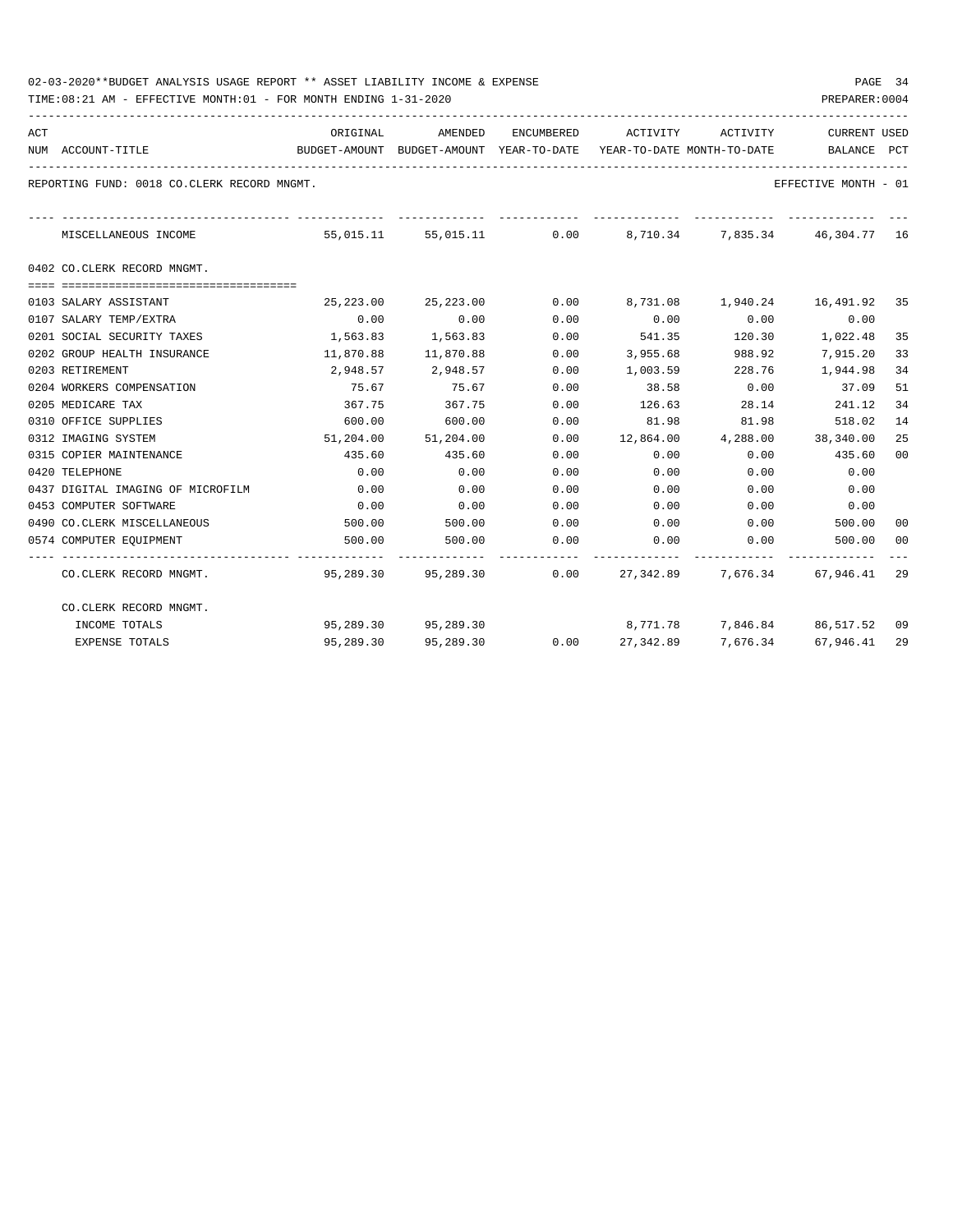| 02-03-2020**BUDGET ANALYSIS USAGE REPORT ** ASSET LIABILITY INCOME & EXPENSE<br>TIME: 08:21 AM - EFFECTIVE MONTH: 01 - FOR MONTH ENDING 1-31-2020<br>PREPARER: 0004 |                                              |                                                      |                   |                     |                                        |                             |                             | PAGE 35        |
|---------------------------------------------------------------------------------------------------------------------------------------------------------------------|----------------------------------------------|------------------------------------------------------|-------------------|---------------------|----------------------------------------|-----------------------------|-----------------------------|----------------|
| ACT                                                                                                                                                                 | NUM ACCOUNT-TITLE                            | ORIGINAL<br>BUDGET-AMOUNT BUDGET-AMOUNT YEAR-TO-DATE | AMENDED           | ENCUMBERED          | ACTIVITY<br>YEAR-TO-DATE MONTH-TO-DATE | ACTIVITY                    | CURRENT USED<br>BALANCE PCT |                |
|                                                                                                                                                                     | REPORTING FUND: 0019 DIST.CLK.RECORDS MNGMT. |                                                      |                   |                     |                                        |                             | EFFECTIVE MONTH - 01        |                |
|                                                                                                                                                                     | 0100 PAYROLL                                 |                                                      |                   |                     |                                        |                             |                             |                |
|                                                                                                                                                                     | 0100 PAYROLL                                 |                                                      |                   |                     | 0.00                                   | 0.00                        | 0.00                        |                |
|                                                                                                                                                                     | ----- -------<br>PAYROLL                     |                                                      |                   |                     | 0.00                                   | 0.00                        | 0.00                        |                |
|                                                                                                                                                                     | 0102 A/P CLEARING                            |                                                      |                   |                     |                                        |                             |                             |                |
|                                                                                                                                                                     | 0100 A/P CLEARING                            |                                                      |                   |                     | 0.00                                   | 0.00                        | 0.00                        |                |
|                                                                                                                                                                     | A/P CLEARING                                 |                                                      |                   |                     | 0.00                                   | 0.00                        | 0.00                        |                |
|                                                                                                                                                                     | 0103 CASH                                    |                                                      |                   |                     |                                        |                             |                             |                |
|                                                                                                                                                                     | 0100 DIST.CLK.REC.MNGMT-COMB.FUNDS CKIN      |                                                      |                   |                     |                                        | 2,322.43- 735.85- 11,400.88 |                             |                |
|                                                                                                                                                                     | CASH                                         |                                                      |                   |                     | $2.322.43-$                            | . <u>.</u> .                | 735.85- 11,400.88           |                |
|                                                                                                                                                                     | 0120 RECEIVABLES                             |                                                      |                   |                     |                                        |                             |                             |                |
|                                                                                                                                                                     | 0313 DUE FROM OTHER FUNDS                    |                                                      |                   |                     | 0.00                                   | 0.00                        | 147.85                      |                |
|                                                                                                                                                                     | RECEIVABLES                                  |                                                      |                   |                     | 0.00                                   | 0.00                        | 147.85                      |                |
|                                                                                                                                                                     | 0200 LIABILITY ACCOUNT                       |                                                      |                   |                     |                                        |                             |                             |                |
|                                                                                                                                                                     | 0150 ACCRUED SALARY PAYABLE                  |                                                      |                   |                     | 0.00                                   | 0.00                        | 0.01                        |                |
|                                                                                                                                                                     | 0155 ACCRUED FRINGE BENEFITS                 |                                                      |                   |                     | 0.00                                   | 0.00                        | 0.00                        |                |
|                                                                                                                                                                     | 0910 SYSTEM ADDED LIABILITY LINE-ITEM        |                                                      |                   |                     | 0.00                                   | 0.00                        | 0.00                        |                |
|                                                                                                                                                                     | LIABILITY ACCOUNT                            |                                                      |                   |                     | 0.00                                   | 0.00                        | 0.01                        |                |
|                                                                                                                                                                     | 0271 EQUITY ACCOUNT                          |                                                      |                   |                     |                                        |                             |                             |                |
|                                                                                                                                                                     | 0200 EQUITY ACCOUNT                          |                                                      |                   |                     | 0.00                                   | 0.00                        | 13,871.15                   |                |
|                                                                                                                                                                     | EQUITY ACCOUNT                               |                                                      |                   |                     | 0.00                                   | 0.00                        | 13,871.15                   |                |
|                                                                                                                                                                     | 0300 CASH                                    |                                                      |                   |                     |                                        |                             |                             |                |
|                                                                                                                                                                     | 0119 BEGINNING CASH BALANCE                  |                                                      | 9,500.00 9,500.00 |                     | 0.00                                   | 0.00                        | 9,500.00 00                 |                |
|                                                                                                                                                                     | CASH                                         | 9,500.00                                             | 9,500.00          | 0.00                | 0.00                                   | 0.00                        | 9,500.00                    | 0 <sub>0</sub> |
|                                                                                                                                                                     | 0360 INTEREST EARNINGS                       |                                                      |                   |                     |                                        |                             |                             |                |
|                                                                                                                                                                     | 0100 INTEREST EARNINGS                       | 0.00                                                 | 0.00              |                     | 11.99                                  | 2.57                        | $11.99+$                    |                |
|                                                                                                                                                                     | INTEREST EARNINGS                            | 0.00                                                 | 0.00              | 0.00                | 11.99                                  | 2.57                        | $11.99+$                    |                |
|                                                                                                                                                                     | 0370 MISCELLEANEOUS INCOME                   |                                                      |                   |                     |                                        |                             |                             |                |
|                                                                                                                                                                     | 0136 DIST.CLK.PRES.REC.FEE                   | 2,500.00                                             | 2,500.00          |                     | 730.57                                 |                             | $0.00$ 1,769.43             | 29             |
|                                                                                                                                                                     | ---------------<br>MISCELLEANEOUS INCOME     | 2,500.00                                             | 2,500.00          | -----------<br>0.00 | 730.57                                 | 0.00                        | 1,769.43                    | 29             |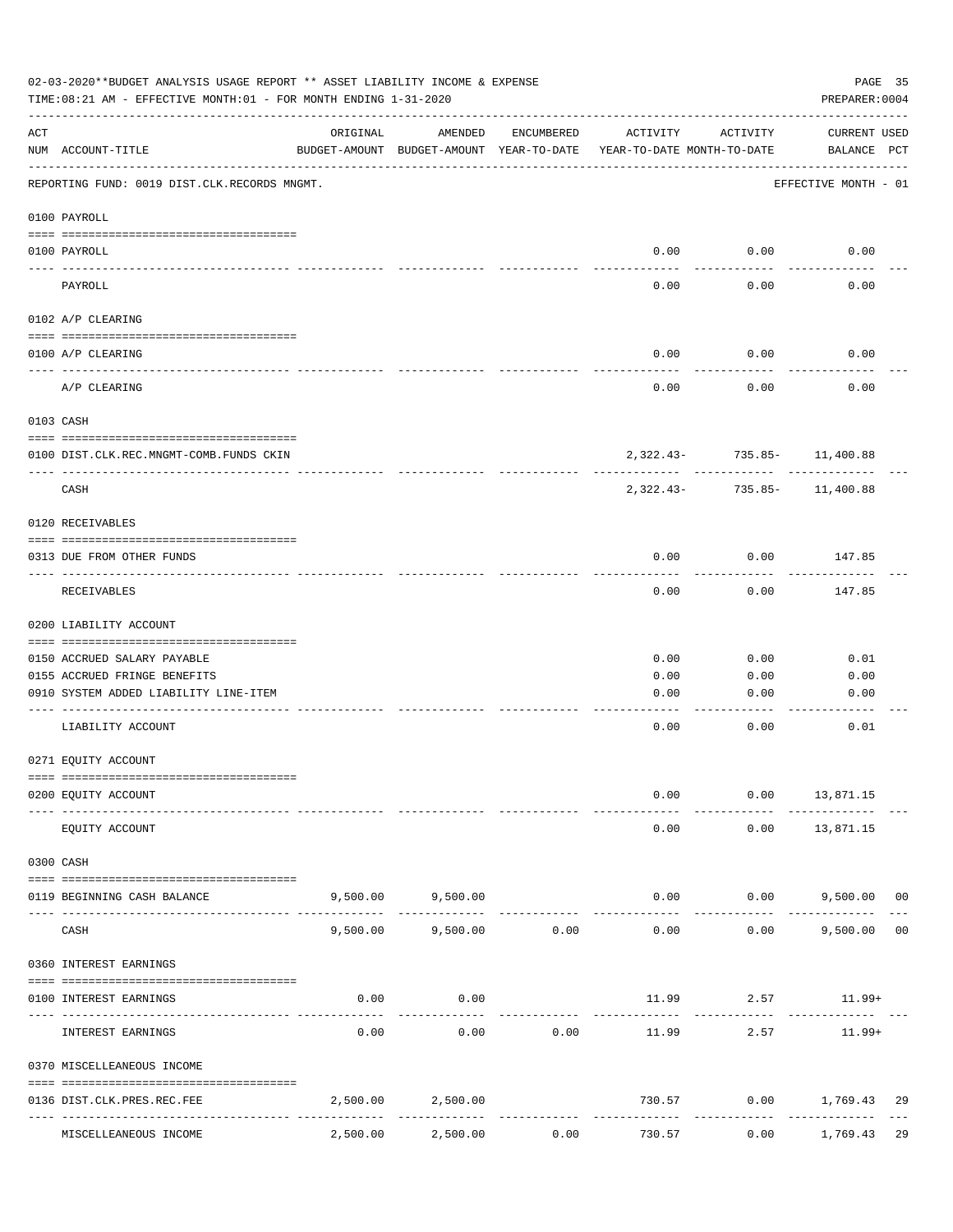| 02-03-2020**BUDGET ANALYSIS USAGE REPORT ** ASSET LIABILITY INCOME & EXPENSE | PAGE 36        |  |
|------------------------------------------------------------------------------|----------------|--|
| TIME:08:21 AM - EFFECTIVE MONTH:01 - FOR MONTH ENDING 1-31-2020              | PREPARER: 0004 |  |

| ACT                                          | ORIGINAL                                                            | AMENDED                                 | ENCUMBERED | ACTIVITY        | ACTIVITY     | <b>CURRENT USED</b>                                 |    |
|----------------------------------------------|---------------------------------------------------------------------|-----------------------------------------|------------|-----------------|--------------|-----------------------------------------------------|----|
| NUM ACCOUNT-TITLE                            | BUDGET-AMOUNT BUDGET-AMOUNT YEAR-TO-DATE YEAR-TO-DATE_MONTH-TO-DATE |                                         |            |                 |              | BALANCE PCT                                         |    |
| REPORTING FUND: 0019 DIST.CLK.RECORDS MNGMT. |                                                                     |                                         |            |                 |              | EFFECTIVE MONTH - 01                                |    |
| 0450 DIST.CLERK REC. MNGMT.                  |                                                                     |                                         |            |                 |              |                                                     |    |
|                                              |                                                                     |                                         |            |                 |              |                                                     |    |
| 0107 SALARY TEMP/EXTRA                       | 0.00                                                                | 0.00                                    | 0.00       |                 |              | 1,833.46 470.12 1,833.46-                           |    |
| 0201 SOCIAL SECURITY TAXES                   | 0.00                                                                | 0.00                                    | 0.00       |                 | 108.30 28.72 | $108.30 -$                                          |    |
| 0202 GROUP HEALTH & DENTAL INSURANCE         | 0.00                                                                | 0.00                                    | 0.00       | 886.88          | 177.42       | $886.88-$                                           |    |
| 0203 RETIREMENT                              | 0.00                                                                | 0.00                                    | 0.00       | 210.99          |              | $210.99 -$<br>55.44                                 |    |
| 0204 WORKERS COMPENSATION                    | 0.00                                                                | 0.00                                    | 0.00       | 0.00            | 0.00         | 0.00                                                |    |
| 0205 MEDICARE TAX                            | 0.00                                                                | 0.00                                    | 0.00       | 25.36           | 6.72         | $25.36-$                                            |    |
| 0310 OFFICE SUPPLIES                         | 0.00                                                                | 0.00                                    | 0.00       | 0.00            |              | 0.00<br>0.00                                        |    |
| 0400 RECORDS STORAGE SHELVING                | 6,000.00                                                            | 6,000.00                                | 0.00       |                 | 0.00         | $0.00$ 6,000.00                                     | 00 |
| 0435 PRINTING                                | 0.00                                                                | 0.00                                    | 0.00       | 0.00            |              | 0.00<br>0.00                                        |    |
| 0572 OFFICE EQUIPMENT                        |                                                                     | 6,000.00 6,000.00                       | 0.00       | 0.00            |              | 0.00<br>6,000.00                                    | 00 |
| DIST.CLERK REC. MNGMT.                       |                                                                     | $12,000.00$ $12,000.00$ 0.00 $3,064.99$ |            |                 | 738.42       | 8,935.01                                            | 26 |
| DIST.CLK.RECORDS MNGMT.                      |                                                                     |                                         |            |                 |              |                                                     |    |
| INCOME TOTALS                                |                                                                     |                                         |            |                 |              | $12,000.00$ $12,000.00$ $742.56$ $2.57$ $11,257.44$ | 06 |
| EXPENSE TOTALS                               |                                                                     | 12,000.00 12,000.00                     |            | $0.00$ 3,064.99 |              | 738.42 8,935.01                                     | 26 |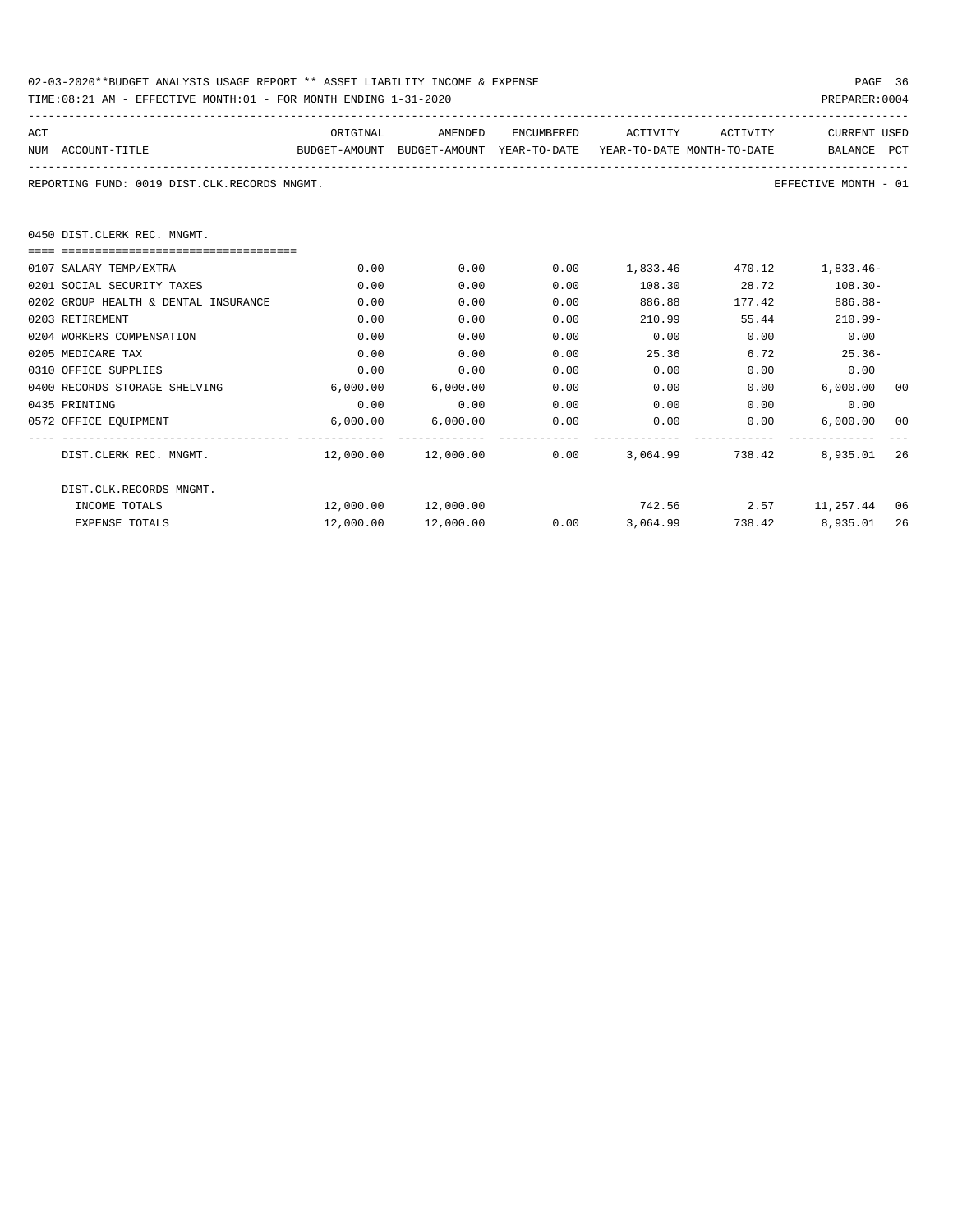|                    | 02-03-2020**BUDGET ANALYSIS USAGE REPORT ** ASSET LIABILITY INCOME & EXPENSE<br>TIME:08:21 AM - EFFECTIVE MONTH:01 - FOR MONTH ENDING 1-31-2020 |          |                                                     |                               |                                        |                      | PREPARER: 0004                               | PAGE 37 |
|--------------------|-------------------------------------------------------------------------------------------------------------------------------------------------|----------|-----------------------------------------------------|-------------------------------|----------------------------------------|----------------------|----------------------------------------------|---------|
| $\mathop{\rm ACT}$ | NUM ACCOUNT-TITLE                                                                                                                               | ORIGINAL | AMENDED<br>BUDGET-AMOUNT BUDGET-AMOUNT YEAR-TO-DATE | ENCUMBERED                    | ACTIVITY<br>YEAR-TO-DATE MONTH-TO-DATE | ACTIVITY             | CURRENT USED<br>BALANCE PCT                  |         |
|                    | REPORTING FUND: 0020 COUNTY OFFICES REC.MNGMT.                                                                                                  |          |                                                     |                               |                                        |                      | EFFECTIVE MONTH - 01                         |         |
|                    | 0100 PAYROLL                                                                                                                                    |          |                                                     |                               |                                        |                      |                                              |         |
|                    | 0100 PAYROLL                                                                                                                                    |          |                                                     |                               |                                        | $0.00$ 0.00          | 0.00                                         |         |
|                    | $\frac{1}{2}$<br>PAYROLL                                                                                                                        |          |                                                     |                               | 0.00                                   | 0.00                 | 0.00                                         |         |
|                    | 0102 A/P CLEARING                                                                                                                               |          |                                                     |                               |                                        |                      |                                              |         |
|                    | 0100 A/P CLEARING                                                                                                                               |          |                                                     |                               | 0.00                                   | 0.00                 | 0.00                                         |         |
|                    | A/P CLEARING                                                                                                                                    |          |                                                     |                               | 0.00                                   | 0.00                 | 0.00                                         |         |
|                    | 0103 CASH                                                                                                                                       |          |                                                     |                               |                                        |                      |                                              |         |
|                    | 0100 CO.OFF.REC.MNGMT-COMB. FUNDS CKING                                                                                                         |          |                                                     |                               |                                        |                      | 6,019.09-257.77 60,120.28                    |         |
|                    | _______________________________<br>CASH                                                                                                         |          |                                                     |                               | 6,019.09-                              | ----------<br>257.77 | 60,120.28                                    |         |
|                    | 0120 RECEIVABLES                                                                                                                                |          |                                                     |                               |                                        |                      |                                              |         |
|                    | 0313 DUE FROM OTHER FUNDS                                                                                                                       |          |                                                     |                               | 0.00                                   | 0.00                 | 937.31                                       |         |
|                    | RECEIVABLES                                                                                                                                     |          |                                                     |                               | 0.00                                   | 0.00                 | 937.31                                       |         |
|                    | 0200 SYSTEM ADDED LIABILITY DEPARTMENT                                                                                                          |          |                                                     |                               |                                        |                      |                                              |         |
|                    | 0150 ACCRUED SALARY PAYABLE                                                                                                                     |          |                                                     |                               | 0.00                                   | 0.00                 | 0.00                                         |         |
|                    | 0155 ACCRUED FRINGE BENEFITS                                                                                                                    |          |                                                     |                               | 0.00                                   | 0.00                 | 0.00                                         |         |
|                    | 0910 SYSTEM ADDED LIABILITY LINE-ITEM                                                                                                           |          |                                                     |                               | 0.00                                   | 0.00                 | 0.00                                         |         |
|                    | SYSTEM ADDED LIABILITY DEPARTMENT                                                                                                               |          |                                                     |                               | 0.00                                   | 0.00                 | 0.00                                         |         |
|                    | 0271 EQUITY ACCOUNT                                                                                                                             |          |                                                     |                               |                                        |                      |                                              |         |
|                    | 0200 EQUITY ACCOUNT                                                                                                                             |          |                                                     |                               | 0.00                                   |                      | $0.00$ 67,076.68                             |         |
|                    | EQUITY ACCOUNT                                                                                                                                  |          |                                                     |                               |                                        |                      | $0.00$ $0.00$ $67,076.68$                    |         |
|                    | 0300 CASH                                                                                                                                       |          |                                                     |                               |                                        |                      |                                              |         |
| ---- -             | 0120 BEGINNING CASH BALANCE                                                                                                                     |          | 5, 258.42 5, 258.42                                 |                               |                                        | ------------         | $0.00$ $0.00$ $5,258.42$ 00<br>------------- |         |
|                    | CASH                                                                                                                                            |          | 5,258.42 5,258.42 0.00                              | ----------------------------- |                                        |                      | $0.00$ $0.00$ $5,258.42$ 00                  |         |
|                    | 0360 INTEREST EARNINGS                                                                                                                          |          |                                                     |                               |                                        |                      |                                              |         |
|                    | 0100 INTEREST EARNINGS                                                                                                                          |          | 50.00<br>50.00                                      |                               | ------------ -------------             |                      | 56.95 12.51 6.95+114                         |         |
|                    | INTEREST EARNINGS                                                                                                                               | 50.00    |                                                     |                               | 50.00 0.00 56.95                       |                      | 12.51 6.95+ 114                              |         |
|                    | 0370 MISCELLENEOUS INCOME                                                                                                                       |          |                                                     |                               |                                        |                      |                                              |         |
|                    | 0135 CO.OFFICE REC.MNGMT.FEE                                                                                                                    |          | 12,477.51 12,477.51                                 |                               |                                        |                      | 1,408.30   407.05   11,069.21   11           |         |
|                    | MISCELLENEOUS INCOME                                                                                                                            |          | 12,477.51 12,477.51                                 | 0.00                          | 1,408.30                               | 407.05               | 11,069.21 11                                 |         |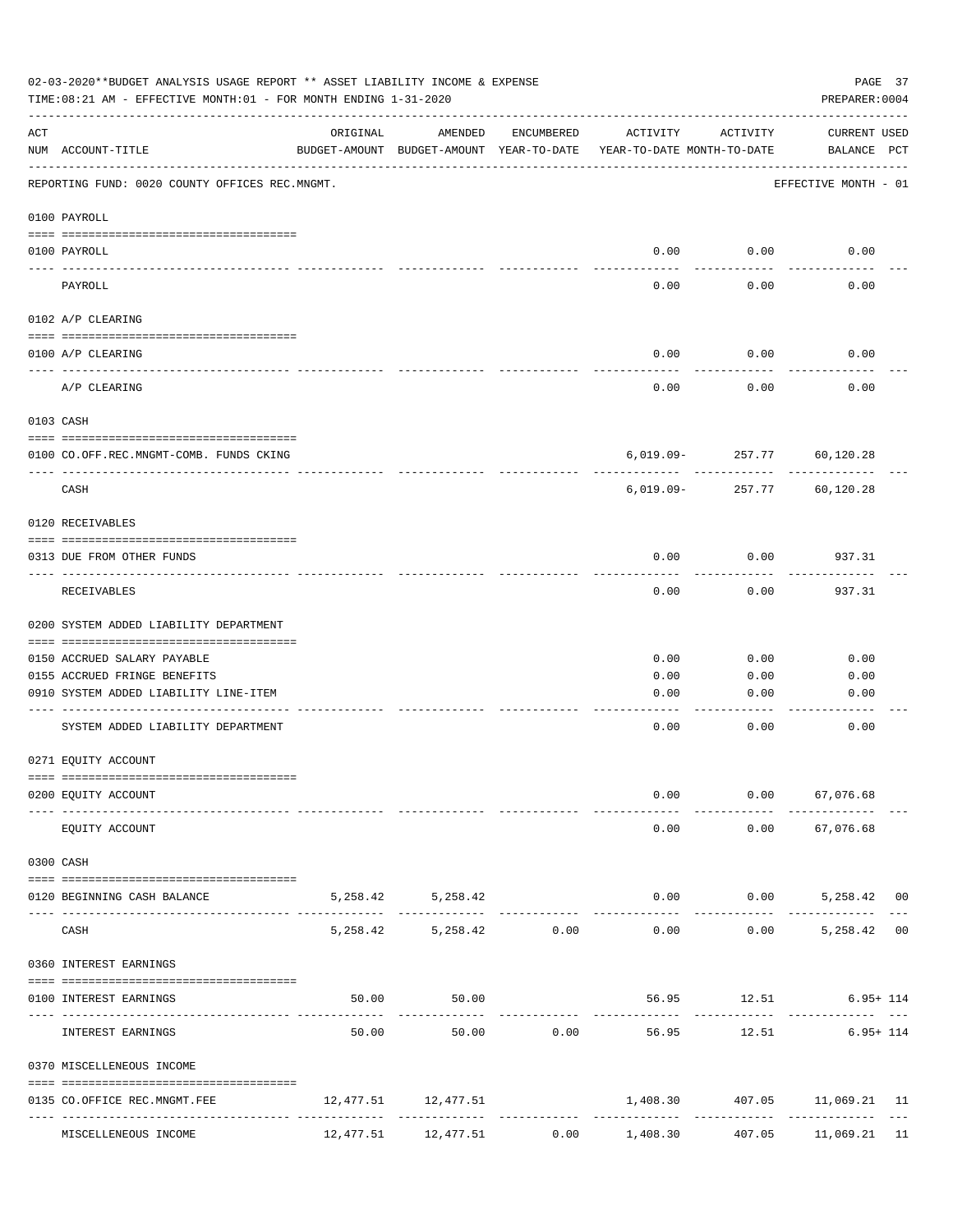| 02-03-2020**BUDGET ANALYSIS USAGE REPORT ** ASSET LIABILITY INCOME & EXPENSE | PAGE 38        |  |
|------------------------------------------------------------------------------|----------------|--|
| TIME:08:21 AM - EFFECTIVE MONTH:01 - FOR MONTH ENDING 1-31-2020              | PREPARER: 0004 |  |

|     | BITBUIIVB MUNIN'UI - FUN MUNIN BNDING I-JI-ZUZU                                          |          |                        |            |                              |          |                      |     |
|-----|------------------------------------------------------------------------------------------|----------|------------------------|------------|------------------------------|----------|----------------------|-----|
| ACT |                                                                                          | ORIGINAL | AMENDED                | ENCUMBERED | ACTIVITY                     | ACTIVITY | CURRENT USED         |     |
|     | NUM ACCOUNT-TITLE<br>BUDGET-AMOUNT BUDGET-AMOUNT YEAR-TO-DATE YEAR-TO-DATE MONTH-TO-DATE |          |                        |            |                              |          | BALANCE              | PCT |
|     | REPORTING FUND: 0020 COUNTY OFFICES REC.MNGMT.                                           |          |                        |            |                              |          | EFFECTIVE MONTH - 01 |     |
|     | 0449 COUNTY OFFICES REC.MNGMT.                                                           |          |                        |            |                              |          |                      |     |
|     |                                                                                          |          |                        |            |                              |          |                      |     |
|     | 0103 SALARY ASSISTANT                                                                    | 0.00     | 0.00                   | 0.00       | 0.00                         |          | $0.00$ 0.00          |     |
|     | 0107 SALARY TEMP./EXTRA                                                                  | 8,807.83 | 8,807.83               | 0.00       | 0.00                         | 0.00     | 8,807.83             | 00  |
|     | 0201 SOCIAL SECURITY TAXES                                                               | 529.75   | 529.75                 | 0.00       | 0.00                         | 0.00     | 529.75               | 00  |
|     | 0202 GROUP HEALTH INSURANCE                                                              | 0.00     | 0.00                   | 0.00       | 0.00                         | 0.00     | 0.00                 |     |
|     | 0203 RETIREMENT                                                                          | 998.83   | 998.83                 | 0.00       | 0.00                         | 0.00     | 998.83               | 00  |
|     | 0204 WORKERS COMPENSATION                                                                | 25.63    | 25.63                  | 0.00       | 13.47                        | 0.00     | 12.16                | 53  |
|     | 0205 MEDICARE TAX                                                                        | 123.89   | 123.89                 | 0.00       | 0.00                         | 0.00     | 123.89               | 00  |
|     | 0310 OFFICE SUPPLIES                                                                     | 0.00     | 0.00                   | 0.00       | $0.00$ 0.00                  |          | 0.00                 |     |
|     | 0350 RECORDS DISPOSAL                                                                    | 2,000.00 | 2,000.00               | 0.00       | 2,440.88 161.79              |          | 440.88-122           |     |
|     | 0400 RECORDS STORAGE SHELVING                                                            | 0.00     | 0.00                   | 0.00       | 0.00                         | 0.00     | 0.00                 |     |
|     | 0453 COMPUTER SOFTWARE MAINTENANCE                                                       | 4,150.00 | 4,150.00               | 0.00       |                              |          |                      |     |
|     | 0460 EQUIPMENT RENTAL                                                                    | 0.00     | 0.00                   | 0.00       | $0.00$ $0.00$ $0.00$ $0.00$  |          |                      |     |
|     | 0574 COMPUTER EQUIPMENT                                                                  | 1,150.00 | 1,150.00               | 0.00       | 879.99 0.00                  |          | 270.01 77            |     |
|     | COUNTY OFFICES REC.MNGMT. 42 17, 785.93 17, 785.93 0.00 7, 484.34 161.79 10, 301.59 42   |          |                        |            |                              |          |                      |     |
|     | COUNTY OFFICES REC.MNGMT.                                                                |          |                        |            |                              |          |                      |     |
|     | INCOME TOTALS                                                                            |          | 17,785.93 17,785.93    |            | 1,465.25 419.56 16,320.68 08 |          |                      |     |
|     | <b>EXPENSE TOTALS</b>                                                                    |          | 17,785.93    17,785.93 |            | 0.007,484.34                 | 161.79   | 10,301.59            | 42  |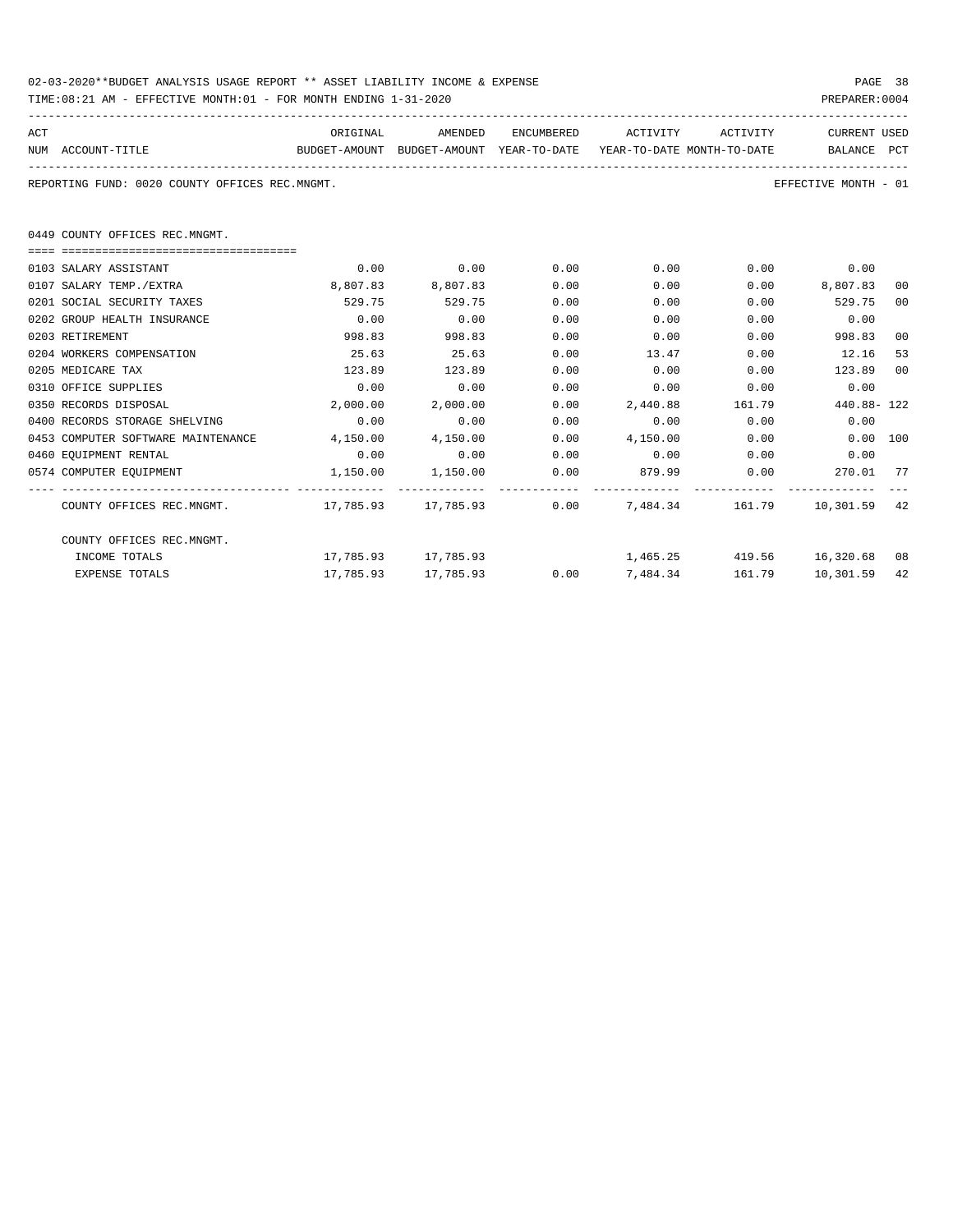|           | 02-03-2020**BUDGET ANALYSIS USAGE REPORT ** ASSET LIABILITY INCOME & EXPENSE<br>TIME: 08:21 AM - EFFECTIVE MONTH: 01 - FOR MONTH ENDING 1-31-2020 |                                                      |         |            |                                        |                                        | PAGE 39<br>PREPARER: 0004          |
|-----------|---------------------------------------------------------------------------------------------------------------------------------------------------|------------------------------------------------------|---------|------------|----------------------------------------|----------------------------------------|------------------------------------|
| ACT       | NUM ACCOUNT-TITLE                                                                                                                                 | ORIGINAL<br>BUDGET-AMOUNT BUDGET-AMOUNT YEAR-TO-DATE | AMENDED | ENCUMBERED | ACTIVITY<br>YEAR-TO-DATE MONTH-TO-DATE | ACTIVITY                               | <b>CURRENT USED</b><br>BALANCE PCT |
|           | REPORTING FUND: 0021 FANNIN CO. R & B #1 FUND                                                                                                     |                                                      |         |            |                                        |                                        | EFFECTIVE MONTH - 01               |
|           | 0100 PAYROLL                                                                                                                                      |                                                      |         |            |                                        |                                        |                                    |
|           | 0100 PAYROLL                                                                                                                                      |                                                      |         |            | 0.00                                   | 0.00                                   | 0.00                               |
| ---- ---- | PAYROLL                                                                                                                                           |                                                      |         |            | $---$<br>0.00                          | -------<br>0.00                        | 0.00                               |
|           | 0102 A/P CLEARING                                                                                                                                 |                                                      |         |            |                                        |                                        |                                    |
|           | 0100 A/P CLEARING                                                                                                                                 |                                                      |         |            | 0.00                                   | 0.00                                   | 0.00                               |
|           | A/P CLEARING                                                                                                                                      |                                                      |         |            | 0.00                                   | 0.00                                   | 0.00                               |
|           | 0103 CASH                                                                                                                                         |                                                      |         |            |                                        |                                        |                                    |
|           | 0100 R&B#1-COMBINED FUNDS CHECKING                                                                                                                |                                                      |         |            |                                        | 320, 197. 71 248, 459. 20 410, 621. 48 |                                    |
|           | 0175 TEXPOOL                                                                                                                                      |                                                      |         |            | 111.99                                 | 25.10                                  | 18,245.67                          |
|           | CASH                                                                                                                                              |                                                      |         |            |                                        | 320,309.70 248,484.30                  | 428,867.15                         |
|           | 0120 RECEIVABLES                                                                                                                                  |                                                      |         |            |                                        |                                        |                                    |
|           | 0311 TAXES RECEIVABLE                                                                                                                             |                                                      |         |            | 0.00                                   | 0.00                                   | 36,182.06                          |
|           | 0312 DUE FROM OTHER GOVERNMENTS                                                                                                                   |                                                      |         |            | 0.00                                   | 0.00                                   | 19,994.07                          |
|           | 0313 DUE FROM OTHER FUNDS                                                                                                                         |                                                      |         |            | 0.00                                   | 0.00                                   | 3,510.97                           |
|           | 0315 INVENTORY ASSET                                                                                                                              |                                                      |         |            | 0.00<br>----                           | 0.00<br>-----                          | 12,217.15<br>----------            |
|           | RECEIVABLES                                                                                                                                       |                                                      |         |            | 0.00                                   | 0.00                                   | 71,904.25                          |
|           | 0200 LIABILITY ACCOUNT                                                                                                                            |                                                      |         |            |                                        |                                        |                                    |
|           | 0150 ACCRUED SALARY PAYABLE                                                                                                                       |                                                      |         |            | 0.00                                   | 0.00                                   | 12,877.04                          |
|           | 0155 ACCRUED FRINGE BENEFITS                                                                                                                      |                                                      |         |            | 0.00                                   | 0.00                                   | 5,414.04                           |
|           | 0200 DEFERRED TAX REVENUE                                                                                                                         |                                                      |         |            | 0.00                                   | 0.00                                   | 34,684.34                          |
|           | 0900 SYSTEM ADDED LIABILITY LINE-ITEM                                                                                                             |                                                      |         |            | 0.00                                   | 0.00                                   | 0.00                               |
|           | 0910 SYSTEM ADDED LIABILITY LINE-ITEM                                                                                                             |                                                      |         |            | $8,504.60 -$                           | 0.00<br>----------                     | $8,504.60 -$                       |
|           | LIABILITY ACCOUNT                                                                                                                                 |                                                      |         |            | $8,504.60 -$                           | 0.00                                   | 44,470.82                          |
|           | 0207 DUE TO FUND                                                                                                                                  |                                                      |         |            |                                        |                                        |                                    |
|           | 0070 DUE TO RIGHT OF WAY                                                                                                                          |                                                      |         |            | 0.00                                   | 0.00                                   | 0.00                               |
|           | 0131 DUE TO RD. DIST. 17A                                                                                                                         |                                                      |         |            | 0.00                                   | 0.00                                   | 0.00                               |
|           | DUE TO FUND                                                                                                                                       | ------------ -------------                           |         |            | 0.00                                   | 0.00                                   | 0.00                               |
|           | 0231 LOANS                                                                                                                                        |                                                      |         |            |                                        |                                        |                                    |
|           | 0100 LOAN BSB EQUIPMENT                                                                                                                           |                                                      |         |            | 0.00                                   | 0.00                                   | 0.00                               |
|           | LOANS                                                                                                                                             |                                                      |         |            | 0.00                                   | 0.00                                   | 0.00                               |
|           | 0271 EQUITY ACCOUNT                                                                                                                               |                                                      |         |            |                                        |                                        |                                    |
|           |                                                                                                                                                   |                                                      |         |            |                                        |                                        |                                    |
|           | 0200 EQUITY ACCOUNTY                                                                                                                              |                                                      |         |            | 0.00<br>-------------                  | 0.00<br>-------------                  | 127,486.28<br>--------------       |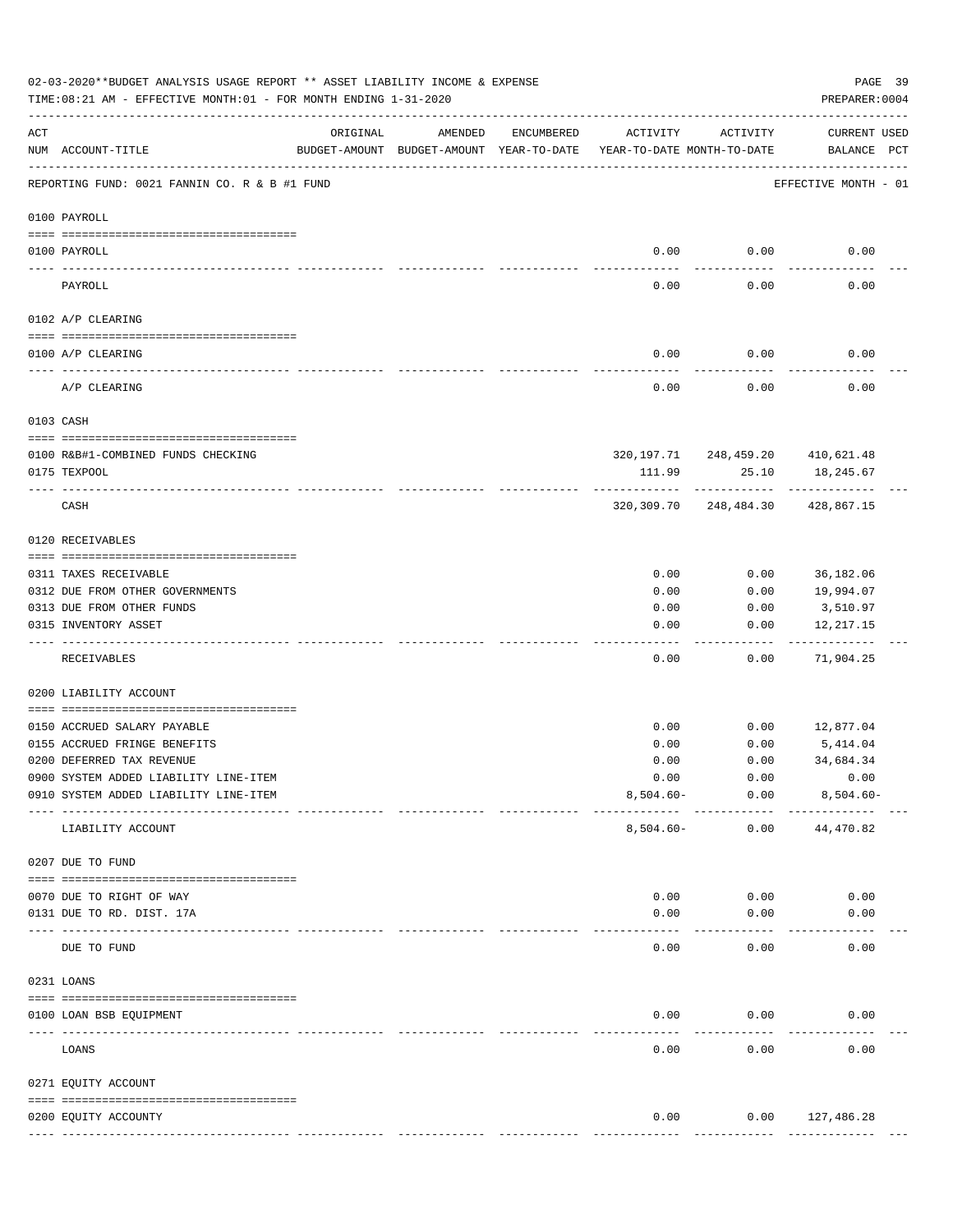|     | 02-03-2020**BUDGET ANALYSIS USAGE REPORT ** ASSET LIABILITY INCOME & EXPENSE<br>TIME:08:21 AM - EFFECTIVE MONTH:01 - FOR MONTH ENDING 1-31-2020 |                                                      |                                                                |                |                                        |                                                                   | PREPARER: 0004                 | PAGE 40  |
|-----|-------------------------------------------------------------------------------------------------------------------------------------------------|------------------------------------------------------|----------------------------------------------------------------|----------------|----------------------------------------|-------------------------------------------------------------------|--------------------------------|----------|
| ACT | NUM ACCOUNT-TITLE                                                                                                                               | ORIGINAL<br>BUDGET-AMOUNT BUDGET-AMOUNT YEAR-TO-DATE | AMENDED                                                        | ENCUMBERED     | ACTIVITY<br>YEAR-TO-DATE MONTH-TO-DATE | ACTIVITY                                                          | <b>CURRENT USED</b><br>BALANCE | PCT      |
|     | REPORTING FUND: 0021 FANNIN CO. R & B #1 FUND                                                                                                   |                                                      |                                                                |                |                                        |                                                                   | EFFECTIVE MONTH - 01           |          |
|     | EQUITY ACCOUNT                                                                                                                                  |                                                      |                                                                |                |                                        | $0.00$ $0.00$ $127,486.28$                                        |                                |          |
|     | 0300 TOTAL REV/TRANSFERS                                                                                                                        |                                                      |                                                                |                |                                        |                                                                   |                                |          |
|     | 0121 BEGINNING CASH BALANCE                                                                                                                     |                                                      | 40,469.07 40,469.07                                            |                |                                        | $0.00$ $0.00$ $40,469.07$ 00                                      |                                |          |
|     | TOTAL REV/TRANSFERS                                                                                                                             |                                                      | $40,469.07$ $40,469.07$ $0.00$ $0.00$                          |                |                                        | 0.00                                                              | 40,469.07                      | 00       |
|     | 0310 PROPERTY TAXES                                                                                                                             |                                                      |                                                                |                |                                        |                                                                   |                                |          |
|     |                                                                                                                                                 |                                                      |                                                                |                |                                        |                                                                   |                                |          |
|     | 0110 CURRENT TAXES<br>0120 DELINQUENT TAXES                                                                                                     | 10,000.00                                            | 509, 301.31 509, 301.31<br>10,000.00                           |                |                                        | 368, 127.64 239, 159.30 141, 173.67<br>5,926.83 2,249.75 4,073.17 |                                | 72<br>59 |
|     | PROPERTY TAXES                                                                                                                                  |                                                      | 519,301.31 519,301.31 0.00 374,054.47 241,409.05 145,246.84 72 |                |                                        |                                                                   |                                |          |
|     | 0318 OTHER TAXES                                                                                                                                |                                                      |                                                                |                |                                        |                                                                   |                                |          |
|     |                                                                                                                                                 |                                                      |                                                                |                |                                        |                                                                   |                                |          |
|     | 0120 PAY N LIEU TAX/GRASSLAND<br>0121 PAY N LIEU TAX/UPPER TRINITY                                                                              | 1,500.00<br>800.00                                   | 1,500.00<br>800.00                                             |                |                                        | $0.00$ $0.00$ $1,500.00$<br>684.73 0.00 115.27                    |                                | 00<br>86 |
|     | 0160 SALES TAX REVENUES                                                                                                                         | 41,000.00                                            | 41,000.00                                                      |                | 20,101.19                              | 4,513.35                                                          | 20,898.81                      | 49       |
|     | OTHER TAXES                                                                                                                                     | ----------<br>43,300.00                              |                                                                | 43,300.00 0.00 |                                        | 20,785.92 4,513.35                                                | 22,514.08                      | 48       |
|     | 0321 FEES OF TAX COLLECTOR                                                                                                                      |                                                      |                                                                |                |                                        |                                                                   |                                |          |
|     |                                                                                                                                                 |                                                      |                                                                |                |                                        | 38,560.12 38,560.12 34,439.88                                     |                                | 53       |
|     | 0200 CAR REGISTRATION/SALES TAX<br>0300 COUNTY'S ADDITIONAL \$10                                                                                | 55,000.00                                            | 73,000.00 73,000.00<br>55,000.00                               |                | 20,985.33                              | 6,052.87                                                          | 34,014.67                      | 38       |
|     |                                                                                                                                                 |                                                      |                                                                |                |                                        | .                                                                 |                                |          |
|     | FEES OF TAX COLLECTOR                                                                                                                           | 128,000.00                                           |                                                                |                |                                        | $128,000.00$ $0.00$ $59,545.45$ $44,612.99$                       | 68,454.55                      | 47       |
|     | 0330 GRANTS                                                                                                                                     |                                                      |                                                                |                |                                        |                                                                   |                                |          |
|     |                                                                                                                                                 |                                                      |                                                                |                |                                        |                                                                   |                                |          |
|     | 0200 FEMA GRANT                                                                                                                                 |                                                      | $0.00$ 0.00                                                    |                |                                        | 38, 384. 23 0.00 38, 384. 23+                                     |                                |          |
|     | GRANTS                                                                                                                                          | 0.00                                                 | 0.00                                                           | 0.00           | 38,384.23                              | 0.00                                                              | $38,384.23+$                   |          |
|     | 0350 FINES                                                                                                                                      |                                                      |                                                                |                |                                        |                                                                   |                                |          |
|     | 0403 COUNTY CLERK FINES                                                                                                                         | 7,000.00                                             | 7,000.00                                                       |                |                                        | 223.35 223.35                                                     | 6,776.65 03                    |          |
|     | 0450 DISTRICT CLERK FINES                                                                                                                       | 8,000.00                                             | 8,000.00                                                       |                | 1,224.74                               |                                                                   | $0.00$ 6,775.26 15             |          |
|     | 0455 J. P. #1 FINES                                                                                                                             | 5,000.00                                             | 5,000.00                                                       |                |                                        | 1,524.26 1,524.26 3,475.74                                        |                                | 30       |
|     | 0456 J. P. #2 FINES                                                                                                                             | 2,000.00                                             | 2,000.00                                                       |                | 2,486.08                               | 0.00                                                              | 486.08+ 124                    |          |
|     | 0457 J. P. #3 FINES                                                                                                                             | 3,000.00                                             | 3,000.00                                                       |                | 613.69                                 | 613.69                                                            | 2,386.31                       | 20       |
|     | FINES                                                                                                                                           | 25,000.00                                            | 25,000.00                                                      |                |                                        | $0.00$ 6,072.12 2,361.30 18,927.88 24                             |                                | $---$    |
|     | 0360 INTEREST EARNINGS                                                                                                                          |                                                      |                                                                |                |                                        |                                                                   |                                |          |
|     | 0100 INTEREST EARNINGS                                                                                                                          | 300.00                                               | 300.00                                                         |                | 215.30                                 | 58.94                                                             | 84.70 72                       |          |
|     | --- --------------------<br>INTEREST EARNINGS                                                                                                   | 300.00                                               | _____________<br>300.00                                        | 0.00           | -------------<br>215.30                | -------------<br>58.94                                            | 84.70 72                       |          |
|     | 0364 SALE OF EQUIPMENT                                                                                                                          |                                                      |                                                                |                |                                        |                                                                   |                                |          |
|     | 0162 LAND/BUILDING                                                                                                                              | 0.00                                                 | 0.00                                                           |                | 0.00                                   | 0.00                                                              | 0.00                           |          |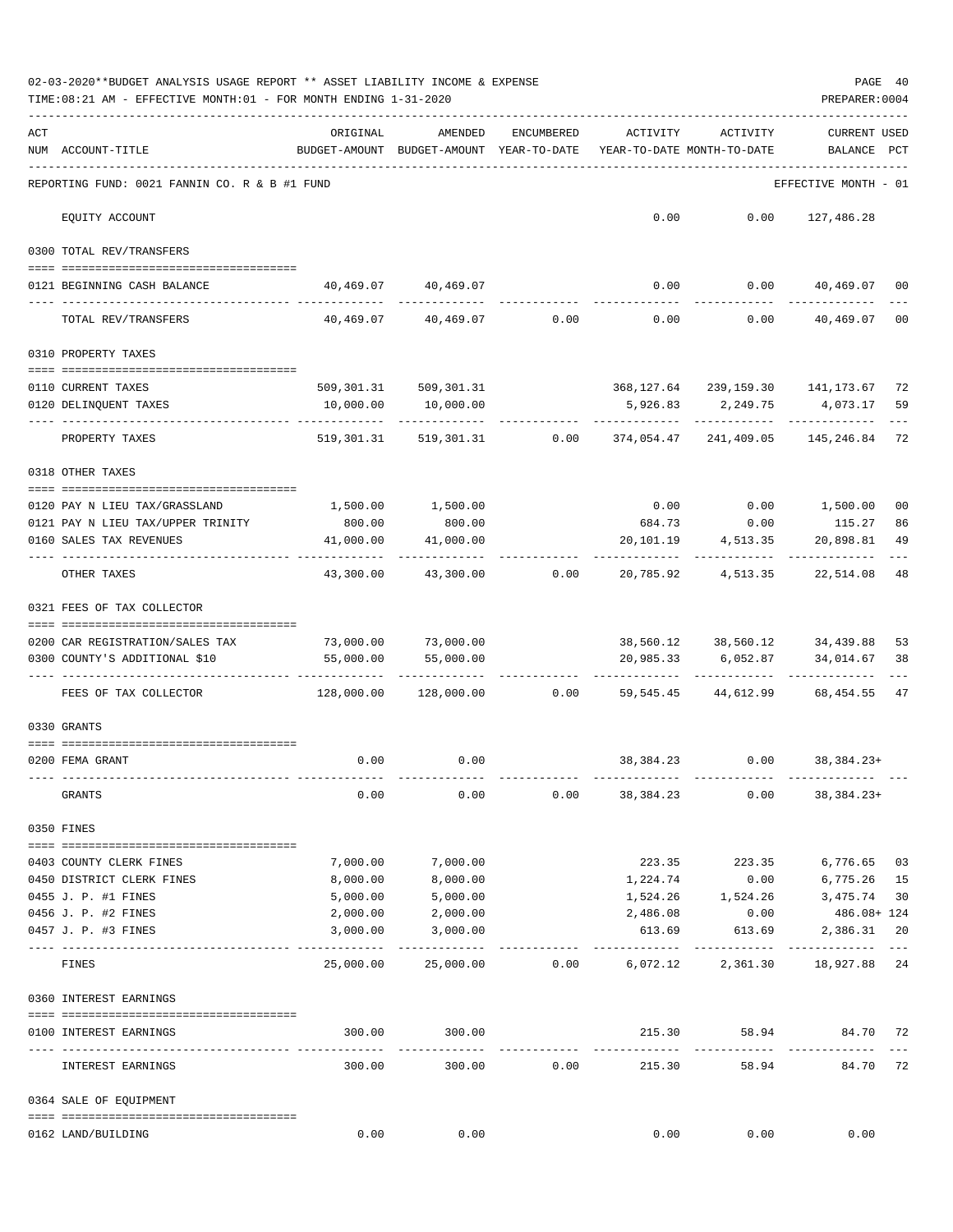TIME:08:21 AM - EFFECTIVE MONTH:01 - FOR MONTH ENDING 1-31-2020 PREPARER:0004

| ACT |                                               | ORIGINAL                                                    | AMENDED                                                          | ENCUMBERED  | ACTIVITY                   | ACTIVITY                                   | <b>CURRENT USED</b>  |                |
|-----|-----------------------------------------------|-------------------------------------------------------------|------------------------------------------------------------------|-------------|----------------------------|--------------------------------------------|----------------------|----------------|
|     | NUM ACCOUNT-TITLE                             |                                                             | BUDGET-AMOUNT BUDGET-AMOUNT YEAR-TO-DATE                         |             | YEAR-TO-DATE MONTH-TO-DATE |                                            | BALANCE PCT          |                |
|     | REPORTING FUND: 0021 FANNIN CO. R & B #1 FUND |                                                             |                                                                  |             |                            |                                            | EFFECTIVE MONTH - 01 |                |
|     | 0163 SALE OF EQUIPMENT                        | 1,000.00                                                    | 1,000.00                                                         |             | 0.00                       | 0.00                                       | 1,000.00             | 00             |
|     | SALE OF EQUIPMENT                             | 1,000.00                                                    | 1,000.00                                                         | 0.00        | 0.00                       | 0.00                                       | 1,000.00             | 0 <sub>0</sub> |
|     | 0370 MISCELLANEOUS REVENUES                   |                                                             |                                                                  |             |                            |                                            |                      |                |
|     |                                               |                                                             |                                                                  |             |                            |                                            |                      |                |
|     | 0100 PROPERTY LEASE                           | 0.00                                                        | 0.00                                                             |             | 0.00                       | 0.00                                       | 0.00                 |                |
|     | 0120 STATE LATERAL ROAD                       | 8,400.00                                                    | 8,400.00                                                         |             | 8,459.87                   | 0.00                                       | $59.87 + 101$        |                |
|     | 0125 TDT. WEIGHT FEES                         | 20,000.00                                                   | 20,000.00                                                        |             | 11,531.40                  | 0.00                                       | 8,468.60             | 58             |
|     | 0130 REFUNDS & MISCELLANEOUS                  | 500.00                                                      | 500.00                                                           |             | 140.50                     | 0.00                                       | 359.50               | 28             |
|     | 0140 PROCEEDS OF LOAN                         | 0.00                                                        | 0.00                                                             |             | 0.00                       | 0.00                                       | 0.00                 |                |
|     | 0145 REIMBURSEMENT OF MATERIALS               | 11,000.00                                                   | 11,000.00                                                        |             | 7,026.90                   | 0.00                                       | 3,973.10             | 64             |
|     | MISCELLANEOUS REVENUES                        | 39,900.00                                                   | 39,900.00                                                        | 0.00        | 27,158.67                  | 0.00                                       | 12,741.33            | 68             |
|     | 0509 CONTINGENCY                              |                                                             |                                                                  |             |                            |                                            |                      |                |
|     | 0475 CONTINGENCY                              | 0.00                                                        | 0.00                                                             | 0.00        | 0.00                       | 0.00                                       | 0.00                 |                |
|     |                                               |                                                             |                                                                  |             |                            |                                            |                      |                |
|     | CONTINGENCY                                   | 0.00                                                        | 0.00                                                             | 0.00        | 0.00                       | 0.00                                       | 0.00                 |                |
|     | 0621 ROAD & BRIDGE 1                          |                                                             |                                                                  |             |                            |                                            |                      |                |
|     | 0100 COMPENSATION PAY                         | 0.00                                                        | 0.00                                                             | 0.00        | 0.00                       | 0.00                                       | 0.00                 |                |
|     | 0101 SALARY ELECTED OFFICIAL                  | 62,720.97                                                   | 62,720.97                                                        | 0.00        | 21,711.15                  | 4,824.70                                   | 41,009.82            | 35             |
|     | 0105 SALARY SECRETARY                         | 0.00                                                        | 0.00                                                             | 0.00        | 0.00                       | 0.00                                       | 0.00                 |                |
|     | 0106 SALARY PRECINCT EMPLOYEES                | 179,518.48                                                  | 179,518.48                                                       | 0.00        | 58,951.77                  | 11,682.90                                  | 120,566.71           | 33             |
|     | 0107 REGULAR-TEMP. PART-TIME                  | 0.00                                                        | 0.00                                                             | 0.00        | 0.00                       | 0.00                                       | 0.00                 |                |
|     | 0108 SALARY-FOREMAN                           | 40,565.52                                                   | 40,565.52                                                        | 0.00        | 10,710.94                  | 2,338.86                                   | 29,854.58            | 26             |
|     |                                               |                                                             |                                                                  |             |                            |                                            |                      |                |
|     | 0199 TOTAL SALARIES                           | 282,804.97                                                  | 282,804.97                                                       | 0.00        | 91,373.86                  | 18,846.46                                  | 191,431.11           | 32             |
|     | 0201 SOCIAL SECURITY TAXES                    | 17,816.18                                                   | 17,816.18                                                        | 0.00        | 5,521.93                   | 1,133.82                                   | 12,294.25            | 31             |
|     | 0202 GROUP HEALTH INSURANCE                   | 83,096.16                                                   | 83,096.16                                                        | 0.00        | 24,618.12                  | 5,907.30                                   | 58,478.04            | 30             |
|     | 0203 RETIREMENT                               | 33,521.97                                                   | 33,521.97                                                        | 0.00        | 10,497.40                  | 2,222.02                                   | 23,024.57            | 31             |
|     | 0204 WORKERS' COMPENSATION                    |                                                             | 7,106.41 7,106.41                                                |             |                            | $0.00$ $3,436.38$ $0.00$ $3,670.03$        |                      | 48             |
|     | 0205 MEDICARE TAX                             |                                                             | 4, 166.69 4, 166.69                                              |             |                            | $0.00$ 1,291.39 265.16 2,875.30 31         |                      |                |
|     | 0206 UNEMPLOYMENT EXPENSE                     | 0.00                                                        |                                                                  | $0.00$ 0.00 |                            | $0.00$ 0.00                                | 0.00                 |                |
|     | 0299 TOTAL EMPLOYEE BENEFITS                  | 145,707.41 145,707.41 0.00 45,365.22 9,528.30 100,342.19 31 |                                                                  |             |                            |                                            |                      |                |
|     | 0314 EMPLOYEE PHYSICALS/DOT TESTING           |                                                             | 450.00 450.00                                                    | 0.00        | 0.00                       |                                            | $0.00$ 450.00        | 0 <sub>0</sub> |
|     | 0340 SHOP SUPPLIES                            | 2,000.00                                                    |                                                                  |             |                            | 2,000.00   0.00   129.33   0.00            | 1,870.67             | 06             |
|     | 0341 R & B MAT. ROCK & GRAVEL                 | 100,000.00                                                  |                                                                  |             |                            | 100,000.00  18,449.32  24,708.54  7,161.41 | 56,842.14            | 43             |
|     | 0342 R & B MAT. CULVERTS                      | 15,000.00                                                   | 15,000.00                                                        | 0.00        | 3,469.20                   | 0.00                                       | 11,530.80            | 23             |
|     | 0343 R & B MAT. HARDWRE & LUMB                | 2,000.00                                                    | 2,000.00                                                         | 0.00        | 0.00                       | 0.00                                       | 2,000.00             | 0 <sub>0</sub> |
|     | 0344 R & B MAT ASPHALT /RD OIL                | 60,000.00                                                   | 60,000.00                                                        |             | $0.00$ 3,634.88            | 0.00                                       | 56,365.12            | 06             |
|     | 0345 CHEMICALS                                | 0.00                                                        | 0.00                                                             | 0.00        | 0.00                       | 0.00                                       | 0.00                 |                |
|     | 0346 CETRZ EXPENDITURES                       | 0.00                                                        | 0.00                                                             | 0.00        |                            | $0.00$ 0.00                                | 0.00                 |                |
|     | 0350 DEBRIS REMOVAL                           | 0.00                                                        | 0.00                                                             | 0.00        | 0.00                       | 0.00                                       | 0.00                 |                |
|     | 0399 TOTAL R&B MATERIAL                       |                                                             | 179,450.00 179,450.00 18,449.32 31,941.95 7,161.41 129,058.73 28 |             |                            |                                            |                      |                |
|     | 0400 LEGAL FEES                               | 0.00                                                        |                                                                  | 0.00        | 0.00                       | 0.00                                       | 0.00<br>0.00         |                |
|     |                                               |                                                             |                                                                  |             |                            |                                            |                      |                |

0420 UTILITY TELEPHONE 750.00 750.00 0.00 259.90 65.64 490.10 35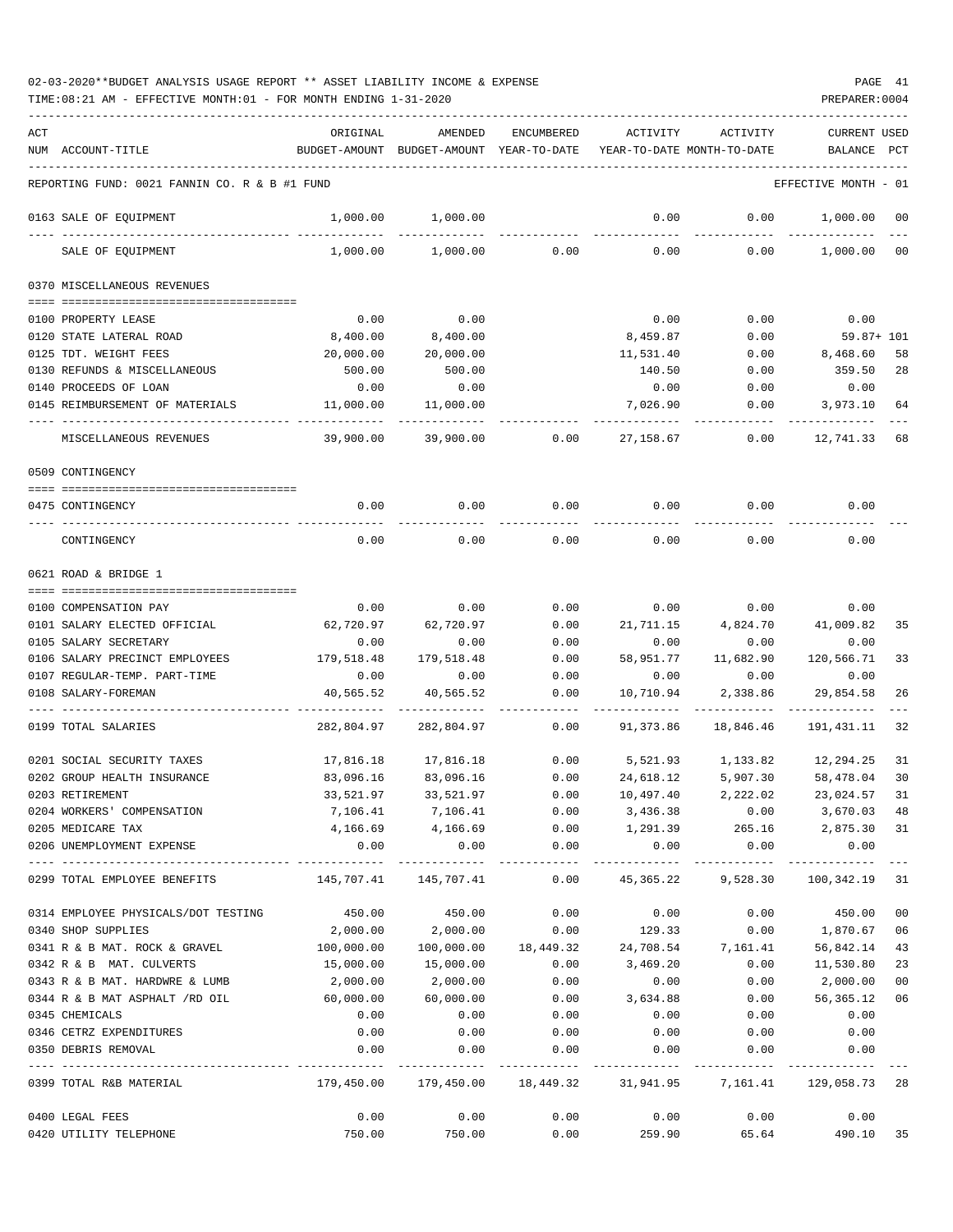| ACT                                                    | ORIGINAL   | AMENDED                                                            | <b>ENCUMBERED</b> | ACTIVITY  | ACTIVITY                              | <b>CURRENT USED</b>  |                |
|--------------------------------------------------------|------------|--------------------------------------------------------------------|-------------------|-----------|---------------------------------------|----------------------|----------------|
| NUM ACCOUNT-TITLE                                      |            | BUDGET-AMOUNT BUDGET-AMOUNT YEAR-TO-DATE                           |                   |           | YEAR-TO-DATE MONTH-TO-DATE            | BALANCE              | PCT            |
|                                                        |            |                                                                    |                   |           |                                       |                      |                |
| REPORTING FUND: 0021 FANNIN CO. R & B #1 FUND          |            |                                                                    |                   |           |                                       | EFFECTIVE MONTH - 01 |                |
| 0421 CELL PHONE ALLOWANCE                              | 600.00     | 600.00                                                             | 0.00              | 200.00    | 50.00                                 | 400.00               | 33             |
| 0423 INTERNET SERVICE                                  | 0.00       | 0.00                                                               | 0.00              | 0.00      | 0.00                                  | 0.00                 |                |
| 0427 OUT OF COUNTY TRAVEL/TRAINING                     | 1,435.58   | 1,435.58                                                           | 112.00            | 50.00     | 0.00                                  | 1,273.58             | 11             |
| 0430 BIDS, NOTICES & PERMITS                           | 800.00     | 800.00                                                             | 0.00              | 0.00      | 0.00                                  | 800.00               | 0 <sub>0</sub> |
| 0435 PRINTING                                          | 100.00     | 100.00                                                             | 0.00              | 0.00      | 0.00                                  | 100.00               | 00             |
| 0440 UTILITY ELECTRICITY                               | 1,600.00   | 1,600.00                                                           | 0.00              | 319.29    | 104.30                                | 1,280.71             | 20             |
| 0442 UTILITY WATER                                     | 250.00     | 250.00                                                             | 16.58             | 49.74     | 0.00                                  | 183.68               | 27             |
| 0443 TRASH DUMPSTER PICKUP                             | 1,000.00   | 1,000.00                                                           | 0.00              | 246.96    | 82.32                                 | 753.04               | 25             |
| 0447 REPEATER SERVICE CONTRACT                         | 730.24     | 730.24                                                             | 0.00              | 243.41    | 0.00                                  | 486.83               | 33             |
| 0450 R & M BUILDING                                    | 300.00     | 300.00                                                             | 0.00              | 0.00      | 0.00                                  | 300.00               | 00             |
| 0453 COMPUTER SOFTWARE                                 | 912.50     | 912.50                                                             | 0.00              | 0.00      | 0.00                                  | 912.50               | 00             |
| 0457 R & M MACHINERY GAS & OIL                         | 41,000.00  | 41,000.00                                                          | 0.00              | 4,987.51  | 0.00                                  | 36,012.49            | 12             |
| 0458 R & M MACHINERY PARTS                             | 20,000.00  | 20,000.00                                                          |                   |           | 6,532.16                              |                      | 73             |
|                                                        |            |                                                                    | 1,903.43          | 12,685.02 |                                       | 5,411.55             | 09             |
| 0459 R & M MACH. TIRES & TUBES                         | 20,000.00  | 20,000.00                                                          | 0.00              | 1,788.22  | 940.00                                | 18,211.78            |                |
| 0460 EQUIPMENT RENTAL/LEASE                            | 0.00       | 0.00                                                               | 0.00              | 0.00      | 0.00                                  | 0.00                 |                |
| 0480 BOND                                              | 0.00       | 0.00                                                               | 0.00              | 0.00      | 0.00                                  | 0.00                 |                |
| 0481 DUES                                              | 335.00     | 335.00                                                             | 0.00              | 0.00      | 0.00                                  | 335.00               | 00             |
| 0482 INSURANCE                                         | 5,500.00   | 5,500.00                                                           | 0.00              | 2,777.63  | 0.00                                  | 2,722.37             | 51             |
| 0485 PRISONER SUPPLIES                                 | 0.00       | 0.00                                                               | 0.00              | 0.00      | 0.00                                  | 0.00                 |                |
| 0488 FANNIN RURAL RAIL DISTRICT                        | 0.00       | 0.00                                                               | 0.00              | 0.00      | 0.00                                  | 0.00                 |                |
| 0490 MISCELLANEOUS                                     | 1,000.00   | 1,000.00                                                           | 0.00              | 0.00      | 0.00                                  | 1,000.00             | 00             |
| 0491 SOIL & WATER CONSERVATION                         | 250.00     | 250.00                                                             | 0.00              | 0.00      | 0.00                                  | 250.00               | 00             |
| 0492 TDRA FLOOD CASH MATCH                             | 0.00       | 0.00                                                               | 0.00              | 0.00      | 0.00                                  | 0.00                 |                |
| 0494 FLOOD CONTROL SITE MAINTENANCE                    | 5,500.00   | 5,500.00                                                           | 0.00              | 0.00      | 0.00                                  | 5,500.00             | 00             |
| 0495 PIPELINE SALES TAX REIMBURSEMENT                  | 0.00       | 0.00                                                               | 0.00              | 0.00      | 0.00                                  | 0.00                 |                |
| 0496 TCOG HAZARDOUS WASTEMATCH<br>-------------------- | 1,250.00   | 1,250.00                                                           | 0.00              | 0.00      | 0.00                                  | 1,250.00             | 00             |
| 0499 TOTAL SER.& OTHER CHARGES                         | 103,313.32 | 103,313.32                                                         | 2,032.01          | 23,607.68 | 7,774.42                              | 77,673.63            | 25             |
| 0500 LAND                                              |            |                                                                    |                   | 0.00      | 0.00                                  | 0.00                 |                |
| 0535 BUILDING                                          |            |                                                                    |                   | 0.00      | 0.00                                  | 0.00                 |                |
| 0570 COMPUTER EQUIPMENT                                | 300.00     | 300.00                                                             | 0.00              | 0.00      | 0.00                                  | 300.00               | 00             |
| 0571 PURCHASE OF MACH./EQUIP.                          | 70,000.00  | 70,000.00                                                          | 40,000.00         | 0.00      | 0.00                                  | 30,000.00            | 57             |
| 0573 RADIO EQUIPMENT                                   | 0.00       | 0.00                                                               | 0.00              | 0.00      | 0.00                                  | 0.00                 |                |
| 0575 LAND AND BUILDING                                 | 0.00       | 0.00                                                               | 0.00              | 0.00      | 0.00                                  | 0.00                 |                |
|                                                        |            |                                                                    |                   |           |                                       |                      |                |
| 0599 CAPITAL OUTLAY                                    |            | $70,300.00$ $70,300.00$ $40,000.00$ $0.00$                         |                   |           |                                       | $0.00$ 30,300.00 57  |                |
| 0630 NOTE PAYMENT                                      | 0.00       | 0.00                                                               | 0.00              | 0.00      | 0.00                                  | 0.00                 |                |
| 0670 NOTE PAYMENT-INTEREST                             | 0.00       | 0.00                                                               | 0.00              | 0.00      | 0.00                                  | 0.00                 |                |
| 0695 SURVEYING                                         | 0.00       | 0.00                                                               | 0.00              | 0.00      | 0.00                                  | 0.00                 |                |
| ROAD & BRIDGE 1                                        |            | 781,575.70 781,575.70 60,481.33 192,288.71 43,310.59 528,805.66 32 |                   |           |                                       |                      |                |
| 0625 ADMINISTRATIVE OFFICE R&B #1                      |            |                                                                    |                   |           |                                       |                      |                |
|                                                        |            |                                                                    |                   |           |                                       |                      |                |
| 0105 SALARY SECRETARY                                  |            | 10,141.28    10,141.28                                             |                   |           | $0.00$ $3,510.45$ $780.10$ $6,630.83$ |                      | 35             |
| 0201 SOCIAL SECURITY TAXES                             | 628.78     | 628.78                                                             | 0.00              | 158.04    | 33.62                                 | 470.74               | 25             |
| 0202 GROUP HEALTH INSURANCE                            | 2,967.72   | 2,967.72                                                           | 0.00              | 988.80    | 247.20                                | 1,978.92             | 33             |
| 0203 RETIREMENT                                        | 1,167.26   | 1,167.26                                                           | 0.00              | 403.39    | 91.96                                 | 763.87               | 35             |
| 0204 WORKERS' COMPENSATION                             | 42.59      | 42.59                                                              | 0.00              | 15.51     | 0.00                                  | 27.08                | 36             |
| 0205 MEDICARE TAX                                      | 147.05     | 147.05                                                             | 0.00              | 36.96     | 7.86                                  | 110.09               | 25             |
| 0310 OFFICE SUPPLIES                                   | 100.00     | 100.00                                                             | 0.00              | 0.00      | 0.00                                  | 100.00               | 00             |
| 0311 POSTAL EXPENSES                                   | 0.00       | 0.00                                                               | 0.00              | 0.00      | 0.00                                  | 0.00                 |                |
| 0353 COMPUTER EXPENSE                                  | 500.00     | 500.00                                                             | 0.00              | 0.00      | 0.00                                  | 500.00               | $00\,$         |
|                                                        |            |                                                                    |                   |           |                                       |                      |                |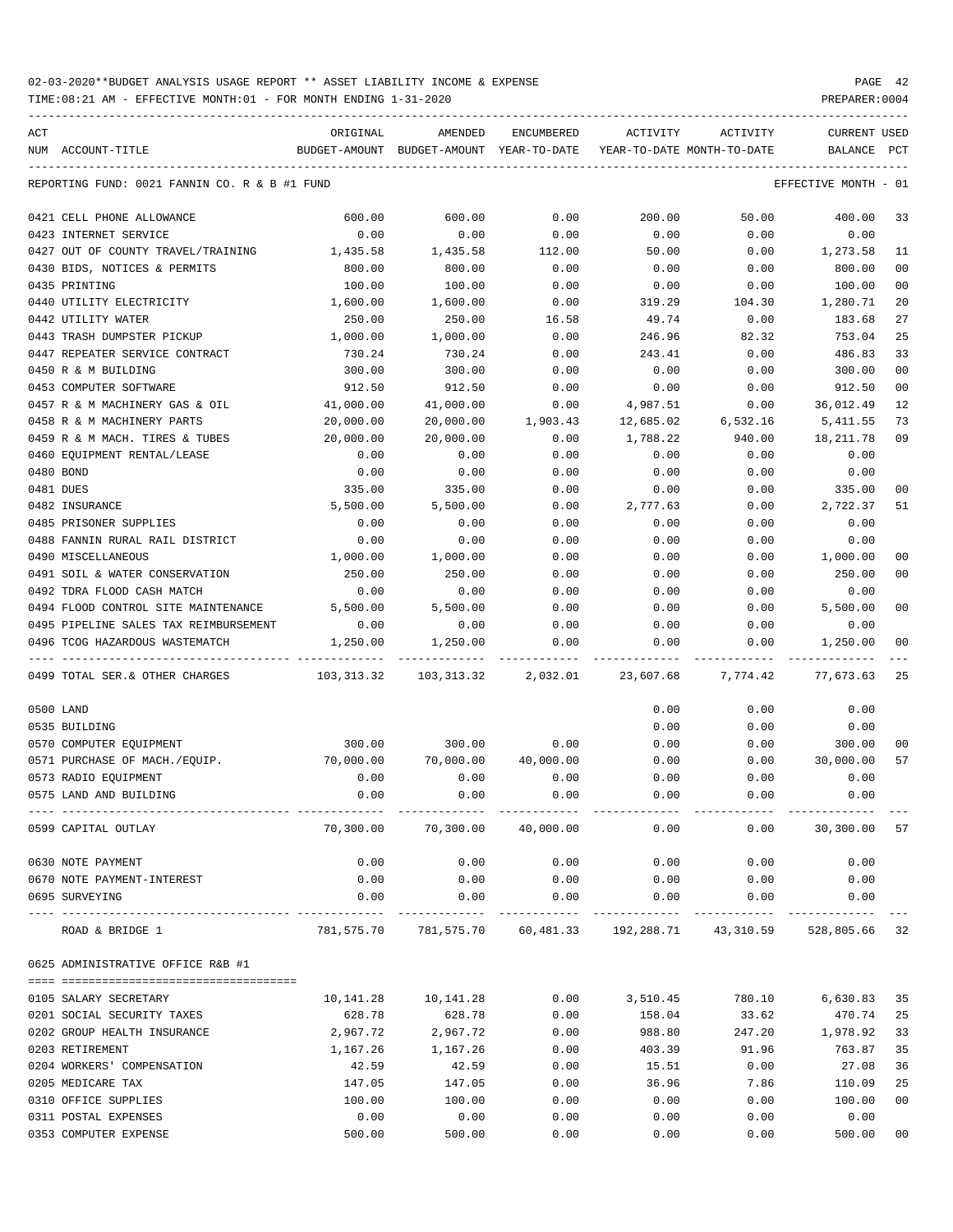| ACT |                                               | ORIGINAL      | AMENDED       | ENCUMBERED   | ACTIVITY                   | ACTIVITY              | <b>CURRENT USED</b>  |    |
|-----|-----------------------------------------------|---------------|---------------|--------------|----------------------------|-----------------------|----------------------|----|
| NUM | ACCOUNT-TITLE                                 | BUDGET-AMOUNT | BUDGET-AMOUNT | YEAR-TO-DATE | YEAR-TO-DATE MONTH-TO-DATE |                       | BALANCE PCT          |    |
|     | REPORTING FUND: 0021 FANNIN CO. R & B #1 FUND |               |               |              |                            |                       | EFFECTIVE MONTH - 01 |    |
|     | 0427 OUT OF COUNTY TRAVEL                     | 0.00          | 0.00          | 0.00         | 0.00                       | 0.00                  | 0.00                 |    |
|     | 0480 BOND                                     | 0.00          | 0.00          | 0.00         | 0.00                       | 0.00                  | 0.00                 |    |
|     | 0572 OFFICE EQUIPMENT                         | 0.00          | 0.00          | 0.00         | 0.00                       | 0.00                  | 0.00                 |    |
|     | 0574 COMPUTER EQUIPMENT                       | 0.00          | 0.00          | 0.00         | 0.00                       | 0.00                  | 0.00                 |    |
|     | ADMINISTRATIVE OFFICE R&B #1                  | 15,694.68     | 15,694.68     | 0.00         |                            | 5, 113. 15 1, 160. 74 | 10,581.53            | 33 |
|     | FANNIN CO. R & B #1 FUND                      |               |               |              |                            |                       |                      |    |
|     | INCOME TOTALS                                 | 797,270.38    | 797,270.38    |              | 526,216.16                 | 292,955.63            | 271,054.22           | 66 |
|     | <b>EXPENSE TOTALS</b>                         | 797,270.38    | 797,270.38    | 60,481.33    | 197,401.86                 | 44,471.33             | 539,387.19           | 32 |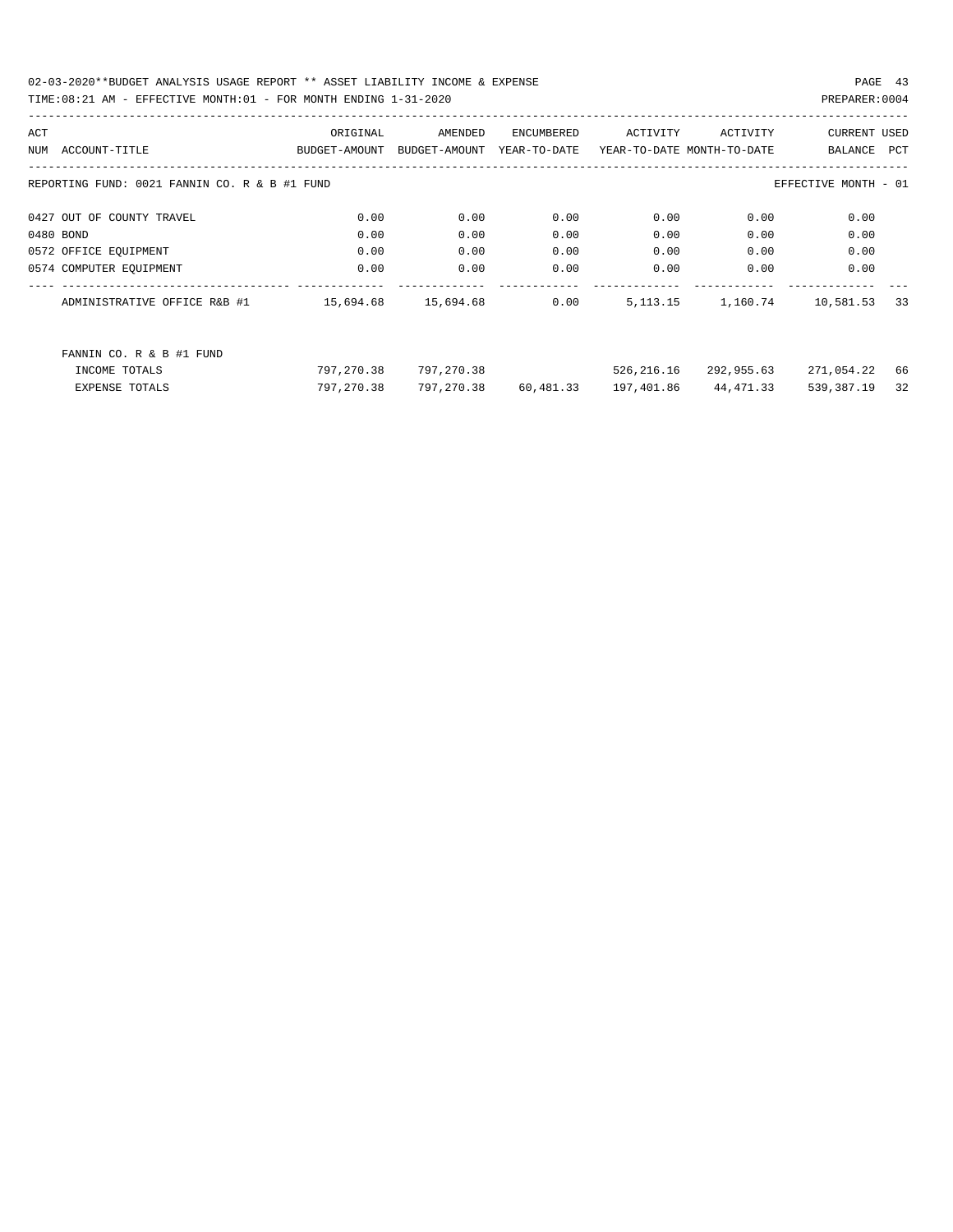|           | 02-03-2020**BUDGET ANALYSIS USAGE REPORT ** ASSET LIABILITY INCOME & EXPENSE<br>TIME: 08:21 AM - EFFECTIVE MONTH: 01 - FOR MONTH ENDING 1-31-2020 |           |                                                     |            |                                        |                             | PAGE 44<br>PREPARER: 0004                            |                |
|-----------|---------------------------------------------------------------------------------------------------------------------------------------------------|-----------|-----------------------------------------------------|------------|----------------------------------------|-----------------------------|------------------------------------------------------|----------------|
| ACT       | NUM ACCOUNT-TITLE                                                                                                                                 | ORIGINAL  | AMENDED<br>BUDGET-AMOUNT BUDGET-AMOUNT YEAR-TO-DATE | ENCUMBERED | ACTIVITY<br>YEAR-TO-DATE MONTH-TO-DATE | ACTIVITY                    | CURRENT USED<br>BALANCE PCT                          |                |
|           | REPORTING FUND: 0022 FANNIN CO. R & B #2 FUND                                                                                                     |           |                                                     |            |                                        |                             | EFFECTIVE MONTH - 01                                 |                |
|           | 0100 PAYROLL                                                                                                                                      |           |                                                     |            |                                        |                             |                                                      |                |
|           | 0100 PAYROLL                                                                                                                                      |           |                                                     |            | 0.00                                   | 0.00                        | 0.00                                                 |                |
|           | PAYROLL                                                                                                                                           |           |                                                     |            | 0.00                                   | 0.00                        | 0.00                                                 |                |
|           | 0102 A/P CLEARING                                                                                                                                 |           |                                                     |            |                                        |                             |                                                      |                |
|           | 0100 A/P CLEARING                                                                                                                                 |           |                                                     |            | 0.00                                   | 0.00                        | 0.00                                                 |                |
|           | A/P CLEARING                                                                                                                                      |           |                                                     |            | 0.00                                   | 0.00                        | 0.00                                                 |                |
|           | 0103 CASH                                                                                                                                         |           |                                                     |            |                                        |                             |                                                      |                |
|           |                                                                                                                                                   |           |                                                     |            |                                        |                             |                                                      |                |
|           | 0100 R&B#2- COMBINED FUNDS CHECKING<br>0175 TEXPOOL                                                                                               |           |                                                     |            | 1,600.97                               | 359.14                      | 223, 578. 29 260, 131. 46 486, 342. 15<br>260,956.47 |                |
|           | CASH                                                                                                                                              |           |                                                     |            | 225,179.26                             | -------------<br>260,490.60 | 747,298.62                                           |                |
|           | 0120 RECEIVABLES                                                                                                                                  |           |                                                     |            |                                        |                             |                                                      |                |
|           | 0311 TAXES RECEIVABLE                                                                                                                             |           |                                                     |            | 0.00                                   | 0.00                        | 41,096.44                                            |                |
|           | 0312 DUE FROM OTHER GOVERNMENT                                                                                                                    |           |                                                     |            | 0.00                                   | 0.00                        | 22,822.14                                            |                |
|           | 0313 DUE FROM OTHER FUNDS                                                                                                                         |           |                                                     |            | 0.00                                   | 0.00                        | 4,089.81                                             |                |
|           | 0315 INVENTORY ASSET                                                                                                                              |           |                                                     |            | 0.00                                   | 0.00                        | 54,009.30                                            |                |
|           | RECEIVABLES                                                                                                                                       |           |                                                     |            | 0.00                                   | 0.00                        | ----------<br>122,017.69                             |                |
|           | 0200 LIABILITY ACCOUNT                                                                                                                            |           |                                                     |            |                                        |                             |                                                      |                |
|           | 0150 ACCRUED SALARY PAYABLE                                                                                                                       |           |                                                     |            | 0.00                                   | 0.00                        | 11,285.41                                            |                |
|           | 0155 ACCRUED FRINGE BENEFITS                                                                                                                      |           |                                                     |            | 0.00                                   | 0.00                        | 6,055.57                                             |                |
|           | 0200 DEFERRED TAX REVENUE                                                                                                                         |           |                                                     |            | 0.00                                   | 0.00                        | 39, 351.80                                           |                |
|           | 0900 SYSTEM ADDED LIABILITY LINE-ITEM                                                                                                             |           |                                                     |            | 0.00                                   | 0.00                        | 0.00                                                 |                |
|           | 0910 SYSTEM ADDED LIABILITY LINE-ITEM                                                                                                             |           |                                                     |            |                                        | 21,189.85- 0.00             | $21,189.85-$                                         |                |
|           | LIABILITY ACCOUNT                                                                                                                                 |           |                                                     |            | 21,189.85-                             | 0.00                        | 35,502.93                                            |                |
|           | 0207 DUE TO FUND                                                                                                                                  |           |                                                     |            |                                        |                             |                                                      |                |
|           | 0070 DUE TO RIGHT OF WAY                                                                                                                          |           |                                                     |            |                                        | $0.00$ $0.00$               | 0.00                                                 |                |
| $- - - -$ | DUE TO FUND                                                                                                                                       |           | --------------                                      |            | $- - - - -$<br>0.00                    | . <u>.</u> .<br>0.00        | 0.00                                                 |                |
|           | 0271 EQUITY ACCOUNT                                                                                                                               |           |                                                     |            |                                        |                             |                                                      |                |
|           | 0200 EQUITY ACCOUNT                                                                                                                               |           |                                                     |            |                                        |                             | $0.00$ $0.00$ $587,444.27$                           |                |
|           | EQUITY ACCOUNT                                                                                                                                    |           |                                                     |            | -----<br>0.00                          | 0.00                        | 587,444.27                                           |                |
|           | 0300 TOTAL REV/TRANSFERS                                                                                                                          |           |                                                     |            |                                        |                             |                                                      |                |
|           | 0122 BEGINNING CASH BALANCE                                                                                                                       |           | 47, 346.83 47, 346.83                               |            | 0.00                                   |                             | $0.00$ $47,346.83$                                   | 0 <sub>0</sub> |
|           | TOTAL REV/TRANSFERS                                                                                                                               | 47,346.83 | 47,346.83                                           | 0.00       | 0.00                                   | 0.00                        | 47,346.83                                            | 0 <sub>0</sub> |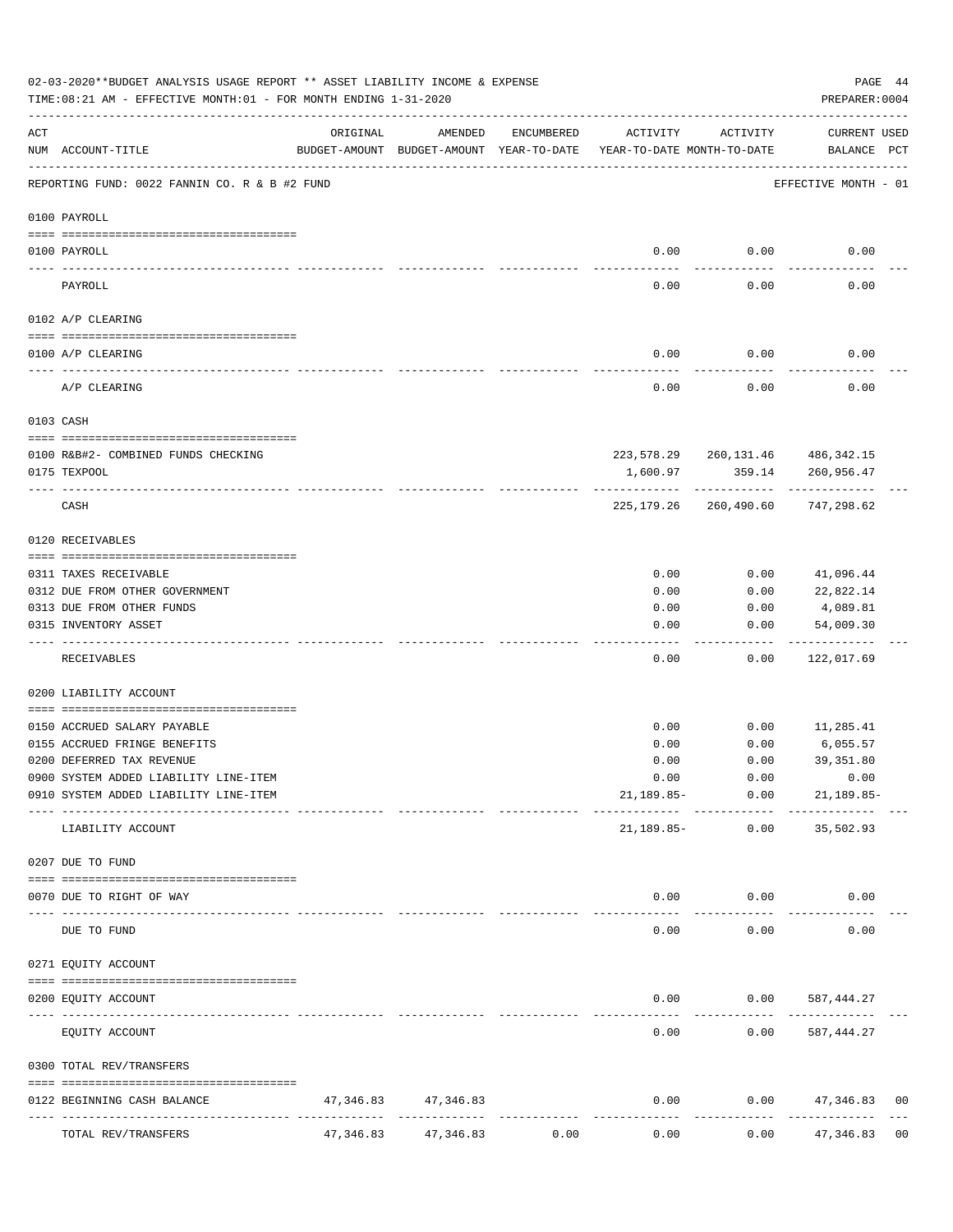|     | 02-03-2020**BUDGET ANALYSIS USAGE REPORT ** ASSET LIABILITY INCOME & EXPENSE<br>TIME: 08:21 AM - EFFECTIVE MONTH: 01 - FOR MONTH ENDING 1-31-2020 |                                            |                                                                                |               |                          |                               | PAGE 45<br>PREPARER: 0004                            |                |
|-----|---------------------------------------------------------------------------------------------------------------------------------------------------|--------------------------------------------|--------------------------------------------------------------------------------|---------------|--------------------------|-------------------------------|------------------------------------------------------|----------------|
| ACT | NUM ACCOUNT-TITLE                                                                                                                                 | ORIGINAL                                   | AMENDED<br>BUDGET-AMOUNT BUDGET-AMOUNT YEAR-TO-DATE YEAR-TO-DATE MONTH-TO-DATE | ENCUMBERED    | ACTIVITY                 | ACTIVITY                      | <b>CURRENT USED</b><br>BALANCE PCT                   |                |
|     | REPORTING FUND: 0022 FANNIN CO. R & B #2 FUND                                                                                                     |                                            |                                                                                |               |                          |                               | EFFECTIVE MONTH - 01                                 |                |
|     | 0310 PROPERTY TAXES                                                                                                                               |                                            |                                                                                |               |                          |                               |                                                      |                |
|     | 0110 CURRENT TAXES                                                                                                                                |                                            | 593,268.55 593,268.55 428,819.91 278,588.89 164,448.64                         |               |                          |                               |                                                      | 72             |
|     | 0120 DELINQUENT TAXES                                                                                                                             |                                            | 12,500.00   12,500.00                                                          |               | 6,904.02                 |                               | 2,620.68 5,595.98                                    | 55             |
|     | PROPERTY TAXES                                                                                                                                    | 605,768.55                                 |                                                                                |               | ------------             |                               | 605,768.55 0.00 435,723.93 281,209.57 170,044.62     | $---$<br>72    |
|     | 0318 OTHER TAXES                                                                                                                                  |                                            |                                                                                |               |                          |                               |                                                      |                |
|     |                                                                                                                                                   |                                            |                                                                                |               |                          |                               |                                                      |                |
|     | 0120 PAY N LIEU TAX/GRASSLAND                                                                                                                     | 2,000.00                                   | 2,000.00                                                                       |               |                          |                               | $0.00$ $0.00$ $2,000.00$                             | 0 <sub>0</sub> |
|     | 0121 PAY N LIEU TAX/UPPER TRINITY                                                                                                                 | 1,000.00                                   | 1,000.00                                                                       |               | 797.62                   | 0.00                          | 202.38                                               | 80             |
|     | 0160 SALES TAX REVENUES                                                                                                                           | 50,000.00                                  | 50,000.00                                                                      |               |                          | 23,415.21 5,257.46            | 26,584.79                                            | 47             |
|     | OTHER TAXES                                                                                                                                       | 53,000.00                                  |                                                                                |               | 53,000.00 0.00 24,212.83 | 5,257.46                      | 28,787.17                                            | 46             |
|     | 0321 FEES OF TAX COLLECTOR                                                                                                                        |                                            |                                                                                |               |                          |                               |                                                      |                |
|     |                                                                                                                                                   |                                            | 86,000.00 86,000.00                                                            |               |                          |                               |                                                      |                |
|     | 0200 CAR REGISTRATION/SALES TAX<br>0300 COUNTY'S ADDITIONAL \$10                                                                                  | 64,000.00                                  | 64,000.00                                                                      |               | 24,445.06                | 7,050.77                      | 44,917.44 44,917.44 41,082.56<br>39,554.94           | 52<br>38       |
|     | FEES OF TAX COLLECTOR                                                                                                                             | 150,000.00                                 | -------------                                                                  |               | ------------             | ------------                  | --------------<br>80,637.50                          | 46             |
|     | 0330 GRANTS                                                                                                                                       |                                            |                                                                                |               |                          |                               |                                                      |                |
|     | 0200 FEMA GRANT                                                                                                                                   | 0.00                                       | 0.00                                                                           |               |                          | $0.00$ $0.00$                 | 0.00                                                 |                |
|     | GRANTS                                                                                                                                            | 0.00                                       |                                                                                | $0.00$ 0.00   |                          | 0.00<br>0.00                  | 0.00                                                 |                |
|     | 0350 FINES                                                                                                                                        |                                            |                                                                                |               |                          |                               |                                                      |                |
|     | 0403 COUNTY CLERK FINES                                                                                                                           | 5,000.00                                   | 5,000.00                                                                       |               |                          |                               | 260.17 260.17 4,739.83                               | 0 <sub>5</sub> |
|     | 0450 DISTRICT CLERK FINES                                                                                                                         | 8,500.00                                   | 8,500.00                                                                       |               | 1,426.67                 | 0.00                          | 7,073.33                                             | 17             |
|     | 0455 J. P. #1 FINES                                                                                                                               | 5,000.00                                   | 5,000.00                                                                       |               | 1,775.57                 | 1,775.57                      | 3, 224.43 36                                         |                |
|     | 0456 J. P. #2 FINES                                                                                                                               | 2,000.00                                   | 2,000.00                                                                       |               | 2,895.93                 | 0.00                          | 895.93+ 145                                          |                |
|     | 0457 J. P. #3 FINES                                                                                                                               | 5,000.00<br>----------------- ------------ | 5,000.00<br>------------                                                       |               | -------------            | 714.87 714.87<br>------------ | 4,285.13 14<br>-------------                         |                |
|     | FINES                                                                                                                                             | 25,500.00                                  |                                                                                |               |                          |                               | $25,500.00$ $0.00$ $7,073.21$ $2,750.61$ $18,426.79$ | 28             |
|     | 0360 INTEREST EARNINGS                                                                                                                            |                                            |                                                                                |               |                          |                               |                                                      |                |
|     | 0100 INTEREST EARNINGS                                                                                                                            |                                            | 5,000.00 5,000.00                                                              |               |                          |                               | 1,810.20   406.38   3,189.80                         | 36             |
|     | INTEREST EARNINGS                                                                                                                                 |                                            | 5,000.00 5,000.00 0.00 1,810.20                                                |               |                          | 406.38                        | 3,189.80                                             | 36             |
|     | 0364 SALE OF EQUIPMENT                                                                                                                            |                                            |                                                                                |               |                          |                               |                                                      |                |
|     | --------------------------------------<br>0163 SALE OF EQUIPMENT                                                                                  |                                            | 2,000.00 2,000.00                                                              |               |                          | $0.00$ $0.00$                 | 2,000.00                                             | 0 <sub>0</sub> |
|     | SALE OF EQUIPMENT                                                                                                                                 | 2,000.00                                   |                                                                                | 2,000.00 0.00 | 0.00                     |                               | -------------<br>0.00<br>2,000.00                    | 0 <sub>0</sub> |
|     | 0370 MISCELLANEOUS REVENUES                                                                                                                       |                                            |                                                                                |               |                          |                               |                                                      |                |
|     | 0120 STATE LATERAL ROAD                                                                                                                           | 10,000.00                                  | 10,000.00                                                                      |               | 9,854.63                 |                               | $0.00$ 145.37                                        | 99             |
|     | 0125 TDT WEIGHT FEES                                                                                                                              | 20,500.00                                  | 20,500.00                                                                      |               | 13,432.55                |                               | 0.00<br>7,067.45                                     | 66             |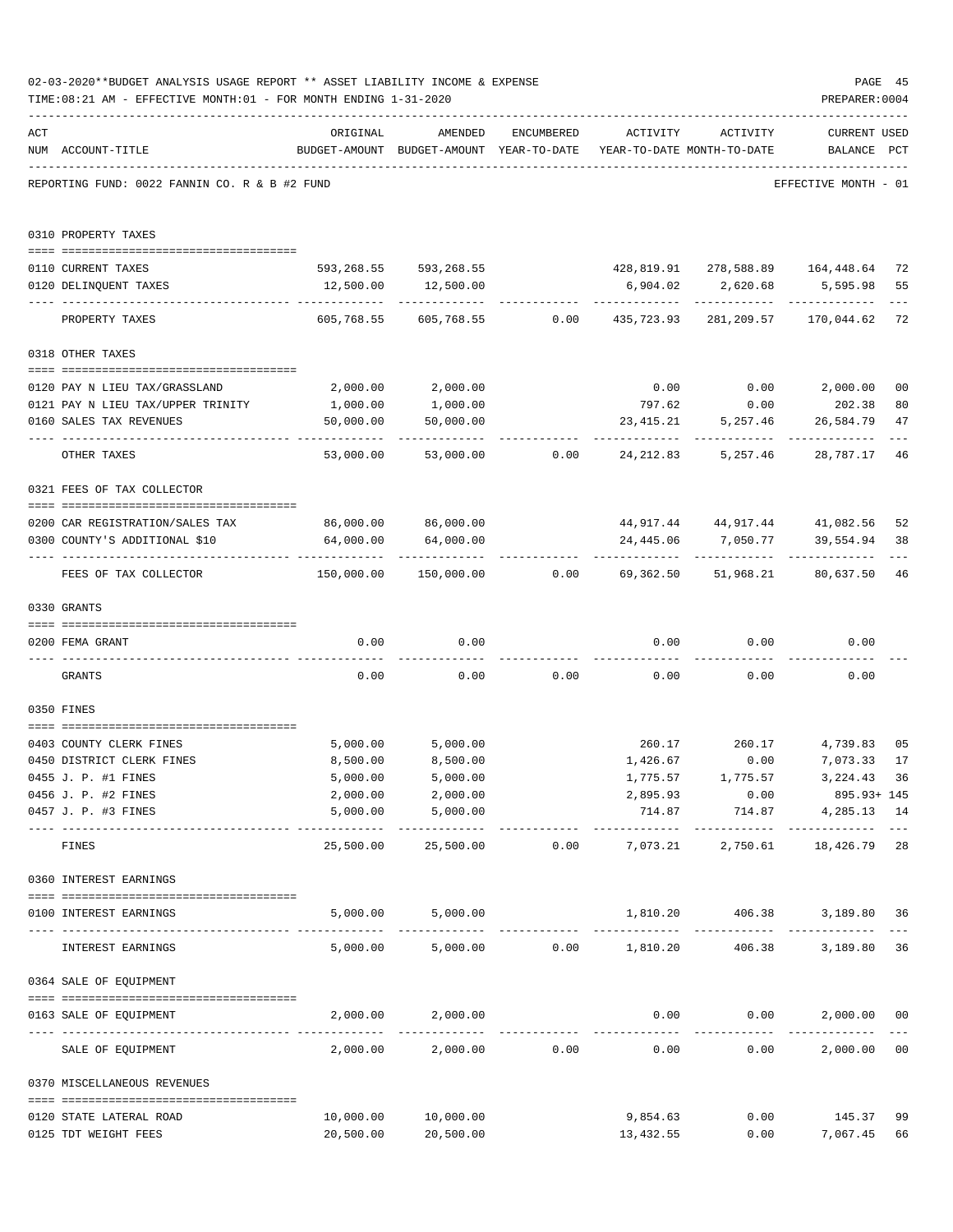| ACT |                                               | ORIGINAL   | AMENDED                                  | ENCUMBERED   | ACTIVITY  | ACTIVITY                                                       | CURRENT USED         |     |
|-----|-----------------------------------------------|------------|------------------------------------------|--------------|-----------|----------------------------------------------------------------|----------------------|-----|
|     | NUM ACCOUNT-TITLE                             |            | BUDGET-AMOUNT BUDGET-AMOUNT YEAR-TO-DATE |              |           | YEAR-TO-DATE MONTH-TO-DATE                                     | BALANCE              | PCT |
|     | REPORTING FUND: 0022 FANNIN CO. R & B #2 FUND |            |                                          |              |           |                                                                | EFFECTIVE MONTH - 01 |     |
|     | 0130 REFUNDS & MISCELLANEOUS                  | 0.00       | 0.00                                     |              | 0.00      | 0.00                                                           | 0.00                 |     |
|     | 0131 AUTOMOBILE INSURANCE LOSS PAYMENT        | 0.00       | 0.00                                     |              | 0.00      | 0.00                                                           | 0.00                 |     |
|     | 0140 PROCEEDS OF LOAN                         | 0.00       | 0.00                                     |              | 0.00      | 0.00                                                           | 0.00                 |     |
|     | 0145 REIMBURSEMENT OF MATERIALS               | 10,800.00  | 10,800.00                                |              | 1,863.24  | 224.10                                                         | 8,936.76             | 17  |
|     | 0150 TRENTON HIGH MEADOWS SUBDIVISION         | 6,700.00   | 6,700.00                                 |              | 2,800.00  | 0.00                                                           | 3,900.00             | 42  |
|     | MISCELLANEOUS REVENUES                        | 48,000.00  | 48,000.00                                | 0.00         | 27,950.42 | 224.10                                                         | 20,049.58            | 58  |
|     | 0509 CONTINGENCY                              |            |                                          |              |           |                                                                |                      |     |
|     | 0475 CONTINGENCY                              | 10,000.00  | 10,000.00                                | 0.00         | 0.00      | 0.00                                                           | 10,000.00 00         |     |
|     |                                               |            |                                          |              |           |                                                                |                      |     |
|     | CONTINGENCY                                   | 10,000.00  | 10,000.00                                | 0.00         | 0.00      | 0.00                                                           | 10,000.00            | 00  |
|     | 0622 ROAD & BRIDGE 2                          |            |                                          |              |           |                                                                |                      |     |
|     | 0100 COMPENSATION PAY                         | 0.00       | 0.00                                     | 0.00         |           | $0.00$ 0.00                                                    | 0.00                 |     |
|     | 0101 SALARY ELECTED OFFICIAL                  | 62,720.97  | 62,720.97                                | 0.00         | 21,711.15 |                                                                | 4,824.70 41,009.82   | 35  |
|     | 0105 SALARY SECRETARY                         | 0.00       | 0.00                                     | 0.00         | 0.00      | 0.00                                                           | 0.00                 |     |
|     | 0106 SALARY PRECINCT EMPLOYEES                | 231,328.10 | 231,328.10                               | 0.00         | 66,546.85 | 15,187.50                                                      | 164,781.25           | 29  |
|     | 0107 REGULAR-TEMP. PART-TIME                  | 0.00       | 0.00                                     | 0.00         | 0.00      | 0.00                                                           | 0.00                 |     |
|     | 0199 TOTAL SALARIES                           | 294,049.07 | 294,049.07                               | ----<br>0.00 | 88,258.00 | 20,012.20                                                      | 205,791.07           | 30  |
|     | 0201 SOCIAL SECURITY TAXES                    | 18,415.57  | 18,415.57                                | 0.00         | 5,210.33  | 1,176.59                                                       | 13,205.24            | 28  |
|     | 0202 GROUP HEALTH INSURANCE                   | 94,967.04  | 94,967.04                                | 0.00         | 29,667.60 | 8,900.28                                                       | 65,299.44            | 31  |
|     | 0203 RETIREMENT                               | 34,374.34  | 34,374.34                                | 0.00         | 10,146.32 | 2,359.45                                                       | 24,228.02            | 30  |
|     | 0204 WORKERS' COMPENSATION                    | 7,329.52   | 7,329.52                                 | 0.00         | 3,544.63  | 0.00                                                           | 3,784.89             | 48  |
|     | 0205 MEDICARE TAX                             | 4,272.41   | 4,272.41                                 | 0.00         |           | 1,218.66 275.20                                                | 3,053.75             | 29  |
|     | 0206 UNEMPLOYMENT EXPENSE                     | 0.00       | 0.00                                     | 0.00         | 0.00      | 0.00                                                           | 0.00                 |     |
|     | 0299 TOTAL EMPLOYEE BENEFITS                  | 159,358.88 | 159,358.88                               | 0.00         | 49,787.54 | 12,711.52                                                      | 109,571.34           | -31 |
|     | 0312 CONTRACT LABOR                           | 0.00       | 0.00                                     | 0.00         | 0.00      |                                                                | $0.00$ 0.00          |     |
|     | 0314 EMPLOYEE PHYSICALS/DOT TESTING           | 400.00     | 400.00                                   | 0.00         | 65.00     | 0.00                                                           | 335.00               | 16  |
|     | 0340 SHOP SUPPLIES                            | 4,000.00   | 4,000.00                                 | 0.00         | 645.22    | 351.12                                                         | 3,354.78 16          |     |
|     | 0341 R & B MAT. ROCK & GRAVEL                 | 134,307.00 | 134,307.00                               | 0.00         | 57,320.67 | 22,665.53                                                      | 76,986.33            | 43  |
|     | 0342 R & B MAT. CULVERTS                      | 20,000.00  | 20,000.00                                | 0.00         | 5,360.00  | 0.00                                                           | 14,640.00            | 27  |
|     | 0343 R & B MAT. HARDWRE & LUMB                | 6,000.00   | 6,000.00                                 | 214.06       | 261.34    | 0.00                                                           | 5,524.60             | 08  |
|     | 0344 R & B MAT. ASPHALT/RD OIL                | 42,000.00  | 42,000.00                                | 0.00         | 1,295.45  | 1,295.45                                                       | 40,704.55            | 03  |
|     | 0345 CHEMICALS                                | 1,000.00   | 1,000.00                                 | 0.00         | 0.00      | 0.00                                                           | 1,000.00             | 00  |
|     | 0346 CETRZ EXPENDITURES                       | 0.00       | 0.00                                     | 0.00         | 0.00      | 0.00                                                           | 0.00                 |     |
|     | 0350 DEBRIS REMOVAL                           | 0.00       | 0.00                                     | 0.00         | 0.00      | 0.00                                                           | 0.00                 |     |
|     | 0395 UNIFORMS                                 | 2,800.00   | 2,800.00                                 | 0.00         | 825.82    |                                                                | 298.56 1,974.18 29   |     |
|     | 0399 TOTAL R&B MATERIALS                      |            |                                          |              |           | 210,507.00 210,507.00 214.06 65,773.50 24,610.66 144,519.44 31 |                      |     |
|     | 0400 LEGAL FEES                               | 0.00       | 0.00                                     | 0.00         | 0.00      | 0.00                                                           | 0.00                 |     |
|     | 0420 UTILITY TELEPHONE                        | 1,000.00   | 1,000.00                                 | 0.00         | 327.80    | 81.95                                                          | 672.20               | 33  |
|     | 0421 CELL PHONE ALLOWANCE                     | 600.00     | 600.00                                   | 0.00         | 200.00    | 50.00                                                          | 400.00               | 33  |
|     | 0427 OUT OF COUNTY TRAVEL/TRAINING 2,500.00   |            | 2,500.00                                 | 112.00       | 1,225.71  | 225.00                                                         | 1,162.29             | 54  |
|     | 0430 BIDS, NOTICES & PERMITS                  | 500.00     | 500.00                                   | 0.00         | 86.68     | 0.00                                                           | 413.32               | 17  |
|     | 0435 PRINTING                                 | 100.00     | 100.00                                   | 0.00         | 0.00      | 0.00                                                           | 100.00               | 00  |
|     | 0440 UTILITY ELECTRICITY                      | 2,000.00   | 2,000.00                                 | 0.00         | 546.85    | 110.25                                                         | 1,453.15             | 27  |
|     | 0441 UTILITY GAS                              | 750.00     | 750.00                                   | 0.00         | 244.13    | 90.74                                                          | 505.87               | 33  |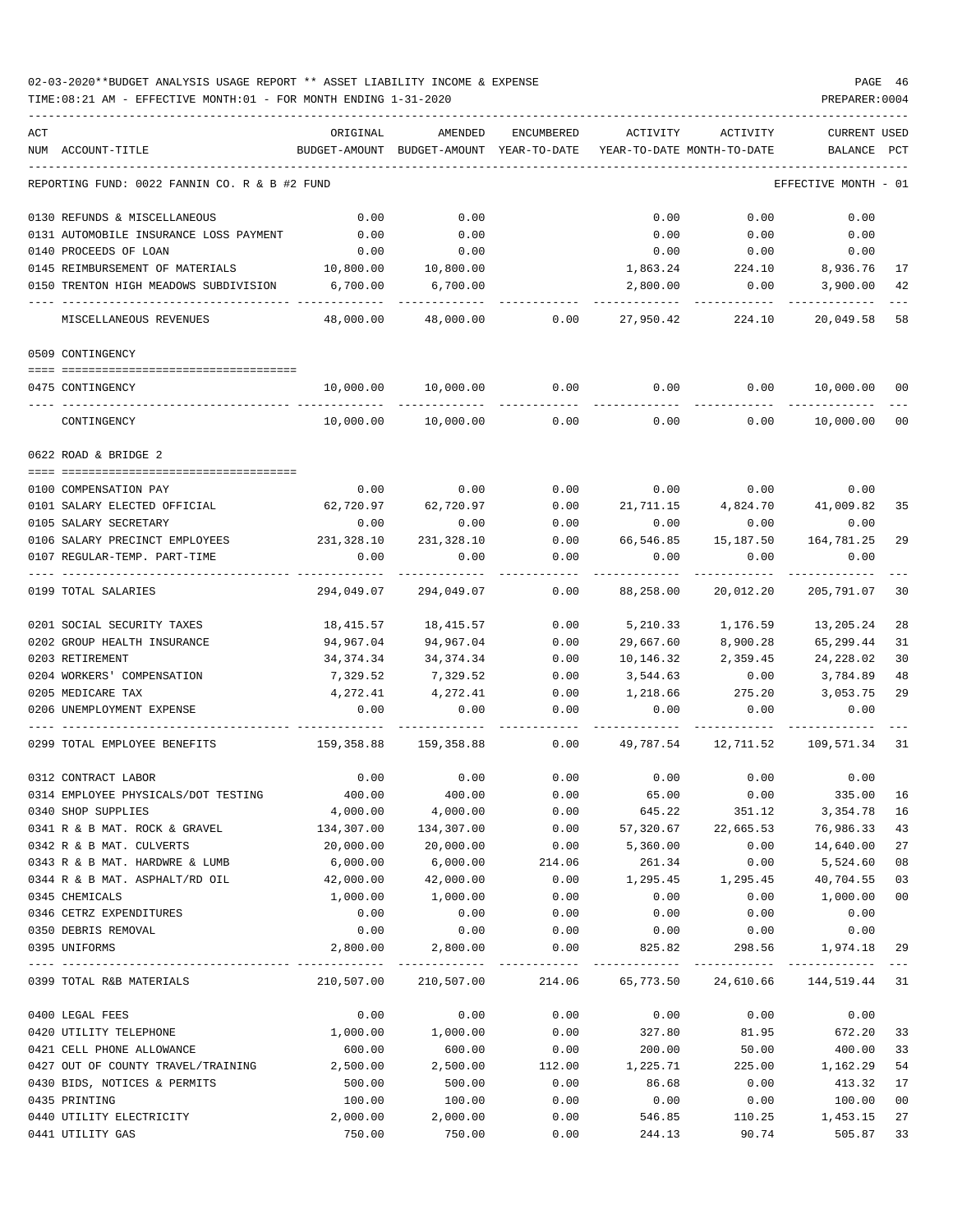TIME:08:21 AM - EFFECTIVE MONTH:01 - FOR MONTH ENDING 1-31-2020 PREPARER:0004

| ACT |                                                     | ORIGINAL      | AMENDED                    | ENCUMBERED   | ACTIVITY     | ACTIVITY                   | <b>CURRENT USED</b>  |                |
|-----|-----------------------------------------------------|---------------|----------------------------|--------------|--------------|----------------------------|----------------------|----------------|
|     | NUM ACCOUNT-TITLE                                   | BUDGET-AMOUNT | BUDGET-AMOUNT YEAR-TO-DATE |              |              | YEAR-TO-DATE MONTH-TO-DATE | BALANCE              | PCT            |
|     | REPORTING FUND: 0022 FANNIN CO. R & B #2 FUND       |               |                            |              |              |                            | EFFECTIVE MONTH - 01 |                |
|     | 0442 UTILITY WATER                                  | 940.00        | 940.00                     | 0.00         | 247.23       | 80.24                      | 692.77               | 26             |
|     | 0443 TRASH PICKUP                                   | 1,300.00      | 1,300.00                   | 0.00         | 0.00         | 0.00                       | 1,300.00             | 0 <sub>0</sub> |
|     | 0447 REPEATER SERVICE CONTRACT                      | 730.24        | 730.24                     | 0.00         | 243.41       | 0.00                       | 486.83               | 33             |
|     | 0450 R&M BUILDING                                   | 3,000.00      | 3,000.00                   | 0.00         | 0.00         | 0.00                       | 3,000.00             | 0 <sub>0</sub> |
|     | 0453 COMPUTER SOFTWARE                              | 0.00          | 0.00                       | 0.00         | 0.00         | 0.00                       | 0.00                 |                |
|     | 0457 R & M MACHINERY GAS & OIL                      | 70,000.00     | 70,000.00                  | 0.00         | 14,219.42    | 4,748.06                   | 55,780.58            | 20             |
|     | 0458 R & M MACHINERY PARTS                          | 30,000.00     | 30,000.00                  | 269.74       | 50,274.36    | 9,668.84                   | $20,544.10 - 168$    |                |
|     | 0459 R & M MACH. TIRES & TUBES                      | 15,000.00     | 15,000.00                  | 60.00        | 4,989.49     | 2,975.49                   | 9,950.51             | 34             |
|     | 0460 EQUIPMENT RENTAL/LEASE                         | 50,000.00     | 50,000.00                  | 0.00         | 3,000.00     | 3,000.00                   | 47,000.00            | 06             |
|     | 0480 BOND                                           | 0.00          | 0.00                       | 0.00         | 0.00         | 0.00                       | 0.00                 |                |
|     | 0481 DUES                                           | 335.00        | 335.00                     | 0.00         | 0.00         | 0.00                       | 335.00               | 00             |
|     | 0482 INSURANCE                                      | 9,000.00      | 9,000.00                   | 0.00         | 5,733.96     | 0.00                       | 3,266.04             | 64             |
|     | 0485 PRISONER SUPPLIES                              | 0.00          | 0.00                       | 0.00         | 0.00         | 0.00                       | 0.00                 |                |
|     | 0488 FANNIN RURAL RAIL DISTRICT                     | 0.00          | 0.00                       | 0.00         | 0.00         | 0.00                       | 0.00                 |                |
|     | 0490 MISCELLANEOUS                                  | 1,000.00      | 1,000.00                   | 0.00         | 0.00         | 0.00                       | 1,000.00             | 00             |
|     | 0491 SOIL & WATER CONSERVATION                      | 250.00        | 250.00                     | 0.00         | 0.00         | 0.00                       | 250.00               | 00             |
|     | 0492 TDRA FLOOD CASH MATCH                          | 0.00          | 0.00                       | 0.00         | 0.00         | 0.00                       | 0.00                 |                |
|     | 0493 TRENTON HIGH MEADOWS SUBDIVISION               | 4,000.00      | 4,000.00                   | 0.00         | 0.00         | 0.00                       | 4,000.00             | 00             |
|     | 0494 FLOOD CONTROL SITE MAINTENANCE                 | 4,000.00      | 4,000.00                   | 0.00         | 0.00         | 0.00                       | 4,000.00             | 0 <sub>0</sub> |
|     | 0495 PIPELINE SALES TAX REIMBURSEMENT               | 0.00          | 0.00                       | 0.00         | 0.00         | 0.00                       | 0.00                 |                |
|     | 0496 TCOG HAZARDOUS WASTEMATCH                      | 0.00          | 0.00                       | 0.00         | 0.00         | 0.00                       | 0.00                 |                |
|     | 0499 TOTAL SER.& OTHER CHARGES                      | 197,005.24    | 197,005.24                 | 441.74       | 81,339.04    | 21,030.57                  | 115,224.46           | 42             |
|     | 0500 LAND                                           |               |                            |              | 0.00         | 0.00                       | 0.00                 |                |
|     | 0535 BUILDING                                       |               |                            |              | 0.00         | 0.00                       | 0.00                 |                |
|     | 0562 LAND/BUILDING                                  | 0.00          | 0.00                       | 0.00         | 0.00         | 0.00                       | 0.00                 |                |
|     | 0570 COMPUTER EQUIPMENT                             | 0.00          | 0.00                       | 0.00         | 0.00         | 0.00                       | 0.00                 |                |
|     | 0571 PURCHASE OF MACH./EQUIP.                       | 50,000.00     | 50,000.00                  | 0.00         | 29,492.50    | 1,800.00                   | 20,507.50            | 59             |
|     | 0573 RADIO EQUIPMENT                                | 0.00          | 0.00                       | 0.00         | 0.00         | 0.00                       | 0.00                 |                |
|     | 0575 LAND/BUILDING                                  |               |                            |              | 0.00         | 0.00                       | 0.00                 |                |
|     | 0580 PRECINCT BRIDGE                                | 0.00          | 0.00                       | 0.00         | 0.00         | 0.00                       | 0.00                 |                |
|     |                                                     |               |                            |              |              |                            |                      |                |
|     | 0599 CAPITAL OUTLAY                                 | 50,000.00     | 50,000.00                  | 0.00         | 29,492.50    | 1,800.00                   | 20,507.50            | 59             |
|     | ROAD & BRIDGE 2                                     | 910,920.19    | 910,920.19                 | 655.80       | 314,650.58   | 80,164.95                  | 595,613.81           | 35             |
|     | 0625 ADMINISTRATIVE OFFICE R&B #2                   |               |                            |              |              |                            |                      |                |
|     |                                                     |               |                            |              |              |                            |                      |                |
|     | 0105 SALARY SECRETARY<br>0201 SOCIAL SECURITY TAXES | 10,141.28     | 10,141.28                  | 0.00         | 3,510.45     | 780.10                     | 6,630.83             | 35             |
|     |                                                     | 628.76        | 628.76                     | 0.00         | 157.98       | 33.60                      | 470.78               | 25             |
|     | 0202 GROUP HEALTH INSURANCE                         | 2,967.72      | 2,967.72                   | 0.00         | 988.96       | 247.24                     | 1,978.76             | 33             |
|     | 0203 RETIREMENT                                     | 1,167.26      | 1,167.26                   | 0.00         | 403.55       | 91.98                      | 763.71               | 35             |
|     | 0204 WORKERS' COMPENSATION                          | 42.59         | 42.59                      | 0.00         | 15.51        | 0.00                       | 27.08                | 36             |
|     | 0205 MEDICARE TAX<br>0310 OFFICE SUPPLIES           | 147.58        | 147.58                     | 0.00         | 36.95        | 7.86                       | 110.63               | 25             |
|     |                                                     | 100.00        | 100.00                     | 0.00         | 0.00         | 0.00                       | 100.00               | 00             |
|     | 0311 POSTAL EXPENSES<br>0353 COMPUTER EXPENSE       | 0.00          | 0.00                       | 0.00         | 0.00         | 0.00                       | 0.00<br>500.00       | 0 <sub>0</sub> |
|     |                                                     | 500.00        | 500.00                     | 0.00         | 0.00         | 0.00                       | 0.00                 |                |
|     | 0427 OUT OF COUNTY TRAVEL<br>0480 BOND              | 0.00<br>0.00  | 0.00<br>0.00               | 0.00<br>0.00 | 0.00<br>0.00 | 0.00<br>0.00               | 0.00                 |                |
|     | 0572 OFFICE EQUIPMENT                               | 0.00          | 0.00                       | 0.00         | 0.00         | 0.00                       | 0.00                 |                |
|     | 0574 COMPUTER EQUIPMENT                             | 0.00          | 0.00                       | 0.00         | 0.00         | 0.00                       | 0.00                 |                |
|     |                                                     |               |                            |              |              |                            | ---------            |                |

ADMINISTRATIVE OFFICE R&B #2 15,695.19 15,695.19 0.00 5,113.40 1,160.78 10,581.79 33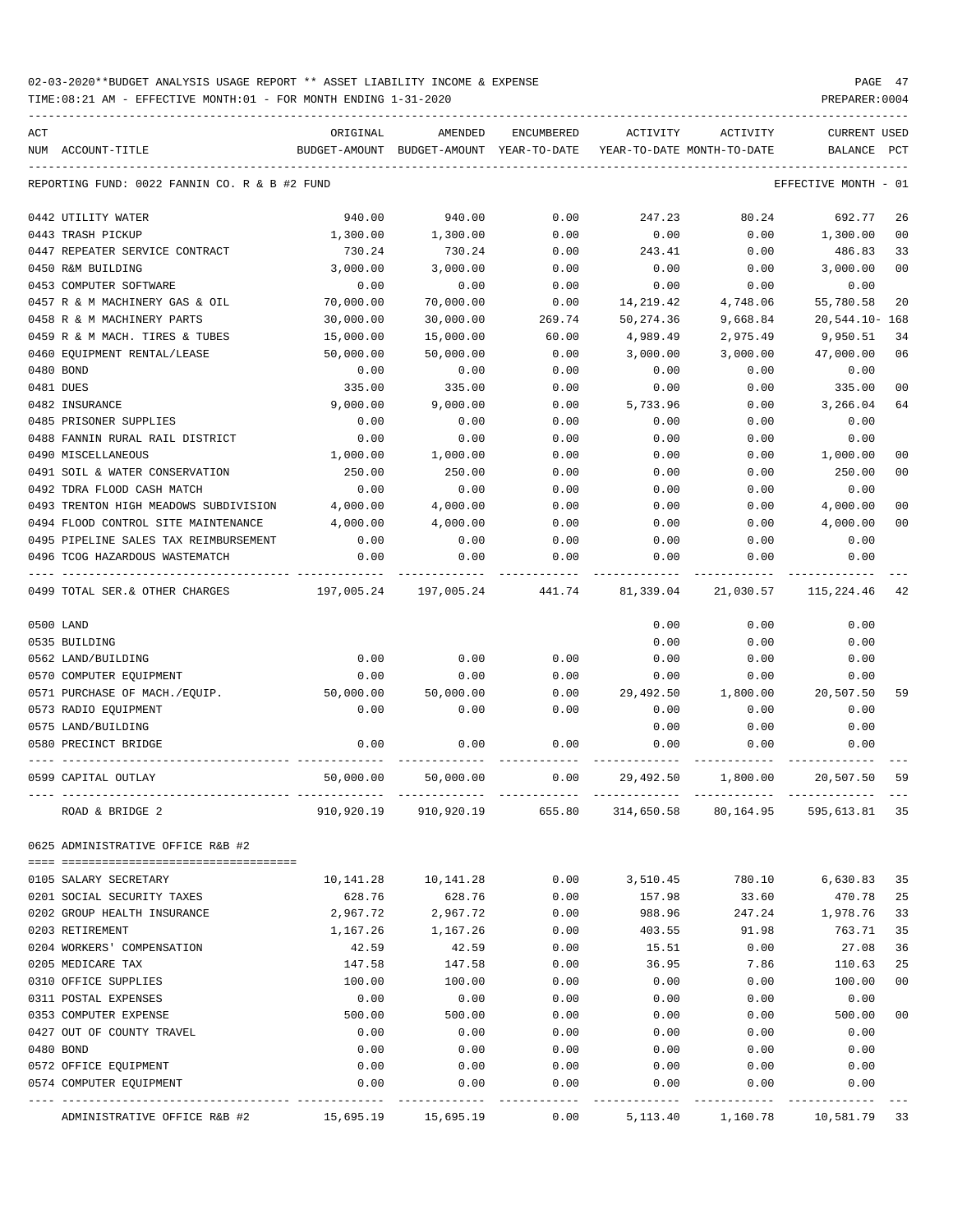| 02-03-2020**BUDGET ANALYSIS USAGE REPORT ** ASSET LIABILITY INCOME & EXPENSE<br>TIME: $08:21$ AM - EFFECTIVE MONTH: $01$ - FOR MONTH ENDING $1-31-2020$ |               |               |              |            |                            | PAGE 48<br>PREPARER: 0004 |     |
|---------------------------------------------------------------------------------------------------------------------------------------------------------|---------------|---------------|--------------|------------|----------------------------|---------------------------|-----|
| ACT                                                                                                                                                     | ORIGINAL      | AMENDED       | ENCUMBERED   | ACTIVITY   | ACTIVITY                   | <b>CURRENT USED</b>       |     |
| NUM<br>ACCOUNT-TITLE                                                                                                                                    | BUDGET-AMOUNT | BUDGET-AMOUNT | YEAR-TO-DATE |            | YEAR-TO-DATE MONTH-TO-DATE | BALANCE                   | PCT |
| REPORTING FUND: 0022 FANNIN CO. R & B #2 FUND                                                                                                           |               |               |              |            |                            | EFFECTIVE MONTH - 01      |     |
| FANNIN CO. R & B #2 FUND                                                                                                                                |               |               |              |            |                            |                           |     |
| INCOME TOTALS                                                                                                                                           | 936,615.38    | 936,615.38    |              | 566,133.09 | 341,816.33                 | 370,482.29                | -60 |
| <b>EXPENSE TOTALS</b>                                                                                                                                   | 936,615.38    | 936,615.38    | 655.80       | 319,763.98 | 81,325.73                  | 616,195.60                | 34  |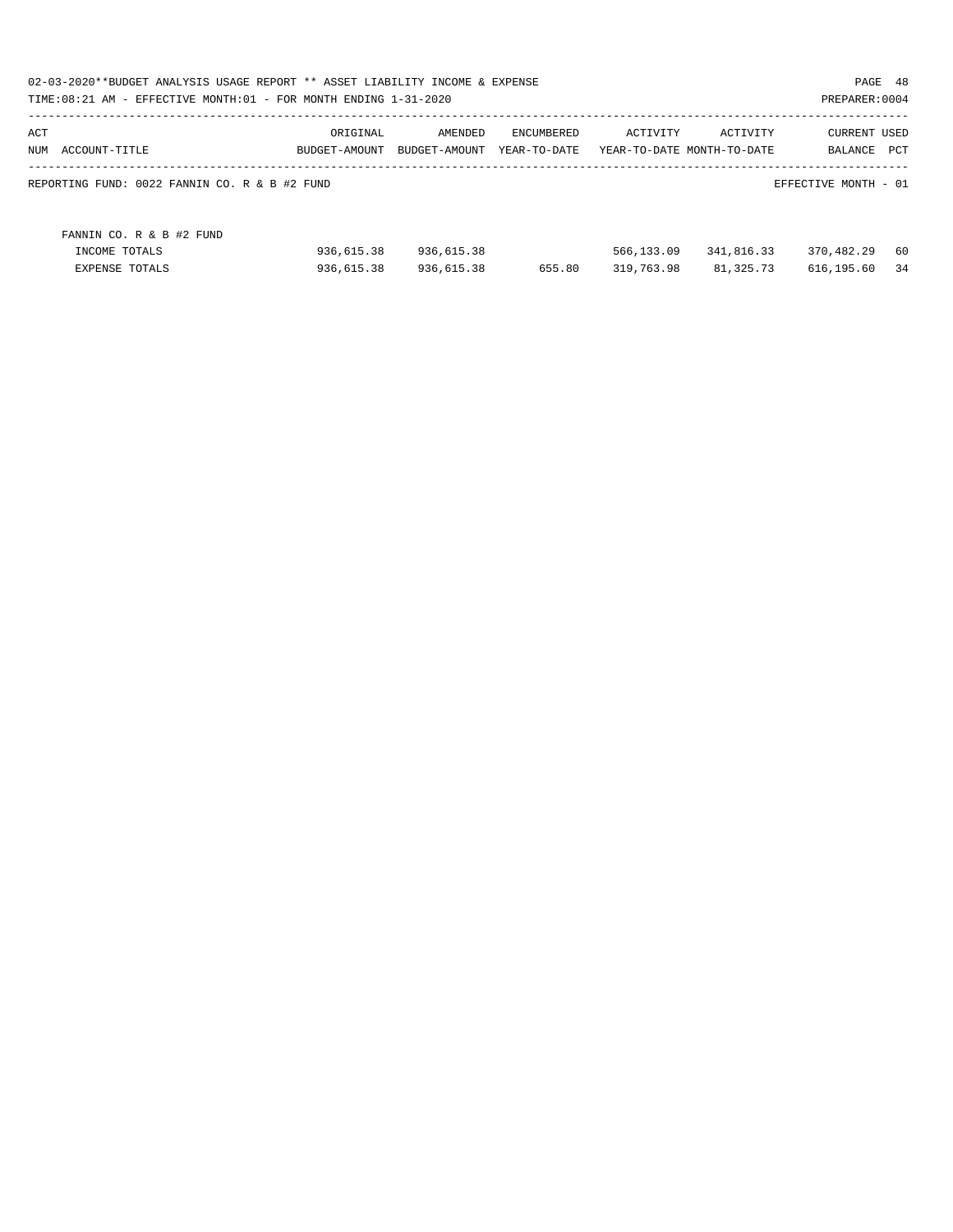|                                                                                                                                                                                                                                                                                                                                                                                              | 02-03-2020**BUDGET ANALYSIS USAGE REPORT ** ASSET LIABILITY INCOME & EXPENSE<br>TIME: 08:21 AM - EFFECTIVE MONTH: 01 - FOR MONTH ENDING 1-31-2020 |                                                      |                            |                    |                                        |                         | PREPARER: 0004                     | PAGE 49 |
|----------------------------------------------------------------------------------------------------------------------------------------------------------------------------------------------------------------------------------------------------------------------------------------------------------------------------------------------------------------------------------------------|---------------------------------------------------------------------------------------------------------------------------------------------------|------------------------------------------------------|----------------------------|--------------------|----------------------------------------|-------------------------|------------------------------------|---------|
| ACT                                                                                                                                                                                                                                                                                                                                                                                          | NUM ACCOUNT-TITLE                                                                                                                                 | ORIGINAL<br>BUDGET-AMOUNT BUDGET-AMOUNT YEAR-TO-DATE | AMENDED                    | ENCUMBERED         | ACTIVITY<br>YEAR-TO-DATE MONTH-TO-DATE | ACTIVITY                | CURRENT USED<br>BALANCE PCT        |         |
|                                                                                                                                                                                                                                                                                                                                                                                              | REPORTING FUND: 0023 FANNIN CO. R & B #3 FUND                                                                                                     |                                                      |                            |                    |                                        |                         | EFFECTIVE MONTH - 01               |         |
|                                                                                                                                                                                                                                                                                                                                                                                              | 0100 PAYROLL                                                                                                                                      |                                                      |                            |                    |                                        |                         |                                    |         |
|                                                                                                                                                                                                                                                                                                                                                                                              | 0100 PAYROLL                                                                                                                                      |                                                      |                            |                    | 0.00                                   | 0.00                    | 0.00                               |         |
| $\frac{1}{2} \frac{1}{2} \frac{1}{2} \frac{1}{2} \frac{1}{2} \frac{1}{2} \frac{1}{2} \frac{1}{2} \frac{1}{2} \frac{1}{2} \frac{1}{2} \frac{1}{2} \frac{1}{2} \frac{1}{2} \frac{1}{2} \frac{1}{2} \frac{1}{2} \frac{1}{2} \frac{1}{2} \frac{1}{2} \frac{1}{2} \frac{1}{2} \frac{1}{2} \frac{1}{2} \frac{1}{2} \frac{1}{2} \frac{1}{2} \frac{1}{2} \frac{1}{2} \frac{1}{2} \frac{1}{2} \frac{$ | PAYROLL                                                                                                                                           |                                                      |                            |                    | 0.00                                   | 0.00                    | 0.00                               |         |
|                                                                                                                                                                                                                                                                                                                                                                                              | 0102 A/P CLEARING                                                                                                                                 |                                                      |                            |                    |                                        |                         |                                    |         |
|                                                                                                                                                                                                                                                                                                                                                                                              | 0100 A/P CLEARING                                                                                                                                 |                                                      |                            |                    | 0.00                                   | 0.00                    | 0.00                               |         |
|                                                                                                                                                                                                                                                                                                                                                                                              | A/P CLEARING                                                                                                                                      |                                                      |                            |                    | 0.00                                   | 0.00                    | 0.00                               |         |
|                                                                                                                                                                                                                                                                                                                                                                                              | 0103 CASH                                                                                                                                         |                                                      |                            |                    |                                        |                         |                                    |         |
|                                                                                                                                                                                                                                                                                                                                                                                              |                                                                                                                                                   |                                                      |                            |                    |                                        |                         |                                    |         |
|                                                                                                                                                                                                                                                                                                                                                                                              | 0100 R&B#3-COMBINED FUNDS CHECKING                                                                                                                |                                                      |                            |                    |                                        |                         | 409,580.55 402,101.43 816,731.27   |         |
|                                                                                                                                                                                                                                                                                                                                                                                              | 0175 TEXPOOL                                                                                                                                      |                                                      |                            |                    | 101,749.57                             | 439.48<br>------------- | 319,313.78                         |         |
|                                                                                                                                                                                                                                                                                                                                                                                              | CASH                                                                                                                                              |                                                      |                            |                    |                                        |                         | 511,330.12 402,540.91 1,136,045.05 |         |
|                                                                                                                                                                                                                                                                                                                                                                                              | 0120 RECEIVABLES                                                                                                                                  |                                                      |                            |                    |                                        |                         |                                    |         |
|                                                                                                                                                                                                                                                                                                                                                                                              | 0311 TAXES RECEIVABLE                                                                                                                             |                                                      |                            |                    | 0.00                                   | 0.00                    | 61,651.58                          |         |
|                                                                                                                                                                                                                                                                                                                                                                                              | 0312 DUE FROM OTHER GOVERNMENTS                                                                                                                   |                                                      |                            |                    | 0.00                                   | 0.00                    | 34,935.67                          |         |
|                                                                                                                                                                                                                                                                                                                                                                                              | 0313 DUE FROM OTHER FUNDS                                                                                                                         |                                                      |                            |                    | 0.00                                   | 0.00                    | 6,134.72                           |         |
|                                                                                                                                                                                                                                                                                                                                                                                              | 0315 INVENTORY                                                                                                                                    |                                                      |                            |                    | 0.00                                   | 0.00                    | 56,099.46                          |         |
|                                                                                                                                                                                                                                                                                                                                                                                              | RECEIVABLES                                                                                                                                       |                                                      |                            |                    | 0.00                                   | 0.00                    | ----------<br>158,821.43           |         |
|                                                                                                                                                                                                                                                                                                                                                                                              | 0200 LIABILITY ACCOUNT                                                                                                                            |                                                      |                            |                    |                                        |                         |                                    |         |
|                                                                                                                                                                                                                                                                                                                                                                                              |                                                                                                                                                   |                                                      |                            |                    |                                        |                         |                                    |         |
|                                                                                                                                                                                                                                                                                                                                                                                              | 0150 ACCRUED SALARY PAYABLE                                                                                                                       |                                                      |                            |                    | 0.00                                   | 0.00                    | 12,704.17                          |         |
|                                                                                                                                                                                                                                                                                                                                                                                              | 0155 ACCRUED FRINGE BENEFITS                                                                                                                      |                                                      |                            |                    | 0.00                                   | 0.00                    | 6,838.00                           |         |
|                                                                                                                                                                                                                                                                                                                                                                                              | 0200 DEFERRED TAX REVENUE                                                                                                                         |                                                      |                            |                    | 0.00                                   | 0.00                    | 59,034.69                          |         |
|                                                                                                                                                                                                                                                                                                                                                                                              | 0900 SYSTEM ADDED LIABILITY LINE-ITEM                                                                                                             |                                                      |                            |                    | 0.00                                   | 0.00                    | 0.00                               |         |
|                                                                                                                                                                                                                                                                                                                                                                                              | 0910 SYSTEM ADDED LIABILITY LINE-ITEM                                                                                                             |                                                      |                            |                    | $35,302.94-$                           | 0.00<br>------------    | 35,302.94-                         |         |
|                                                                                                                                                                                                                                                                                                                                                                                              | LIABILITY ACCOUNT                                                                                                                                 |                                                      |                            |                    | $35,302.94-$                           | 0.00                    | 43, 273.92                         |         |
|                                                                                                                                                                                                                                                                                                                                                                                              | 0205 SHORT-TERM LOAN                                                                                                                              |                                                      |                            |                    |                                        |                         |                                    |         |
|                                                                                                                                                                                                                                                                                                                                                                                              | 0571 SHORT-TERM LOAN/EQUIPMENT                                                                                                                    |                                                      | $0.00$ 0.00<br>----------- | 0.00<br>---------- | 0.00<br>-----------                    | 0.00                    | 0.00                               |         |
|                                                                                                                                                                                                                                                                                                                                                                                              | SHORT-TERM LOAN                                                                                                                                   | 0.00                                                 | 0.00                       | 0.00               | 0.00                                   | 0.00                    | 0.00                               |         |
|                                                                                                                                                                                                                                                                                                                                                                                              | 0231 LOANS                                                                                                                                        |                                                      |                            |                    |                                        |                         |                                    |         |
|                                                                                                                                                                                                                                                                                                                                                                                              | 0571 LOAN OF CAPITAL EQUIP. PURCHASE                                                                                                              |                                                      |                            |                    | 0.00                                   | 0.00                    | 0.00                               |         |
|                                                                                                                                                                                                                                                                                                                                                                                              | LOANS                                                                                                                                             | ------------- --------------                         |                            |                    | 0.00                                   | --------<br>0.00        | 0.00                               |         |
|                                                                                                                                                                                                                                                                                                                                                                                              | 0271 EQUITY ACCOUNT                                                                                                                               |                                                      |                            |                    |                                        |                         |                                    |         |
|                                                                                                                                                                                                                                                                                                                                                                                              | 0200 EQUITY ACCOUNT                                                                                                                               |                                                      |                            |                    | 0.00                                   | 0.00                    | 704,959.50                         |         |
|                                                                                                                                                                                                                                                                                                                                                                                              | EQUITY ACCOUNT                                                                                                                                    |                                                      |                            |                    | 0.00                                   | 0.00                    | ---------<br>704,959.50            |         |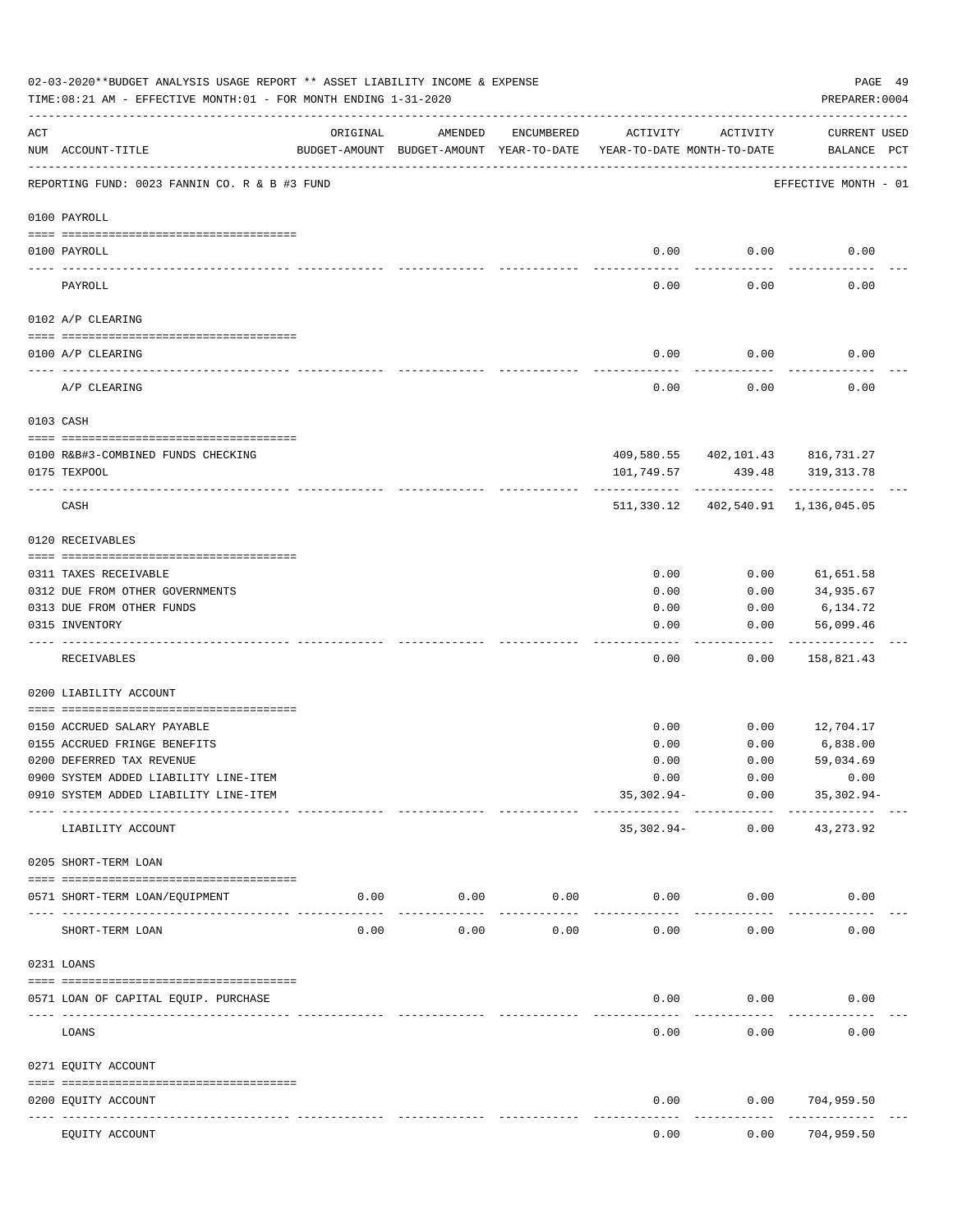|     | 02-03-2020**BUDGET ANALYSIS USAGE REPORT ** ASSET LIABILITY INCOME & EXPENSE<br>PREPARER: 0004<br>TIME: 08:21 AM - EFFECTIVE MONTH: 01 - FOR MONTH ENDING 1-31-2020 |                                        |                                                                                |                                    |                   |                        |                                                                   |                           |  |  |
|-----|---------------------------------------------------------------------------------------------------------------------------------------------------------------------|----------------------------------------|--------------------------------------------------------------------------------|------------------------------------|-------------------|------------------------|-------------------------------------------------------------------|---------------------------|--|--|
| ACT | NUM ACCOUNT-TITLE                                                                                                                                                   | ORIGINAL                               | AMENDED<br>BUDGET-AMOUNT BUDGET-AMOUNT YEAR-TO-DATE YEAR-TO-DATE MONTH-TO-DATE | ENCUMBERED                         | ACTIVITY ACTIVITY |                        | <b>CURRENT USED</b><br>BALANCE PCT                                |                           |  |  |
|     | REPORTING FUND: 0023 FANNIN CO. R & B #3 FUND                                                                                                                       |                                        |                                                                                |                                    |                   |                        | EFFECTIVE MONTH - 01                                              |                           |  |  |
|     | 0300 CASH                                                                                                                                                           |                                        |                                                                                |                                    |                   |                        |                                                                   |                           |  |  |
|     | 0123 BEGINNING CASH BALANCE                                                                                                                                         | 0.00                                   | 0.00                                                                           |                                    |                   |                        | $0.00$ $0.00$ $0.00$ $0.00$                                       |                           |  |  |
|     | CASH                                                                                                                                                                | 0.00                                   |                                                                                | $0.00$ $0.00$ $0.00$ $0.00$ $0.00$ |                   |                        | 0.00                                                              |                           |  |  |
|     | 0310 PROPERTY TAXES                                                                                                                                                 |                                        |                                                                                |                                    |                   |                        |                                                                   |                           |  |  |
|     |                                                                                                                                                                     |                                        |                                                                                |                                    |                   |                        |                                                                   |                           |  |  |
|     | 0110 CURRENT TAXES                                                                                                                                                  |                                        | 889,902.83 889,902.83                                                          |                                    |                   |                        | 643, 229.87 417, 883.33 246, 672.96                               | 72                        |  |  |
|     | 0120 DELINQUENT TAXES<br>--------------------- --------------                                                                                                       |                                        | 15,900.00  15,900.00<br>-----------                                            |                                    | -------------     | 10,355.94 3,930.99     | 5,544.06<br>-----------------------------                         | 65                        |  |  |
|     | PROPERTY TAXES                                                                                                                                                      | 905,802.83                             |                                                                                | 905,802.83 0.00                    |                   |                        | 653,585.81 421,814.32 252,217.02                                  | 72                        |  |  |
|     | 0318 OTHER TAXES                                                                                                                                                    |                                        |                                                                                |                                    |                   |                        |                                                                   |                           |  |  |
|     | 0120 PAY N LIEU TAX/GRASSLAND                                                                                                                                       |                                        | 2,500.00 2,500.00                                                              |                                    |                   |                        | $0.00$ $0.00$ $2,500.00$                                          | 0 <sub>0</sub>            |  |  |
|     | 0121 PAY N LIEU TAX/UPPER TRINITY                                                                                                                                   | 1,500.00                               | 1,500.00                                                                       |                                    |                   | 1,196.44 0.00          | 303.56                                                            | 80                        |  |  |
|     | 0160 SALES TAX REVENUES                                                                                                                                             | 65,572.88                              | 65,572.88                                                                      |                                    |                   | 35,122.80 7,886.17     | 30,450.08                                                         | 54                        |  |  |
|     |                                                                                                                                                                     |                                        |                                                                                |                                    |                   |                        |                                                                   |                           |  |  |
|     | OTHER TAXES                                                                                                                                                         |                                        |                                                                                |                                    |                   |                        | 69,572.88 69,572.88 0.00 36,319.24 7,886.17 33,253.64             | 52                        |  |  |
|     | 0321 FEES OF TAX COLLECTOR                                                                                                                                          |                                        |                                                                                |                                    |                   |                        |                                                                   |                           |  |  |
|     |                                                                                                                                                                     |                                        |                                                                                |                                    |                   |                        |                                                                   | 56                        |  |  |
|     | 0200 CAR REGISTRATION/SALES TAX<br>0300 COUNTY'S ADDITIONAL \$10                                                                                                    | $120,000.00$ $120,000.00$<br>95,000.00 | 95,000.00                                                                      |                                    |                   | 36,667.59 10,576.17    | 67,376.15 67,376.15 52,623.85<br>58,332.41                        | 39                        |  |  |
|     |                                                                                                                                                                     |                                        |                                                                                |                                    |                   |                        |                                                                   |                           |  |  |
|     | FEES OF TAX COLLECTOR                                                                                                                                               | $215,000.00$ $215,000.00$ $0.00$       |                                                                                |                                    |                   |                        | 104,043.74 77,952.32 110,956.26                                   | 48                        |  |  |
|     | 0330 GRANTS                                                                                                                                                         |                                        |                                                                                |                                    |                   |                        |                                                                   |                           |  |  |
|     |                                                                                                                                                                     |                                        |                                                                                |                                    |                   |                        |                                                                   |                           |  |  |
|     | 0200 FEMA GRANT                                                                                                                                                     | 0.00                                   | 30,583.64                                                                      |                                    |                   | 30,583.64 0.00         | $0.00$ 100                                                        |                           |  |  |
|     | GRANTS                                                                                                                                                              | 0.00                                   |                                                                                | 30,583.64 0.00                     | 30,583.64         | 0.00                   |                                                                   | 0.00 100                  |  |  |
|     | 0350 FINES                                                                                                                                                          |                                        |                                                                                |                                    |                   |                        |                                                                   |                           |  |  |
|     | 0403 COUNTY CLERK FINES                                                                                                                                             | 10,000.00                              | 10,000.00                                                                      |                                    |                   |                        | 390.26 390.26 9,609.74                                            | 04                        |  |  |
|     | 0450 DISTRICT CLERK FINES                                                                                                                                           | 13,000.00                              | 13,000.00                                                                      |                                    | 2,140.00          |                        | 0.00 10,860.00                                                    | 16                        |  |  |
|     | 0455 J. P. #1 FINES                                                                                                                                                 | 3,000.00                               | 3,000.00                                                                       |                                    |                   | 2,663.33 2,663.33      | 336.67                                                            | 89                        |  |  |
|     | 0456 J. P. #2 FINES                                                                                                                                                 | 2,400.00                               | 2,400.00                                                                       |                                    | 4,343.92          | 0.00                   | 1,943.92+ 181                                                     |                           |  |  |
|     | 0457 J. P. #3 FINES                                                                                                                                                 | 4,000.00                               | 4,000.00                                                                       |                                    | 1,072.30          | 1,072.30               | 2,927.70 27                                                       |                           |  |  |
|     | FINES                                                                                                                                                               |                                        |                                                                                |                                    |                   |                        | $32,400.00$ $32,400.00$ $0.00$ $10,609.81$ $4,125.89$ $21,790.19$ | $\qquad \qquad - -$<br>33 |  |  |
|     | 0360 INTEREST EARNINGS                                                                                                                                              |                                        |                                                                                |                                    |                   |                        |                                                                   |                           |  |  |
|     | 0100 INTEREST EARNINGS                                                                                                                                              |                                        | 5,000.00 5,000.00                                                              |                                    |                   | 2,056.26 525.92        | 2,943.74 41                                                       |                           |  |  |
|     |                                                                                                                                                                     |                                        |                                                                                |                                    |                   | ------------- -------- |                                                                   |                           |  |  |
|     | INTEREST EARNINGS                                                                                                                                                   |                                        | $5,000.00$ $5,000.00$ $0.00$ $2,056.26$                                        |                                    |                   |                        | 2,943.74 41<br>525.92                                             |                           |  |  |
|     | 0364 SALE OF ASSETS                                                                                                                                                 |                                        |                                                                                |                                    |                   |                        |                                                                   |                           |  |  |
|     | 0162 LAND/BUILDING                                                                                                                                                  | 0.00                                   | 0.00                                                                           |                                    | 0.00              | 0.00                   | 0.00                                                              |                           |  |  |
|     | 0163 SALE OF EQUIPMENT                                                                                                                                              | 0.00                                   | 42,589.97                                                                      |                                    | 42,589.97         | 0.00                   |                                                                   | 0.00 100                  |  |  |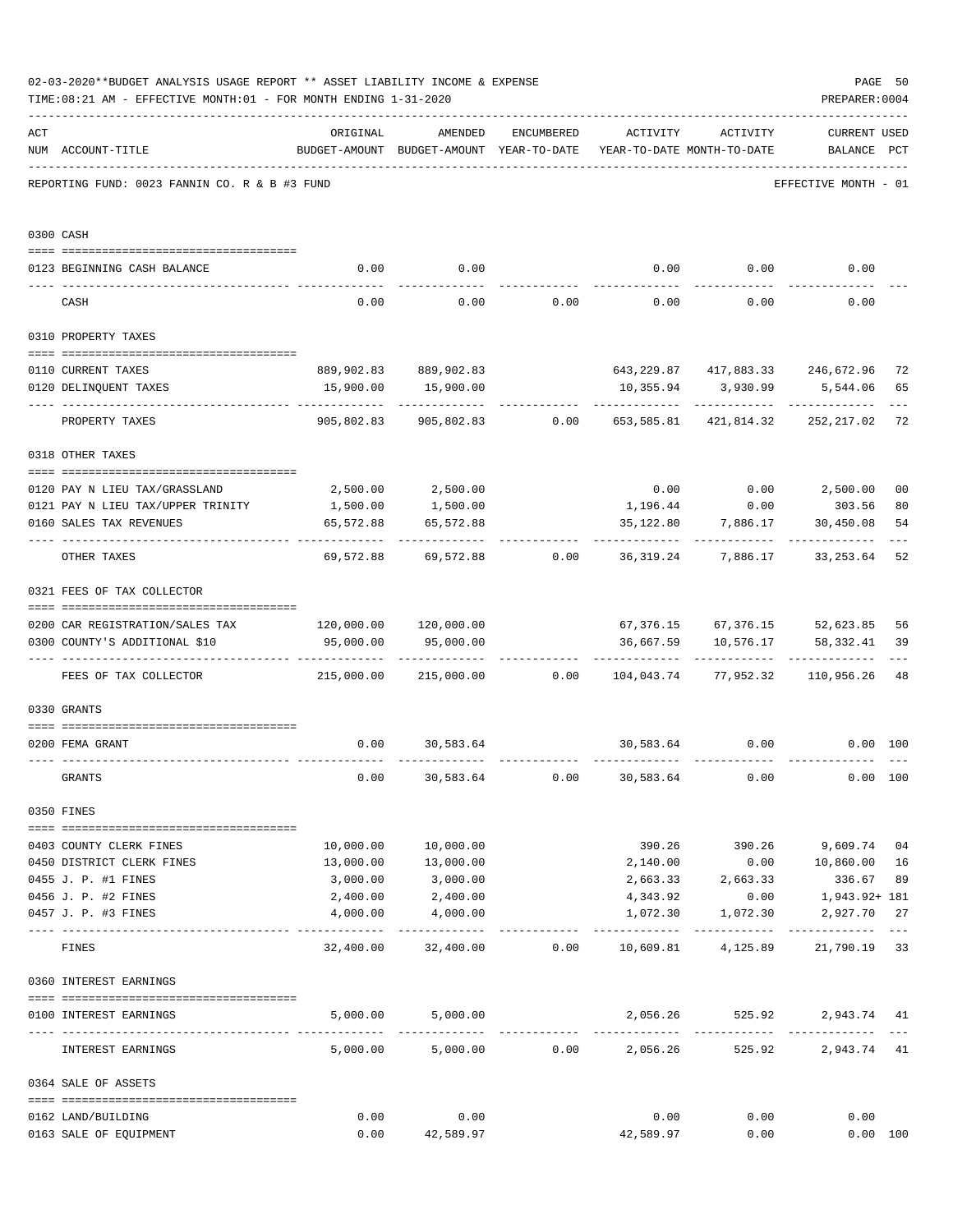| 02-03-2020**BUDGET ANALYSIS USAGE REPORT ** ASSET LIABILITY INCOME & EXPENSE |  |  |  | PAGE | -51 |
|------------------------------------------------------------------------------|--|--|--|------|-----|
|                                                                              |  |  |  |      |     |

TIME:08:21 AM - EFFECTIVE MONTH:01 - FOR MONTH ENDING 1-31-2020

| ACT |                                               | ORIGINAL                                 | AMENDED                                                             | ENCUMBERED | ACTIVITY   | ACTIVITY  | <b>CURRENT USED</b>  |              |
|-----|-----------------------------------------------|------------------------------------------|---------------------------------------------------------------------|------------|------------|-----------|----------------------|--------------|
|     | NUM ACCOUNT-TITLE                             |                                          | BUDGET-AMOUNT BUDGET-AMOUNT YEAR-TO-DATE YEAR-TO-DATE MONTH-TO-DATE |            |            |           | BALANCE              | $_{\rm PCT}$ |
|     | REPORTING FUND: 0023 FANNIN CO. R & B #3 FUND |                                          |                                                                     |            |            |           | EFFECTIVE MONTH - 01 |              |
|     | SALE OF ASSETS                                | 0.00                                     | 42,589.97                                                           | 0.00       | 42,589.97  | 0.00      | 0.00 100             |              |
|     | 0370 MISCELLANEOUS REVENUES                   |                                          |                                                                     |            |            |           |                      |              |
|     | 0120 STATE LATERAL ROAD                       | 15,000.00                                | 15,000.00                                                           |            | 14,781.95  | 0.00      | 218.05               | -99          |
|     | 0125 TDT WEIGHT FEES                          | 20,000.00                                | 20,000.00                                                           |            | 20,148.82  | 0.00      | 148.82+ 101          |              |
|     | 0130 REFUNDS & MISCELLANEOUS                  | 3,000.00                                 | 3,000.00                                                            |            | 1,085.46   | 0.00      | 1,914.54             | 36           |
|     | 0139 RESTITUTION                              | 0.00                                     | 0.00                                                                |            | 0.00       | 0.00      | 0.00                 |              |
|     | 0140 PROCEEDS OF LOANS                        | 0.00                                     | 0.00                                                                |            | 0.00       | 0.00      | 0.00                 |              |
|     | 0145 REIMBURSEMENT OF MATERIALS               | 15,000.00                                | 15,000.00                                                           |            | 4,948.16   | 1,778.13  | 10,051.84            | 33           |
|     | MISCELLANEOUS REVENUES                        | 53,000.00                                | 53,000.00                                                           | 0.00       | 40,964.39  | 1,778.13  | 12,035.61 77         |              |
|     | 0509 CONTINGENCY                              |                                          |                                                                     |            |            |           |                      |              |
|     | 0475 CONTINGENCY                              | 0.00                                     | 0.00                                                                | 0.00       | 0.00       | 0.00      | 0.00                 |              |
|     |                                               |                                          |                                                                     |            |            |           |                      |              |
|     | CONTINGENCY                                   | 0.00                                     | 0.00                                                                | 0.00       | 0.00       | 0.00      | 0.00                 |              |
|     | 0623 ROAD & BRIDGE 3                          |                                          |                                                                     |            |            |           |                      |              |
|     | 0100 COMPENSATION PAY                         | 0.00                                     | 0.00                                                                | 0.00       | 0.00       | 0.00      | 0.00                 |              |
|     | 0101 SALARY ELECTED OFFICIAL                  | 62,720.97                                | 62,720.97                                                           | 0.00       | 21,711.15  | 4,824.70  | 41,009.82            | 35           |
|     | 0105 SALARY SECRETARY                         | 11,137.40                                | 11,137.40                                                           | 0.00       | 3,218.16   | 194.16    | 7,919.24             | 29           |
|     | 0106 SALARY PRECINCT EMPLOYEES                | 274,148.45                               | 274,148.45                                                          | 0.00       | 95,809.65  | 23,213.06 | 178,338.80           | 35           |
|     | 0107 REGULAR-TEMP. PART-TIME                  | 17,031.96                                | 17,031.96                                                           | 0.00       | 576.00     | 0.00      | 16,455.96            | 03           |
|     | 0199 TOTAL SALARIES                           | 365,038.78                               | 365,038.78                                                          | 0.00       | 121,314.96 | 28,231.92 | 243,723.82           | 33           |
|     | 0201 SOCIAL SECURITY TAXES                    | 22,669.90                                | 22,669.90                                                           | 0.00       | 7,410.31   | 1,714.72  | 15,259.59            | 33           |
|     | 0202 GROUP HEALTH INSURANCE                   | 106,837.92                               | 106,837.92                                                          | 0.00       | 38,565.19  | 9,888.30  | 68,272.73            | 36           |
|     | 0203 RETIREMENT                               | 42,673.03                                | 42,673.03                                                           | 0.00       | 13,883.52  | 3,328.55  | 28,789.51            | 33           |
|     | 0204 WORKERS' COMPENSATION                    | 9,194.42                                 | 9,194.42                                                            | 0.00       | 4,466.97   | 0.00      | 4,727.45             | 49           |
|     | 0205 MEDICARE TAX                             | 5,301.76                                 | 5,301.76                                                            | 0.00       | 1,733.11   | 401.04    | 3,568.65             | 33           |
|     | 0206 UNEMPLOYMENT EXPENSE                     | 0.00                                     | 0.00                                                                | 0.00       | 0.00       | 0.00      | 0.00                 |              |
|     | 0299 TOTAL EMPLOYEE BENEFITS                  | $186,677.03$ $186,677.03$ 0.00 66,059.10 |                                                                     |            |            |           | 15,332.61 120,617.93 | 35           |
|     | 0310 OFFICE SUPPLIES                          | 500.00                                   | 500.00                                                              | 127.62     | 0.00       | 0.00      | 372.38               | 26           |
|     | 0314 EMPLOYEE PHYSICALS/DOT TESTING           | 200.00                                   | 200.00                                                              | 0.00       | 0.00       | 0.00      | 200.00               | 00           |
|     | 0315 COPIER EXPENSE                           | 0.00                                     | 0.00                                                                | 0.00       | 0.00       | 0.00      | 0.00                 |              |
|     | 0340 SHOP SUPPLIES                            | 6,500.00                                 | 6,500.00                                                            | 0.00       | 5,991.68   | 3,907.78  | 508.32               | 92           |
|     | 0341 R & B MAT. ROCK & GRAVEL                 | 165,000.00                               | 165,000.00                                                          | 6,705.72   | 33,467.99  | 5,279.66  | 124,826.29           | 24           |
|     | 0342 R & B MAT. CULVERTS                      | 35,000.00                                | 35,000.00                                                           | 0.00       | 10,819.74  | 10,819.74 | 24,180.26            | 31           |
|     | 0343 R & B MAT. HARDWRE & LUMB                | 5,000.00                                 | 5,000.00                                                            | 0.00       | 3,470.23   | 15.50     | 1,529.77             | 69           |
|     | 0344 R & B MAT. ASPHALT/RD OIL                | 85,000.00                                | 85,000.00                                                           | 0.00       | 3,242.85   | 3,242.85  | 81,757.15            | 04           |
|     | 0345 CHEMICALS                                | 3,000.00                                 | 3,000.00                                                            | 0.00       | 450.00     | 0.00      | 2,550.00             | 15           |
|     | 0346 CETRZ EXPENDITURES                       | 0.00                                     | 0.00                                                                | 0.00       | 0.00       | 0.00      | 0.00                 |              |
|     | 0350 DEBRIS REMOVAL                           | 3,000.00                                 | 3,000.00                                                            | 0.00       | 387.45     | 387.45    | 2,612.55             | 13           |
|     | 0395 UNIFORMS                                 | 0.00                                     | 0.00                                                                | 0.00       | 0.00       | 0.00      | 0.00<br>. <u>.</u>   |              |
|     | 0399 TOTAL R&B MATERIALS                      | 303,200.00                               | 303,200.00 6,833.34                                                 |            | 57,829.94  | 23,652.98 | 238,536.72 21        |              |
|     | 0400 LEGAL FEES                               | 0.00                                     | 0.00                                                                | 692.96     | 0.00       | 0.00      | 692.96-              |              |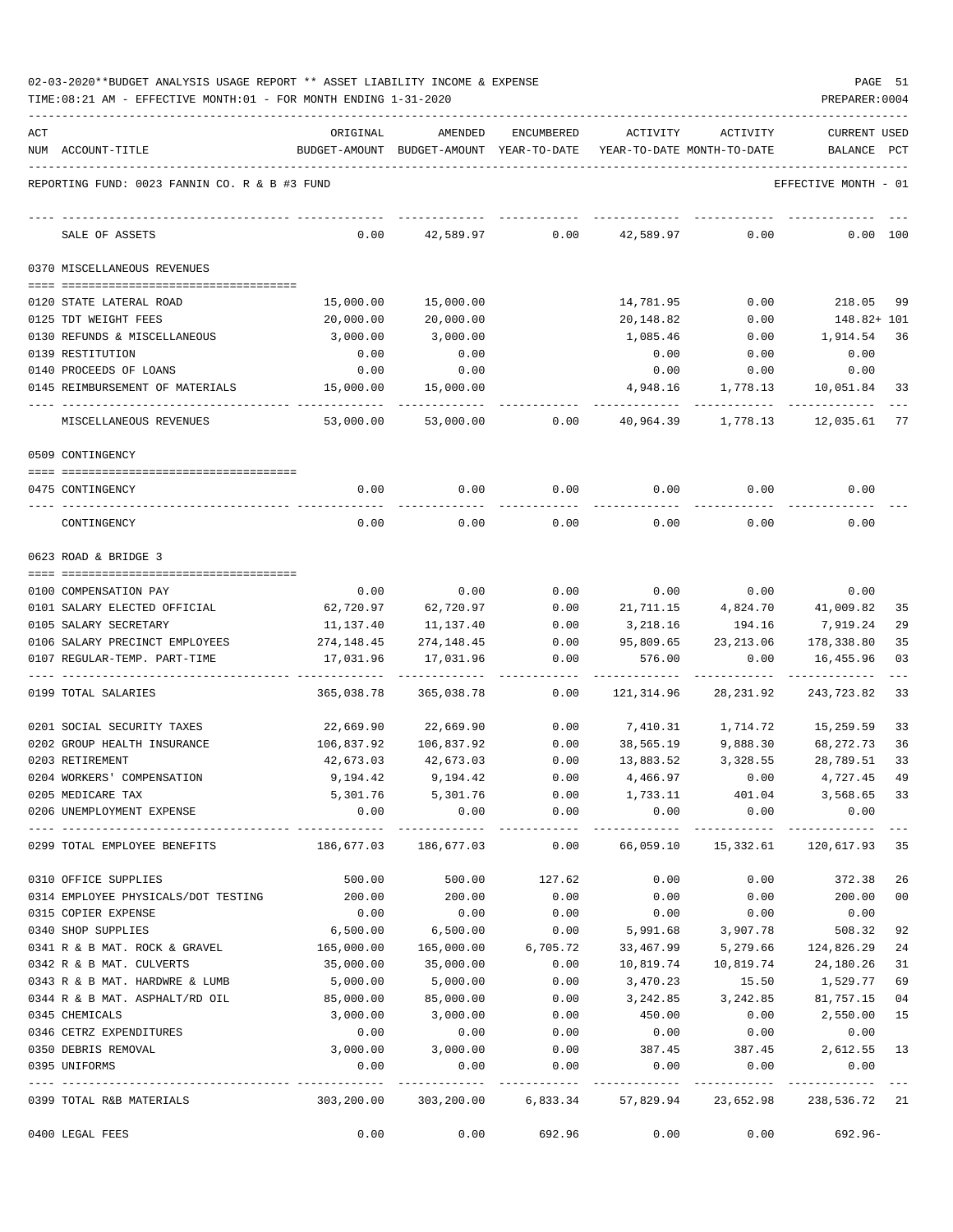| ACT |                                                             | ORIGINAL                                                                | AMENDED                                  | ENCUMBERED          | ACTIVITY                   | ACTIVITY                                                         | CURRENT USED         |                |
|-----|-------------------------------------------------------------|-------------------------------------------------------------------------|------------------------------------------|---------------------|----------------------------|------------------------------------------------------------------|----------------------|----------------|
|     | NUM ACCOUNT-TITLE                                           |                                                                         | BUDGET-AMOUNT BUDGET-AMOUNT YEAR-TO-DATE |                     | YEAR-TO-DATE MONTH-TO-DATE |                                                                  | BALANCE              | PCT            |
|     | REPORTING FUND: 0023 FANNIN CO. R & B #3 FUND               |                                                                         |                                          |                     |                            |                                                                  | EFFECTIVE MONTH - 01 |                |
|     | 0420 UTILITY TELEPHONE                                      | 0.00                                                                    | 0.00                                     | 0.00                | 0.00                       | 0.00                                                             | 0.00                 |                |
|     | 0421 INTERNET SERVICE                                       | 1,000.00                                                                | 1,000.00                                 | 0.00                | 327.80                     | 81.95                                                            | 672.20               | 33             |
|     | 0423 CELL PHONE ALLOWANCE                                   | 0.00                                                                    | 0.00                                     | 0.00                | 0.00                       | 0.00                                                             | 0.00                 |                |
|     | 0427 OUT OF COUNTY TRAVEL/TRAINING                          | 3,500.00                                                                | 3,500.00                                 | 425.95              | 754.28                     | 0.00                                                             | 2,319.77             | 34             |
|     | 0430 BIDS, NOTICES & PERMITS                                | 1,400.00                                                                | 1,400.00                                 | 0.00                | 899.44                     | 41.28                                                            | 500.56               | 64             |
|     | 0435 PRINTING                                               | 100.00                                                                  | 100.00                                   | 0.00                | 0.00                       | 0.00                                                             | 100.00               | 00             |
|     | 0440 UTILITY ELECTRICITY                                    | 3,500.00                                                                | 3,500.00                                 | 0.00                | 1,099.00                   | 407.32                                                           | 2,401.00             | 31             |
|     | 0441 UTILITY GAS                                            | 500.00                                                                  | 500.00                                   | 0.00                | 0.00                       | 0.00                                                             | 500.00               | 00             |
|     | 0442 UTILITY WATER                                          | 850.00                                                                  | 850.00                                   | 0.00                | 96.66                      | 32.23                                                            | 753.34               | 11             |
|     | 0443 TRASH DUMPSTER PICKUP                                  | 1,000.00                                                                | 1,000.00                                 | 0.00                | 246.96                     | 82.32                                                            | 753.04               | 25             |
|     | 0447 REPEATER SERVICE CONTRACT                              | 730.24                                                                  | 730.24                                   | 0.00                | 243.41                     | 0.00                                                             | 486.83               | 33             |
|     | 0450 R&M BUILDING                                           | 1,500.00                                                                | 1,500.00                                 | 0.00                | 42.99                      | 42.99                                                            | 1,457.01             | 03             |
|     | 0453 COMPUTER SOFTWARE                                      | 1,000.00                                                                | 1,000.00                                 | 0.00                | 0.00                       | 0.00                                                             | 1,000.00             | 00             |
|     | 0457 R & M MACHINERY GAS & OIL                              | 150,000.00                                                              | 150,000.00                               | 0.00                | 19,348.55                  | 3,719.44                                                         | 130,651.45           | 13             |
|     | 0458 R & M MACHINERY PARTS                                  | 100,000.00                                                              |                                          | 130,583.64 7,169.85 | 66,610.31                  | 37,355.68                                                        | 56,803.48            | 57             |
|     | 0459 R & M MACH. TIRES & TUBES                              | 25,000.00                                                               | 25,000.00                                | 0.00                | 8,866.70                   | 0.00                                                             | 16,133.30            | 35             |
|     | 0460 EQUIPMENT RENTAL/LEASE                                 | 5,000.00                                                                | 5,000.00                                 | 0.00                | 3,000.00                   | 0.00                                                             | 2,000.00             | 60             |
|     | 0480 BOND                                                   | 150.00                                                                  | 150.00                                   | 0.00                | 0.00                       | 0.00                                                             | 150.00               | 00             |
|     | 0481 DUES                                                   | 335.00                                                                  | 335.00                                   | 0.00                | 0.00                       | 0.00                                                             | 335.00               | 00             |
|     | 0482 INSURANCE                                              | 10,000.00                                                               | 10,000.00                                | 0.00                | 5,380.96                   | 0.00                                                             | 4,619.04             | 54             |
|     | 0485 PRISONER SUPPLIES                                      | 0.00                                                                    | 0.00                                     | 0.00                | 0.00                       | 0.00                                                             | 0.00                 |                |
|     | 0488 FANNIN RURAL RAIL DISTRICT                             | 0.00                                                                    | 0.00                                     | 0.00                | 0.00                       | 0.00                                                             | 0.00                 |                |
|     | 0490 MISCELLANEOUS                                          | 1,500.00                                                                | 1,500.00                                 | 0.00                | 0.00                       | 0.00                                                             | 1,500.00             | 00             |
|     | 0491 SOIL & WATER CONSERVATION                              | 250.00                                                                  | 250.00                                   | 0.00                | 0.00                       | 0.00                                                             | 250.00               | 00             |
|     | 0492 TDRA FLOOD CASH MATCH                                  | 0.00                                                                    | 0.00                                     | 0.00                | 0.00                       | 0.00                                                             | 0.00                 |                |
|     | 0494 FLOOD CONTROL SITE MAINTENANCE                         | 0.00                                                                    | 0.00                                     | 0.00                | 0.00                       | 0.00                                                             | 0.00                 |                |
|     | 0495 PIPELINE SALES TAX REIMBURSEMENT                       | 0.00                                                                    | 0.00                                     | 0.00                | 0.00                       | 0.00                                                             | 0.00                 |                |
|     | 0496 TCOG HAZARDOUS WASTEMATCH                              | 1,250.00                                                                | 1,250.00                                 | 0.00                | 0.00                       | $0.00$ 1,250.00                                                  |                      | 0 <sub>0</sub> |
|     | 0499 TOTAL SER.& OTHER CHARGES                              | 308,565.24 339,148.88 8,288.76 106,917.06 41,763.21 223,943.06          |                                          |                     |                            |                                                                  |                      | 34             |
|     | 0500 LAND                                                   |                                                                         |                                          |                     | 0.00                       | 0.00                                                             | 0.00                 |                |
|     | 0535 BUILDING                                               |                                                                         |                                          |                     | 0.00                       | 0.00                                                             | 0.00                 |                |
|     | 0562 LAND/BUILDING                                          | 0.00                                                                    | 0.00                                     | 0.00                | 0.00                       | 0.00                                                             | 0.00                 |                |
|     | 0570 COMPUTER EQUIPMENT                                     | 0.00                                                                    | 0.00                                     | 0.00                | 0.00                       | 0.00                                                             | 0.00                 |                |
|     | 0571 PURCHASE OF MACH./EQUIP.                               |                                                                         | 100,000.00  142,589.97  18,950.00        |                     | 16,378.95                  |                                                                  | 1,378.95 107,261.02  | - 25           |
|     | 0572 OFFICE EQUIPMENT                                       | 0.00                                                                    | 485.00                                   | 0.00                | 485.00                     | 0.00                                                             | 0.00 100             |                |
|     | 0573 RADIO EQUIPMENT                                        | 600.00                                                                  | 600.00                                   | 0.00                | 0.00                       | 0.00                                                             | 600.00               | 00             |
|     | 0575 LAND/BUILDING                                          | 1,000.00                                                                | 515.00                                   | 0.00                |                            | $0.00$ $0.00$ $515.00$ $00$                                      |                      |                |
|     | 0580 PRECINCT BRIDGE<br>----------------------------------- | 0.00<br>-----------                                                     | 0.00                                     | 0.00                | 0.00                       | 0.00                                                             | 0.00                 |                |
|     | 0599 CAPITAL OUTLAY                                         |                                                                         |                                          |                     |                            | 101,600.00 144,189.97 18,950.00 16,863.95 1,378.95 108,376.02 25 |                      |                |
|     | 0630 NOTE PAYMENT-PRINCIPAL                                 | 0.00                                                                    |                                          | $0.00$ 0.00         |                            | $0.00$ 0.00                                                      | 0.00                 |                |
|     | 0670 NOTE PAYMENT-INTEREST                                  | 0.00                                                                    | 0.00                                     |                     |                            | $0.00$ $0.00$ $0.00$ $0.00$                                      | 0.00                 |                |
|     | ROAD & BRIDGE 3                                             | 1,265,081.05 1,338,254.66 34,072.10 368,985.01 110,359.67 935,197.55 30 |                                          |                     |                            |                                                                  |                      |                |
|     | 0625 ADMINISTRATIVE OFFICE R&B #3                           |                                                                         |                                          |                     |                            |                                                                  |                      |                |
|     | 0105 SALARY SECRETARY                                       | 10,141.28                                                               | 10,141.28                                |                     | $0.00$ 3,510.45            | 780.10                                                           | 6,630.83             | 35             |
|     | 0201 SOCIAL SECURITY TAXES                                  | 628.76                                                                  | 628.76                                   | 0.00                | 157.98                     | 33.60                                                            | 470.78 25            |                |
|     | 0202 GROUP HEALTH INSURANCE                                 | 2,967.72                                                                | 2,967.72                                 | 0.00                | 988.96                     | 247.24                                                           | 1,978.76 33          |                |
|     | 0203 RETIREMENT                                             | 1,167.26                                                                | 1,167.26                                 | 0.00                | 403.55                     | 91.98                                                            | 763.71               | 35             |
|     | 0204 WORKERS' COMPENSATION                                  | 42.59                                                                   | 42.59                                    | 0.00                | 15.51                      | 0.00                                                             | 27.08 36             |                |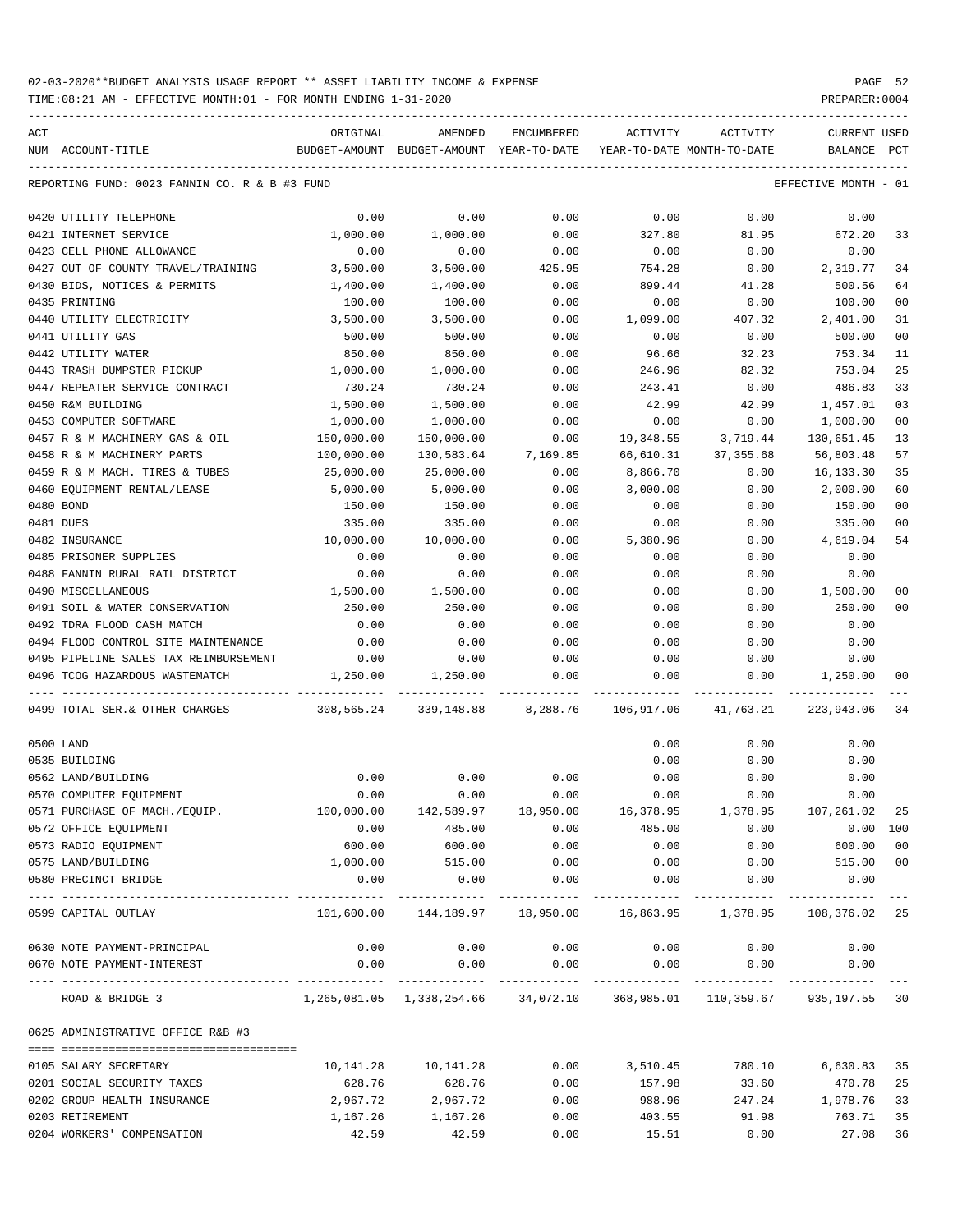## TIME:08:21 AM - EFFECTIVE MONTH:01 - FOR MONTH ENDING 1-31-2020 PREPARER:0004

| ACT<br>NUM | ACCOUNT-TITLE                                 | ORIGINAL<br>BUDGET-AMOUNT | AMENDED<br>BUDGET-AMOUNT  | <b>ENCUMBERED</b><br>YEAR-TO-DATE | ACTIVITY<br>YEAR-TO-DATE MONTH-TO-DATE | ACTIVITY | <b>CURRENT USED</b><br>BALANCE | PCT            |
|------------|-----------------------------------------------|---------------------------|---------------------------|-----------------------------------|----------------------------------------|----------|--------------------------------|----------------|
|            | REPORTING FUND: 0023 FANNIN CO. R & B #3 FUND |                           |                           |                                   |                                        |          | EFFECTIVE MONTH - 01           |                |
|            | 0205 MEDICARE TAX                             | 147.05                    | 147.05                    | 0.00                              | 36.95                                  | 7.86     | 110.10                         | 25             |
|            | 0310 OFFICE SUPPLIES                          | 100.00                    | 100.00                    | 0.00                              | 21.39                                  | 21.39    | 78.61                          | -21            |
|            | 0311 POSTAL EXPENSES                          | 0.00                      | 0.00                      | 0.00                              | 0.00                                   | 0.00     | 0.00                           |                |
|            | 0353 COMPUTER EXPENSE                         | 500.00                    | 500.00                    | 0.00                              | 0.00                                   | 0.00     | 500.00                         | 0 <sub>0</sub> |
|            | 0427 OUT OF COUNTY TRAVEL                     | 0.00                      | 0.00                      | 0.00                              | 0.00                                   | 0.00     | 0.00                           |                |
|            | 0480 BOND                                     | 0.00                      | 0.00                      | 0.00                              | 0.00                                   | 0.00     | 0.00                           |                |
|            | 0572 OFFICE EQUIPMENT                         | 0.00                      | 0.00                      | 0.00                              | 0.00                                   | 0.00     | 0.00                           |                |
|            | 0574 COMPUTER EQUIPMENT                       | 0.00                      | 0.00                      | 0.00                              | 0.00                                   | 0.00     | 0.00                           |                |
|            | ADMINISTRATIVE OFFICE R&B #3                  | 15,694.66                 | 15,694.66                 | 0.00                              | 5,134.79                               | 1,182.17 | 10,559.87                      | 33             |
|            | FANNIN CO. R & B #3 FUND                      |                           |                           |                                   |                                        |          |                                |                |
|            | INCOME TOTALS                                 |                           | 1,280,775.71 1,353,949.32 |                                   | 920,752.86                             |          | 514,082.75 433,196.46 68       |                |

EXPENSE TOTALS 1,280,775.71 1,353,949.32 34,072.10 374,119.80 111,541.84 945,757.42 30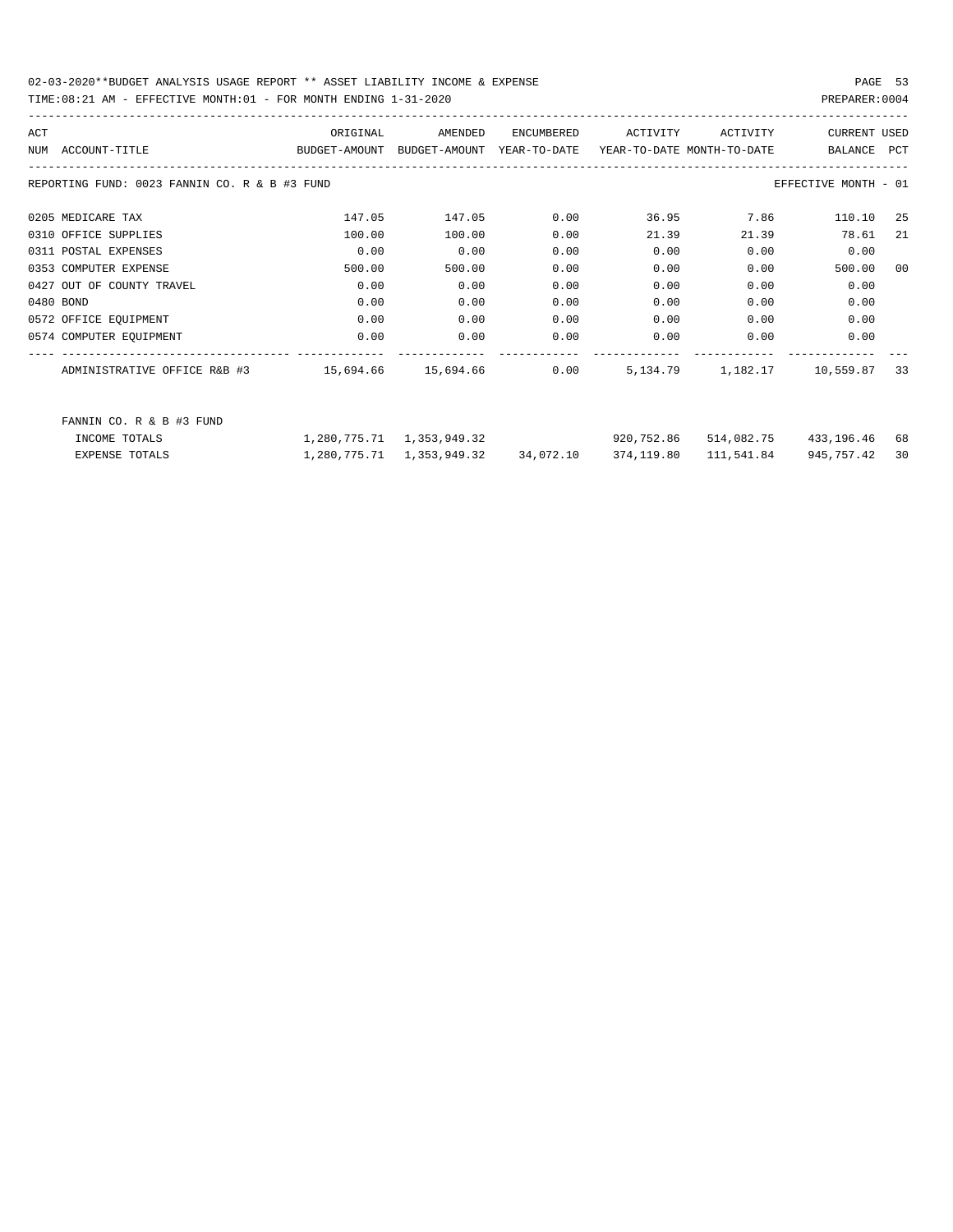|                 | 02-03-2020**BUDGET ANALYSIS USAGE REPORT ** ASSET LIABILITY INCOME & EXPENSE<br>PAGE 54<br>TIME: 08:21 AM - EFFECTIVE MONTH: 01 - FOR MONTH ENDING 1-31-2020<br>PREPARER: 0004 |           |                                                     |                                                 |                                        |                 |                                                |    |  |  |  |
|-----------------|--------------------------------------------------------------------------------------------------------------------------------------------------------------------------------|-----------|-----------------------------------------------------|-------------------------------------------------|----------------------------------------|-----------------|------------------------------------------------|----|--|--|--|
| ACT             | NUM ACCOUNT-TITLE                                                                                                                                                              | ORIGINAL  | AMENDED<br>BUDGET-AMOUNT BUDGET-AMOUNT YEAR-TO-DATE | ENCUMBERED                                      | ACTIVITY<br>YEAR-TO-DATE MONTH-TO-DATE | ACTIVITY        | CURRENT USED<br>BALANCE PCT                    |    |  |  |  |
|                 | REPORTING FUND: 0024 FANNIN CO. R & B #4 FUND                                                                                                                                  |           |                                                     |                                                 |                                        |                 | EFFECTIVE MONTH - 01                           |    |  |  |  |
|                 | 0100 PAYROLL                                                                                                                                                                   |           |                                                     |                                                 |                                        |                 |                                                |    |  |  |  |
|                 |                                                                                                                                                                                |           |                                                     |                                                 |                                        |                 |                                                |    |  |  |  |
| $- - - - - - -$ | 0100 PAYROLL                                                                                                                                                                   |           |                                                     |                                                 | 0.00                                   | 0.00            | 0.00                                           |    |  |  |  |
|                 | PAYROLL                                                                                                                                                                        |           |                                                     |                                                 | 0.00                                   | 0.00            | 0.00                                           |    |  |  |  |
|                 | 0102 A/P CLEARING                                                                                                                                                              |           |                                                     |                                                 |                                        |                 |                                                |    |  |  |  |
|                 | 0100 A/P CLEARING                                                                                                                                                              |           |                                                     |                                                 | 0.00                                   | 0.00            | 0.00                                           |    |  |  |  |
|                 | A/P CLEARING                                                                                                                                                                   |           |                                                     |                                                 | 0.00                                   | 0.00            | 0.00                                           |    |  |  |  |
| 0103 CASH       |                                                                                                                                                                                |           |                                                     |                                                 |                                        |                 |                                                |    |  |  |  |
|                 | 0100 R&B#4- COMBINED FUNDS CHECKING                                                                                                                                            |           |                                                     |                                                 |                                        |                 | 300,067.48 209,716.62 396,488.26               |    |  |  |  |
|                 | 0175 TEXPOOL                                                                                                                                                                   |           |                                                     |                                                 | 98,907.48-                             | 150.40          | 109,281.73                                     |    |  |  |  |
|                 | CASH                                                                                                                                                                           |           |                                                     |                                                 | 201,160.00                             | 209,867.02      | 505,769.99                                     |    |  |  |  |
|                 | 0120 RECEIVABLES                                                                                                                                                               |           |                                                     |                                                 |                                        |                 |                                                |    |  |  |  |
|                 | 0311 TAXES RECEIVABLE                                                                                                                                                          |           |                                                     |                                                 | 0.00                                   | 0.00            | 34,523.03                                      |    |  |  |  |
|                 | 0312 DUE FROM OTHER GOVERNMENTS                                                                                                                                                |           |                                                     |                                                 | 0.00                                   | 0.00            | 19,886.14                                      |    |  |  |  |
|                 | 0313 DUE FROM OTHER FUNDS                                                                                                                                                      |           |                                                     |                                                 | 0.00                                   | 0.00            | 3,492.04                                       |    |  |  |  |
|                 | 0315 INVENTORY                                                                                                                                                                 |           |                                                     |                                                 | 0.00                                   | 0.00            | 28,736.87<br>.                                 |    |  |  |  |
|                 | RECEIVABLES                                                                                                                                                                    |           |                                                     |                                                 | 0.00                                   | 0.00            | 86,638.08                                      |    |  |  |  |
|                 | 0200 LIABILITY ACCOUNT                                                                                                                                                         |           |                                                     |                                                 |                                        |                 |                                                |    |  |  |  |
|                 | 0150 ACCRUED SALARY PAYABLE                                                                                                                                                    |           |                                                     |                                                 | 0.00                                   | 0.00            | 8,948.55                                       |    |  |  |  |
|                 | 0155 ACCRUED FRINGE BENEFITS                                                                                                                                                   |           |                                                     |                                                 | 0.00                                   | 0.00            | 5,170.11                                       |    |  |  |  |
|                 | 0200 DEFERRED TAX REVENUE                                                                                                                                                      |           |                                                     |                                                 | 0.00                                   | 0.00            | 33,033.39                                      |    |  |  |  |
|                 | 0900 SYSTEM ADDED LIABILITY LINE-ITEM                                                                                                                                          |           |                                                     |                                                 |                                        |                 | $0.00$ $0.00$ $0.00$                           |    |  |  |  |
|                 | 0910 SYSTEM ADDED LIABILITY LINE-ITEM                                                                                                                                          |           |                                                     |                                                 |                                        |                 | $19, 181.13 - 0.00$ $19, 181.13 -$             |    |  |  |  |
|                 | LIABILITY ACCOUNT                                                                                                                                                              |           |                                                     |                                                 |                                        | 19,181.13- 0.00 | -------- ------------ -----------<br>27,970.92 |    |  |  |  |
|                 | 0271 EQUITY ACCOUNT                                                                                                                                                            |           |                                                     |                                                 |                                        |                 |                                                |    |  |  |  |
|                 | 0200 EQUITY ACCOUNT                                                                                                                                                            |           |                                                     |                                                 |                                        |                 | $0.00$ $0.00$ $344,096.02$                     |    |  |  |  |
|                 | ---- --------------<br>EQUITY ACCOUNT                                                                                                                                          |           | ______________                                      |                                                 | -----<br>0.00                          | 0.00            | ------------ --------------<br>344,096.02      |    |  |  |  |
|                 | 0300 TOTAL REV/TRANSFERS                                                                                                                                                       |           |                                                     |                                                 |                                        |                 |                                                |    |  |  |  |
|                 | 0124 BEGINNING CASH BALANCE                                                                                                                                                    | 50,372.08 | 50,372.08                                           |                                                 |                                        |                 | $0.00$ $0.00$ $50,372.08$ 00                   |    |  |  |  |
|                 | TOTAL REV/TRANSFERS                                                                                                                                                            | 50,372.08 |                                                     | -----------------------------<br>50,372.08 0.00 | 0.00                                   |                 | $0.00$ 50,372.08 00                            |    |  |  |  |
|                 | 0310 PROPERTY TAXES                                                                                                                                                            |           |                                                     |                                                 |                                        |                 |                                                |    |  |  |  |
|                 | 0110 CURRENT TAXES                                                                                                                                                             |           | 506, 552.38 506, 552.38                             |                                                 |                                        |                 | 366,140.67 237,868.43 140,411.71               | 72 |  |  |  |
|                 | 0120 DELINQUENT TAXES                                                                                                                                                          |           | 11,000.00 11,000.00                                 |                                                 |                                        |                 | 5,894.89 2,237.63 5,105.11                     | 54 |  |  |  |
|                 |                                                                                                                                                                                |           |                                                     |                                                 |                                        |                 |                                                |    |  |  |  |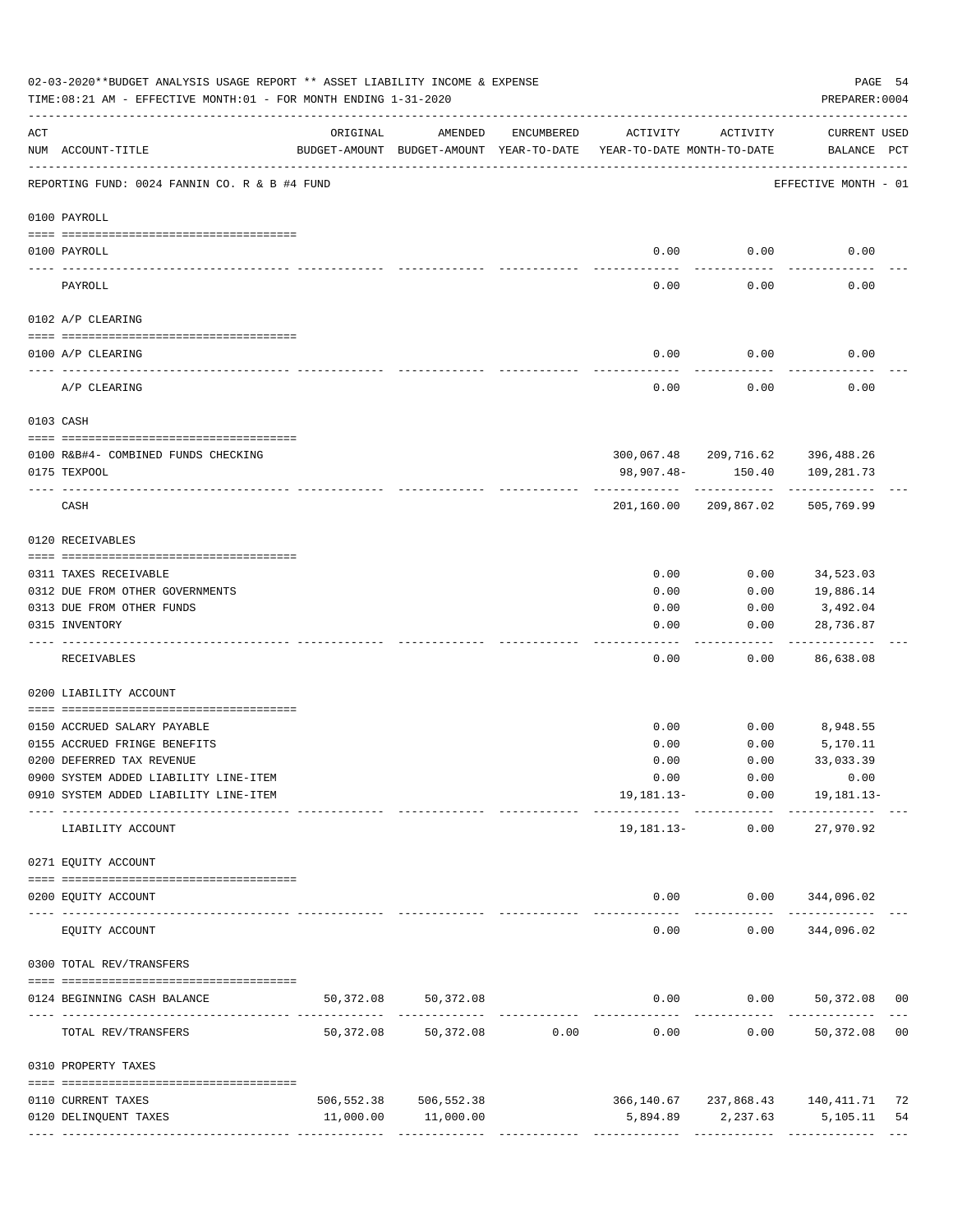02-03-2020\*\*BUDGET ANALYSIS USAGE REPORT \*\* ASSET LIABILITY INCOME & EXPENSE PAGE 55 TIME:08:21 AM - EFFECTIVE MONTH:01 - FOR MONTH ENDING 1-31-2020 PREPARER:0004

| ACT | NUM ACCOUNT-TITLE                                                         | ORIGINAL           | AMENDED<br>BUDGET-AMOUNT BUDGET-AMOUNT YEAR-TO-DATE | ENCUMBERED | ACTIVITY       | ACTIVITY<br>YEAR-TO-DATE MONTH-TO-DATE | <b>CURRENT USED</b><br>BALANCE | PCT      |
|-----|---------------------------------------------------------------------------|--------------------|-----------------------------------------------------|------------|----------------|----------------------------------------|--------------------------------|----------|
|     | REPORTING FUND: 0024 FANNIN CO. R & B #4 FUND                             |                    |                                                     |            |                |                                        | EFFECTIVE MONTH - 01           |          |
|     | PROPERTY TAXES                                                            | 517,552.38         | 517,552.38                                          | 0.00       | 372,035.56     | 240,106.06                             | 145,516.82 72                  |          |
|     | 0318 OTHER TAXES                                                          |                    |                                                     |            |                |                                        |                                |          |
|     |                                                                           |                    |                                                     |            |                |                                        |                                |          |
|     | 0120 PAY N LIEU TAX/GRASSLAND<br>0121 PAY N LIEU TAX/UPPER TRINITY        | 1,600.00<br>800.00 | 1,600.00<br>800.00                                  |            | 0.00<br>681.04 | 0.00<br>0.00                           | 1,600.00<br>118.96             | 00<br>85 |
|     | 0160 SALES TAX REVENUES                                                   | 43,000.00          | 43,000.00                                           |            | 19,992.68      | 4,488.99                               | 23,007.32                      | 46       |
|     | OTHER TAXES                                                               | 45,400.00          | 45,400.00                                           | 0.00       | 20,673.72      | 4,488.99                               | ---------<br>24,726.28         | - 46     |
|     | 0321 FEES OF TAX COLLECTOR                                                |                    |                                                     |            |                |                                        |                                |          |
|     | ======================================<br>0200 CAR REGISTRATION/SALES TAX | 74,000.00          | 74,000.00                                           |            |                | 38,351.99 38,351.99 35,648.01          |                                | 52       |
|     | 0300 COUNTY'S ADDITIONAL \$10                                             | 55,000.00          | 55,000.00                                           |            | 20,872.02      | 6,020.19                               | 34,127.98                      | 38       |
|     |                                                                           |                    |                                                     |            |                |                                        |                                |          |
|     | FEES OF TAX COLLECTOR                                                     | 129,000.00         | 129,000.00                                          | 0.00       | 59,224.01      | 44,372.18                              | 69,775.99                      | -46      |
|     | 0330 GRANTS                                                               |                    |                                                     |            |                |                                        |                                |          |
|     | 0200 FEMA GRANT                                                           | 0.00               | 0.00                                                |            | 54,433.72      | 0.00                                   | 54, 433. 72+                   |          |
|     | GRANTS                                                                    | 0.00               | 0.00                                                | 0.00       | 54,433.72      | 0.00                                   | $54, 433.72+$                  |          |
|     | 0350 FINES                                                                |                    |                                                     |            |                |                                        |                                |          |
|     | 0403 COUNTY CLERK FINES                                                   | 11,000.00          | 11,000.00                                           |            | 222.14         | 222.14                                 | 10,777.86                      | 02       |
|     | 0450 DISTRICT CLERK FINES                                                 | 10,000.00          | 10,000.00                                           |            | 1,218.15       | 0.00                                   | 8,781.85                       | 12       |
|     | 0455 J. P. #1 FINES                                                       | 8,000.00           | 8,000.00                                            |            | 1,516.04       | 1,516.04                               | 6,483.96                       | 19       |
|     | 0456 J. P. #2 FINES                                                       | 2,000.00           | 2,000.00                                            |            | 2,472.67       | 0.00                                   | 472.67+ 124                    |          |
|     | 0457 J. P. #3 FINES                                                       | 2,700.00           | 2,700.00                                            |            | 610.39         | 610.39                                 | 2,089.61                       | 23       |
|     | FINES                                                                     | 33,700.00          | 33,700.00                                           | 0.00       | 6,039.39       | 2,348.57                               | 27,660.61 18                   |          |
|     | 0360 INTEREST EARNINGS                                                    |                    |                                                     |            |                |                                        |                                |          |
|     | -------------------------------------<br>0100 INTEREST EARNING            | 3,900.00           | 3,900.00                                            |            | 1,202.04       | 189.37                                 | 2,697.96                       | 31       |
|     | INTEREST EARNINGS                                                         |                    | 3,900.00 3,900.00                                   | 0.00       | 1,202.04       | 189.37                                 | 2,697.96 31                    |          |
|     | 0364 SALE OF ASSETS                                                       |                    |                                                     |            |                |                                        |                                |          |
|     | 0162 LAND/BUILDING                                                        | 0.00               | 0.00                                                |            | 0.00           | 0.00                                   | 0.00                           |          |
|     | 0163 SALE OF EQUIPMENT                                                    | 2,000.00           | 2,000.00                                            |            | 0.00           | 0.00                                   | 2,000.00                       | 00       |
|     |                                                                           |                    | -------------                                       |            |                | -----                                  | ----------                     |          |
|     | SALE OF ASSETS                                                            | 2,000.00           | 2,000.00                                            | 0.00       | 0.00           | 0.00                                   | 2,000.00                       | 00       |
|     | 0370 MISCELLANEOUS REVENUES                                               |                    |                                                     |            |                |                                        |                                |          |
|     | 0120 STATE LATERAL ROAD                                                   | 10,100.00          | 10,100.00                                           |            | 8,414.22       | 0.00                                   | 1,685.78                       | 83       |
|     | 0125 TDT WEIGHT FEES                                                      | 20,000.00          | 20,000.00                                           |            | 11,469.16      | 0.00                                   | 8,530.84                       | 57       |
|     | 0130 REFUNDS & MISCELLANEOUS                                              | 1,200.00           | 1,200.00                                            |            | 0.00           | 0.00                                   | 1,200.00                       | 00       |
|     | 0138 SALE OF SCRAP IRON                                                   | 0.00               | 0.00                                                |            | 375.70         | 375.70                                 | $375.70+$                      |          |
|     | 0140 PROCEEDS OF LOAN                                                     | 0.00               | 0.00                                                |            | 0.00           | 0.00                                   | 0.00                           |          |
|     | 0145 REIMBURSEMENT OF MATERIALS                                           | 9,000.00           | 9,000.00                                            |            | 2,477.02       | 408.98                                 | 6,522.98                       | 28       |
|     | 0146 SALE OF RECYCLED MATERIALS                                           | 500.00             | 500.00                                              |            | 0.00           | 0.00                                   | 500.00                         | 00       |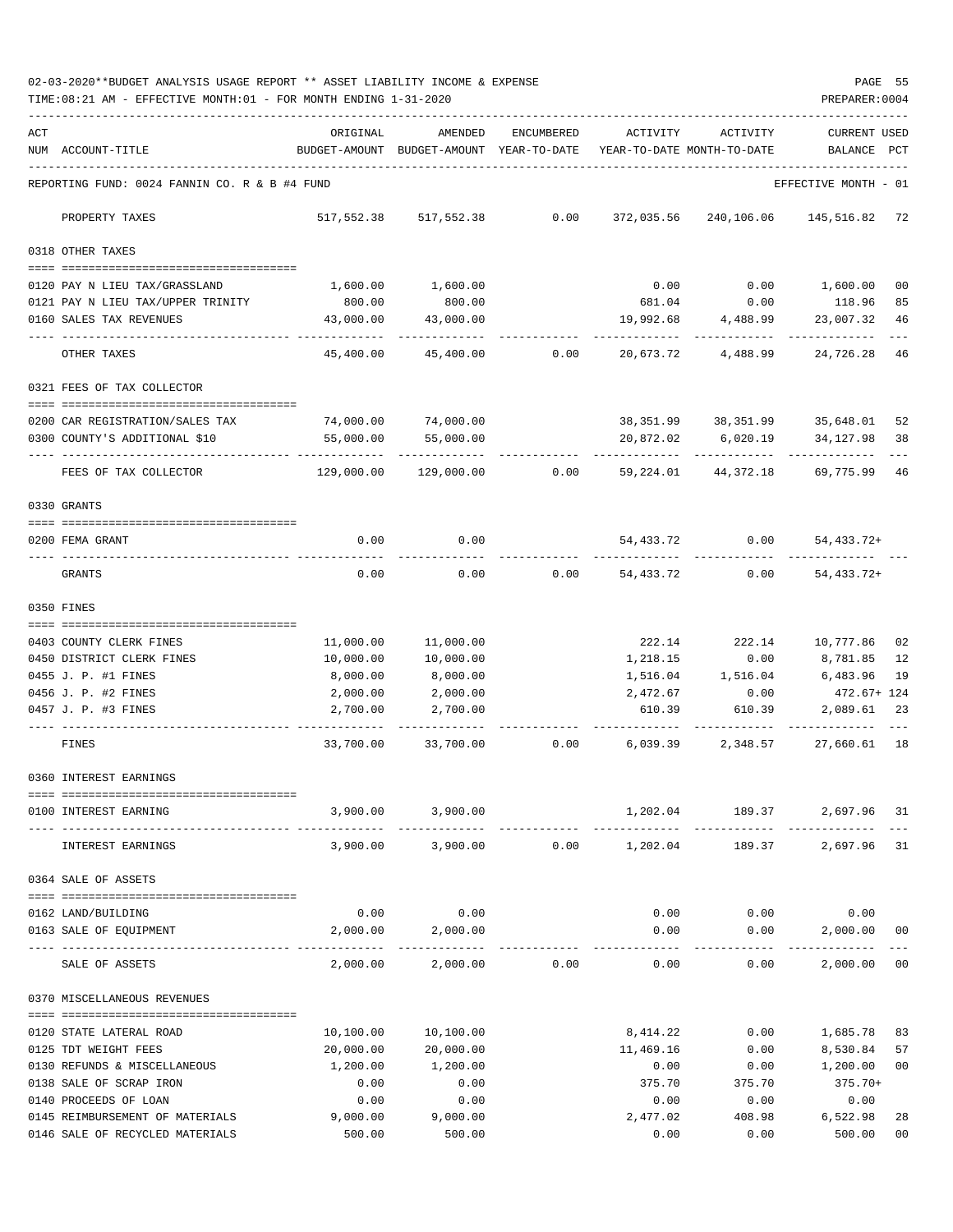| ACT | NUM ACCOUNT-TITLE                                     | ORIGINAL          | AMENDED<br>BUDGET-AMOUNT BUDGET-AMOUNT YEAR-TO-DATE | ENCUMBERED                        | ACTIVITY          | ACTIVITY<br>YEAR-TO-DATE MONTH-TO-DATE | <b>CURRENT USED</b><br>BALANCE | PCT            |
|-----|-------------------------------------------------------|-------------------|-----------------------------------------------------|-----------------------------------|-------------------|----------------------------------------|--------------------------------|----------------|
|     |                                                       |                   |                                                     |                                   |                   |                                        |                                |                |
|     | REPORTING FUND: 0024 FANNIN CO. R & B #4 FUND         |                   |                                                     |                                   |                   |                                        | EFFECTIVE MONTH - 01           |                |
|     | 0147 OFFICE RENTAL                                    | 0.00              | 0.00                                                |                                   | 0.00              | 0.00                                   | 0.00                           |                |
|     | MISCELLANEOUS REVENUES                                | 40,800.00         | 40,800.00                                           | 0.00                              | 22,736.10         | 784.68                                 | 18,063.90                      | 56             |
|     | 0509 CONTINGENCY                                      |                   |                                                     |                                   |                   |                                        |                                |                |
|     | 0475 CONTINGENCY                                      | 0.00              | 0.00                                                | 0.00                              | 0.00              | 0.00                                   | 0.00                           |                |
|     |                                                       |                   |                                                     |                                   |                   |                                        |                                |                |
|     | CONTINGENCY                                           | 0.00              | 0.00                                                | 0.00                              | 0.00              | 0.00                                   | 0.00                           |                |
|     | 0624 ROAD & BRIDGE 4                                  |                   |                                                     |                                   |                   |                                        |                                |                |
|     |                                                       |                   |                                                     | 0.00                              |                   |                                        |                                |                |
|     | 0100 COMPENSATION PAY<br>0101 SALARY ELECTED OFFICIAL | 0.00<br>62,720.97 | 0.00<br>62,720.97                                   | 0.00                              | 0.00<br>21,711.15 | 0.00<br>4,824.70                       | 0.00<br>41,009.82              | 35             |
|     | 0105 SALARY SECRETARY                                 | 28,577.94         | 28,577.94                                           | 0.00                              | 9,892.35          | 2,198.30                               | 18,685.59                      | 35             |
|     | 0106 SALARY PRECINCT EMPLOYEES                        | 181,580.27        | 181,580.27                                          | 0.00                              | 41,213.89         | 9,890.46                               | 140,366.38                     | 23             |
|     | 0107 REGULAR-TEMP. PART-TIME                          | 0.00              | 0.00                                                | 0.00                              | 2,220.00          | 828.00                                 | $2,220.00-$                    |                |
|     | 0108 LABOR REIMBURSEMENT                              | 0.00              | 0.00                                                | 0.00                              | 0.00              | 0.00                                   | 0.00                           |                |
|     | 0199 TOTAL SALARIES                                   | 272,879.18        | 272,879.18                                          | 0.00                              | 75,037.39         | 17,741.46                              | 197,841.79                     | 27             |
|     |                                                       |                   |                                                     |                                   |                   |                                        |                                |                |
|     | 0201 SOCIAL SECURITY TAXES                            | 16,918.51         | 16,918.51                                           | 0.00                              | 4,624.86          | 1,088.26                               | 12,293.65                      | 27             |
|     | 0202 GROUP HEALTH INSURANCE                           | 94,967.04         | 94,967.04                                           | 0.00                              | 27,689.76         | 6,922.44                               | 67, 277.28                     | 29             |
|     | 0203 RETIREMENT                                       | 31,899.58         | 31,899.58                                           | 0.00                              | 8,372.70          | 1,994.11                               | 23,526.88                      | 26             |
|     | 0204 WORKERS' COMPENSATION                            | 5,892.97          | 5,892.97                                            | 0.00                              | 2,849.73          | 0.00                                   | 3,043.24                       | 48             |
|     | 0205 MEDICARE TAX                                     | 3,956.75          | 3,956.75                                            | 0.00                              | 1,081.69          | 254.50                                 | 2,875.06                       | 27             |
|     | 0206 UNEMPLOYMENT EXPENSE                             | 0.00              | 0.00                                                | 0.00                              | 0.00              | 0.00                                   | 0.00                           |                |
|     | 0299 TOTAL EMPLOYEE BENEFITS                          | 153,634.85        | 153,634.85                                          | 0.00                              | 44,618.74         | 10,259.31                              | 109,016.11                     | 29             |
|     | 0310 OFFICE SUPPLIES                                  | 250.00            | 250.00                                              | 0.00                              | 0.00              | 0.00                                   | 250.00                         | 0 <sub>0</sub> |
|     | 0314 EMPLOYEE PHYSICALS/DOT TESTING                   | 350.00            | 350.00                                              | 0.00                              | 130.00            | 65.00                                  | 220.00                         | 37             |
|     | 0340 SHOP SUPPLIES                                    | 1,750.00          | 1,750.00                                            | 0.00                              | 327.51            | 12.68                                  | 1,422.49                       | 19             |
|     | 0341 R & B MAT. ROCK & GRAVEL                         | 90,000.00         | 90,000.00                                           | 0.00                              | 51,326.60         | 31,037.99                              | 38,673.40                      | 57             |
|     | 0342 R & B MAT. CULVERTS                              | 12,000.00         | 12,000.00                                           | 0.00                              | 7,968.66          | 0.00                                   | 4,031.34                       | 66             |
|     | 0343 R & B MAT. HARDWRE & LUMB                        | 1,500.00          | 1,500.00                                            | 0.00                              | 375.74            | 0.00                                   | 1,124.26 25                    |                |
|     | 0344 R & B MAT. ASPHALT/RD OIL                        | 70,000.00         | 70,000.00                                           | 0.00                              | 23,697.66         | 15,774.02                              | 46,302.34                      | 34             |
|     | 0345 CHEMICALS                                        | 1,500.00          | 1,500.00                                            | 0.00                              | 0.00              | 0.00                                   | 1,500.00                       | 00             |
|     | 0346 CETRZ EXPENDITURES                               | 0.00              | 0.00                                                | 0.00                              | 0.00              | 0.00                                   | 0.00                           |                |
|     | 0350 DEBRIS REMOVAL                                   | 0.00              | 0.00                                                | 0.00                              | 0.00              | 0.00                                   | 0.00                           |                |
|     | 0395 EMPLOYEE UNIFORMS                                | 2,500.00          | 2,500.00                                            | 0.00<br>------------ ------------ | 890.76            | 305.12                                 | 1,609.24 36                    |                |
|     | 0399 TOTAL R&B MATERIALS                              | 179,850.00        | 179,850.00                                          | 0.00                              | 84,716.93         | 47,194.81                              | 95, 133.07 47                  |                |
|     | 0400 LEGAL FEES                                       | 0.00              | 0.00                                                | 0.00                              | 0.00              | 0.00                                   | 0.00                           |                |
|     | 0420 UTILITY TELEPHONE                                | 0.00              | 0.00                                                | 0.00                              | 0.00              | 0.00                                   | 0.00                           |                |
|     | 0421 DSL INTERNET                                     | 1,000.00          | 1,000.00                                            | 0.00                              | 317.42            | 69.35                                  | 682.58                         | 32             |
|     | 0423 CELL PHONE ALLOWANCE                             | 0.00              | 0.00                                                | 0.00                              | 0.00              | 0.00                                   | 0.00                           |                |
|     | 0427 OUT OF COUNTY TRAVEL/TRAINING                    | 4,600.00          | 4,600.00                                            | 0.00                              | 1,454.37          | 0.00                                   | 3,145.63                       | 32             |
|     | 0430 BIDS, NOTICES & PERMITS                          | 300.00            | 300.00                                              | 0.00                              | 0.00              | 0.00                                   | 300.00                         | 00             |
|     | 0435 PRINTING                                         | 100.00            | 100.00                                              | 0.00                              | 0.00              | 0.00                                   | 100.00                         | 00             |
|     | 0440 UTILITY ELECTRICITY                              | 4,000.00          | 4,000.00                                            | 0.00                              | 1,104.33          | 615.05                                 | 2,895.67                       | 28             |
|     | 0441 UTILITY GAS                                      | 600.00            | 600.00                                              | 78.86                             | 201.33            | 0.00                                   | 319.81                         | 47             |
|     | 0442 UTILITY WATER                                    | 1,250.00          | 1,250.00                                            | 0.00                              | 171.24            | 57.08                                  | 1,078.76                       | 14             |
|     | 0443 TRASH PICKUP                                     | 2,500.00          | 2,500.00                                            | 0.00                              | 726.40            | 363.20                                 | 1,773.60                       | 29             |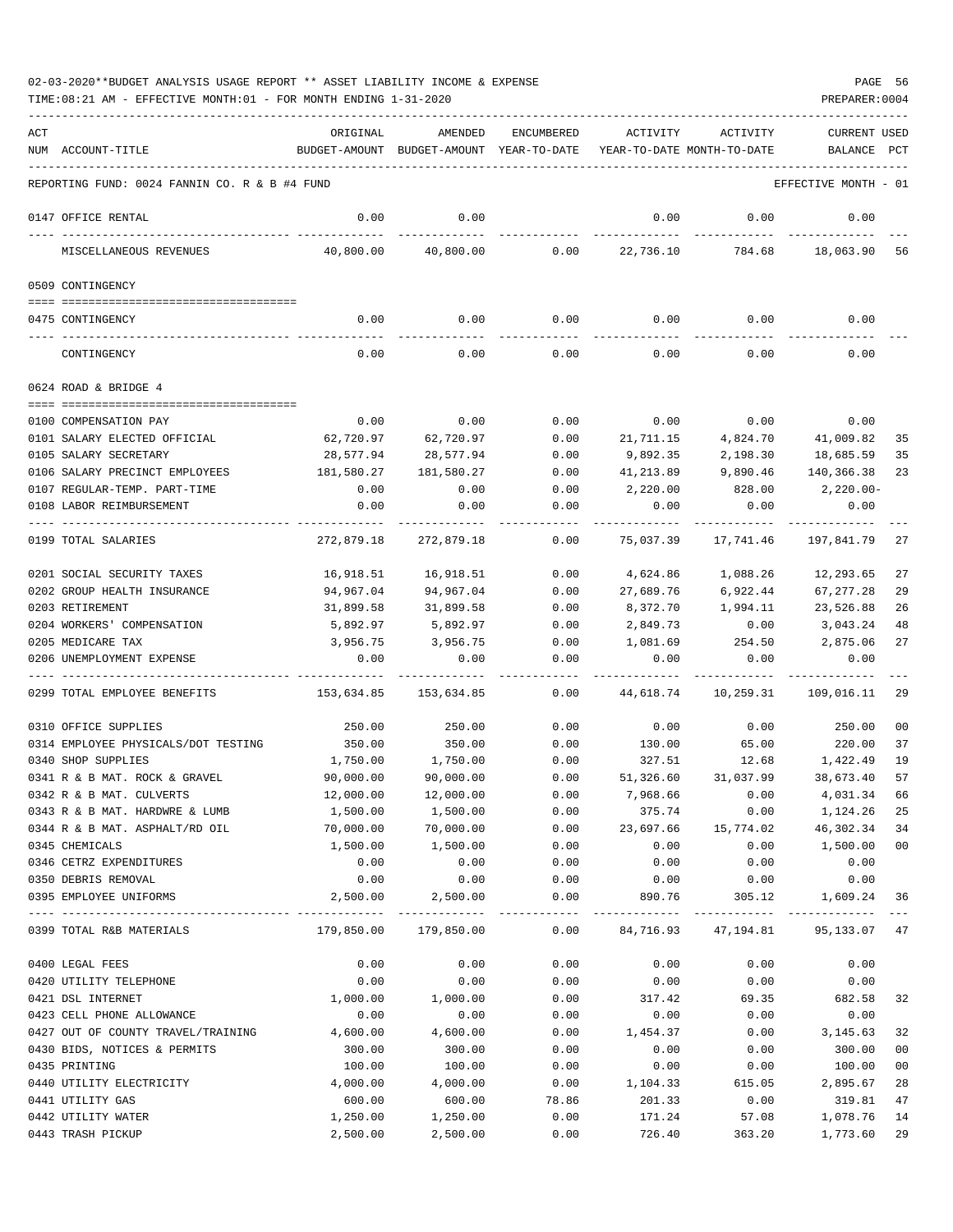| ACT                                           | ORIGINAL                                 | AMENDED    | ENCUMBERED                     | ACTIVITY                   | ACTIVITY                                   | <b>CURRENT USED</b>  |                |
|-----------------------------------------------|------------------------------------------|------------|--------------------------------|----------------------------|--------------------------------------------|----------------------|----------------|
| NUM ACCOUNT-TITLE                             | BUDGET-AMOUNT BUDGET-AMOUNT YEAR-TO-DATE |            |                                | YEAR-TO-DATE MONTH-TO-DATE |                                            | BALANCE              | PCT            |
| REPORTING FUND: 0024 FANNIN CO. R & B #4 FUND |                                          |            |                                |                            |                                            | EFFECTIVE MONTH - 01 |                |
| 0447 REPEATER SERVICE CONTRACT                | 730.24                                   | 730.24     | 0.00                           | 243.41                     | 0.00                                       | 486.83               | 33             |
| 0450 R&M BUILDING                             | 2,000.00                                 | 2,000.00   | 0.00                           | 0.00                       | 0.00                                       | 2,000.00             | 0 <sub>0</sub> |
| 0453 COMPUTER SOFTWARE                        | 1,500.00                                 | 1,500.00   | 0.00                           | 0.00                       | 0.00                                       | 1,500.00             | 00             |
| 0457 R & M MACHINERY GAS & OIL                | 46,000.00                                | 46,000.00  | 0.00                           | 6,048.98                   | 3,126.91                                   | 39,951.02            | 13             |
| 0458 R & M MACHINERY PARTS                    | 30,000.00                                | 30,000.00  | 0.00                           | 34,630.95                  | 1,474.88                                   | 4,630.95- 115        |                |
| 0459 R & M MACH. TIRES & TUBES                | 9,000.00                                 | 9,000.00   | 0.00                           | 2,360.02                   | 360.00                                     | 6,639.98             | 26             |
| 0460 EQUIPMENT RENTAL/LEASE                   | 15,000.00                                | 15,000.00  | 3,000.00                       | 9,520.63                   | 0.00                                       | 2,479.37             | 83             |
| 0480 BOND                                     | 0.00                                     | 0.00       | 0.00                           | 0.00                       | 0.00                                       | 0.00                 |                |
| 0481 DUES                                     | 335.00                                   | 335.00     | 0.00                           | 0.00                       | 0.00                                       | 335.00               | 00             |
| 0482 INSURANCE                                | 6,000.00                                 | 6,000.00   | 0.00                           | 3,047.97                   | 0.00                                       | 2,952.03             | 51             |
| 0485 PRISONER'S SUPPLIES                      | 0.00                                     | 0.00       | 0.00                           | 0.00                       | 0.00                                       | 0.00                 |                |
| 0488 FANNIN RURAL RAIL DISTRICT               | 0.00                                     | 0.00       | 0.00                           | 0.00                       | 0.00                                       | 0.00                 |                |
| 0490 MISCELLANEOUS                            | 500.00                                   | 500.00     | 0.00                           | 0.00                       | 0.00                                       | 500.00               | 00             |
| 0491 SOIL & WATER CONSERVATION                | 250.00                                   | 250.00     | 0.00                           | 0.00                       | 0.00                                       | 250.00               | 00             |
| 0492 TDRA FLOOD CASH MATCH                    | 0.00                                     | 0.00       | 0.00                           | 0.00                       | 0.00                                       | 0.00                 |                |
| 0494 FLOOD CONTROL SITE MAINTENANCE           | 0.00                                     | 0.00       | 0.00                           | 0.00                       | 0.00                                       | 0.00                 |                |
| 0495 PIPELINE SALES TAX REIMBURSEMENT         | 0.00                                     | 0.00       | 0.00                           | 0.00                       | 0.00                                       | 0.00                 |                |
| 0496 TCOG HAZARDOUS WASTEMATCH                | 0.00                                     | 0.00       | 0.00                           | 0.00                       | 0.00                                       | 0.00                 |                |
| 0499 TOTAL SER. & OTHER CHARGES               |                                          |            |                                |                            |                                            | 6,066.47 62,759.33   | 50             |
| 0500 LAND                                     |                                          |            |                                | 0.00                       | 0.00                                       | 0.00                 |                |
| 0535 BUILDING                                 |                                          |            |                                | 0.00                       | 0.00                                       | 0.00                 |                |
| 0570 COMPUTER EQUIPMENT                       | 0.00                                     | 0.00       | 0.00                           | 0.00                       | 0.00                                       | 0.00                 |                |
| 0571 PURCHASE OF MACH./EQUIP.                 | 75,000.00                                | 75,000.00  | 0.00                           | 46,689.90                  | 0.00                                       | 28,310.10            | 62             |
| 0573 RADIO EQUIPMENT                          | 0.00                                     | 0.00       | 0.00                           | 0.00                       | 0.00                                       | 0.00                 |                |
| 0575 BUILDING                                 | 0.00                                     | 0.00       | 0.00                           | 0.00                       | 0.00                                       | 0.00                 |                |
| 0599 CAPITAL OUTLAY                           | 75,000.00                                | 75,000.00  | 0.00                           | 46,689.90                  | 0.00                                       | 28,310.10            | 62             |
| ROAD & BRIDGE 4                               |                                          |            | 807,029.27 807,029.27 3,078.86 |                            | 310,890.01 81,262.05 493,060.40            |                      | 39             |
| 0625 ADMINISTRATIVE OFFICE R&B #4             |                                          |            |                                |                            |                                            |                      |                |
| 0105 SALARY SECRETARY                         | 10,141.28                                | 10,141.28  |                                |                            | $0.00$ $3,510.45$ $780.10$ $6,630.83$ $35$ |                      |                |
| 0201 SOCIAL SECURITY TAXES                    | 628.76                                   | 628.76     | 0.00                           | 157.98                     | 33.60                                      | 470.78               | 25             |
| 0202 GROUP HEALTH INSURANCE                   | 2,967.72                                 | 2,967.72   | 0.00                           | 988.96                     | 247.24                                     | 1,978.76             | 33             |
| 0203 RETIREMENT                               | 1,167.26                                 | 1,167.26   | 0.00                           | 403.55                     | 91.98                                      | 763.71               | 35             |
| 0204 WORKERS' COMPENSATION                    | 42.59                                    | 42.59      | 0.00                           | 15.51                      | 0.00                                       | 27.08                | 36             |
| 0205 MEDICARE TAX                             | 147.58                                   | 147.58     | 0.00                           | 36.95                      | 7.86                                       | 110.63               | 25             |
| 0310 OFFICE SUPPLIES                          | 100.00                                   | 100.00     | 0.00                           | 0.00                       | 0.00                                       | 100.00               | 00             |
| 0311 POSTAL EXPENSES                          | 0.00                                     | 0.00       | 0.00                           | 0.00                       | 0.00                                       | 0.00                 |                |
| 0353 COMPUTER EXPENSE                         | 500.00                                   | 500.00     | 0.00                           | 0.00                       | 0.00                                       | 500.00               | 00             |
| 0427 OUT OF COUNTY TRAVEL                     | 0.00                                     | 0.00       | 0.00                           | 0.00                       | 0.00                                       | 0.00                 |                |
| 0480 BOND                                     | 0.00                                     | 0.00       | 0.00                           | 0.00                       | 0.00                                       | 0.00                 |                |
| 0572 OFFICE EQUIPMENT                         | 0.00                                     | 0.00       | 0.00                           | 0.00                       | 0.00                                       | 0.00                 |                |
| 0574 COMPUTER EQUIPMENT                       | 0.00                                     | 0.00       | 0.00                           | 0.00                       | 0.00                                       | 0.00                 |                |
| ADMINISTRATIVE OFFICE R&B #4                  |                                          |            | ----------<br>0.00             | 5,113.40                   | 1,160.78 10,581.79 33                      |                      |                |
| FANNIN CO. R & B #4 FUND                      |                                          |            |                                |                            |                                            |                      |                |
| INCOME TOTALS                                 | 822,724.46                               | 822,724.46 |                                | 536,344.54                 | 292,289.85                                 | 286,379.92 65        |                |
| EXPENSE TOTALS                                | 822,724.46                               | 822,724.46 | 3,078.86                       | 316,003.41                 | 82,422.83                                  | 503,642.19 39        |                |
|                                               |                                          |            |                                |                            |                                            |                      |                |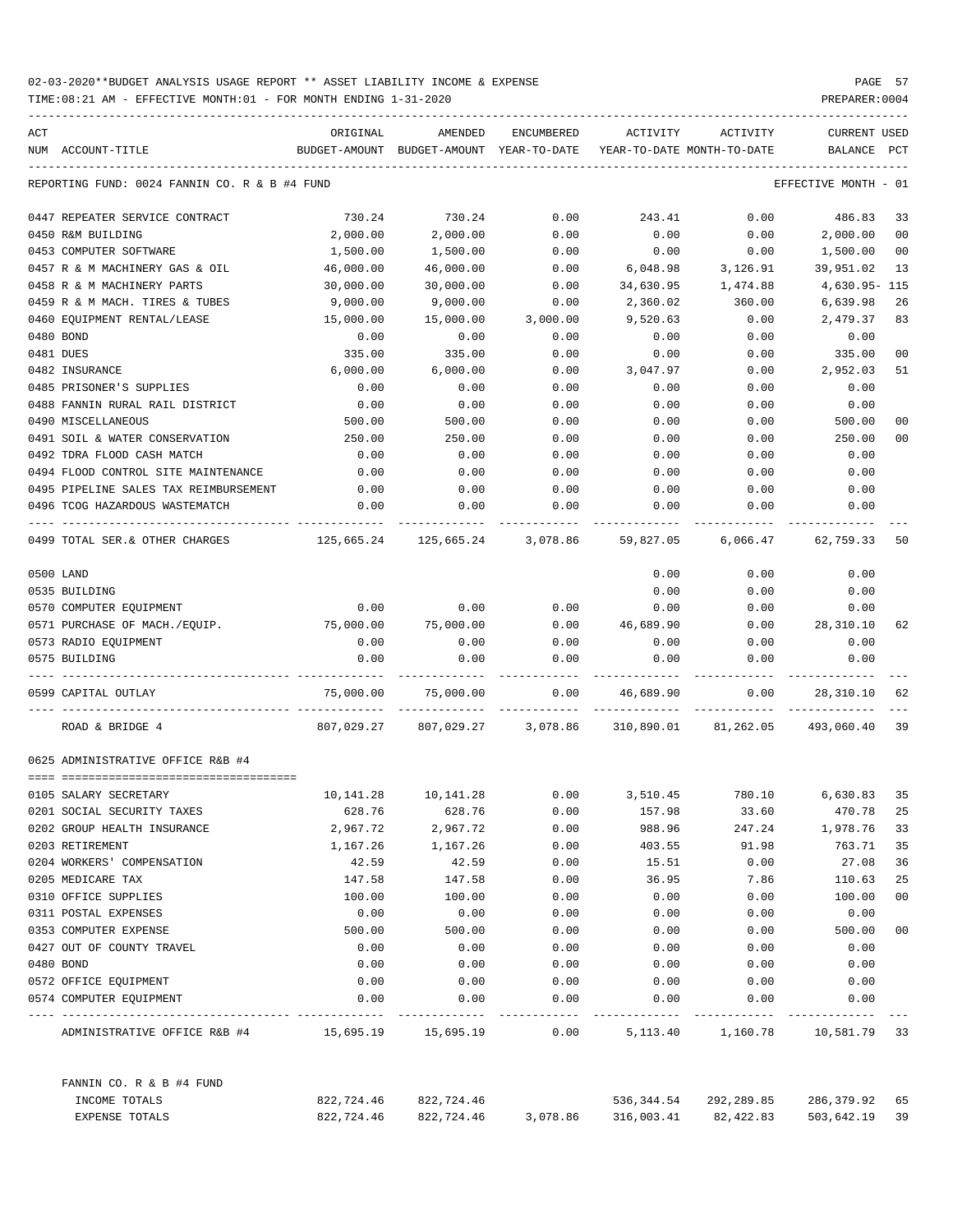| 02-03-2020**BUDGET ANALYSIS USAGE REPORT ** ASSET LIABILITY INCOME & EXPENSE<br>TIME:08:21 AM - EFFECTIVE MONTH:01 - FOR MONTH ENDING 1-31-2020 |                                         |               |                            |                   |                            |                 |                      |  |  |
|-------------------------------------------------------------------------------------------------------------------------------------------------|-----------------------------------------|---------------|----------------------------|-------------------|----------------------------|-----------------|----------------------|--|--|
| ACT                                                                                                                                             |                                         | ORIGINAL      | AMENDED                    | <b>ENCUMBERED</b> | ACTIVITY                   | <b>ACTIVITY</b> | <b>CURRENT USED</b>  |  |  |
|                                                                                                                                                 | NUM ACCOUNT-TITLE                       | BUDGET-AMOUNT | BUDGET-AMOUNT YEAR-TO-DATE |                   | YEAR-TO-DATE MONTH-TO-DATE |                 | BALANCE PCT          |  |  |
|                                                                                                                                                 | REPORTING FUND: 0025 FANNIN COUNTY BEES |               |                            |                   |                            |                 | EFFECTIVE MONTH - 01 |  |  |
|                                                                                                                                                 | 0103 CASH                               |               |                            |                   |                            |                 |                      |  |  |
|                                                                                                                                                 | 0100 BEES-COMBINED FUNDS CHECKING       |               |                            |                   | 0.00                       | 0.00            | 2,177.67             |  |  |
|                                                                                                                                                 | CASH                                    |               |                            |                   | 0.00                       | 0.00            | 2,177.67             |  |  |
|                                                                                                                                                 | 0271 EQUITY ACCOUNT                     |               |                            |                   |                            |                 |                      |  |  |
|                                                                                                                                                 |                                         |               |                            |                   |                            |                 |                      |  |  |
|                                                                                                                                                 | 0200 EQUITY ACCOUNT                     |               |                            |                   | 0.00                       | 0.00            | 2,177.67             |  |  |
|                                                                                                                                                 | EQUITY ACCOUNT                          |               |                            |                   | 0.00                       | 0.00            | 2,177.67             |  |  |
|                                                                                                                                                 | 0300 CASH                               |               |                            |                   |                            |                 |                      |  |  |
|                                                                                                                                                 |                                         |               |                            |                   |                            |                 |                      |  |  |
|                                                                                                                                                 | 0125 BEGINNING CASH BALANCE             | 0.00          | 0.00                       |                   | 0.00                       | 0.00            | 0.00                 |  |  |
|                                                                                                                                                 | CASH                                    | 0.00          | 0.00                       | 0.00              | 0.00                       | 0.00            | 0.00                 |  |  |
|                                                                                                                                                 | 0370 MISC. INCOME                       |               |                            |                   |                            |                 |                      |  |  |
|                                                                                                                                                 |                                         |               |                            |                   |                            |                 |                      |  |  |
|                                                                                                                                                 | 0138 SALE OF SCRAP IRON                 | 0.00          | 0.00                       |                   | 0.00                       | 0.00            | 0.00                 |  |  |
|                                                                                                                                                 | 0625 DONATIONS                          | 0.00          | 0.00                       |                   | 0.00                       | 0.00            | 0.00                 |  |  |
|                                                                                                                                                 | MISC. INCOME                            | 0.00          | 0.00                       | 0.00              | 0.00                       | 0.00            | 0.00                 |  |  |
|                                                                                                                                                 | 0625 FANNIN COUNTY BEES                 |               |                            |                   |                            |                 |                      |  |  |
|                                                                                                                                                 | 0310 OFFICE SUPPLIES                    | 0.00          | 0.00                       | 0.00              | 0.00                       | 0.00            | 0.00                 |  |  |
|                                                                                                                                                 | 0343 ROAD SIGNS                         | 0.00          | 0.00                       | 0.00              | 0.00                       | 0.00            | 0.00                 |  |  |
|                                                                                                                                                 | 0353 COMPUTER EXPENSE                   | 0.00          | 0.00                       | 0.00              | 0.00                       | 0.00            | 0.00                 |  |  |
|                                                                                                                                                 | 0427 TRAVEL EXPENSE                     | 0.00          | 0.00                       | 0.00              | 0.00                       | 0.00            | 0.00                 |  |  |
|                                                                                                                                                 | 0572 OFFICE EQUIPMENT                   | 0.00          | 0.00                       | 0.00              | 0.00                       | 0.00            | 0.00                 |  |  |
|                                                                                                                                                 | FANNIN COUNTY BEES                      | 0.00          | 0.00                       | 0.00              | 0.00                       | 0.00            | 0.00                 |  |  |
|                                                                                                                                                 | FANNIN COUNTY BEES                      |               |                            |                   |                            |                 |                      |  |  |
|                                                                                                                                                 | INCOME TOTALS                           | 0.00          | 0.00                       |                   | 0.00                       | 0.00            | 0.00                 |  |  |
|                                                                                                                                                 | EXPENSE TOTALS                          | 0.00          | 0.00                       | 0.00              | 0.00                       | 0.00            | 0.00                 |  |  |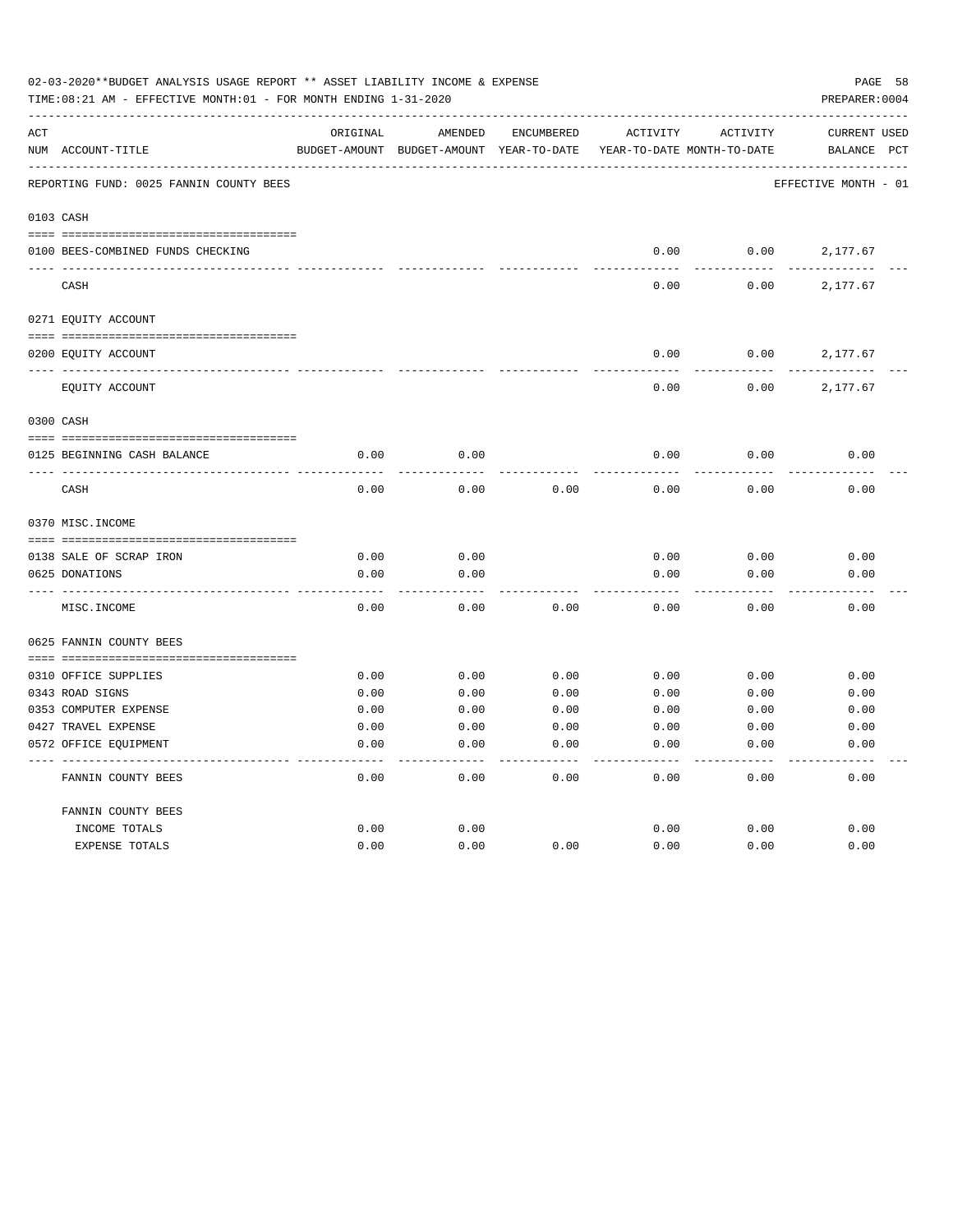|     | 02-03-2020**BUDGET ANALYSIS USAGE REPORT ** ASSET LIABILITY INCOME & EXPENSE<br>TIME:08:21 AM - EFFECTIVE MONTH:01 - FOR MONTH ENDING 1-31-2020 |                                         |                                                     |            |                       |                                        | PAGE 59<br>PREPARER: 0004          |
|-----|-------------------------------------------------------------------------------------------------------------------------------------------------|-----------------------------------------|-----------------------------------------------------|------------|-----------------------|----------------------------------------|------------------------------------|
| ACT | NUM ACCOUNT-TITLE                                                                                                                               | ORIGINAL                                | AMENDED<br>BUDGET-AMOUNT BUDGET-AMOUNT YEAR-TO-DATE | ENCUMBERED | ACTIVITY              | ACTIVITY<br>YEAR-TO-DATE MONTH-TO-DATE | <b>CURRENT USED</b><br>BALANCE PCT |
|     | REPORTING FUND: 0026 J.P.#1 JUST.CT.TECHNOLOGY                                                                                                  |                                         |                                                     |            |                       |                                        | EFFECTIVE MONTH - 01               |
|     | 0102 A/P CLEARING                                                                                                                               |                                         |                                                     |            |                       |                                        |                                    |
|     | 0100 A/P CLEARING                                                                                                                               |                                         |                                                     |            |                       | $0.00$ $0.00$                          | 0.00                               |
|     | A/P CLEARING                                                                                                                                    |                                         |                                                     |            | 0.00                  | 0.00                                   | 0.00                               |
|     | 0103 CASH                                                                                                                                       |                                         |                                                     |            |                       |                                        |                                    |
|     |                                                                                                                                                 |                                         |                                                     |            |                       |                                        |                                    |
|     | 0100 J.P.#1 JUST.CT.TECH-COMB.FUND CKIN                                                                                                         |                                         |                                                     |            |                       | 592.54 557.33 50,095.57                |                                    |
|     | CASH                                                                                                                                            |                                         |                                                     |            |                       | 592.54 557.33 50,095.57                |                                    |
|     | 0120 RECEIVABLES                                                                                                                                |                                         |                                                     |            |                       |                                        |                                    |
|     |                                                                                                                                                 |                                         |                                                     |            |                       |                                        |                                    |
|     | 0313 DUE FROM OTHER FUNDS                                                                                                                       |                                         |                                                     |            | 0.00                  |                                        | $0.00$ 148.85                      |
|     | RECEIVABLES                                                                                                                                     |                                         |                                                     |            | 0.00                  | 0.00                                   | 148.85                             |
|     | 0200 SYSTEM ADDED LIABILITY DEPARTMENT                                                                                                          |                                         |                                                     |            |                       |                                        |                                    |
|     | 0910 SYSTEM ADDED LIABILITY LINE-ITEM                                                                                                           |                                         |                                                     |            | 0.00                  | 0.00                                   | 0.00                               |
|     | SYSTEM ADDED LIABILITY DEPARTMENT                                                                                                               |                                         |                                                     |            | 0.00                  | . <u>.</u> .<br>0.00                   | 0.00                               |
|     | 0271 EQUITY ACCOUNT                                                                                                                             |                                         |                                                     |            |                       |                                        |                                    |
|     | 0200 EQUITY ACCOUNT                                                                                                                             |                                         |                                                     |            | 0.00                  | 0.00                                   | 49,651.88                          |
|     |                                                                                                                                                 |                                         |                                                     |            |                       |                                        |                                    |
|     | EQUITY ACCOUNT                                                                                                                                  |                                         |                                                     |            | 0.00                  | 0.00                                   | 49,651.88                          |
|     | 0300 CASH                                                                                                                                       |                                         |                                                     |            |                       |                                        |                                    |
|     | 0126 BEGINNING CASH BALANCE                                                                                                                     | 0.00                                    | 0.00                                                |            |                       | $0.00$ $0.00$                          | 0.00                               |
|     |                                                                                                                                                 |                                         |                                                     |            |                       |                                        |                                    |
|     | CASH                                                                                                                                            | 0.00                                    | 0.00                                                | 0.00       | 0.00                  | 0.00                                   | 0.00                               |
|     | 0360 INTEREST EARNINGS                                                                                                                          |                                         |                                                     |            |                       |                                        |                                    |
|     | 0100 INTEREST EARNINGS                                                                                                                          | 0.00                                    | 0.00                                                |            | 45.60                 | 10.39                                  | 45.60+                             |
|     | INTEREST EARNINGS                                                                                                                               | $- - - - - -$<br>0.00                   | .<br>0.00                                           | 0.00       | ------------<br>45.60 | .<br>10.39                             | $45.60+$                           |
|     | 0370 MISCELLANEOUS INCOME                                                                                                                       |                                         |                                                     |            |                       |                                        |                                    |
|     |                                                                                                                                                 |                                         |                                                     |            |                       |                                        |                                    |
|     | 0455 J.P.#1 TECHNOLOGY FEES                                                                                                                     | 1,500.00                                | 1,500.00                                            |            | 546.94                |                                        | 546.94 953.06 36                   |
|     | MISCELLANEOUS INCOME                                                                                                                            |                                         | $1,500.00$ $1,500.00$ 0.00                          |            | 546.94                | 546.94                                 | 36<br>953.06                       |
|     | 0455 J.P.#1 TECHNOLOGY EQUIP.                                                                                                                   |                                         |                                                     |            |                       |                                        |                                    |
|     | 0420 OMNIBASE TELEPHONE LINE                                                                                                                    | 0.00                                    | 0.00                                                | 0.00       |                       | $0.00$ 0.00                            | 0.00                               |
|     | 0572 OFFICE EQUIPMENT                                                                                                                           |                                         | 1,500.00 1,500.00                                   | 0.00       | 0.00                  | 0.00                                   | 1,500.00<br>0 <sub>0</sub>         |
|     | J.P.#1 TECHNOLOGY EQUIP.                                                                                                                        | ------------- -------------<br>1,500.00 | 1,500.00                                            | 0.00       | 0.00                  | 0.00                                   | 1,500.00<br>0 <sub>0</sub>         |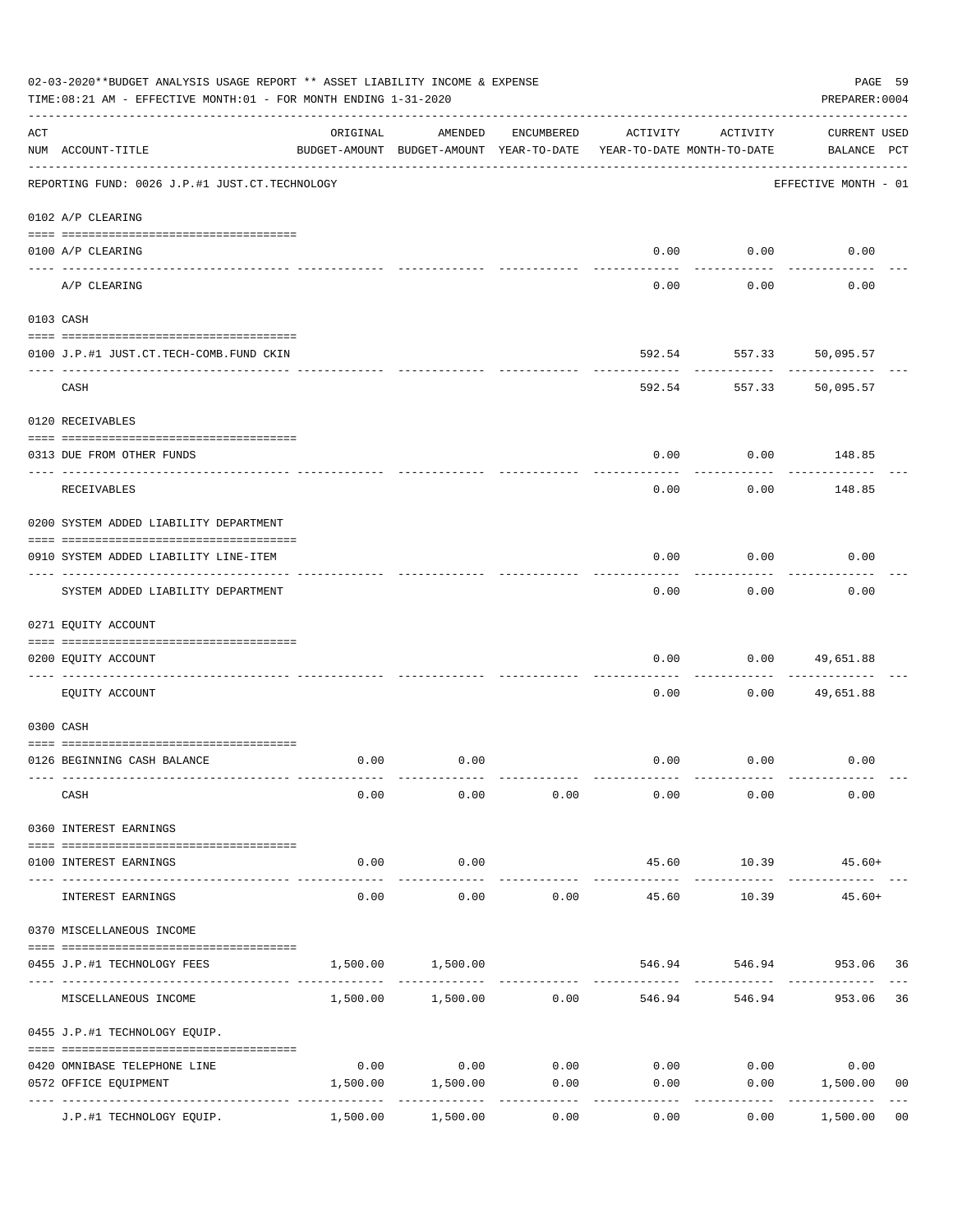| 02-03-2020**BUDGET ANALYSIS USAGE REPORT ** ASSET LIABILITY INCOME & EXPENSE |               |               |              |          |                            | PAGE 60              |            |
|------------------------------------------------------------------------------|---------------|---------------|--------------|----------|----------------------------|----------------------|------------|
| TIME: $08:21$ AM - EFFECTIVE MONTH: $01$ - FOR MONTH ENDING $1-31-2020$      |               |               |              |          |                            | PREPARER: 0004       |            |
| ACT                                                                          | ORIGINAL      | AMENDED       | ENCUMBERED   | ACTIVITY | ACTIVITY                   | CURRENT USED         |            |
| NUM ACCOUNT-TITLE                                                            | BUDGET-AMOUNT | BUDGET-AMOUNT | YEAR-TO-DATE |          | YEAR-TO-DATE MONTH-TO-DATE | BALANCE              | <b>PCT</b> |
| REPORTING FUND: 0026 J.P.#1 JUST.CT.TECHNOLOGY                               |               |               |              |          |                            | EFFECTIVE MONTH - 01 |            |
| J.P.#1 JUST.CT.TECHNOLOGY                                                    |               |               |              |          |                            |                      |            |
| INCOME TOTALS                                                                | 1,500.00      | 1,500.00      |              | 592.54   | 557.33                     | 907.46               | -40        |
| <b>EXPENSE TOTALS</b>                                                        | 1,500.00      | 1,500.00      | 0.00         | 0.00     | 0.00                       | 1,500.00             | - 00       |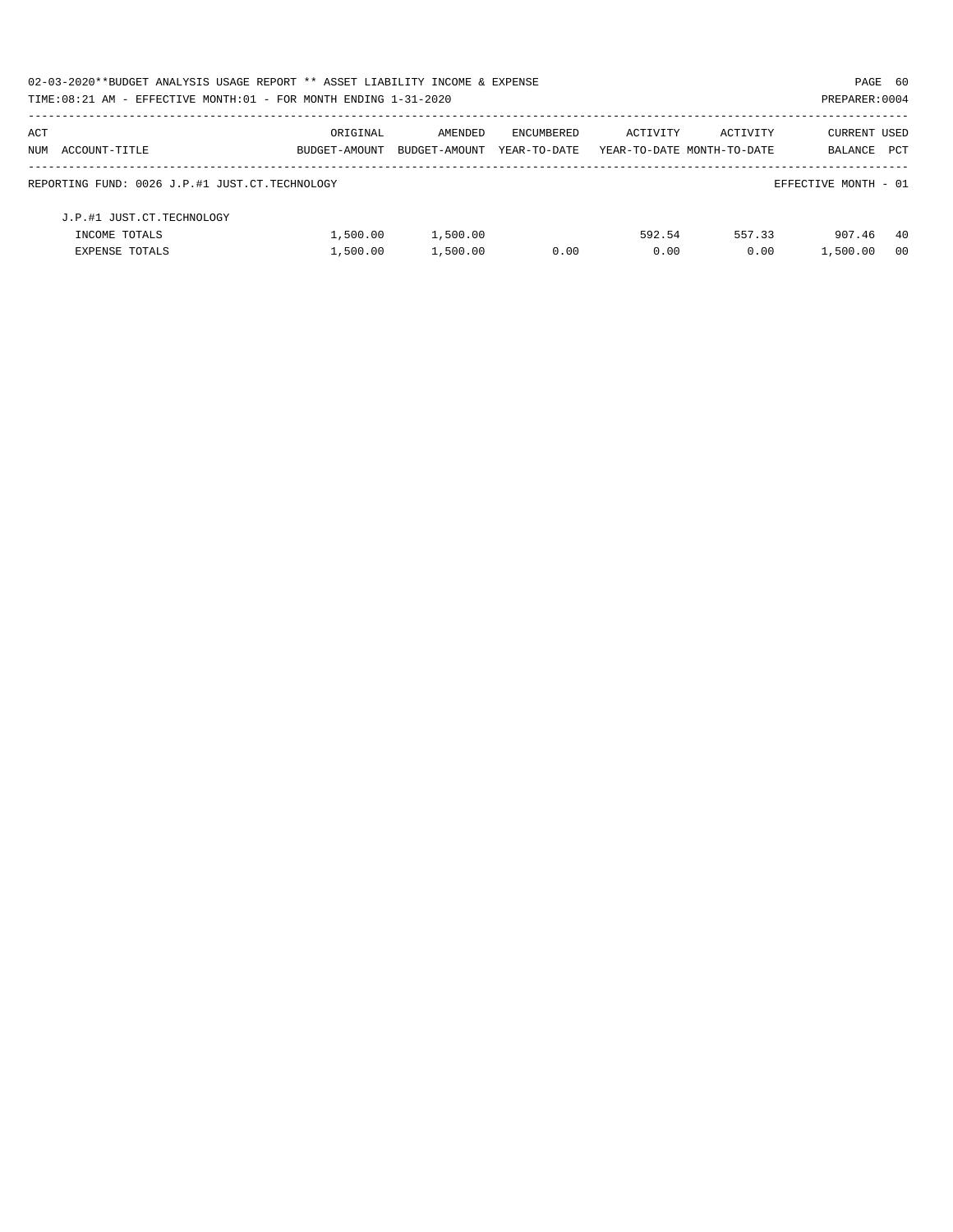|     | 02-03-2020**BUDGET ANALYSIS USAGE REPORT ** ASSET LIABILITY INCOME & EXPENSE<br>TIME:08:21 AM - EFFECTIVE MONTH:01 - FOR MONTH ENDING 1-31-2020                                                                                                                                                                                                                                                                                                                        |                                         |                                                                                |                   |                |                      |                                    |                      |  |  |
|-----|------------------------------------------------------------------------------------------------------------------------------------------------------------------------------------------------------------------------------------------------------------------------------------------------------------------------------------------------------------------------------------------------------------------------------------------------------------------------|-----------------------------------------|--------------------------------------------------------------------------------|-------------------|----------------|----------------------|------------------------------------|----------------------|--|--|
| ACT | NUM ACCOUNT-TITLE                                                                                                                                                                                                                                                                                                                                                                                                                                                      | ORIGINAL                                | AMENDED<br>BUDGET-AMOUNT BUDGET-AMOUNT YEAR-TO-DATE YEAR-TO-DATE MONTH-TO-DATE | ENCUMBERED        | ACTIVITY       | ACTIVITY             | <b>CURRENT USED</b><br>BALANCE PCT |                      |  |  |
|     | REPORTING FUND: 0027 J.P.#2 JUST.CT.TECHNOLOGY                                                                                                                                                                                                                                                                                                                                                                                                                         |                                         |                                                                                |                   |                |                      | EFFECTIVE MONTH - 01               |                      |  |  |
|     | 0102 A/P CLEARING                                                                                                                                                                                                                                                                                                                                                                                                                                                      |                                         |                                                                                |                   |                |                      |                                    |                      |  |  |
|     | 0100 A/P CLEARING                                                                                                                                                                                                                                                                                                                                                                                                                                                      |                                         |                                                                                |                   |                | $0.00$ $0.00$        | 0.00                               |                      |  |  |
|     | A/P CLEARING                                                                                                                                                                                                                                                                                                                                                                                                                                                           |                                         |                                                                                |                   | 0.00           | 0.00                 | 0.00                               |                      |  |  |
|     | 0103 CASH                                                                                                                                                                                                                                                                                                                                                                                                                                                              |                                         |                                                                                |                   |                |                      |                                    |                      |  |  |
|     | 0100 J.P.#2 JUST.CT.TECH-COMB.FUND CKIN                                                                                                                                                                                                                                                                                                                                                                                                                                |                                         |                                                                                |                   |                | 265.95 2.01 9,537.53 |                                    |                      |  |  |
|     | CASH                                                                                                                                                                                                                                                                                                                                                                                                                                                                   |                                         |                                                                                |                   | 265.95         | ----------           | 2.01 9,537.53                      |                      |  |  |
|     | 0120 RECEIVABLES                                                                                                                                                                                                                                                                                                                                                                                                                                                       |                                         |                                                                                |                   |                |                      |                                    |                      |  |  |
|     | 0313 DUE FROM OTHER FUNDS                                                                                                                                                                                                                                                                                                                                                                                                                                              |                                         |                                                                                |                   | 0.00           |                      | $0.00$ 16.00                       |                      |  |  |
|     | RECEIVABLES                                                                                                                                                                                                                                                                                                                                                                                                                                                            |                                         |                                                                                |                   | 0.00           | 0.00                 | 16.00                              |                      |  |  |
|     | 0271 EQUITY ACCOUNT                                                                                                                                                                                                                                                                                                                                                                                                                                                    |                                         |                                                                                |                   |                |                      |                                    |                      |  |  |
|     | 0200 EQUITY ACCOUNT                                                                                                                                                                                                                                                                                                                                                                                                                                                    |                                         |                                                                                |                   | 0.00           |                      | $0.00$ 9,287.58                    |                      |  |  |
|     | EQUITY ACCOUNT                                                                                                                                                                                                                                                                                                                                                                                                                                                         |                                         |                                                                                |                   | 0.00           | ---------<br>0.00    | 9,287.58                           |                      |  |  |
|     | 0300 CASH                                                                                                                                                                                                                                                                                                                                                                                                                                                              |                                         |                                                                                |                   |                |                      |                                    |                      |  |  |
|     | $\begin{minipage}{0.03\textwidth} \centering \begin{tabular}{ l l l } \hline \textbf{1} & \textbf{2} & \textbf{2} & \textbf{2} & \textbf{2} & \textbf{2} & \textbf{2} & \textbf{2} & \textbf{2} & \textbf{2} & \textbf{2} & \textbf{2} & \textbf{2} & \textbf{2} & \textbf{2} & \textbf{2} & \textbf{2} & \textbf{2} & \textbf{2} & \textbf{2} & \textbf{2} & \textbf{2} & \textbf{2} & \textbf{2} & \textbf{2} & \textbf{2} & \textbf$<br>0127 BEGINNING CASH BALANCE |                                         | 1,000.00 1,000.00                                                              |                   | 0.00           |                      | 0.00 1,000.00                      | 00                   |  |  |
|     | ----------------------------- ----<br>CASH                                                                                                                                                                                                                                                                                                                                                                                                                             |                                         | 1,000.00 1,000.00                                                              | 0.00              | 0.00           |                      | 0.00 1,000.00                      | 0 <sub>0</sub>       |  |  |
|     | 0360 INTEREST EARNINGS                                                                                                                                                                                                                                                                                                                                                                                                                                                 |                                         |                                                                                |                   |                |                      |                                    |                      |  |  |
|     | 0100 INTEREST EARNINGS                                                                                                                                                                                                                                                                                                                                                                                                                                                 | 0.00                                    | 0.00                                                                           |                   |                | 8.67 2.01            | $8.67+$                            |                      |  |  |
|     | INTEREST EARNINGS                                                                                                                                                                                                                                                                                                                                                                                                                                                      | 0.00                                    | 0.00                                                                           | 0.00              | 8.67           | 2.01                 | $8.67+$                            |                      |  |  |
|     | 0370 MISCELLANEOUS INCOME                                                                                                                                                                                                                                                                                                                                                                                                                                              |                                         |                                                                                |                   |                |                      |                                    |                      |  |  |
|     | 0456 J.P.#2 TECHNOLOGY FEES                                                                                                                                                                                                                                                                                                                                                                                                                                            | 500.00                                  | 500.00                                                                         |                   | 257.28         | 0.00                 | 242.72 51                          |                      |  |  |
|     | MISCELLANEOUS INCOME                                                                                                                                                                                                                                                                                                                                                                                                                                                   | -----------------------------<br>500.00 | . <u>.</u> .<br>500.00                                                         | 0.00              | 257.28         | ---------<br>0.00    | 242.72                             | 51                   |  |  |
|     | 0456 TECHNOLOGY EQUIPMENT                                                                                                                                                                                                                                                                                                                                                                                                                                              |                                         |                                                                                |                   |                |                      |                                    |                      |  |  |
|     | 0452 R & M EQUIPMENT                                                                                                                                                                                                                                                                                                                                                                                                                                                   | 0.00                                    | 0.00                                                                           | 0.00              | 0.00           | 0.00                 | 0.00                               |                      |  |  |
|     | 0572 OFFICE EQUIPMENT<br>----------------                                                                                                                                                                                                                                                                                                                                                                                                                              | 1,500.00                                | 1,500.00                                                                       | 0.00<br>--------- | 0.00           | 0.00                 | 1,500.00                           | 00                   |  |  |
|     | TECHNOLOGY EQUIPMENT                                                                                                                                                                                                                                                                                                                                                                                                                                                   | 1,500.00                                | 1,500.00                                                                       | 0.00              | 0.00           | 0.00                 | 1,500.00                           | 0 <sub>0</sub>       |  |  |
|     | J.P.#2 JUST.CT.TECHNOLOGY                                                                                                                                                                                                                                                                                                                                                                                                                                              |                                         |                                                                                |                   |                |                      |                                    |                      |  |  |
|     | INCOME TOTALS<br>EXPENSE TOTALS                                                                                                                                                                                                                                                                                                                                                                                                                                        | 1,500.00<br>1,500.00                    | 1,500.00<br>1,500.00                                                           | 0.00              | 265.95<br>0.00 | 2.01<br>0.00         | 1,234.05<br>1,500.00               | 18<br>0 <sub>0</sub> |  |  |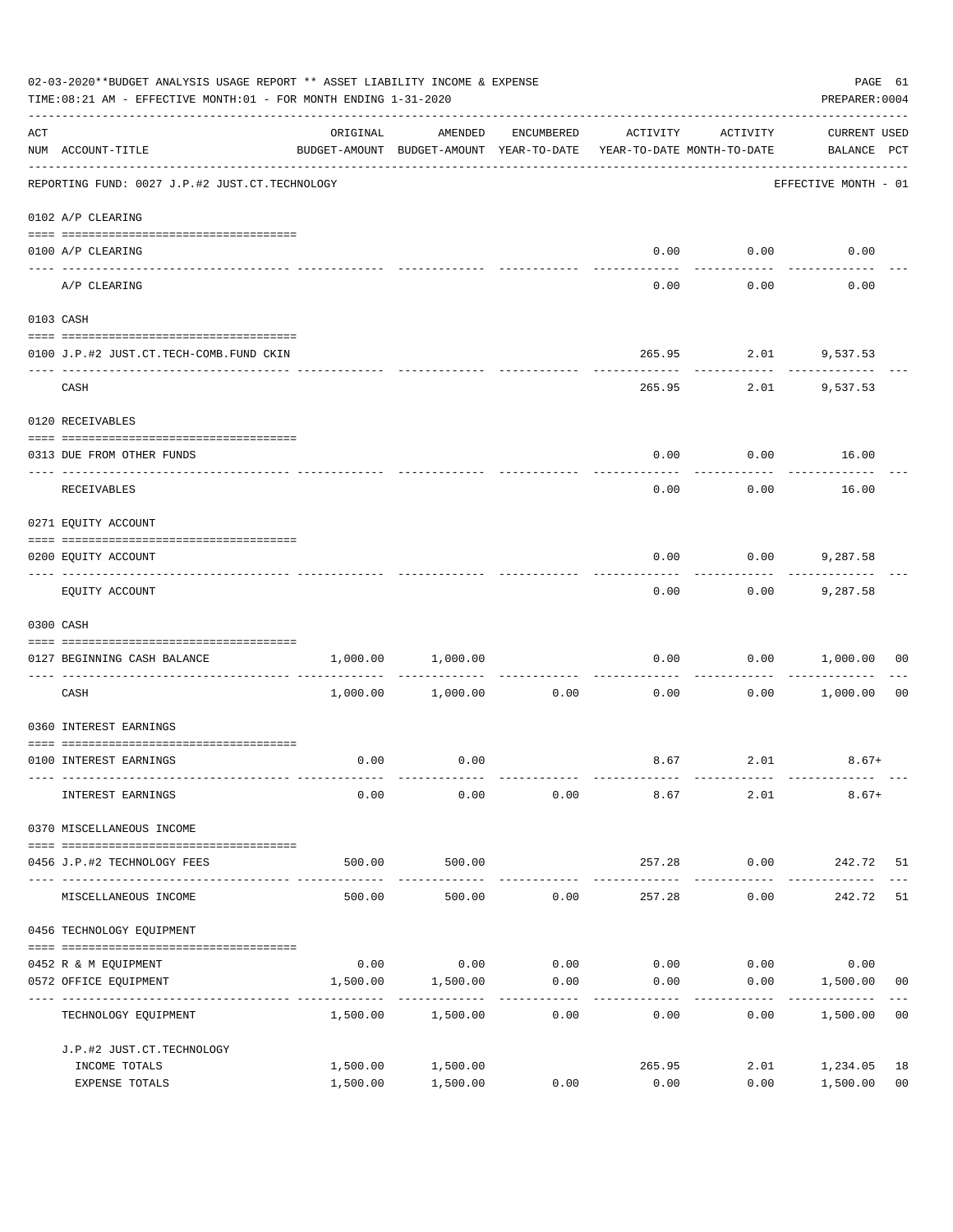|     | 02-03-2020**BUDGET ANALYSIS USAGE REPORT ** ASSET LIABILITY INCOME & EXPENSE<br>PREPARER: 0004<br>TIME:08:21 AM - EFFECTIVE MONTH:01 - FOR MONTH ENDING 1-31-2020 |                  |                        |            |                                                                                 |                                |                                    |                |  |  |
|-----|-------------------------------------------------------------------------------------------------------------------------------------------------------------------|------------------|------------------------|------------|---------------------------------------------------------------------------------|--------------------------------|------------------------------------|----------------|--|--|
| ACT | NUM ACCOUNT-TITLE                                                                                                                                                 | ORIGINAL         | AMENDED                | ENCUMBERED | ACTIVITY<br>BUDGET-AMOUNT BUDGET-AMOUNT YEAR-TO-DATE YEAR-TO-DATE MONTH-TO-DATE | ACTIVITY                       | <b>CURRENT USED</b><br>BALANCE PCT |                |  |  |
|     | REPORTING FUND: 0028 J.P.#3 JUST.CT.TECHNOLOGY                                                                                                                    |                  |                        |            |                                                                                 |                                | EFFECTIVE MONTH - 01               |                |  |  |
|     | 0102 A/P CLEARING                                                                                                                                                 |                  |                        |            |                                                                                 |                                |                                    |                |  |  |
|     | 0100 A/P CLEARING                                                                                                                                                 |                  |                        |            | 0.00                                                                            | 0.00                           | 0.00                               |                |  |  |
|     | A/P CLEARING                                                                                                                                                      |                  |                        |            | 0.00                                                                            | 0.00                           | 0.00                               |                |  |  |
|     | 0103 CASH                                                                                                                                                         |                  |                        |            |                                                                                 |                                |                                    |                |  |  |
|     | 0100 J.P.#3 JUST.CT.TECH-COMB.FUND CKIN                                                                                                                           |                  |                        |            |                                                                                 | 191.51- 118.05 6,030.05        |                                    |                |  |  |
|     | CASH                                                                                                                                                              |                  |                        |            |                                                                                 | ------------<br>191.51- 118.05 | 6,030.05                           |                |  |  |
|     | 0120 RECEIVABLES                                                                                                                                                  |                  |                        |            |                                                                                 |                                |                                    |                |  |  |
|     | 0313 DUE FROM OTHER FUNDS                                                                                                                                         |                  |                        |            | 0.00                                                                            |                                | $0.00$ 115.18                      |                |  |  |
|     | RECEIVABLES                                                                                                                                                       |                  |                        |            | 0.00                                                                            | 0.00                           | 115.18                             |                |  |  |
|     | 0200 SYSTEM ADDED LIABILITY DEPARTMENT                                                                                                                            |                  |                        |            |                                                                                 |                                |                                    |                |  |  |
|     | 0910 SYSTEM ADDED LIABILITY LINE-ITEM                                                                                                                             |                  |                        |            | 0.00                                                                            | 0.00                           | 0.00                               |                |  |  |
|     | SYSTEM ADDED LIABILITY DEPARTMENT                                                                                                                                 |                  |                        |            | 0.00                                                                            | . <u>.</u><br>0.00             | 0.00                               |                |  |  |
|     | 0271 EQUITY ACCOUNT                                                                                                                                               |                  |                        |            |                                                                                 |                                |                                    |                |  |  |
|     | 0200 EQUITY ACCOUNT                                                                                                                                               |                  |                        |            | 0.00                                                                            | 0.00                           | 6,336.74                           |                |  |  |
|     | EQUITY ACCOUNT                                                                                                                                                    |                  |                        |            | 0.00                                                                            |                                | $0.00$ 6,336.74                    |                |  |  |
|     | 0300 CASH                                                                                                                                                         |                  |                        |            |                                                                                 |                                |                                    |                |  |  |
|     | 0128 BEGINNING CASH                                                                                                                                               | 2,800.00         | 2,800.00               |            | 0.00                                                                            | $0.00$ 2,800.00                |                                    | 00             |  |  |
|     | CASH                                                                                                                                                              |                  | 2,800.00 2,800.00 0.00 |            | 0.00                                                                            | 0.00                           | 2,800.00 00                        |                |  |  |
|     | 0360 INTEREST EARNINGS                                                                                                                                            |                  |                        |            |                                                                                 |                                |                                    |                |  |  |
|     | 0100 INTEREST EARNINGS                                                                                                                                            | 0.00             | 0.00                   |            | 5.55                                                                            | 1.23                           | $5.55+$                            |                |  |  |
|     | INTEREST EARNINGS                                                                                                                                                 | --------<br>0.00 | . <u>.</u> .<br>0.00   | 0.00       | 5.55                                                                            | 1.23                           | $5.55+$                            |                |  |  |
|     | 0370 MISCELLANEOUS INCOME                                                                                                                                         |                  |                        |            |                                                                                 |                                |                                    |                |  |  |
|     | 0456 J.P.#3 TECHNOLOGY FEES                                                                                                                                       | 700.00           | 700.00                 |            | 201.76                                                                          |                                | 201.76 498.24                      | -29            |  |  |
|     | MISCELLANEOUS INCOME                                                                                                                                              |                  | 700.00 700.00          | 0.00       | 201.76                                                                          | 201.76                         | 498.24                             | 29             |  |  |
|     | 0457 TECHNOLOGY EQUIPMENT                                                                                                                                         |                  |                        |            |                                                                                 |                                |                                    |                |  |  |
|     | 0423 INTERNET SERVICE                                                                                                                                             |                  | 460.00 460.00          | 0.00       |                                                                                 | 398.82 84.94 61.18             |                                    | 87             |  |  |
|     | 0572 OFFICE EQUIPMENT                                                                                                                                             | 3,040.00         | 3,040.00               | 0.00       | 0.00                                                                            | 0.00                           | 3,040.00                           | 0 <sub>0</sub> |  |  |
|     | -------------- -----<br>TECHNOLOGY EQUIPMENT                                                                                                                      | 3,500.00         | 3,500.00               | 0.00       | 398.82                                                                          | 84.94                          | 3,101.18                           | 11             |  |  |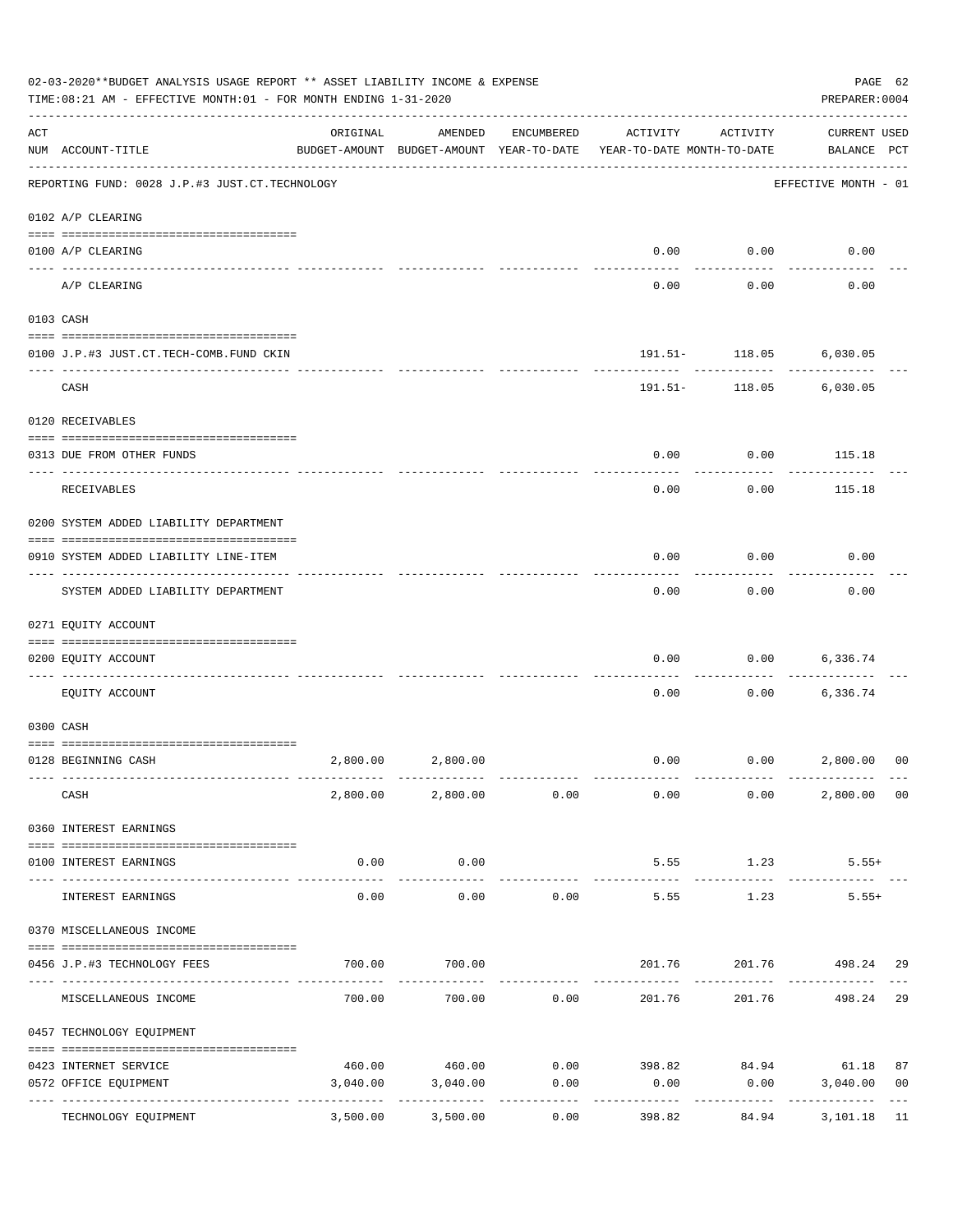| 02-03-2020**BUDGET ANALYSIS USAGE REPORT ** ASSET LIABILITY INCOME & EXPENSE |               |               |              |                            |          | PAGE 63              |       |
|------------------------------------------------------------------------------|---------------|---------------|--------------|----------------------------|----------|----------------------|-------|
| TIME: 08:21 AM - EFFECTIVE MONTH: 01 - FOR MONTH ENDING 1-31-2020            |               |               |              |                            |          | PREPARER: 0004       |       |
| ACT                                                                          | ORIGINAL      | AMENDED       | ENCUMBERED   | ACTIVITY                   | ACTIVITY | <b>CURRENT USED</b>  |       |
| NUM ACCOUNT-TITLE                                                            | BUDGET-AMOUNT | BUDGET-AMOUNT | YEAR-TO-DATE | YEAR-TO-DATE MONTH-TO-DATE |          | BALANCE              | PCT   |
| REPORTING FUND: 0028 J.P.#3 JUST.CT.TECHNOLOGY                               |               |               |              |                            |          | EFFECTIVE MONTH - 01 |       |
| J.P.#3 JUST.CT.TECHNOLOGY                                                    |               |               |              |                            |          |                      |       |
| INCOME TOTALS                                                                | 3,500.00      | 3,500.00      |              | 207.31                     | 202.99   | 3,292.69             | 06    |
| <b>EXPENSE TOTALS</b>                                                        | 3,500.00      | 3,500.00      | 0.00         | 398.82                     | 84.94    | 3,101.18             | $-11$ |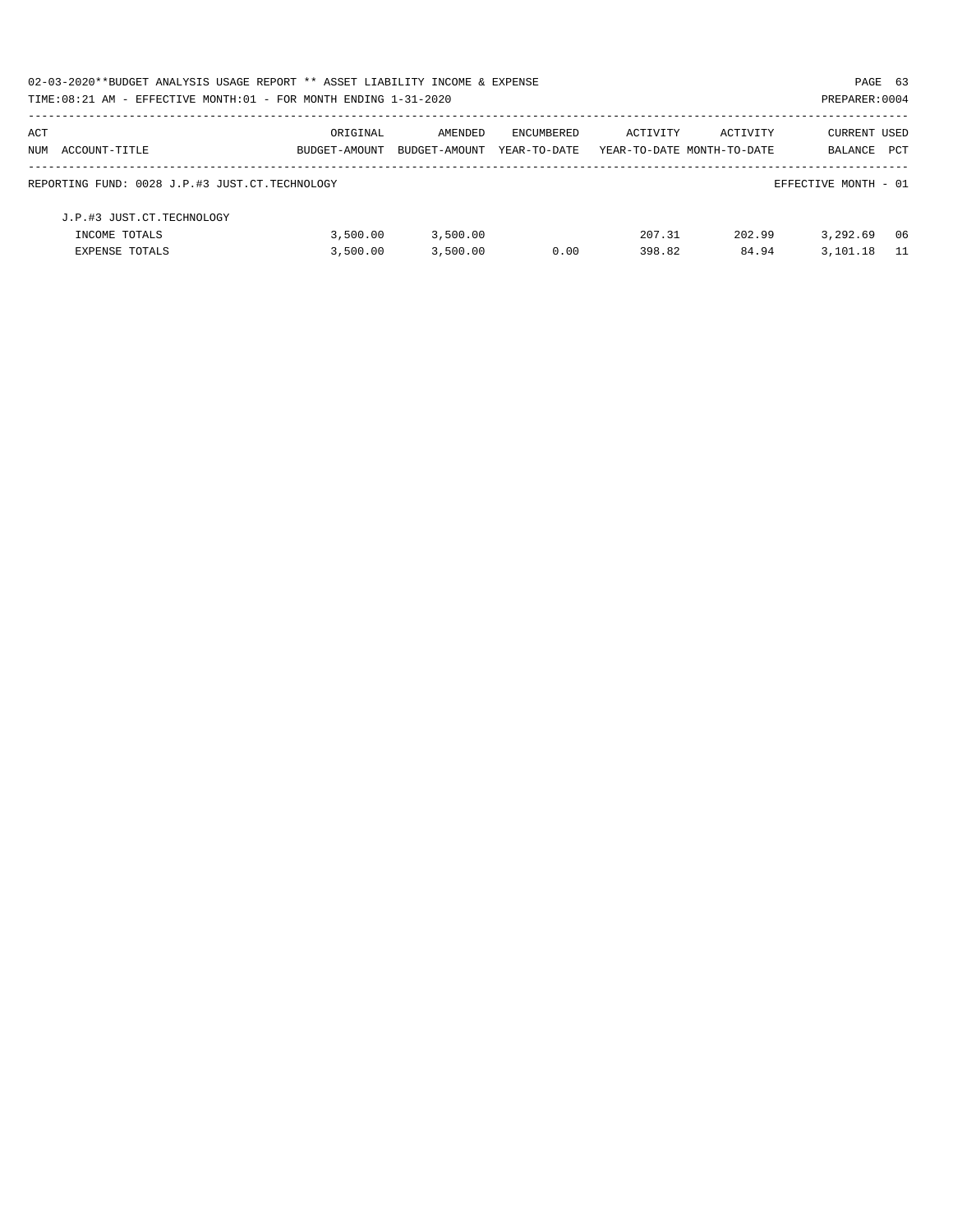|     | 02-03-2020**BUDGET ANALYSIS USAGE REPORT ** ASSET LIABILITY INCOME & EXPENSE<br>TIME:08:21 AM - EFFECTIVE MONTH:01 - FOR MONTH ENDING 1-31-2020 |          |                                          |            |                            |          | PAGE 64<br>PREPARER: 0004 |
|-----|-------------------------------------------------------------------------------------------------------------------------------------------------|----------|------------------------------------------|------------|----------------------------|----------|---------------------------|
| ACT |                                                                                                                                                 | ORIGINAL | AMENDED                                  | ENCUMBERED | ACTIVITY                   | ACTIVITY | CURRENT USED              |
|     | NUM ACCOUNT-TITLE                                                                                                                               |          | BUDGET-AMOUNT BUDGET-AMOUNT YEAR-TO-DATE |            | YEAR-TO-DATE MONTH-TO-DATE |          | BALANCE PCT               |
|     | REPORTING FUND: 0030 SHERIFF WORK RELEASE                                                                                                       |          |                                          |            |                            |          | EFFECTIVE MONTH - 01      |
|     | 0103 CASH                                                                                                                                       |          |                                          |            |                            |          |                           |
|     |                                                                                                                                                 |          |                                          |            |                            |          |                           |
|     | 0100 SHERIFF WORK RELEASE-COMB FUND CKI                                                                                                         |          |                                          |            | 0.00                       | 0.00     | 983.14                    |
|     | CASH                                                                                                                                            |          |                                          |            | 0.00                       | 0.00     | -------<br>983.14         |
|     | 0271 EQUITY ACCOUNT                                                                                                                             |          |                                          |            |                            |          |                           |
|     | 0200 EQUITY ACCOUNT                                                                                                                             |          |                                          |            | 0.00                       | 0.00     | 983.14                    |
|     | EQUITY ACCOUNT                                                                                                                                  |          |                                          |            | 0.00                       | 0.00     | 983.14                    |
|     | 0360 INTEREST EARNINGS                                                                                                                          |          |                                          |            |                            |          |                           |
|     |                                                                                                                                                 |          |                                          |            |                            |          |                           |
|     | 0100 INTEREST EARNINGS                                                                                                                          | 0.00     | 0.00                                     |            | 0.00                       | 0.00     | 0.00                      |
|     | INTEREST EARNINGS                                                                                                                               | 0.00     | 0.00                                     | 0.00       | 0.00                       | 0.00     | 0.00                      |
|     | 0370 MISCELLANEOUS INCOME                                                                                                                       |          |                                          |            |                            |          |                           |
|     |                                                                                                                                                 |          |                                          |            |                            |          |                           |
|     | 0569 SHERIFF WORK RELEASE                                                                                                                       | 0.00     | 0.00                                     |            | 0.00                       | 0.00     | 0.00                      |
|     | MISCELLANEOUS INCOME                                                                                                                            | 0.00     | 0.00                                     | 0.00       | 0.00                       | 0.00     | 0.00                      |
|     | 0569 WORK RELEASE                                                                                                                               |          |                                          |            |                            |          |                           |
|     |                                                                                                                                                 |          |                                          |            |                            |          |                           |
|     | 0310 OFFICE SUPPLIES                                                                                                                            | 0.00     | 0.00                                     | 0.00       | 0.00                       | 0.00     | 0.00                      |
|     | 0421 ONLINE RESEARCH                                                                                                                            | 0.00     | 0.00                                     | 0.00       | 0.00                       | 0.00     | 0.00                      |
|     | 0571 EQUIPMENT                                                                                                                                  | 0.00     | 0.00                                     | 0.00       | 0.00                       | 0.00     | 0.00                      |
|     | WORK RELEASE                                                                                                                                    | 0.00     | 0.00                                     | 0.00       | 0.00                       | 0.00     | 0.00                      |
|     | SHERIFF WORK RELEASE                                                                                                                            |          |                                          |            |                            |          |                           |
|     | INCOME TOTALS                                                                                                                                   | 0.00     | 0.00                                     |            | 0.00                       | 0.00     | 0.00                      |
|     | <b>EXPENSE TOTALS</b>                                                                                                                           | 0.00     | 0.00                                     | 0.00       | 0.00                       | 0.00     | 0.00                      |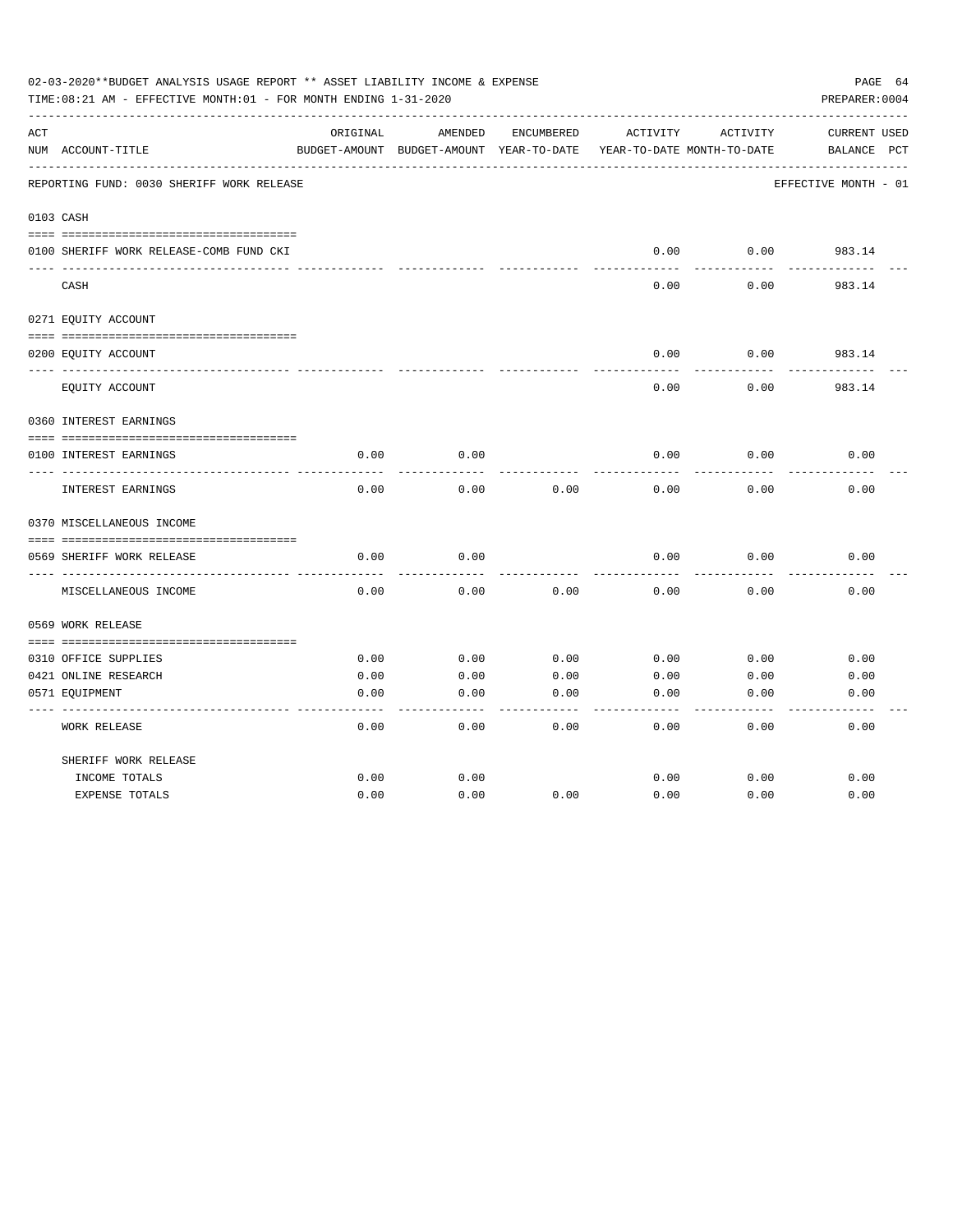|           | 02-03-2020**BUDGET ANALYSIS USAGE REPORT ** ASSET LIABILITY INCOME & EXPENSE<br>TIME: 08:21 AM - EFFECTIVE MONTH: 01 - FOR MONTH ENDING 1-31-2020 |                                           |                                                     |            |              |                                        | PREPARER: 0004                                                                   | PAGE 65 |
|-----------|---------------------------------------------------------------------------------------------------------------------------------------------------|-------------------------------------------|-----------------------------------------------------|------------|--------------|----------------------------------------|----------------------------------------------------------------------------------|---------|
| ACT       | NUM ACCOUNT-TITLE                                                                                                                                 | ORIGINAL                                  | AMENDED<br>BUDGET-AMOUNT BUDGET-AMOUNT YEAR-TO-DATE | ENCUMBERED | ACTIVITY     | ACTIVITY<br>YEAR-TO-DATE MONTH-TO-DATE | <b>CURRENT USED</b><br>BALANCE PCT                                               |         |
|           | REPORTING FUND: 0031 COURTHOUSE RESTORATION FUND                                                                                                  |                                           |                                                     |            |              |                                        | EFFECTIVE MONTH - 01                                                             |         |
| 0103 CASH |                                                                                                                                                   |                                           |                                                     |            |              |                                        |                                                                                  |         |
|           |                                                                                                                                                   |                                           |                                                     |            |              |                                        |                                                                                  |         |
|           | 0100 COURTHOUSE RESTORATION-COMB.FUND                                                                                                             |                                           |                                                     |            | 0.00         | 0.00                                   | 115.00                                                                           |         |
|           | 0175 TEXPOOL                                                                                                                                      |                                           |                                                     |            | 0.00         | 0.00                                   | 0.00                                                                             |         |
|           | CASH                                                                                                                                              |                                           |                                                     |            | 0.00         | 0.00                                   | 115.00                                                                           |         |
|           | 0120 RECEIVABLES                                                                                                                                  |                                           |                                                     |            |              |                                        |                                                                                  |         |
|           | 0310 GRANT RECEIVED FROM THC                                                                                                                      |                                           |                                                     |            | 0.00         | 0.00                                   | 111,327.70                                                                       |         |
|           | 0313 DUE FROM OTHER FUNDS                                                                                                                         |                                           |                                                     |            | 0.00         | 0.00                                   | 0.00                                                                             |         |
|           |                                                                                                                                                   |                                           |                                                     |            |              |                                        |                                                                                  |         |
|           | RECEIVABLES                                                                                                                                       |                                           |                                                     |            | 0.00         | 0.00                                   | 111,327.70                                                                       |         |
|           | 0200 LIABILITY ACCOUNT                                                                                                                            |                                           |                                                     |            |              |                                        |                                                                                  |         |
|           | 0900 SYSTEM ADDED LIABILITY LINE-ITEM                                                                                                             |                                           |                                                     |            | 0.00         | 0.00                                   | 0.00                                                                             |         |
|           | LIABILITY ACCOUNT                                                                                                                                 |                                           |                                                     |            | 0.00         | 0.00                                   | 0.00                                                                             |         |
|           | 0271 EQUITY ACCOUNT                                                                                                                               |                                           |                                                     |            |              |                                        |                                                                                  |         |
|           |                                                                                                                                                   |                                           |                                                     |            |              |                                        |                                                                                  |         |
|           | 0200 EQUITY ACCOUNT                                                                                                                               |                                           |                                                     |            | 0.00         | 0.00                                   | 111,442.70                                                                       |         |
|           | EQUITY ACCOUNT                                                                                                                                    |                                           |                                                     |            | 0.00         | 0.00                                   | 111,442.70                                                                       |         |
|           | 0300 CASH                                                                                                                                         |                                           |                                                     |            |              |                                        |                                                                                  |         |
|           | 0131 BEGINNING CASH BALANCE                                                                                                                       | 0.00                                      | 0.00                                                |            | 0.00         | 0.00                                   | 0.00                                                                             |         |
|           | CASH                                                                                                                                              | 0.00                                      | 0.00                                                | 0.00       | 0.00         | 0.00                                   | 0.00                                                                             |         |
|           | 0330 GRANT INCOME                                                                                                                                 |                                           |                                                     |            |              |                                        |                                                                                  |         |
|           |                                                                                                                                                   |                                           |                                                     |            |              |                                        |                                                                                  |         |
|           | 0510 COURTHOUSE RESTORATION                                                                                                                       |                                           | 2,639,260.00 2,639,260.00                           |            |              | -------------                          | $0.00$ $0.00$ $2,639,260.00$ 00<br>--------------                                |         |
|           | GRANT INCOME                                                                                                                                      |                                           | 2,639,260.00 2,639,260.00 0.00                      |            | 0.00         |                                        | $0.00 \quad 2,639,260.00 \quad 00$                                               |         |
|           | 0370 MISCELLANEOUS INCOME                                                                                                                         |                                           |                                                     |            |              |                                        |                                                                                  |         |
|           | 0131 RESTORATION DONATIONS                                                                                                                        | 0.00                                      | 0.00                                                |            |              | $0.00$ $0.00$                          | 0.00                                                                             |         |
|           | MISCELLANEOUS INCOME                                                                                                                              | ------------------- -------------<br>0.00 | 0.00                                                | 0.00       |              | 0.00<br>0.00                           | 0.00                                                                             |         |
|           | 0509 CONTINGENCY                                                                                                                                  |                                           |                                                     |            |              |                                        |                                                                                  |         |
|           |                                                                                                                                                   |                                           |                                                     |            |              |                                        |                                                                                  |         |
|           | 0475 CONTINGENCY                                                                                                                                  |                                           |                                                     |            | ------------ | -----------                            | $245,080.00$ $245,080.00$ $0.00$ $0.00$ $0.00$ $245,080.00$ $00$<br>------------ |         |
|           | CONTINGENCY                                                                                                                                       |                                           | 245,080.00 245,080.00                               | 0.00       | 0.00         | 0.00                                   | 245,080.00                                                                       | 00      |
|           | 0510 COURTHOUSE RESTORATION PHASE 1                                                                                                               |                                           |                                                     |            |              |                                        |                                                                                  |         |
|           | 0403 ARCHITECTURAL FEES                                                                                                                           | 0.00                                      | 0.00                                                | 0.00       | 0.00         | 0.00                                   | 0.00                                                                             |         |
|           | 0451 ASBESTOS ABATEMENT                                                                                                                           | 0.00                                      | 0.00                                                | 0.00       | 0.00         | 0.00                                   | 0.00                                                                             |         |
|           | 0482 DEMOLITION                                                                                                                                   | 0.00                                      | 0.00                                                | 0.00       | 0.00         | 0.00                                   | 0.00                                                                             |         |
|           |                                                                                                                                                   |                                           |                                                     |            |              |                                        |                                                                                  |         |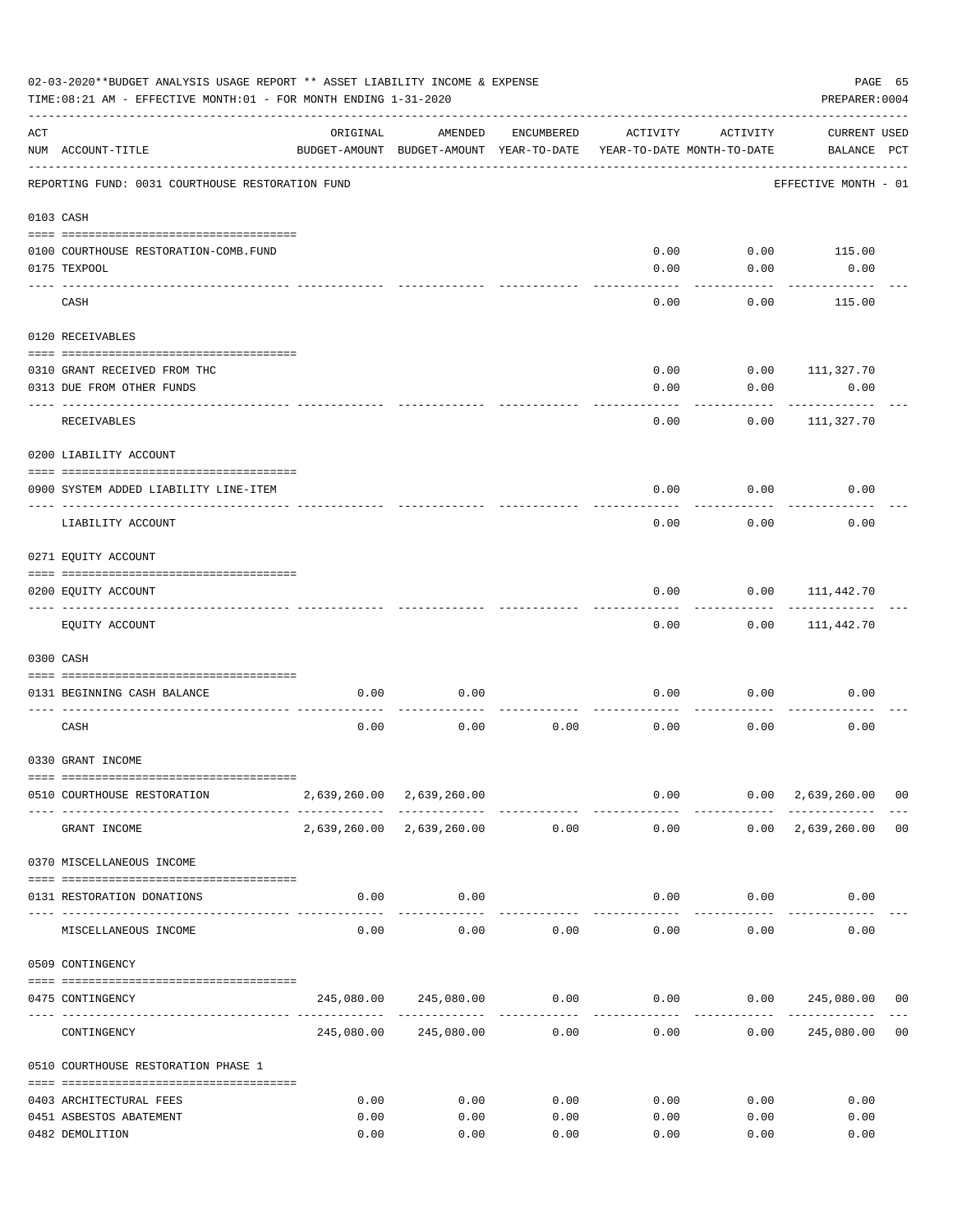TIME:08:21 AM - EFFECTIVE MONTH:01 - FOR MONTH ENDING 1-31-2020

| ACT |                                                                                          | ORIGINAL                                                | AMENDED                   | ENCUMBERED | ACTIVITY | ACTIVITY          | CURRENT USED                       |      |
|-----|------------------------------------------------------------------------------------------|---------------------------------------------------------|---------------------------|------------|----------|-------------------|------------------------------------|------|
|     | NUM ACCOUNT-TITLE<br>BUDGET-AMOUNT BUDGET-AMOUNT YEAR-TO-DATE YEAR-TO-DATE MONTH-TO-DATE |                                                         |                           |            |          |                   | BALANCE PCT                        |      |
|     |                                                                                          |                                                         |                           |            |          |                   |                                    |      |
|     | REPORTING FUND: 0031 COURTHOUSE RESTORATION FUND                                         |                                                         |                           |            |          |                   | EFFECTIVE MONTH - 01               |      |
|     | 0490 MISCELLANEOUS                                                                       | $0.00$ $0.00$ $0.00$ $0.00$ $0.00$ $0.00$ $0.00$ $0.00$ |                           |            |          |                   |                                    |      |
|     | COURTHOUSE RESTORATION PHASE 1                                                           | 0.00                                                    | 0.00                      | 0.00       |          | $0.00$ $0.00$     | 0.00                               |      |
|     | 0511 COURTHOUSE RESTORATION PHASE 2                                                      |                                                         |                           |            |          |                   |                                    |      |
|     |                                                                                          |                                                         |                           |            |          |                   |                                    |      |
|     | 0165 CONSTRUCTION                                                                        |                                                         | 2,336,180.00 2,336,180.00 | 0.00       |          |                   | $0.00$ $0.00$ $2,336,180.00$       | - 00 |
|     | 0403 ARCHITECTURAL FEES                                                                  | 58,000.00 58,000.00                                     |                           | 0.00       | 0.00     |                   | $0.00$ 58,000.00                   | 00   |
|     | 0451 ASBESTOS & OTHER TESTING                                                            | 0.00                                                    | 0.00                      | 0.00       | 0.00     |                   | 0.00<br>0.00                       |      |
|     | 0453 IT DESIGN                                                                           | 0.00                                                    | 0.00                      | 0.00       | 0.00     | 0.00              | 0.00                               |      |
|     | 0455 SECURITY                                                                            | 0.00                                                    | 0.00                      | 0.00       | 0.00     | 0.00              | 0.00                               |      |
|     | COURTHOUSE RESTORATION PHASE 2 2,394,180.00 2,394,180.00 0.00                            |                                                         |                           |            |          | -------------     | $0.00$ $0.00$ $2,394,180.00$ 00    |      |
|     | COURTHOUSE RESTORATION FUND                                                              |                                                         |                           |            |          |                   |                                    |      |
|     | INCOME TOTALS                                                                            | 2,639,260.00 2,639,260.00                               |                           |            |          |                   | $0.00$ $0.00$ $2,639,260.00$ 00    |      |
|     | <b>EXPENSE TOTALS</b>                                                                    |                                                         | 2,639,260.00 2,639,260.00 | 0.00       |          | $0.00$ and $0.00$ | $0.00 \quad 2,639,260.00 \quad 00$ |      |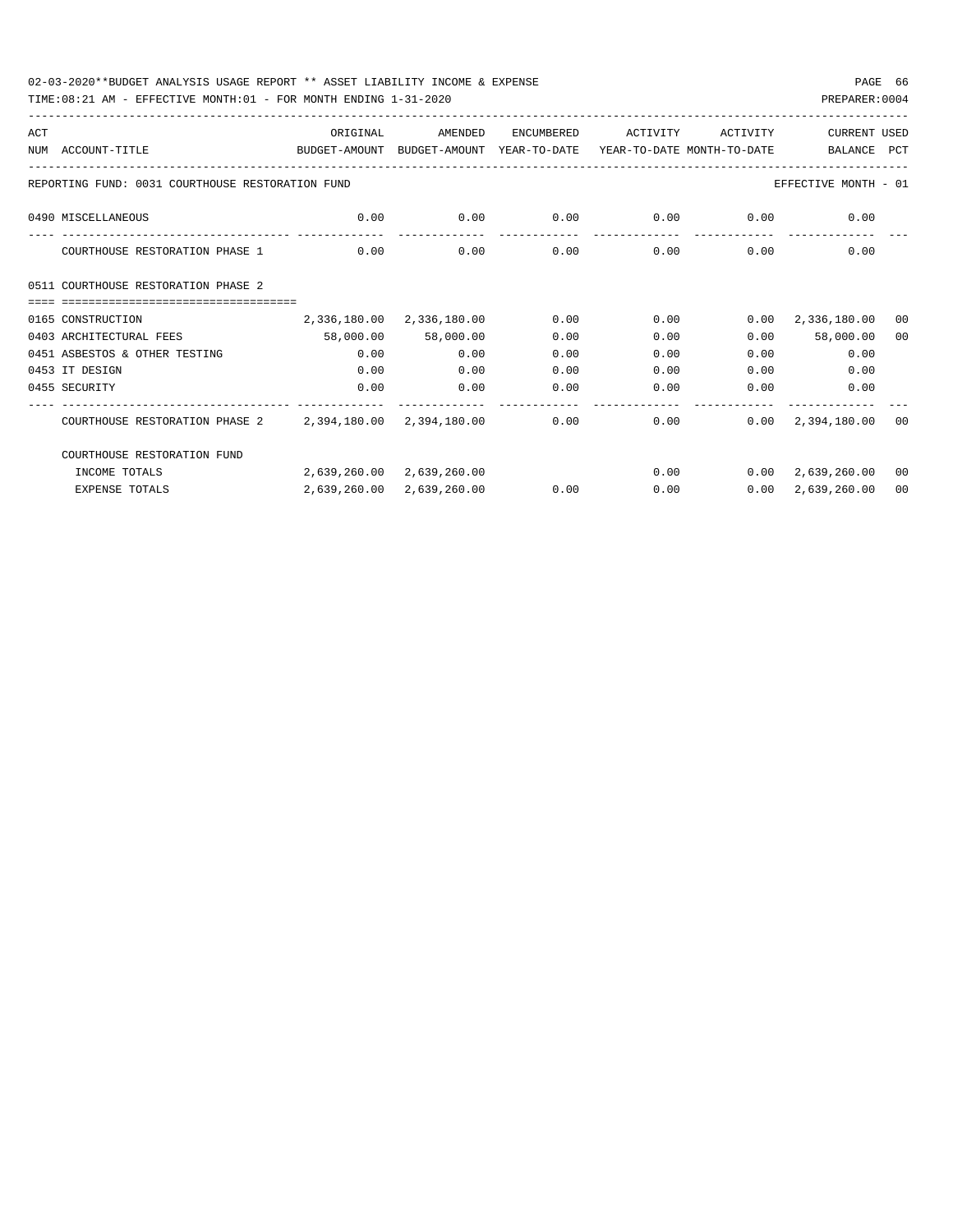|     | 02-03-2020**BUDGET ANALYSIS USAGE REPORT ** ASSET LIABILITY INCOME & EXPENSE<br>TIME:08:21 AM - EFFECTIVE MONTH:01 - FOR MONTH ENDING 1-31-2020 |          |                                                     |            |                                          |                                        | PAGE 67<br>PREPARER: 0004          |                |
|-----|-------------------------------------------------------------------------------------------------------------------------------------------------|----------|-----------------------------------------------------|------------|------------------------------------------|----------------------------------------|------------------------------------|----------------|
| ACT | NUM ACCOUNT-TITLE                                                                                                                               | ORIGINAL | AMENDED<br>BUDGET-AMOUNT BUDGET-AMOUNT YEAR-TO-DATE | ENCUMBERED | ACTIVITY<br>YEAR-TO-DATE MONTH-TO-DATE   | ACTIVITY                               | <b>CURRENT USED</b><br>BALANCE PCT |                |
|     | REPORTING FUND: 0033 BAIL BONDSMAN APP. FEES                                                                                                    |          |                                                     |            |                                          |                                        | EFFECTIVE MONTH - 01               |                |
|     | 0102 A/P CLEARING                                                                                                                               |          |                                                     |            |                                          |                                        |                                    |                |
|     | 0100 A/P CLEARING                                                                                                                               |          |                                                     |            | 0.00                                     | 0.00                                   | 0.00                               |                |
|     | ---- ----------<br>---------------------- --------<br>A/P CLEARING                                                                              |          |                                                     |            | 0.00                                     | 0.00                                   | 0.00                               |                |
|     | 0103 BAIL BONDSMAN AP.FEE CASH                                                                                                                  |          |                                                     |            |                                          |                                        |                                    |                |
|     | 0100 BAIL BONDSMAN APP.-COMB FUND CKING                                                                                                         |          |                                                     |            |                                          | 168.71- 0.00 8,428.03                  |                                    |                |
|     | ----------------------------<br>BAIL BONDSMAN AP. FEE CASH                                                                                      |          |                                                     |            |                                          | ----------<br>$168.71 - 0.00$ 8,428.03 |                                    |                |
|     | 0271 EQUITY ACCOUNT                                                                                                                             |          |                                                     |            |                                          |                                        |                                    |                |
|     | 0200 EQUITY ACCOUNT                                                                                                                             |          |                                                     |            | 0.00                                     | $0.00$ 8,596.74                        |                                    |                |
|     | EQUITY ACCOUNT                                                                                                                                  |          |                                                     |            | 0.00                                     | 0.00                                   | 8,596.74                           |                |
|     | 0300 CASH                                                                                                                                       |          |                                                     |            |                                          |                                        |                                    |                |
|     | 0133 BEGINNING CASH BALANCE                                                                                                                     | 0.00     | 0.00                                                |            | 0.00                                     | 0.00                                   | 0.00                               |                |
|     | CASH                                                                                                                                            | 0.00     | 0.00                                                | 0.00       | 0.00                                     | 0.00                                   | 0.00                               |                |
|     | 0340 BAIL BOND APPLICATION FEE                                                                                                                  |          |                                                     |            |                                          |                                        |                                    |                |
|     | 0480 APPLICATION FEE<br>-----------------------------------                                                                                     | 500.00   | 500.00                                              |            | 0.00                                     | 0.00                                   | 500.00                             | 00             |
|     | BAIL BOND APPLICATION FEE                                                                                                                       | 500.00   | 500.00                                              | 0.00       | 0.00                                     | 0.00                                   | 500.00                             | 0 <sub>0</sub> |
|     | 0498 BAIL BONDSMAN EXP.                                                                                                                         |          |                                                     |            |                                          |                                        |                                    |                |
|     |                                                                                                                                                 |          |                                                     |            |                                          |                                        |                                    |                |
|     | 0310 OFFICE SUPPLIES                                                                                                                            |          |                                                     |            | 500.00 500.00 6.00 168.71 0.00 331.29 34 |                                        |                                    |                |
|     | 0427 OUT OF COUNTY TRAVEL                                                                                                                       | 0.00     | 0.00                                                | 0.00       | 0.00                                     | 0.00                                   | 0.00                               |                |
|     | BAIL BONDSMAN EXP.                                                                                                                              | 500.00   | 500.00                                              | 0.00       | 168.71                                   | 0.00                                   | 331.29                             | 34             |
|     | BAIL BONDSMAN APP. FEES                                                                                                                         |          |                                                     |            |                                          |                                        |                                    |                |
|     | INCOME TOTALS                                                                                                                                   | 500.00   | 500.00                                              |            | 0.00                                     | 0.00                                   | 500.00                             | 0 <sub>0</sub> |
|     | EXPENSE TOTALS                                                                                                                                  | 500.00   | 500.00                                              | 0.00       | 168.71                                   | 0.00                                   | 331.29                             | 34             |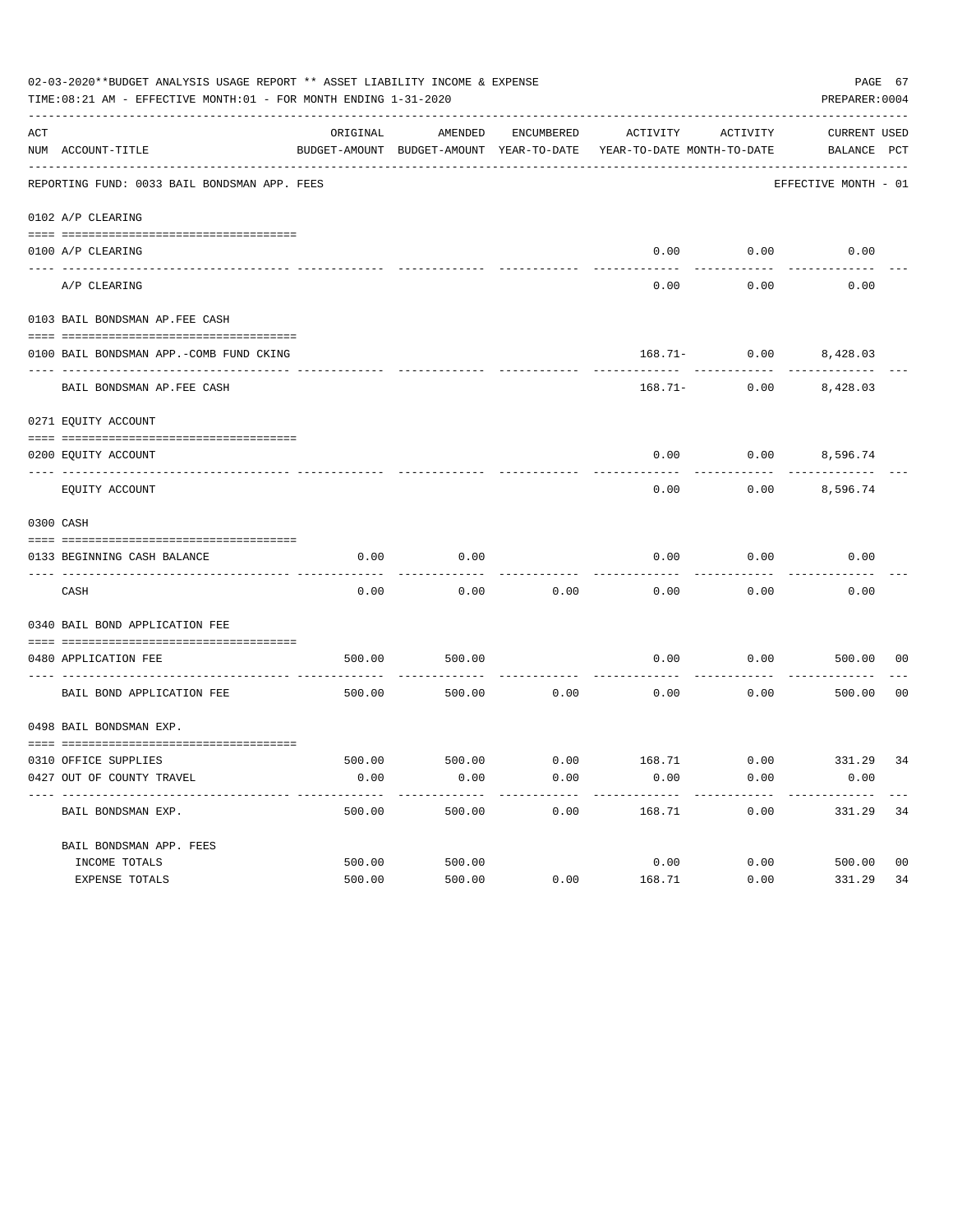|     | 02-03-2020**BUDGET ANALYSIS USAGE REPORT ** ASSET LIABILITY INCOME & EXPENSE<br>TIME: 08:21 AM - EFFECTIVE MONTH: 01 - FOR MONTH ENDING 1-31-2020 |           |                                                                                |                   |                  |                                                          | PAGE 68<br>PREPARER: 0004          |  |
|-----|---------------------------------------------------------------------------------------------------------------------------------------------------|-----------|--------------------------------------------------------------------------------|-------------------|------------------|----------------------------------------------------------|------------------------------------|--|
| ACT | NUM ACCOUNT-TITLE                                                                                                                                 | ORIGINAL  | AMENDED<br>BUDGET-AMOUNT BUDGET-AMOUNT YEAR-TO-DATE YEAR-TO-DATE MONTH-TO-DATE | ENCUMBERED        | ACTIVITY         | ACTIVITY                                                 | <b>CURRENT USED</b><br>BALANCE PCT |  |
|     | REPORTING FUND: 0034 DISTRICT CT.RECORDS ARCHIVE                                                                                                  |           |                                                                                |                   |                  |                                                          | EFFECTIVE MONTH - 01               |  |
|     | 0100 PAYROLL                                                                                                                                      |           |                                                                                |                   |                  |                                                          |                                    |  |
|     |                                                                                                                                                   |           |                                                                                |                   |                  |                                                          |                                    |  |
|     | 0100 PAYROLL<br>--------------------------- --------<br>---- -------                                                                              |           |                                                                                |                   |                  | $0.00$ $0.00$                                            | 0.00                               |  |
|     | PAYROLL                                                                                                                                           |           |                                                                                |                   | 0.00             | 0.00                                                     | 0.00                               |  |
|     | 0103 CASH                                                                                                                                         |           |                                                                                |                   |                  |                                                          |                                    |  |
|     | 0100 DISTRICT CT.REC.ARCHIVE COMB.FUND                                                                                                            |           |                                                                                |                   |                  | 1,268.56 6.92 33,387.24                                  |                                    |  |
|     | CASH                                                                                                                                              |           |                                                                                |                   |                  | -----------------------------<br>1,268.56 6.92 33,387.24 |                                    |  |
|     | 0120 RECEIVABLES                                                                                                                                  |           |                                                                                |                   |                  |                                                          |                                    |  |
|     |                                                                                                                                                   |           |                                                                                |                   |                  |                                                          |                                    |  |
|     | 0313 DUE FROM OTHER FUNDS                                                                                                                         |           |                                                                                |                   | 0.00             | $0.00$ 252.97                                            |                                    |  |
|     | RECEIVABLES                                                                                                                                       |           |                                                                                |                   | 0.00             | 0.00                                                     | 252.97                             |  |
|     | 0271 EQUITY ACCOUNT                                                                                                                               |           |                                                                                |                   |                  |                                                          |                                    |  |
|     | 0200 EQUITY ACCOUNT                                                                                                                               |           |                                                                                |                   | 0.00             |                                                          | $0.00$ 32,371.65                   |  |
|     | EQUITY ACCOUNT                                                                                                                                    |           |                                                                                |                   | --------<br>0.00 | ---------                                                | ------------<br>$0.00$ 32,371.65   |  |
|     | 0300 CASH                                                                                                                                         |           |                                                                                |                   |                  |                                                          |                                    |  |
|     | 0134 BEGINNING CASH BALANCE                                                                                                                       | 25,000.00 | 25,000.00                                                                      |                   | 0.00             |                                                          | 0.00000000000<br>0 <sub>0</sub>    |  |
|     | ----------------------------- -------<br>CASH                                                                                                     |           | 25,000.00 25,000.00                                                            | 0.00              | 0.00             | 0.00                                                     | 25,000.00<br>0 <sub>0</sub>        |  |
|     | 0360 INTEREST INCOME                                                                                                                              |           |                                                                                |                   |                  |                                                          |                                    |  |
|     |                                                                                                                                                   |           |                                                                                |                   |                  |                                                          |                                    |  |
|     | 0100 INTEREST INCOME                                                                                                                              | 0.00      | 0.00                                                                           |                   |                  | $30.19$ 6.92 30.19+                                      |                                    |  |
|     | INTEREST INCOME                                                                                                                                   | 0.00      | 0.00                                                                           | 0.00              |                  | 30.19 6.92                                               | $30.19+$                           |  |
|     | 0370 MISCELLANEOUS INCOME                                                                                                                         |           |                                                                                |                   |                  |                                                          |                                    |  |
|     | 0450 DISTRICT CT.RECORDS ARCHIVE FEE                                                                                                              |           | 4,000.00 4,000.00                                                              |                   |                  |                                                          | 1,238.37 0.00 2,761.63 31          |  |
|     |                                                                                                                                                   |           |                                                                                |                   |                  |                                                          |                                    |  |
|     | MISCELLANEOUS INCOME                                                                                                                              | 4,000.00  | 4,000.00                                                                       |                   | $0.00$ 1,238.37  | 0.00                                                     | 2,761.63<br>31                     |  |
|     | 0450 DISTRICT CT.RECORDS ARCHIVE EQUIPM                                                                                                           |           |                                                                                |                   |                  |                                                          |                                    |  |
|     | 0107 SALARYTEMP/EXTRA                                                                                                                             | 0.00      | 0.00                                                                           | 0.00              | 0.00             | 0.00                                                     | 0.00                               |  |
|     | 0201 SOCIAL SECURITY TAXES                                                                                                                        | 0.00      | 0.00                                                                           | 0.00              | 0.00             | 0.00                                                     | 0.00                               |  |
|     | 0203 RETIREMENT                                                                                                                                   | 0.00      | 0.00                                                                           | 0.00              | 0.00             | 0.00                                                     | 0.00                               |  |
|     | 0204 WORKERS COMPENSATION                                                                                                                         | 0.00      | 0.00                                                                           | 0.00              | 0.00             | 0.00                                                     | 0.00                               |  |
|     | 0205 MEDICARE TAX                                                                                                                                 | 0.00      | 0.00                                                                           | 0.00              | 0.00             | 0.00                                                     | 0.00                               |  |
|     | 0572 OFFICE EQUIPMENT<br>------------------- ------------                                                                                         | 29,000.00 | 29,000.00<br>. _ _ _ _ _ _ _ _ _ _ _                                           | 0.00<br>--------- | 0.00<br>------   | 0.00<br>---------                                        | 29,000.00<br>00<br>------------    |  |
|     | DISTRICT CT.RECORDS ARCHIVE EQUIPM 29,000.00                                                                                                      |           | 29,000.00                                                                      | 0.00              | 0.00             | 0.00                                                     | 29,000.00<br>0 <sub>0</sub>        |  |
|     | DISTRICT CT.RECORDS ARCHIVE                                                                                                                       |           |                                                                                |                   |                  |                                                          |                                    |  |
|     | INCOME TOTALS                                                                                                                                     | 29,000.00 | 29,000.00                                                                      |                   | 1,268.56         | 6.92                                                     | 27,731.44<br>04                    |  |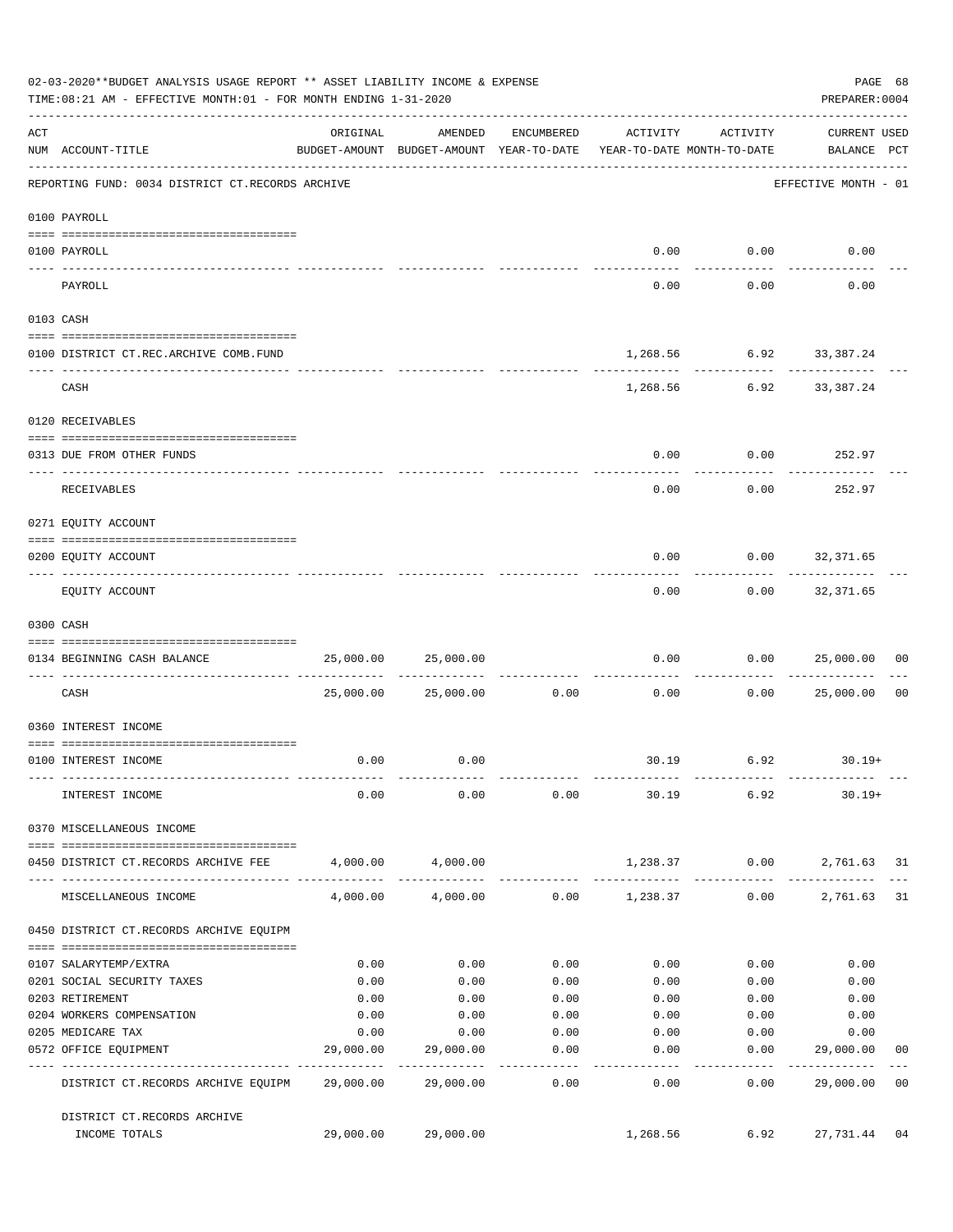| 02-03-2020**BUDGET ANALYSIS USAGE REPORT ** ASSET LIABILITY INCOME & EXPENSE<br>TIME:08:21 AM - EFFECTIVE MONTH:01 - FOR MONTH ENDING 1-31-2020 |               |               |                   |                            |          | PAGE 69<br>PREPARER: 0004 |            |
|-------------------------------------------------------------------------------------------------------------------------------------------------|---------------|---------------|-------------------|----------------------------|----------|---------------------------|------------|
| ACT                                                                                                                                             | ORIGINAL      | AMENDED       | <b>ENCUMBERED</b> | ACTIVITY                   | ACTIVITY | <b>CURRENT USED</b>       |            |
| NUM ACCOUNT-TITLE                                                                                                                               | BUDGET-AMOUNT | BUDGET-AMOUNT | YEAR-TO-DATE      | YEAR-TO-DATE MONTH-TO-DATE |          | <b>BALANCE</b>            | <b>PCT</b> |
| REPORTING FUND: 0034 DISTRICT CT.RECORDS ARCHIVE                                                                                                |               |               |                   |                            |          | EFFECTIVE MONTH - 01      |            |
| <b>EXPENSE TOTALS</b>                                                                                                                           | 29,000.00     | 29,000.00     | 0.00              | 0.00                       | 0.00     | 29,000.00                 | - 00       |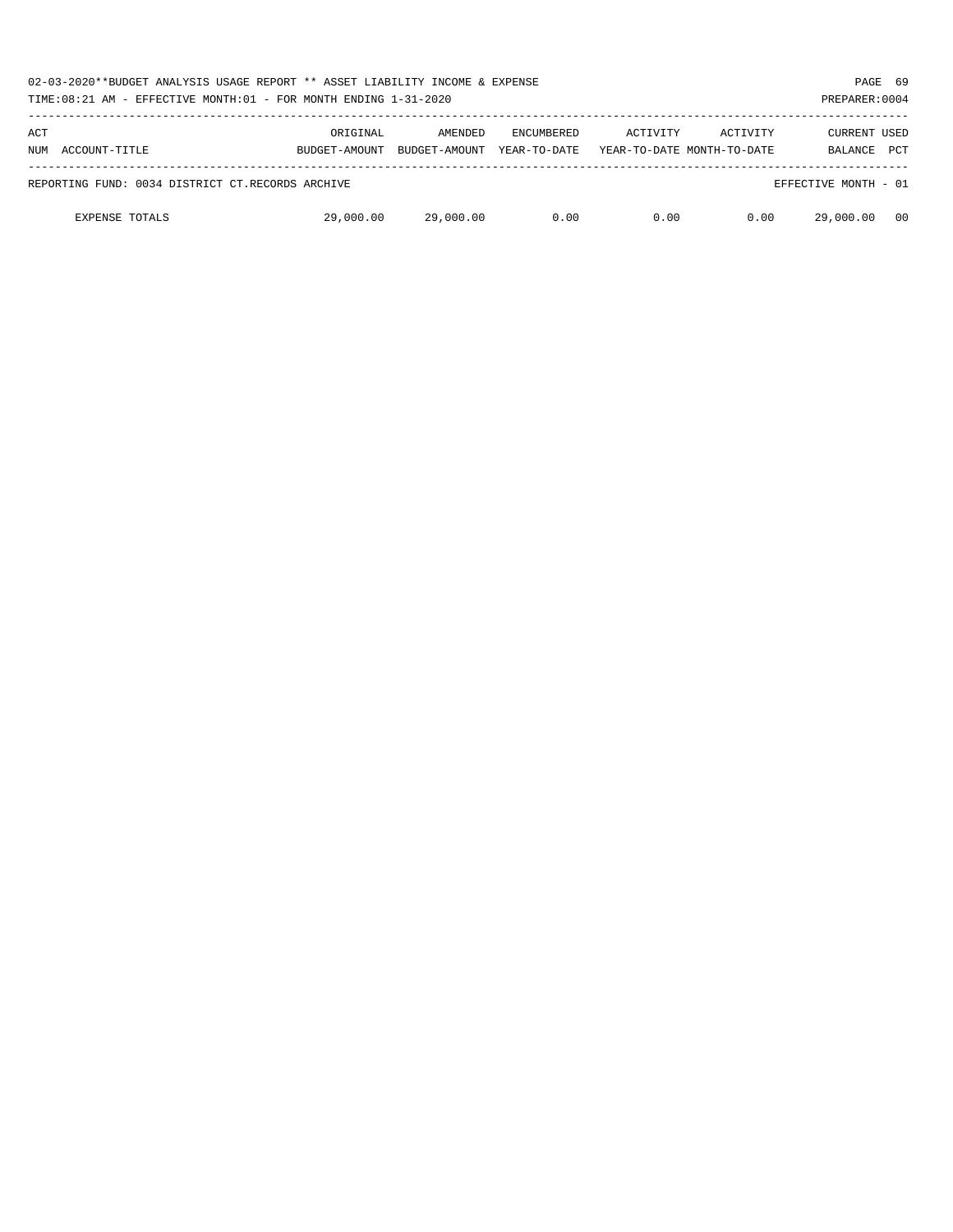|     | 02-03-2020**BUDGET ANALYSIS USAGE REPORT ** ASSET LIABILITY INCOME & EXPENSE<br>TIME: 08:21 AM - EFFECTIVE MONTH: 01 - FOR MONTH ENDING 1-31-2020 |                      |                                                                                |            |                 |                                              | PAGE 70<br>PREPARER: 0004          |                         |
|-----|---------------------------------------------------------------------------------------------------------------------------------------------------|----------------------|--------------------------------------------------------------------------------|------------|-----------------|----------------------------------------------|------------------------------------|-------------------------|
| ACT | NUM ACCOUNT-TITLE<br>-----------------------------------                                                                                          | ORIGINAL             | AMENDED<br>BUDGET-AMOUNT BUDGET-AMOUNT YEAR-TO-DATE YEAR-TO-DATE MONTH-TO-DATE | ENCUMBERED | ACTIVITY        | ACTIVITY                                     | <b>CURRENT USED</b><br>BALANCE PCT |                         |
|     | REPORTING FUND: 0035 LAW LIBRARY FUND                                                                                                             |                      |                                                                                |            |                 |                                              | EFFECTIVE MONTH - 01               |                         |
|     | 0103 CASH                                                                                                                                         |                      |                                                                                |            |                 |                                              |                                    |                         |
|     | 0100 LAW LIBRARY-COMBINED FUND CHECKING                                                                                                           |                      |                                                                                |            |                 | 3, 168.79 667.41 179, 940.56<br>------------ | ------------                       |                         |
|     | CASH                                                                                                                                              |                      |                                                                                |            | 3,168.79        | 667.41                                       | 179,940.56                         |                         |
|     | 0120 RECEIVABLES                                                                                                                                  |                      |                                                                                |            |                 |                                              |                                    |                         |
|     | 0313 DUE FROM OTHER FUNDS                                                                                                                         |                      |                                                                                |            | 0.00            |                                              | $0.00$ 1,190.77                    |                         |
|     | RECEIVABLES                                                                                                                                       |                      |                                                                                |            | 0.00            |                                              | $0.00$ 1,190.77                    |                         |
|     | 0200 LIABILITY ACCOUNT                                                                                                                            |                      |                                                                                |            |                 |                                              |                                    |                         |
|     | 0910 SYSTEM ADDED LIABILITY LI                                                                                                                    |                      |                                                                                |            | 0.00            | 0.00                                         | 0.00                               |                         |
|     | LIABILITY ACCOUNT                                                                                                                                 |                      |                                                                                |            | 0.00            | 0.00                                         | 0.00                               |                         |
|     | 0271 EQUITY ACCOUNT                                                                                                                               |                      |                                                                                |            |                 |                                              |                                    |                         |
|     | 0200 EQUITY ACCOUNT                                                                                                                               |                      |                                                                                |            | 0.00            |                                              | $0.00$ 177,962.54                  |                         |
|     | EQUITY ACCOUNT                                                                                                                                    |                      |                                                                                |            | 0.00            | 0.00                                         | 177,962.54                         |                         |
|     | 0340 FEES OF OFFICE                                                                                                                               |                      |                                                                                |            |                 |                                              |                                    |                         |
|     | 0403 COUNTY CLERK FEES                                                                                                                            |                      |                                                                                |            |                 |                                              |                                    | -13                     |
|     | 0450 DISTRICT CLERK FEES                                                                                                                          | 10,000.00            | 5,000.00 5,000.00<br>10,000.00                                                 |            | 2,924.65        | 630.00 630.00 4,370.00<br>0.00               | 7,075.35                           | 29                      |
|     | FEES OF OFFICE                                                                                                                                    |                      | 15,000.00  15,000.00                                                           |            | $0.00$ 3,554.65 | -----------<br>630.00                        | -----------<br>11,445.35           | 24                      |
|     | 0360 INTEREST EARNINGS                                                                                                                            |                      |                                                                                |            |                 |                                              |                                    |                         |
|     | 0100 INTEREST EARNINGS                                                                                                                            | 50.00                | 50.00                                                                          |            | 164.14          |                                              | 37.41 114.14+328                   |                         |
|     | INTEREST EARNINGS                                                                                                                                 | 50.00                | 50.00                                                                          | 0.00       |                 | 164.14 37.41 114.14+328                      |                                    |                         |
|     | 0475 LAW LIBRARY                                                                                                                                  |                      |                                                                                |            |                 |                                              |                                    |                         |
|     | 0310 OFFICE SUPPLIES                                                                                                                              | 2,000.00             | 2,000.00                                                                       | 0.00       | 550.00          | 0.00                                         | 1,450.00                           | 28                      |
|     | 0421 LEXIS NEXIS ONLINE LEGAL RESEARCH                                                                                                            | 0.00                 | 0.00                                                                           | 0.00       | 0.00            | 0.00                                         | 0.00                               |                         |
|     | 0453 R&M COMPUTER                                                                                                                                 | 1,000.00             | 1,000.00                                                                       | 0.00       | 0.00            | 0.00                                         | 1,000.00                           | 0 <sub>0</sub>          |
|     | 0574 TECHNOLOGY                                                                                                                                   | 11,350.00            | 11,350.00                                                                      | 0.00       | 0.00            | 0.00                                         | 11,350.00                          | 0 <sub>0</sub>          |
|     | 0590 LAW BOOKS                                                                                                                                    | 700.00<br>---------- | 700.00<br>. <u>.</u> .                                                         | 0.00       | 0.00            | 0.00                                         | 700.00<br>----------               | 0 <sub>0</sub><br>$---$ |
|     | LAW LIBRARY                                                                                                                                       |                      | 15,050.00 15,050.00                                                            | 0.00       | 550.00          | 0.00                                         | 14,500.00 04                       |                         |
|     | LAW LIBRARY FUND                                                                                                                                  |                      |                                                                                |            |                 |                                              |                                    |                         |
|     | INCOME TOTALS                                                                                                                                     |                      | 15,050.00 15,050.00                                                            |            | 3,718.79        | 667.41                                       | 11,331.21                          | 25                      |
|     | EXPENSE TOTALS                                                                                                                                    | 15,050.00            | 15,050.00                                                                      | 0.00       | 550.00          | 0.00                                         | 14,500.00                          | 0 <sub>4</sub>          |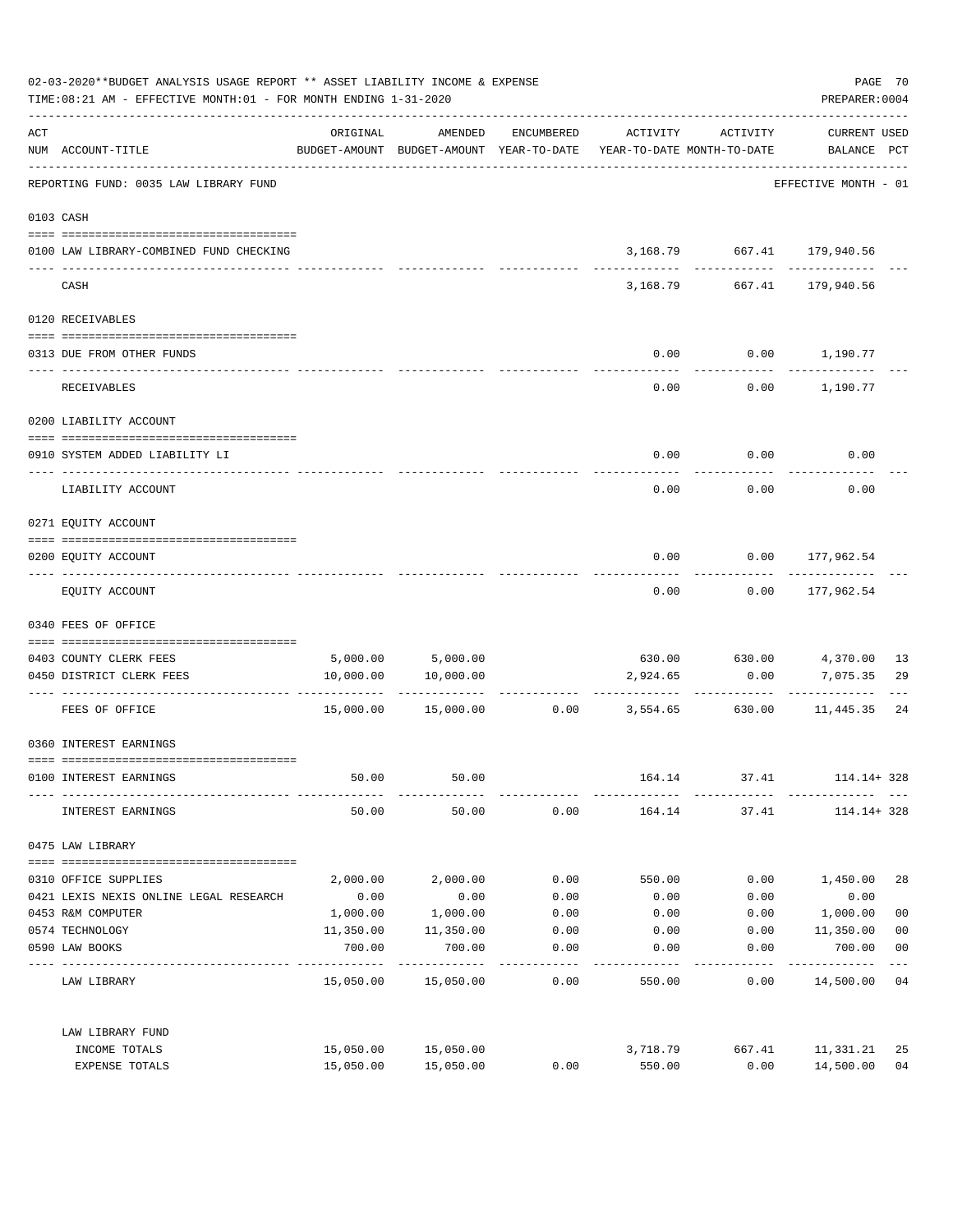| 02-03-2020**BUDGET ANALYSIS USAGE REPORT ** ASSET LIABILITY INCOME & EXPENSE<br>TIME:08:21 AM - EFFECTIVE MONTH:01 - FOR MONTH ENDING 1-31-2020 |                                            |                     |                                                     |            |                                        |               |                                    |  |  |
|-------------------------------------------------------------------------------------------------------------------------------------------------|--------------------------------------------|---------------------|-----------------------------------------------------|------------|----------------------------------------|---------------|------------------------------------|--|--|
| $\mathop{\rm ACT}$                                                                                                                              | NUM ACCOUNT-TITLE                          | ORIGINAL            | AMENDED<br>BUDGET-AMOUNT BUDGET-AMOUNT YEAR-TO-DATE | ENCUMBERED | ACTIVITY<br>YEAR-TO-DATE MONTH-TO-DATE | ACTIVITY      | <b>CURRENT USED</b><br>BALANCE PCT |  |  |
|                                                                                                                                                 | REPORTING FUND: 0036 D.A. FEE ACCOUNT FUND |                     |                                                     |            |                                        |               | EFFECTIVE MONTH - 01               |  |  |
|                                                                                                                                                 | 0100 PAYROLL                               |                     |                                                     |            |                                        |               |                                    |  |  |
|                                                                                                                                                 | 0100 PAYROLL                               |                     |                                                     |            | 0.00                                   | 0.00          | 0.00                               |  |  |
| ---- --                                                                                                                                         | PAYROLL                                    |                     |                                                     |            | 0.00                                   | 0.00          | 0.00                               |  |  |
|                                                                                                                                                 | 0102 A/P CLEARING                          |                     |                                                     |            |                                        |               |                                    |  |  |
|                                                                                                                                                 | 0100 A/P CLEARING                          |                     |                                                     |            | 0.00                                   | 0.00          | 0.00                               |  |  |
|                                                                                                                                                 | A/P CLEARING                               |                     |                                                     |            | 0.00                                   | 0.00          | 0.00                               |  |  |
|                                                                                                                                                 | 0103 CASH                                  |                     |                                                     |            |                                        |               |                                    |  |  |
|                                                                                                                                                 | 0136 D. A. FEE CASH ACCT.                  |                     |                                                     |            |                                        |               | $260.28 - 655.30 - 12,266.95$      |  |  |
|                                                                                                                                                 | 0236 D.A. FEE SEIZURE FUND                 |                     |                                                     |            | $2,953.75-$                            | 0.02          | 501.86                             |  |  |
|                                                                                                                                                 | CASH                                       |                     |                                                     |            | 3,214.03-                              | 655.28-       | 12,768.81                          |  |  |
|                                                                                                                                                 | 0200 LIABILITY ACCOUNT                     |                     |                                                     |            |                                        |               |                                    |  |  |
|                                                                                                                                                 | 0150 ACCRUED SALARY PAYABLE                |                     |                                                     |            | 0.00                                   | 0.00          | 627.24                             |  |  |
|                                                                                                                                                 | 0155 ACCRUED FRINGE BENEFITS               |                     |                                                     |            | 0.00                                   | 0.00          | 210.02                             |  |  |
|                                                                                                                                                 | 0910 SYSTEM ADDED LIABILITY LINE-ITEM      |                     |                                                     |            | 0.00                                   | 0.00          | 0.00                               |  |  |
|                                                                                                                                                 | LIABILITY ACCOUNT                          |                     |                                                     |            | 0.00                                   | 0.00          | 837.26                             |  |  |
|                                                                                                                                                 | 0271 EQUITY ACCOUNT                        |                     |                                                     |            |                                        |               |                                    |  |  |
|                                                                                                                                                 | 0200 EQUITY ACCOUNT                        |                     |                                                     |            | 0.00                                   | 0.00          | 15,145.58                          |  |  |
|                                                                                                                                                 | EQUITY ACCOUNT                             |                     |                                                     |            | 0.00                                   | 0.00          | 15,145.58                          |  |  |
|                                                                                                                                                 | 0300 CASH                                  |                     |                                                     |            |                                        |               |                                    |  |  |
|                                                                                                                                                 | 0136 BEGINNING CASH BALANCE-D.A.FEE        | 0.00                | 0.00                                                |            | 0.00                                   | 0.00          | 0.00                               |  |  |
|                                                                                                                                                 | 0236 BEGINNING CASH BALANCE-SEIZURE        | 0.00                | 0.00                                                |            | 0.00                                   | 0.00          | 0.00                               |  |  |
|                                                                                                                                                 | CASH                                       | $- - - - -$<br>0.00 | ----------<br>0.00                                  | 0.00       | -----------<br>0.00                    | 0.00          | 0.00                               |  |  |
|                                                                                                                                                 | 0340 FEES OF OFFICE                        |                     |                                                     |            |                                        |               |                                    |  |  |
|                                                                                                                                                 | 0475 DISTRICT ATTORNEY FEES                |                     | 3,100.00 3,100.00                                   | ---------- | 385.00                                 |               | 120.00 2,715.00 12                 |  |  |
|                                                                                                                                                 | FEES OF OFFICE                             | 3,100.00            | 3,100.00                                            | 0.00       | 385.00                                 | 120.00        | 2,715.00 12                        |  |  |
|                                                                                                                                                 | 0352 OTHER FORFEITURES                     |                     |                                                     |            |                                        |               |                                    |  |  |
|                                                                                                                                                 | 0200 CONTRABAND FORFEITURE                 | 0.00                | 0.00                                                |            | 0.00                                   | 0.00          | 0.00                               |  |  |
|                                                                                                                                                 | 0300 D.A. SEIZURE FUND                     | 0.00                | 0.00                                                |            | 0.00                                   | 0.00          | 0.00                               |  |  |
|                                                                                                                                                 | OTHER FORFEITURES                          | 0.00                | $- - - - -$<br>0.00                                 | 0.00       | 0.00                                   | -----<br>0.00 | 0.00                               |  |  |

0360 INTEREST EARNINGS

==== ===================================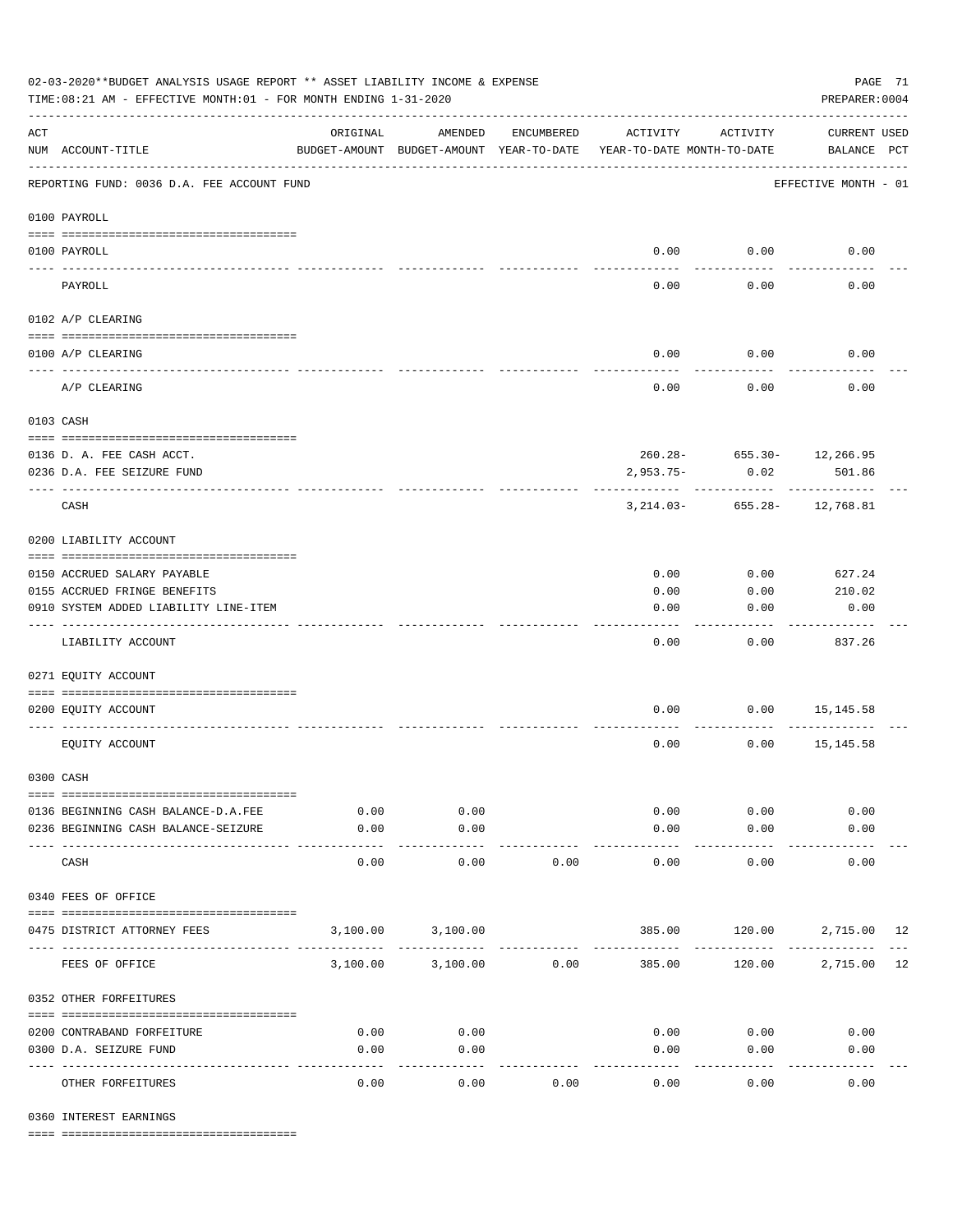| ACT | NUM ACCOUNT-TITLE                               | ORIGINAL     | AMENDED<br>BUDGET-AMOUNT BUDGET-AMOUNT YEAR-TO-DATE YEAR-TO-DATE MONTH-TO-DATE | ENCUMBERED   | ACTIVITY     | ACTIVITY     | <b>CURRENT USED</b><br>BALANCE PCT |    |
|-----|-------------------------------------------------|--------------|--------------------------------------------------------------------------------|--------------|--------------|--------------|------------------------------------|----|
|     |                                                 |              |                                                                                |              |              |              |                                    |    |
|     | REPORTING FUND: 0036 D.A. FEE ACCOUNT FUND      |              |                                                                                |              |              |              | EFFECTIVE MONTH - 01               |    |
|     | 0100 INTEREST EARNINGS-D.A. FEE                 | 0.00         | 0.00                                                                           |              | 2.23         | 0.60         | $2.23+$                            |    |
|     | 0236 INTEREST EARNINGS-SEIZURE FUND             | 0.00         | 0.00                                                                           |              | 0.26         | 0.02         | $0.26+$                            |    |
|     | INTEREST EARNINGS                               | 0.00         | 0.00                                                                           | 0.00         | 2.49         | 0.62         | $2.49+$                            |    |
|     | 0370 MISCELLANEOUS                              |              |                                                                                |              |              |              |                                    |    |
|     |                                                 |              |                                                                                |              |              |              |                                    |    |
|     | 0130 REFUNDS & MISCELLANEOUS                    | 0.00         | 0.00                                                                           |              | 386.69       | 58.30        | 386.69+                            |    |
|     | 0319 RESTITUTION                                | 0.00         | 0.00                                                                           |              | 7,500.00     | 0.00         | $7,500.00+$                        |    |
|     | MISCELLANEOUS                                   | 0.00         | 0.00                                                                           | 0.00         | 7,886.69     | 58.30        | $7,886.69+$                        |    |
|     | 0475 DISTRICT ATTORNEY DEPT                     |              |                                                                                |              |              |              |                                    |    |
|     |                                                 |              |                                                                                |              |              |              |                                    |    |
|     | 0107 SALARY SUPPLEMENT                          | 0.00         | 0.00                                                                           | 0.00         | 0.00         | 0.00         | 0.00                               |    |
|     | 0201 SOCIAL SECURITY TAXES<br>0203 RETIREMENT   | 0.00<br>0.00 | 0.00<br>0.00                                                                   | 0.00<br>0.00 | 0.00<br>0.00 | 0.00<br>0.00 | 0.00<br>0.00                       |    |
|     | 0204 WORKERS COMPENSATION                       | 0.00         | 0.00                                                                           | 0.00         | 0.00         | 0.00         | 0.00                               |    |
|     | 0205 MEDICARE TAX                               | 0.00         | 0.00                                                                           | 0.00         | 0.00         | 0.00         | 0.00                               |    |
|     | 0310 OFFICE SUPPLIES                            | 0.00         | 0.00                                                                           | 0.00         | 0.00         | 0.00         | 0.00                               |    |
|     | 0319 RESTITUTION                                | 0.00         | 0.00                                                                           | 0.00         | 7,500.00     | 0.00         | $7,500.00 -$                       |    |
|     | 0321 CONTINUING EDUCATION                       | 0.00         | 0.00                                                                           | 0.00         | 0.00         | 0.00         | 0.00                               |    |
|     | 0353 COMPUTER EXPENSE                           | 0.00         | 0.00                                                                           | 0.00         | 0.00         | 0.00         | 0.00                               |    |
|     | 0421 INVESTIGATOR/HOT CK. ONLINE                | 0.00         | 0.00                                                                           | 0.00         | 0.00         | 0.00         | 0.00                               |    |
|     | 0490 MISCELLANEOUS                              | 2,100.00     | 2,100.00                                                                       | 0.00         | 1,034.20     | 834.20       | 1,065.80                           | 49 |
|     | 0499 BANK SERVICE FEES                          | 0.00         | 0.00                                                                           | 0.00         | 0.00         | 0.00         | 0.00                               |    |
|     | 0572 OFFICE EQUIPMENT                           | 0.00         | 0.00                                                                           | 0.00         | 0.00         | 0.00         | 0.00                               |    |
|     | 0574 COMPUTER EQUIPMENT                         | 0.00         | 0.00                                                                           | 0.00         | 0.00         | 0.00         | 0.00                               |    |
|     | DISTRICT ATTORNEY DEPT                          | 2,100.00     | 2,100.00                                                                       | 0.00         | 8,534.20     | 834.20       | $6.434.20 - 406$                   |    |
|     | 0477 D.A. SEIZURE                               |              |                                                                                |              |              |              |                                    |    |
|     | 0107 SALARY SUPPLEMENT                          | 0.00         | 0.00                                                                           | 0.00         | 2,508.96     | 0.00         | 2,508.96-                          |    |
|     | 0201 SOCIAL SECURITY TAXES                      | 0.00         | 0.00                                                                           | 0.00         | 126.28       | 0.00         | $126.28-$                          |    |
|     | 0203 RETIREMENT                                 | 0.00         | 0.00                                                                           | 0.00         | 286.32       | 0.00         | $286.32-$                          |    |
|     | 0204 WORKERS COMPENSATION                       | 0.00         | 0.00                                                                           | 0.00         | 2.93         | 0.00         | $2.93-$                            |    |
|     | 0205 MEDICARE TAX                               | 0.00         | 0.00                                                                           | 0.00         | 29.52        | 0.00         | $29.52-$                           |    |
|     | 0310 OFFICE SUPPLIES                            | 0.00         | 0.00                                                                           | 0.00         | 0.00         | 0.00         | 0.00                               |    |
|     | 0321 TRAINING                                   | 0.00         | 0.00                                                                           | 0.00         | 0.00         | 0.00         | 0.00                               |    |
|     | 0470 CIVIL PROCESS                              | 0.00         | 0.00                                                                           | 0.00         | 0.00         | 0.00         | 0.00                               |    |
|     | 0480 TOWING                                     | 0.00         | 0.00                                                                           | 0.00         | 0.00         | 0.00         | 0.00                               |    |
|     | 0490 MISCELLANEOUS                              | 1,000.00     | 1,000.00                                                                       | 0.00         | 0.00         | 0.00         | 1,000.00                           | 00 |
|     | 0499 BANK SERVICE FEES<br>0572 OFFICE EQUIPMENT | 0.00         | 0.00<br>0.00                                                                   | 0.00         | 0.00         | 0.00         | 0.00<br>0.00                       |    |
|     | 0574 COMPUTER EQUIPMENT                         | 0.00<br>0.00 | 0.00                                                                           | 0.00<br>0.00 | 0.00<br>0.00 | 0.00<br>0.00 | 0.00                               |    |
|     | D.A. SEIZURE                                    |              | 1,000.00 1,000.00                                                              | 0.00         | 2,954.01     | 0.00         | 1,954.01-295                       |    |
|     | 0999 ACCOUNTS PAYABLE                           |              |                                                                                |              |              |              |                                    |    |
|     |                                                 |              |                                                                                |              |              |              |                                    |    |
|     | 0100 A/P CLEARING ACCOUNT                       |              |                                                                                |              | 0.00         | 0.00         | 0.00                               |    |
|     | ACCOUNTS PAYABLE                                |              |                                                                                |              | 0.00         | 0.00         | 0.00                               |    |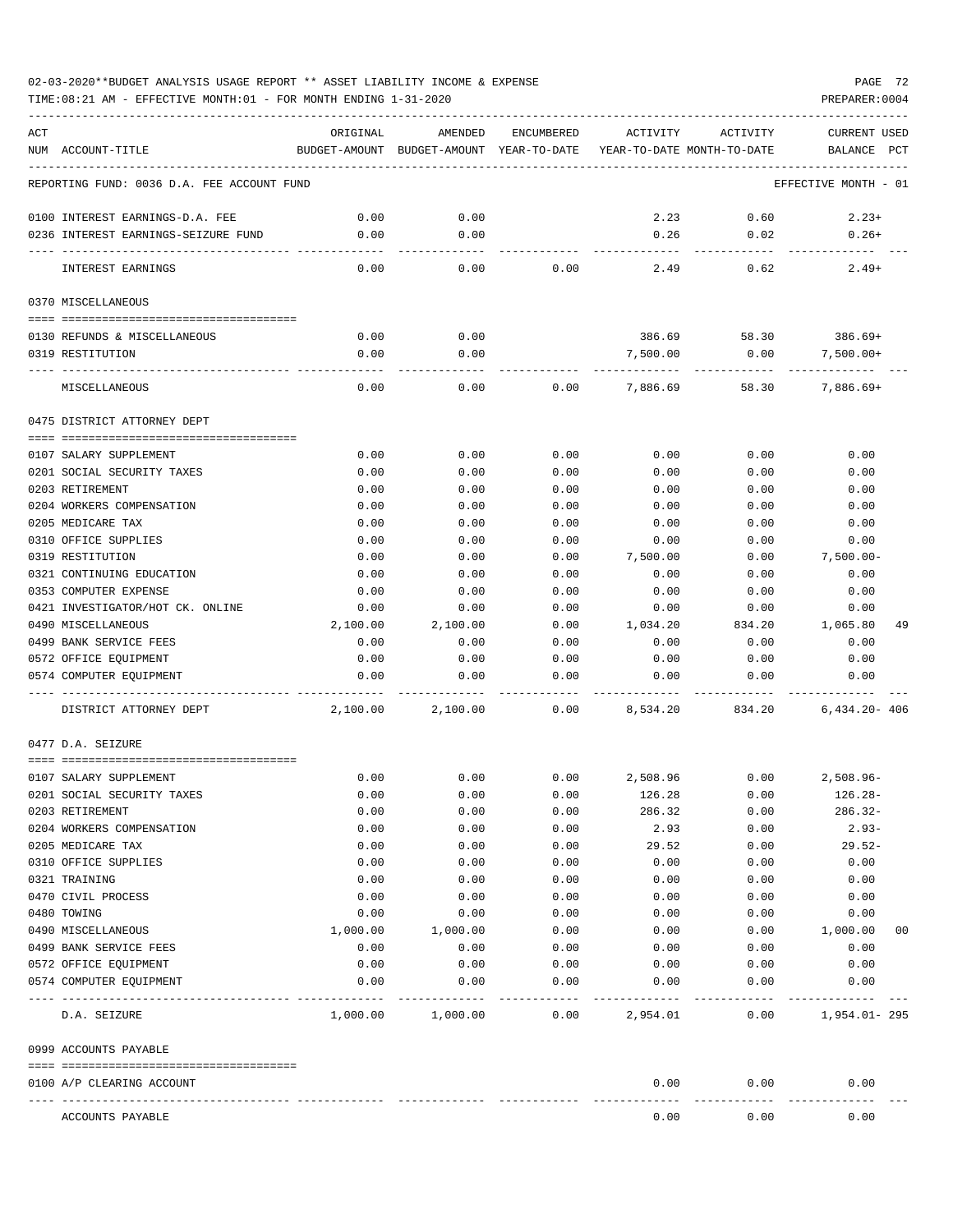| 02-03-2020**BUDGET ANALYSIS USAGE REPORT ** ASSET LIABILITY INCOME & EXPENSE |               |               |              |                            |          | PAGE 73              |  |
|------------------------------------------------------------------------------|---------------|---------------|--------------|----------------------------|----------|----------------------|--|
| TIME:08:21 AM - EFFECTIVE MONTH:01 - FOR MONTH ENDING 1-31-2020              |               |               |              |                            |          | PREPARER: 0004       |  |
| ACT                                                                          | ORIGINAL      | AMENDED       | ENCUMBERED   | ACTIVITY                   | ACTIVITY | <b>CURRENT USED</b>  |  |
| NUM ACCOUNT-TITLE                                                            | BUDGET-AMOUNT | BUDGET-AMOUNT | YEAR-TO-DATE | YEAR-TO-DATE MONTH-TO-DATE |          | PCT<br>BALANCE       |  |
| REPORTING FUND: 0036 D.A. FEE ACCOUNT FUND                                   |               |               |              |                            |          | EFFECTIVE MONTH - 01 |  |
| D.A. FEE ACCOUNT FUND                                                        |               |               |              |                            |          |                      |  |
| INCOME TOTALS                                                                | 3.100.00      | 3.100.00      |              | 8,274.18                   | 178.92   | $5.174.18 + 267$     |  |
| EXPENSE TOTALS                                                               | 3.100.00      | 3,100.00      | 0.00         | 11,488.21                  | 834.20   | $8.388.21 - 371$     |  |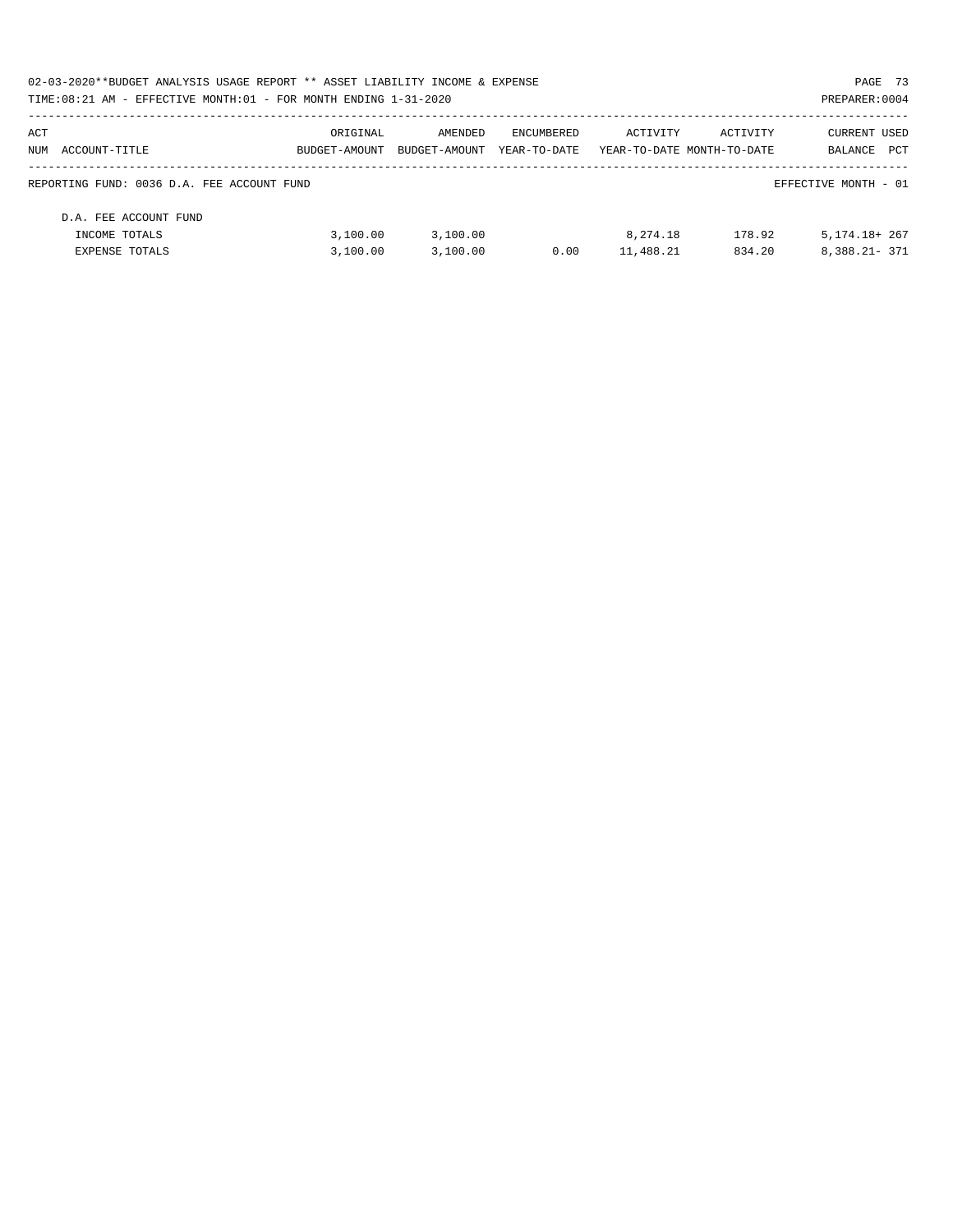|     | 02-03-2020**BUDGET ANALYSIS USAGE REPORT ** ASSET LIABILITY INCOME & EXPENSE<br>PAGE 74<br>TIME:08:21 AM - EFFECTIVE MONTH:01 - FOR MONTH ENDING 1-31-2020<br>PREPARER: 0004 |          |                                          |                   |                            |          |                      |  |  |  |
|-----|------------------------------------------------------------------------------------------------------------------------------------------------------------------------------|----------|------------------------------------------|-------------------|----------------------------|----------|----------------------|--|--|--|
| ACT |                                                                                                                                                                              | ORIGINAL | AMENDED                                  | <b>ENCUMBERED</b> | ACTIVITY                   | ACTIVITY | CURRENT USED         |  |  |  |
|     | NUM ACCOUNT-TITLE                                                                                                                                                            |          | BUDGET-AMOUNT BUDGET-AMOUNT YEAR-TO-DATE |                   | YEAR-TO-DATE MONTH-TO-DATE |          | BALANCE PCT          |  |  |  |
|     | REPORTING FUND: 0037 CONTRABAND SEIZURE                                                                                                                                      |          |                                          |                   |                            |          | EFFECTIVE MONTH - 01 |  |  |  |
|     | 0103 CONTRABAND SEIZURE                                                                                                                                                      |          |                                          |                   |                            |          |                      |  |  |  |
|     | 0137 CASH-CONTRABAND SEIZURE                                                                                                                                                 |          |                                          |                   | 3,159.93                   | 5.52     | 64,690.25            |  |  |  |
|     | CONTRABAND SEIZURE                                                                                                                                                           |          |                                          |                   | 3,159.93                   | 5.52     | 64,690.25            |  |  |  |
|     | 0200 LIABILITY ACCOUNT                                                                                                                                                       |          |                                          |                   |                            |          |                      |  |  |  |
|     | 0910 SYSTEM ADDED LIABILITY LINE-ITEM                                                                                                                                        |          |                                          |                   | 0.00                       | 0.00     | 0.00                 |  |  |  |
|     | LIABILITY ACCOUNT                                                                                                                                                            |          |                                          |                   | 0.00                       | 0.00     | 0.00                 |  |  |  |
|     | 0207 DUE TO                                                                                                                                                                  |          |                                          |                   |                            |          |                      |  |  |  |
|     | 0099 HELD IN TRUST                                                                                                                                                           |          |                                          |                   | 3,139.00                   | 0.00     | 62, 253.68           |  |  |  |
|     | DUE TO                                                                                                                                                                       |          |                                          |                   | 3,139.00                   | 0.00     | 62, 253.68           |  |  |  |
|     | 0271 EQUITY ACCOUNT                                                                                                                                                          |          |                                          |                   |                            |          |                      |  |  |  |
|     | 0200 EQUITY ACCOUNT                                                                                                                                                          |          |                                          |                   | 0.00                       | 0.00     | 2,415.64             |  |  |  |
|     | EQUITY ACCOUNT                                                                                                                                                               |          |                                          |                   | 0.00                       | 0.00     | 2,415.64             |  |  |  |
|     | 0360 INTEREST EARNINGS                                                                                                                                                       |          |                                          |                   |                            |          |                      |  |  |  |
|     | 0100 INTEREST EARNINGS                                                                                                                                                       | 0.00     | 0.00                                     |                   | 20.93                      | 5.52     | $20.93+$             |  |  |  |
|     | INTEREST EARNINGS                                                                                                                                                            | 0.00     | 0.00                                     | 0.00              | 20.93                      | 5.52     | $20.93+$             |  |  |  |
|     | 0370 MISCELLANEOUS                                                                                                                                                           |          |                                          |                   |                            |          |                      |  |  |  |
|     | 0130 REFUNDS & MISCELLANEOUS                                                                                                                                                 | 0.00     | 0.00                                     |                   | 0.00                       | 0.00     | 0.00                 |  |  |  |
|     | MISCELLANEOUS                                                                                                                                                                | 0.00     | 0.00                                     | 0.00              | 0.00                       | 0.00     | 0.00                 |  |  |  |
|     | CONTRABAND SEIZURE                                                                                                                                                           |          |                                          |                   |                            |          |                      |  |  |  |
|     | INCOME TOTALS                                                                                                                                                                | 0.00     | 0.00                                     |                   | 20.93                      | 5.52     | $20.93+$             |  |  |  |
|     | <b>EXPENSE TOTALS</b>                                                                                                                                                        | 0.00     | 0.00                                     | 0.00              | 0.00                       | 0.00     | 0.00                 |  |  |  |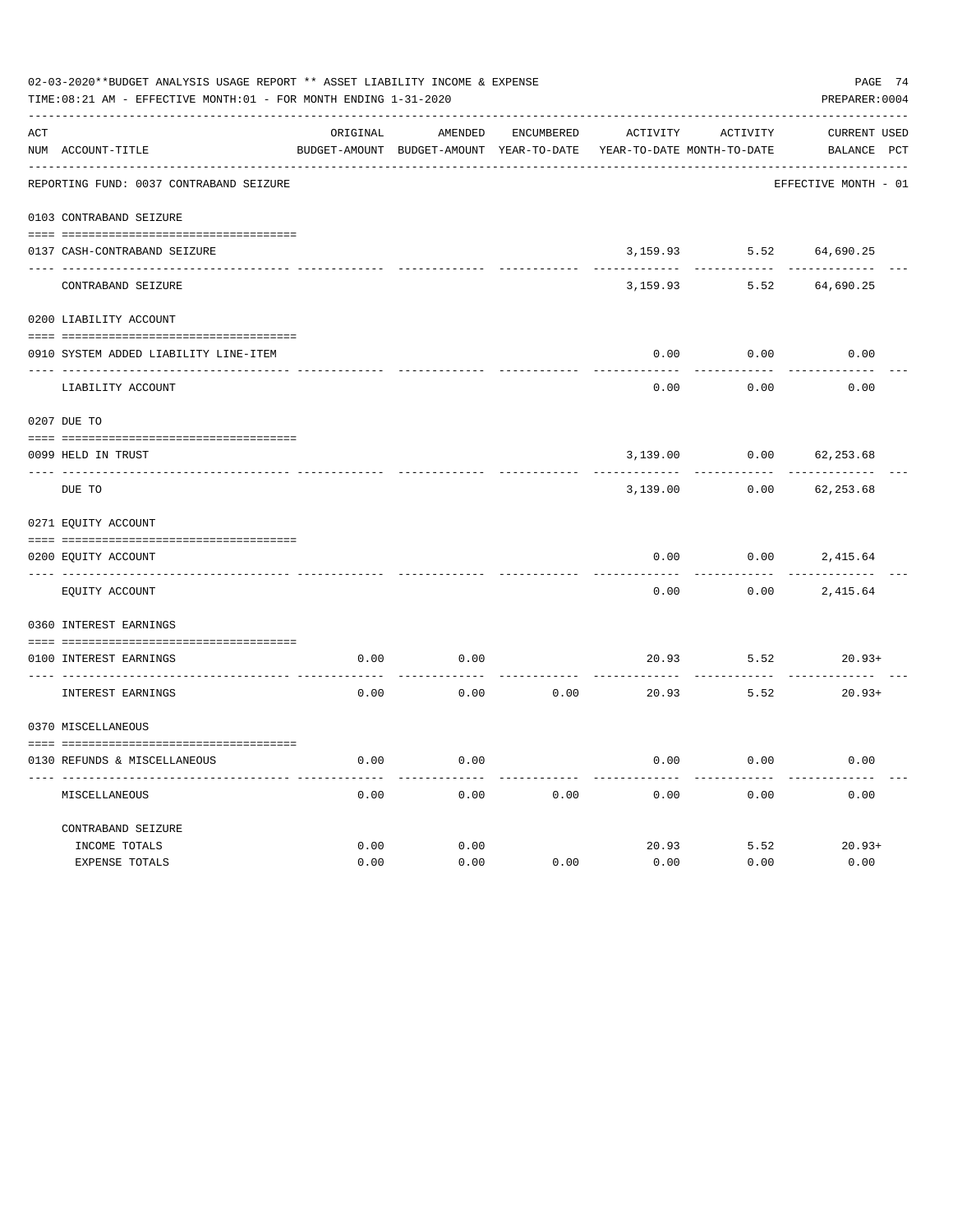|     | 02-03-2020**BUDGET ANALYSIS USAGE REPORT ** ASSET LIABILITY INCOME & EXPENSE<br>TIME: 08:21 AM - EFFECTIVE MONTH: 01 - FOR MONTH ENDING 1-31-2020 |          |                                                     |               |                   |                                        |                             |  |  |
|-----|---------------------------------------------------------------------------------------------------------------------------------------------------|----------|-----------------------------------------------------|---------------|-------------------|----------------------------------------|-----------------------------|--|--|
| ACT | NUM ACCOUNT-TITLE                                                                                                                                 | ORIGINAL | AMENDED<br>BUDGET-AMOUNT BUDGET-AMOUNT YEAR-TO-DATE | ENCUMBERED    | ACTIVITY          | ACTIVITY<br>YEAR-TO-DATE MONTH-TO-DATE | CURRENT USED<br>BALANCE PCT |  |  |
|     | REPORTING FUND: 0038 IHC CO-OP GIN                                                                                                                |          |                                                     |               |                   |                                        | EFFECTIVE MONTH - 01        |  |  |
|     | 0102 A/P CLEARING                                                                                                                                 |          |                                                     |               |                   |                                        |                             |  |  |
|     |                                                                                                                                                   |          |                                                     |               |                   |                                        |                             |  |  |
|     | 0100 A/P CLEARING                                                                                                                                 |          |                                                     |               |                   | $0.00$ $0.00$                          | 0.00                        |  |  |
|     | A/P CLEARING                                                                                                                                      |          |                                                     |               | 0.00              | 0.00                                   | 0.00                        |  |  |
|     | 0103 IHC CO-OP GIN CASH                                                                                                                           |          |                                                     |               |                   |                                        |                             |  |  |
|     | 0100 IHC CO-OP GIN-COMBINED FUND CKING                                                                                                            |          |                                                     |               | 0.52              |                                        | $0.11$ 521.08               |  |  |
|     | 0175 IHC CO-OP GIN TEXPOOL                                                                                                                        |          |                                                     |               | 117.35            | 26.33                                  | 19,124.59                   |  |  |
|     | ------------                                                                                                                                      |          |                                                     |               |                   |                                        |                             |  |  |
|     | IHC CO-OP GIN CASH                                                                                                                                |          |                                                     |               | 117.87            | 26.44                                  | 19,645.67                   |  |  |
|     | 0200 SYSTEM ADDED LIABILITY DEPARTMENT                                                                                                            |          |                                                     |               |                   |                                        |                             |  |  |
|     | 0900 SYSTEM ADDED LIABILITY LINE-ITEM                                                                                                             |          |                                                     |               | 0.00              | 0.00                                   | 0.00                        |  |  |
|     | SYSTEM ADDED LIABILITY DEPARTMENT                                                                                                                 |          |                                                     |               | 0.00              | 0.00                                   | 0.00                        |  |  |
|     | 0271 EQUITY ACCOUNT                                                                                                                               |          |                                                     |               |                   |                                        |                             |  |  |
|     | 0200 EQUITY ACCOUNT                                                                                                                               |          |                                                     |               | 0.00              | 0.00                                   | 19,527.80                   |  |  |
|     | EQUITY ACCOUNT                                                                                                                                    |          |                                                     |               | 0.00              | 0.00                                   | 19,527.80                   |  |  |
|     | 0360 INTEREST EARNINGS                                                                                                                            |          |                                                     |               |                   |                                        |                             |  |  |
|     | 0100 INTEREST EARNINGS                                                                                                                            | 0.00     | 0.00                                                |               |                   |                                        | $117.87$ $26.44$ $117.87+$  |  |  |
|     | INTEREST EARNINGS                                                                                                                                 | 0.00     | 0.00                                                | 0.00          |                   | 117.87 26.44                           | 117.87+                     |  |  |
|     | 0645 CO-OP FUND                                                                                                                                   |          |                                                     |               |                   |                                        |                             |  |  |
|     | 0412 PRESCRIPTIONS                                                                                                                                | 0.00     | 0.00                                                | 0.00          | 0.00              | 0.00                                   | 0.00                        |  |  |
|     | 0415 LABORATORY/X-RAY                                                                                                                             | 0.00     | 0.00                                                | 0.00          | 0.00              | 0.00                                   | 0.00                        |  |  |
|     | -------------------------------------<br>CO-OP FUND                                                                                               | 0.00     | $- - - - - -$<br>0.00                               | -----<br>0.00 | ---------<br>0.00 | ---------<br>0.00                      | ----------<br>0.00          |  |  |
|     | IHC CO-OP GIN                                                                                                                                     |          |                                                     |               |                   |                                        |                             |  |  |
|     | INCOME TOTALS                                                                                                                                     | 0.00     | 0.00                                                |               | 117.87            | 26.44                                  | $117.87+$                   |  |  |
|     | EXPENSE TOTALS                                                                                                                                    | 0.00     | 0.00                                                | 0.00          | 0.00              | 0.00                                   | 0.00                        |  |  |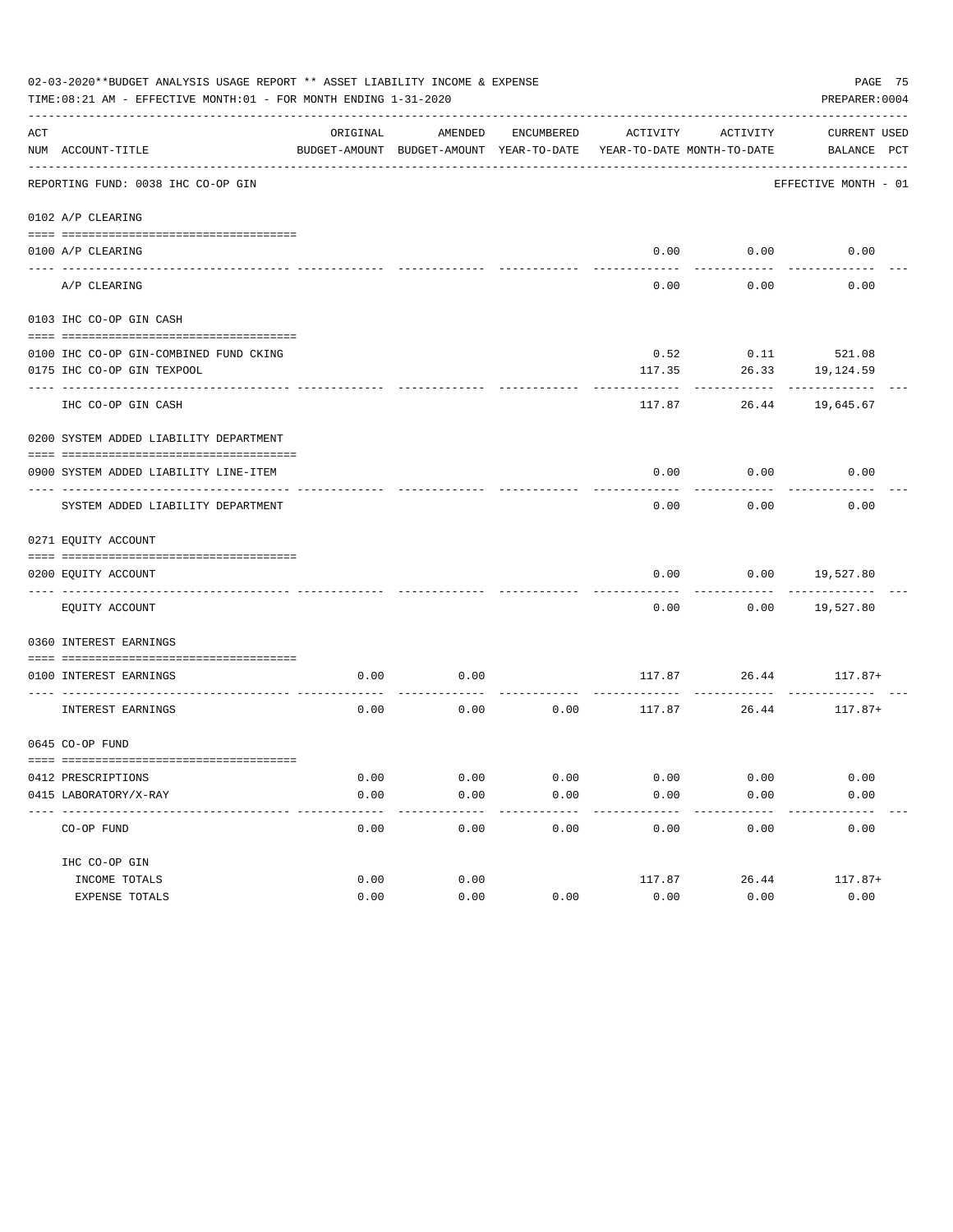|     | 02-03-2020**BUDGET ANALYSIS USAGE REPORT ** ASSET LIABILITY INCOME & EXPENSE<br>PAGE 76<br>TIME: 08:21 AM - EFFECTIVE MONTH: 01 - FOR MONTH ENDING 1-31-2020<br>PREPARER: 0004 |              |                                                     |                               |                                        |                                               |                                    |  |  |  |
|-----|--------------------------------------------------------------------------------------------------------------------------------------------------------------------------------|--------------|-----------------------------------------------------|-------------------------------|----------------------------------------|-----------------------------------------------|------------------------------------|--|--|--|
| ACT | NUM ACCOUNT-TITLE                                                                                                                                                              | ORIGINAL     | AMENDED<br>BUDGET-AMOUNT BUDGET-AMOUNT YEAR-TO-DATE | ENCUMBERED                    | ACTIVITY<br>YEAR-TO-DATE MONTH-TO-DATE | ACTIVITY                                      | <b>CURRENT USED</b><br>BALANCE PCT |  |  |  |
|     | REPORTING FUND: 0039 IHC B.R. COOPER                                                                                                                                           |              |                                                     |                               |                                        |                                               | EFFECTIVE MONTH - 01               |  |  |  |
|     | 0102 A/P CLEARING                                                                                                                                                              |              |                                                     |                               |                                        |                                               |                                    |  |  |  |
|     | 0100 A/P CLEARING<br>---- ---------                                                                                                                                            |              |                                                     |                               |                                        | $0.00$ $0.00$                                 | 0.00                               |  |  |  |
|     | A/P CLEARING                                                                                                                                                                   |              |                                                     |                               | 0.00                                   | 0.00                                          | 0.00                               |  |  |  |
|     | 0103 IHC B.R. COOPER CASH                                                                                                                                                      |              |                                                     |                               |                                        |                                               |                                    |  |  |  |
|     | 0100 IHC B.R. COOPER-COMB.FUND CHECKING<br>0175 B.R. COOPER-TEXPOOL                                                                                                            |              |                                                     |                               | 39.08                                  | $4,589.73 - 4,599.98 - 9,777.70$<br>--------- | 8.78 6,375.46                      |  |  |  |
|     | IHC B.R. COOPER CASH                                                                                                                                                           |              |                                                     |                               |                                        | $4,550.65 - 4,591.20 - 16,153.16$             |                                    |  |  |  |
|     | 0200 SYSTEM ADDED LIABILITY DEPARTMENT                                                                                                                                         |              |                                                     |                               |                                        |                                               |                                    |  |  |  |
|     | 0900 SYSTEM ADDED LIABILITY LINE-ITEM                                                                                                                                          |              |                                                     |                               | 0.00                                   | 0.00                                          | 0.00                               |  |  |  |
|     | SYSTEM ADDED LIABILITY DEPARTMENT                                                                                                                                              |              |                                                     |                               | 0.00                                   | 0.00                                          | 0.00                               |  |  |  |
|     | 0271 EQUITY ACCOUNT                                                                                                                                                            |              |                                                     |                               |                                        |                                               |                                    |  |  |  |
|     | 0200 EQUITY ACCOUNT                                                                                                                                                            |              |                                                     |                               | 0.00                                   | 0.00                                          | 20,703.81                          |  |  |  |
|     | EQUITY ACCOUNT                                                                                                                                                                 |              |                                                     |                               | 0.00                                   | 0.00                                          | 20,703.81                          |  |  |  |
|     | 0300 CASH                                                                                                                                                                      |              |                                                     |                               |                                        |                                               |                                    |  |  |  |
|     | 0110 UNENCUMBERED FUND BALANCE                                                                                                                                                 |              |                                                     |                               | 0.00                                   |                                               | $0.00$ 18,000.00<br>00             |  |  |  |
|     | CASH                                                                                                                                                                           |              | 18,000.00  18,000.00                                | . _ _ _ _ _ _ _ _ _ _<br>0.00 | 0.00                                   | 0.00                                          | 18,000.00<br>0 <sub>0</sub>        |  |  |  |
|     | 0360 INTEREST EARNINGS                                                                                                                                                         |              |                                                     |                               |                                        |                                               |                                    |  |  |  |
|     | 0100 INTEREST EARNINGS                                                                                                                                                         | 0.00         | 0.00                                                |                               | 52.35                                  | 11.80                                         | $52.35+$                           |  |  |  |
|     | INTEREST EARNINGS                                                                                                                                                              | 0.00         | 0.00                                                | 0.00                          | 52.35                                  | 11.80                                         | $52.35+$                           |  |  |  |
|     | 0370 MISCELLANEOUS INCOME                                                                                                                                                      |              |                                                     |                               |                                        |                                               |                                    |  |  |  |
|     | 0150 BONNIE RUTH COOPER TRUST                                                                                                                                                  | 0.00         | 0.00                                                |                               | 0.00                                   | 0.00                                          | 0.00                               |  |  |  |
|     | MISCELLANEOUS INCOME                                                                                                                                                           | 0.00         | 0.00                                                | 0.00                          | 0.00                                   | 0.00                                          | 0.00                               |  |  |  |
|     | 0645 BONNIE RUTH COOPER                                                                                                                                                        |              |                                                     |                               |                                        |                                               |                                    |  |  |  |
|     |                                                                                                                                                                                |              |                                                     |                               |                                        |                                               |                                    |  |  |  |
|     | 0404 COBRA/INSURANCE<br>0410 CERT. REG. NURSE ANES.                                                                                                                            | 0.00<br>0.00 | 0.00<br>0.00                                        | 0.00<br>0.00                  | 0.00<br>0.00                           | 0.00<br>0.00                                  | 0.00<br>0.00                       |  |  |  |
|     | 0411 PHYSICIAN, NON-EMERGENCY                                                                                                                                                  | 0.00         | 0.00                                                | 0.00                          | 0.00                                   | 0.00                                          | 0.00                               |  |  |  |
|     | 0412 PRESCRIPTIONS, DRUGS                                                                                                                                                      | 15,000.00    | 15,000.00                                           | 0.00                          | 4,603.00                               | 4,603.00                                      | 10,397.00<br>31                    |  |  |  |
|     | 0413 HOSPITAL-INPATIENT                                                                                                                                                        | 0.00         | 0.00                                                | 0.00                          | 0.00                                   | 0.00                                          | 0.00                               |  |  |  |
|     | 0414 HOSPITAL, OUTPATIENT                                                                                                                                                      | 0.00         | 0.00                                                | 0.00                          | 0.00                                   | 0.00                                          | 0.00                               |  |  |  |
|     | 0415 LABORATORY/X-RAY                                                                                                                                                          | 3,000.00     | 3,000.00                                            | 0.00                          | 0.00                                   | 0.00                                          | 3,000.00<br>0 <sub>0</sub>         |  |  |  |
|     | 0418 FED. QUALIFIED HEALTH CENTER                                                                                                                                              | 0.00         | 0.00                                                | 0.00                          | 0.00                                   | 0.00                                          | 0.00                               |  |  |  |
|     | 0422 AMBULATORY SURGICAL CENTER                                                                                                                                                | 0.00         | 0.00<br>----------                                  | 0.00                          | 0.00                                   | 0.00                                          | 0.00<br>---------                  |  |  |  |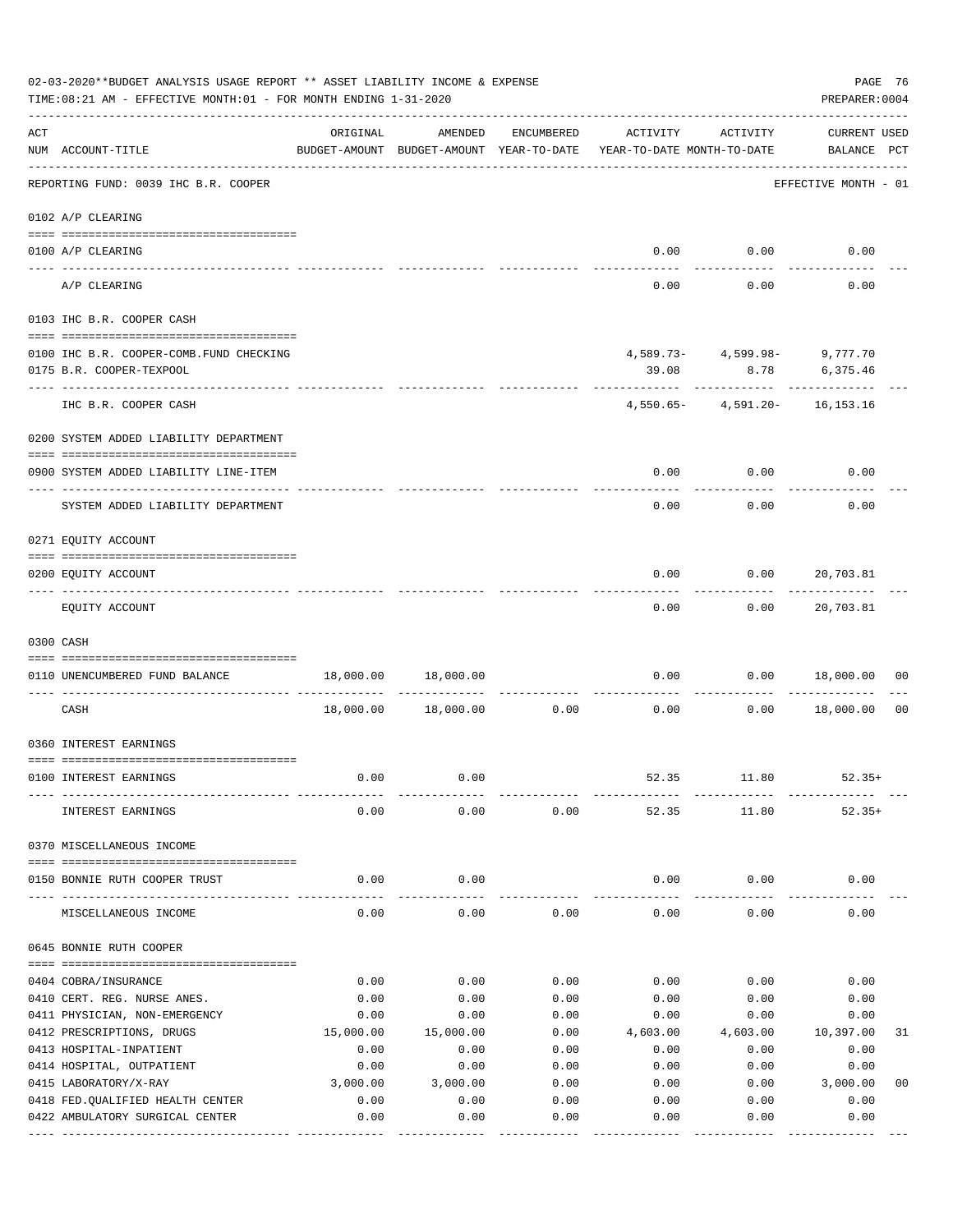02-03-2020\*\*BUDGET ANALYSIS USAGE REPORT \*\* ASSET LIABILITY INCOME & EXPENSE PAGE 77 TIME:08:21 AM - EFFECTIVE MONTH:01 - FOR MONTH ENDING 1-31-2020

| ACT<br>ACCOUNT-TITLE<br>NUM | ORIGINAL<br>BUDGET-AMOUNT                                    | AMENDED<br>BUDGET-AMOUNT | ENCUMBERED<br>YEAR-TO-DATE | ACTIVITY | ACTIVITY<br>YEAR-TO-DATE MONTH-TO-DATE | <b>CURRENT USED</b><br>BALANCE | PCT |  |  |
|-----------------------------|--------------------------------------------------------------|--------------------------|----------------------------|----------|----------------------------------------|--------------------------------|-----|--|--|
|                             | EFFECTIVE MONTH - 01<br>REPORTING FUND: 0039 IHC B.R. COOPER |                          |                            |          |                                        |                                |     |  |  |
|                             |                                                              |                          |                            |          |                                        |                                |     |  |  |
| BONNIE RUTH COOPER          | 18,000.00                                                    | 18,000.00                | 0.00                       | 4,603.00 | 4,603.00                               | 13,397.00                      | 26  |  |  |
| IHC B.R. COOPER             |                                                              |                          |                            |          |                                        |                                |     |  |  |
| INCOME TOTALS               | 18,000.00                                                    | 18,000.00                |                            | 52.35    | 11.80                                  | 17,947.65                      | 00  |  |  |
| <b>EXPENSE TOTALS</b>       | 18,000.00                                                    | 18,000.00                | 0.00                       | 4,603.00 | 4,603.00                               | 13,397.00                      | 26  |  |  |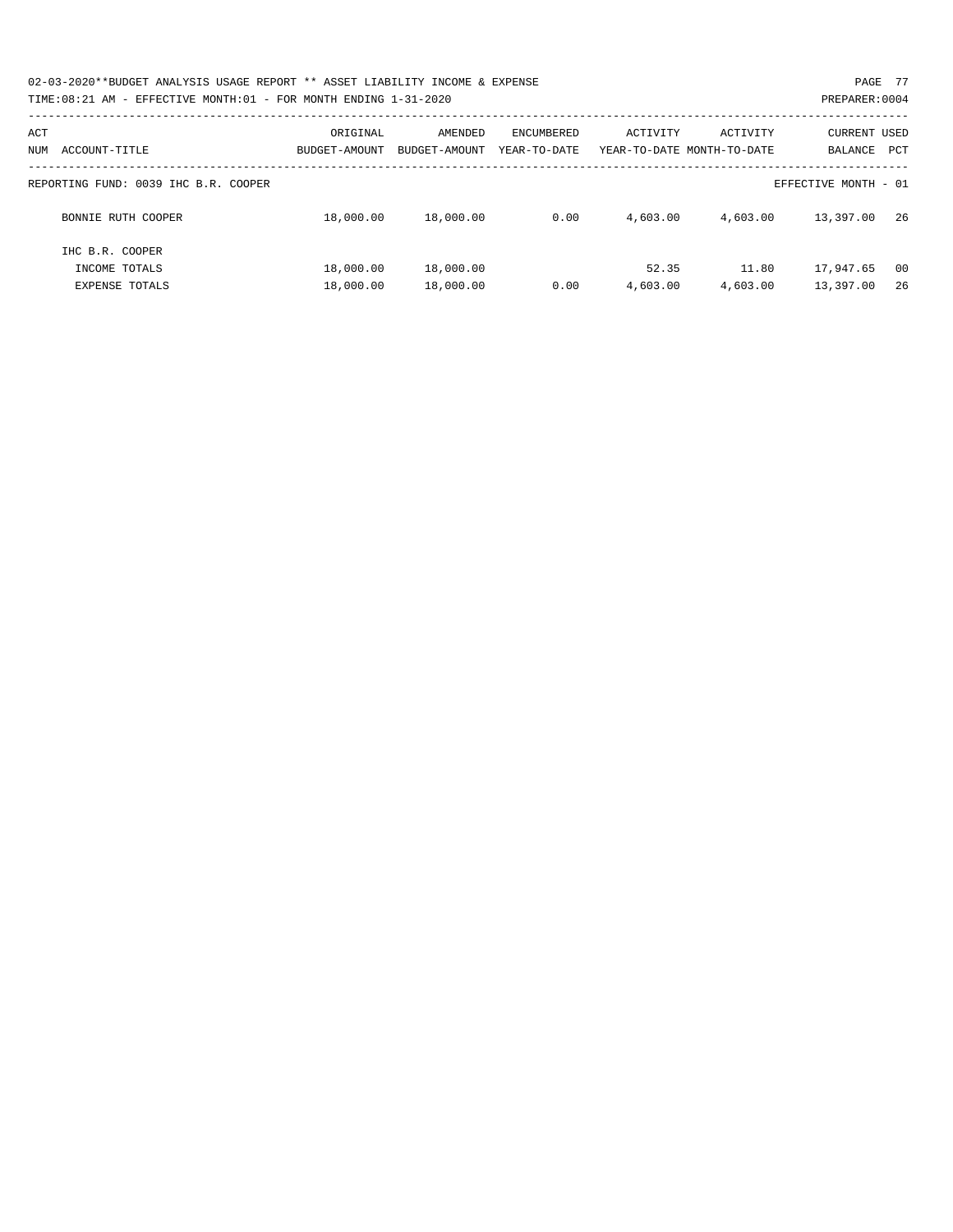| 02-03-2020**BUDGET ANALYSIS USAGE REPORT ** ASSET LIABILITY INCOME & EXPENSE<br>PREPARER: 0004<br>TIME:08:21 AM - EFFECTIVE MONTH:01 - FOR MONTH ENDING 1-31-2020 |                                                               |          |                                                     |            |          |                                        |                                    |  |  |
|-------------------------------------------------------------------------------------------------------------------------------------------------------------------|---------------------------------------------------------------|----------|-----------------------------------------------------|------------|----------|----------------------------------------|------------------------------------|--|--|
| ACT                                                                                                                                                               | NUM ACCOUNT-TITLE                                             | ORIGINAL | AMENDED<br>BUDGET-AMOUNT BUDGET-AMOUNT YEAR-TO-DATE | ENCUMBERED | ACTIVITY | ACTIVITY<br>YEAR-TO-DATE MONTH-TO-DATE | <b>CURRENT USED</b><br>BALANCE PCT |  |  |
|                                                                                                                                                                   | ______________________________<br>REPORTING FUND: 0040 NAACHO |          |                                                     |            |          |                                        | EFFECTIVE MONTH - 01               |  |  |
|                                                                                                                                                                   | 0103 CASH                                                     |          |                                                     |            |          |                                        |                                    |  |  |
|                                                                                                                                                                   | 0100 NAACHO-COMBINED FUND CKING                               |          |                                                     |            | 0.00     |                                        | $0.00$ 381.73                      |  |  |
|                                                                                                                                                                   | CASH                                                          |          |                                                     |            | 0.00     | 0.00                                   | 381.73                             |  |  |
|                                                                                                                                                                   | 0200 SYSTEM ADDED LIABILITY DEPARTMENT                        |          |                                                     |            |          |                                        |                                    |  |  |
|                                                                                                                                                                   | 0910 SYSTEM ADDED LIABILITY LINE-ITEM                         |          |                                                     |            | 0.00     | 0.00                                   | 0.00                               |  |  |
|                                                                                                                                                                   | SYSTEM ADDED LIABILITY DEPARTMENT                             |          |                                                     |            | 0.00     | 0.00                                   | 0.00                               |  |  |
|                                                                                                                                                                   | 0271 EQUITY ACCOUNT                                           |          |                                                     |            |          |                                        |                                    |  |  |
|                                                                                                                                                                   | 0200 EQUITY ACCOUNT                                           |          |                                                     |            | 0.00     | 0.00                                   | 381.73                             |  |  |
|                                                                                                                                                                   | EQUITY ACCOUNT                                                |          |                                                     |            | 0.00     | 0.00                                   | 381.73                             |  |  |
|                                                                                                                                                                   | 0300 CASH                                                     |          |                                                     |            |          |                                        |                                    |  |  |
|                                                                                                                                                                   | 0110 UNENCUMBERED FUND BALANCE                                | 0.00     | 0.00                                                |            | 0.00     | 0.00                                   | 0.00                               |  |  |
|                                                                                                                                                                   | CASH                                                          | 0.00     | 0.00                                                | 0.00       | 0.00     | 0.00                                   | 0.00                               |  |  |
|                                                                                                                                                                   | 0330 GRANT INCOME                                             |          |                                                     |            |          |                                        |                                    |  |  |
|                                                                                                                                                                   | 0410 NAACHO GRANT INCOME<br>------------------- --            | 0.00     | 0.00                                                |            | 0.00     | 0.00                                   | 0.00                               |  |  |
|                                                                                                                                                                   | GRANT INCOME                                                  | 0.00     | 0.00                                                | 0.00       | 0.00     | 0.00                                   | 0.00                               |  |  |
|                                                                                                                                                                   | 0411 NACCHO                                                   |          |                                                     |            |          |                                        |                                    |  |  |
|                                                                                                                                                                   | 0310 OFFICE SUPPLIES                                          | 0.00     | 0.00                                                | 0.00       |          | $0.00$ 0.00                            | 0.00                               |  |  |
|                                                                                                                                                                   | 0427 OUT OF COUNTY TRAVEL                                     | 0.00     | 0.00                                                | 0.00       | 0.00     | 0.00                                   | 0.00                               |  |  |
|                                                                                                                                                                   | 0574 COMPUTER EQUIPMENT                                       | 0.00     | 0.00                                                | 0.00       | 0.00     | 0.00                                   | 0.00                               |  |  |
|                                                                                                                                                                   | NACCHO                                                        | 0.00     | 0.00                                                | 0.00       | 0.00     | 0.00                                   | 0.00                               |  |  |
|                                                                                                                                                                   | NAACHO                                                        |          |                                                     |            |          |                                        |                                    |  |  |
|                                                                                                                                                                   | INCOME TOTALS                                                 | 0.00     | 0.00                                                |            | 0.00     | 0.00                                   | 0.00                               |  |  |
|                                                                                                                                                                   | EXPENSE TOTALS                                                | 0.00     | 0.00                                                | 0.00       | 0.00     | 0.00                                   | 0.00                               |  |  |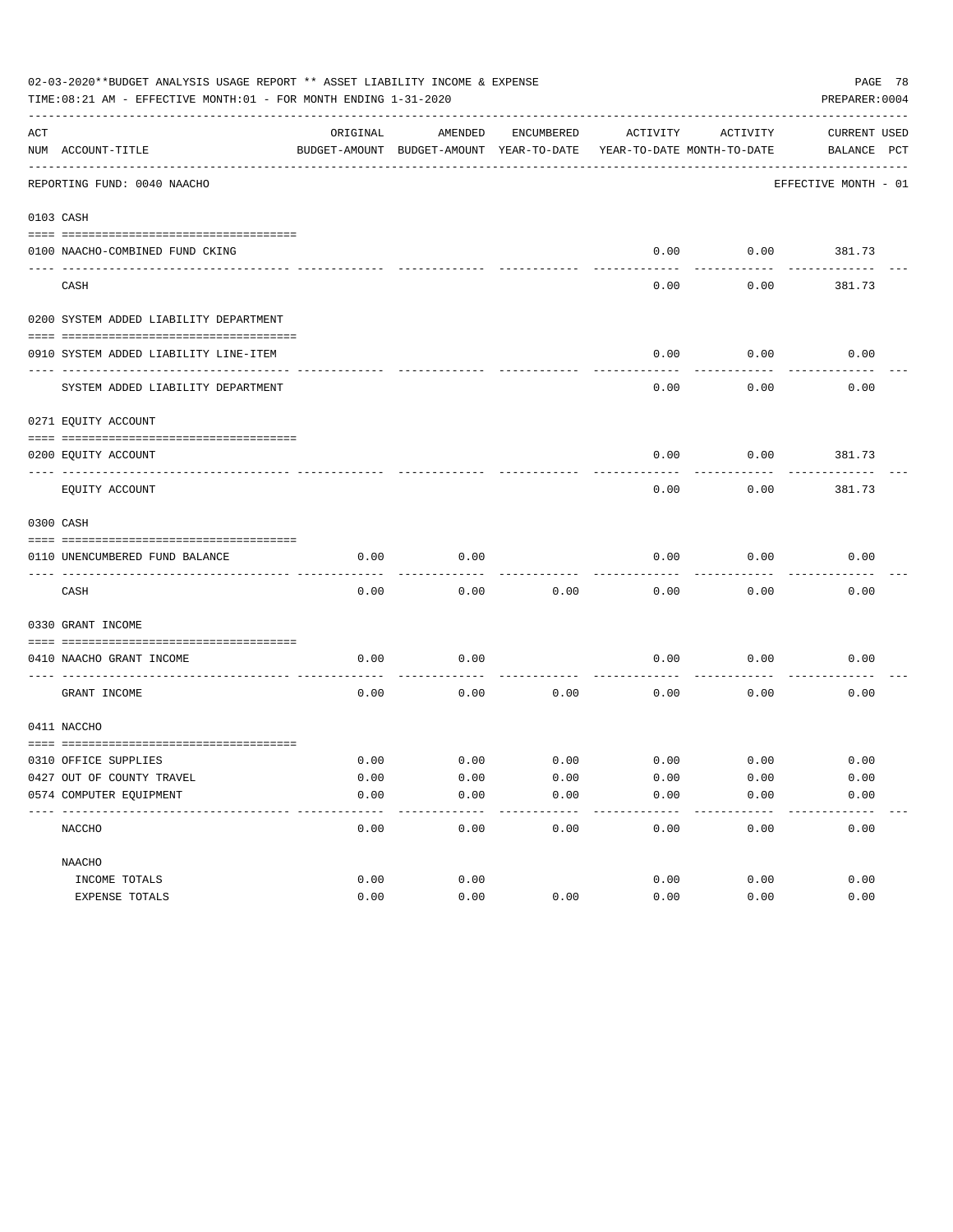|     | 02-03-2020**BUDGET ANALYSIS USAGE REPORT ** ASSET LIABILITY INCOME & EXPENSE<br>PAGE 79<br>PREPARER: 0004<br>TIME:08:21 AM - EFFECTIVE MONTH:01 - FOR MONTH ENDING 1-31-2020 |                                                                                 |                     |            |          |                    |                                    |  |  |  |
|-----|------------------------------------------------------------------------------------------------------------------------------------------------------------------------------|---------------------------------------------------------------------------------|---------------------|------------|----------|--------------------|------------------------------------|--|--|--|
| ACT | NUM ACCOUNT-TITLE                                                                                                                                                            | ORIGINAL<br>BUDGET-AMOUNT BUDGET-AMOUNT YEAR-TO-DATE YEAR-TO-DATE MONTH-TO-DATE | AMENDED             | ENCUMBERED | ACTIVITY | ACTIVITY           | <b>CURRENT USED</b><br>BALANCE PCT |  |  |  |
|     | REPORTING FUND: 0041 CITIZEN CORPS (CERT)                                                                                                                                    |                                                                                 |                     |            |          |                    | EFFECTIVE MONTH - 01               |  |  |  |
|     | 0102 A/P CLEARING                                                                                                                                                            |                                                                                 |                     |            |          |                    |                                    |  |  |  |
|     | 0100 A/P CLEARING                                                                                                                                                            |                                                                                 |                     |            |          | $0.00$ 0.00        | 0.00                               |  |  |  |
|     | A/P CLEARING                                                                                                                                                                 |                                                                                 |                     |            | 0.00     | ----------<br>0.00 | 0.00                               |  |  |  |
|     | 0103 CASH                                                                                                                                                                    |                                                                                 |                     |            |          |                    |                                    |  |  |  |
|     | 0100 CITIZEN CORPS (CERT)-COMB. FUND CKIN                                                                                                                                    |                                                                                 |                     |            | 36.58    | 0.00               | 36.58                              |  |  |  |
|     | CASH                                                                                                                                                                         |                                                                                 |                     |            | 36.58    | ---------<br>0.00  | 36.58                              |  |  |  |
|     | 0120 RECEIVABLES                                                                                                                                                             |                                                                                 |                     |            |          |                    |                                    |  |  |  |
|     | 0312 DUE FROM OTHER GOVERNMENTS                                                                                                                                              |                                                                                 |                     |            | 0.00     | 0.00               | 0.00                               |  |  |  |
|     | RECEIVABLES                                                                                                                                                                  |                                                                                 |                     |            | 0.00     | 0.00               | 0.00                               |  |  |  |
|     | 0200 SYSTEM ADDED LIABILITY DEPARTMENT                                                                                                                                       |                                                                                 |                     |            |          |                    |                                    |  |  |  |
|     | 0910 SYSTEM ADDED LIABILITY LINE-ITEM                                                                                                                                        |                                                                                 |                     |            | 0.00     | 0.00               | 0.00                               |  |  |  |
|     | SYSTEM ADDED LIABILITY DEPARTMENT                                                                                                                                            |                                                                                 |                     |            | 0.00     | ---------<br>0.00  | 0.00                               |  |  |  |
|     | 0207 DUE TO FUND                                                                                                                                                             |                                                                                 |                     |            |          |                    |                                    |  |  |  |
|     | 0095 DUE TO OTHER FUNDS                                                                                                                                                      |                                                                                 |                     |            | 0.00     | 0.00               | 0.00                               |  |  |  |
|     | DUE TO FUND                                                                                                                                                                  |                                                                                 |                     |            | 0.00     | 0.00               | 0.00                               |  |  |  |
|     | 0271 EQUITY ACCOUNT                                                                                                                                                          |                                                                                 |                     |            |          |                    |                                    |  |  |  |
|     | 0200 EQUITY ACCOUNT                                                                                                                                                          |                                                                                 |                     |            |          | $0.00$ 0.00        | 0.00                               |  |  |  |
|     | EQUITY ACCOUNT                                                                                                                                                               |                                                                                 |                     |            | 0.00     | 0.00               | 0.00                               |  |  |  |
|     | 0370 MISCELLANEOUS                                                                                                                                                           |                                                                                 |                     |            |          |                    |                                    |  |  |  |
|     | 0406 DONATIONS                                                                                                                                                               | 0.00                                                                            | 0.00                |            | 100.00   | 0.00               | $100.00+$                          |  |  |  |
|     | MISCELLANEOUS                                                                                                                                                                | ------ --------------<br>0.00                                                   | -----------<br>0.00 | 0.00       | 100.00   | ----------<br>0.00 | $100.00+$                          |  |  |  |
|     | 0406 CERT DONATIONS                                                                                                                                                          |                                                                                 |                     |            |          |                    |                                    |  |  |  |
|     | 0310 SUPPLIES                                                                                                                                                                | 0.00                                                                            | 0.00                | 0.00       | 63.42    | 0.00               | $63.42-$                           |  |  |  |
|     | 0330 GAS & OIL                                                                                                                                                               | 0.00                                                                            | 0.00                | 0.00       | 0.00     | 0.00               | 0.00                               |  |  |  |
|     | 0427 TRAINING EXPENSE                                                                                                                                                        | 0.00                                                                            | 0.00                | 0.00       | 0.00     | 0.00               | 0.00                               |  |  |  |
|     | CERT DONATIONS                                                                                                                                                               | 0.00                                                                            | 0.00                | 0.00       | 63.42    | 0.00               | $63.42-$                           |  |  |  |
|     | CITIZEN CORPS (CERT)                                                                                                                                                         |                                                                                 |                     |            |          |                    |                                    |  |  |  |
|     | INCOME TOTALS                                                                                                                                                                | 0.00<br>0.00                                                                    | 0.00<br>0.00        | 0.00       | 100.00   | 0.00<br>0.00       | $100.00+$                          |  |  |  |
|     | EXPENSE TOTALS                                                                                                                                                               |                                                                                 |                     |            | 63.42    |                    | $63.42-$                           |  |  |  |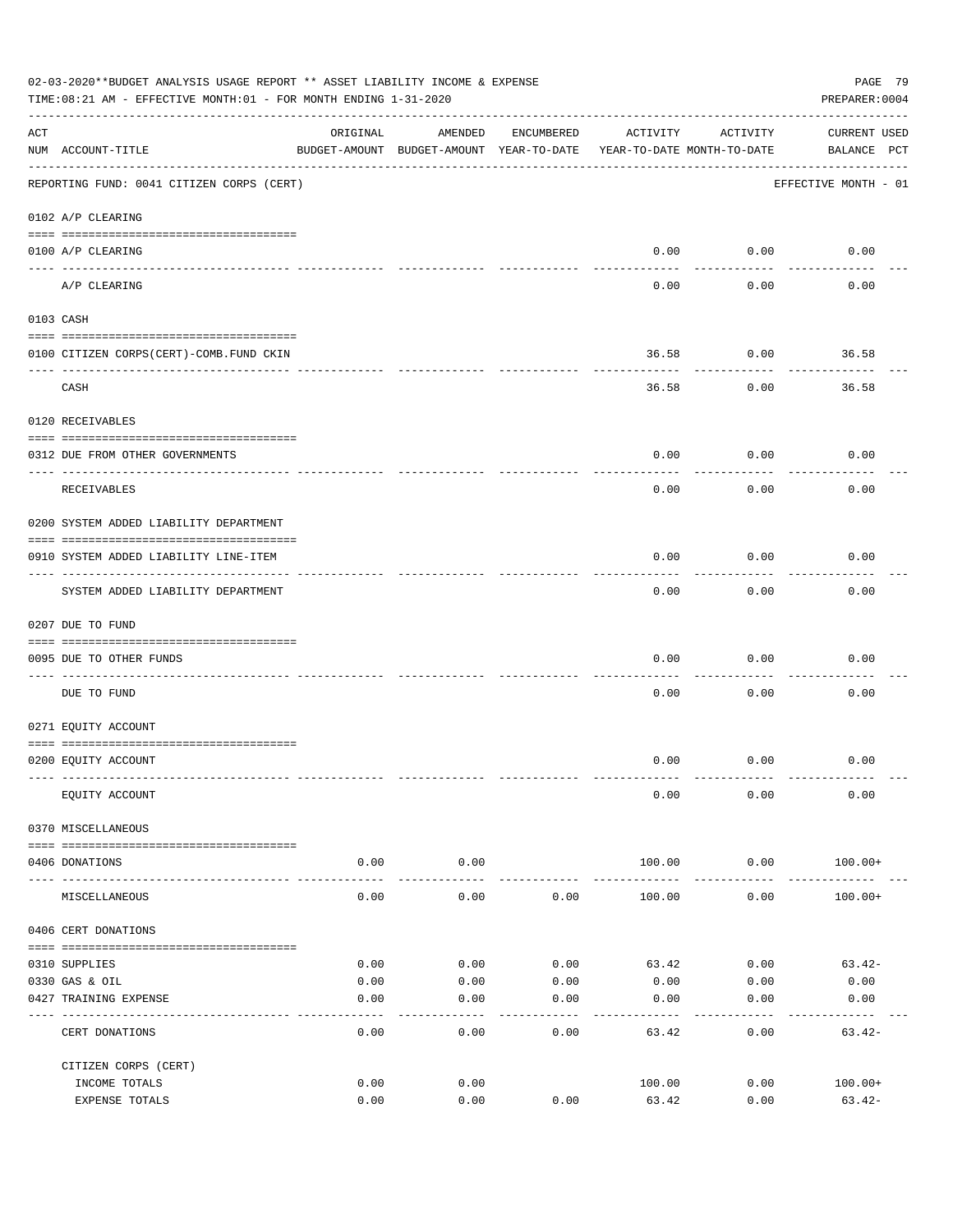| 02-03-2020**BUDGET ANALYSIS USAGE REPORT ** ASSET LIABILITY INCOME & EXPENSE<br>TIME: 08:21 AM - EFFECTIVE MONTH: 01 - FOR MONTH ENDING 1-31-2020<br>PREPARER: 0004 |                                             |          |                                          |            |          |                            |                      |  |
|---------------------------------------------------------------------------------------------------------------------------------------------------------------------|---------------------------------------------|----------|------------------------------------------|------------|----------|----------------------------|----------------------|--|
| ACT                                                                                                                                                                 |                                             | ORIGINAL | AMENDED                                  | ENCUMBERED | ACTIVITY | ACTIVITY                   | <b>CURRENT USED</b>  |  |
|                                                                                                                                                                     | NUM ACCOUNT-TITLE                           |          | BUDGET-AMOUNT BUDGET-AMOUNT YEAR-TO-DATE |            |          | YEAR-TO-DATE MONTH-TO-DATE | BALANCE<br>PCT       |  |
|                                                                                                                                                                     | REPORTING FUND: 0042 HAZARD MITIGATION PLAN |          |                                          |            |          |                            | EFFECTIVE MONTH - 01 |  |
|                                                                                                                                                                     | 0103 CASH                                   |          |                                          |            |          |                            |                      |  |
|                                                                                                                                                                     | 0100 HAZARD MITIGATION-COMB.FUND CKING.     |          |                                          |            | 0.00     | 0.00                       | $428.64-$            |  |
|                                                                                                                                                                     | CASH                                        |          |                                          |            | 0.00     | 0.00                       | $428.64-$            |  |
|                                                                                                                                                                     | 0200 SYSTEM ADDED LIABILITY DEPARTMENT      |          |                                          |            |          |                            |                      |  |
|                                                                                                                                                                     |                                             |          |                                          |            |          |                            |                      |  |
|                                                                                                                                                                     | 0910 SYSTEM ADDED LIABILITY LINE-ITEM       |          |                                          |            | 0.00     | 0.00                       | 0.00                 |  |
|                                                                                                                                                                     | SYSTEM ADDED LIABILITY DEPARTMENT           |          |                                          |            | 0.00     | 0.00                       | 0.00                 |  |
|                                                                                                                                                                     | 0271 EQUITY ACCOUNT                         |          |                                          |            |          |                            |                      |  |
|                                                                                                                                                                     | 0200 EQUITY ACCOUNT                         |          |                                          |            | 0.00     | 0.00                       | $428.64-$            |  |
|                                                                                                                                                                     | EQUITY ACCOUNT                              |          |                                          |            | 0.00     | 0.00                       | $428.64-$            |  |
|                                                                                                                                                                     | 0330 GRANT INCOME                           |          |                                          |            |          |                            |                      |  |
|                                                                                                                                                                     |                                             |          |                                          |            |          |                            |                      |  |
|                                                                                                                                                                     | 0477 HAZARD MITIGATION DR-1999              | 0.00     | 0.00                                     |            | 0.00     | 0.00                       | 0.00                 |  |
|                                                                                                                                                                     | GRANT INCOME                                | 0.00     | 0.00                                     | 0.00       | 0.00     | 0.00                       | 0.00                 |  |
|                                                                                                                                                                     | 0477 HAZARD MITIGATION GRANT                |          |                                          |            |          |                            |                      |  |
|                                                                                                                                                                     | 0310 OFFICE SUPPLIES                        | 0.00     | 0.00                                     | 0.00       | 0.00     | 0.00                       | 0.00                 |  |
|                                                                                                                                                                     | 0415 CONSULTANT                             | 0.00     | 0.00                                     | 0.00       | 0.00     | 0.00                       | 0.00                 |  |
|                                                                                                                                                                     | 0427 TRAVEL AND TRAINING                    | 0.00     | 0.00                                     | 0.00       | 0.00     | 0.00                       | 0.00                 |  |
|                                                                                                                                                                     | 0574 COMPUTER EQUIPMENT                     | 0.00     | 0.00                                     | 0.00       | 0.00     | 0.00                       | 0.00                 |  |
|                                                                                                                                                                     | HAZARD MITIGATION GRANT                     | 0.00     | 0.00                                     | 0.00       | 0.00     | 0.00                       | 0.00                 |  |
|                                                                                                                                                                     | HAZARD MITIGATION PLAN                      |          |                                          |            |          |                            |                      |  |
|                                                                                                                                                                     | INCOME TOTALS                               | 0.00     | 0.00                                     |            | 0.00     | 0.00                       | 0.00                 |  |
|                                                                                                                                                                     | <b>EXPENSE TOTALS</b>                       | 0.00     | 0.00                                     | 0.00       | 0.00     | 0.00                       | 0.00                 |  |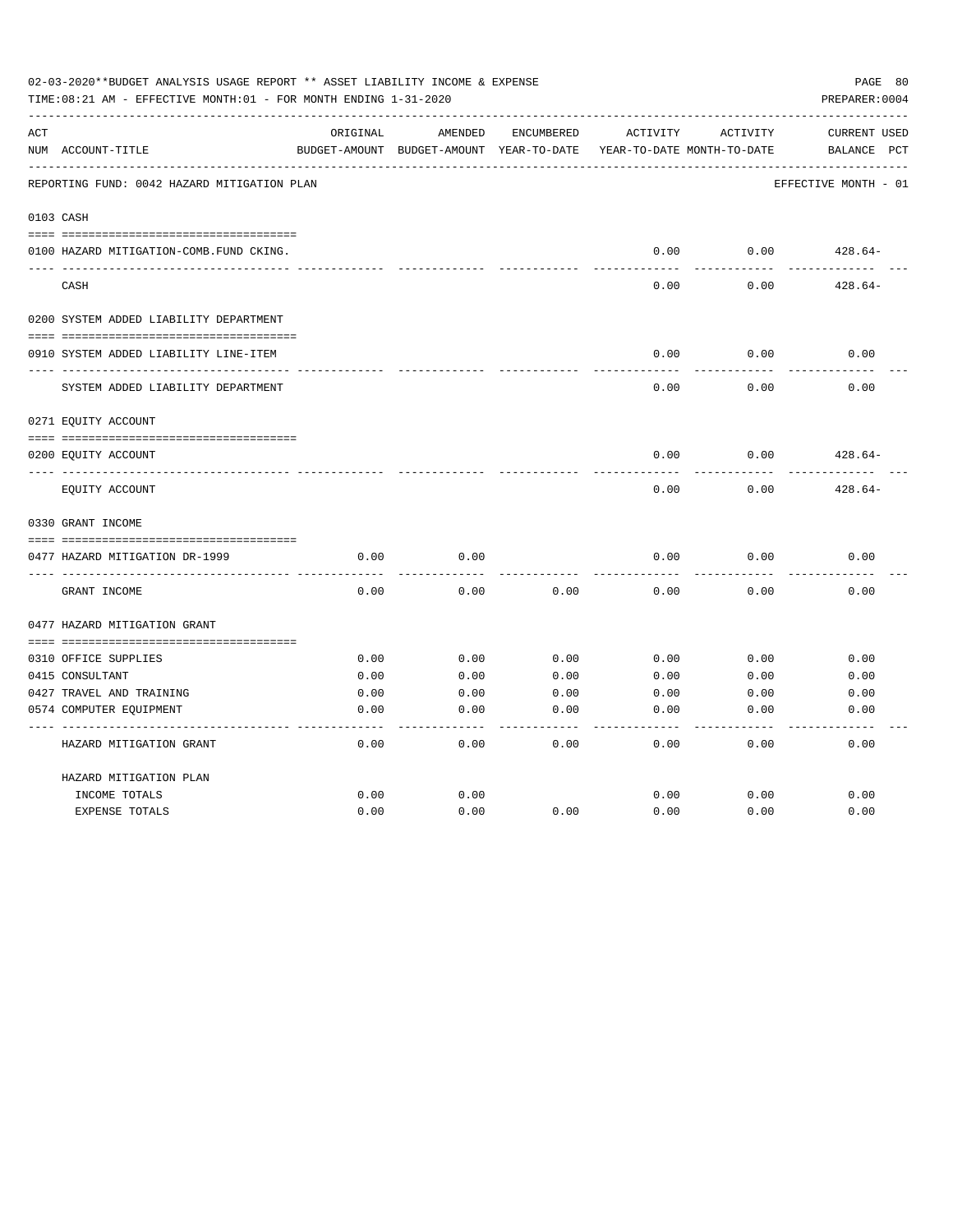|     | 02-03-2020**BUDGET ANALYSIS USAGE REPORT ** ASSET LIABILITY INCOME & EXPENSE<br>PAGE 81<br>PREPARER: 0004<br>TIME:08:21 AM - EFFECTIVE MONTH:01 - FOR MONTH ENDING 1-31-2020 |              |                                                     |              |                                        |              |                                    |  |  |  |
|-----|------------------------------------------------------------------------------------------------------------------------------------------------------------------------------|--------------|-----------------------------------------------------|--------------|----------------------------------------|--------------|------------------------------------|--|--|--|
| ACT | NUM ACCOUNT-TITLE                                                                                                                                                            | ORIGINAL     | AMENDED<br>BUDGET-AMOUNT BUDGET-AMOUNT YEAR-TO-DATE | ENCUMBERED   | ACTIVITY<br>YEAR-TO-DATE MONTH-TO-DATE | ACTIVITY     | <b>CURRENT USED</b><br>BALANCE PCT |  |  |  |
|     | REPORTING FUND: 0044 HOMELAND SECURITY                                                                                                                                       |              |                                                     |              |                                        |              | EFFECTIVE MONTH - 01               |  |  |  |
|     | 0102 A/P CLEARING                                                                                                                                                            |              |                                                     |              |                                        |              |                                    |  |  |  |
|     | 0100 A/P CLEARING<br>---- ----------                                                                                                                                         |              |                                                     |              | 0.00                                   | 0.00         | 0.00                               |  |  |  |
|     | A/P CLEARING                                                                                                                                                                 |              |                                                     |              | 0.00                                   | 0.00         | 0.00                               |  |  |  |
|     | 0103 CASH                                                                                                                                                                    |              |                                                     |              |                                        |              |                                    |  |  |  |
|     | 0100 HOMELAND SECURITY-COMB.FUND CHKING                                                                                                                                      |              |                                                     |              | 0.00                                   | 0.00         | 0.00                               |  |  |  |
|     | CASH                                                                                                                                                                         |              |                                                     |              | 0.00                                   | 0.00         | 0.00                               |  |  |  |
|     | 0120 RECEIVABLES                                                                                                                                                             |              |                                                     |              |                                        |              |                                    |  |  |  |
|     | 0312 DUE FROM OTHER GOVERNMENT                                                                                                                                               |              |                                                     |              | 0.00                                   | 0.00         | 0.00                               |  |  |  |
|     | RECEIVABLES                                                                                                                                                                  |              |                                                     |              | 0.00                                   | 0.00         | 0.00                               |  |  |  |
|     | 0200 SYSTEM ADDED LIABILITY DEPARTMENT                                                                                                                                       |              |                                                     |              |                                        |              |                                    |  |  |  |
|     | 0910 SYSTEM ADDED LIABILITY LINE-ITEM                                                                                                                                        |              |                                                     |              | 0.00                                   | 0.00         | 0.00                               |  |  |  |
|     | SYSTEM ADDED LIABILITY DEPARTMENT                                                                                                                                            |              |                                                     |              | 0.00                                   | 0.00         | 0.00                               |  |  |  |
|     | 0207 DUE TO FUND                                                                                                                                                             |              |                                                     |              |                                        |              |                                    |  |  |  |
|     | 0095 DUE TO OTHER FUNDS                                                                                                                                                      |              |                                                     |              | 0.00                                   | 0.00         | 0.00                               |  |  |  |
|     | DUE TO FUND                                                                                                                                                                  |              |                                                     |              | 0.00                                   | 0.00         | 0.00                               |  |  |  |
|     | 0271 EQUITY ACCOUNT                                                                                                                                                          |              |                                                     |              |                                        |              |                                    |  |  |  |
|     | 0200 EQUITY ACCOUNT                                                                                                                                                          |              |                                                     |              | 0.00                                   | 0.00         | 0.00                               |  |  |  |
|     | EQUITY ACCOUNT                                                                                                                                                               |              |                                                     |              | 0.00                                   | 0.00         | 0.00                               |  |  |  |
|     | 0330 GRANTS                                                                                                                                                                  |              |                                                     |              |                                        |              |                                    |  |  |  |
|     |                                                                                                                                                                              |              |                                                     |              |                                        |              |                                    |  |  |  |
|     | 0423 2016 HOMELAND SECURITY                                                                                                                                                  | 0.00         | 0.00                                                |              | 0.00                                   | 0.00         | 0.00                               |  |  |  |
|     | GRANTS                                                                                                                                                                       | 0.00         | 0.00                                                | 0.00         | 0.00                                   | 0.00         | 0.00                               |  |  |  |
|     | 0412 HOMELAND SECURITY                                                                                                                                                       |              |                                                     |              |                                        |              |                                    |  |  |  |
|     |                                                                                                                                                                              |              |                                                     |              |                                        |              |                                    |  |  |  |
|     | 0578 2011 EQUIPMENT<br>0579 2012 EQUIPMENT                                                                                                                                   | 0.00<br>0.00 | 0.00<br>0.00                                        | 0.00<br>0.00 | 0.00<br>0.00                           | 0.00<br>0.00 | 0.00<br>0.00                       |  |  |  |
|     | 0580 2013 EQUIPMENT                                                                                                                                                          | 0.00         | 0.00                                                | 0.00         | 0.00                                   | 0.00         | 0.00                               |  |  |  |
|     | 0581 2014 EQUIPMENT                                                                                                                                                          | 0.00         | 0.00                                                | 0.00         | 0.00                                   | 0.00         | 0.00                               |  |  |  |
|     | 0582 2015 EQUIPMENT                                                                                                                                                          | 0.00         | 0.00                                                | 0.00         | 0.00                                   | 0.00         | 0.00                               |  |  |  |
|     | 0583 2016 EQUIPMENT                                                                                                                                                          | 0.00         | 0.00                                                | 0.00         | 0.00                                   | 0.00         | 0.00                               |  |  |  |
|     |                                                                                                                                                                              |              | - - - -                                             | ----         | $---$                                  | .            | -----                              |  |  |  |
|     | HOMELAND SECURITY                                                                                                                                                            | 0.00         | 0.00                                                | 0.00         | 0.00                                   | 0.00         | 0.00                               |  |  |  |
|     | HOMELAND SECURITY                                                                                                                                                            |              |                                                     |              |                                        |              |                                    |  |  |  |
|     | INCOME TOTALS                                                                                                                                                                | 0.00         | 0.00                                                |              | 0.00                                   | 0.00         | 0.00                               |  |  |  |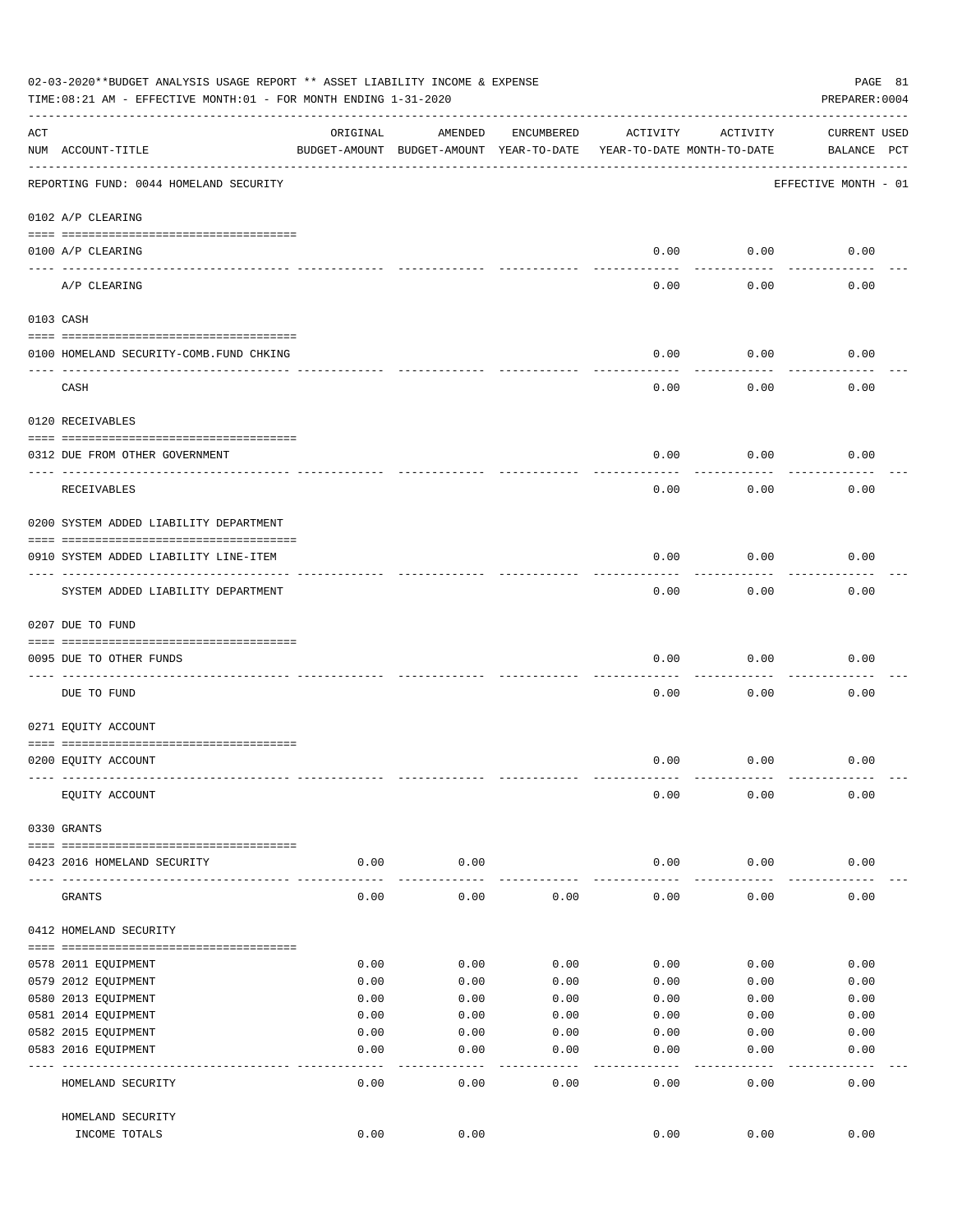| 02-03-2020**BUDGET ANALYSIS USAGE REPORT ** ASSET LIABILITY INCOME & EXPENSE<br>TIME:08:21 AM - EFFECTIVE MONTH:01 - FOR MONTH ENDING 1-31-2020<br>PREPARER: 0004 |                           |                          |                                   |                                        |          |                                       |  |
|-------------------------------------------------------------------------------------------------------------------------------------------------------------------|---------------------------|--------------------------|-----------------------------------|----------------------------------------|----------|---------------------------------------|--|
| ACT<br>NUM ACCOUNT-TITLE                                                                                                                                          | ORIGINAL<br>BUDGET-AMOUNT | AMENDED<br>BUDGET-AMOUNT | <b>ENCUMBERED</b><br>YEAR-TO-DATE | ACTIVITY<br>YEAR-TO-DATE MONTH-TO-DATE | ACTIVITY | CURRENT USED<br><b>PCT</b><br>BALANCE |  |
| REPORTING FUND: 0044 HOMELAND SECURITY                                                                                                                            |                           |                          |                                   |                                        |          | EFFECTIVE MONTH - 01                  |  |
| <b>EXPENSE TOTALS</b>                                                                                                                                             | 0.00                      | 0.00                     | 0.00                              | 0.00                                   | 0.00     | 0.00                                  |  |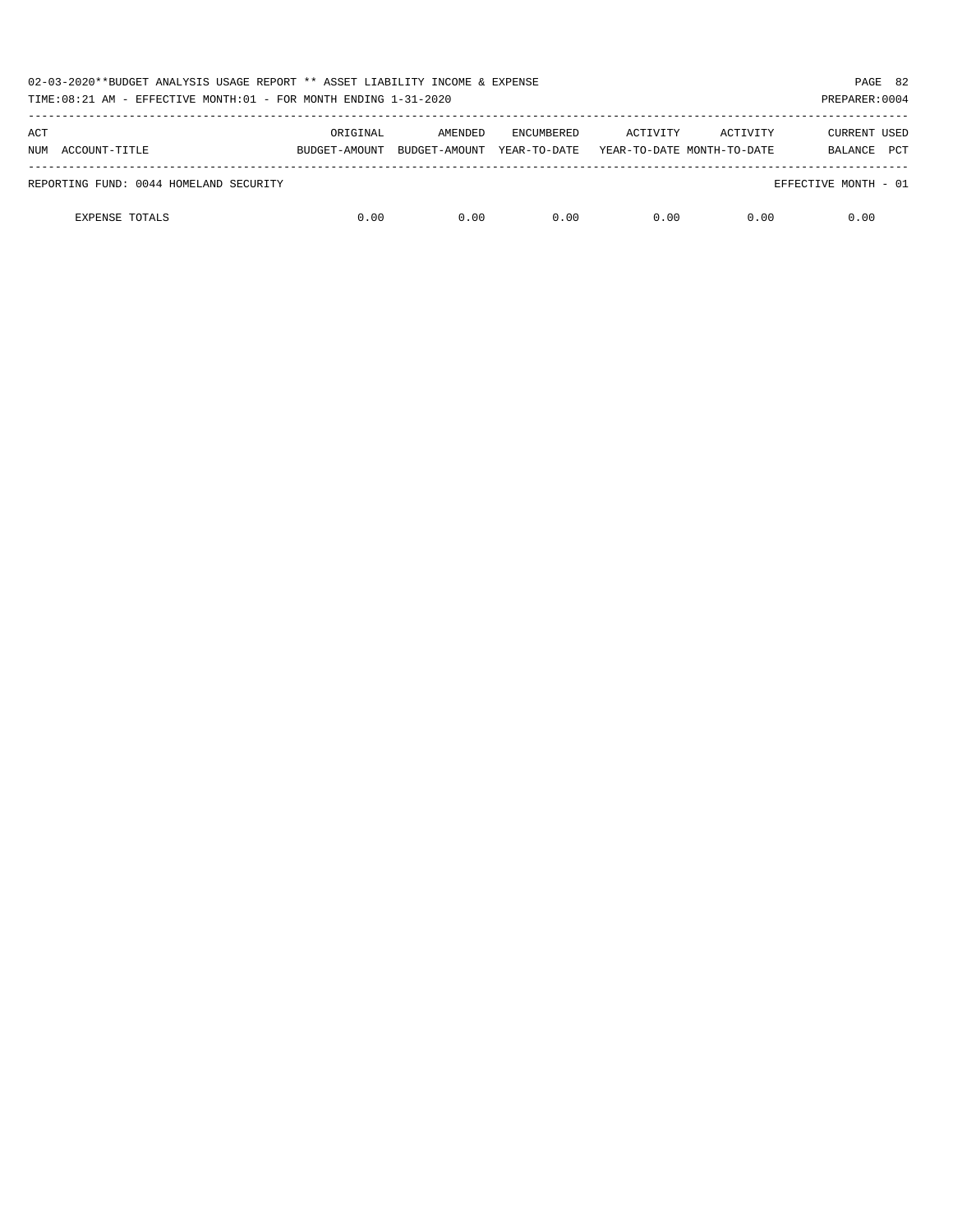| 02-03-2020**BUDGET ANALYSIS USAGE REPORT ** ASSET LIABILITY INCOME & EXPENSE<br>PAGE 83<br>TIME: 08:21 AM - EFFECTIVE MONTH: 01 - FOR MONTH ENDING 1-31-2020<br>PREPARER: 0004 |                                         |          |                                                     |            |                                        |          |                             |  |
|--------------------------------------------------------------------------------------------------------------------------------------------------------------------------------|-----------------------------------------|----------|-----------------------------------------------------|------------|----------------------------------------|----------|-----------------------------|--|
| ACT                                                                                                                                                                            | NUM ACCOUNT-TITLE                       | ORIGINAL | AMENDED<br>BUDGET-AMOUNT BUDGET-AMOUNT YEAR-TO-DATE | ENCUMBERED | ACTIVITY<br>YEAR-TO-DATE MONTH-TO-DATE | ACTIVITY | CURRENT USED<br>BALANCE PCT |  |
|                                                                                                                                                                                | REPORTING FUND: 0045 CHAPTER 19 FUNDS   |          |                                                     |            |                                        |          | EFFECTIVE MONTH - 01        |  |
|                                                                                                                                                                                | 0100 PAYROLL                            |          |                                                     |            |                                        |          |                             |  |
|                                                                                                                                                                                | 0100 PAYROLL                            |          |                                                     |            | 0.00                                   | 0.00     | 0.00                        |  |
|                                                                                                                                                                                | PAYROLL                                 |          |                                                     |            | 0.00                                   | 0.00     | 0.00                        |  |
|                                                                                                                                                                                | 0103 CASH                               |          |                                                     |            |                                        |          |                             |  |
|                                                                                                                                                                                | 0100 CHAPTER 19-COMBINED FUNDS CHECKING |          |                                                     |            | 68.90                                  | 0.00     | 0.00                        |  |
|                                                                                                                                                                                | CASH                                    |          |                                                     |            | 68.90                                  | 0.00     | 0.00                        |  |
|                                                                                                                                                                                | 0120 RECEIVABLES                        |          |                                                     |            |                                        |          |                             |  |
|                                                                                                                                                                                | 0312 DUE FROM OTHER GOVERNMENT          |          |                                                     |            | 0.00                                   | 0.00     | 0.00                        |  |
|                                                                                                                                                                                | RECEIVABLES                             |          |                                                     |            | 0.00                                   | 0.00     | 0.00                        |  |
|                                                                                                                                                                                | 0200 SYSTEM ADDED LIABILITY DEPARTMENT  |          |                                                     |            |                                        |          |                             |  |
|                                                                                                                                                                                |                                         |          |                                                     |            |                                        |          |                             |  |
|                                                                                                                                                                                | 0150 ACCRUED SALARY PAYABLE             |          |                                                     |            | 0.00                                   | 0.00     | 302.00                      |  |
|                                                                                                                                                                                | 0155 ACCRUED FRINGE BENEFITS            |          |                                                     |            | 0.00                                   | 0.00     | 0.00                        |  |
|                                                                                                                                                                                | 0910 SYSTEM ADDED LIABILITY LINE-ITEM   |          |                                                     |            | 0.00                                   | 0.00     | 0.00                        |  |
|                                                                                                                                                                                | SYSTEM ADDED LIABILITY DEPARTMENT       |          |                                                     |            | 0.00                                   | 0.00     | 302.00                      |  |
|                                                                                                                                                                                | 0207 DUE TO FUND                        |          |                                                     |            |                                        |          |                             |  |
|                                                                                                                                                                                | 0095 DUE TO OTHER FUNDS                 |          |                                                     |            | 0.00                                   | 0.00     | 0.00                        |  |
|                                                                                                                                                                                | DUE TO FUND                             |          |                                                     |            | 0.00                                   | 0.00     | 0.00                        |  |
|                                                                                                                                                                                | 0271 EQUITY ACCOUNT                     |          |                                                     |            |                                        |          |                             |  |
|                                                                                                                                                                                | 0200 EQUITY ACCOUNT                     |          |                                                     |            | 0.00                                   | 0.00     | $370.90 -$                  |  |
|                                                                                                                                                                                | EQUITY ACCOUNT                          |          |                                                     |            | 0.00                                   | 0.00     | $370.90 -$                  |  |
|                                                                                                                                                                                | 0330 GRANT INCOME                       |          |                                                     |            |                                        |          |                             |  |
|                                                                                                                                                                                | 0403 CHAPTER 19 FUNDS                   | 0.00     | 0.00                                                |            | 574.86                                 | 0.00     | $574.86+$                   |  |
|                                                                                                                                                                                | GRANT INCOME                            | 0.00     | 0.00                                                | 0.00       | 574.86                                 | 0.00     | $574.86+$                   |  |
|                                                                                                                                                                                | 0403 CHAPTER 19 FUNDS                   |          |                                                     |            |                                        |          |                             |  |
|                                                                                                                                                                                | 0103 SALARY                             | 0.00     | 0.00                                                | 0.00       | 470.00                                 | 0.00     | $470.00 -$                  |  |
|                                                                                                                                                                                | 0201 SOCIAL SECURITY                    | 0.00     | 0.00                                                | 0.00       | 29.14                                  | 0.00     | $29.14-$                    |  |
|                                                                                                                                                                                | 0204 WORKERS COMPENSATION               | 0.00     | 0.00                                                | 0.00       | 0.00                                   | 0.00     | 0.00                        |  |
|                                                                                                                                                                                | 0205 MEDICARE TAX                       | 0.00     | 0.00                                                | 0.00       | 6.82                                   | 0.00     | $6.82-$                     |  |
|                                                                                                                                                                                | 0310 OFFICE SUPPLIES                    | 0.00     | 0.00                                                | 350.00     | 0.00                                   | 0.00     | $350.00 -$                  |  |
|                                                                                                                                                                                | 0427 TRAVEL AND TRAINING                | 0.00     | 0.00                                                | 0.00       | 0.00                                   | 0.00     | 0.00                        |  |
|                                                                                                                                                                                | 0481 DUES                               | 0.00     | 0.00                                                | 0.00       | 0.00                                   | 0.00     | 0.00                        |  |
|                                                                                                                                                                                | 0572 OFFICE EQUIPMENT                   | 0.00     | 0.00                                                | 0.00       | 0.00                                   | 0.00     | 0.00                        |  |
|                                                                                                                                                                                | 0573 ELECTION EQUIPMENT                 | 0.00     | 0.00                                                | 0.00       | 0.00                                   | 0.00     | 0.00                        |  |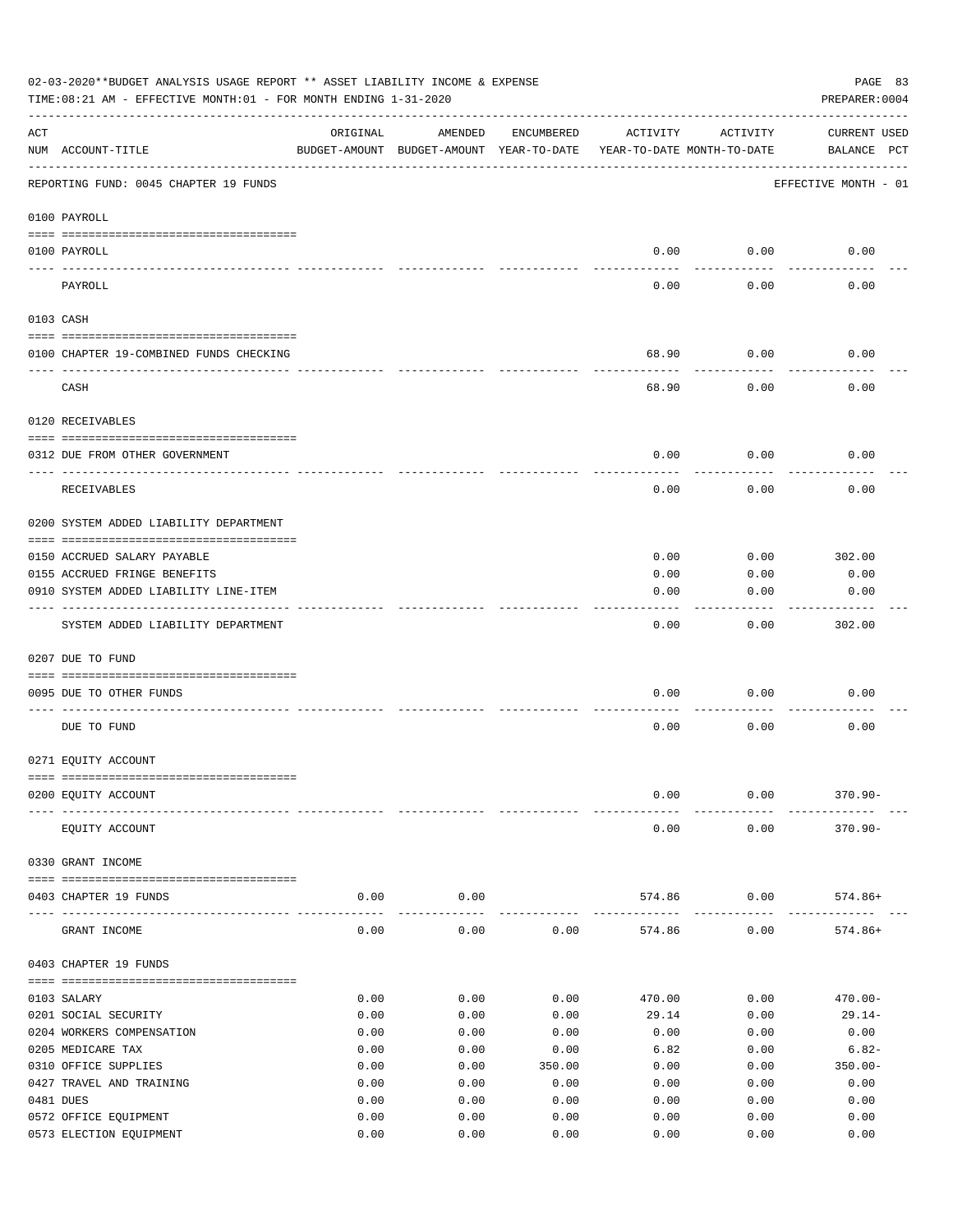| 02-03-2020**BUDGET ANALYSIS USAGE REPORT ** ASSET LIABILITY INCOME & EXPENSE | PAGE 84        |
|------------------------------------------------------------------------------|----------------|
| TIME:08:21 AM - EFFECTIVE MONTH:01 - FOR MONTH ENDING 1-31-2020              | PREPARER: 0004 |

| ACT<br>ACCOUNT-TITLE<br>NUM           | ORIGINAL<br>BUDGET-AMOUNT | AMENDED<br>BUDGET-AMOUNT | ENCUMBERED<br>YEAR-TO-DATE | ACTIVITY | ACTIVITY<br>YEAR-TO-DATE MONTH-TO-DATE | <b>CURRENT USED</b><br>PCT<br>BALANCE |
|---------------------------------------|---------------------------|--------------------------|----------------------------|----------|----------------------------------------|---------------------------------------|
| REPORTING FUND: 0045 CHAPTER 19 FUNDS |                           |                          |                            |          |                                        | EFFECTIVE MONTH - 01                  |
| 0574 COMPUTER EQUIPMENT               | 0.00                      | 0.00                     | 0.00                       | 0.00     | 0.00                                   | 0.00                                  |
| CHAPTER 19 FUNDS                      | 0.00                      | 0.00                     | 350.00                     | 505.96   | 0.00                                   | $855.96 -$                            |
| CHAPTER 19 FUNDS                      |                           |                          |                            |          |                                        |                                       |
| INCOME TOTALS                         | 0.00                      | 0.00                     |                            | 574.86   | 0.00                                   | $574.86+$                             |
| <b>EXPENSE TOTALS</b>                 | 0.00                      | 0.00                     | 350.00                     | 505.96   | 0.00                                   | $855.96 -$                            |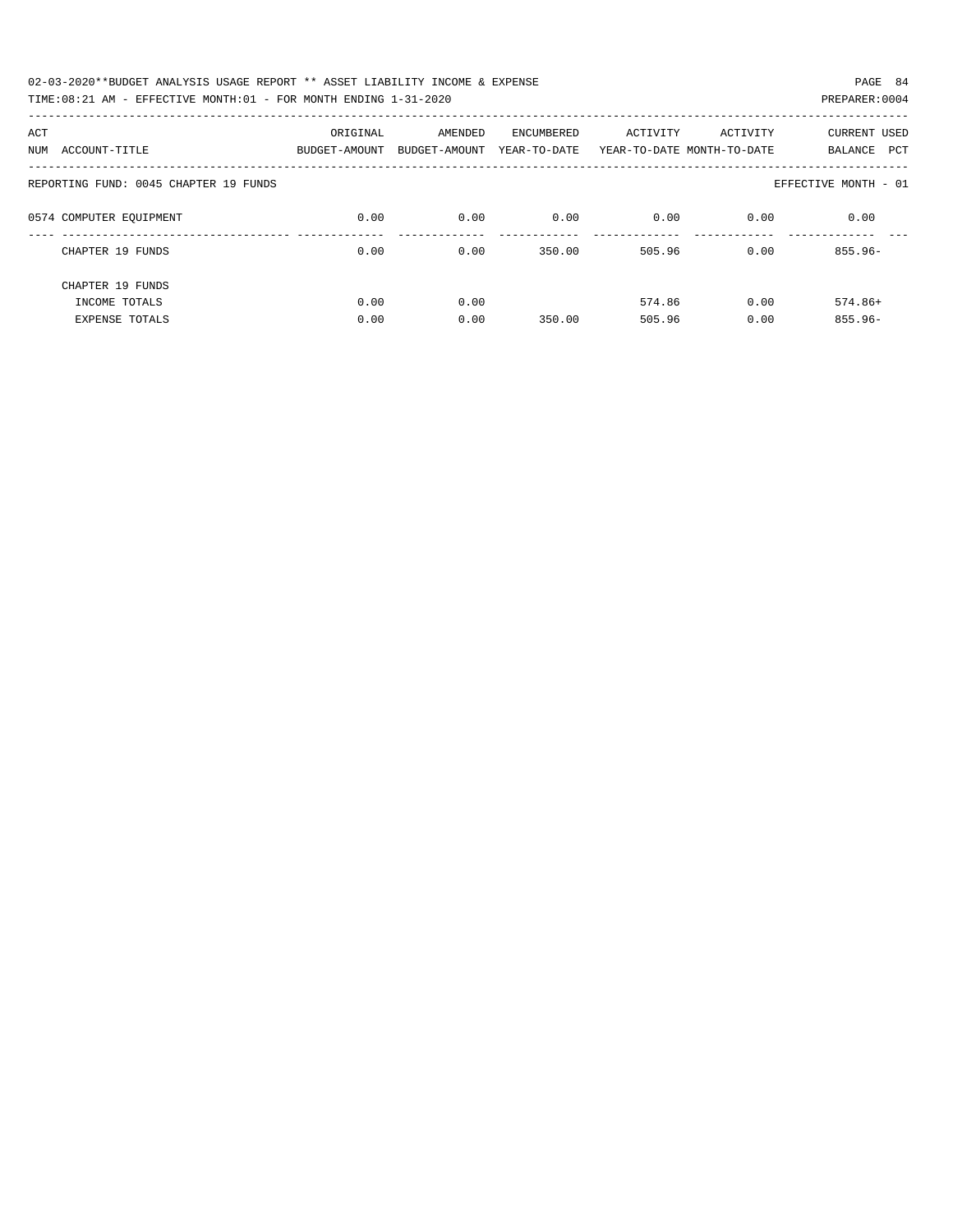|     | 02-03-2020**BUDGET ANALYSIS USAGE REPORT ** ASSET LIABILITY INCOME & EXPENSE<br>TIME: 08:21 AM - EFFECTIVE MONTH: 01 - FOR MONTH ENDING 1-31-2020 |                                                      |         |            |                                        |                          | PAGE 85<br>PREPARER: 0004          |
|-----|---------------------------------------------------------------------------------------------------------------------------------------------------|------------------------------------------------------|---------|------------|----------------------------------------|--------------------------|------------------------------------|
| ACT | NUM ACCOUNT-TITLE                                                                                                                                 | ORIGINAL<br>BUDGET-AMOUNT BUDGET-AMOUNT YEAR-TO-DATE | AMENDED | ENCUMBERED | ACTIVITY<br>YEAR-TO-DATE MONTH-TO-DATE | ACTIVITY                 | <b>CURRENT USED</b><br>BALANCE PCT |
|     | REPORTING FUND: 0046 SAFE ROOM REIMBURSEMENT PROGRAM                                                                                              |                                                      |         |            |                                        |                          | EFFECTIVE MONTH - 01               |
|     | 0103 CASH                                                                                                                                         |                                                      |         |            |                                        |                          |                                    |
|     | 0100 SAFE ROOM REIMB. PROG. - COMB. FUNDS                                                                                                         |                                                      |         |            |                                        | 83.97- 0.00<br>--------- | 7,681.70                           |
|     | CASH                                                                                                                                              |                                                      |         |            | $83.97 -$                              | 0.00                     | 7,681.70                           |
|     | 0120 RECEIVABLES                                                                                                                                  |                                                      |         |            |                                        |                          |                                    |
|     | 0312 DUE FROM OTHER GOVERNMENTS                                                                                                                   |                                                      |         |            | 0.00                                   | 0.00                     | 0.00                               |
|     | RECEIVABLES                                                                                                                                       |                                                      |         |            | 0.00                                   | 0.00                     | 0.00                               |
|     | 0200 SYSTEM ADDED LIABILITY DEPARTMENT                                                                                                            |                                                      |         |            |                                        |                          |                                    |
|     | 0910 SYSTEM ADDED LIABILITY LINE-ITEM                                                                                                             |                                                      |         |            | 0.00                                   | 0.00                     | 0.00                               |
|     | SYSTEM ADDED LIABILITY DEPARTMENT                                                                                                                 |                                                      |         |            | 0.00                                   | 0.00                     | 0.00                               |
|     | 0271 EQUITY ACCOUNT                                                                                                                               |                                                      |         |            |                                        |                          |                                    |
|     | 0200 EQUITY ACCOUNT                                                                                                                               |                                                      |         |            | 0.00                                   | 0.00                     | 7,765.67                           |
|     | EQUITY ACCOUNT                                                                                                                                    |                                                      |         |            | 0.00                                   | 0.00                     | 7,765.67                           |
|     | 0300 CASH                                                                                                                                         |                                                      |         |            |                                        |                          |                                    |
|     | 0146 BEGINNING CASH BALANCE                                                                                                                       | 0.00                                                 | 0.00    |            | 0.00                                   | 0.00                     | 0.00                               |
|     | CASH                                                                                                                                              | 0.00                                                 | 0.00    | 0.00       | 0.00                                   | 0.00                     | 0.00                               |
|     | 0330 GRANT INCOME                                                                                                                                 |                                                      |         |            |                                        |                          |                                    |
|     | 0475 SAFE ROOM REIMBURSEMENT DR-4029                                                                                                              | 0.00                                                 | 0.00    |            | 0.00                                   | 0.00                     | 0.00                               |
|     | 0476 ADMINISTRATIVE FEE                                                                                                                           | 0.00                                                 | 0.00    |            | 0.00                                   | 0.00                     | 0.00                               |
|     | GRANT INCOME                                                                                                                                      | 0.00                                                 | 0.00    | 0.00       | 0.00                                   | 0.00                     | 0.00                               |
|     | 0475 SAFE ROOM REIMBURSEMENT PROGRAM                                                                                                              |                                                      |         |            |                                        |                          |                                    |
|     | 0310 OFFICE SUPPLIES                                                                                                                              | 0.00                                                 | 0.00    | 0.00       | 83.97                                  | 0.00                     | $83.97-$                           |
|     | 0314 SAFE ROOM REIMBURSEMENT                                                                                                                      | 0.00                                                 | 0.00    | 0.00       | 0.00                                   | 0.00                     | 0.00                               |
|     | 0330 GAS/OIL                                                                                                                                      | 0.00                                                 | 0.00    | 0.00       | 0.00                                   | 0.00                     | 0.00                               |
|     | 0427 OUT OF COUNTY TRAVEL                                                                                                                         | 0.00                                                 | 0.00    | 0.00       | 0.00                                   | 0.00                     | 0.00                               |
|     | 0454 R&M AUTO                                                                                                                                     | 0.00                                                 | 0.00    | 0.00       | 0.00                                   | 0.00                     | 0.00                               |
|     | 0573 RADIO EQUIPMENT                                                                                                                              | 0.00                                                 | 0.00    | 0.00       | 0.00                                   | 0.00                     | 0.00                               |
|     | 0574 COMPUTER EQUIPMENT                                                                                                                           | 0.00                                                 | 0.00    | 0.00       | 0.00                                   | 0.00                     | 0.00                               |
|     | SAFE ROOM REIMBURSEMENT PROGRAM                                                                                                                   | 0.00                                                 | 0.00    | 0.00       | 83.97                                  | 0.00                     | $83.97 -$                          |
|     | SAFE ROOM REIMBURSEMENT PROGRAM                                                                                                                   |                                                      |         |            |                                        |                          |                                    |
|     | INCOME TOTALS                                                                                                                                     | 0.00                                                 | 0.00    |            | 0.00                                   | 0.00                     | 0.00                               |
|     | EXPENSE TOTALS                                                                                                                                    | 0.00                                                 | 0.00    | 0.00       | 83.97                                  | 0.00                     | $83.97-$                           |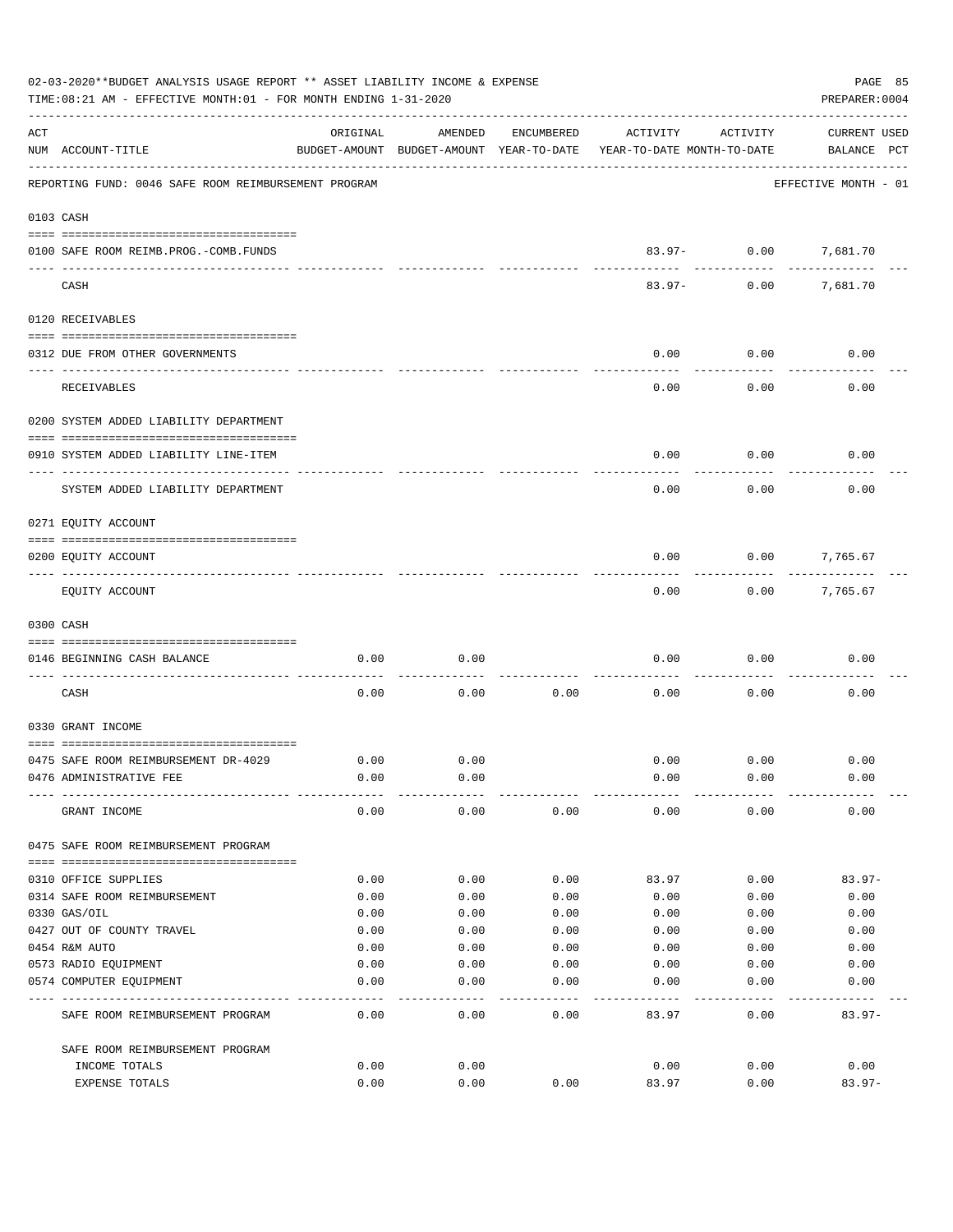|     | 02-03-2020**BUDGET ANALYSIS USAGE REPORT ** ASSET LIABILITY INCOME & EXPENSE<br>TIME:08:21 AM - EFFECTIVE MONTH:01 - FOR MONTH ENDING 1-31-2020 |                           |                                                     |               |                                        |                         | PAGE 86<br>PREPARER: 0004          |                |
|-----|-------------------------------------------------------------------------------------------------------------------------------------------------|---------------------------|-----------------------------------------------------|---------------|----------------------------------------|-------------------------|------------------------------------|----------------|
| ACT | NUM ACCOUNT-TITLE                                                                                                                               | ORIGINAL                  | AMENDED<br>BUDGET-AMOUNT BUDGET-AMOUNT YEAR-TO-DATE | ENCUMBERED    | ACTIVITY<br>YEAR-TO-DATE MONTH-TO-DATE | ACTIVITY                | <b>CURRENT USED</b><br>BALANCE PCT |                |
|     | REPORTING FUND: 0048 ELECTION EOUIPMENT FUND                                                                                                    |                           |                                                     |               |                                        |                         | EFFECTIVE MONTH - 01               |                |
|     | 0103 CASH                                                                                                                                       |                           |                                                     |               |                                        |                         |                                    |                |
|     | 0100 ELECTION EQUIP.FUND-COMBINED FUNDS                                                                                                         |                           |                                                     |               |                                        | 100.00 100.00 38,684.59 |                                    |                |
|     | CASH                                                                                                                                            |                           |                                                     |               | 100.00                                 | 100.00                  | 38,684.59                          |                |
|     | 0200 SYSTEM ADDED LIABILITY DEPARTMENT                                                                                                          |                           |                                                     |               |                                        |                         |                                    |                |
|     | 0910 SYSTEM ADDED LIABILITY LINE-ITEM                                                                                                           |                           |                                                     |               | 0.00                                   | 0.00                    | 0.00                               |                |
|     | SYSTEM ADDED LIABILITY DEPARTMENT                                                                                                               |                           |                                                     |               | 0.00                                   | 0.00                    | 0.00                               |                |
|     | 0271 EQUITY ACCOUNT                                                                                                                             |                           |                                                     |               |                                        |                         |                                    |                |
|     | 0200 EOUITY ACCOUNT                                                                                                                             |                           |                                                     |               | 0.00                                   |                         | $0.00$ 38,584.59                   |                |
|     | EQUITY ACCOUNT                                                                                                                                  |                           |                                                     |               | 0.00                                   | 0.00                    | 38,584.59                          |                |
|     | 0300 CASH                                                                                                                                       |                           |                                                     |               |                                        |                         |                                    |                |
|     | 0148 BEGINNING CASH BALANCE                                                                                                                     | 11,000.00                 | 11,000.00                                           |               | 0.00                                   | 0.00                    | 11,000.00 00                       |                |
|     | CASH                                                                                                                                            |                           | 11,000.00 11,000.00                                 | 0.00          | 0.00                                   | 0.00                    | 11,000.00                          | 0 <sub>0</sub> |
|     | 0340 INCOME                                                                                                                                     |                           |                                                     |               |                                        |                         |                                    |                |
|     | 0130 REFUNDS & MISCELLANEOUS                                                                                                                    | 0.00                      | 0.00                                                |               | 0.00                                   | 0.00                    | 0.00                               |                |
|     | 0403 CONTRACT ADMINISTRATIVE FEE                                                                                                                | 0.00                      | 0.00                                                |               | 0.00                                   | 0.00                    | 0.00                               |                |
|     | 0484 ELECTION REIMBURSEMENT                                                                                                                     |                           | 4,000.00 4,000.00                                   |               |                                        | 100.00 100.00 3,900.00  | . <u>.</u>                         | 03             |
|     | INCOME                                                                                                                                          | 4,000.00                  | 4,000.00                                            | 0.00          | 100.00                                 | 100.00                  | 3,900.00                           | 03             |
|     | 0403 ELECTION EQUIPMENT FUND                                                                                                                    |                           |                                                     |               |                                        |                         |                                    |                |
|     | 0421 ELECTION INTERNET                                                                                                                          | 0.00                      | 0.00                                                | 0.00          | 0.00                                   | 0.00                    | 0.00                               |                |
|     | 0485 LICENSE/SUPPORT                                                                                                                            | 0.00                      | 0.00                                                | 0.00          | 0.00                                   | 0.00                    | 0.00                               |                |
|     | 0573 ELECTION EQUIPMENT                                                                                                                         | 15,000.00<br>------------ | 15,000.00<br>. <u>.</u>                             | 0.00          | 0.00<br>-----                          | 0.00<br>-----           | 15,000.00<br>----------            | 0 <sub>0</sub> |
|     | ELECTION EQUIPMENT FUND                                                                                                                         | 15,000.00                 | 15,000.00                                           | -----<br>0.00 | 0.00                                   | 0.00                    | 15,000.00                          | 0 <sub>0</sub> |
|     | ELECTION EQUIPMENT FUND                                                                                                                         |                           |                                                     |               |                                        |                         |                                    |                |
|     | INCOME TOTALS                                                                                                                                   | 15,000.00                 | 15,000.00                                           |               | 100.00                                 | 100.00                  | 14,900.00                          | 01             |
|     | EXPENSE TOTALS                                                                                                                                  | 15,000.00                 | 15,000.00                                           | 0.00          | 0.00                                   | 0.00                    | 15,000.00                          | 0 <sub>0</sub> |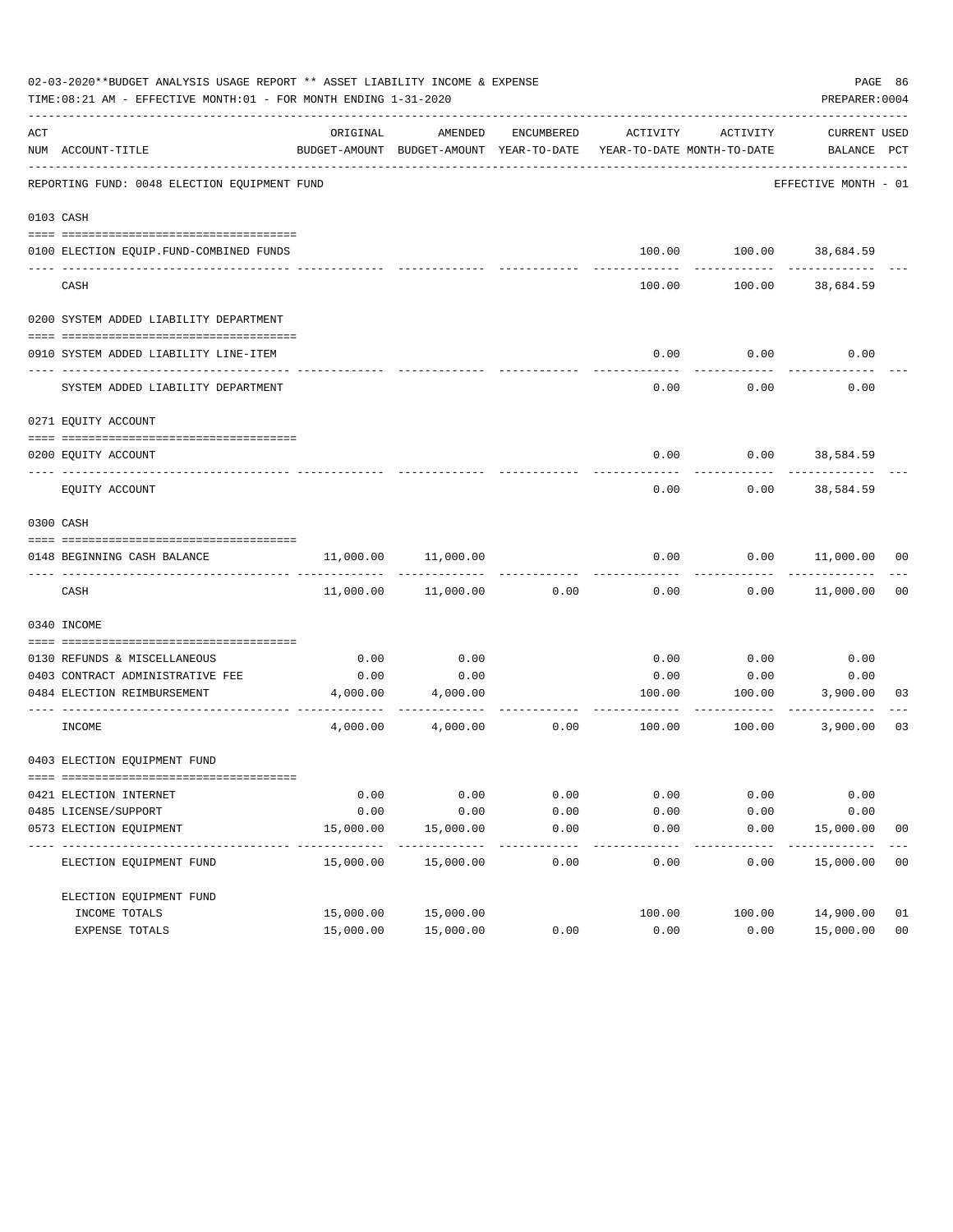|           | 02-03-2020**BUDGET ANALYSIS USAGE REPORT ** ASSET LIABILITY INCOME & EXPENSE<br>PAGE 87<br>TIME:08:21 AM - EFFECTIVE MONTH:01 - FOR MONTH ENDING 1-31-2020<br>PREPARER: 0004 |                                                      |         |            |                                        |          |                                    |    |  |  |
|-----------|------------------------------------------------------------------------------------------------------------------------------------------------------------------------------|------------------------------------------------------|---------|------------|----------------------------------------|----------|------------------------------------|----|--|--|
| ACT       | NUM ACCOUNT-TITLE                                                                                                                                                            | ORIGINAL<br>BUDGET-AMOUNT BUDGET-AMOUNT YEAR-TO-DATE | AMENDED | ENCUMBERED | ACTIVITY<br>YEAR-TO-DATE MONTH-TO-DATE | ACTIVITY | <b>CURRENT USED</b><br>BALANCE PCT |    |  |  |
|           | REPORTING FUND: 0049 INVESTIGATOR/LEOSE GRANT                                                                                                                                |                                                      |         |            |                                        |          | EFFECTIVE MONTH - 01               |    |  |  |
|           | 0100 PAYROLL                                                                                                                                                                 |                                                      |         |            |                                        |          |                                    |    |  |  |
|           | 0100 PAYROLL                                                                                                                                                                 |                                                      |         |            | 0.00                                   | 0.00     | 0.00                               |    |  |  |
| --------- | PAYROLL                                                                                                                                                                      |                                                      |         |            | 0.00                                   | 0.00     | 0.00                               |    |  |  |
|           | 0103 CASH                                                                                                                                                                    |                                                      |         |            |                                        |          |                                    |    |  |  |
|           | 0100 INVESTIGATOR/LEOSE-COMB.FUNDS                                                                                                                                           |                                                      |         |            | $350.00 -$                             | 0.00     | 331.66                             |    |  |  |
|           | CASH                                                                                                                                                                         |                                                      |         |            | $350.00 -$                             | 0.00     | 331.66                             |    |  |  |
|           | 0271 EQUITY ACCOUNT                                                                                                                                                          |                                                      |         |            |                                        |          |                                    |    |  |  |
|           | 0200 EQUITY ACCOUNT                                                                                                                                                          |                                                      |         |            | 0.00                                   | 0.00     | 681.66                             |    |  |  |
|           | EOUITY ACCOUNT                                                                                                                                                               |                                                      |         |            | 0.00                                   | 0.00     | 681.66                             |    |  |  |
|           | 0300 CASH                                                                                                                                                                    |                                                      |         |            |                                        |          |                                    |    |  |  |
|           | 0149 BEGINNING CASH BALANCE                                                                                                                                                  | 0.00                                                 | 681.66  |            | 0.00                                   | 0.00     | 681.66 00                          |    |  |  |
|           | CASH                                                                                                                                                                         | 0.00                                                 | 681.66  | 0.00       | 0.00                                   | 0.00     | 681.66                             | 00 |  |  |
|           | 0330 GRANT INCOME                                                                                                                                                            |                                                      |         |            |                                        |          |                                    |    |  |  |
|           | 0475 INVESTIGATOR/LEOSE GRANT                                                                                                                                                | 0.00                                                 | 0.00    |            | 0.00                                   | 0.00     | 0.00                               |    |  |  |
|           | GRANT INCOME                                                                                                                                                                 | 0.00                                                 | 0.00    | 0.00       | 0.00                                   | 0.00     | 0.00                               |    |  |  |
|           | 0475 INVESTIGATOR/LEOSE                                                                                                                                                      |                                                      |         |            |                                        |          |                                    |    |  |  |
|           | 0103 SALARY                                                                                                                                                                  | 0.00                                                 | 0.00    | 0.00       | 0.00                                   | 0.00     | 0.00                               |    |  |  |
|           | 0201 SOCIAL SECURITY                                                                                                                                                         | 0.00                                                 | 0.00    | 0.00       | 0.00                                   | 0.00     | 0.00                               |    |  |  |
|           | 0202 GROUP HEALTH INSURANCE                                                                                                                                                  | 0.00                                                 | 0.00    | 0.00       | 0.00                                   | 0.00     | 0.00                               |    |  |  |
|           | 0203 RETIREMENT                                                                                                                                                              | 0.00                                                 | 0.00    | 0.00       | 0.00                                   | 0.00     | 0.00                               |    |  |  |
|           | 0204 WORKER'S COMPENSATION                                                                                                                                                   | 0.00                                                 | 0.00    | 0.00       | 0.00                                   | 0.00     | 0.00                               |    |  |  |
|           | 0205 MEDICARE TAX                                                                                                                                                            | 0.00                                                 | 0.00    | 0.00       | 0.00                                   | 0.00     | 0.00                               |    |  |  |
|           | 0310 OFFICE SUPPLIES                                                                                                                                                         | 0.00                                                 | 0.00    | 0.00       | 0.00                                   | 0.00     | 0.00                               |    |  |  |
|           | 0427 TRAINING/TUITION/OUT OF COUNTY                                                                                                                                          | 0.00                                                 | 681.66  | 0.00       | 350.00                                 | 0.00     | 331.66                             | 51 |  |  |
|           | 0572 OFFICE EQUIPMENT                                                                                                                                                        | 0.00                                                 | 0.00    | 0.00       | 0.00                                   | 0.00     | 0.00                               |    |  |  |
|           | 0574 COMPUTER EQUIPMENT                                                                                                                                                      | 0.00                                                 | 0.00    | 0.00       | 0.00                                   | 0.00     | 0.00                               |    |  |  |
|           | INVESTIGATOR/LEOSE                                                                                                                                                           | 0.00                                                 | 681.66  | 0.00       | 350.00                                 | 0.00     | 331.66                             | 51 |  |  |
|           | INVESTIGATOR/LEOSE GRANT                                                                                                                                                     |                                                      |         |            |                                        |          |                                    |    |  |  |
|           | INCOME TOTALS                                                                                                                                                                | 0.00                                                 | 681.66  |            | 0.00                                   | 0.00     | 681.66                             | 00 |  |  |
|           | EXPENSE TOTALS                                                                                                                                                               | 0.00                                                 | 681.66  | 0.00       | 350.00                                 | 0.00     | 331.66                             | 51 |  |  |
|           |                                                                                                                                                                              |                                                      |         |            |                                        |          |                                    |    |  |  |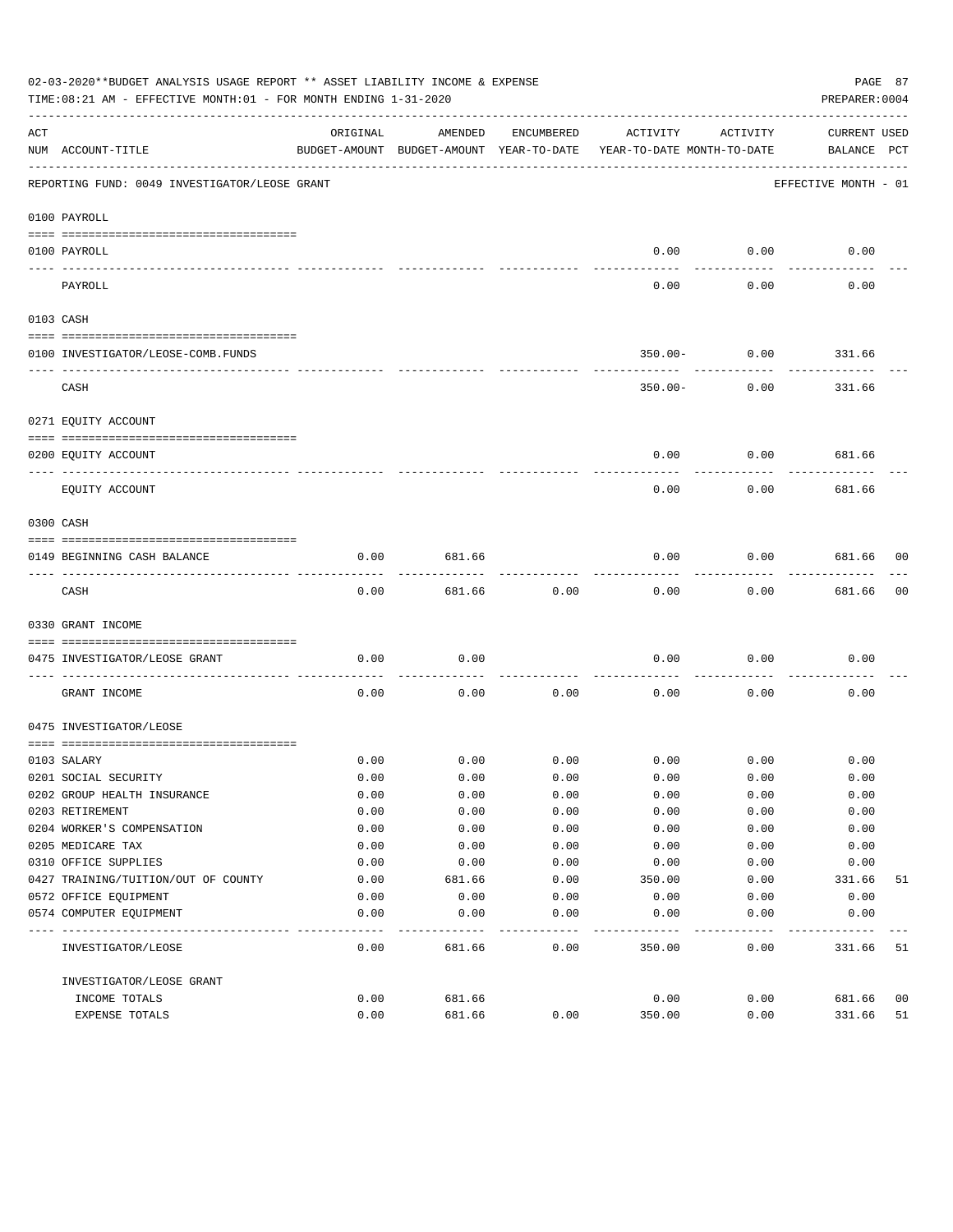|     | 02-03-2020**BUDGET ANALYSIS USAGE REPORT ** ASSET LIABILITY INCOME & EXPENSE<br>TIME: 08:21 AM - EFFECTIVE MONTH: 01 - FOR MONTH ENDING 1-31-2020 |          |                                                     |            |                                        |          | PAGE 88<br>PREPARER: 0004          |
|-----|---------------------------------------------------------------------------------------------------------------------------------------------------|----------|-----------------------------------------------------|------------|----------------------------------------|----------|------------------------------------|
| ACT | NUM ACCOUNT-TITLE                                                                                                                                 | ORIGINAL | AMENDED<br>BUDGET-AMOUNT BUDGET-AMOUNT YEAR-TO-DATE | ENCUMBERED | ACTIVITY<br>YEAR-TO-DATE MONTH-TO-DATE | ACTIVITY | <b>CURRENT USED</b><br>BALANCE PCT |
|     | REPORTING FUND: 0050 ELECTION SUPPORT                                                                                                             |          |                                                     |            |                                        |          | EFFECTIVE MONTH - 01               |
|     | 0103 CASH                                                                                                                                         |          |                                                     |            |                                        |          |                                    |
|     | 0100 ELECTION SUPPORT FUND-COMB.FUNDS                                                                                                             |          |                                                     |            | 0.00                                   | 0.00     | 0.00                               |
|     | CASH                                                                                                                                              |          |                                                     |            | 0.00                                   | 0.00     | 0.00                               |
|     | 0200 SYSTEM ADDED LIABILITY DEPARTMENT                                                                                                            |          |                                                     |            |                                        |          |                                    |
|     | 0910 SYSTEM ADDED LIABILITY LINE-ITEM                                                                                                             |          |                                                     |            | 0.00                                   | 0.00     | 0.00                               |
|     | SYSTEM ADDED LIABILITY DEPARTMENT                                                                                                                 |          |                                                     |            | 0.00                                   | 0.00     | 0.00                               |
|     | 0271 EQUITY ACCOUNT                                                                                                                               |          |                                                     |            |                                        |          |                                    |
|     | 0200 EQUITY ACCOUNT                                                                                                                               |          |                                                     |            | 0.00                                   | 0.00     | 0.00                               |
|     | EQUITY ACCOUNT                                                                                                                                    |          |                                                     |            | 0.00                                   | 0.00     | 0.00                               |
|     | 0300 CASH                                                                                                                                         |          |                                                     |            |                                        |          |                                    |
|     | 0150 BEGINNING CASH BALANCE                                                                                                                       | 0.00     | 0.00                                                |            | 0.00                                   | 0.00     | 0.00                               |
|     | CASH                                                                                                                                              | 0.00     | 0.00                                                | 0.00       | 0.00                                   | 0.00     | 0.00                               |
|     | 0370 MISCELLANEOUS INCOME                                                                                                                         |          |                                                     |            |                                        |          |                                    |
|     | 0403 LOCAL FUNDING                                                                                                                                | 0.00     | 0.00                                                |            | 0.00                                   | 0.00     | 0.00                               |
|     | MISCELLANEOUS INCOME                                                                                                                              | 0.00     | 0.00                                                | 0.00       | 0.00                                   | 0.00     | 0.00                               |
|     | 0403 ELECTION SUPPORT                                                                                                                             |          |                                                     |            |                                        |          |                                    |
|     | 0310 OFFICE SUPPLIES                                                                                                                              | 0.00     | 0.00                                                | 0.00       | 0.00                                   | 0.00     | 0.00                               |
|     | 0311 POSTAGE                                                                                                                                      | 0.00     | 0.00                                                | 0.00       | 0.00                                   | 0.00     | 0.00                               |
|     | 0427 TRAVEL/TRAINING                                                                                                                              | 0.00     | 0.00                                                | 0.00       | 0.00                                   | 0.00     | 0.00                               |
|     | 0430 BIDS AND NOTICES                                                                                                                             | 0.00     | 0.00                                                | 0.00       | 0.00                                   | 0.00     | 0.00                               |
|     | 0573 ELECTION EQUIPMENT                                                                                                                           | 0.00     | 0.00                                                | 0.00       | 0.00                                   | 0.00     | 0.00                               |
|     | ELECTION SUPPORT                                                                                                                                  | 0.00     | 0.00                                                | 0.00       | 0.00                                   | 0.00     | 0.00                               |
|     | ELECTION SUPPORT                                                                                                                                  |          |                                                     |            |                                        |          |                                    |
|     | INCOME TOTALS                                                                                                                                     | 0.00     | 0.00                                                |            | 0.00                                   | 0.00     | 0.00                               |
|     | EXPENSE TOTALS                                                                                                                                    | 0.00     | 0.00                                                | 0.00       | 0.00                                   | 0.00     | 0.00                               |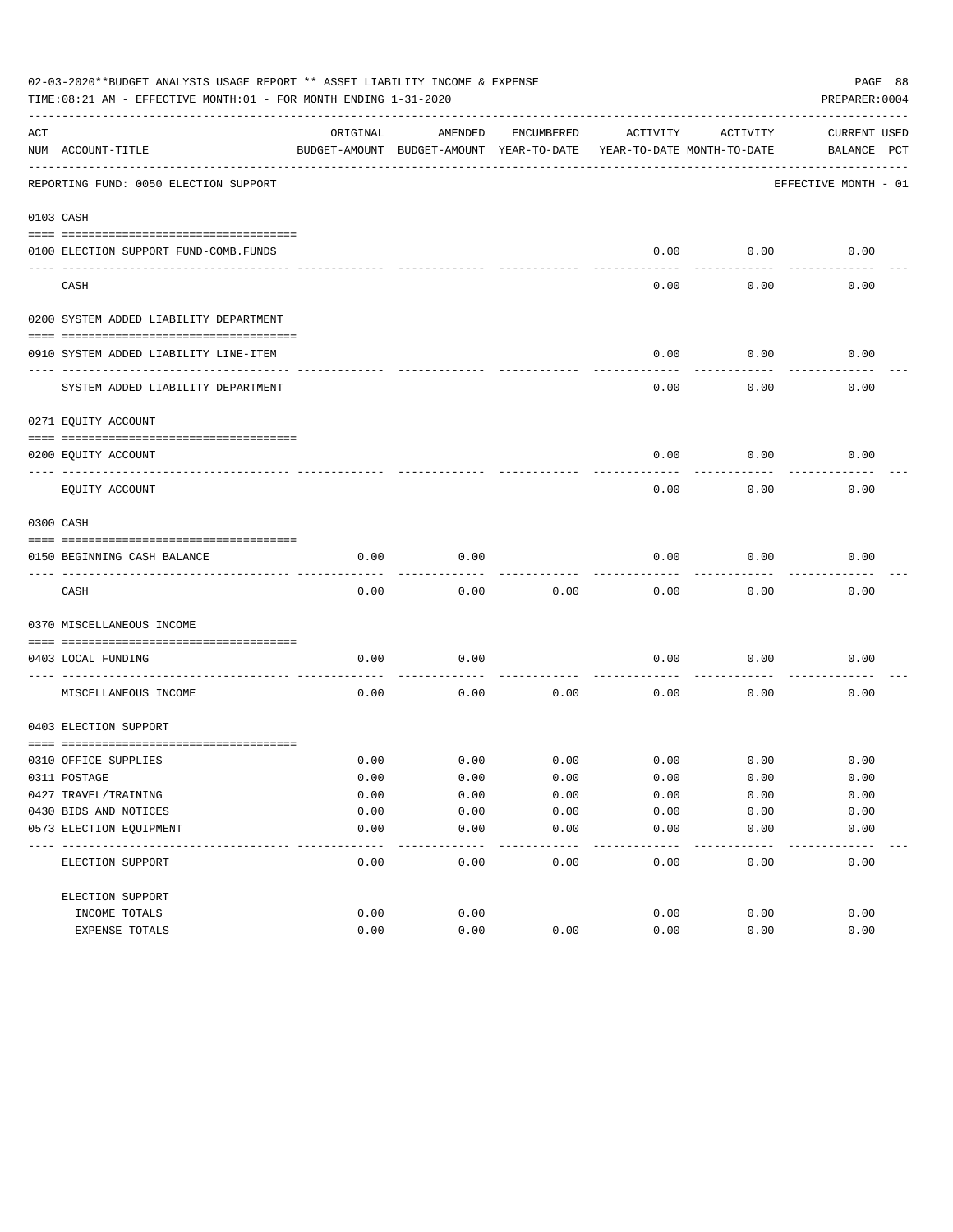|     | 02-03-2020**BUDGET ANALYSIS USAGE REPORT ** ASSET LIABILITY INCOME & EXPENSE<br>TIME:08:21 AM - EFFECTIVE MONTH:01 - FOR MONTH ENDING 1-31-2020 |          |                                                     |            |               |                                        | PAGE 89<br>PREPARER: 0004          |                |
|-----|-------------------------------------------------------------------------------------------------------------------------------------------------|----------|-----------------------------------------------------|------------|---------------|----------------------------------------|------------------------------------|----------------|
| ACT | NUM ACCOUNT-TITLE                                                                                                                               | ORIGINAL | AMENDED<br>BUDGET-AMOUNT BUDGET-AMOUNT YEAR-TO-DATE | ENCUMBERED | ACTIVITY      | ACTIVITY<br>YEAR-TO-DATE MONTH-TO-DATE | <b>CURRENT USED</b><br>BALANCE PCT |                |
|     | REPORTING FUND: 0051 CO.CLERK CO.& DIST.CT. TECHNOLOGY                                                                                          |          |                                                     |            |               |                                        | EFFECTIVE MONTH - 01               |                |
|     | 0103 CASH                                                                                                                                       |          |                                                     |            |               |                                        |                                    |                |
|     | 0100 CO.CLK.CO.& DIST.CT.TECHNOLOGY-COM                                                                                                         |          |                                                     |            |               |                                        | 60.36 60.36 7,574.32               |                |
|     | CASH                                                                                                                                            |          |                                                     |            | 60.36         | 60.36                                  | 7,574.32                           |                |
|     | 0120 RECEIVABLES                                                                                                                                |          |                                                     |            |               |                                        |                                    |                |
|     | 0313 DUE FROM OTHER FUNDS                                                                                                                       |          |                                                     |            | 0.00          | 0.00                                   | 59.92                              |                |
|     | RECEIVABLES                                                                                                                                     |          |                                                     |            | -----<br>0.00 | 0.00                                   | 59.92                              |                |
|     | 0271 EQUITY ACCOUNT                                                                                                                             |          |                                                     |            |               |                                        |                                    |                |
|     | 0200 EQUITY ACCOUNT                                                                                                                             |          |                                                     |            | 0.00          | 0.00                                   | 7,573.88                           |                |
|     | ---- -----------------------<br>EQUITY ACCOUNT                                                                                                  |          |                                                     |            | 0.00          | 0.00                                   | 7,573.88                           |                |
|     | 0300 CASH                                                                                                                                       |          |                                                     |            |               |                                        |                                    |                |
|     | 0151 BEGINNING CASH BALANCE                                                                                                                     | 2,400.00 | 2,400.00                                            |            | 0.00          | 0.00                                   | 2,400.00                           | 0 <sub>0</sub> |
|     | CASH                                                                                                                                            | 2,400.00 | 2,400.00                                            | 0.00       | 0.00          | 0.00                                   | 2,400.00                           | 0 <sub>0</sub> |
|     | 0370 CO.CLK.MISCELLANEOUS INCOME                                                                                                                |          |                                                     |            |               |                                        |                                    |                |
|     | 0440 CO.CLK.CO.& DIST.CT.TECHNOLOGY FEE                                                                                                         | 600.00   | 600.00                                              |            | 60.36         |                                        | 60.36 539.64 10                    |                |
|     | CO. CLK. MISCELLANEOUS INCOME                                                                                                                   | 600.00   | 600.00                                              | 0.00       | 60.36         | 60.36                                  | 539.64                             | 10             |
|     | 0440 CO.CLK.COURT TECHNOLOGY EQUIPMENT                                                                                                          |          |                                                     |            |               |                                        |                                    |                |
|     | 0572 OFFICE EQUIPMENT                                                                                                                           | 3,000.00 | 3,000.00                                            | 0.00       | 0.00          |                                        | $0.00$ 3,000.00                    | 0 <sup>0</sup> |
|     | CO.CLK.COURT TECHNOLOGY EQUIPMENT                                                                                                               | 3,000.00 | 3,000.00                                            | 0.00       | 0.00          | 0.00                                   | 3,000.00                           | 0 <sub>0</sub> |
|     | CO.CLERK CO.& DIST.CT. TECHNOLOGY                                                                                                               |          |                                                     |            |               |                                        |                                    |                |
|     | INCOME TOTALS                                                                                                                                   | 3,000.00 | 3,000.00                                            |            |               |                                        | 60.36 60.36 2,939.64               | 02             |
|     | <b>EXPENSE TOTALS</b>                                                                                                                           | 3,000.00 | 3,000.00                                            | 0.00       | 0.00          | 0.00                                   | 3,000.00                           | 0 <sub>0</sub> |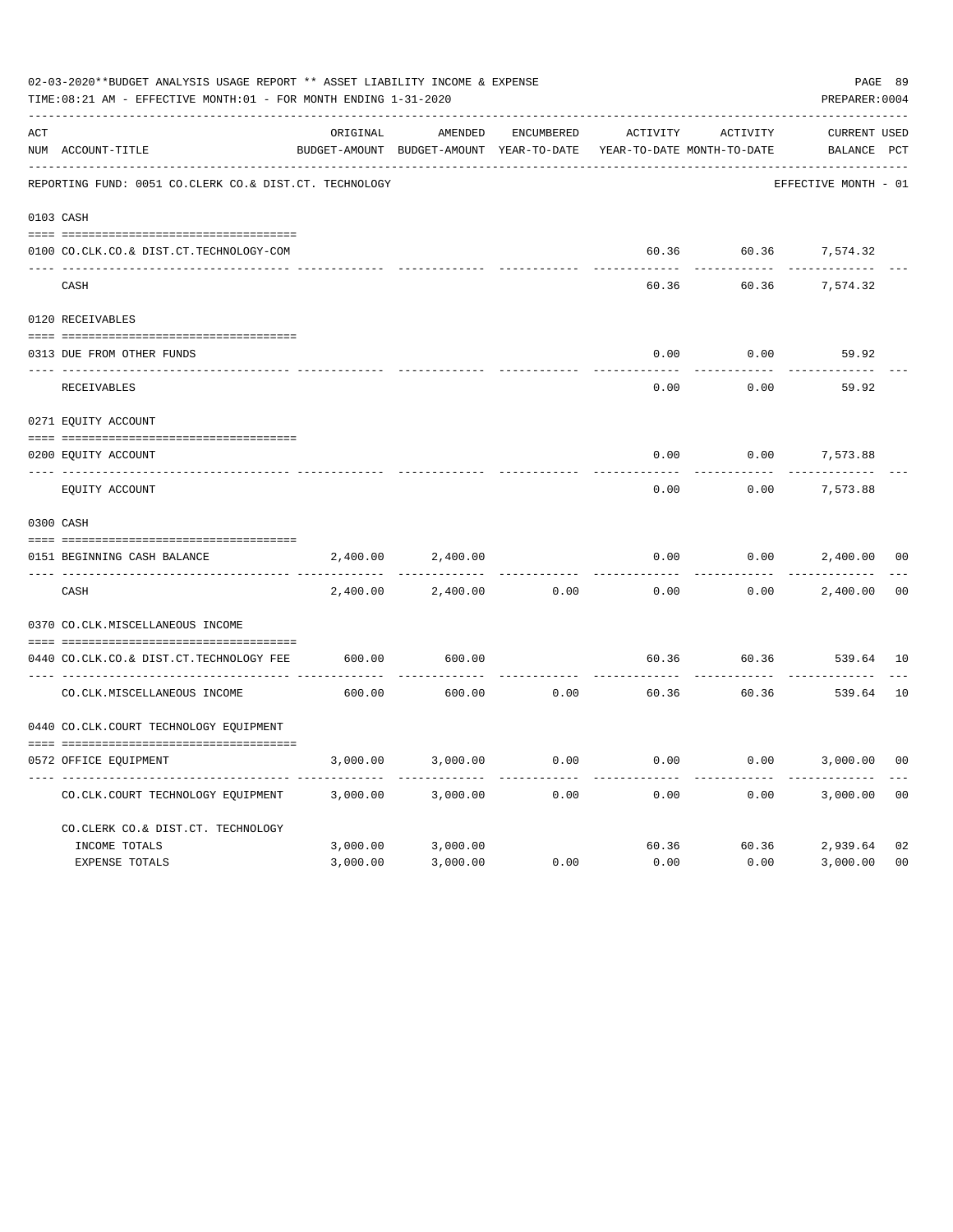|     | 02-03-2020**BUDGET ANALYSIS USAGE REPORT ** ASSET LIABILITY INCOME & EXPENSE<br>TIME:08:21 AM - EFFECTIVE MONTH:01 - FOR MONTH ENDING 1-31-2020 |          |                     |                      |                                                                                 |                         | PAGE 90<br>PREPARER: 0004        |
|-----|-------------------------------------------------------------------------------------------------------------------------------------------------|----------|---------------------|----------------------|---------------------------------------------------------------------------------|-------------------------|----------------------------------|
| ACT | NUM ACCOUNT-TITLE                                                                                                                               | ORIGINAL | AMENDED             | ENCUMBERED           | ACTIVITY<br>BUDGET-AMOUNT BUDGET-AMOUNT YEAR-TO-DATE YEAR-TO-DATE MONTH-TO-DATE | ACTIVITY                | CURRENT USED<br>BALANCE PCT      |
|     | REPORTING FUND: 0052 CO.CLK.COURT RECORDS PRESERVATION                                                                                          |          |                     |                      |                                                                                 |                         | EFFECTIVE MONTH - 01             |
|     | 0103 CASH                                                                                                                                       |          |                     |                      |                                                                                 |                         |                                  |
|     | 0100 CO.CLK.COURT RECORDS PRESERVATION-                                                                                                         |          |                     |                      |                                                                                 | 193.35 183.02 14,729.24 |                                  |
|     | CASH                                                                                                                                            |          |                     |                      | 193.35                                                                          |                         | 183.02 14,729.24                 |
|     | 0120 RECEIVABLES                                                                                                                                |          |                     |                      |                                                                                 |                         |                                  |
|     | 0313 DUE FROM OTHER FUNDS                                                                                                                       |          |                     |                      | 0.00                                                                            | $0.00$ 120.00           |                                  |
|     |                                                                                                                                                 |          |                     |                      |                                                                                 | .                       | . <u>.</u> .                     |
|     | RECEIVABLES                                                                                                                                     |          |                     |                      | 0.00                                                                            | 0.00                    | 120.00                           |
|     | 0200 SYSTEM ADDED LIABILITY DEPARTMENT                                                                                                          |          |                     |                      |                                                                                 |                         |                                  |
|     | 0910 SYSTEM ADDED LIABILITY LINE-ITEM                                                                                                           |          |                     |                      | 0.00                                                                            | 0.00<br>----------      | 0.00                             |
|     | SYSTEM ADDED LIABILITY DEPARTMENT                                                                                                               |          |                     |                      | 0.00                                                                            | 0.00                    | 0.00                             |
|     | 0271 EQUITY ACCOUNT                                                                                                                             |          |                     |                      |                                                                                 |                         |                                  |
|     | 0200 EQUITY ACCOUNT                                                                                                                             |          |                     |                      | 0.00                                                                            | $0.00$ 14,655.89        |                                  |
|     | EQUITY ACCOUNT                                                                                                                                  |          |                     |                      | 0.00                                                                            |                         | ------------<br>$0.00$ 14,655.89 |
|     | 0360 INTEREST EARNINGS                                                                                                                          |          |                     |                      |                                                                                 |                         |                                  |
|     | 0100 INTEREST EARNINGS                                                                                                                          | 0.00     | 0.00                |                      |                                                                                 | $13.35$ $3.02$ $13.35+$ |                                  |
|     | -----------------------<br>INTEREST EARNINGS                                                                                                    | 0.00     | 0.00                | ----------<br>0.00   |                                                                                 | .<br>13.35 3.02         | $13.35+$                         |
|     | 0370 CO.CLK.MISCELLANEOUS INCOME                                                                                                                |          |                     |                      |                                                                                 |                         |                                  |
|     | 0133 CO.CLK.COURT RECORDS PRESERVATION                                                                                                          | 0.00     | 0.00                |                      |                                                                                 | 180.00 180.00 180.00+   |                                  |
|     | CO. CLK. MISCELLANEOUS INCOME                                                                                                                   | 0.00     | 0.00                | 0.00                 | 180.00                                                                          | 180.00                  | $180.00+$                        |
|     | 0449 CO.CLK.COURT RECORDS PRES.EQUIPMEN                                                                                                         |          |                     |                      |                                                                                 |                         |                                  |
|     |                                                                                                                                                 |          |                     |                      |                                                                                 |                         |                                  |
|     | 0572 OFFICE EQUIPMENT                                                                                                                           | 0.00     | 0.00<br>----------- | 0.00<br>. <u>.</u> . |                                                                                 | $0.00$ 0.00             | 0.00<br>_____________            |
|     | CO. CLK. COURT RECORDS PRES. EQUIPMEN                                                                                                           | 0.00     | 0.00                | 0.00                 | 0.00                                                                            | 0.00                    | 0.00                             |
|     | CO. CLK. COURT RECORDS PRESERVATION                                                                                                             |          |                     |                      |                                                                                 |                         |                                  |
|     | INCOME TOTALS                                                                                                                                   | 0.00     | 0.00                |                      | 193.35                                                                          | 183.02                  | $193.35+$                        |
|     | EXPENSE TOTALS                                                                                                                                  | 0.00     | 0.00                | 0.00                 | 0.00                                                                            | 0.00                    | 0.00                             |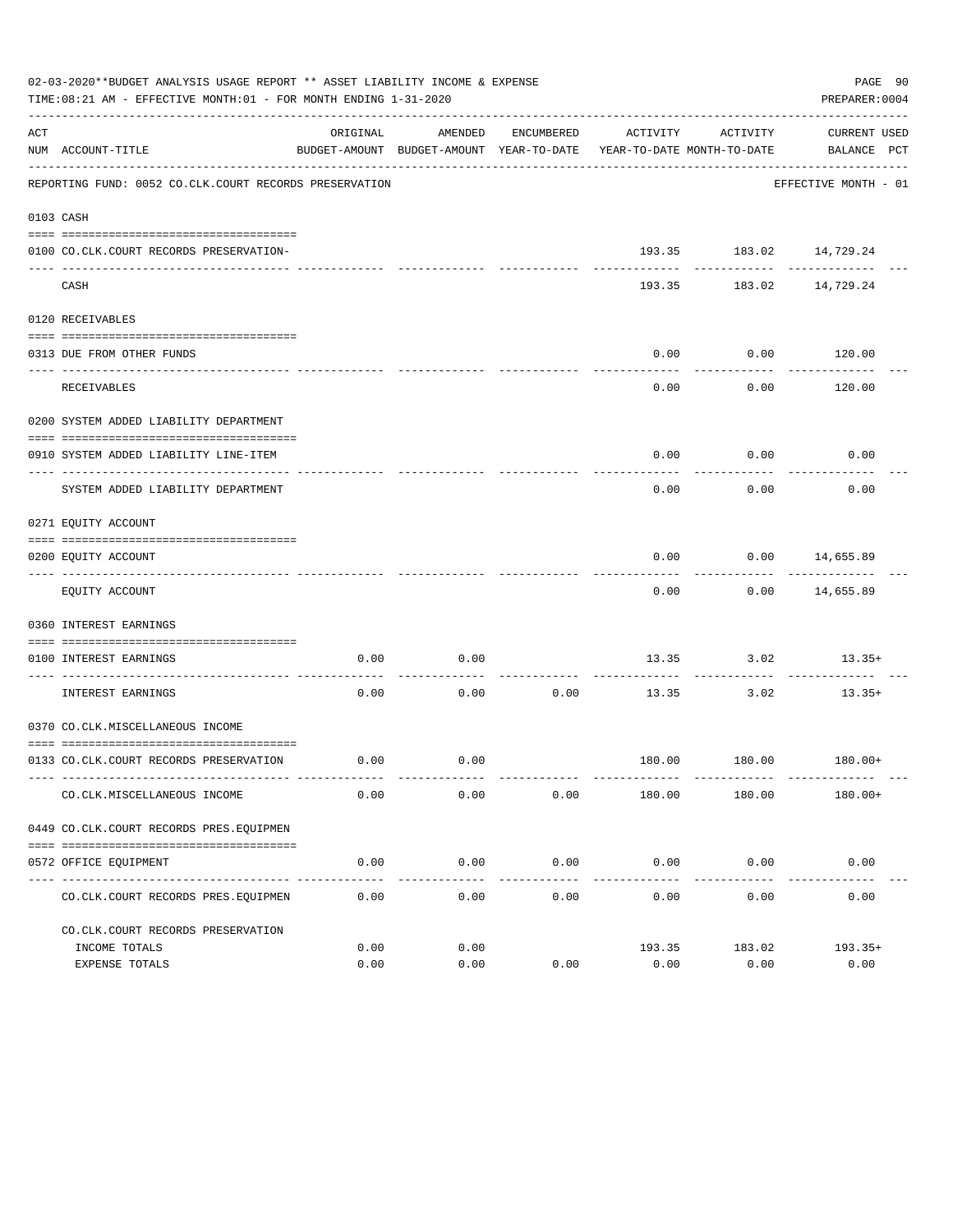|     | 02-03-2020**BUDGET ANALYSIS USAGE REPORT ** ASSET LIABILITY INCOME & EXPENSE<br>TIME:08:21 AM - EFFECTIVE MONTH:01 - FOR MONTH ENDING 1-31-2020 |            |                                  |                      |                                                                                 |                            | PAGE 91<br>PREPARER: 0004          |                |
|-----|-------------------------------------------------------------------------------------------------------------------------------------------------|------------|----------------------------------|----------------------|---------------------------------------------------------------------------------|----------------------------|------------------------------------|----------------|
| ACT | NUM ACCOUNT-TITLE                                                                                                                               | ORIGINAL   | AMENDED                          | ENCUMBERED           | ACTIVITY<br>BUDGET-AMOUNT BUDGET-AMOUNT YEAR-TO-DATE YEAR-TO-DATE MONTH-TO-DATE | ACTIVITY                   | CURRENT USED<br>BALANCE PCT        |                |
|     | REPORTING FUND: 0053 CO.CLERK RECORDS ARCHIVE                                                                                                   |            |                                  |                      |                                                                                 |                            | EFFECTIVE MONTH - 01               |                |
|     | 0103 CASH                                                                                                                                       |            |                                  |                      |                                                                                 |                            |                                    |                |
|     | 0100 CO.CLK.REC.ARCHIVE -COMB.FUNDS CKI                                                                                                         |            |                                  |                      |                                                                                 |                            | 2,853.20 7,350.00 286,736.68       |                |
|     | CASH                                                                                                                                            |            |                                  |                      |                                                                                 |                            | 2,853.20 7,350.00 286,736.68       |                |
|     | 0120 RECEIVABLES                                                                                                                                |            |                                  |                      |                                                                                 |                            |                                    |                |
|     | 0313 DUE FROM OTHER FUNDS                                                                                                                       |            |                                  |                      | 0.00                                                                            | $0.00$ 6,200.00            |                                    |                |
|     | RECEIVABLES                                                                                                                                     |            |                                  |                      | 0.00                                                                            |                            | $0.00$ 6,200.00                    |                |
|     | 0200 SYSTEM ADDED LIABILITY DEPARTMENT                                                                                                          |            |                                  |                      |                                                                                 |                            |                                    |                |
|     | 0910 SYSTEM ADDED LIABILITY LINE-ITEM                                                                                                           |            |                                  |                      |                                                                                 |                            | $4,496.80 - 0.00$ $4,496.80 -$     |                |
|     | SYSTEM ADDED LIABILITY DEPARTMENT                                                                                                               |            |                                  |                      | $4.496.80-$                                                                     |                            | --------------<br>$0.00$ 4,496.80- |                |
|     | 0271 EQUITY ACCOUNT                                                                                                                             |            |                                  |                      |                                                                                 |                            |                                    |                |
|     | 0200 EQUITY ACCOUNT                                                                                                                             |            |                                  |                      |                                                                                 | $0.00$ $0.00$ $290,083.48$ |                                    |                |
|     | EQUITY ACCOUNT                                                                                                                                  |            |                                  |                      | ---------<br>0.00                                                               | ---------                  | -------------<br>0.00 290,083.48   |                |
|     | 0300 CASH                                                                                                                                       |            |                                  |                      |                                                                                 |                            |                                    |                |
|     | 0153 BEGINNING CASH BALANCE                                                                                                                     |            | 115,000.00 115,000.00            |                      |                                                                                 |                            | $0.00$ $0.00$ $115,000.00$ 00      |                |
|     | CASH                                                                                                                                            |            | 115,000.00    115,000.00    0.00 |                      |                                                                                 | -----------                | $0.00$ $0.00$ $115,000.00$ 00      |                |
|     | 0370 MISCELLANEOUS INCOME                                                                                                                       |            |                                  |                      |                                                                                 |                            |                                    |                |
|     | 0133 CO.CLERK RECORDS ARCHIVE FEE 25,000.00 25,000.00                                                                                           |            |                                  |                      |                                                                                 |                            | 7,350.00 7,350.00 17,650.00        | 29             |
|     | MISCELLANEOUS INCOME                                                                                                                            | 25,000.00  | 25,000.00                        | 0.00                 | 7,350.00                                                                        | 7,350.00                   | 17,650.00                          | 29             |
|     | 0403 CO. CLERK RECORDS ARCHIVE                                                                                                                  |            |                                  |                      |                                                                                 |                            |                                    |                |
|     |                                                                                                                                                 |            |                                  |                      |                                                                                 |                            |                                    |                |
|     | 0437 DIGITAL IMAGING<br>0490 CO. CLERK MISCELLANEOUS                                                                                            | 0.00       | 140,000.00 140,000.00<br>0.00    | 0.00<br>0.00         | 0.00<br>0.00                                                                    | 0.00                       | $0.00$ $140,000.00$ 00<br>0.00     |                |
|     | CO. CLERK RECORDS ARCHIVE                                                                                                                       | 140,000.00 | --------------<br>140,000.00     | ------------<br>0.00 | -----------<br>0.00                                                             | ------------<br>0.00       | -----------<br>140,000.00          | 0 <sub>0</sub> |
|     | CO. CLERK RECORDS ARCHIVE                                                                                                                       |            |                                  |                      |                                                                                 |                            |                                    |                |
|     | INCOME TOTALS                                                                                                                                   | 140,000.00 | 140,000.00                       |                      | 7,350.00                                                                        | 7,350.00                   | 132,650.00                         | 05             |
|     | EXPENSE TOTALS                                                                                                                                  |            | 140,000.00 140,000.00            | 0.00                 | 0.00                                                                            | 0.00                       | 140,000.00                         | 0 <sub>0</sub> |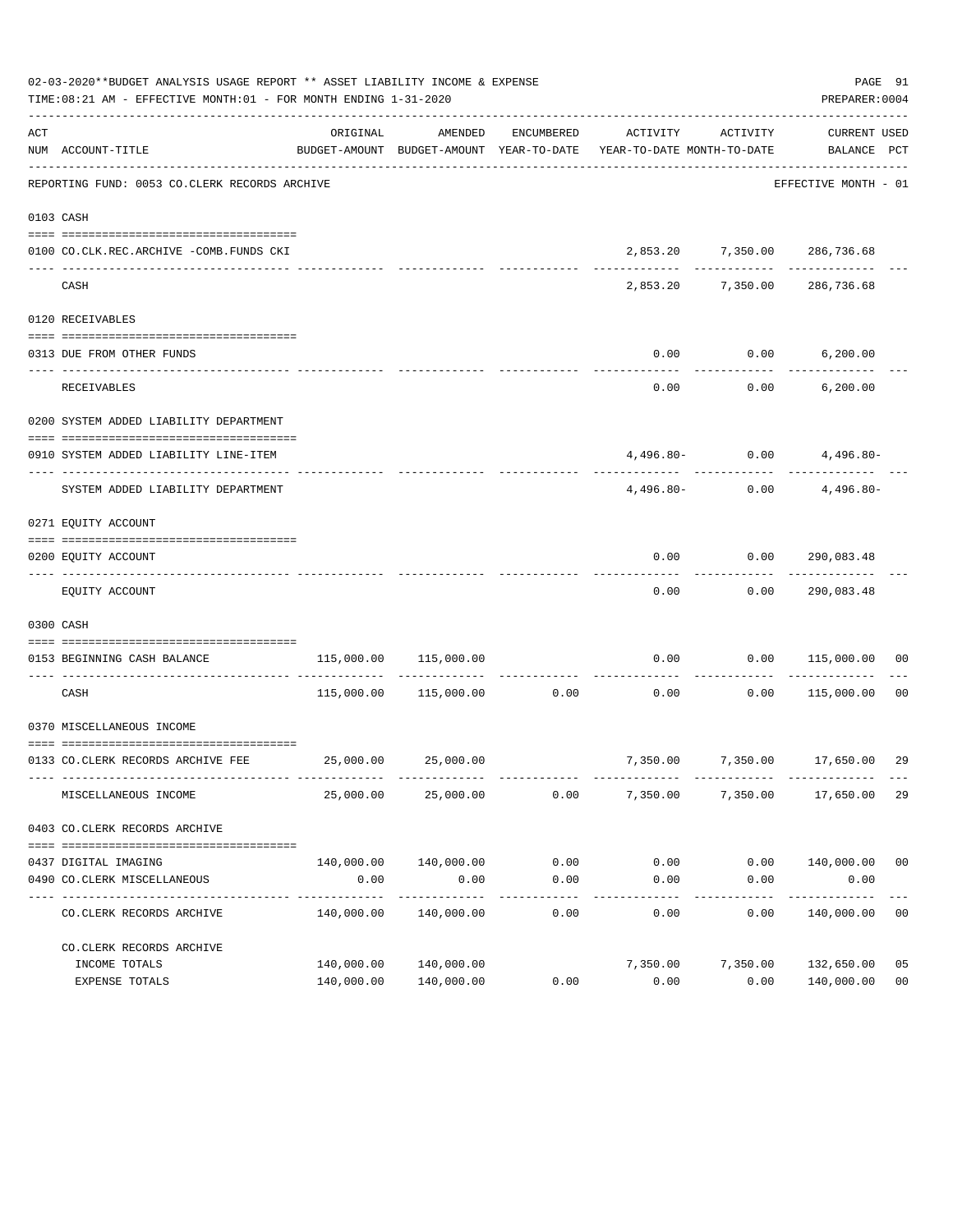|     | 02-03-2020**BUDGET ANALYSIS USAGE REPORT ** ASSET LIABILITY INCOME & EXPENSE<br>TIME:08:21 AM - EFFECTIVE MONTH:01 - FOR MONTH ENDING 1-31-2020 |                     |                                                     |                 |                                        |                    | PAGE 92<br>PREPARER: 0004          |                |
|-----|-------------------------------------------------------------------------------------------------------------------------------------------------|---------------------|-----------------------------------------------------|-----------------|----------------------------------------|--------------------|------------------------------------|----------------|
| ACT | NUM ACCOUNT-TITLE                                                                                                                               | ORIGINAL            | AMENDED<br>BUDGET-AMOUNT BUDGET-AMOUNT YEAR-TO-DATE | ENCUMBERED      | ACTIVITY<br>YEAR-TO-DATE MONTH-TO-DATE | ACTIVITY           | <b>CURRENT USED</b><br>BALANCE PCT |                |
|     | REPORTING FUND: 0055 F.C. LAW ENFORCEMENT EDUCATION                                                                                             |                     |                                                     |                 |                                        |                    | EFFECTIVE MONTH - 01               |                |
|     | 0102 A/P CLEARING                                                                                                                               |                     |                                                     |                 |                                        |                    |                                    |                |
|     | 0100 A/P CLEARING                                                                                                                               |                     |                                                     |                 | 0.00                                   | 0.00               | 0.00                               |                |
|     | A/P CLEARING                                                                                                                                    |                     |                                                     |                 | 0.00                                   | 0.00               | 0.00                               |                |
|     | 0103 CASH                                                                                                                                       |                     |                                                     |                 |                                        |                    |                                    |                |
|     | 0155 F.C. LAW ENFORCEMENT EDUCATION                                                                                                             |                     |                                                     |                 | 0.00                                   | 0.00               | 0.06                               |                |
|     | CASH                                                                                                                                            |                     |                                                     |                 | 0.00                                   | 0.00               | 0.06                               |                |
|     | 0200 LIABILITY ACCOUNT                                                                                                                          |                     |                                                     |                 |                                        |                    |                                    |                |
|     | 0910 SYSTEM ADDED LIABILITY LINE-ITEM                                                                                                           |                     |                                                     |                 | 0.00                                   | 0.00               | 0.00                               |                |
|     | LIABILITY ACCOUNT                                                                                                                               |                     |                                                     |                 | 0.00                                   | 0.00               | 0.00                               |                |
|     | 0271 EQUITY ACCOUNT                                                                                                                             |                     |                                                     |                 |                                        |                    |                                    |                |
|     | 0200 EQUITY ACCOUNT                                                                                                                             |                     |                                                     |                 | 0.00                                   | 0.00               | 0.06                               |                |
|     | EQUITY ACCOUNT                                                                                                                                  |                     |                                                     |                 | 0.00                                   | --------<br>0.00   | 0.06                               |                |
|     | 0300 CASH                                                                                                                                       |                     |                                                     |                 |                                        |                    |                                    |                |
|     | 0156 BEGINNING CASH BALANCE                                                                                                                     | 0.00                | 0.00                                                |                 | 0.00                                   | 0.00               | 0.00                               |                |
|     | CASH                                                                                                                                            | 0.00                | 0.00                                                | 0.00            | 0.00                                   | 0.00               | 0.00                               |                |
|     | 0360 INTEREST EARNINGS                                                                                                                          |                     |                                                     |                 |                                        |                    |                                    |                |
|     | 0100 INTEREST EARNINGS                                                                                                                          | 0.00                | 0.00                                                |                 | 0.00                                   | 0.00               | 0.00                               |                |
|     | INTEREST EARNINGS                                                                                                                               | 0.00                | 0.00                                                | 0.00            | 0.00                                   | 0.00               | 0.00                               |                |
|     | 0370 MISCELLANEOUS                                                                                                                              |                     |                                                     |                 |                                        |                    |                                    |                |
|     |                                                                                                                                                 |                     |                                                     |                 |                                        |                    |                                    |                |
|     | 0130 REFUNDS & MISCELLANEOUS<br>0160 PEACE OFFICER ALLOCATION                                                                                   | 0.00<br>1,800.00    | 0.00<br>1,800.00                                    |                 | 0.00<br>0.00                           | 0.00<br>0.00       | 0.00<br>1,800.00                   | 0 <sub>0</sub> |
|     | MISCELLANEOUS                                                                                                                                   | 1,800.00            | 1,800.00                                            | 0.00            | $\cdots$<br>0.00                       | ----------<br>0.00 | _____________<br>1,800.00          | 0 <sub>0</sub> |
|     | 0560 LAW ENFORCEMENT EDUCATION                                                                                                                  |                     |                                                     |                 |                                        |                    |                                    |                |
|     |                                                                                                                                                 |                     |                                                     |                 |                                        |                    | 0.00                               |                |
|     | 0427 OUT OF COUNTY TRAVEL<br>0428 TRAINING & TUITION                                                                                            |                     | $0.00$ 0.00<br>1,800.00    1,800.00                 | 0.00<br>0.00    | 0.00<br>0.00                           |                    | 0.00<br>$0.00$ 1,800.00            | 0 <sub>0</sub> |
|     | 0435 PRINTING                                                                                                                                   | 0.00                | 0.00                                                | 0.00            |                                        | $0.00$ 0.00        | 0.00                               |                |
|     | 0490 MISCELLANEOUS                                                                                                                              | 0.00<br>----------- | 0.00                                                | 0.00<br>------- | 0.00                                   | 0.00               | 0.00                               |                |
|     | LAW ENFORCEMENT EDUCATION                                                                                                                       |                     | 1,800.00 1,800.00                                   | 0.00            | 0.00                                   | 0.00               | 1,800.00                           | 0 <sub>0</sub> |
|     | 0999 ACCOUNTS PAYABLE                                                                                                                           |                     |                                                     |                 |                                        |                    |                                    |                |
|     | 0100 A/P CLEARING ACCOUNT                                                                                                                       |                     |                                                     |                 | 0.00                                   | 0.00               | 0.00                               |                |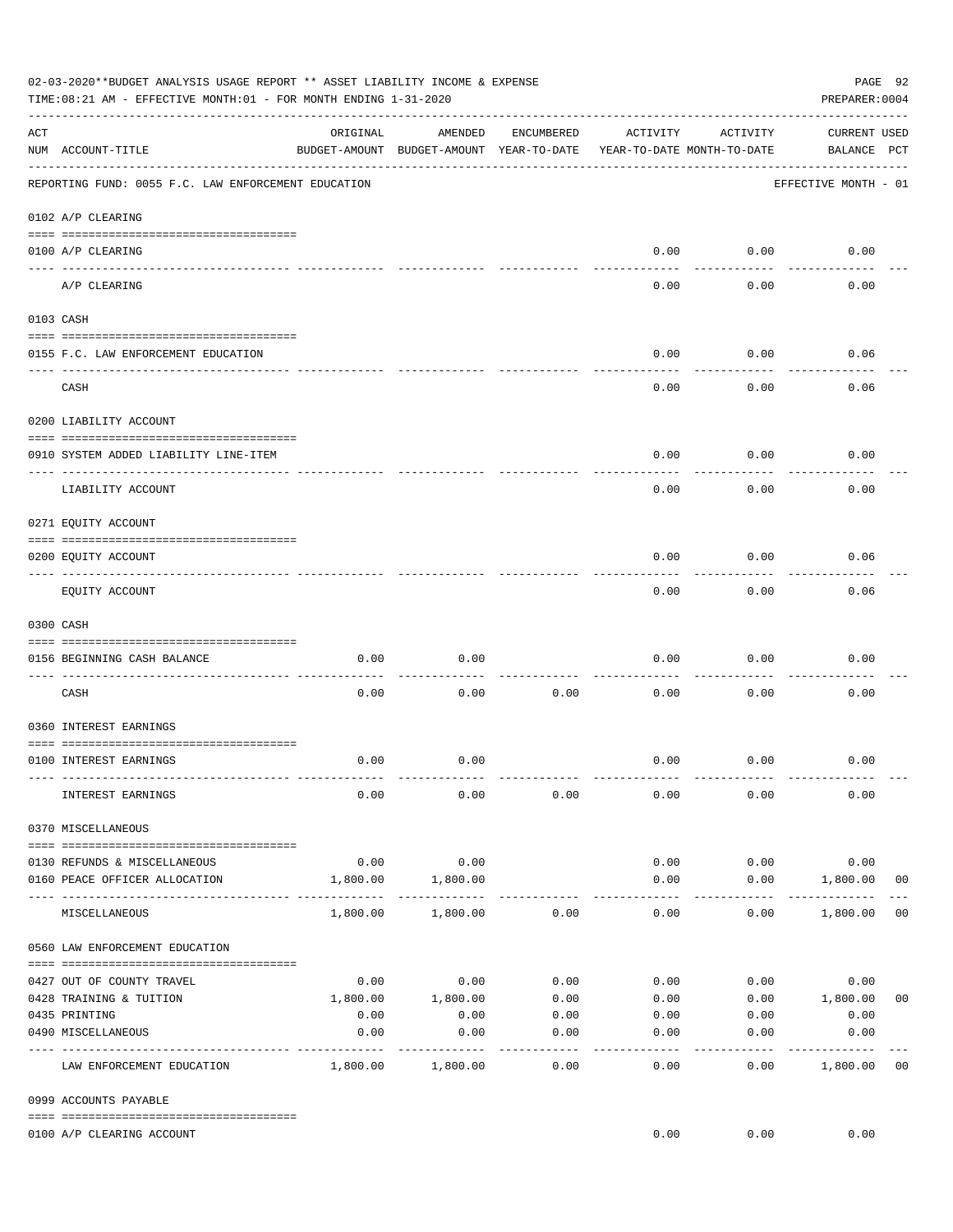|     | 02-03-2020**BUDGET ANALYSIS USAGE REPORT ** ASSET LIABILITY INCOME & EXPENSE<br>TIME:08:21 AM - EFFECTIVE MONTH:01 - FOR MONTH ENDING 1-31-2020 |                           |                          |                            |                                        |          | PAGE 93<br>PREPARER: 0004 |                |
|-----|-------------------------------------------------------------------------------------------------------------------------------------------------|---------------------------|--------------------------|----------------------------|----------------------------------------|----------|---------------------------|----------------|
| ACT | NUM ACCOUNT-TITLE                                                                                                                               | ORIGINAL<br>BUDGET-AMOUNT | AMENDED<br>BUDGET-AMOUNT | ENCUMBERED<br>YEAR-TO-DATE | ACTIVITY<br>YEAR-TO-DATE MONTH-TO-DATE | ACTIVITY | CURRENT USED<br>BALANCE   | PCT            |
|     | REPORTING FUND: 0055 F.C. LAW ENFORCEMENT EDUCATION                                                                                             |                           |                          |                            |                                        |          | EFFECTIVE MONTH - 01      |                |
|     | ACCOUNTS PAYABLE                                                                                                                                |                           |                          |                            | 0.00                                   | 0.00     | 0.00                      |                |
|     | F.C. LAW ENFORCEMENT EDUCATION                                                                                                                  |                           |                          |                            |                                        |          |                           |                |
|     | INCOME TOTALS                                                                                                                                   | 1,800.00                  | 1,800.00                 |                            | 0.00                                   | 0.00     | 1,800.00                  | - 00           |
|     | <b>EXPENSE TOTALS</b>                                                                                                                           | 1,800.00                  | 1,800.00                 | 0.00                       | 0.00                                   | 0.00     | 1,800.00                  | 0 <sub>0</sub> |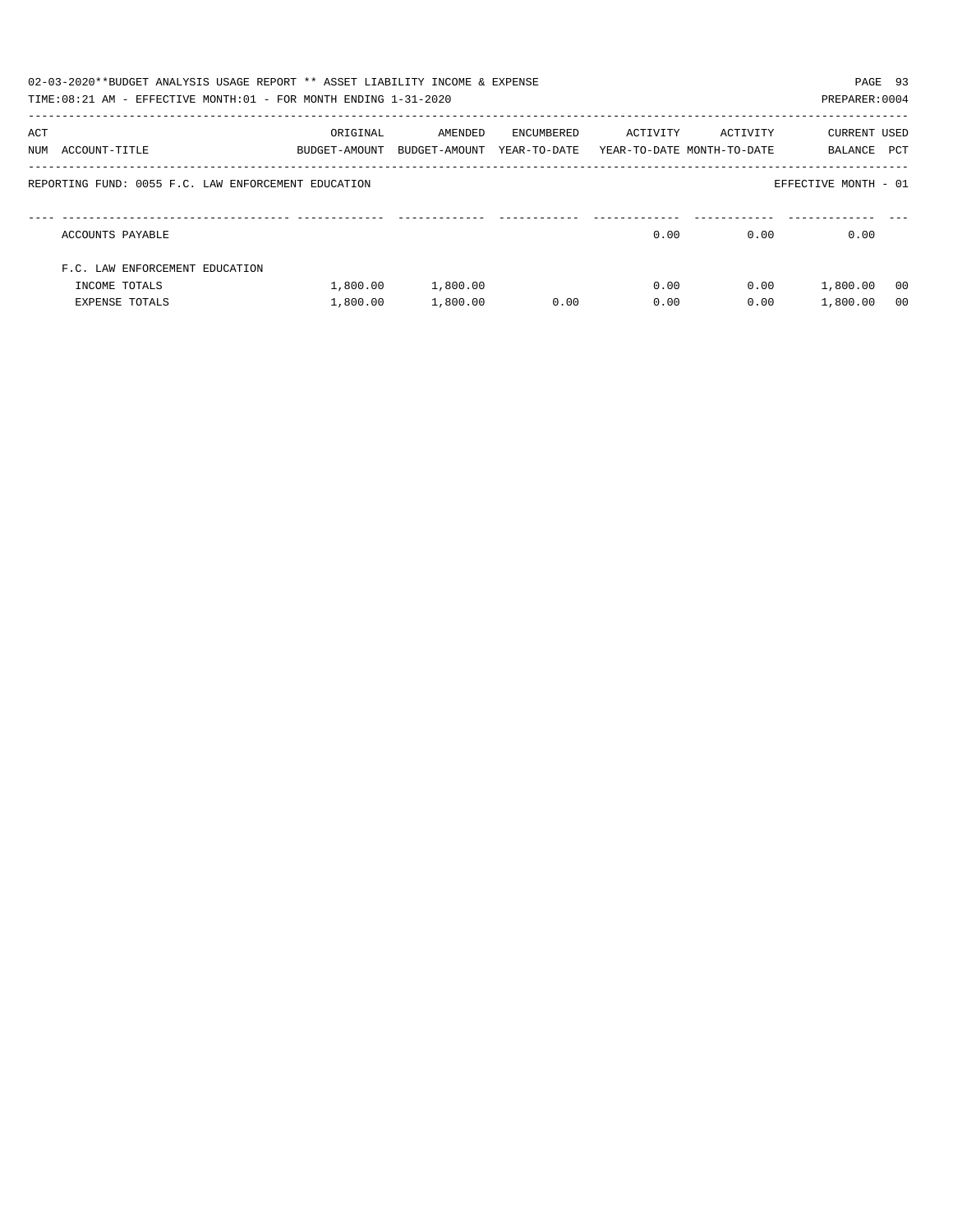|                | 02-03-2020**BUDGET ANALYSIS USAGE REPORT ** ASSET LIABILITY INCOME & EXPENSE<br>TIME: 08:21 AM - EFFECTIVE MONTH: 01 - FOR MONTH ENDING 1-31-2020 |               |                                                     |            |                                        |                                     | PAGE 94<br>PREPARER: 0004             |
|----------------|---------------------------------------------------------------------------------------------------------------------------------------------------|---------------|-----------------------------------------------------|------------|----------------------------------------|-------------------------------------|---------------------------------------|
| ACT            | NUM ACCOUNT-TITLE                                                                                                                                 | ORIGINAL      | AMENDED<br>BUDGET-AMOUNT BUDGET-AMOUNT YEAR-TO-DATE | ENCUMBERED | ACTIVITY<br>YEAR-TO-DATE MONTH-TO-DATE | ACTIVITY                            | <b>CURRENT USED</b><br>BALANCE PCT    |
|                | REPORTING FUND: 0056 F C SHERIFF FORFEITURE                                                                                                       |               |                                                     |            |                                        |                                     | EFFECTIVE MONTH - 01                  |
|                | 0100 PAYROLL                                                                                                                                      |               |                                                     |            |                                        |                                     |                                       |
|                |                                                                                                                                                   |               |                                                     |            |                                        |                                     |                                       |
| $------------$ | 0100 PAYROLL                                                                                                                                      |               |                                                     |            | 0.00                                   | 0.00                                | 0.00                                  |
|                | PAYROLL                                                                                                                                           |               |                                                     |            | 0.00                                   | 0.00                                | 0.00                                  |
|                | 0102 A/P CLEARING                                                                                                                                 |               |                                                     |            |                                        |                                     |                                       |
|                | 0100 A/P CLEARING                                                                                                                                 |               |                                                     |            | 0.00                                   | 0.00                                | 0.00                                  |
|                | A/P CLEARING                                                                                                                                      |               |                                                     |            | 0.00                                   | 0.00                                | 0.00                                  |
|                | 0103 CASH                                                                                                                                         |               |                                                     |            |                                        |                                     |                                       |
|                |                                                                                                                                                   |               |                                                     |            |                                        |                                     |                                       |
|                | 0156 CASH-F C SHERIFF FORFEITURE<br>0159 CASH-FEDERAL FORFEITURE 2018                                                                             |               |                                                     |            | 0.69                                   | 792.19- 4,740.21- 41,953.73<br>0.11 | 2,325.83                              |
|                | CASH                                                                                                                                              |               |                                                     |            |                                        | 791.50- 4,740.10- 44,279.56         |                                       |
|                | 0200 LIABILITY ACCOUNT                                                                                                                            |               |                                                     |            |                                        |                                     |                                       |
|                | 0910 SYSTEM ADDED LIABILITY LINE-ITEM                                                                                                             |               |                                                     |            | 0.00                                   | 0.00                                | 0.00                                  |
|                | LIABILITY ACCOUNT                                                                                                                                 |               |                                                     |            | 0.00                                   | 0.00                                | 0.00                                  |
|                | 0271 EQUITY ACCOUNT                                                                                                                               |               |                                                     |            |                                        |                                     |                                       |
|                | 0200 EQUITY ACCOUNT                                                                                                                               |               |                                                     |            | 0.00                                   | 0.00                                | 45,071.06                             |
|                | EQUITY ACCOUNT                                                                                                                                    |               |                                                     |            | 0.00                                   | 0.00                                | 45,071.06                             |
|                | 0300 CASH                                                                                                                                         |               |                                                     |            |                                        |                                     |                                       |
|                | 0156 BEGINNING CASH BALANCE                                                                                                                       | 0.00          | 0.00                                                |            | 0.00                                   | 0.00                                | 0.00                                  |
|                | CASH                                                                                                                                              | 0.00          | 0.00                                                | 0.00       | 0.00                                   | 0.00                                | 0.00                                  |
|                | 0330 GRANTS                                                                                                                                       |               |                                                     |            |                                        |                                     |                                       |
|                | 0560 BULLETPROOF VEST PARTNERSHIP                                                                                                                 | 0.00          | 0.00                                                |            | 0.00                                   | 0.00                                | 0.00                                  |
|                | GRANTS                                                                                                                                            | 0.00          | 0.00                                                | 0.00       | 0.00                                   | 0.00                                | 0.00                                  |
|                | 0352 OTHER FOREITURES                                                                                                                             |               |                                                     |            |                                        |                                     |                                       |
|                |                                                                                                                                                   | 0.00          | 0.00                                                |            |                                        |                                     |                                       |
|                | 0200 CONTRABAND FOREITURE<br>0300 PLEA BARGAIN AGREEMENT                                                                                          | 0.00          | 0.00                                                |            | 0.00                                   | 0.00                                | 13,885.89 4,944.01 13,885.89+<br>0.00 |
|                | 0432 LIVESTOCK SEIZURE                                                                                                                            | 0.00          | 0.00                                                |            | 0.00                                   | 0.00                                | 0.00                                  |
|                | OTHER FOREITURES                                                                                                                                  | 0.00          | 0.00                                                | 0.00       | 13,885.89                              | 4,944.01                            | 13,885.89+                            |
|                | 0355 FEDERAL FORFEITURE FUNDS 2018                                                                                                                |               |                                                     |            |                                        |                                     |                                       |
|                |                                                                                                                                                   | 0.00          | 0.00                                                |            | 0.00                                   | 0.00                                | 0.00                                  |
|                | 0560 FEDERAL FORFEITURE FUNDS 2018                                                                                                                | ------------- |                                                     |            |                                        |                                     |                                       |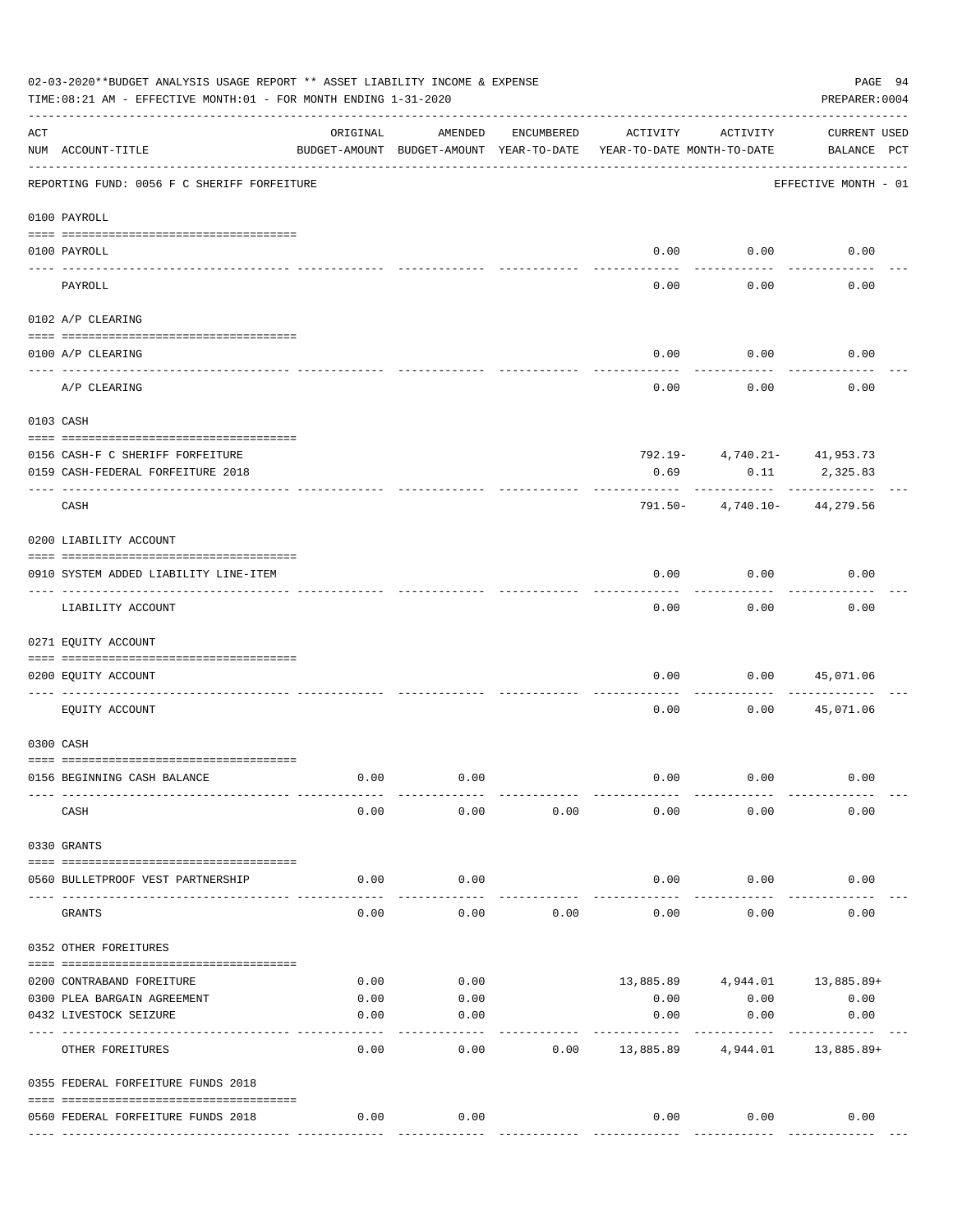02-03-2020\*\*BUDGET ANALYSIS USAGE REPORT \*\* ASSET LIABILITY INCOME & EXPENSE PAGE 95

TIME:08:21 AM - EFFECTIVE MONTH:01 - FOR MONTH ENDING 1-31-2020

| ACT | NUM ACCOUNT-TITLE                                     | ORIGINAL     | AMENDED<br>BUDGET-AMOUNT BUDGET-AMOUNT YEAR-TO-DATE | ENCUMBERED     | ACTIVITY<br>YEAR-TO-DATE MONTH-TO-DATE | ACTIVITY                | CURRENT USED<br>BALANCE<br>PCT |
|-----|-------------------------------------------------------|--------------|-----------------------------------------------------|----------------|----------------------------------------|-------------------------|--------------------------------|
|     | REPORTING FUND: 0056 F C SHERIFF FORFEITURE           |              |                                                     |                |                                        |                         | EFFECTIVE MONTH - 01           |
|     | FEDERAL FORFEITURE FUNDS 2018                         | 0.00         | 0.00                                                | 0.00           | 0.00                                   | 0.00                    | 0.00                           |
|     | 0360 INTEREST EARNINGS                                |              |                                                     |                |                                        |                         |                                |
|     | 0100 INTEREST EARNINGS-SO FORFEITURE                  | 0.00         | 0.00                                                |                |                                        | $16.17$ $4.45$ $16.17+$ |                                |
|     | 0159 INTEREST EARNINGS-FEDERAL FORF 201               | 0.00         | 0.00                                                |                | 0.00                                   | 0.00                    | 0.00                           |
|     | INTEREST EARNINGS                                     | 0.00         | 0.00                                                | 0.00           | 16.17                                  | 4.45                    | $16.17+$                       |
|     | 0370 MISCELLANEOUS                                    |              |                                                     |                |                                        |                         |                                |
|     | 0108 FEDERAL OT REIMBURSEMENT                         | 0.00         | 0.00                                                |                | 0.00                                   | $0.00$ 0.00             |                                |
|     | 0130 REFUNDS & MISCELLANEOUS                          | 0.00         | 0.00                                                |                | 1,620.00                               | 0.00                    | 1,620.00+                      |
|     | MISCELLANEOUS                                         | 0.00         | 0.00                                                | 0.00           | 1,620.00                               | 0.00                    | $1,620.00+$                    |
|     |                                                       |              |                                                     |                |                                        |                         |                                |
|     | 0390 TRANSFERS                                        |              |                                                     |                |                                        |                         |                                |
|     | 0140 TRANSFERS IN                                     | 0.00         | 0.00                                                |                | 0.00                                   | 0.00                    | 0.00                           |
|     | TRANSFERS                                             | 0.00         | 0.00                                                | 0.00           | 0.00                                   | 0.00                    | 0.00                           |
|     | 0560 F C SHERIFF FORFEITURE                           |              |                                                     |                |                                        |                         |                                |
|     |                                                       |              |                                                     |                |                                        |                         |                                |
|     | 0108 SALARY<br>0201 SOCIAL SECURITY TAXES             | 0.00<br>0.00 | 0.00<br>0.00                                        | 0.00<br>0.00   | 0.00<br>0.00                           | 0.00<br>0.00            | 0.00<br>0.00                   |
|     | 0202 GROUP HEALTH INSURANCE                           | 0.00         | 0.00                                                | 0.00           | 0.00                                   | 0.00                    | 0.00                           |
|     | 0203 RETIREMENT                                       | 0.00         | 0.00                                                | 0.00           | 0.00                                   | 0.00                    | 0.00                           |
|     | 0204 WORKERS COMPENSATION                             | 0.00         | 0.00                                                | 0.00           | 0.00                                   | 0.00                    | 0.00                           |
|     | 0205 MEDICARE TAX                                     | 0.00         | 0.00                                                | 0.00           | 0.00                                   | 0.00                    | 0.00                           |
|     | 0310 SUPPLIES                                         | 0.00         | 0.00                                                | 0.00           | 0.00                                   | 0.00                    | 0.00                           |
|     | 0316 EMPLOYEE AWARDS BANQUET                          | 0.00         | 0.00                                                | 0.00           | 0.00                                   | 0.00                    | 0.00                           |
|     | 0320 WEAPON SUPPLIES                                  | 0.00         | 0.00                                                | 0.00           | 555.00                                 | 0.00                    | $555.00 -$                     |
|     | 0395 UNIFORMS/PROT.VESTS                              | 0.00         | 0.00                                                | 0.00           | 0.00                                   | 0.00                    | 0.00                           |
|     | 0423 INTERNET SERVICE                                 | 0.00         | 0.00                                                | 0.00           | 0.00                                   | 0.00                    | 0.00                           |
|     | 0427 OUT OF COUNTY TRAVEL                             | 0.00         | 0.00                                                | 0.00           | 0.00                                   | $104.00 -$              | 0.00                           |
|     | 0428 TRAINING & TUITION                               | 0.00         | 0.00                                                | 0.00           | 0.00                                   | 0.00                    | 0.00                           |
|     | 0452 R & M EQUIPMENT                                  | 0.00         | 0.00                                                | 0.00           | 0.00                                   | 0.00                    | 0.00                           |
|     | 0454 R&M AUTO                                         | 0.00         | 0.00                                                | 0.00           | 0.00                                   | 0.00                    | 0.00                           |
|     | 0460 EQUIPMENT RENTAL/LEASE                           | 0.00         | 0.00                                                | 0.00           | 0.00                                   | 0.00                    | 0.00                           |
|     | 0490 MISCELLANEOUS                                    | 0.00         | 0.00                                                | 0.00           | 0.00                                   | 0.00                    | 0.00                           |
|     | 0495 NARCOTICS AND/OR OTHER INVESTIGATI               | 0.00         | 0.00                                                | 0.00           | 1,500.00                               | 1,500.00                | $1,500.00-$                    |
|     | 0499 BANK SERVICE FEES                                | 0.00         | 0.00                                                | 0.00           | 0.00                                   | 0.00                    | 0.00                           |
|     | 0571 AUTOMOBILES                                      | 0.00         | 0.00                                                | 0.00           | 0.00                                   | 0.00                    | 0.00                           |
|     | 0572 OFFICE EQUIPMENT                                 | 0.00         | 0.00                                                | 0.00           | 0.00                                   | 0.00                    | 0.00                           |
|     | 0573 TELEPHONE/RADIO EQUIPMENT                        | 0.00         | 0.00                                                | 0.00           | 0.00                                   | 0.00                    | 0.00                           |
|     | 0574 TECHNOLOGY                                       | 0.00         | 0.00                                                | 0.00           | 10,310.56                              | 8,292.56                | $10, 310.56 -$                 |
|     | 0579 WEAPONS                                          | 0.00         | 0.00                                                | 0.00           | 0.00                                   | 0.00                    | 0.00                           |
|     | 0580 INVESTIGATIVE EQUIPMENT<br>---- ---------------- | 0.00         | 0.00<br>-----                                       | 0.00<br>------ | 3,948.00                               | 0.00<br>------------    | $3,948.00 -$                   |
|     | F C SHERIFF FORFEITURE                                | 0.00         | 0.00                                                | 0.00           |                                        | 16,313.56 9,688.56      | $16, 313.56 -$                 |
|     | 0565 INVESTIGATOR CRIMES AGAINST CHILDR               |              |                                                     |                |                                        |                         |                                |
|     | 0108 SALARY                                           | 0.00         | 0.00                                                | 0.00           | 0.00                                   | 0.00                    | 0.00                           |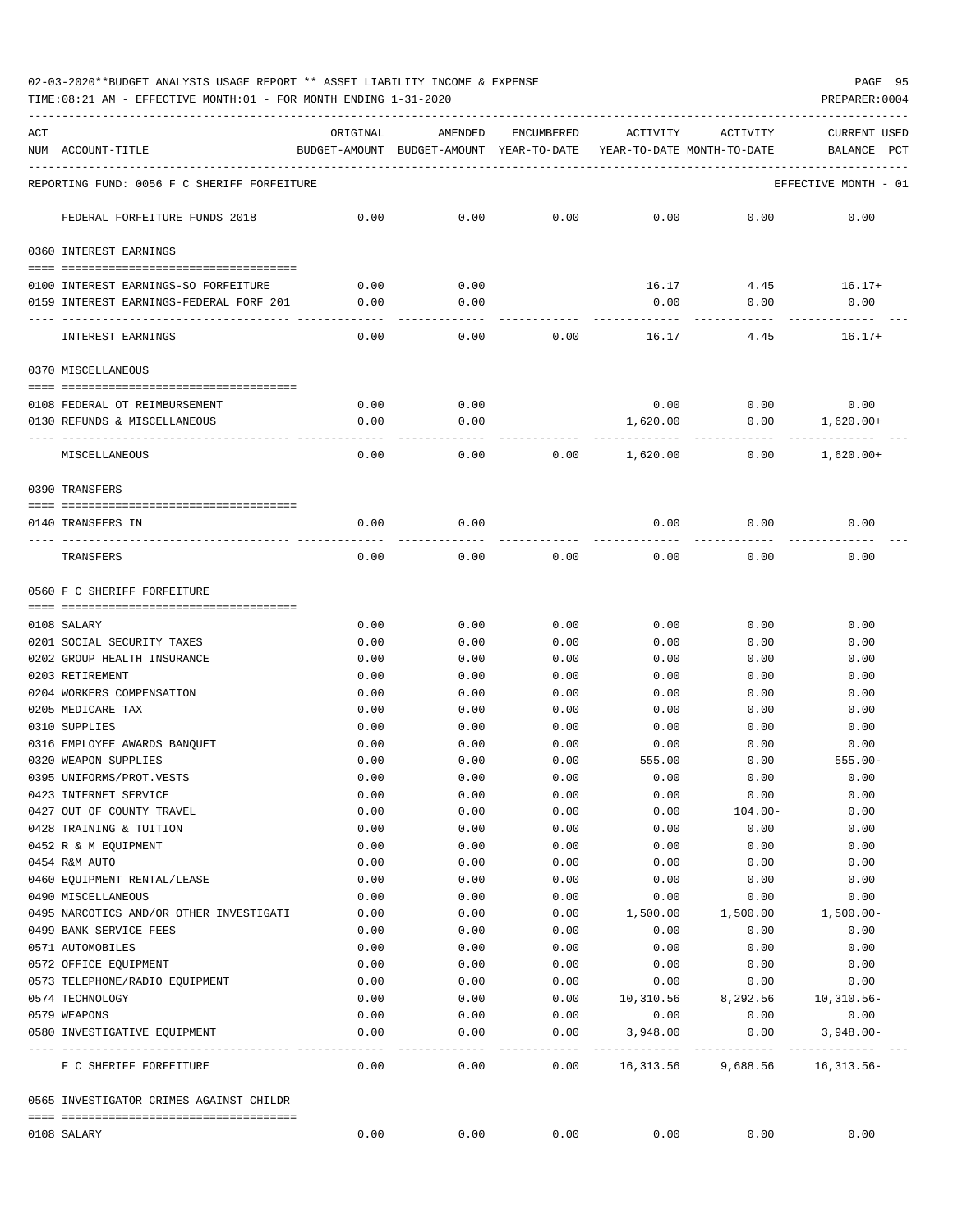## 02-03-2020\*\*BUDGET ANALYSIS USAGE REPORT \*\* ASSET LIABILITY INCOME & EXPENSE PAGE 96

TIME:08:21 AM - EFFECTIVE MONTH:01 - FOR MONTH ENDING 1-31-2020 PREPARER:0004

| ACT |                                             | ORIGINAL | AMENDED                                  | ENCUMBERED | ACTIVITY                   | ACTIVITY                      | <b>CURRENT USED</b>     |
|-----|---------------------------------------------|----------|------------------------------------------|------------|----------------------------|-------------------------------|-------------------------|
|     | NUM ACCOUNT-TITLE                           |          | BUDGET-AMOUNT BUDGET-AMOUNT YEAR-TO-DATE |            | YEAR-TO-DATE MONTH-TO-DATE |                               | BALANCE<br>$_{\rm PCT}$ |
|     | REPORTING FUND: 0056 F C SHERIFF FORFEITURE |          |                                          |            |                            |                               | EFFECTIVE MONTH - 01    |
|     | 0201 SOCIAL SECURITY TAXES                  | 0.00     | 0.00                                     | 0.00       | 0.00                       | 0.00                          | 0.00                    |
|     | 0202 GROUP HEALTH INSURANCE                 | 0.00     | 0.00                                     | 0.00       | 0.00                       | 0.00                          | 0.00                    |
|     | 0203 RETIREMENT                             | 0.00     | 0.00                                     | 0.00       | 0.00                       | 0.00                          | 0.00                    |
|     | 0204 WORKERS COMPENSATION                   | 0.00     | 0.00                                     | 0.00       | 0.00                       | 0.00                          | 0.00                    |
|     | 0205 MEDICARE TAX                           | 0.00     | 0.00                                     | 0.00       | 0.00                       | 0.00                          | 0.00                    |
|     | INVESTIGATOR CRIMES AGAINST CHILDR          | 0.00     | 0.00                                     | 0.00       | 0.00                       | 0.00                          | 0.00                    |
|     | 0570 FEDERAL FORFEITURE FUNDS 2018          |          |                                          |            |                            |                               |                         |
|     |                                             |          |                                          |            |                            |                               |                         |
|     | 0310 OFFICE & MISC. SUPPLIES                | 0.00     | 0.00                                     | 0.00       | 0.00                       | 0.00                          | 0.00                    |
|     | 0395 UNIFORMS/PROT. VESTS/BADGES            | 0.00     | 0.00                                     | 0.00       | 0.00                       | 0.00                          | 0.00                    |
|     | 0571 AUTOMOBILES                            | 0.00     | 0.00                                     | 0.00       | 0.00                       | 0.00                          | 0.00                    |
|     | 0572 EOUIPMENT                              | 0.00     | 0.00                                     | 0.00       | 0.00                       | 0.00                          | 0.00                    |
|     | 0574 TECHNOLOGY                             | 0.00     | 0.00                                     | 0.00       | 0.00                       | 0.00                          | 0.00                    |
|     | 0579 WEAPONS                                | 0.00     | 0.00                                     | 0.00       | 0.00                       | 0.00                          | 0.00                    |
|     | FEDERAL FORFEITURE FUNDS 2018               | 0.00     | 0.00                                     | 0.00       | 0.00                       | 0.00                          | 0.00                    |
|     | 0999 ACCOUNTS PAYABLE                       |          |                                          |            |                            |                               |                         |
|     | ==================================          |          |                                          |            |                            |                               |                         |
|     | 0100 A/P CLEARING ACCOUNT                   |          |                                          |            | 0.00                       | 0.00                          | 0.00                    |
|     | ACCOUNTS PAYABLE                            |          |                                          |            | 0.00                       | 0.00                          | 0.00                    |
|     | F C SHERIFF FORFEITURE                      |          |                                          |            |                            |                               |                         |
|     | INCOME TOTALS                               | 0.00     | 0.00                                     |            |                            | 15,522.06 4,948.46 15,522.06+ |                         |
|     | <b>EXPENSE TOTALS</b>                       | 0.00     | 0.00                                     | 0.00       |                            | 16,313.56 9,688.56 16,313.56- |                         |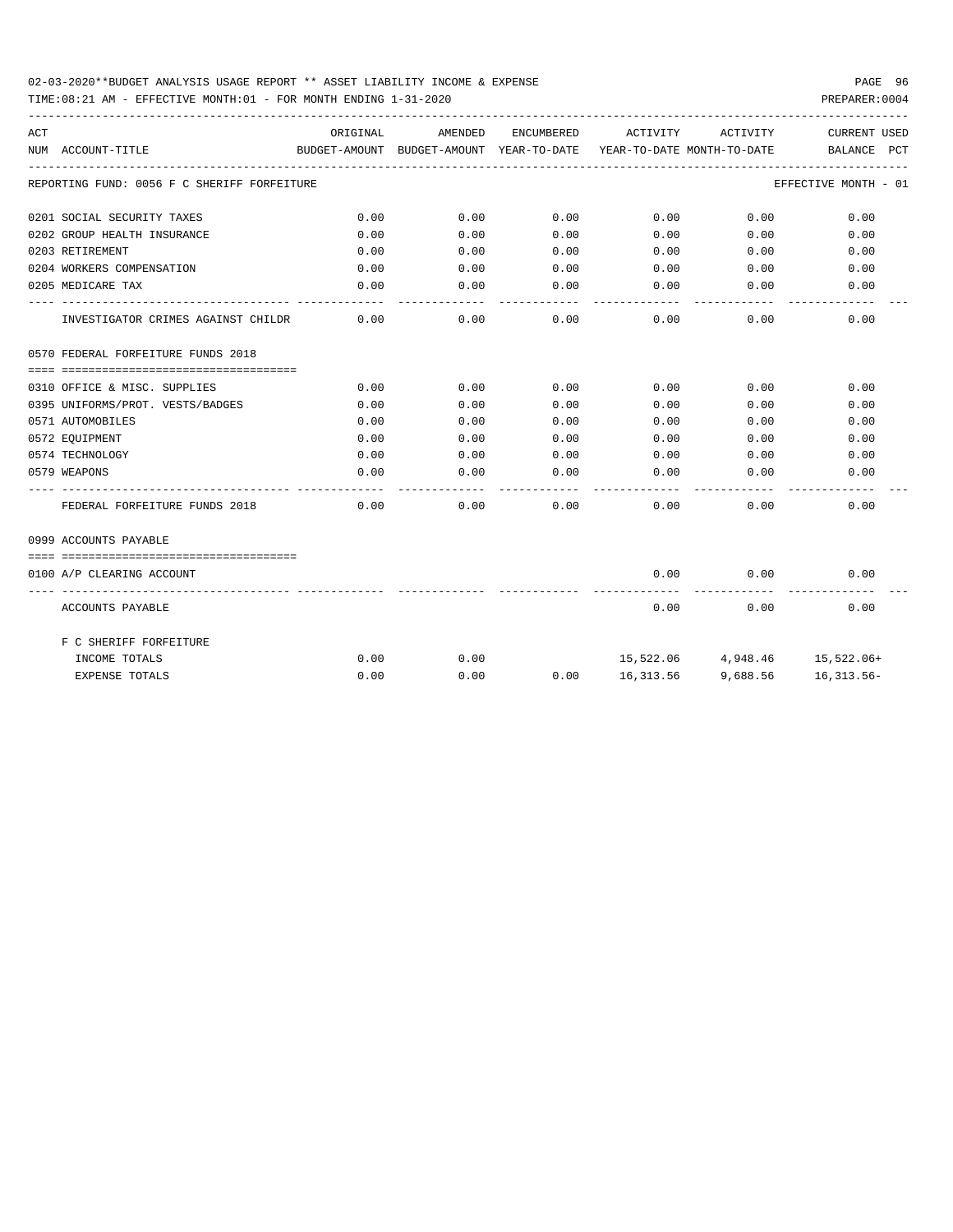|     | 02-03-2020**BUDGET ANALYSIS USAGE REPORT ** ASSET LIABILITY INCOME & EXPENSE<br>TIME: 08:21 AM - EFFECTIVE MONTH: 01 - FOR MONTH ENDING 1-31-2020 |          |                                                     |            |          |                                        | PAGE 97<br>PREPARER: 0004          |
|-----|---------------------------------------------------------------------------------------------------------------------------------------------------|----------|-----------------------------------------------------|------------|----------|----------------------------------------|------------------------------------|
| ACT | NUM ACCOUNT-TITLE                                                                                                                                 | ORIGINAL | AMENDED<br>BUDGET-AMOUNT BUDGET-AMOUNT YEAR-TO-DATE | ENCUMBERED | ACTIVITY | ACTIVITY<br>YEAR-TO-DATE MONTH-TO-DATE | <b>CURRENT USED</b><br>BALANCE PCT |
|     | REPORTING FUND: 0057 SHERIFF K-9 UNIT                                                                                                             |          |                                                     |            |          |                                        | EFFECTIVE MONTH - 01               |
|     | 0103 CASH                                                                                                                                         |          |                                                     |            |          |                                        |                                    |
|     | 0100 SHERIFF K-9 UNIT-COMB.FUND CHECKIN                                                                                                           |          |                                                     |            | 0.00     | 0.00                                   | 49.11                              |
|     | CASH                                                                                                                                              |          |                                                     |            | 0.00     | 0.00                                   | 49.11                              |
|     | 0200 SYSTEM ADDED LIABILITY DEPARTMENT                                                                                                            |          |                                                     |            |          |                                        |                                    |
|     | 0910 SYSTEM ADDED LIABILITY LINE-ITEM                                                                                                             |          |                                                     |            | 0.00     | 0.00                                   | 0.00                               |
|     | SYSTEM ADDED LIABILITY DEPARTMENT                                                                                                                 |          |                                                     |            | 0.00     | 0.00                                   | 0.00                               |
|     | 0271 EQUITY ACCOUNT                                                                                                                               |          |                                                     |            |          |                                        |                                    |
|     | 0200 EQUITY ACCOUNT                                                                                                                               |          |                                                     |            | 0.00     | 0.00                                   | 49.11                              |
|     | EQUITY ACCOUNT                                                                                                                                    |          |                                                     |            | 0.00     | 0.00                                   | 49.11                              |
|     | 0300 CASH                                                                                                                                         |          |                                                     |            |          |                                        |                                    |
|     | 0157 BEGINNING CASH BALANCE                                                                                                                       | 0.00     | 0.00                                                |            | 0.00     | 0.00                                   | 0.00                               |
|     | CASH                                                                                                                                              | 0.00     | 0.00                                                | 0.00       | 0.00     | 0.00                                   | 0.00                               |
|     | 0360 INTEREST INCOME                                                                                                                              |          |                                                     |            |          |                                        |                                    |
|     | 0100 INTEREST EARNINGS<br>----------------- ---                                                                                                   | 0.00     | 0.00                                                |            | 0.00     | 0.00                                   | 0.00                               |
|     | INTEREST INCOME                                                                                                                                   | 0.00     | 0.00                                                | 0.00       | 0.00     | 0.00                                   | 0.00                               |
|     | 0370 MISCELLANEOUS INCOME                                                                                                                         |          |                                                     |            |          |                                        |                                    |
|     | 0560 SHERIFF K-9 UNIT                                                                                                                             | 0.00     | 0.00                                                |            | 0.00     | 0.00                                   | 0.00                               |
|     | MISCELLANEOUS INCOME                                                                                                                              | 0.00     | 0.00                                                | 0.00       | 0.00     | 0.00                                   | 0.00                               |
|     | 0560 SHERIFF K-9 UNIT                                                                                                                             |          |                                                     |            |          |                                        |                                    |
|     | 0310 SUPPLIES                                                                                                                                     | 0.00     | 0.00                                                | 0.00       | 0.00     | 0.00                                   | 0.00                               |
|     | 0395 UNIFORMS                                                                                                                                     | 0.00     | 0.00                                                | 0.00       | 0.00     | 0.00                                   | 0.00                               |
|     | 0427 OUT OF COUNTY TRAVEL                                                                                                                         | 0.00     | 0.00                                                | 0.00       | 0.00     | 0.00                                   | 0.00                               |
|     | 0428 TRAINING/TUITION                                                                                                                             | 0.00     | 0.00                                                | 0.00       | 0.00     | 0.00                                   | 0.00                               |
|     | 0571 EQUIPMENT                                                                                                                                    | 0.00     | 0.00                                                | 0.00       | 0.00     | 0.00                                   | 0.00                               |
|     | 0580 PURCHASE OF ANIMAL                                                                                                                           | 0.00     | 0.00                                                | 0.00       | 0.00     | 0.00                                   | 0.00                               |
|     | SHERIFF K-9 UNIT                                                                                                                                  | 0.00     | 0.00                                                | 0.00       | 0.00     | 0.00                                   | 0.00                               |
|     | SHERIFF K-9 UNIT                                                                                                                                  |          |                                                     |            |          |                                        |                                    |
|     | INCOME TOTALS                                                                                                                                     | 0.00     | 0.00                                                |            | 0.00     | 0.00                                   | 0.00                               |
|     | EXPENSE TOTALS                                                                                                                                    | 0.00     | 0.00                                                | 0.00       | 0.00     | 0.00                                   | 0.00                               |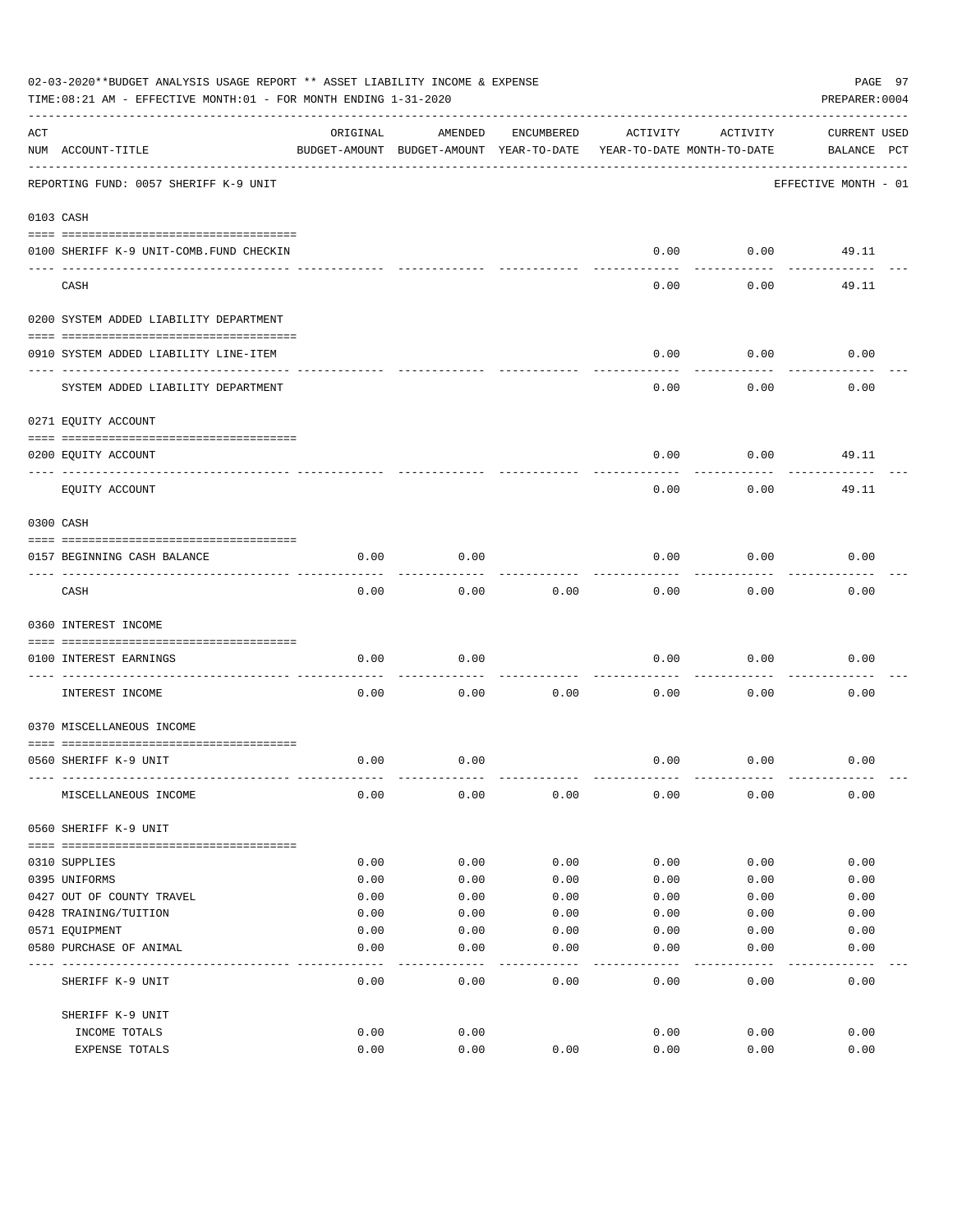|                    | 02-03-2020**BUDGET ANALYSIS USAGE REPORT ** ASSET LIABILITY INCOME & EXPENSE<br>TIME: 08:21 AM - EFFECTIVE MONTH: 01 - FOR MONTH ENDING 1-31-2020                                                                                                                                                                                                                                                                                                                                         |                      |                       |                   |                                                                                 |                                  | PAGE 98<br>PREPARER: 0004          |                      |
|--------------------|-------------------------------------------------------------------------------------------------------------------------------------------------------------------------------------------------------------------------------------------------------------------------------------------------------------------------------------------------------------------------------------------------------------------------------------------------------------------------------------------|----------------------|-----------------------|-------------------|---------------------------------------------------------------------------------|----------------------------------|------------------------------------|----------------------|
| $\mathop{\rm ACT}$ | NUM ACCOUNT-TITLE                                                                                                                                                                                                                                                                                                                                                                                                                                                                         | ORIGINAL             | AMENDED               | ENCUMBERED        | ACTIVITY<br>BUDGET-AMOUNT BUDGET-AMOUNT YEAR-TO-DATE YEAR-TO-DATE MONTH-TO-DATE | ACTIVITY                         | <b>CURRENT USED</b><br>BALANCE PCT |                      |
|                    | REPORTING FUND: 0059 DRUG COURT PROGRAM                                                                                                                                                                                                                                                                                                                                                                                                                                                   |                      |                       |                   |                                                                                 |                                  | EFFECTIVE MONTH - 01               |                      |
|                    | 0103 CASH                                                                                                                                                                                                                                                                                                                                                                                                                                                                                 |                      |                       |                   |                                                                                 |                                  |                                    |                      |
|                    | 0100 DRUG COURT-COMBINED FUNDS                                                                                                                                                                                                                                                                                                                                                                                                                                                            |                      |                       |                   |                                                                                 | 1, 191. 75 - 202. 33 29, 849. 29 |                                    |                      |
|                    | CASH                                                                                                                                                                                                                                                                                                                                                                                                                                                                                      |                      |                       |                   | 1,191.75-                                                                       | -------------                    | 202.33 29,849.29                   |                      |
|                    | 0120 RECEIVABLES                                                                                                                                                                                                                                                                                                                                                                                                                                                                          |                      |                       |                   |                                                                                 |                                  |                                    |                      |
|                    | 0313 DUE FROM OTHER FUNDS                                                                                                                                                                                                                                                                                                                                                                                                                                                                 |                      |                       |                   | 0.00                                                                            | 0.00                             | 324.05                             |                      |
|                    | <b>RECEIVABLES</b>                                                                                                                                                                                                                                                                                                                                                                                                                                                                        |                      |                       |                   | 0.00                                                                            | 0.00                             | ----------<br>324.05               |                      |
|                    | 0200 SYSTEM ADDED LIABILITY DEPARTMENT                                                                                                                                                                                                                                                                                                                                                                                                                                                    |                      |                       |                   |                                                                                 |                                  |                                    |                      |
|                    | 0910 SYSTEM ADDED LIABILITY LINE-ITEM                                                                                                                                                                                                                                                                                                                                                                                                                                                     |                      |                       |                   |                                                                                 | $1,642.50 - 0.00$ $1,642.50 -$   |                                    |                      |
|                    | SYSTEM ADDED LIABILITY DEPARTMENT                                                                                                                                                                                                                                                                                                                                                                                                                                                         |                      |                       |                   | 1,642.50-                                                                       | 0.00                             | 1,642.50-                          |                      |
|                    | 0271 EQUITY ACCOUNT                                                                                                                                                                                                                                                                                                                                                                                                                                                                       |                      |                       |                   |                                                                                 |                                  |                                    |                      |
|                    | 0200 EQUITY ACCOUNT                                                                                                                                                                                                                                                                                                                                                                                                                                                                       |                      |                       |                   | 0.00                                                                            | $0.00$ $31,365.09$               |                                    |                      |
|                    | EQUITY ACCOUNT                                                                                                                                                                                                                                                                                                                                                                                                                                                                            |                      |                       |                   | 0.00                                                                            |                                  | $0.00$ 31,365.09                   |                      |
|                    | 0300 CASH                                                                                                                                                                                                                                                                                                                                                                                                                                                                                 |                      |                       |                   |                                                                                 |                                  |                                    |                      |
|                    | 0159 BEGINNING CASH BALANCE                                                                                                                                                                                                                                                                                                                                                                                                                                                               | 0.00                 | 0.00                  |                   | 0.00                                                                            | 0.00                             | 0.00                               |                      |
|                    | CASH                                                                                                                                                                                                                                                                                                                                                                                                                                                                                      | 0.00                 | 0.00                  | 0.00              | 0.00                                                                            | 0.00                             | 0.00                               |                      |
|                    | 0360 INTEREST EARNINGS                                                                                                                                                                                                                                                                                                                                                                                                                                                                    |                      |                       |                   |                                                                                 |                                  |                                    |                      |
|                    | 0100 INTEREST EARNINGS                                                                                                                                                                                                                                                                                                                                                                                                                                                                    | 0.00                 | 0.00                  |                   |                                                                                 | $27.51$ 6.14 $27.51+$            |                                    |                      |
|                    | INTEREST EARNINGS                                                                                                                                                                                                                                                                                                                                                                                                                                                                         | 0.00                 | 0.00                  | 0.00              | 27.51                                                                           | 6.14                             | $27.51+$                           |                      |
|                    | 0370 DRUG COURT INCOME<br>$\begin{minipage}{0.03\textwidth} \begin{tabular}{l} \textbf{0.04\textwidth} \textbf{0.04\textwidth} \textbf{0.04\textwidth} \textbf{0.04\textwidth} \textbf{0.04\textwidth} \textbf{0.04\textwidth} \textbf{0.04\textwidth} \textbf{0.04\textwidth} \textbf{0.04\textwidth} \textbf{0.04\textwidth} \textbf{0.04\textwidth} \textbf{0.04\textwidth} \textbf{0.04\textwidth} \textbf{0.04\textwidth} \textbf{0.04\textwidth} \textbf{0.04\textwidth} \textbf{0$ |                      |                       |                   |                                                                                 |                                  |                                    |                      |
|                    | 0425 DRUG COURT FEE                                                                                                                                                                                                                                                                                                                                                                                                                                                                       |                      | 4,000.00 4,000.00     |                   |                                                                                 |                                  | 423.24 196.19 3,576.76 11          |                      |
|                    | 0426 SPECIALTY COURT                                                                                                                                                                                                                                                                                                                                                                                                                                                                      | 0.00                 | 0.00<br>------------- |                   | 0.00<br>------------                                                            | 0.00<br>------------             | 0.00<br>-------------              | $- - -$              |
|                    | DRUG COURT INCOME                                                                                                                                                                                                                                                                                                                                                                                                                                                                         | 4,000.00             | 4,000.00              | 0.00              | 423.24                                                                          | 196.19                           | 3,576.76 11                        |                      |
|                    | 0425 DRUG COURT EXPENSE                                                                                                                                                                                                                                                                                                                                                                                                                                                                   |                      |                       |                   |                                                                                 |                                  |                                    |                      |
|                    | 0433 DRUG COURT PROGRAMS                                                                                                                                                                                                                                                                                                                                                                                                                                                                  |                      | 600.00 600.00         |                   | $0.00$ $0.00$ $0.00$ $0.00$ $0.00$ $0.00$                                       |                                  |                                    | 0 <sub>0</sub>       |
|                    | 0437 ATTORNEY FEES DRUG COURT                                                                                                                                                                                                                                                                                                                                                                                                                                                             |                      | 3,400.00 3,400.00     |                   | $0.00$ $0.00$ $0.00$ $0.00$ $3,400.00$                                          |                                  |                                    | 0 <sub>0</sub>       |
|                    | 0439 INVESTIGATOR EXPENSE                                                                                                                                                                                                                                                                                                                                                                                                                                                                 | 0.00                 | 0.00                  | 0.00<br>--------- | 0.00                                                                            | 0.00                             | 0.00                               |                      |
|                    | DRUG COURT EXPENSE                                                                                                                                                                                                                                                                                                                                                                                                                                                                        | 4,000.00             | 4,000.00              | 0.00              | 0.00                                                                            | 0.00                             | 4,000.00 00                        |                      |
|                    | DRUG COURT PROGRAM                                                                                                                                                                                                                                                                                                                                                                                                                                                                        |                      |                       |                   |                                                                                 |                                  |                                    |                      |
|                    | INCOME TOTALS<br>EXPENSE TOTALS                                                                                                                                                                                                                                                                                                                                                                                                                                                           | 4,000.00<br>4,000.00 | 4,000.00<br>4,000.00  | 0.00              | 450.75<br>0.00                                                                  | 202.33<br>0.00                   | 3,549.25<br>4,000.00               | 11<br>0 <sub>0</sub> |
|                    |                                                                                                                                                                                                                                                                                                                                                                                                                                                                                           |                      |                       |                   |                                                                                 |                                  |                                    |                      |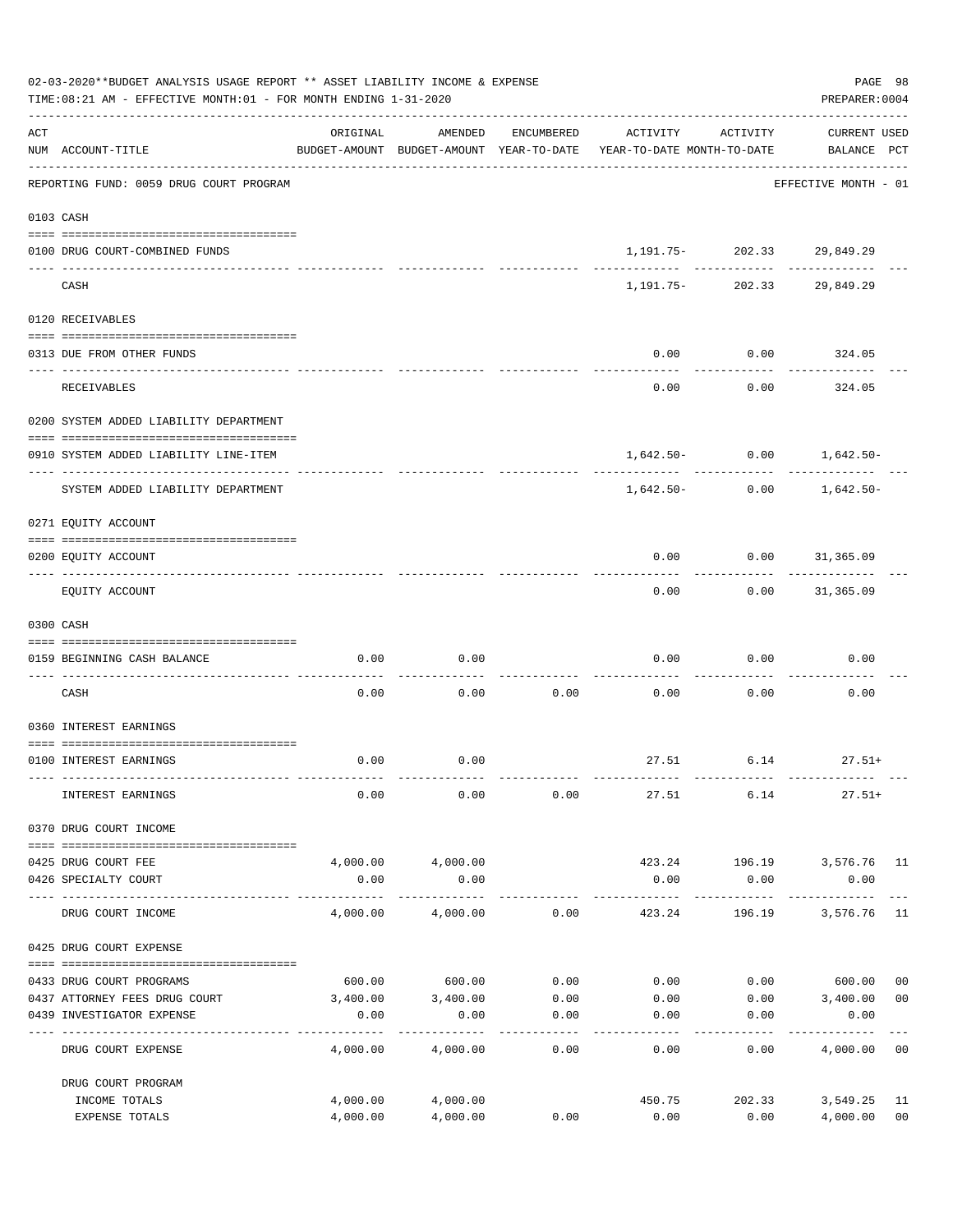|     | 02-03-2020**BUDGET ANALYSIS USAGE REPORT ** ASSET LIABILITY INCOME & EXPENSE<br>TIME: 08:21 AM - EFFECTIVE MONTH: 01 - FOR MONTH ENDING 1-31-2020 |                       |                                                     |            |                                        |                                          | PAGE 99<br>PREPARER: 0004              |
|-----|---------------------------------------------------------------------------------------------------------------------------------------------------|-----------------------|-----------------------------------------------------|------------|----------------------------------------|------------------------------------------|----------------------------------------|
| ACT | NUM ACCOUNT-TITLE                                                                                                                                 | ORIGINAL              | AMENDED<br>BUDGET-AMOUNT BUDGET-AMOUNT YEAR-TO-DATE | ENCUMBERED | ACTIVITY<br>YEAR-TO-DATE MONTH-TO-DATE | ACTIVITY                                 | <b>CURRENT USED</b><br>BALANCE PCT     |
|     | REPORTING FUND: 0060 SINKING FUND                                                                                                                 | ------------------    |                                                     |            |                                        |                                          | EFFECTIVE MONTH - 01                   |
|     | 0103 CASH                                                                                                                                         |                       |                                                     |            |                                        |                                          |                                        |
|     | 0100 SINKING-COMBINED FUND CHECKING<br>0175 TEXPOOL                                                                                               |                       |                                                     |            | 0.00                                   | 340,989.48 375,358.55 493,700.35<br>0.00 | 0.00                                   |
|     | CASH                                                                                                                                              |                       |                                                     |            | 340,989.48                             | 375,358.55                               | 493,700.35                             |
|     | 0120 RECEIVABLES                                                                                                                                  |                       |                                                     |            |                                        |                                          |                                        |
|     | 0311 TAXES RECEIVABLE<br>0312 DUE FROM OTHER GOVERNMENT<br>0313 DUE FROM OTHER FUNDS                                                              |                       |                                                     |            | 0.00<br>0.00<br>0.00                   | 0.00<br>0.00<br>0.00                     | 10,269.92<br>33.34<br>0.00             |
|     | RECEIVABLES                                                                                                                                       |                       |                                                     |            | 0.00                                   | 0.00                                     | ----------<br>10,303.26                |
|     | 0200 LIABILITY ACCOUNT                                                                                                                            |                       |                                                     |            |                                        |                                          |                                        |
|     | 0200 DEFERRED REVENUE<br>0910 SYSTEM ADDED LIABILITY LINE-ITEM                                                                                    |                       |                                                     |            | 0.00<br>0.00                           | $0.00$ 9,341.26<br>0.00                  | 0.00<br>---------                      |
|     | LIABILITY ACCOUNT                                                                                                                                 |                       |                                                     |            | 0.00                                   | 0.00                                     | 9,341.26                               |
|     | 0207 DUE TO FUND                                                                                                                                  |                       |                                                     |            |                                        |                                          |                                        |
|     | 0990 DUE TO OTHERS                                                                                                                                |                       |                                                     |            | 0.00                                   | 0.00                                     | 0.00                                   |
|     | DUE TO FUND                                                                                                                                       |                       |                                                     |            | 0.00                                   | 0.00                                     | 0.00                                   |
|     | 0271 EQUITY ACCOUNT                                                                                                                               |                       |                                                     |            |                                        |                                          |                                        |
|     | 0200 EQUITY ACCOUNT                                                                                                                               |                       |                                                     |            | 0.00                                   | 0.00                                     | 153,672.87                             |
|     | EQUITY ACCOUNT                                                                                                                                    |                       |                                                     |            | 0.00                                   | 0.00                                     | 153,672.87                             |
|     | 0300 CASH                                                                                                                                         |                       |                                                     |            |                                        |                                          |                                        |
|     | 0110 BEGINNING CASH BALANCE                                                                                                                       | 0.00<br>$- - - - - -$ | 0.00<br>.                                           |            | ------------                           | $0.00$ 0.00<br>----------                | 0.00                                   |
|     | CASH                                                                                                                                              | 0.00                  | 0.00                                                | 0.00       | 0.00                                   | 0.00                                     | 0.00                                   |
|     | 0310 PROPERTY TAXES                                                                                                                               |                       |                                                     |            |                                        |                                          |                                        |
|     | 0110 CURRENT TAXES                                                                                                                                |                       | 854,993.92 854,993.92                               |            |                                        |                                          | 574,790.75 373,811.94 280,203.17 67    |
|     | 0120 DELINQUENT TAXES                                                                                                                             | 500.00                | 500.00                                              |            | 3,941.21                               | 1,546.61<br>------------                 | 3,441.21+ 788                          |
|     | PROPERTY TAXES                                                                                                                                    |                       | 855,493.92 855,493.92 0.00                          |            |                                        |                                          | 578, 731.96 375, 358.55 276, 761.96 68 |
|     | 0318 OTHER TAXES                                                                                                                                  |                       |                                                     |            |                                        |                                          |                                        |
|     | 0120 PAY N LIEU TAX/GRASSLAND                                                                                                                     | 0.00                  | 0.00                                                |            |                                        | 0.00<br>0.00                             | 0.00                                   |
|     | 0121 PAY N LIEU TAX/UPPER TRINITY                                                                                                                 | 0.00                  | 0.00<br>----------                                  |            | 144.00                                 | 0.00                                     | 144.00+                                |
|     | OTHER TAXES                                                                                                                                       | 0.00                  | 0.00                                                | 0.00       | 144.00                                 | 0.00                                     | 144.00+                                |

0360 INTEREST EARNINGS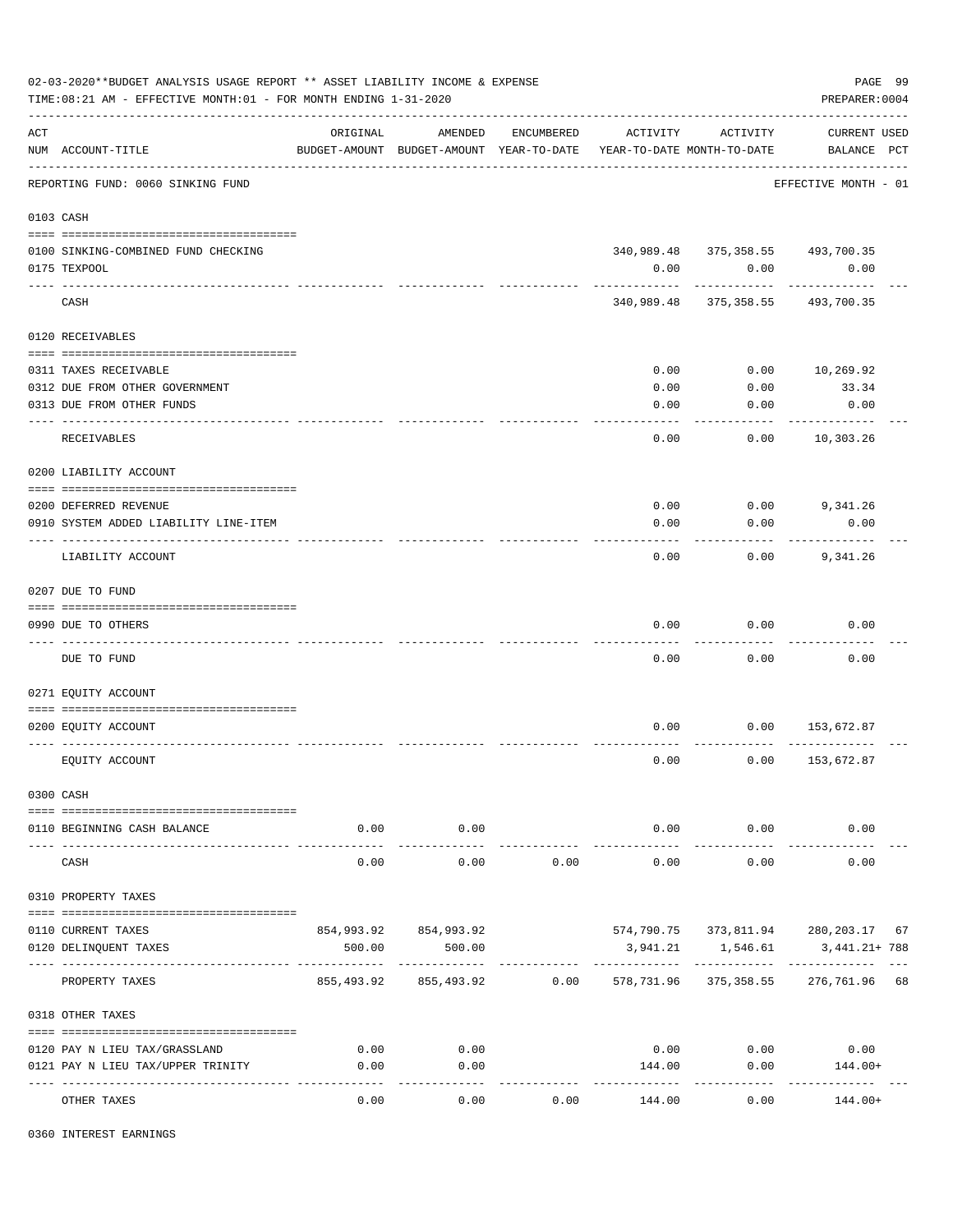| 02-03-2020**BUDGET ANALYSIS USAGE REPORT ** ASSET LIABILITY INCOME & EXPENSE |  |  |  | PAGE 100 |  |
|------------------------------------------------------------------------------|--|--|--|----------|--|
|                                                                              |  |  |  |          |  |

TIME:08:21 AM - EFFECTIVE MONTH:01 - FOR MONTH ENDING 1-31-2020

| ACT                                     | ORIGINAL   | AMENDED                                  | <b>ENCUMBERED</b> | <b>ACTIVITY</b> | ACTIVITY                   | <b>CURRENT USED</b>  |                |
|-----------------------------------------|------------|------------------------------------------|-------------------|-----------------|----------------------------|----------------------|----------------|
| NUM ACCOUNT-TITLE                       |            | BUDGET-AMOUNT BUDGET-AMOUNT YEAR-TO-DATE |                   |                 | YEAR-TO-DATE MONTH-TO-DATE | BALANCE              | PCT            |
| REPORTING FUND: 0060 SINKING FUND       |            |                                          |                   |                 |                            | EFFECTIVE MONTH - 01 |                |
|                                         |            |                                          |                   |                 |                            |                      |                |
|                                         |            |                                          |                   |                 |                            |                      |                |
| 0100 INTEREST EARNINGS                  | 0.00       | 0.00                                     |                   | 0.00            | 0.00                       | 0.00                 |                |
| 0200 INTEREST, 2017 GO BONDS            | 0.00       | 0.00                                     |                   | 0.00            | 0.00                       | 0.00                 |                |
| 0300 INTEREST, 2018 GO BONDS            | 0.00       | 0.00                                     |                   | 0.00            | 0.00                       | 0.00                 |                |
| INTEREST EARNINGS                       | 0.00       | 0.00                                     | 0.00              | 0.00            | 0.00                       | 0.00                 |                |
| 0370 MISCELLANEOUS                      |            |                                          |                   |                 |                            |                      |                |
|                                         |            |                                          |                   |                 |                            |                      |                |
| 0130 REFUNDS & MISCELLANEOUS            | 0.00       | 0.00                                     |                   | 0.00            | 0.00                       | 0.00                 |                |
| MISCELLANEOUS                           | 0.00       | 0.00                                     | 0.00              | 0.00            | 0.00                       | 0.00                 |                |
| 0620 DEBT SERVICE                       |            |                                          |                   |                 |                            |                      |                |
|                                         |            |                                          |                   |                 |                            |                      |                |
| 0309 ANNUAL PAYING AGENT REGISTRAR FEES | 500.00     | 500.00                                   | 0.00              | 186.48          | 0.00                       | 313.52               | 37             |
| 0400 BOND LEGAL FEES                    | 0.00       | 0.00                                     | 0.00              | 0.00            | 0.00                       | 0.00                 |                |
| 0401 CONTINUING DISCLOSURE FEES         | 2,250.00   | 2,250.00                                 | 0.00              | 0.00            | 0.00                       | 2,250.00             | 0 <sub>0</sub> |
| 0490 MISCELLANEOUS                      | 83,118.92  | 83,118.92                                | 0.00              | 0.00            | 0.00                       | 83,118.92            | 0 <sub>0</sub> |
| 0627 PRINCIPAL, 2017 GO BONDS           | 170,000.00 | 170,000.00                               | 0.00              | 0.00            | 0.00                       | 170,000.00           | 0 <sub>0</sub> |
| 0630 PRINCIPAL, 2018 GO BONDS           | 40,000.00  | 40,000.00                                | 0.00              | 0.00            | 0.00                       | 40,000.00            | 0 <sub>0</sub> |
| DEBT SERVICE                            | 295,868.92 | 295,868.92                               | 0.00              | 186.48          | 0.00                       | 295,682.44           | 0 <sup>0</sup> |
| 0660 DEBT SERVICE INTEREST              |            |                                          |                   |                 |                            |                      |                |
|                                         |            |                                          |                   |                 |                            |                      |                |
| 0667 INTEREST, 2017 GO BONDS            | 203,075.00 | 203,075.00                               | 0.00              | 0.00            | 0.00                       | 203,075.00           | 00             |
| 0670 INTEREST, 2018 GO BONDS            | 356,550.00 | 356,550.00                               | 0.00              | 237,700.00      | 0.00                       | 118,850.00           | 67             |
| DEBT SERVICE INTEREST                   | 559,625.00 | 559,625.00                               | 0.00              | 237,700.00      | 0.00                       | 321,925.00           | 42             |
| SINKING FUND                            |            |                                          |                   |                 |                            |                      |                |
| INCOME TOTALS                           | 855,493.92 | 855,493.92                               |                   | 578,875.96      | 375,358.55                 | 276,617.96           | 68             |
| <b>EXPENSE TOTALS</b>                   | 855,493.92 | 855, 493.92                              | 0.00              | 237,886.48      | 0.00                       | 617,607.44           | 28             |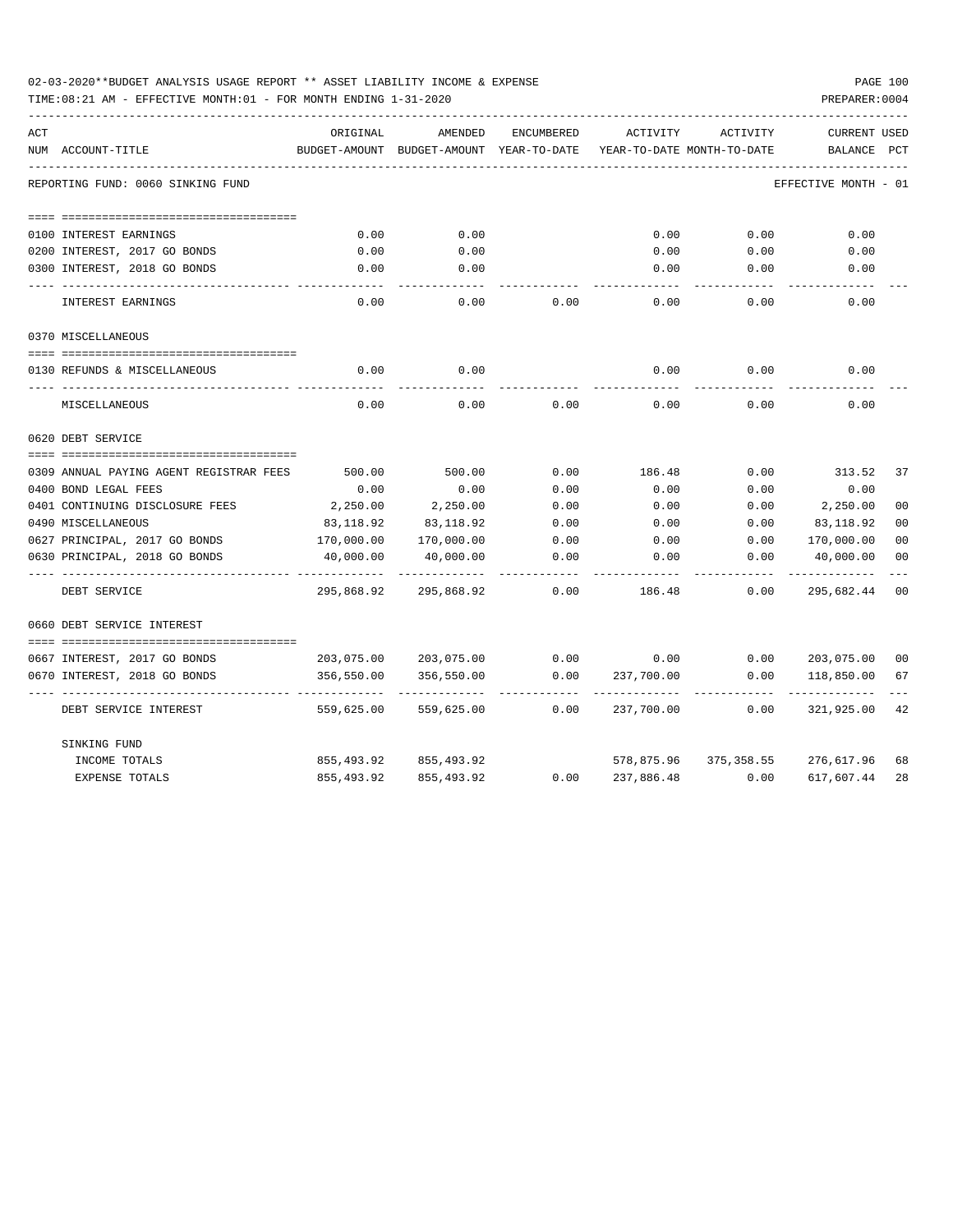|     | 02-03-2020**BUDGET ANALYSIS USAGE REPORT ** ASSET LIABILITY INCOME & EXPENSE<br>TIME:08:21 AM - EFFECTIVE MONTH:01 - FOR MONTH ENDING 1-31-2020 |          |                                                     |                   |          |                                        | PAGE 101<br>PREPARER: 0004         |                |
|-----|-------------------------------------------------------------------------------------------------------------------------------------------------|----------|-----------------------------------------------------|-------------------|----------|----------------------------------------|------------------------------------|----------------|
| ACT | NUM ACCOUNT-TITLE                                                                                                                               | ORIGINAL | AMENDED<br>BUDGET-AMOUNT BUDGET-AMOUNT YEAR-TO-DATE | <b>ENCUMBERED</b> | ACTIVITY | ACTIVITY<br>YEAR-TO-DATE MONTH-TO-DATE | <b>CURRENT USED</b><br>BALANCE PCT |                |
|     | REPORTING FUND: 0061 DIST.CLK.CO.&DIST.CT.TECH.-COMB.FUN                                                                                        |          |                                                     |                   |          |                                        | EFFECTIVE MONTH - 01               |                |
|     | 0103 CASH                                                                                                                                       |          |                                                     |                   |          |                                        |                                    |                |
|     | 0100 DIST.CLK.CO.& DIST.CT.TECH.-COMBIN                                                                                                         |          |                                                     |                   |          |                                        | 83.47 0.00 3,376.62                |                |
|     | CASH                                                                                                                                            |          |                                                     |                   | 83.47    | 0.00                                   | 3,376.62                           |                |
|     | 0120 RECEIVABLES                                                                                                                                |          |                                                     |                   |          |                                        |                                    |                |
|     | 0313 DUE FROM OTHER FUNDS                                                                                                                       |          |                                                     |                   | 0.00     | 0.00                                   | 39.93                              |                |
|     | RECEIVABLES                                                                                                                                     |          |                                                     |                   | 0.00     | 0.00                                   | 39.93                              |                |
|     | 0271 EQUITY ACCOUNT                                                                                                                             |          |                                                     |                   |          |                                        |                                    |                |
|     | 0200 EQUITY ACCOUNT                                                                                                                             |          |                                                     |                   | 0.00     | 0.00                                   | 3,333.08                           |                |
|     | ---- ------------<br>EQUITY ACCOUNT                                                                                                             |          |                                                     |                   | 0.00     | 0.00                                   | 3,333.08                           |                |
|     | 0300 CASH                                                                                                                                       |          |                                                     |                   |          |                                        |                                    |                |
|     | 0161 BEGINNING CASH BALANCE                                                                                                                     | 2,800.00 | 2,800.00                                            |                   | 0.00     | 0.00                                   | 2,800.00                           | 0 <sub>0</sub> |
|     | CASH                                                                                                                                            | 2,800.00 | 2,800.00                                            | 0.00              | 0.00     | 0.00                                   | 2,800.00                           | 0 <sup>0</sup> |
|     | 0370 DIST.CLK.MISCELLANEOUS INCOME                                                                                                              |          |                                                     |                   |          |                                        |                                    |                |
|     | 0440 DIST.CLK.CO.& DIST.CT.TECHNOLOGY F                                                                                                         | 0.00     | 0.00                                                |                   | 83.47    | 0.00                                   | $83.47+$                           |                |
|     | DIST.CLK.MISCELLANEOUS INCOME                                                                                                                   | 0.00     | 0.00                                                | 0.00              | 83.47    | 0.00                                   | $83.47+$                           |                |
|     | 0440 DIST.CLK.COURT TECHNOLOGY EQUIPMEN                                                                                                         |          |                                                     |                   |          |                                        |                                    |                |
|     | 0572 OFFICE EOUIPMENT                                                                                                                           | 2,800.00 | 2,800.00                                            | 0.00              | 0.00     | 0.00                                   | 2,800.00                           | 0 <sub>0</sub> |
|     | DIST.CLK.COURT TECHNOLOGY EQUIPMEN                                                                                                              | 2,800.00 | 2,800.00                                            | 0.00              | 0.00     | 0.00                                   | 2,800.00                           | 0 <sub>0</sub> |
|     | DIST.CLK.CO.&DIST.CT.TECH.-COMB.FU                                                                                                              |          |                                                     |                   |          |                                        |                                    |                |
|     | INCOME TOTALS                                                                                                                                   | 2,800.00 | 2,800.00                                            |                   | 83.47    | 0.00                                   | 2,716.53                           | 03             |
|     | <b>EXPENSE TOTALS</b>                                                                                                                           | 2,800.00 | 2,800.00                                            | 0.00              | 0.00     | 0.00                                   | 2,800.00                           | 0 <sub>0</sub> |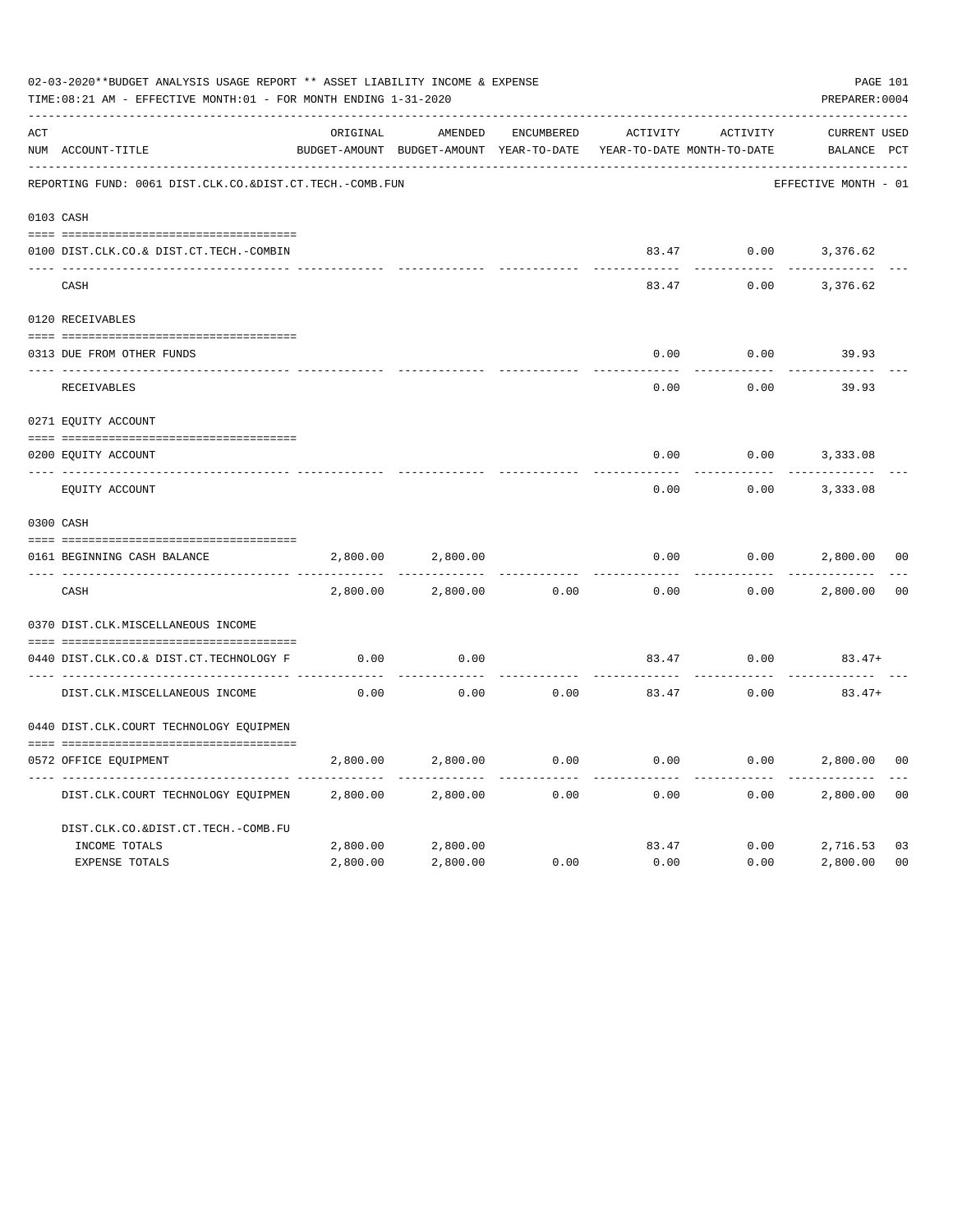|     | 02-03-2020**BUDGET ANALYSIS USAGE REPORT ** ASSET LIABILITY INCOME & EXPENSE<br>TIME:08:21 AM - EFFECTIVE MONTH:01 - FOR MONTH ENDING 1-31-2020 |                        |                                                                                            |                    |                       |                                       | PAGE 102<br>PREPARER: 0004        |                      |
|-----|-------------------------------------------------------------------------------------------------------------------------------------------------|------------------------|--------------------------------------------------------------------------------------------|--------------------|-----------------------|---------------------------------------|-----------------------------------|----------------------|
| ACT | NUM ACCOUNT-TITLE                                                                                                                               | ORIGINAL               | AMENDED<br>BUDGET-AMOUNT BUDGET-AMOUNT YEAR-TO-DATE YEAR-TO-DATE MONTH-TO-DATE BALANCE PCT | ENCUMBERED         | ACTIVITY              | ACTIVITY                              | CURRENT USED                      |                      |
|     | REPORTING FUND: 0062 DIST.CLK.COURT RECORDS PRESERVATION                                                                                        |                        |                                                                                            |                    |                       |                                       | EFFECTIVE MONTH - 01              |                      |
|     | 0103 CASH                                                                                                                                       |                        |                                                                                            |                    |                       |                                       |                                   |                      |
|     | 0100 DIST.CLK.COURT RECORDS PRESERVATIO                                                                                                         |                        |                                                                                            |                    |                       | 957.32 7.26 35,026.18<br>------------ | .                                 |                      |
|     | CASH                                                                                                                                            |                        |                                                                                            |                    | 957.32                |                                       | 7.26 35,026.18                    |                      |
|     | 0120 RECEIVABLES                                                                                                                                |                        |                                                                                            |                    |                       |                                       |                                   |                      |
|     | 0313 DUE FROM OTHER FUNDS                                                                                                                       |                        |                                                                                            |                    | 0.00                  | $0.00$ 222.25                         |                                   |                      |
|     | RECEIVABLES                                                                                                                                     |                        |                                                                                            |                    | 0.00                  | 0.00                                  | 222.25                            |                      |
|     | 0271 EQUITY ACCOUNT                                                                                                                             |                        |                                                                                            |                    |                       |                                       |                                   |                      |
|     | 0200 EQUITY ACCOUNT                                                                                                                             |                        |                                                                                            |                    | 0.00                  | $0.00$ $34,291.11$                    |                                   |                      |
|     | EQUITY ACCOUNT                                                                                                                                  |                        |                                                                                            |                    | 0.00                  |                                       | -----------<br>$0.00$ $34,291.11$ |                      |
|     | 0300 CASH                                                                                                                                       |                        |                                                                                            |                    |                       |                                       |                                   |                      |
|     | 0162 BEGINNING CASH BALANCE                                                                                                                     |                        | 27,500.00 27,500.00                                                                        |                    |                       | $0.00$ $0.00$ $27,500.00$ 00          |                                   |                      |
|     | CASH                                                                                                                                            |                        | 27,500.00 27,500.00 0.00                                                                   |                    | 0.00                  |                                       | . <u>.</u><br>0.00 27,500.00      | 0 <sub>0</sub>       |
|     | 0360 INTEREST EARNINGS                                                                                                                          |                        |                                                                                            |                    |                       |                                       |                                   |                      |
|     | 0100 INTEREST EARNINGS                                                                                                                          | 0.00                   | 0.00                                                                                       |                    |                       | $31.70$ $7.26$ $31.70+$               |                                   |                      |
|     | INTEREST EARNINGS                                                                                                                               | 0.00                   | 0.00                                                                                       | ----------<br>0.00 | 31.70                 | -----------<br>7.26                   | 31.70+                            |                      |
|     | 0370 DIST.CLK.COURT MISCELLAEOUS INCOME                                                                                                         |                        |                                                                                            |                    |                       |                                       |                                   |                      |
|     | 0133 DIST.CLK.COURT RECORDS PRESERVATIO 2,500.00 2,500.00                                                                                       |                        |                                                                                            |                    |                       | 925.62 0.00 1,574.38                  |                                   | 37                   |
|     | DIST.CLK.COURT MISCELLAEOUS INCOME                                                                                                              | 2,500.00               | 2,500.00                                                                                   | 0.00               | 925.62                | 0.00                                  | 1,574.38 37                       |                      |
|     | 0449 DIST.CLK.RECORDS PRES.EQUIPMENT                                                                                                            |                        |                                                                                            |                    |                       |                                       |                                   |                      |
|     | 0572 OFFICE EQUIPMENT                                                                                                                           | 30,000.00              | 30,000.00                                                                                  | 0.00               | 0.00                  | 0.00                                  | 30,000.00 00                      |                      |
|     | DIST.CLK.RECORDS PRES.EQUIPMENT                                                                                                                 | 30,000.00              | 30,000.00                                                                                  | 0.00               | -------------<br>0.00 | ------------<br>0.00                  | -------------<br>30,000.00        | 0 <sub>0</sub>       |
|     | DIST.CLK.COURT RECORDS PRESERVATIO                                                                                                              |                        |                                                                                            |                    |                       |                                       |                                   |                      |
|     | INCOME TOTALS<br>EXPENSE TOTALS                                                                                                                 | 30,000.00<br>30,000.00 | 30,000.00<br>30,000.00                                                                     | 0.00               | 957.32<br>0.00        | 7.26<br>0.00                          | 29,042.68<br>30,000.00            | 03<br>0 <sub>0</sub> |
|     |                                                                                                                                                 |                        |                                                                                            |                    |                       |                                       |                                   |                      |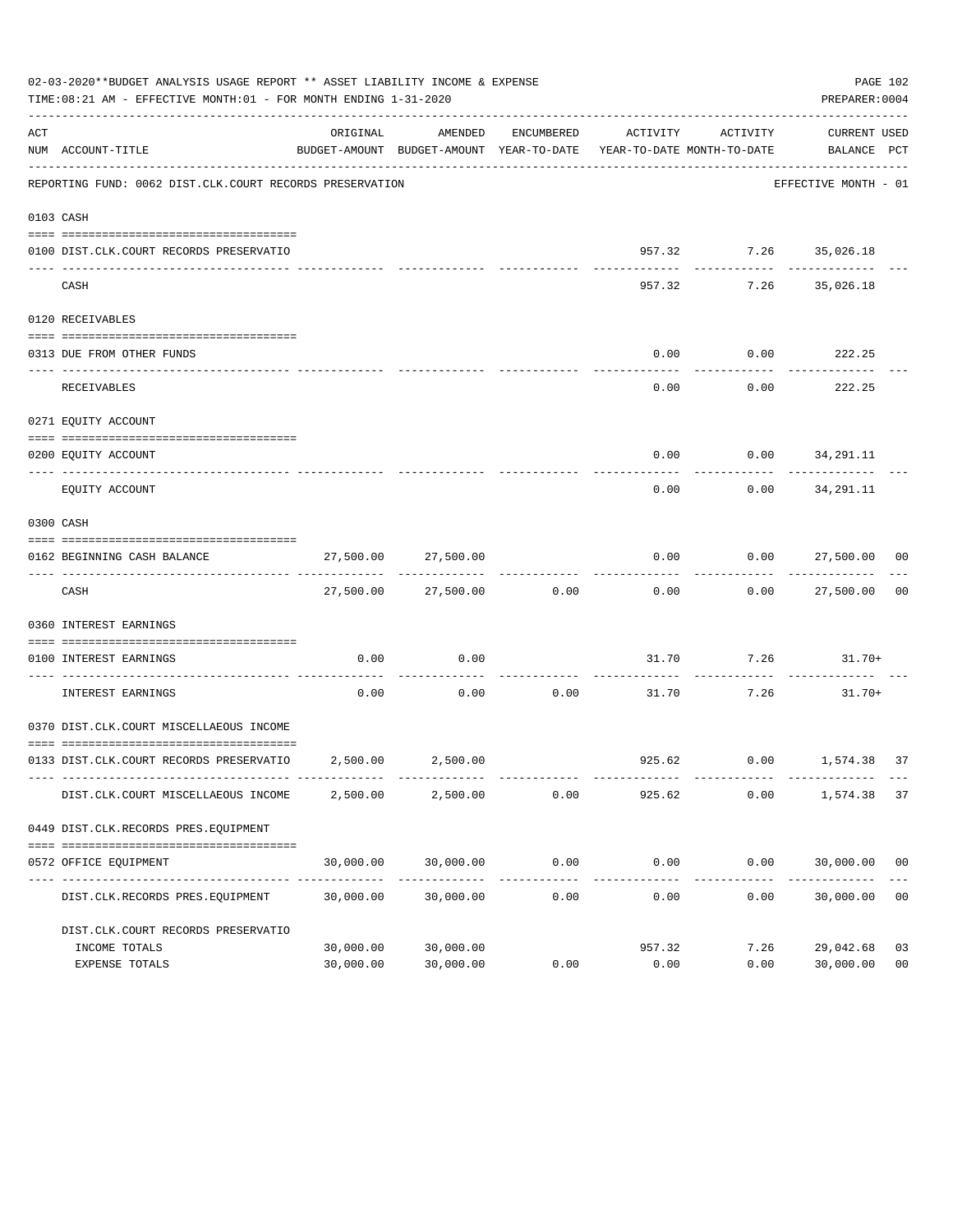|     | 02-03-2020**BUDGET ANALYSIS USAGE REPORT ** ASSET LIABILITY INCOME & EXPENSE<br>TIME:08:21 AM - EFFECTIVE MONTH:01 - FOR MONTH ENDING 1-31-2020 |          |                                                     |            |          |                                        | PAGE 103<br>PREPARER: 0004         |  |
|-----|-------------------------------------------------------------------------------------------------------------------------------------------------|----------|-----------------------------------------------------|------------|----------|----------------------------------------|------------------------------------|--|
| ACT | NUM ACCOUNT-TITLE                                                                                                                               | ORIGINAL | AMENDED<br>BUDGET-AMOUNT BUDGET-AMOUNT YEAR-TO-DATE | ENCUMBERED | ACTIVITY | ACTIVITY<br>YEAR-TO-DATE MONTH-TO-DATE | <b>CURRENT USED</b><br>BALANCE PCT |  |
|     | REPORTING FUND: 0063 LAW ENF. EDUCATION CONST.#1                                                                                                |          |                                                     |            |          |                                        | EFFECTIVE MONTH - 01               |  |
|     | 0103 CASH                                                                                                                                       |          |                                                     |            |          |                                        |                                    |  |
|     | 0100 LEOSE CONST.#1-COMBINED FUNDS CHEC                                                                                                         |          |                                                     |            |          |                                        | $0.00$ $0.00$ $1,688.40$           |  |
|     | CASH                                                                                                                                            |          |                                                     |            | 0.00     | 0.00                                   | 1,688.40                           |  |
|     | 0200 LIABILITY ACCOUNT                                                                                                                          |          |                                                     |            |          |                                        |                                    |  |
|     | 0910 SYSTEM ADDED LIABILITY LINE ITEM                                                                                                           |          |                                                     |            | 0.00     | 0.00                                   | 0.00                               |  |
|     | LIABILITY ACCOUNT                                                                                                                               |          |                                                     |            | 0.00     | 0.00                                   | 0.00                               |  |
|     | 0271 EQUITY ACCOUNT                                                                                                                             |          |                                                     |            |          |                                        |                                    |  |
|     | 0200 EQUITY ACCOUNT                                                                                                                             |          |                                                     |            | 0.00     | 0.00                                   | 1,688.40                           |  |
|     | EQUITY ACCOUNT                                                                                                                                  |          |                                                     |            | 0.00     | 0.00                                   | 1,688.40                           |  |
|     | 0300 CASH                                                                                                                                       |          |                                                     |            |          |                                        |                                    |  |
|     | 0151 BEGINNING CASH BALANCE                                                                                                                     | 0.00     | 0.00                                                |            | 0.00     | 0.00                                   | 0.00                               |  |
|     | CASH                                                                                                                                            | 0.00     | 0.00                                                | 0.00       | 0.00     | 0.00                                   | 0.00                               |  |
|     | 0370 MISCELLANEOUS INCOME                                                                                                                       |          |                                                     |            |          |                                        |                                    |  |
|     | 0130 REFUNDS & MISCELLANEOUS                                                                                                                    | 0.00     | 0.00                                                |            | 0.00     | 0.00                                   | 0.00                               |  |
|     | 0160 PEACE OFFICER ALLOCATION                                                                                                                   | 678.30   | 678.30                                              |            | 0.00     | 0.00                                   | 678.30<br>00                       |  |
|     | MISCELLANEOUS INCOME                                                                                                                            | 678.30   | 678.30                                              | 0.00       | 0.00     | 0.00                                   | 678.30<br>0 <sub>0</sub>           |  |
|     | 0551 LAW ENFORCEMENT EDUCATION                                                                                                                  |          |                                                     |            |          |                                        |                                    |  |
|     | 0427 OUT OF COUNTY TRAVEL                                                                                                                       |          | 678.30 678.30                                       | 0.00       | 0.00     | 0.00                                   | 678.30 00                          |  |
|     | 0428 TRAINING & TUITION<br>--------------------------------                                                                                     | 0.00     | 0.00                                                | 0.00       | 0.00     | 0.00                                   | 0.00                               |  |
|     | LAW ENFORCEMENT EDUCATION                                                                                                                       | 678.30   | 678.30                                              | 0.00       | 0.00     | 0.00                                   | 678.30 00                          |  |
|     | LAW ENF. EDUCATION CONST. #1                                                                                                                    |          |                                                     |            |          |                                        |                                    |  |
|     | INCOME TOTALS                                                                                                                                   | 678.30   | 678.30                                              |            | 0.00     |                                        | 0.00<br>678.30<br>0 <sub>0</sub>   |  |
|     | EXPENSE TOTALS                                                                                                                                  | 678.30   | 678.30                                              | 0.00       | 0.00     | 0.00                                   | 0 <sub>0</sub><br>678.30           |  |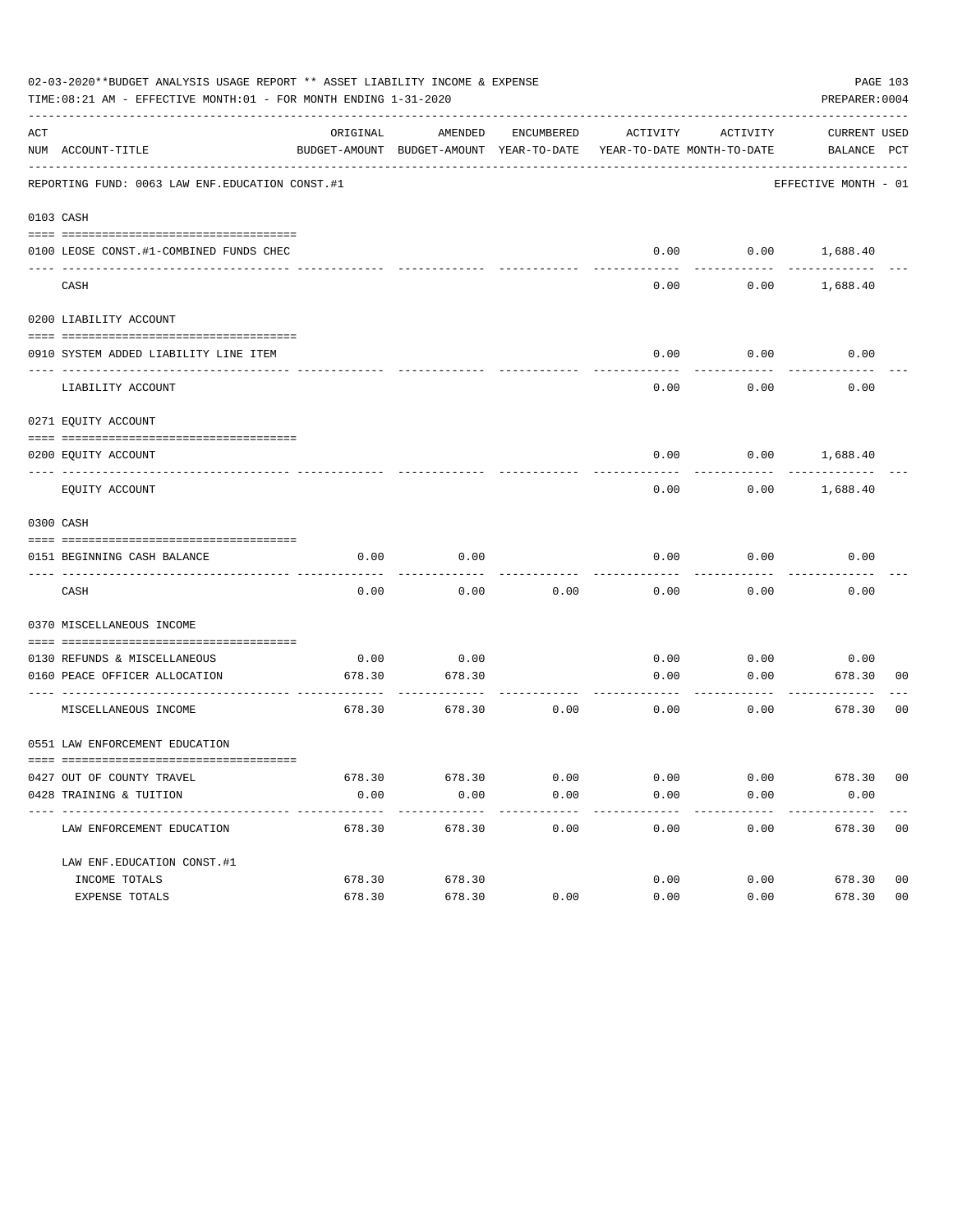|     | 02-03-2020**BUDGET ANALYSIS USAGE REPORT ** ASSET LIABILITY INCOME & EXPENSE<br>TIME:08:21 AM - EFFECTIVE MONTH:01 - FOR MONTH ENDING 1-31-2020 |          |                                                                                |            |                       |          | PREPARER: 0004              | PAGE 104       |
|-----|-------------------------------------------------------------------------------------------------------------------------------------------------|----------|--------------------------------------------------------------------------------|------------|-----------------------|----------|-----------------------------|----------------|
| ACT | NUM ACCOUNT-TITLE                                                                                                                               | ORIGINAL | AMENDED<br>BUDGET-AMOUNT BUDGET-AMOUNT YEAR-TO-DATE YEAR-TO-DATE MONTH-TO-DATE | ENCUMBERED | ACTIVITY              | ACTIVITY | CURRENT USED<br>BALANCE PCT |                |
|     | REPORTING FUND: 0064 LAW ENF. EDUCATION CONST. #2                                                                                               |          |                                                                                |            |                       |          | EFFECTIVE MONTH - 01        |                |
|     | 0103 CASH                                                                                                                                       |          |                                                                                |            |                       |          |                             |                |
|     | 0100 LEOSE CONST.#2-COMBINED FUNDS CHEC                                                                                                         |          |                                                                                |            | 0.00                  |          | $0.00$ 355.18               |                |
|     | ---------------------------<br>CASH                                                                                                             |          |                                                                                |            | 0.00                  | 0.00     | 355.18                      |                |
|     | 0200 LIABILITY ACCOUNT                                                                                                                          |          |                                                                                |            |                       |          |                             |                |
|     | 0910 SYSTEM ADDED LIABILITY LINE ITEM                                                                                                           |          |                                                                                |            | 0.00                  | 0.00     | 0.00                        |                |
|     | LIABILITY ACCOUNT                                                                                                                               |          |                                                                                |            | 0.00                  | 0.00     | 0.00                        |                |
|     | 0271 EQUITY ACCOUNT                                                                                                                             |          |                                                                                |            |                       |          |                             |                |
|     | 0200 EQUITY ACCOUNT                                                                                                                             |          |                                                                                |            | 0.00                  |          | $0.00$ 355.18               |                |
|     | EOUITY ACCOUNT                                                                                                                                  |          |                                                                                |            | 0.00                  | 0.00     | 355.18                      |                |
|     | 0300 CASH                                                                                                                                       |          |                                                                                |            |                       |          |                             |                |
|     | 0152 BEGINNING CASH BALANCE                                                                                                                     | 0.00     | 0.00                                                                           |            | 0.00                  | 0.00     | 0.00                        |                |
|     | CASH                                                                                                                                            | 0.00     | 0.00                                                                           | 0.00       | 0.00                  | 0.00     | 0.00                        |                |
|     | 0370 MISCELLANEOUS INCOME                                                                                                                       |          |                                                                                |            |                       |          |                             |                |
|     | 0130 REFUNDS & MISCELLANEOUS                                                                                                                    | 0.00     | 0.00                                                                           |            | 0.00                  | 0.00     | 0.00                        |                |
|     | 0160 PEACE OFFICER ALLOCATION                                                                                                                   | 678.48   | 678.48                                                                         |            | 0.00                  | 0.00     | 678.48<br>---------         | 00             |
|     | MISCELLANEOUS INCOME                                                                                                                            | 678.48   | 678.48                                                                         | 0.00       | 0.00                  | 0.00     | 678.48                      | 0 <sub>0</sub> |
|     | 0552 LAW ENFORCEMENT EDUCATION                                                                                                                  |          |                                                                                |            |                       |          |                             |                |
|     | 0427 OUT OF COUNTY TRAVEL                                                                                                                       | 678.48   | 678.48                                                                         | 0.00       | 0.00                  | 0.00     | 678.48 00                   |                |
|     | 0428 TRAINING & TUITION                                                                                                                         | 0.00     | 0.00                                                                           | 0.00       | 0.00                  | 0.00     | 0.00                        |                |
|     | LAW ENFORCEMENT EDUCATION                                                                                                                       | 678.48   | 678.48                                                                         | 0.00       | $- - - - - -$<br>0.00 | 0.00     | 678.48 00                   |                |
|     | LAW ENF. EDUCATION CONST. #2                                                                                                                    |          |                                                                                |            |                       |          |                             |                |
|     | INCOME TOTALS                                                                                                                                   | 678.48   | 678.48                                                                         |            | 0.00                  | 0.00     | 678.48                      | 0 <sub>0</sub> |
|     | EXPENSE TOTALS                                                                                                                                  | 678.48   | 678.48                                                                         | 0.00       | 0.00                  | 0.00     | 678.48                      | 0 <sub>0</sub> |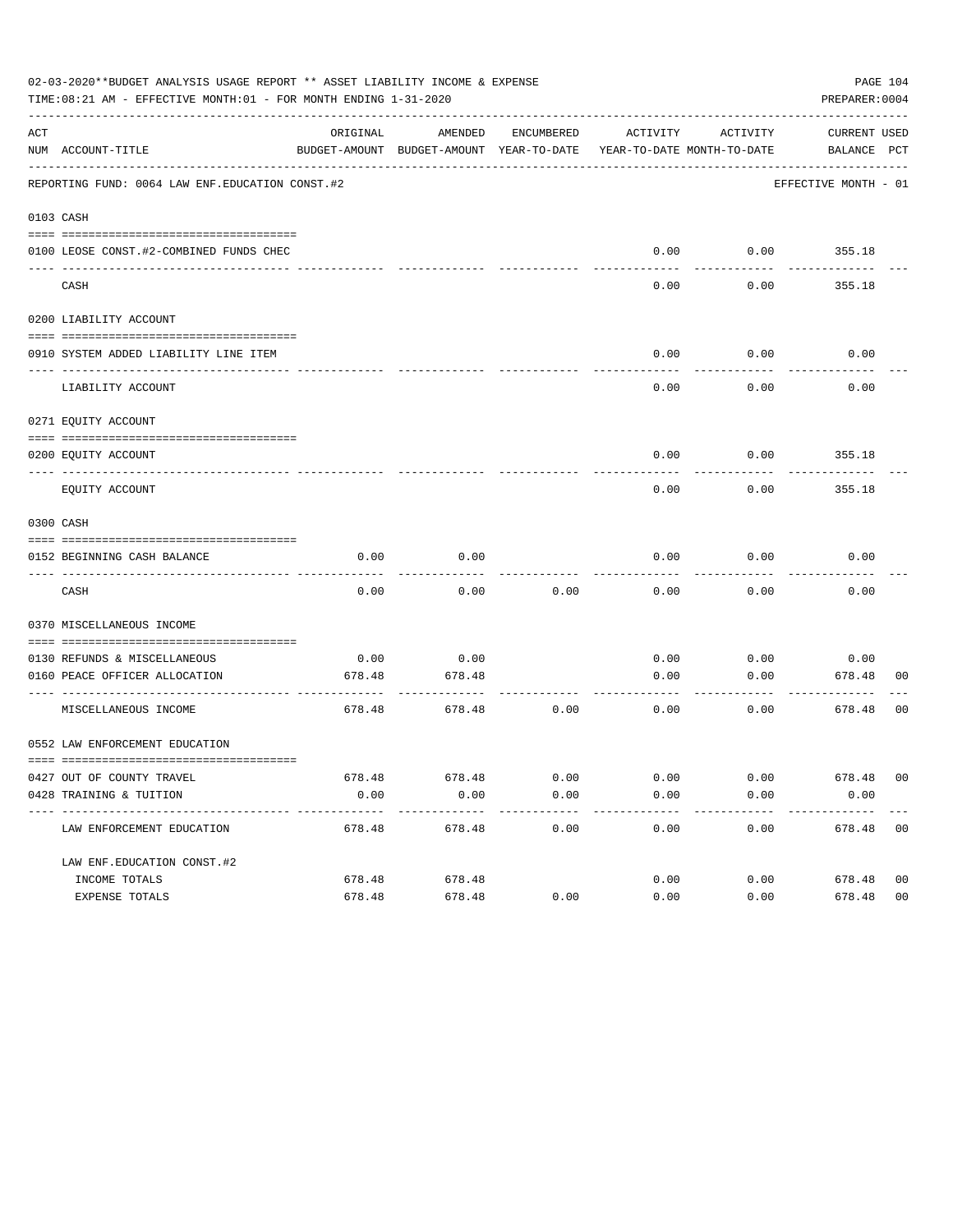|          | 02-03-2020**BUDGET ANALYSIS USAGE REPORT ** ASSET LIABILITY INCOME & EXPENSE<br>TIME:08:21 AM - EFFECTIVE MONTH:01 - FOR MONTH ENDING 1-31-2020 |          |                                                                                |            |          |          | PAGE 105<br>PREPARER: 0004  |
|----------|-------------------------------------------------------------------------------------------------------------------------------------------------|----------|--------------------------------------------------------------------------------|------------|----------|----------|-----------------------------|
| ACT      | NUM ACCOUNT-TITLE                                                                                                                               | ORIGINAL | AMENDED<br>BUDGET-AMOUNT BUDGET-AMOUNT YEAR-TO-DATE YEAR-TO-DATE MONTH-TO-DATE | ENCUMBERED | ACTIVITY | ACTIVITY | CURRENT USED<br>BALANCE PCT |
|          | REPORTING FUND: 0065 LAW ENF. EDUCATION CONST.#3                                                                                                |          |                                                                                |            |          |          | EFFECTIVE MONTH - 01        |
|          | 0103 CASH                                                                                                                                       |          |                                                                                |            |          |          |                             |
|          |                                                                                                                                                 |          |                                                                                |            |          |          |                             |
|          | 0100 LEOSE CONST.#3-COMBINED FUNDS CHEC                                                                                                         |          |                                                                                |            |          |          | $0.00$ $0.00$ $2,691.63$    |
| -------- | ---------------------------- ---<br>CASH                                                                                                        |          |                                                                                |            | 0.00     | 0.00     | 2,691.63                    |
|          | 0200 LIABILITY ACCOUNT                                                                                                                          |          |                                                                                |            |          |          |                             |
|          |                                                                                                                                                 |          |                                                                                |            |          |          |                             |
|          | 0910 SYSTEM ADDED LIABILITY LINE ITEM                                                                                                           |          |                                                                                |            | 0.00     | 0.00     | 0.00                        |
|          | LIABILITY ACCOUNT                                                                                                                               |          |                                                                                |            | 0.00     | 0.00     | 0.00                        |
|          | 0271 EQUITY ACCOUNT                                                                                                                             |          |                                                                                |            |          |          |                             |
|          | 0200 EQUITY ACCOUNT                                                                                                                             |          |                                                                                |            | 0.00     |          | $0.00$ 2,691.63             |
|          | EQUITY ACCOUNT                                                                                                                                  |          |                                                                                |            | 0.00     | 0.00     | 2,691.63                    |
|          | 0300 CASH                                                                                                                                       |          |                                                                                |            |          |          |                             |
|          | 0153 BEGINNING CASH BALANCE                                                                                                                     | 0.00     | 0.00                                                                           |            | 0.00     | 0.00     | 0.00                        |
|          | CASH                                                                                                                                            | 0.00     | 0.00                                                                           | 0.00       | 0.00     | 0.00     | 0.00                        |
|          | 0370 MISCELLANEOUS                                                                                                                              |          |                                                                                |            |          |          |                             |
|          | 0130 REFUNDS & MISCELLANEOUS                                                                                                                    | 0.00     | 0.00                                                                           |            | 0.00     | 0.00     | 0.00                        |
|          | 0160 PEACE OFFICER ALLOCATION                                                                                                                   | 678.30   | 678.30                                                                         |            | 0.00     | 0.00     | 678.30<br>00                |
|          |                                                                                                                                                 |          |                                                                                |            |          |          | ---------                   |
|          | MISCELLANEOUS                                                                                                                                   | 678.30   | 678.30                                                                         | 0.00       | 0.00     | 0.00     | 0 <sub>0</sub><br>678.30    |
|          | 0553 LAW ENFORCEMENT EDUCATION                                                                                                                  |          |                                                                                |            |          |          |                             |
|          | 0427 OUT OF COUNTY TRAVEL                                                                                                                       | 678.30   | 678.30                                                                         | 0.00       | 0.00     | 0.00     | 678.30 00                   |
|          | 0428 TRAINING & TUITION                                                                                                                         | 0.00     | 0.00                                                                           | 0.00       | 0.00     | 0.00     | 0.00                        |
|          | ------------------------------<br>LAW ENFORCEMENT EDUCATION                                                                                     | 678.30   | 678.30                                                                         | 0.00       | 0.00     | 0.00     | 678.30 00                   |
|          |                                                                                                                                                 |          |                                                                                |            |          |          |                             |
|          | LAW ENF. EDUCATION CONST. #3                                                                                                                    |          |                                                                                |            |          |          |                             |
|          | INCOME TOTALS                                                                                                                                   | 678.30   | 678.30                                                                         |            | 0.00     | 0.00     | 678.30<br>0 <sub>0</sub>    |
|          | EXPENSE TOTALS                                                                                                                                  | 678.30   | 678.30                                                                         | 0.00       | 0.00     | 0.00     | 0 <sub>0</sub><br>678.30    |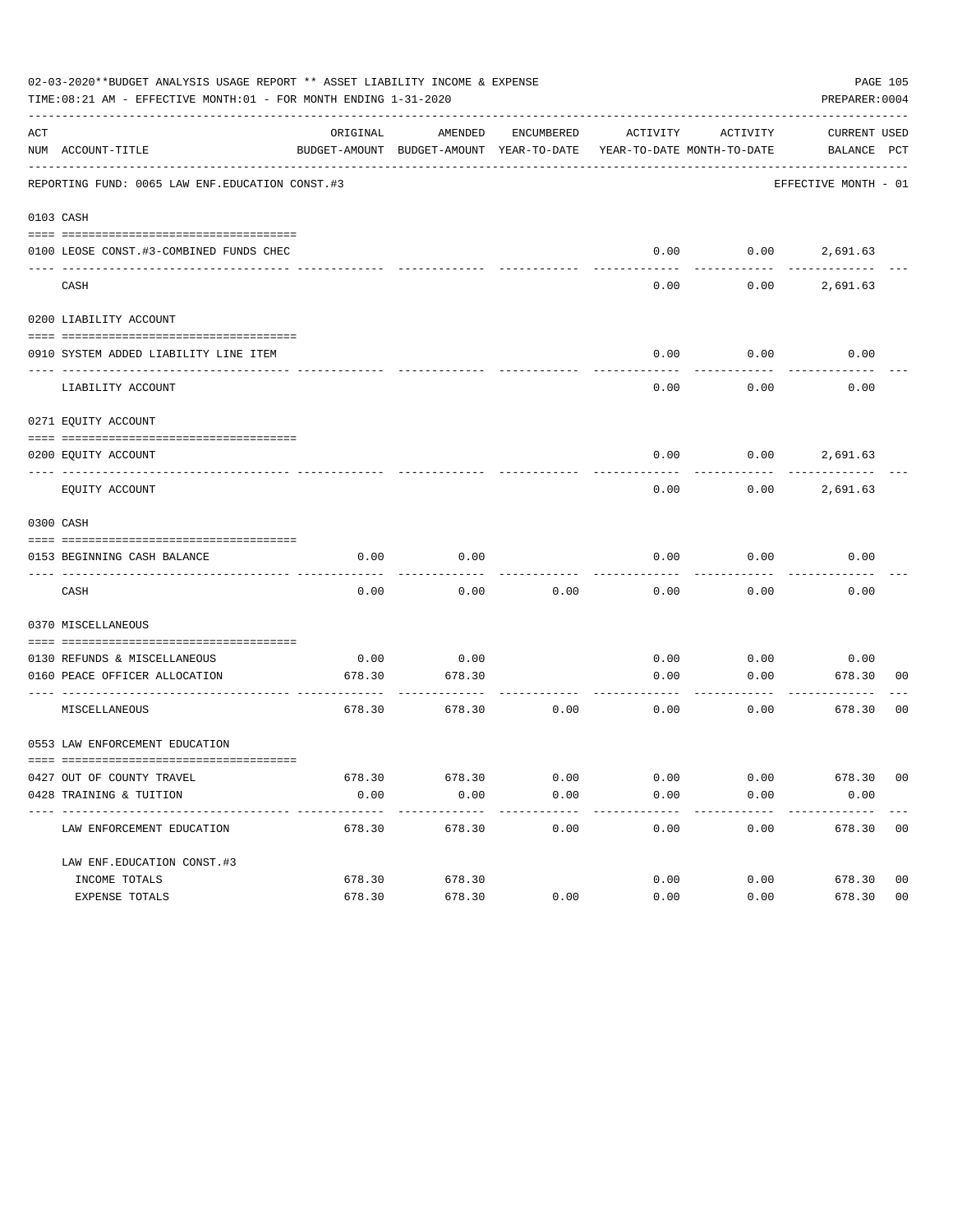|     | 02-03-2020**BUDGET ANALYSIS USAGE REPORT ** ASSET LIABILITY INCOME & EXPENSE<br>TIME: 08:21 AM - EFFECTIVE MONTH: 01 - FOR MONTH ENDING 1-31-2020 |          |                                                     |            |                                        |                 | PREPARER: 0004                     | PAGE 106 |
|-----|---------------------------------------------------------------------------------------------------------------------------------------------------|----------|-----------------------------------------------------|------------|----------------------------------------|-----------------|------------------------------------|----------|
| ACT | NUM ACCOUNT-TITLE                                                                                                                                 | ORIGINAL | AMENDED<br>BUDGET-AMOUNT BUDGET-AMOUNT YEAR-TO-DATE | ENCUMBERED | ACTIVITY<br>YEAR-TO-DATE MONTH-TO-DATE | ACTIVITY        | <b>CURRENT USED</b><br>BALANCE PCT |          |
|     | REPORTING FUND: 0066 2017 GO BONDS-CONSTRUCTION FUND                                                                                              |          |                                                     |            |                                        |                 | EFFECTIVE MONTH - 01               |          |
|     | 0103 CASH                                                                                                                                         |          |                                                     |            |                                        |                 |                                    |          |
|     |                                                                                                                                                   |          |                                                     |            |                                        |                 |                                    |          |
|     | 0100 GO BONDS CONST.2017-COMBINED FUNDS                                                                                                           |          |                                                     |            |                                        |                 | 735,409.30 38,861.60- 292,609.89   |          |
|     | 0166 ICS DEPOSIT                                                                                                                                  |          |                                                     |            | 2,683,297.53-3,298.40 2,478,197.44     |                 |                                    |          |
|     | 0175 TEXPOOL                                                                                                                                      |          |                                                     |            | 0.00                                   |                 | 0.00<br>0.00                       |          |
|     | CASH                                                                                                                                              |          |                                                     |            | 1,947,888.23-35,563.20-2,770,807.33    | ------------    | ----------                         |          |
|     | 0200 LIABILITY ACCOUNT                                                                                                                            |          |                                                     |            |                                        |                 |                                    |          |
|     | 0910 SYSTEM ADDED LIABILITY LINE-ITEM<br>---- --------------                                                                                      |          |                                                     |            |                                        | 92,194.35- 0.00 | 92,194.35-                         |          |
|     | LIABILITY ACCOUNT                                                                                                                                 |          |                                                     |            | 92,194.35-                             | 0.00            | $92, 194.35 -$                     |          |
|     | 0207 DUE TO FUND                                                                                                                                  |          |                                                     |            |                                        |                 |                                    |          |
|     | 0990 DUE TO OTHERS                                                                                                                                |          |                                                     |            | 0.00                                   | 0.00            | 0.00                               |          |
|     | DUE TO FUND                                                                                                                                       |          |                                                     |            | 0.00                                   | 0.00            | 0.00                               |          |
|     | 0231 2017 GO BONDS PAYABLE                                                                                                                        |          |                                                     |            |                                        |                 |                                    |          |
|     | 0200 2017 GO BONDS PAYABLE<br>---- ----------------                                                                                               |          |                                                     |            | 0.00                                   | 0.00            | 0.00                               |          |
|     | 2017 GO BONDS PAYABLE                                                                                                                             |          |                                                     |            | 0.00                                   | 0.00            | 0.00                               |          |
|     | 0271 EQUITY ACCOUNT                                                                                                                               |          |                                                     |            |                                        |                 |                                    |          |
|     | 0200 EQUITY ACCOUNT                                                                                                                               |          |                                                     |            | 0.00                                   |                 | $0.00 \qquad 4,718,695.56$         |          |
|     | EQUITY ACCOUNT                                                                                                                                    |          |                                                     |            | 0.00                                   |                 | $0.00 \quad 4,718,695.56$          |          |
|     | 0300 CASH                                                                                                                                         |          |                                                     |            |                                        |                 |                                    |          |
|     | 0166 BEGINNING CASH BALANCE                                                                                                                       |          | 5,099,948.00 5,099,948.00                           |            |                                        | $0.00$ 0.00     | 5,099,948.00 00                    |          |
|     | CASH                                                                                                                                              |          | 5,099,948.00 5,099,948.00 0.00                      |            | 0.00                                   |                 | 0.00 5,099,948.00                  | 00       |
|     | 0360 INTEREST EARNINGS                                                                                                                            |          |                                                     |            |                                        |                 |                                    |          |
|     | 0100 INTEREST EARNINGS LEGEND BANK                                                                                                                |          | $0.00$ 0.00                                         |            |                                        |                 | $0.00$ $0.00$ $0.00$               |          |
|     | 0166 INTEREST EARNINGS ICS                                                                                                                        | 0.00     | 0.00                                                |            |                                        |                 | 16,702.47 3,298.40 16,702.47+      |          |
|     | INTEREST EARNINGS                                                                                                                                 | 0.00     | 0.00                                                |            | $0.00$ 16,702.47 3,298.40 16,702.47+   |                 |                                    |          |
|     | 0370 MISCELLANEOUS                                                                                                                                |          |                                                     |            |                                        |                 |                                    |          |
|     | 0130 REFUNDS & MISCELLANEOUS                                                                                                                      | 0.00     | 0.00                                                |            |                                        | $0.00$ $0.00$   | 0.00                               |          |
|     | MISCELLANEOUS                                                                                                                                     | 0.00     | 0.00                                                | 0.00       | 0.00                                   | 0.00            | 0.00                               |          |
|     | 0509 CONTINGENCY                                                                                                                                  |          |                                                     |            |                                        |                 |                                    |          |
|     |                                                                                                                                                   |          |                                                     |            |                                        |                 |                                    |          |
|     | 0475 CONTINGENCY                                                                                                                                  |          | 440,000.00 440,000.00                               | 0.00       | 0.00                                   |                 | 0.00 440,000.00 00                 |          |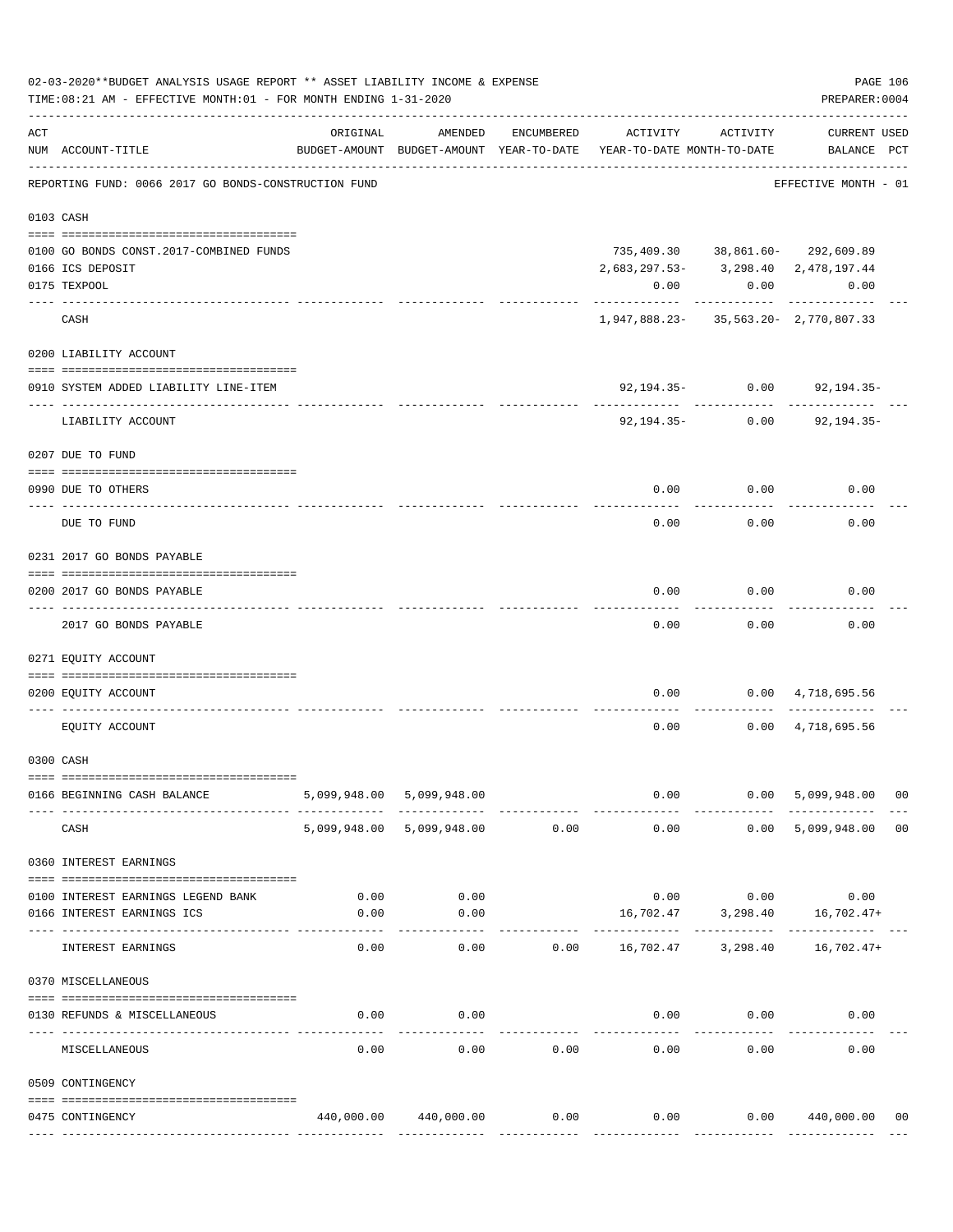## 02-03-2020\*\*BUDGET ANALYSIS USAGE REPORT \*\* ASSET LIABILITY INCOME & EXPENSE PAGE 107

TIME:08:21 AM - EFFECTIVE MONTH:01 - FOR MONTH ENDING 1-31-2020 PREPARER:0004

| ACT | BUDGET-AMOUNT BUDGET-AMOUNT YEAR-TO-DATE YEAR-TO-DATE MONTH-TO-DATE<br>NUM ACCOUNT-TITLE |      |      |      |      |      | <b>CURRENT USED</b><br>BALANCE PCT                         |
|-----|------------------------------------------------------------------------------------------|------|------|------|------|------|------------------------------------------------------------|
|     | REPORTING FUND: 0066 2017 GO BONDS-CONSTRUCTION FUND                                     |      |      |      |      |      | EFFECTIVE MONTH - 01                                       |
|     | CONTINGENCY                                                                              |      |      |      |      |      | $440,000.00$ $440,000.00$ 0.00 0.00 0.00 0.00 0.00 0.00 00 |
|     | 0666 COURTHOUSE CONSTRUCTION PHASE 1                                                     |      |      |      |      |      |                                                            |
|     |                                                                                          |      |      |      |      |      |                                                            |
|     | 0165 CONSTRUCTION                                                                        | 0.00 | 0.00 | 0.00 | 0.00 | 0.00 | 0.00                                                       |
|     | 0400 ATTORNEY FEES                                                                       | 0.00 | 0.00 | 0.00 | 0.00 | 0.00 | 0.00                                                       |
|     | 0402 ENGINEERING                                                                         | 0.00 | 0.00 | 0.00 | 0.00 | 0.00 | 0.00                                                       |
|     | 0403 ARCHITECTURAL FEES                                                                  | 0.00 | 0.00 | 0.00 | 0.00 | 0.00 | 0.00                                                       |
|     | 0426 PROFESSIONAL FEES                                                                   | 0.00 | 0.00 | 0.00 | 0.00 | 0.00 | 0.00                                                       |
|     | 0430 BIDS & NOTICES                                                                      | 0.00 | 0.00 | 0.00 | 0.00 | 0.00 | 0.00                                                       |
|     | 0450 R & M BUILDINGS                                                                     | 0.00 | 0.00 | 0.00 | 0.00 | 0.00 | 0.00                                                       |
|     | 0451 ASBESTOS ABATEMENT                                                                  | 0.00 | 0.00 | 0.00 | 0.00 | 0.00 | 0.00                                                       |
|     | 0453 IT DESIGN/SECURITY DESIGN                                                           | 0.00 | 0.00 | 0.00 | 0.00 | 0.00 | 0.00                                                       |
|     | 0482 DEMOLITION                                                                          | 0.00 | 0.00 | 0.00 | 0.00 | 0.00 | 0.00                                                       |
|     | 0490 MISCELLANEOUS                                                                       | 0.00 | 0.00 | 0.00 | 0.00 | 0.00 | 0.00                                                       |
|     | 0535 BUILDING                                                                            | 0.00 | 0.00 | 0.00 | 0.00 | 0.00 | 0.00                                                       |
|     | 0574 TECHNOLOGY                                                                          | 0.00 | 0.00 | 0.00 | 0.00 | 0.00 | 0.00                                                       |
|     | 0695 SURVEYING                                                                           | 0.00 | 0.00 | 0.00 |      | 0.00 | 0.00<br>0.00                                               |
|     | COURTHOUSE CONSTRUCTION PHASE 1                                                          | 0.00 | 0.00 | 0.00 | 0.00 | 0.00 | 0.00                                                       |

0667 COURTHOUSE CONSTRUCTION PHASE 2

| 0165 CONSTRUCTION<br>$3,917,448.00$ $3,241,138.07$ $311,430.21$ $1,230,178.75$ $20,032.04$ $1,699,529.11$ $48$ |              |                        |                       |                                                                                   |                    |                                 |     |
|----------------------------------------------------------------------------------------------------------------|--------------|------------------------|-----------------------|-----------------------------------------------------------------------------------|--------------------|---------------------------------|-----|
| 0167 CONSTRUCTION MANAGER AGENT 726,000.00                                                                     |              |                        |                       | 726,000.00            0.00      201,897.17            0.00      524,102.83     28 |                    |                                 |     |
| 0168 MASONRY AND STONE                                                                                         | 0.00         |                        | 634,364.40 235,989.50 |                                                                                   | 398,374.90 0.00    | 0.00 100                        |     |
| 0400 ATTORNEY FEES                                                                                             | 0.00         |                        |                       | $0.00$ $0.00$ $0.00$ $0.00$ $0.00$                                                |                    | 0.00                            |     |
| 0403 ARCHITECTURAL FEES                                                                                        | 0.00         |                        |                       | $24,375.00$ $0.00$ $24,375.00$ $16,250.00$                                        |                    | 0.00                            | 100 |
| 0421 INTERNET SERVICES                                                                                         | 0.00         | 0.00                   | 0.00                  | 0.00                                                                              | 0.00               | 0.00                            |     |
| 0426 PROFESSIONAL FEES                                                                                         | 0.00         | 16,570.60 0.00         |                       |                                                                                   | 16,570.60 1,714.20 | $0.00$ 100                      |     |
| 0430 BIDS & NOTICES                                                                                            | 0.00         | 0.00                   | 0.00                  | 0.00                                                                              | 0.00               | 0.00                            |     |
| 0440 UTILITIES ELECTRICITY                                                                                     | 0.00         | 0.00                   | 0.00                  | $0.00$ 0.00                                                                       |                    | 0.00                            |     |
| 0442 UTILITIES WATER                                                                                           | 0.00         | 0.00                   | 0.00                  | $0.00$ 0.00                                                                       |                    | 0.00                            |     |
| 0443 TRASH PICK UP                                                                                             | 0.00         | 953.50                 | 0.00                  | 953.50                                                                            | 865.36             | $0.00$ 100                      |     |
| 0451 ASBESTOS & OTHER TESTING                                                                                  |              | 16,500.00    16,500.00 | 0.00                  | $0.00$ $0.00$ $16,500.00$ $00$                                                    |                    |                                 |     |
| 0453 IT DESIGN/SECURITY DESIGN                                                                                 | 0.00         | 0.00                   | 0.00                  | 0.00                                                                              |                    | 0.00<br>0.00                    |     |
| 0455 SECURITY                                                                                                  | 0.00         | 0.00                   | 0.00                  | 0.00                                                                              | 0.00               | 0.00                            |     |
| 0470 OFFICE LEASE                                                                                              | 0.00         | 0.00                   | 0.00                  | 0.00                                                                              | 0.00               | 0.00                            |     |
| 0490 MISCELLANEOUS                                                                                             | 0.00         | 46.43                  |                       | $0.00$ 46.43                                                                      |                    | $0.00$ 100<br>$0.00$ and $0.00$ |     |
| 0574 TECHNOLOGY                                                                                                | 0.00         | 0.00                   |                       | $0.00$ $0.00$ $0.00$ $0.00$                                                       |                    | 0.00                            |     |
|                                                                                                                |              |                        |                       |                                                                                   |                    |                                 |     |
| COURTHOUSE CONSTRUCTION PHASE 2 4,659,948.00 4,659,948.00 547,419.71 1,872,396.35 38,861.60 2,240,131.94 52    |              |                        |                       |                                                                                   |                    |                                 |     |
| 2017 GO BONDS-CONSTRUCTION FUND                                                                                |              |                        |                       |                                                                                   |                    |                                 |     |
| INCOME TOTALS                                                                                                  | 5,099,948.00 |                        |                       | $5,099,948.00$ $16,702.47$ $3,298.40$ $5,083,245.53$ 00                           |                    |                                 |     |
| EXPENSE TOTALS                                                                                                 | 5,099,948.00 |                        |                       | 5,099,948.00  547,419.71  1,872,396.35  38,861.60                                 |                    | 2,680,131.94 47                 |     |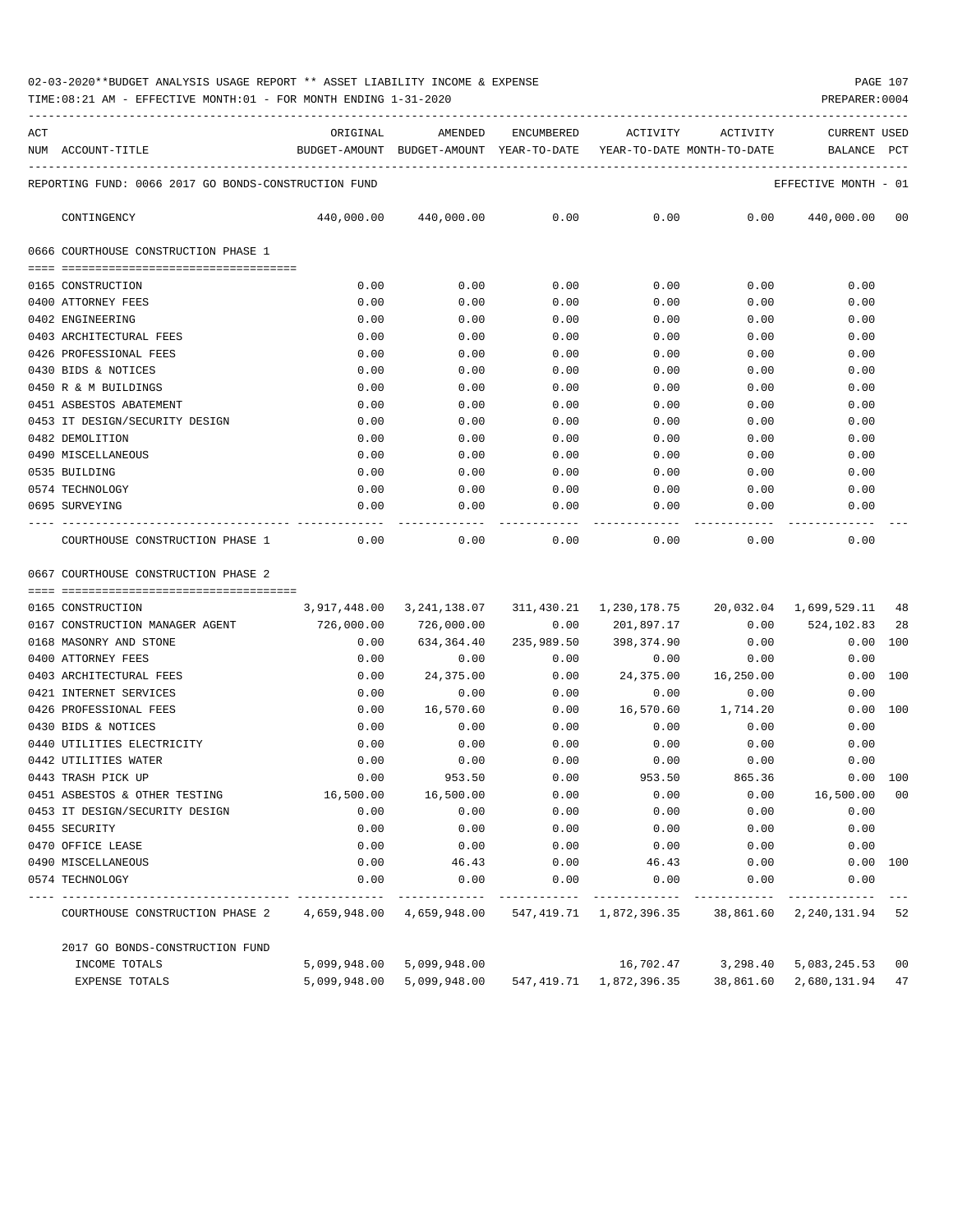| 02-03-2020**BUDGET ANALYSIS USAGE REPORT ** ASSET LIABILITY INCOME & EXPENSE<br>TIME: 08:21 AM - EFFECTIVE MONTH: 01 - FOR MONTH ENDING 1-31-2020 |                                                                           |           |           |            |                                                                     |                              |                      | PAGE 108<br>PREPARER: 0004 |
|---------------------------------------------------------------------------------------------------------------------------------------------------|---------------------------------------------------------------------------|-----------|-----------|------------|---------------------------------------------------------------------|------------------------------|----------------------|----------------------------|
| $\mathtt{ACT}$                                                                                                                                    |                                                                           | ORIGINAL  | AMENDED   | ENCUMBERED | ACTIVITY                                                            | ACTIVITY                     | <b>CURRENT USED</b>  |                            |
|                                                                                                                                                   | NUM ACCOUNT-TITLE                                                         |           |           |            | BUDGET-AMOUNT BUDGET-AMOUNT YEAR-TO-DATE YEAR-TO-DATE MONTH-TO-DATE |                              | BALANCE PCT          |                            |
|                                                                                                                                                   | REPORTING FUND: 0067 F.C. DETENTION CENTER ANNUAL PAYMEN                  |           |           |            |                                                                     |                              | EFFECTIVE MONTH - 01 |                            |
|                                                                                                                                                   | 0103 CASH                                                                 |           |           |            |                                                                     |                              |                      |                            |
|                                                                                                                                                   | 0100 ANNUAL PAYMENT-COMBINED FUND CKING                                   |           |           |            |                                                                     | 2,903.93- 1,080.13- 6,594.11 |                      |                            |
|                                                                                                                                                   | CASH                                                                      |           |           |            | $2,903.93-$                                                         | 1,080.13-                    | 6,594.11             |                            |
|                                                                                                                                                   | 0200 SYSTEM ADDED LIABILITY DEPARTMENT                                    |           |           |            |                                                                     |                              |                      |                            |
|                                                                                                                                                   | 0910 SYSTEM ADDED LIABILITY LINE-ITEM                                     |           |           |            | $530.00 -$                                                          | 0.00                         | $530.00 -$           |                            |
|                                                                                                                                                   | _____ ______________________________<br>SYSTEM ADDED LIABILITY DEPARTMENT |           |           |            | $530.00 -$                                                          | 0.00                         | $530.00 -$           |                            |
|                                                                                                                                                   | 0271 EQUITY ACCOUNT                                                       |           |           |            |                                                                     |                              |                      |                            |
|                                                                                                                                                   | 0200 EQUITY ACCOUNT                                                       |           |           |            | 0.00                                                                | 0.00                         | 9,498.04             |                            |
|                                                                                                                                                   | EQUITY ACCOUNT                                                            |           |           |            | 0.00                                                                | 0.00                         | 9,498.04             |                            |
|                                                                                                                                                   | 0300 CASH                                                                 |           |           |            |                                                                     |                              |                      |                            |
|                                                                                                                                                   | 0110 UNENCUMBERED FUND BALANCE                                            | 0.00      | 0.00      |            | 0.00                                                                | 0.00                         | 0.00                 |                            |
|                                                                                                                                                   | CASH                                                                      | 0.00      | 0.00      | 0.00       | 0.00                                                                | 0.00                         | 0.00                 |                            |
|                                                                                                                                                   | 0319 ANNUAL PAYMENT INCOME                                                |           |           |            |                                                                     |                              |                      |                            |
|                                                                                                                                                   | 0551 ANNUAL PAYMENT<br>---- -----------------                             | 10,000.00 | 10,000.00 |            | 0.00                                                                | 0.00                         | 10,000.00            | 0 <sub>0</sub>             |
|                                                                                                                                                   | ANNUAL PAYMENT INCOME                                                     | 10,000.00 | 10,000.00 | 0.00       | 0.00                                                                | 0.00                         | 10,000.00            | 0 <sub>0</sub>             |
|                                                                                                                                                   | 0560 F.C. SHERIFF ANNUAL PAYMENT                                          |           |           |            |                                                                     |                              |                      |                            |
|                                                                                                                                                   | 0428 TRAINING & TUITION                                                   | 10,000.00 | 10,000.00 | 40.00      |                                                                     | 2,373.93 1,080.13 7,586.07   |                      | 24                         |
|                                                                                                                                                   | 0580 INVESTIGATIVE EQUIPMENT                                              | 0.00      | 0.00      | 0.00       | 0.00                                                                | 0.00                         | 0.00                 |                            |
|                                                                                                                                                   | F.C. SHERIFF ANNUAL PAYMENT                                               | 10,000.00 | 10,000.00 | 40.00      | 2,373.93                                                            | 1,080.13                     | 7,586.07             | 24                         |
|                                                                                                                                                   | F.C. DETENTION CENTER ANNUAL PAYME                                        |           |           |            |                                                                     |                              |                      |                            |
|                                                                                                                                                   | INCOME TOTALS                                                             | 10,000.00 | 10,000.00 |            | 0.00                                                                |                              | 0.00 10,000.00       | 0 <sub>0</sub>             |
|                                                                                                                                                   | EXPENSE TOTALS                                                            | 10,000.00 | 10,000.00 | 40.00      | 2,373.93                                                            | 1,080.13                     | 7,586.07             | 24                         |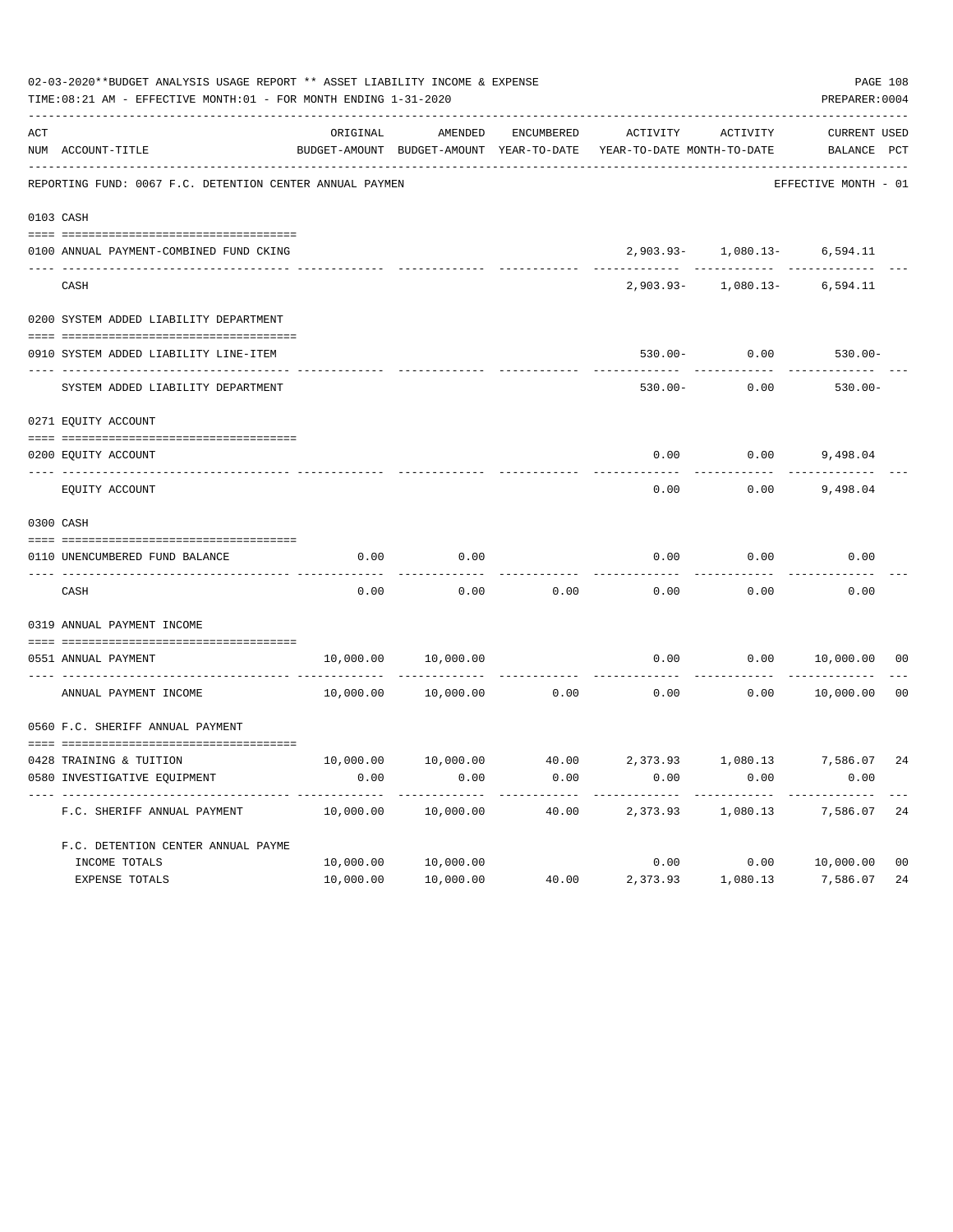|     | 02-03-2020**BUDGET ANALYSIS USAGE REPORT ** ASSET LIABILITY INCOME & EXPENSE<br>TIME: 08:21 AM - EFFECTIVE MONTH: 01 - FOR MONTH ENDING 1-31-2020 |               |                                                     |              |              |                                        | PREPARER: 0004                     | PAGE 109 |
|-----|---------------------------------------------------------------------------------------------------------------------------------------------------|---------------|-----------------------------------------------------|--------------|--------------|----------------------------------------|------------------------------------|----------|
| ACT | NUM ACCOUNT-TITLE                                                                                                                                 | ORIGINAL      | AMENDED<br>BUDGET-AMOUNT BUDGET-AMOUNT YEAR-TO-DATE | ENCUMBERED   | ACTIVITY     | ACTIVITY<br>YEAR-TO-DATE MONTH-TO-DATE | <b>CURRENT USED</b><br>BALANCE PCT |          |
|     | REPORTING FUND: 0068 2018 GO BONDS-CONSTRUCTION FUND                                                                                              |               |                                                     |              |              |                                        | EFFECTIVE MONTH - 01               |          |
|     | 0103 CASH                                                                                                                                         |               |                                                     |              |              |                                        |                                    |          |
|     |                                                                                                                                                   |               |                                                     |              |              |                                        |                                    |          |
|     | 0100 GO BONDS CONST. 2018-COMB. FUNDS CHE                                                                                                         |               |                                                     |              | 0.00         |                                        | 0.00<br>0.00                       |          |
|     | 0168 BUSINESS MONEY FUND ACCOUNT                                                                                                                  |               |                                                     |              | 42,546.86    |                                        | 9,756.88 6,369,152.85              |          |
|     | 0175 TEXPOOL                                                                                                                                      |               |                                                     |              | 0.00         | 0.00                                   | 0.00                               |          |
|     | CASH                                                                                                                                              |               |                                                     |              |              |                                        | 42,546.86 9,756.88 6,369,152.85    |          |
|     | 0200 LIABILITY ACCOUNT                                                                                                                            |               |                                                     |              |              |                                        |                                    |          |
|     |                                                                                                                                                   |               |                                                     |              |              |                                        |                                    |          |
|     | 0910 SYSTEM ADDED LIABILITY LINE -ITEM                                                                                                            |               |                                                     |              | 0.00         | 0.00                                   | 0.00                               |          |
|     | LIABILITY ACCOUNT                                                                                                                                 |               |                                                     |              | 0.00         | 0.00                                   | 0.00                               |          |
|     | 0231 2018 GO BONDS PAYABLE                                                                                                                        |               |                                                     |              |              |                                        |                                    |          |
|     | 0200 2018 GO BONDS PAYABLE                                                                                                                        |               |                                                     |              | 0.00         |                                        | 0.00 6,250,000.00                  |          |
|     | 2018 GO BONDS PAYABLE                                                                                                                             |               |                                                     |              | 0.00         | . <u>.</u>                             | 0.00 6,250,000.00                  |          |
|     | 0271 EQUITY ACCOUNT                                                                                                                               |               |                                                     |              |              |                                        |                                    |          |
|     |                                                                                                                                                   |               |                                                     |              |              |                                        |                                    |          |
|     | 0200 EQUITY ACCOUNT<br>------------------- -------                                                                                                |               |                                                     |              | 0.00         | 0.00                                   | 76,605.99                          |          |
|     | EQUITY ACCOUNT                                                                                                                                    |               |                                                     |              | 0.00         | 0.00                                   | 76,605.99                          |          |
|     | 0300 CASH                                                                                                                                         |               |                                                     |              |              |                                        |                                    |          |
|     |                                                                                                                                                   |               |                                                     |              |              |                                        |                                    |          |
|     | 0168 BEGINNING CASH BALANCE                                                                                                                       | 0.00          | 0.00                                                |              | 0.00         | 0.00                                   | 0.00                               |          |
|     | CASH                                                                                                                                              | 0.00          | 0.00                                                | 0.00         | 0.00         | 0.00                                   | 0.00                               |          |
|     | 0360 INTEREST EARNINGS                                                                                                                            |               |                                                     |              |              |                                        |                                    |          |
|     |                                                                                                                                                   |               |                                                     |              |              |                                        |                                    |          |
|     | 0100 INTEREST EARNING LEGEND BANK                                                                                                                 | 0.00          | 0.00                                                |              | 0.00         | 0.00                                   | 0.00                               |          |
|     | 0168 INTEREST EARNINGS BUSINESS MONEY F                                                                                                           | 0.00<br>----- | 0.00<br>-----                                       |              | 42,546.86    | 9,756.88                               | 42,546.86+                         |          |
|     | INTEREST EARNINGS                                                                                                                                 | 0.00          | 0.00                                                | 0.00         | 42,546.86    | 9,756.88                               | 42,546.86+                         |          |
|     | 0370 MISCELLANEOUS                                                                                                                                |               |                                                     |              |              |                                        |                                    |          |
|     | 0130 REFUNDS & MISCELLANEOUS                                                                                                                      | 0.00          | 0.00                                                |              | 0.00         | 0.00                                   | 0.00                               |          |
|     | MISCELLANEOUS                                                                                                                                     | 0.00          | 0.00                                                | 0.00         | 0.00         | 0.00                                   | 0.00                               |          |
|     | 0509 CONTINGENCY                                                                                                                                  |               |                                                     |              |              |                                        |                                    |          |
|     |                                                                                                                                                   |               |                                                     |              |              |                                        |                                    |          |
|     | 0475 CONTINGENCY                                                                                                                                  | 0.00          | 0.00                                                | 0.00         | 0.00         | 0.00                                   | 0.00                               |          |
|     | CONTINGENCY                                                                                                                                       | 0.00          | 0.00                                                | 0.00         | 0.00         | 0.00                                   | 0.00                               |          |
|     | 0668 COURTHOUSE CONSTRUCTION PHASE 2                                                                                                              |               |                                                     |              |              |                                        |                                    |          |
|     |                                                                                                                                                   |               |                                                     |              |              |                                        |                                    |          |
|     | 0165 CONSTRUCTION<br>0400 ATTORNEY FEES                                                                                                           | 0.00<br>0.00  | 0.00<br>0.00                                        | 0.00<br>0.00 | 0.00<br>0.00 | 0.00<br>0.00                           | 0.00<br>0.00                       |          |
|     |                                                                                                                                                   |               |                                                     |              |              |                                        |                                    |          |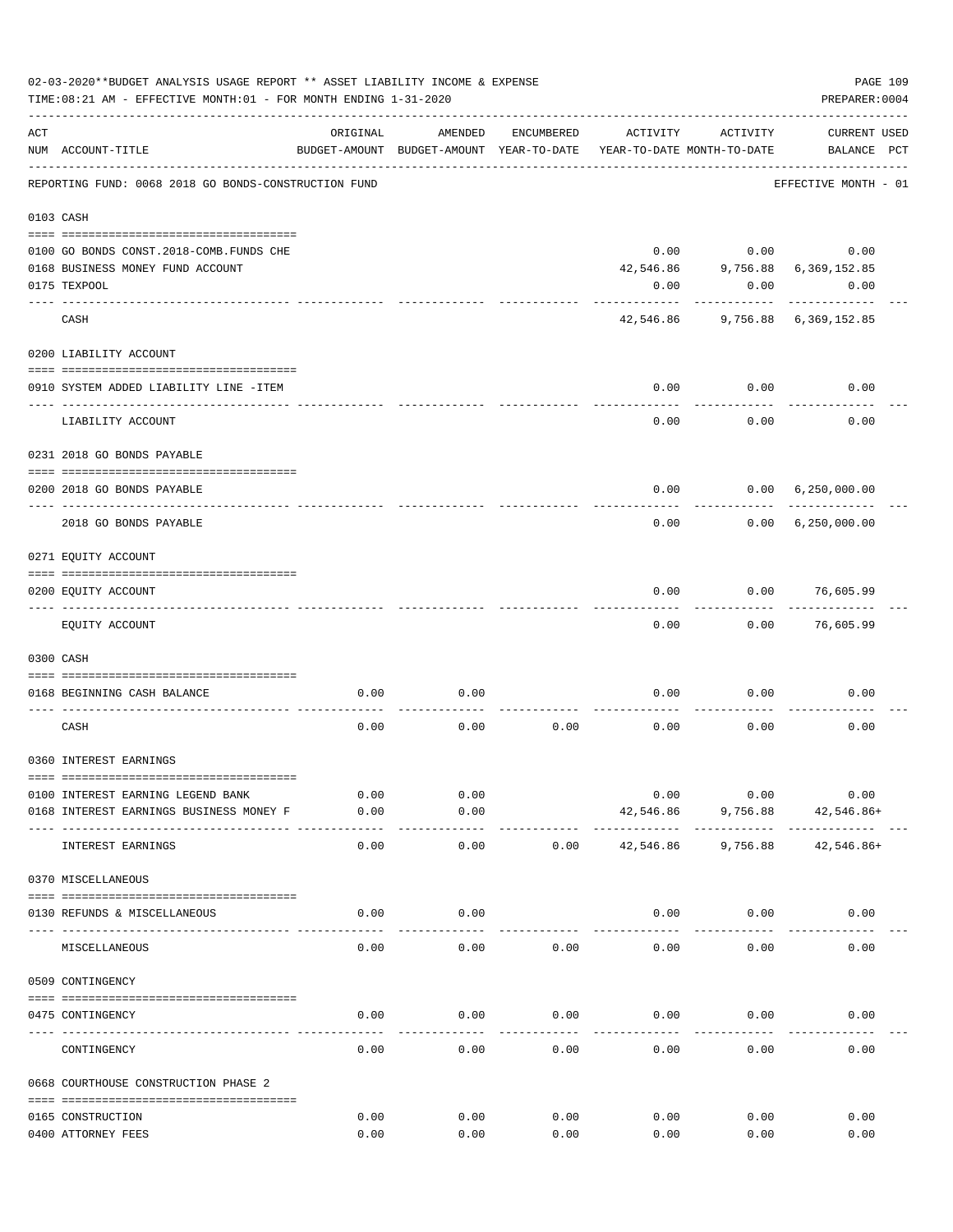| ACT  |                                                      | ORIGINAL                    | AMENDED | <b>ENCUMBERED</b> | ACTIVITY                   | <b>ACTIVITY</b>    | <b>CURRENT USED</b>          |
|------|------------------------------------------------------|-----------------------------|---------|-------------------|----------------------------|--------------------|------------------------------|
| NTJM | ACCOUNT-TITLE                                        | BUDGET-AMOUNT BUDGET-AMOUNT |         | YEAR-TO-DATE      | YEAR-TO-DATE MONTH-TO-DATE |                    | <b>PCT</b><br><b>BALANCE</b> |
|      | REPORTING FUND: 0068 2018 GO BONDS-CONSTRUCTION FUND |                             |         |                   |                            |                    | EFFECTIVE MONTH - 01         |
|      | 0402 ENGINEERING                                     | 0.00                        | 0.00    | 0.00              | 0.00                       | 0.00               | 0.00                         |
|      | 0403 ARCHITECTURAL FEES                              | 0.00                        | 0.00    | 0.00              | 0.00                       | 0.00               | 0.00                         |
|      | 0426 PROFESSIONAL FEES                               | 0.00                        | 0.00    | 0.00              | 0.00                       | 0.00               | 0.00                         |
|      | 0430 BIDS & NOTICES                                  | 0.00                        | 0.00    | 0.00              | 0.00                       | 0.00               | 0.00                         |
|      | 0450 R & M BUILDINGS                                 | 0.00                        | 0.00    | 0.00              | 0.00                       | 0.00               | 0.00                         |
|      | 0490 MISCELLANEOUS                                   | 0.00                        | 0.00    | 0.00              | 0.00                       | 0.00               | 0.00                         |
|      | 0535 BUILDING                                        | 0.00                        | 0.00    | 0.00              | 0.00                       | 0.00               | 0.00                         |
|      | 0695 SURVEYING                                       | 0.00                        | 0.00    | 0.00              | 0.00                       | 0.00               | 0.00                         |
|      | COURTHOUSE CONSTRUCTION PHASE 2                      | 0.00                        | 0.00    | 0.00              | 0.00                       | 0.00               | 0.00                         |
|      | 2018 GO BONDS-CONSTRUCTION FUND                      |                             |         |                   |                            |                    |                              |
|      | INCOME TOTALS                                        | 0.00                        | 0.00    |                   |                            | 42,546.86 9,756.88 | 42,546.86+                   |
|      | <b>EXPENSE TOTALS</b>                                | 0.00                        | 0.00    | 0.00              | 0.00                       | 0.00               | 0.00                         |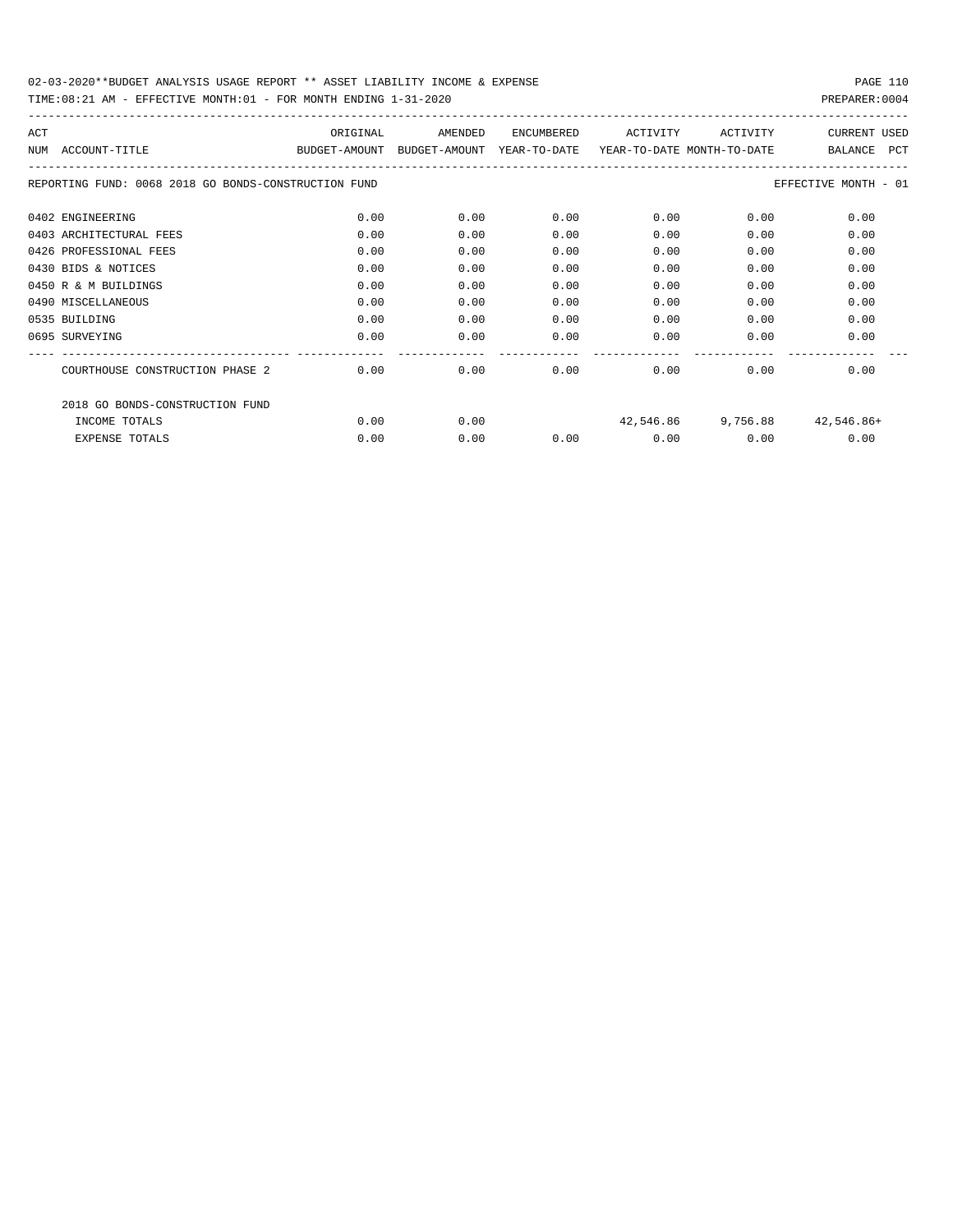|     | 02-03-2020**BUDGET ANALYSIS USAGE REPORT ** ASSET LIABILITY INCOME & EXPENSE<br>TIME: 08:21 AM - EFFECTIVE MONTH: 01 - FOR MONTH ENDING 1-31-2020 |          |                      |            |                                                                                 |               | PAGE 111<br>PREPARER: 0004         |
|-----|---------------------------------------------------------------------------------------------------------------------------------------------------|----------|----------------------|------------|---------------------------------------------------------------------------------|---------------|------------------------------------|
| ACT | NUM ACCOUNT-TITLE                                                                                                                                 | ORIGINAL | AMENDED              | ENCUMBERED | ACTIVITY<br>BUDGET-AMOUNT BUDGET-AMOUNT YEAR-TO-DATE YEAR-TO-DATE MONTH-TO-DATE | ACTIVITY      | <b>CURRENT USED</b><br>BALANCE PCT |
|     | REPORTING FUND: 0070 RIGHT OF WAY FUND                                                                                                            |          |                      |            |                                                                                 |               | EFFECTIVE MONTH - 01               |
|     | 0102 A/P CLEARING                                                                                                                                 |          |                      |            |                                                                                 |               |                                    |
|     | 0100 A/P CLEARING                                                                                                                                 |          |                      |            | 0.00                                                                            | 0.00          | 0.00                               |
|     | ---- --------<br>A/P CLEARING                                                                                                                     |          |                      |            | 0.00                                                                            | 0.00          | 0.00                               |
|     | 0103 CASH                                                                                                                                         |          |                      |            |                                                                                 |               |                                    |
|     | 0100 RIGHT OF WAY-COMBINED FUND CHECKIN                                                                                                           |          |                      |            | 14.85                                                                           |               | 3.35 16,100.16                     |
|     | 0170 RIGHT OF WAY CASH ACCT.                                                                                                                      |          |                      |            | 0.00                                                                            | 0.00          | 0.00                               |
|     | 0175 TEXPOOL                                                                                                                                      |          |                      |            | 518.26                                                                          | 116.24        | 84,484.33                          |
|     | CASH                                                                                                                                              |          |                      |            | 533.11                                                                          | 119.59        | 100,584.49                         |
|     | 0133 ADVANCE TO FUND                                                                                                                              |          |                      |            |                                                                                 |               |                                    |
|     | 0010 ADVANCE TO GENERAL                                                                                                                           |          |                      |            | 0.00                                                                            | 0.00          | 0.00                               |
|     | 0021 ADVANCE TO R&B #1                                                                                                                            |          |                      |            | 0.00                                                                            | 0.00          | 0.00                               |
|     | 0022 ADVANCE TO R&B #2                                                                                                                            |          |                      |            | 0.00                                                                            | 0.00          | 0.00                               |
|     | ADVANCE TO FUND                                                                                                                                   |          |                      |            | 0.00                                                                            | 0.00          | 0.00                               |
|     | 0200 LIABILITY ACCOUNT                                                                                                                            |          |                      |            |                                                                                 |               |                                    |
|     | 0900 SYSTEM ADDED LIABILITY LINE-ITEM                                                                                                             |          |                      |            | 0.00                                                                            | 0.00          | 0.00                               |
|     | 0910 SYSTEM ADDED LIABILITY LINE-ITEM                                                                                                             |          |                      |            | 0.00                                                                            | 0.00          | 0.00                               |
|     |                                                                                                                                                   |          |                      |            |                                                                                 |               |                                    |
|     | LIABILITY ACCOUNT                                                                                                                                 |          |                      |            | 0.00                                                                            | 0.00          | 0.00                               |
|     | 0271 EQUITY ACCOUNT                                                                                                                               |          |                      |            |                                                                                 |               |                                    |
|     |                                                                                                                                                   |          |                      |            |                                                                                 |               |                                    |
|     | 0200 EQUITY ACCOUNT                                                                                                                               |          |                      |            | 0.00                                                                            |               | 0.00 100,051.38                    |
|     | EQUITY ACCOUNT                                                                                                                                    |          |                      |            | 0.00                                                                            |               | 0.00 100,051.38                    |
|     | 0360 INTEREST EARNINGS                                                                                                                            |          |                      |            |                                                                                 |               |                                    |
|     | 0100 INTEREST EARNINGS                                                                                                                            | 0.00     | 0.00<br>------------ |            | -------------- -------------                                                    | 533.11 119.59 | $533.11+$<br>------------          |
|     | INTEREST EARNINGS                                                                                                                                 | 0.00     | 0.00                 | 0.00       | 533.11                                                                          | 119.59        | $533.11+$                          |
|     | 0622 RIGHT OF WAY                                                                                                                                 |          |                      |            |                                                                                 |               |                                    |
|     | 0399 CLAIM SETTLEMENTS                                                                                                                            | 0.00     | 0.00                 | 0.00       | 0.00                                                                            | 0.00          | 0.00                               |
|     | 0426 APPRAISAL FEES                                                                                                                               | 0.00     | 0.00                 | 0.00       | 0.00                                                                            | 0.00          | 0.00                               |
|     | 0429 RELOCATING UTILITIES                                                                                                                         | 0.00     | 0.00                 | 0.00       | 0.00                                                                            | 0.00          | 0.00                               |
|     | 0449 CONTRACT EXPENSES FOR FM87 R.O.W.                                                                                                            | 0.00     | 0.00                 | 0.00       | 0.00                                                                            | 0.00          | 0.00                               |
|     | RIGHT OF WAY                                                                                                                                      | 0.00     | 0.00                 | 0.00       | 0.00                                                                            | 0.00          | 0.00                               |
|     | 0629 RIGHT OF WAY                                                                                                                                 |          |                      |            |                                                                                 |               |                                    |
|     | 0500 RIGHT OF WAY PUR HWY #82                                                                                                                     | 0.00     | 0.00                 | 0.00       | 0.00                                                                            | 0.00          | 0.00                               |
|     | 0501 RIGHT OF WAY PURCHASE FM #87                                                                                                                 | 0.00     | 0.00                 | 0.00       | 0.00                                                                            | 0.00          | 0.00                               |
|     | 0502 RIGHT OF WAY PURCHASE HWY #121                                                                                                               | 0.00     | 0.00                 | 0.00       | 0.00                                                                            | 0.00          | 0.00                               |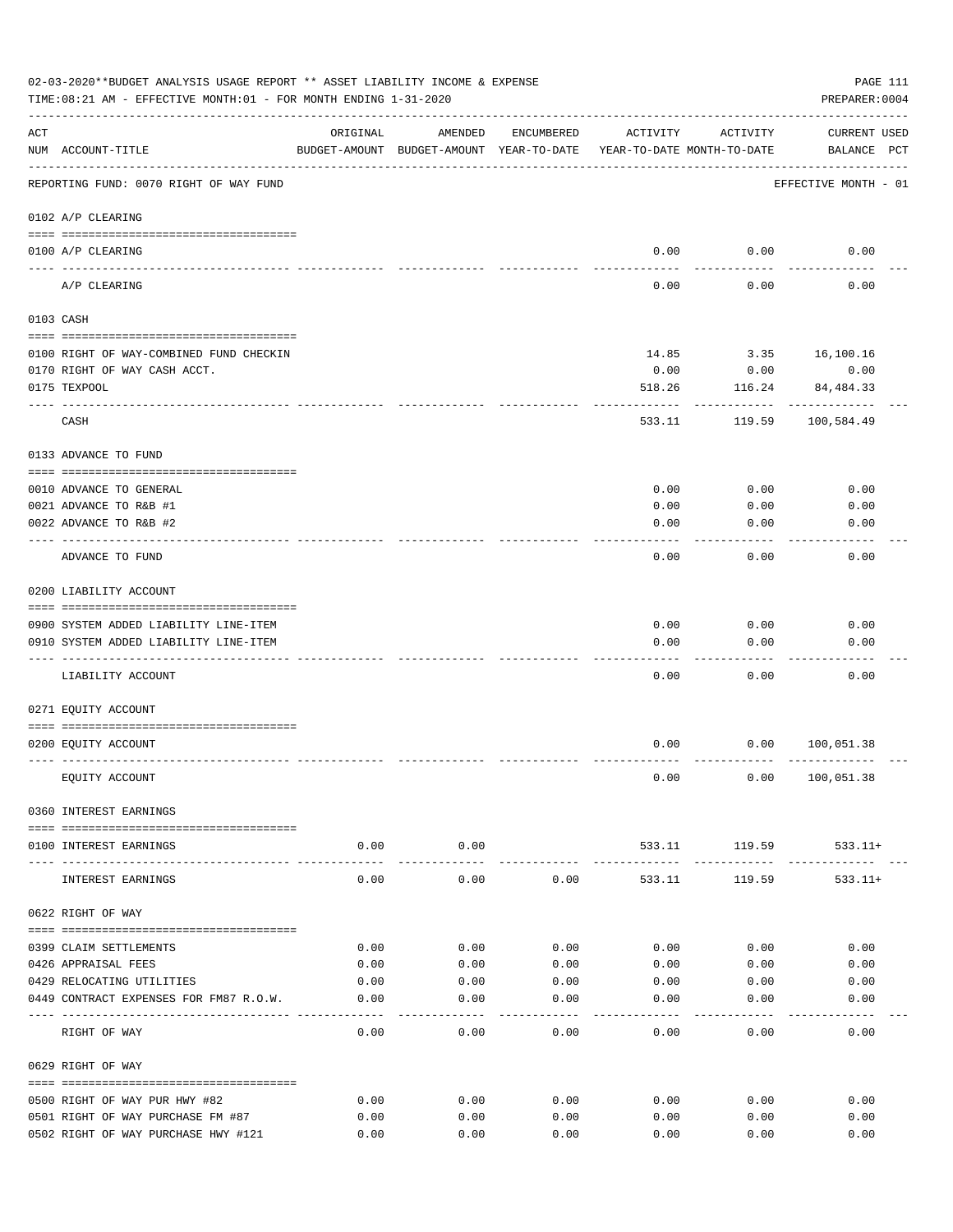| 02-03-2020**BUDGET ANALYSIS USAGE REPORT ** ASSET LIABILITY INCOME & EXPENSE             |          |         |            |          |                           | PAGE 112             |
|------------------------------------------------------------------------------------------|----------|---------|------------|----------|---------------------------|----------------------|
| TIME: $08:21$ AM - EFFECTIVE MONTH: $01$ - FOR MONTH ENDING $1-31-2020$                  |          |         |            |          |                           | PREPARER: 0004       |
| ACT                                                                                      | ORIGINAL | AMENDED | ENCUMBERED | ACTIVITY | ACTIVITY                  | <b>CURRENT USED</b>  |
| NUM ACCOUNT-TITLE<br>BUDGET-AMOUNT BUDGET-AMOUNT YEAR-TO-DATE YEAR-TO-DATE MONTH-TO-DATE |          |         |            |          |                           | BALANCE PCT          |
| REPORTING FUND: 0070 RIGHT OF WAY FUND                                                   |          |         |            |          |                           | EFFECTIVE MONTH - 01 |
| 0503 RIGHT OF WAY PURCHASE HWY.78                                                        | 0.00     | 0.00    | 0.00       | 0.00     | 0.00                      | 0.00                 |
| RIGHT OF WAY                                                                             | 0.00     | 0.00    | 0.00       |          | $0.00$ and $0.00$<br>0.00 | 0.00                 |
| 0999 ACCOUNTS PAYABLE                                                                    |          |         |            |          |                           |                      |
| 0100 A/P CLEARING ACCOUNT                                                                |          |         |            | 0.00     | 0.00                      | 0.00                 |
| ACCOUNTS PAYABLE                                                                         |          |         |            | 0.00     | 0.00                      | 0.00                 |
| RIGHT OF WAY FUND                                                                        |          |         |            |          |                           |                      |
| INCOME TOTALS                                                                            | 0.00     | 0.00    |            |          | 533.11 119.59             | $533.11+$            |
| <b>EXPENSE TOTALS</b>                                                                    | 0.00     | 0.00    | 0.00       | 0.00     | 0.00                      | 0.00                 |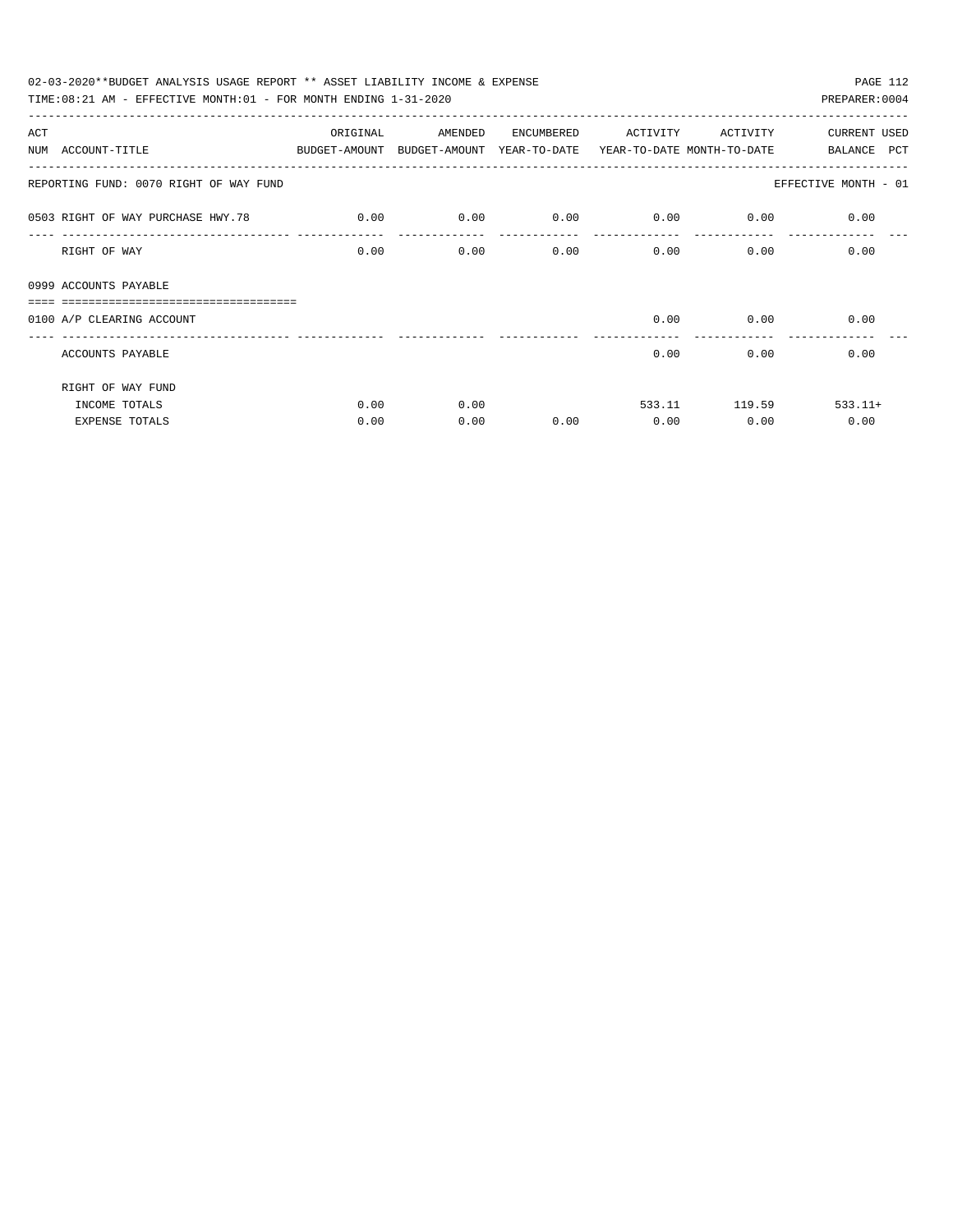|           | 02-03-2020**BUDGET ANALYSIS USAGE REPORT ** ASSET LIABILITY INCOME & EXPENSE<br>TIME:08:21 AM - EFFECTIVE MONTH:01 - FOR MONTH ENDING 1-31-2020 |          |                                                     |            |          |                                        | PAGE 113<br>PREPARER: 0004         |
|-----------|-------------------------------------------------------------------------------------------------------------------------------------------------|----------|-----------------------------------------------------|------------|----------|----------------------------------------|------------------------------------|
| ACT       | NUM ACCOUNT-TITLE                                                                                                                               | ORIGINAL | AMENDED<br>BUDGET-AMOUNT BUDGET-AMOUNT YEAR-TO-DATE | ENCUMBERED | ACTIVITY | ACTIVITY<br>YEAR-TO-DATE MONTH-TO-DATE | <b>CURRENT USED</b><br>BALANCE PCT |
|           | REPORTING FUND: 0071 INVESTIGATOR CRIMES AGAINST WOMEN                                                                                          |          |                                                     |            |          |                                        | EFFECTIVE MONTH - 01               |
|           | 0100 PAYROLL                                                                                                                                    |          |                                                     |            |          |                                        |                                    |
|           | 0100 PAYROLL                                                                                                                                    |          |                                                     |            | 0.00     | 0.00                                   | 0.00                               |
| ---- ---- | PAYROLL                                                                                                                                         |          |                                                     |            | 0.00     | 0.00                                   | 0.00                               |
|           | 0103 CASH                                                                                                                                       |          |                                                     |            |          |                                        |                                    |
|           | 0100 INV. CRIMES AGAINST WOMEN-COMB. FUND                                                                                                       |          |                                                     |            | 0.00     | 0.00                                   | 0.00                               |
|           | CASH                                                                                                                                            |          |                                                     |            | 0.00     | 0.00                                   | 0.00                               |
|           | 0120 RECEIVABLES                                                                                                                                |          |                                                     |            |          |                                        |                                    |
|           | 0312 DUE FROM OTHER GOVERNMENTS                                                                                                                 |          |                                                     |            | 0.00     | 0.00                                   | 0.00                               |
|           | RECEIVABLES                                                                                                                                     |          |                                                     |            | 0.00     | 0.00                                   | 0.00                               |
|           | 0200 SYSTEM ADDED LIABILITY DEPARTMENT                                                                                                          |          |                                                     |            |          |                                        |                                    |
|           | 0910 SYSTEM ADDED LIABILITY LINE-ITEM                                                                                                           |          |                                                     |            | 0.00     | 0.00                                   | 0.00                               |
|           | SYSTEM ADDED LIABILITY DEPARTMENT                                                                                                               |          |                                                     |            | 0.00     | 0.00                                   | 0.00                               |
|           | 0271 EQUITY ACCOUNT                                                                                                                             |          |                                                     |            |          |                                        |                                    |
|           | 0200 EQUITY ACCOUNT                                                                                                                             |          |                                                     |            | 0.00     | 0.00                                   | 0.00                               |
|           | EQUITY ACCOUNT                                                                                                                                  |          |                                                     |            | 0.00     | 0.00                                   | 0.00                               |
|           | 0330 GRANT INCOME                                                                                                                               |          |                                                     |            |          |                                        |                                    |
|           | 0475 INVESTIGATOR CRIMES AGAINST WOMEN                                                                                                          | 0.00     | 0.00                                                |            | 0.00     | 0.00                                   | 0.00                               |
|           | GRANT INCOME                                                                                                                                    | 0.00     | 0.00                                                | 0.00       | 0.00     | 0.00                                   | 0.00                               |
|           | 0475 INVESTIGATOR CRIMES AGAINST WOMEN                                                                                                          |          |                                                     |            |          |                                        |                                    |
|           | 0108 SALARY                                                                                                                                     | 0.00     | 0.00                                                | 0.00       | 0.00     | 0.00                                   | 0.00                               |
|           | 0201 SOCIAL SECURITY TAXES                                                                                                                      | 0.00     | 0.00                                                | 0.00       | 0.00     | 0.00                                   | 0.00                               |
|           | 0202 GROUP HEALTH INSURANCE                                                                                                                     | 0.00     | 0.00                                                | 0.00       | 0.00     | 0.00                                   | 0.00                               |
|           | 0203 RETIREMENT                                                                                                                                 | 0.00     | 0.00                                                | 0.00       | 0.00     | 0.00                                   | 0.00                               |
|           | 0204 WORKERS COMPENSATION                                                                                                                       | 0.00     | 0.00                                                | 0.00       | 0.00     | 0.00                                   | 0.00                               |
|           | 0205 MEDICARE TAX                                                                                                                               | 0.00     | 0.00                                                | 0.00       | 0.00     | 0.00                                   | 0.00                               |
|           | INVESTIGATOR CRIMES AGAINST WOMEN                                                                                                               | 0.00     | 0.00                                                | 0.00       | 0.00     | 0.00                                   | 0.00                               |
|           | INVESTIGATOR CRIMES AGAINST WOMEN                                                                                                               |          |                                                     |            |          |                                        |                                    |
|           | INCOME TOTALS                                                                                                                                   | 0.00     | 0.00                                                |            | 0.00     | 0.00                                   | 0.00                               |
|           | EXPENSE TOTALS                                                                                                                                  | 0.00     | 0.00                                                | 0.00       | 0.00     | 0.00                                   | 0.00                               |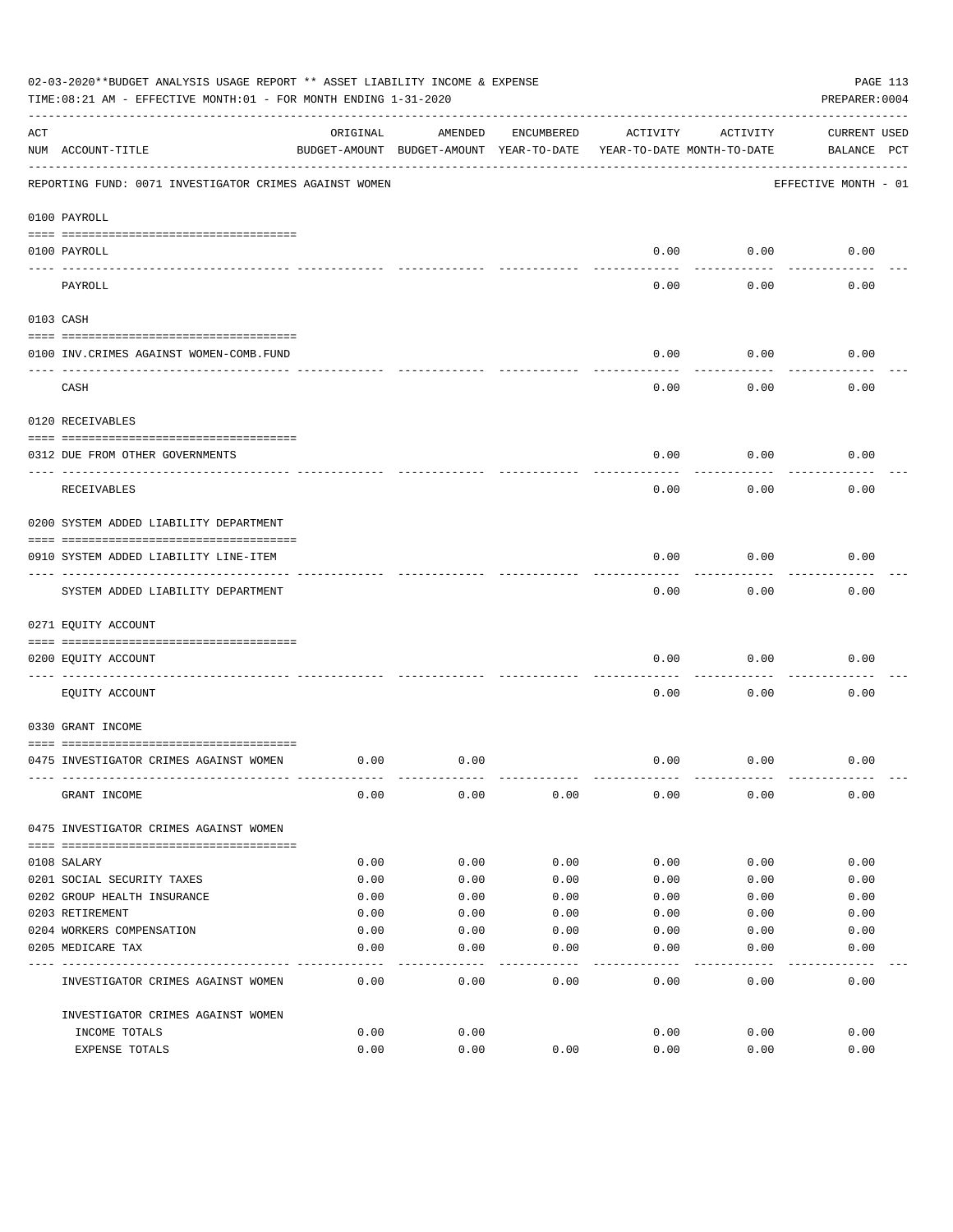|     | 02-03-2020**BUDGET ANALYSIS USAGE REPORT ** ASSET LIABILITY INCOME & EXPENSE<br>TIME: 08:21 AM - EFFECTIVE MONTH: 01 - FOR MONTH ENDING 1-31-2020 |          |                                                     |            |                                        |          | PAGE 114<br>PREPARER: 0004         |
|-----|---------------------------------------------------------------------------------------------------------------------------------------------------|----------|-----------------------------------------------------|------------|----------------------------------------|----------|------------------------------------|
| ACT | NUM ACCOUNT-TITLE                                                                                                                                 | ORIGINAL | AMENDED<br>BUDGET-AMOUNT BUDGET-AMOUNT YEAR-TO-DATE | ENCUMBERED | ACTIVITY<br>YEAR-TO-DATE MONTH-TO-DATE | ACTIVITY | <b>CURRENT USED</b><br>BALANCE PCT |
|     | REPORTING FUND: 0072 INVESTIGATOR CRIMES AGAINST CHILDRE                                                                                          |          |                                                     |            |                                        |          | EFFECTIVE MONTH - 01               |
|     | 0100 PAYROLL                                                                                                                                      |          |                                                     |            |                                        |          |                                    |
|     | 0100 PAYROLL<br>---- ----                                                                                                                         |          |                                                     |            | 0.00                                   | 0.00     | 0.00                               |
|     | PAYROLL                                                                                                                                           |          |                                                     |            | 0.00                                   | 0.00     | 0.00                               |
|     | 0103 CASH                                                                                                                                         |          |                                                     |            |                                        |          |                                    |
|     | 0100 INV. CRIMES AGAINST CHILDREN-COMB.F                                                                                                          |          |                                                     |            | 0.00                                   | 0.00     | 0.00                               |
|     | CASH                                                                                                                                              |          |                                                     |            | 0.00                                   | 0.00     | 0.00                               |
|     | 0120 RECEIVABLES                                                                                                                                  |          |                                                     |            |                                        |          |                                    |
|     | 0312 DUE FROM OTHER GOVERNMENTS                                                                                                                   |          |                                                     |            | 0.00                                   | 0.00     | 0.00                               |
|     | RECEIVABLES                                                                                                                                       |          |                                                     |            | 0.00                                   | 0.00     | 0.00                               |
|     | 0200 SYSTEM ADDED LIABILITY DEPARTMENT                                                                                                            |          |                                                     |            |                                        |          |                                    |
|     | 0910 SYSTEM ADDEND LIABILITY LINE-ITEM                                                                                                            |          |                                                     |            | 0.00                                   | 0.00     | 0.00                               |
|     | SYSTEM ADDED LIABILITY DEPARTMENT                                                                                                                 |          |                                                     |            | 0.00                                   | 0.00     | 0.00                               |
|     | 0271 EQUITY ACCOUNT                                                                                                                               |          |                                                     |            |                                        |          |                                    |
|     | 0200 EQUITY ACCOUNT                                                                                                                               |          |                                                     |            | 0.00                                   | 0.00     | 0.00                               |
|     | EQUITY ACCOUNT                                                                                                                                    |          |                                                     |            | 0.00                                   | 0.00     | 0.00                               |
|     | 0330 GRANT INCOME                                                                                                                                 |          |                                                     |            |                                        |          |                                    |
|     | 0560 INVESTIGATOR CRIMES AGAINST CHILDR                                                                                                           | 0.00     | 0.00                                                |            | 0.00                                   | 0.00     | 0.00                               |
|     | GRANT INCOME                                                                                                                                      | 0.00     | 0.00                                                | 0.00       | 0.00                                   | 0.00     | 0.00                               |
|     | 0560 INVESTIGATOR CRIMES AGAINST CHILDR                                                                                                           |          |                                                     |            |                                        |          |                                    |
|     | 0108 SALARY                                                                                                                                       | 0.00     | 0.00                                                | 0.00       | 0.00                                   | 0.00     | 0.00                               |
|     | 0201 SOCIAL SECURITY TAXES                                                                                                                        | 0.00     | 0.00                                                | 0.00       | 0.00                                   | 0.00     | 0.00                               |
|     | 0202 GROUP HEALTH INSURANCE                                                                                                                       | 0.00     | 0.00                                                | 0.00       | 0.00                                   | 0.00     | 0.00                               |
|     | 0203 RETIREMENT                                                                                                                                   | 0.00     | 0.00                                                | 0.00       | 0.00                                   | 0.00     | 0.00                               |
|     | 0204 WORKERS COMPENSATION                                                                                                                         | 0.00     | 0.00                                                | 0.00       | 0.00                                   | 0.00     | 0.00                               |
|     | 0205 MEDICARE TAX                                                                                                                                 | 0.00     | 0.00                                                | 0.00       | 0.00                                   | 0.00     | 0.00                               |
|     | INVESTIGATOR CRIMES AGAINST CHILDR                                                                                                                | 0.00     | 0.00                                                | 0.00       | 0.00                                   | 0.00     | 0.00                               |
|     | INVESTIGATOR CRIMES AGAINST CHILDR                                                                                                                |          |                                                     |            |                                        |          |                                    |
|     | INCOME TOTALS                                                                                                                                     | 0.00     | 0.00                                                |            | 0.00                                   | 0.00     | 0.00                               |
|     | EXPENSE TOTALS                                                                                                                                    | 0.00     | 0.00                                                | 0.00       | 0.00                                   | 0.00     | 0.00                               |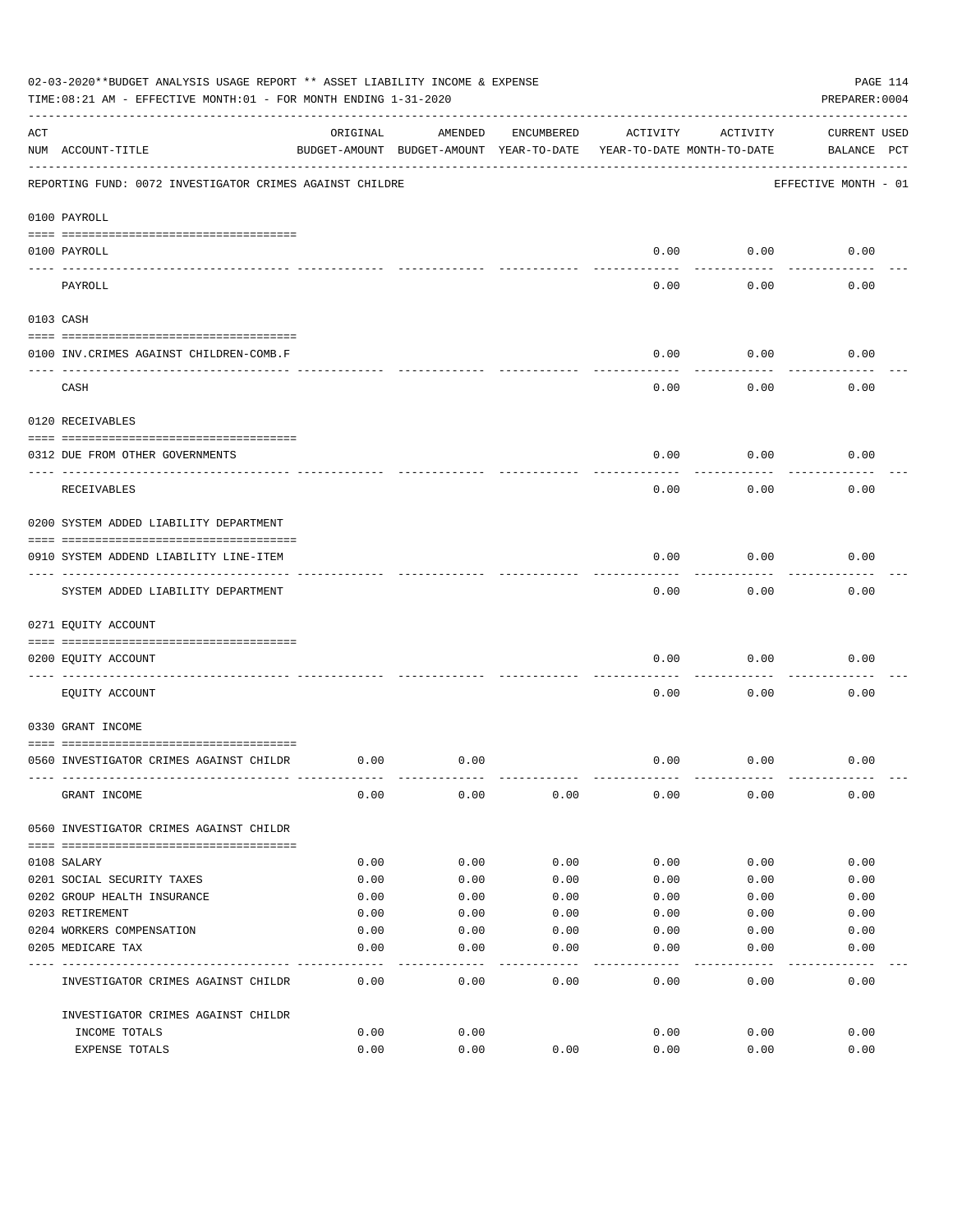|     | 02-03-2020**BUDGET ANALYSIS USAGE REPORT ** ASSET LIABILITY INCOME & EXPENSE<br>TIME:08:21 AM - EFFECTIVE MONTH:01 - FOR MONTH ENDING 1-31-2020 |          |                                                     |                   |                                        |                      | PREPARER: 0004                     | PAGE 115 |
|-----|-------------------------------------------------------------------------------------------------------------------------------------------------|----------|-----------------------------------------------------|-------------------|----------------------------------------|----------------------|------------------------------------|----------|
| ACT | NUM ACCOUNT-TITLE                                                                                                                               | ORIGINAL | AMENDED<br>BUDGET-AMOUNT BUDGET-AMOUNT YEAR-TO-DATE | <b>ENCUMBERED</b> | ACTIVITY<br>YEAR-TO-DATE MONTH-TO-DATE | ACTIVITY             | <b>CURRENT USED</b><br>BALANCE PCT |          |
|     | REPORTING FUND: 0078 RAW WATER PIPELINE PCTS. 2, 3, 4                                                                                           |          |                                                     |                   |                                        |                      | EFFECTIVE MONTH - 01               |          |
|     | 0103 CASH                                                                                                                                       |          |                                                     |                   |                                        |                      |                                    |          |
|     | 0100 RAW WATER PIPELINE-COMB.FUNDS CKIN                                                                                                         |          |                                                     |                   |                                        | 79,937.92-39,266.26- | 70,062.08                          |          |
|     | CASH                                                                                                                                            |          |                                                     |                   | 79,937.92-                             | $39, 266.26 -$       | 70,062.08                          |          |
|     | 0200 SYSTEM ADDED LIABILITY DEPT.                                                                                                               |          |                                                     |                   |                                        |                      |                                    |          |
|     | 0910 SYSTEM ADDED LIABILITY LINE ITEM                                                                                                           |          |                                                     |                   | 0.00                                   | 0.00                 | 0.00                               |          |
|     | SYSTEM ADDED LIABILITY DEPT.                                                                                                                    |          |                                                     |                   | 0.00                                   | 0.00                 | 0.00                               |          |
|     | 0271 EQUITY ACCOUNT                                                                                                                             |          |                                                     |                   |                                        |                      |                                    |          |
|     | 0200 EQUITY ACCOUNT                                                                                                                             |          |                                                     |                   | 0.00                                   | 0.00                 | 150,000.00                         |          |
|     | EQUITY ACCOUNT                                                                                                                                  |          |                                                     |                   | 0.00                                   | 0.00                 | 150,000.00                         |          |
|     | 0300 CASH                                                                                                                                       |          |                                                     |                   |                                        |                      |                                    |          |
|     | 0120 UNENCUMBERED FUND BALANCE                                                                                                                  | 0.00     | 0.00                                                |                   | 0.00                                   | 0.00                 | 0.00                               |          |
|     | CASH                                                                                                                                            | 0.00     | 0.00                                                | 0.00              | 0.00                                   | 0.00                 | 0.00                               |          |
|     | 0319 RAW WATER PIPELINE                                                                                                                         |          |                                                     |                   |                                        |                      |                                    |          |
|     | 0179 FOR MAINTENANCE OF ROADS                                                                                                                   | 0.00     | 0.00                                                | 0.00              | 0.00                                   | 0.00                 | 0.00                               |          |
|     | RAW WATER PIPELINE                                                                                                                              | 0.00     | 0.00                                                | 0.00              | 0.00                                   | 0.00                 | 0.00                               |          |
|     | 0628 ROAD & BRIDGE 2,3,4 EXPENSES                                                                                                               |          |                                                     |                   |                                        |                      |                                    |          |
|     | 0341 R & B MAT. ROCK & GRAVEL                                                                                                                   | 0.00     | 0.00                                                | 0.00              | 79,937.92                              | 39,266.26            | 79,937.92-                         |          |
|     | ROAD & BRIDGE 2, 3, 4 EXPENSES                                                                                                                  | 0.00     | 0.00                                                | 0.00              | 79,937.92                              | 39,266.26            | 79,937.92-                         |          |
|     | RAW WATER PIPELINE PCTS. 2, 3, 4                                                                                                                |          |                                                     |                   |                                        |                      |                                    |          |
|     | INCOME TOTALS                                                                                                                                   | 0.00     | 0.00                                                |                   | 0.00                                   | 0.00                 | 0.00                               |          |
|     | <b>EXPENSE TOTALS</b>                                                                                                                           | 0.00     | 0.00                                                | 0.00              | 79,937.92                              | 39,266.26            | 79,937.92-                         |          |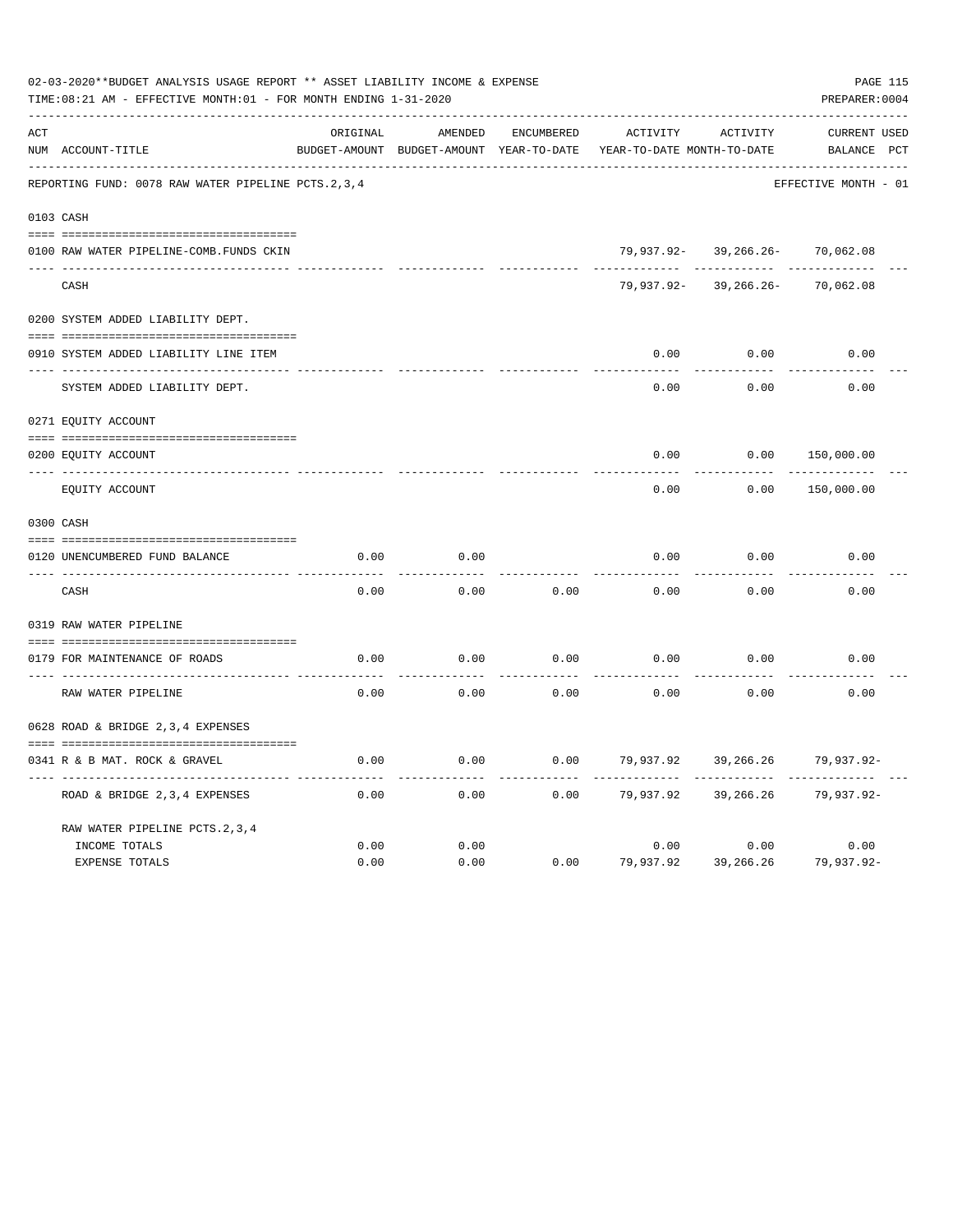|     | 02-03-2020**BUDGET ANALYSIS USAGE REPORT ** ASSET LIABILITY INCOME & EXPENSE<br>TIME:08:21 AM - EFFECTIVE MONTH:01 - FOR MONTH ENDING 1-31-2020 |          |                                                     |                   |                                        |                            |                                    |  |  |  |
|-----|-------------------------------------------------------------------------------------------------------------------------------------------------|----------|-----------------------------------------------------|-------------------|----------------------------------------|----------------------------|------------------------------------|--|--|--|
| ACT | NUM ACCOUNT-TITLE                                                                                                                               | ORIGINAL | AMENDED<br>BUDGET-AMOUNT BUDGET-AMOUNT YEAR-TO-DATE | <b>ENCUMBERED</b> | ACTIVITY<br>YEAR-TO-DATE MONTH-TO-DATE | ACTIVITY                   | <b>CURRENT USED</b><br>BALANCE PCT |  |  |  |
|     | REPORTING FUND: 0079 RAW WATER PIPELINE FUND PCT 2                                                                                              |          |                                                     |                   |                                        |                            | EFFECTIVE MONTH - 01               |  |  |  |
|     | 0103 CASH                                                                                                                                       |          |                                                     |                   |                                        |                            |                                    |  |  |  |
|     | 0100 RAW WATER PIPELINE-COMBINED FUNDS                                                                                                          |          |                                                     |                   |                                        | $74, 250.00 - 75,000.00 -$ | 750.00                             |  |  |  |
|     | CASH                                                                                                                                            |          |                                                     |                   | $74,250.00 -$                          | $75,000.00 -$              | 750.00                             |  |  |  |
|     | 0200 SYSTEM ADDED LIABILITY DEPT.                                                                                                               |          |                                                     |                   |                                        |                            |                                    |  |  |  |
|     | 0910 SYSTEM ADD LIABILITY LINE ITEM                                                                                                             |          |                                                     |                   | 0.00                                   | 0.00                       | 0.00                               |  |  |  |
|     | SYSTEM ADDED LIABILITY DEPT.                                                                                                                    |          |                                                     |                   | 0.00                                   | 0.00                       | 0.00                               |  |  |  |
|     | 0271 EQUITY ACCOUNT                                                                                                                             |          |                                                     |                   |                                        |                            |                                    |  |  |  |
|     | 0200 EQUITY ACCOUNT                                                                                                                             |          |                                                     |                   | 0.00                                   | 0.00                       | 75,000.00                          |  |  |  |
|     | ---- -----------<br>EQUITY ACCOUNT                                                                                                              |          |                                                     |                   | 0.00                                   | 0.00                       | 75,000.00                          |  |  |  |
|     | 0300 CASH                                                                                                                                       |          |                                                     |                   |                                        |                            |                                    |  |  |  |
|     | 0122 UNENCUMBERED FUND BALANCE                                                                                                                  | 0.00     | 0.00                                                |                   | 0.00                                   | 0.00                       | 0.00                               |  |  |  |
|     | CASH                                                                                                                                            | 0.00     | 0.00                                                | 0.00              | 0.00                                   | 0.00                       | 0.00                               |  |  |  |
|     | 0319 RAW WATER PIPELINE                                                                                                                         |          |                                                     |                   |                                        |                            |                                    |  |  |  |
|     | 0179 FOR MAINTENANCE OF ROADS                                                                                                                   | 0.00     | 0.00                                                |                   | 750.00                                 | 0.00                       | $750.00+$                          |  |  |  |
|     | RAW WATER PIPELINE                                                                                                                              | 0.00     | 0.00                                                | 0.00              | 750.00                                 | 0.00                       | $750.00+$                          |  |  |  |
|     | 0622 ROAD & BRIDGE #2 RAW WATER PIPELIN                                                                                                         |          |                                                     |                   |                                        |                            |                                    |  |  |  |
|     | 0571 PURCHASE OF MACH/EQUIPMENT                                                                                                                 | 0.00     | 0.00                                                | 0.00              | 75,000.00                              | 75,000.00                  | $75,000.00-$                       |  |  |  |
|     | ROAD & BRIDGE #2 RAW WATER PIPELIN                                                                                                              | 0.00     | 0.00                                                | 0.00              | 75,000.00                              | 75,000.00                  | $75,000.00-$                       |  |  |  |
|     | RAW WATER PIPELINE FUND PCT 2                                                                                                                   |          |                                                     |                   |                                        |                            |                                    |  |  |  |
|     | INCOME TOTALS                                                                                                                                   | 0.00     | 0.00                                                |                   | 750.00                                 | 0.00                       | $750.00+$                          |  |  |  |
|     | <b>EXPENSE TOTALS</b>                                                                                                                           | 0.00     | 0.00                                                | 0.00              | 75,000.00                              | 75,000.00                  | $75,000.00-$                       |  |  |  |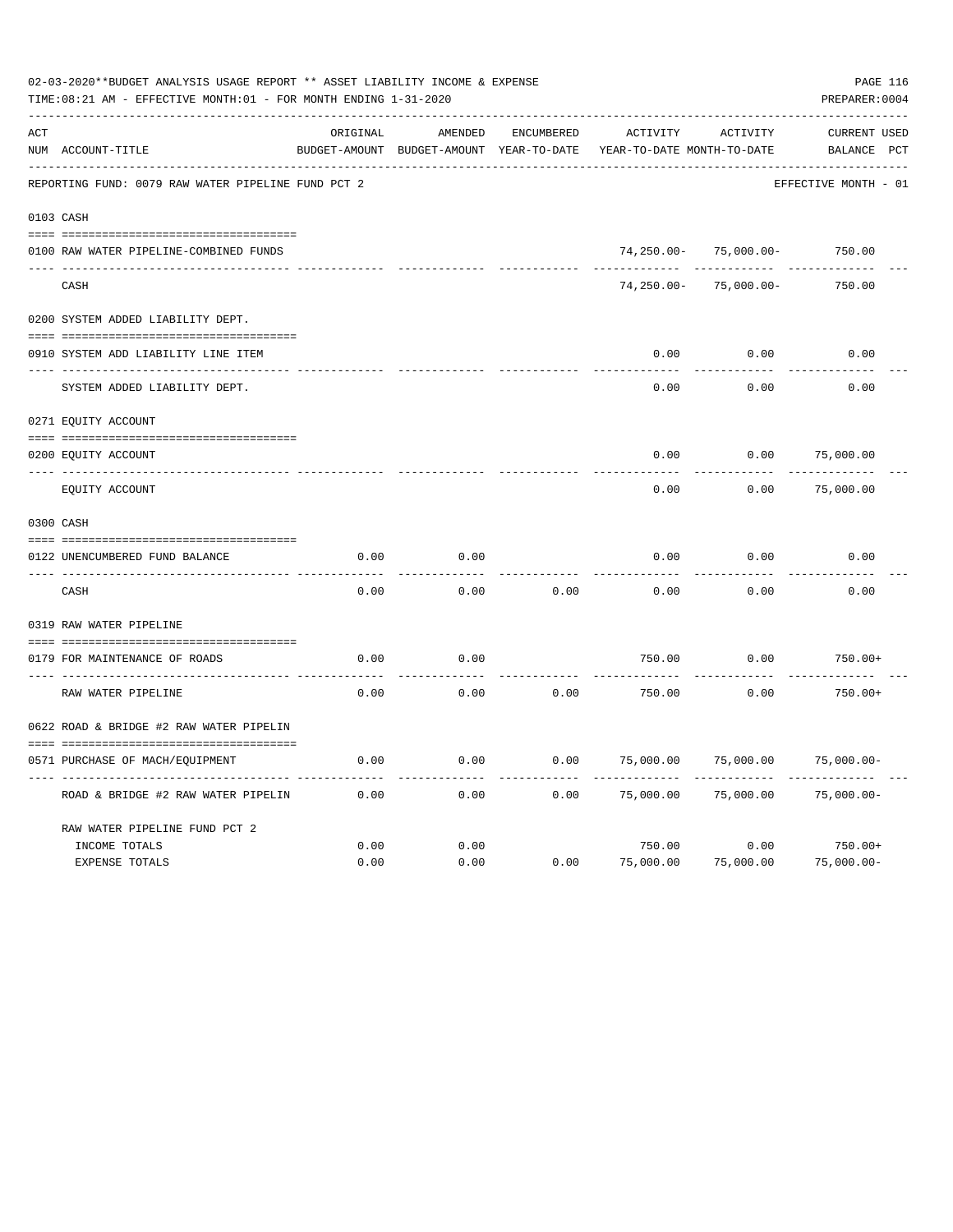|         | 02-03-2020**BUDGET ANALYSIS USAGE REPORT ** ASSET LIABILITY INCOME & EXPENSE<br>PAGE 117<br>TIME:08:21 AM - EFFECTIVE MONTH:01 - FOR MONTH ENDING 1-31-2020<br>PREPARER: 0004 |          |                                          |            |          |                            |                      |  |  |  |  |
|---------|-------------------------------------------------------------------------------------------------------------------------------------------------------------------------------|----------|------------------------------------------|------------|----------|----------------------------|----------------------|--|--|--|--|
| ACT     |                                                                                                                                                                               | ORIGINAL | AMENDED                                  | ENCUMBERED | ACTIVITY | ACTIVITY                   | <b>CURRENT USED</b>  |  |  |  |  |
|         | NUM ACCOUNT-TITLE                                                                                                                                                             |          | BUDGET-AMOUNT BUDGET-AMOUNT YEAR-TO-DATE |            |          | YEAR-TO-DATE MONTH-TO-DATE | BALANCE PCT          |  |  |  |  |
|         | REPORTING FUND: 0080 VETERANS COURT PROGRAM                                                                                                                                   |          |                                          |            |          |                            | EFFECTIVE MONTH - 01 |  |  |  |  |
|         | 0103 CASH                                                                                                                                                                     |          |                                          |            |          |                            |                      |  |  |  |  |
|         | 0180 CASH-VETERANS COURT PROGRAM                                                                                                                                              |          |                                          |            | 0.00     | 0.00                       | 600.00               |  |  |  |  |
| ---- -- | CASH                                                                                                                                                                          |          |                                          |            | 0.00     | 0.00                       | 600.00               |  |  |  |  |
|         | 0200 LIABILITY ACCOUNT                                                                                                                                                        |          |                                          |            |          |                            |                      |  |  |  |  |
|         | 0910 SYSTEM ADDED LIABILITY LINE-ITEM                                                                                                                                         |          |                                          |            | 0.00     | 0.00                       | 0.00                 |  |  |  |  |
|         | LIABILITY ACCOUNT                                                                                                                                                             |          |                                          |            | 0.00     | 0.00                       | 0.00                 |  |  |  |  |
|         | 0271 EQUITY ACCOUNT                                                                                                                                                           |          |                                          |            |          |                            |                      |  |  |  |  |
|         | 0200 EQUITY ACCOUNT                                                                                                                                                           |          |                                          |            | 0.00     | 0.00                       | 600.00               |  |  |  |  |
|         | EQUITY ACCOUNT                                                                                                                                                                |          |                                          |            | 0.00     | 0.00                       | 600.00               |  |  |  |  |
|         | 0300 CASH                                                                                                                                                                     |          |                                          |            |          |                            |                      |  |  |  |  |
|         | 0180 BEGINNING CASH BALANCE                                                                                                                                                   | 0.00     | 0.00                                     |            | 0.00     | 0.00                       | 0.00                 |  |  |  |  |
|         | CASH                                                                                                                                                                          | 0.00     | 0.00                                     | 0.00       | 0.00     | 0.00                       | 0.00                 |  |  |  |  |
|         | 0370 VETERANS COURT INCOME                                                                                                                                                    |          |                                          |            |          |                            |                      |  |  |  |  |
|         | 0130 MISCELLANEOUS                                                                                                                                                            | 0.00     | 0.00                                     |            | 0.00     | 0.00                       | 0.00                 |  |  |  |  |
|         | 0180 PROGRAM FEES                                                                                                                                                             | 0.00     | 0.00                                     |            | 0.00     | 0.00                       | 0.00                 |  |  |  |  |
|         | ------------------------ -----<br>VETERANS COURT INCOME                                                                                                                       | 0.00     | 0.00                                     | 0.00       | 0.00     | 0.00                       | 0.00                 |  |  |  |  |
|         | 0570 VETERANS COURT EXPENSE                                                                                                                                                   |          |                                          |            |          |                            |                      |  |  |  |  |
|         | 0490 MISCELLANEOUS                                                                                                                                                            | 0.00     | 0.00                                     | 0.00       | 0.00     | 0.00                       | 0.00                 |  |  |  |  |
|         | VETERANS COURT EXPENSE                                                                                                                                                        | 0.00     | 0.00                                     | 0.00       | 0.00     | 0.00                       | 0.00                 |  |  |  |  |
|         | VETERANS COURT PROGRAM                                                                                                                                                        |          |                                          |            |          |                            |                      |  |  |  |  |
|         | INCOME TOTALS                                                                                                                                                                 | 0.00     | 0.00                                     |            | 0.00     | 0.00                       | 0.00                 |  |  |  |  |
|         | EXPENSE TOTALS                                                                                                                                                                | 0.00     | 0.00                                     | 0.00       | 0.00     | 0.00                       | 0.00                 |  |  |  |  |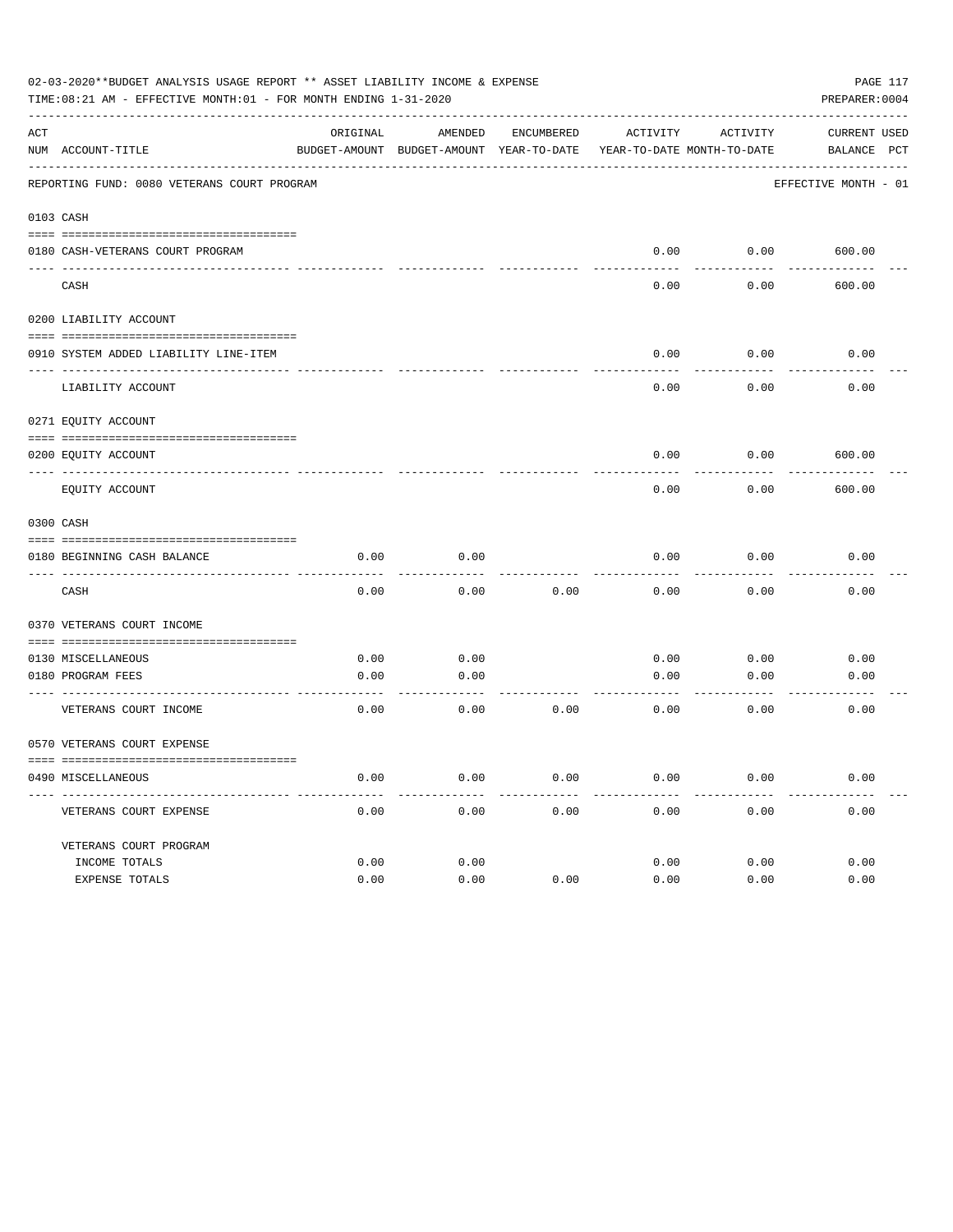|     | 02-03-2020**BUDGET ANALYSIS USAGE REPORT ** ASSET LIABILITY INCOME & EXPENSE<br>TIME: 08:21 AM - EFFECTIVE MONTH: 01 - FOR MONTH ENDING 1-31-2020 |            |                                                     |                   |                                        |          | PREPARER: 0004                 | PAGE 118       |
|-----|---------------------------------------------------------------------------------------------------------------------------------------------------|------------|-----------------------------------------------------|-------------------|----------------------------------------|----------|--------------------------------|----------------|
| ACT | NUM ACCOUNT-TITLE                                                                                                                                 | ORIGINAL   | AMENDED<br>BUDGET-AMOUNT BUDGET-AMOUNT YEAR-TO-DATE | ENCUMBERED        | ACTIVITY<br>YEAR-TO-DATE MONTH-TO-DATE | ACTIVITY | CURRENT USED<br>BALANCE PCT    |                |
|     | REPORTING FUND: 0081 LAKE ROAD IMPACT FUND                                                                                                        |            |                                                     |                   |                                        |          | EFFECTIVE MONTH - 01           |                |
|     | 0103 CASH                                                                                                                                         |            |                                                     |                   |                                        |          |                                |                |
|     |                                                                                                                                                   |            |                                                     |                   |                                        |          |                                |                |
|     | 0100 LAKE-COMBINED FUNDS CHECKING                                                                                                                 |            |                                                     |                   |                                        |          | 100,000.00   0.00   104,021.21 |                |
|     | CASH                                                                                                                                              |            |                                                     |                   | 100,000.00                             | 0.00     | 104,021.21                     |                |
|     | 0200 SYSTEM ADDED LIABILITY DEPT.                                                                                                                 |            |                                                     |                   |                                        |          |                                |                |
|     |                                                                                                                                                   |            |                                                     |                   |                                        |          |                                |                |
|     | 0910 SYSTEM ADDED LIABILITY LINE ITEM                                                                                                             |            |                                                     |                   | 0.00                                   | 0.00     | 0.00                           |                |
|     | SYSTEM ADDED LIABILITY DEPT.                                                                                                                      |            |                                                     |                   | 0.00                                   | 0.00     | 0.00                           |                |
|     | 0271 EQUITY ACCOUNT                                                                                                                               |            |                                                     |                   |                                        |          |                                |                |
|     | 0200 EQUITY ACCOUNT                                                                                                                               |            |                                                     |                   | 0.00                                   |          | $0.00$ 4,021.21                |                |
|     | EOUITY ACCOUNT                                                                                                                                    |            |                                                     |                   | 0.00                                   | 0.00     | 4,021.21                       |                |
|     | 0300 CASH                                                                                                                                         |            |                                                     |                   |                                        |          |                                |                |
|     |                                                                                                                                                   |            |                                                     |                   |                                        |          |                                |                |
|     | 0110 UNENCUMBERED FUND BALANCE                                                                                                                    | 0.00       | 0.00                                                |                   | 0.00                                   | 0.00     | 0.00                           |                |
|     | CASH                                                                                                                                              | 0.00       | 0.00                                                | 0.00              | 0.00                                   | 0.00     | 0.00                           |                |
|     | 0318 NORTH TEX MUNICIPAL WATER DIST                                                                                                               |            |                                                     |                   |                                        |          |                                |                |
|     |                                                                                                                                                   |            |                                                     |                   |                                        |          |                                |                |
|     | 0181 YEAR 1 PAYMENT                                                                                                                               | 0.00       | 0.00                                                |                   | 0.00                                   | 0.00     | 0.00                           |                |
|     | 0182 YEAR 2 PAYMENT                                                                                                                               |            | 100,000.00 100,000.00                               |                   | 100,000.00                             | 0.00     |                                | 0.00 100       |
|     | NORTH TEX MUNICIPAL WATER DIST 100,000.00                                                                                                         |            | $100,000.00$ 0.00                                   |                   | 100,000.00                             | 0.00     |                                | 0.00 100       |
|     | 0590 MISCELLANEOUS                                                                                                                                |            |                                                     |                   |                                        |          |                                |                |
|     |                                                                                                                                                   |            |                                                     |                   |                                        |          |                                |                |
|     | 0490 MISCELLANEOUS                                                                                                                                | 100,000.00 | 100,000.00                                          | 0.00              | 0.00                                   | 0.00     | 100,000.00                     | 0 <sub>0</sub> |
|     | 0576 LUCAS CHEST COMPRESSION SYSTEM                                                                                                               | 0.00       | 0.00                                                | 0.00              | 0.00                                   | 0.00     | 0.00                           |                |
|     | 0579 WEAPONS/TASERS<br>----------                                                                                                                 | 0.00       | 0.00                                                | 0.00<br>$- - - -$ | 0.00                                   | 0.00     | 0.00                           |                |
|     | MISCELLANEOUS                                                                                                                                     | 100,000.00 | 100,000.00                                          | 0.00              | 0.00                                   | 0.00     | 100,000.00                     | 0 <sub>0</sub> |
|     | LAKE ROAD IMPACT FUND                                                                                                                             |            |                                                     |                   |                                        |          |                                |                |
|     | INCOME TOTALS                                                                                                                                     | 100,000.00 | 100,000.00                                          |                   | 100,000.00                             | 0.00     |                                | 0.00 100       |
|     | EXPENSE TOTALS                                                                                                                                    | 100,000.00 | 100,000.00                                          | 0.00              | 0.00                                   | 0.00     | 100,000.00 00                  |                |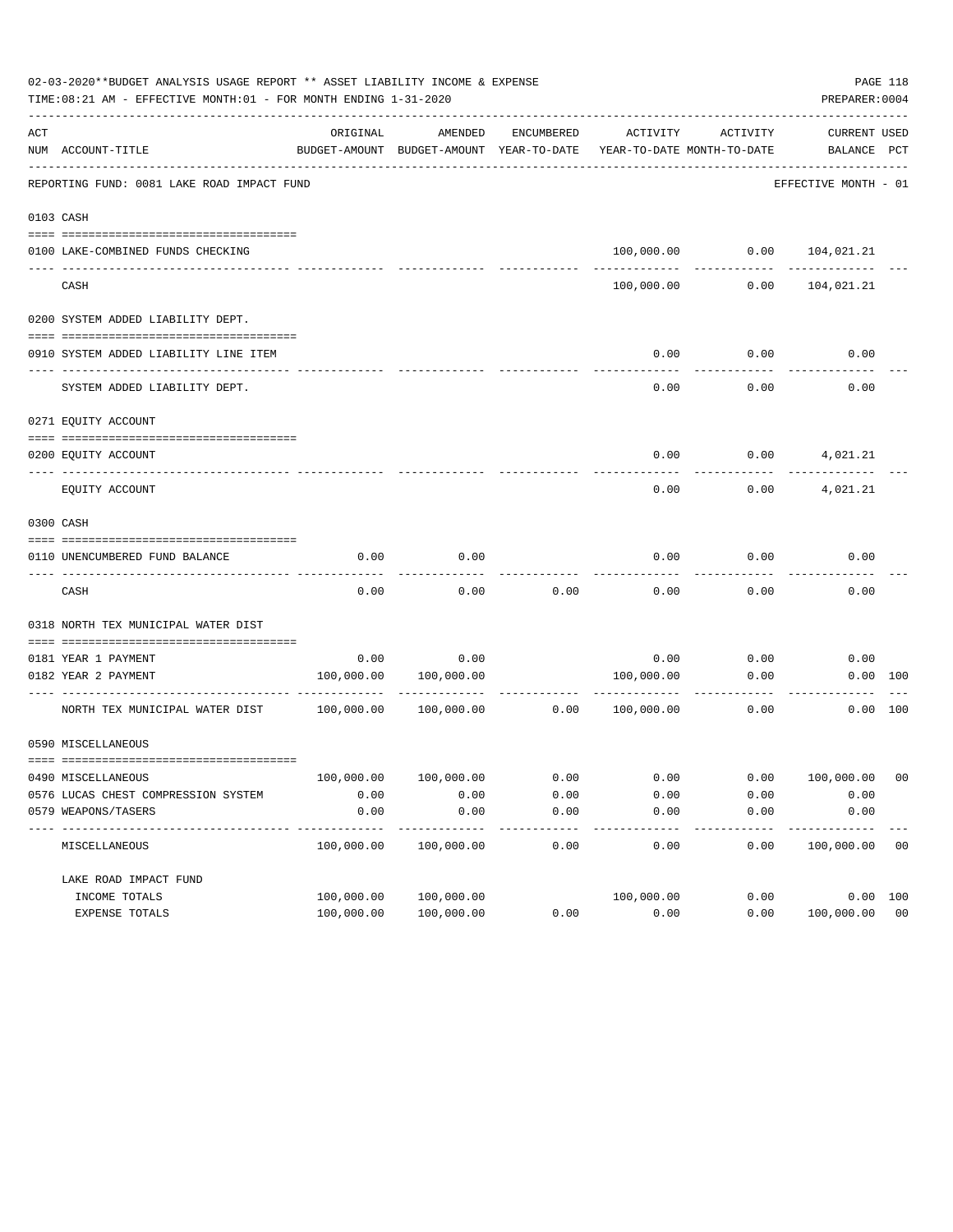|     | 02-03-2020**BUDGET ANALYSIS USAGE REPORT ** ASSET LIABILITY INCOME & EXPENSE<br>TIME: 08:21 AM - EFFECTIVE MONTH: 01 - FOR MONTH ENDING 1-31-2020 |                       |                            |               |                                                                                 |                                  | PREPARER: 0004              | PAGE 119       |
|-----|---------------------------------------------------------------------------------------------------------------------------------------------------|-----------------------|----------------------------|---------------|---------------------------------------------------------------------------------|----------------------------------|-----------------------------|----------------|
| ACT | NUM ACCOUNT-TITLE                                                                                                                                 | ORIGINAL              | AMENDED                    | ENCUMBERED    | ACTIVITY<br>BUDGET-AMOUNT BUDGET-AMOUNT YEAR-TO-DATE YEAR-TO-DATE MONTH-TO-DATE | ACTIVITY                         | CURRENT USED<br>BALANCE PCT |                |
|     | REPORTING FUND: 0082 LAKE ROAD IMPACT FUND PCT.3                                                                                                  |                       |                            |               |                                                                                 |                                  | EFFECTIVE MONTH - 01        |                |
|     | 0103 CASH                                                                                                                                         |                       |                            |               |                                                                                 |                                  |                             |                |
|     | 0100 LAKE PCT 3-COMBINED FUNDS CKING                                                                                                              |                       |                            |               |                                                                                 | 34,858.78-21,533.78-530,519.96   |                             |                |
|     | CASH                                                                                                                                              |                       |                            |               |                                                                                 | 34,858.78-21,533.78-530,519.96   |                             |                |
|     | 0200 SYSTEM ADDED LIABILITY DEPT.                                                                                                                 |                       |                            |               |                                                                                 |                                  |                             |                |
|     | 0910 SYSTEM ADDED LIABILITY LINE ITEM                                                                                                             |                       |                            |               | 0.00                                                                            | 0.00                             | 0.00                        |                |
|     | SYSTEM ADDED LIABILITY DEPT.                                                                                                                      |                       |                            |               | 0.00                                                                            | . <u>.</u><br>0.00               | 0.00                        |                |
|     | 0271 EQUITY ACCOUNT                                                                                                                               |                       |                            |               |                                                                                 |                                  |                             |                |
|     | 0200 EQUITY ACCOUNT                                                                                                                               |                       |                            |               | 0.00                                                                            | $0.00$ 565,378.74                |                             |                |
|     | EQUITY ACCOUNT                                                                                                                                    |                       |                            |               | 0.00                                                                            | 0.00                             | -------------<br>565,378.74 |                |
|     | 0300 CASH                                                                                                                                         |                       |                            |               |                                                                                 |                                  |                             |                |
|     | 0123 UNENCUMBERED FUND BALANCE                                                                                                                    | 461,338.00 461,338.00 |                            |               | 0.00                                                                            | 0.0000461,338.00000<br>--------- | -------------               |                |
|     | CASH                                                                                                                                              |                       | 461,338.00 461,338.00 0.00 |               | 0.00                                                                            |                                  | 0.00 461,338.00             | 00             |
|     | 0318 NORTH TEX MUNICIPAL WATER DIST                                                                                                               |                       |                            |               |                                                                                 |                                  |                             |                |
|     | 0182 YEAR 1 PAYMENT                                                                                                                               | 0.00                  | 0.00                       |               | 0.00                                                                            | 0.00                             | 0.00                        |                |
|     | NORTH TEX MUNICIPAL WATER DIST                                                                                                                    | 0.00                  | 0.00                       | 0.00          | 0.00                                                                            | 0.00                             | 0.00                        |                |
|     | 0319 RAW WATER PIPELINE                                                                                                                           |                       |                            |               |                                                                                 |                                  |                             |                |
|     | 0182 FOR MAINTENANCE OF ROADS                                                                                                                     | 0.00                  | 0.00                       |               |                                                                                 | $0.00$ $0.00$                    | 0.00                        |                |
|     | RAW WATER PIPELINE                                                                                                                                | 0.00                  | 0.00                       | 0.00          | 0.00                                                                            | 0.00                             | 0.00                        |                |
|     | 0623 ROAD & BRIDGE #3 LAKE ROAD EXPENSE                                                                                                           |                       |                            |               |                                                                                 |                                  |                             |                |
|     | 0341 R & B MAT. ROCK & GRAVEL                                                                                                                     |                       |                            |               | 50,000.00 50,000.00 3,920.80 34,858.78 21,533.78 11,220.42 78                   |                                  |                             |                |
|     | 0344 R & B MAT. ASPHALT/ROAD OIL<br>0490 MISCELLANEOUS                                                                                            | 0.00<br>411,338.00    | 0.00<br>411,338.00         | 0.00<br>0.00  | 0.00<br>0.00                                                                    | 0.00<br>0.00                     | 0.00<br>411,338.00          | 0 <sub>0</sub> |
|     | ROAD & BRIDGE #3 LAKE ROAD EXPENSE                                                                                                                |                       |                            |               | 461,338.00    461,338.00    3,920.80    34,858.78    21,533.78                  | -----------                      | ------------<br>422,558.42  | 08             |
|     | 0626 ROAD & BRIDGE #3 RAW WATER PIPELIN                                                                                                           |                       |                            |               |                                                                                 |                                  |                             |                |
|     |                                                                                                                                                   |                       |                            |               |                                                                                 |                                  |                             |                |
|     | 0457 R & M MACHINERY GAS & OIL                                                                                                                    | 0.00                  | 0.00                       | 0.00          | 0.00                                                                            | 0.00                             | 0.00                        |                |
|     | 0458 R & M MACHINERY PARTS                                                                                                                        | 0.00                  | 0.00                       | 0.00          | 0.00                                                                            | 0.00                             | 0.00                        |                |
|     | 0460 EQUIPMENT RENTAL/LEASE<br>0571 PURCHASE OF MACH/EQUIPMENT                                                                                    | 0.00<br>0.00          | 0.00<br>0.00               | 0.00<br>0.00  | 0.00<br>0.00                                                                    | 0.00<br>0.00                     | 0.00<br>0.00                |                |
|     | ROAD & BRIDGE #3 RAW WATER PIPELIN                                                                                                                | 0.00                  | $- - - - -$<br>0.00        | $---$<br>0.00 | -----<br>0.00                                                                   | -----<br>0.00                    | 0.00                        |                |
|     |                                                                                                                                                   |                       |                            |               |                                                                                 |                                  |                             |                |
|     | LAKE ROAD IMPACT FUND PCT.3<br>INCOME TOTALS                                                                                                      |                       | 461,338.00 461,338.00      |               | 0.00                                                                            | 0.00                             | 461,338.00                  | 00             |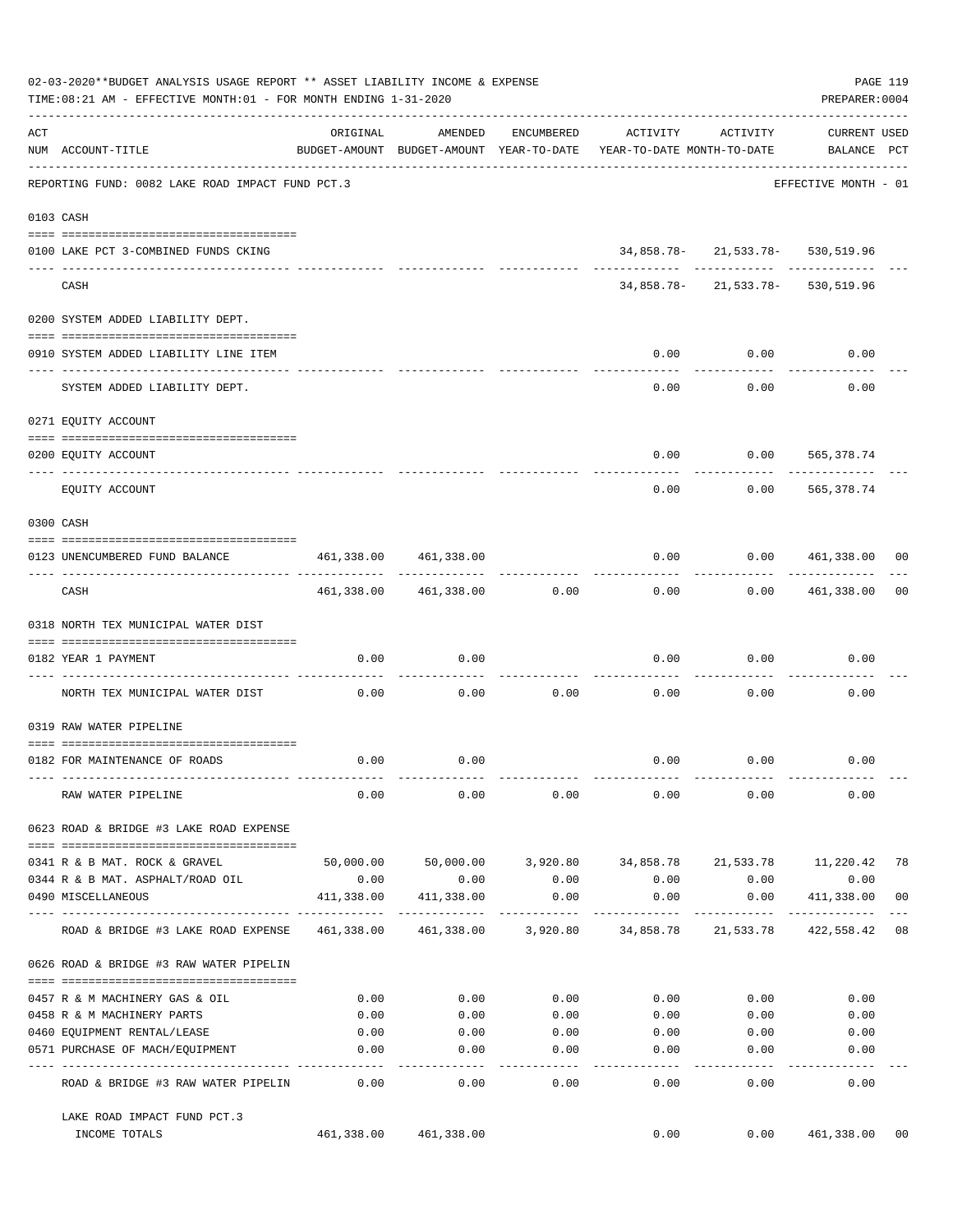|            | 02-03-2020**BUDGET ANALYSIS USAGE REPORT ** ASSET LIABILITY INCOME & EXPENSE<br>PAGE 120<br>PREPARER: 0004<br>TIME:08:21 AM - EFFECTIVE MONTH:01 - FOR MONTH ENDING 1-31-2020 |                           |                          |                                   |           |                                               |                         |            |  |
|------------|-------------------------------------------------------------------------------------------------------------------------------------------------------------------------------|---------------------------|--------------------------|-----------------------------------|-----------|-----------------------------------------------|-------------------------|------------|--|
| ACT<br>NUM | ACCOUNT-TITLE                                                                                                                                                                 | ORIGINAL<br>BUDGET-AMOUNT | AMENDED<br>BUDGET-AMOUNT | <b>ENCUMBERED</b><br>YEAR-TO-DATE | ACTIVITY  | <b>ACTIVITY</b><br>YEAR-TO-DATE MONTH-TO-DATE | CURRENT USED<br>BALANCE | <b>PCT</b> |  |
|            | REPORTING FUND: 0082 LAKE ROAD IMPACT FUND PCT.3                                                                                                                              |                           |                          |                                   |           |                                               | EFFECTIVE MONTH - 01    |            |  |
|            | <b>EXPENSE TOTALS</b>                                                                                                                                                         | 461,338.00                | 461,338.00               | 3,920.80                          | 34,858.78 | 21,533.78                                     | 422,558.42              | 08         |  |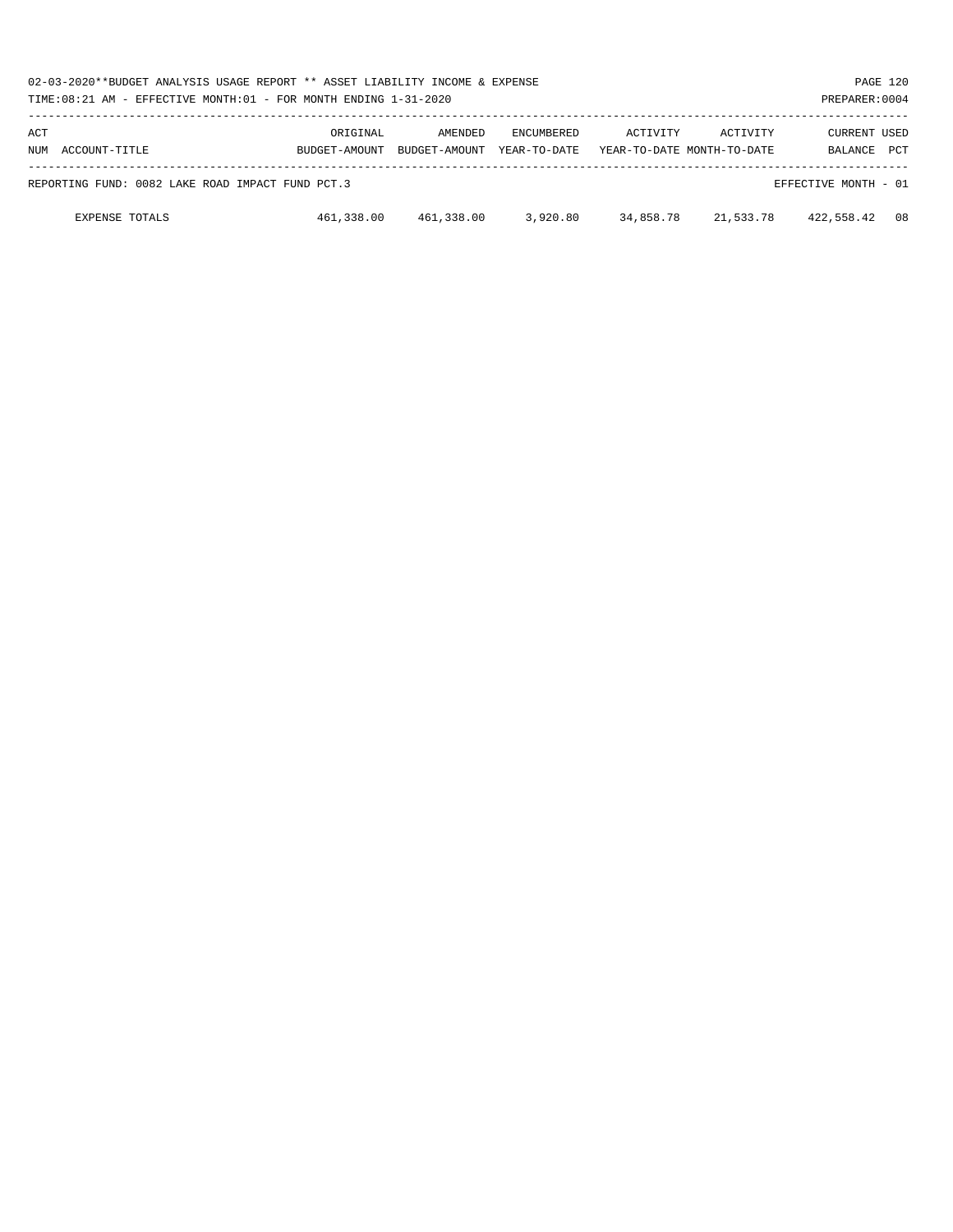| 02-03-2020**BUDGET ANALYSIS USAGE REPORT ** ASSET LIABILITY INCOME & EXPENSE<br>PAGE 121<br>TIME: 08:21 AM - EFFECTIVE MONTH: 01 - FOR MONTH ENDING 1-31-2020<br>PREPARER: 0004 |                                                               |            |                       |                     |                                                                                 |                                                                      |                                    |                |  |  |
|---------------------------------------------------------------------------------------------------------------------------------------------------------------------------------|---------------------------------------------------------------|------------|-----------------------|---------------------|---------------------------------------------------------------------------------|----------------------------------------------------------------------|------------------------------------|----------------|--|--|
| ACT                                                                                                                                                                             | NUM ACCOUNT-TITLE                                             | ORIGINAL   | AMENDED               | ENCUMBERED          | ACTIVITY<br>BUDGET-AMOUNT BUDGET-AMOUNT YEAR-TO-DATE YEAR-TO-DATE MONTH-TO-DATE | ACTIVITY                                                             | CURRENT USED<br>BALANCE PCT        |                |  |  |
|                                                                                                                                                                                 | REPORTING FUND: 0083 LAKE ROAD IMPACT FUND PCT.4              |            |                       |                     |                                                                                 |                                                                      | EFFECTIVE MONTH - 01               |                |  |  |
|                                                                                                                                                                                 | 0103 CASH                                                     |            |                       |                     |                                                                                 |                                                                      |                                    |                |  |  |
|                                                                                                                                                                                 | 0100 LAKE PCT 4-COMBINED FUNDS CKING                          |            |                       |                     |                                                                                 | 23,042.92- 8,812.10- 458,070.13                                      |                                    |                |  |  |
|                                                                                                                                                                                 | CASH                                                          |            |                       |                     |                                                                                 | --------- ------------ ----------<br>23,042.92- 8,812.10- 458,070.13 |                                    |                |  |  |
|                                                                                                                                                                                 | 0200 SYSTEM ADDED LIABILITY DEPT.                             |            |                       |                     |                                                                                 |                                                                      |                                    |                |  |  |
|                                                                                                                                                                                 | 0910 SYSTEM ADDED LIABILITY LINE ITEM                         |            |                       |                     | 0.00                                                                            | 0.00                                                                 | 0.00                               |                |  |  |
|                                                                                                                                                                                 | SYSTEM ADDED LIABILITY DEPT.                                  |            |                       |                     | 0.00                                                                            | 0.00                                                                 | 0.00                               |                |  |  |
|                                                                                                                                                                                 | 0271 EQUITY ACCOUNT                                           |            |                       |                     |                                                                                 |                                                                      |                                    |                |  |  |
|                                                                                                                                                                                 | 0200 EQUITY ACCOUNT                                           |            |                       |                     | 0.00                                                                            |                                                                      | $0.00$ 481, 113.05                 |                |  |  |
|                                                                                                                                                                                 | EOUITY ACCOUNT                                                |            |                       |                     | 0.00                                                                            | 0.00                                                                 | ------------<br>481,113.05         |                |  |  |
|                                                                                                                                                                                 | 0300 CASH                                                     |            |                       |                     |                                                                                 |                                                                      |                                    |                |  |  |
|                                                                                                                                                                                 | 0124 UNENCUMBERED FUND BALANCE                                | 336,148.00 | 336,148.00            |                     | 0.00                                                                            |                                                                      | $0.00$ 336,148.00                  | 00             |  |  |
|                                                                                                                                                                                 | CASH                                                          |            | 336,148.00 336,148.00 | 0.00                | 0.00                                                                            |                                                                      | -------------<br>$0.00$ 336,148.00 | 0 <sub>0</sub> |  |  |
|                                                                                                                                                                                 | 0318 NORTH TEXAS MUNICIPAL WATER DIST                         |            |                       |                     |                                                                                 |                                                                      |                                    |                |  |  |
|                                                                                                                                                                                 | 0183 YEAR 1 PAYMENT                                           | 0.00       | 0.00                  |                     | 0.00                                                                            |                                                                      | 0.00<br>0.00                       |                |  |  |
|                                                                                                                                                                                 |                                                               |            |                       |                     |                                                                                 |                                                                      |                                    |                |  |  |
|                                                                                                                                                                                 | NORTH TEXAS MUNICIPAL WATER DIST                              | 0.00       | 0.00                  | 0.00                | 0.00                                                                            | 0.00                                                                 | 0.00                               |                |  |  |
|                                                                                                                                                                                 | 0319 RAW WATER PIPELINE                                       |            |                       |                     |                                                                                 |                                                                      |                                    |                |  |  |
|                                                                                                                                                                                 | 0183 FOR MAINTENANCE OF ROADS                                 | 0.00       | 0.00                  |                     |                                                                                 | $0.00$ $0.00$                                                        | 0.00                               |                |  |  |
|                                                                                                                                                                                 | RAW WATER PIPELINE                                            | 0.00       | 0.00                  | 0.00                | 0.00                                                                            | 0.00                                                                 | 0.00                               |                |  |  |
|                                                                                                                                                                                 | 0624 ROAD & BRIDGE #4 LAKE ROAD EXPENSE                       |            |                       |                     |                                                                                 |                                                                      |                                    |                |  |  |
|                                                                                                                                                                                 | 0341 R & B MAT. ROCK & GRAVEL                                 | 50,000.00  | 50,000.00             | 0.00                | 8,812.10                                                                        | 8,812.10                                                             | 41,187.90                          | 18             |  |  |
|                                                                                                                                                                                 | 0344 R & B MAT. ASPHALT/ROAD OIL                              | 20,000.00  | 20,000.00             | 0.00                | 0.00                                                                            | 0.00                                                                 | 20,000.00                          | 0 <sub>0</sub> |  |  |
|                                                                                                                                                                                 | 0460 EQUIPMENT RENTAL/LEASE                                   | 0.00       | 13,830.82             |                     | $0.00$ $13,830.82$                                                              | 0.00                                                                 | 0.00                               | 100            |  |  |
|                                                                                                                                                                                 | 0490 MISCELLANEOUS                                            | 216,148.00 | 202,318.18            | 0.00                | 400.00                                                                          | 0.00                                                                 | 201,918.18                         | 0 <sub>0</sub> |  |  |
|                                                                                                                                                                                 | 0571 PURCHASE OF MACH./EQUIP.<br>---- ----------------------- | 50,000.00  | 50,000.00             | 0.00<br>----------- | 0.00<br>-----------                                                             | 0.00<br>-----------                                                  | 50,000.00<br>-------------         | 0 <sub>0</sub> |  |  |
|                                                                                                                                                                                 | ROAD & BRIDGE #4 LAKE ROAD EXPENSE 336,148.00 336,149.00      |            |                       | 0.00                |                                                                                 |                                                                      |                                    |                |  |  |
|                                                                                                                                                                                 | 0627 ROAD & BRIDGE #4 RAW WATER PIPELIN                       |            |                       |                     |                                                                                 |                                                                      |                                    |                |  |  |
|                                                                                                                                                                                 | 0106 SALARY PRECINCT EMPLOYEE                                 | 0.00       | 0.00                  | 0.00                | 0.00                                                                            | 0.00                                                                 | 0.00                               |                |  |  |
|                                                                                                                                                                                 | 0201 SOCIAL SECURITY TAXES                                    | 0.00       | 0.00                  | 0.00                | 0.00                                                                            | 0.00                                                                 | 0.00                               |                |  |  |
|                                                                                                                                                                                 | 0202 GROUP HEALTH INSURANCE                                   | 0.00       | 0.00                  | 0.00                | 0.00                                                                            | 0.00                                                                 | 0.00                               |                |  |  |
|                                                                                                                                                                                 | 0203 RETIREMENT                                               | 0.00       | 0.00                  | 0.00                | 0.00                                                                            | 0.00                                                                 | 0.00                               |                |  |  |
|                                                                                                                                                                                 | 0204 WORKERS COMPENSATION                                     | 0.00       | 0.00                  | 0.00                | 0.00                                                                            | 0.00                                                                 | 0.00                               |                |  |  |
|                                                                                                                                                                                 | 0205 MEDICARE TAX                                             | 0.00       | 0.00                  | 0.00                | 0.00                                                                            | 0.00                                                                 | 0.00                               |                |  |  |
|                                                                                                                                                                                 | 0457 R & M MACHINERY GAS & OIL                                | 0.00       | 0.00                  | 0.00                | 0.00                                                                            | 0.00                                                                 | 0.00                               |                |  |  |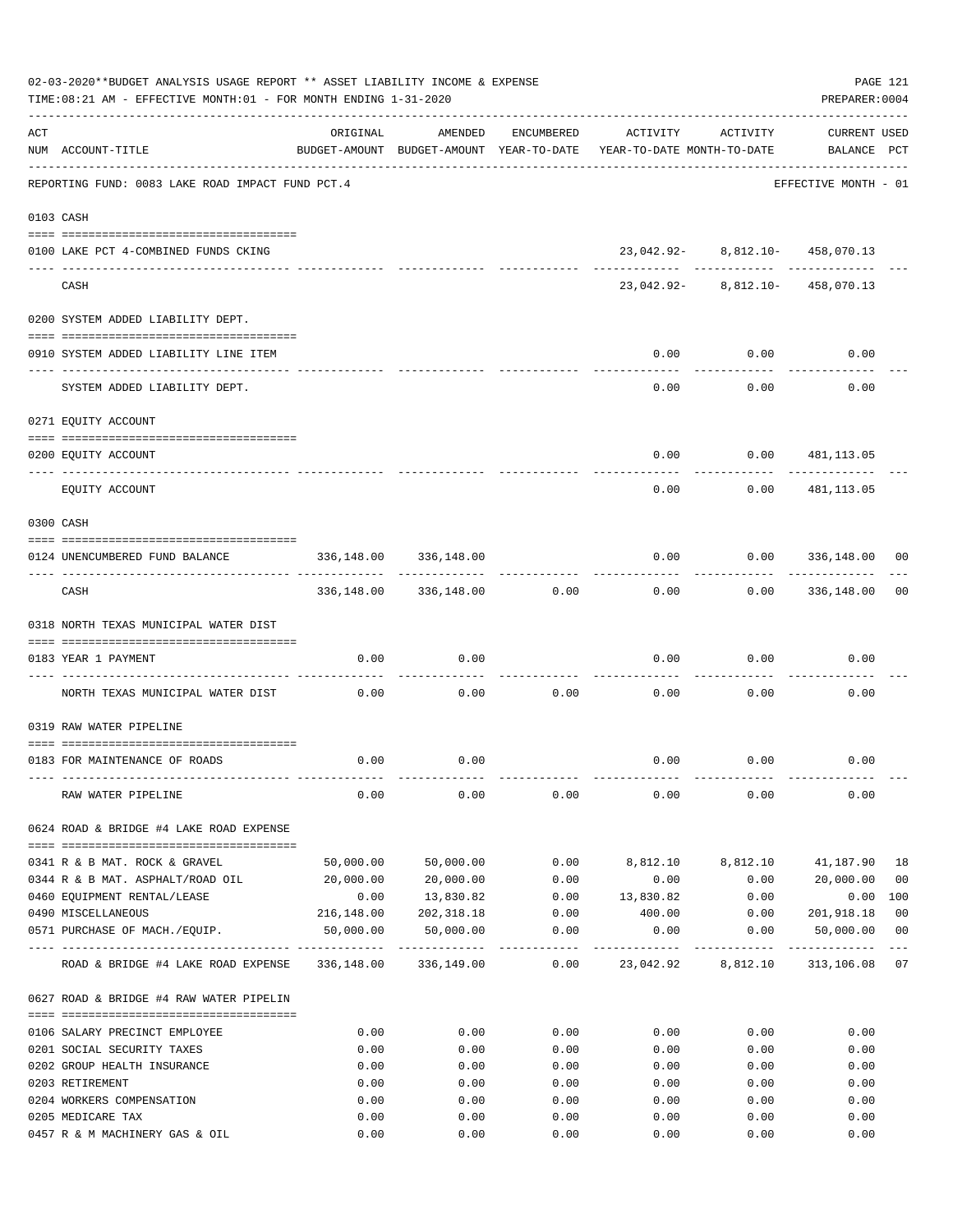| ACT |                                                                          | ORIGINAL      | AMENDED       | ENCUMBERED   | ACTIVITY                   | ACTIVITY | <b>CURRENT USED</b> |     |  |
|-----|--------------------------------------------------------------------------|---------------|---------------|--------------|----------------------------|----------|---------------------|-----|--|
| NUM | ACCOUNT-TITLE                                                            | BUDGET-AMOUNT | BUDGET-AMOUNT | YEAR-TO-DATE | YEAR-TO-DATE MONTH-TO-DATE |          | BALANCE             | PCT |  |
|     |                                                                          |               |               |              |                            |          |                     |     |  |
|     | REPORTING FUND: 0083 LAKE ROAD IMPACT FUND PCT.4<br>EFFECTIVE MONTH - 01 |               |               |              |                            |          |                     |     |  |
|     | 0458 R & M MACHINERY PARTS                                               | 0.00          | 0.00          | 0.00         | 0.00                       | 0.00     | 0.00                |     |  |
|     | 0460 EQUIPMENT RENTAL/LEASE                                              | 0.00          | 0.00          | 0.00         | 0.00                       | 0.00     | 0.00                |     |  |
|     | 0571 PURCHASE OF MACH/EOUIPMENT                                          | 0.00          | 0.00          | 0.00         | 0.00                       | 0.00     | 0.00                |     |  |
|     | ROAD & BRIDGE #4 RAW WATER PIPELIN                                       | 0.00          | 0.00          | 0.00         | 0.00                       | 0.00     | 0.00                |     |  |
|     | LAKE ROAD IMPACT FUND PCT. 4                                             |               |               |              |                            |          |                     |     |  |
|     | INCOME TOTALS                                                            | 336,148.00    | 336,148.00    |              | 0.00                       | 0.00     | 336,148.00          | 00  |  |
|     | <b>EXPENSE TOTALS</b>                                                    | 336,148.00    | 336,149.00    | 0.00         | 23,042.92                  | 8,812.10 | 313,106.08          | 07  |  |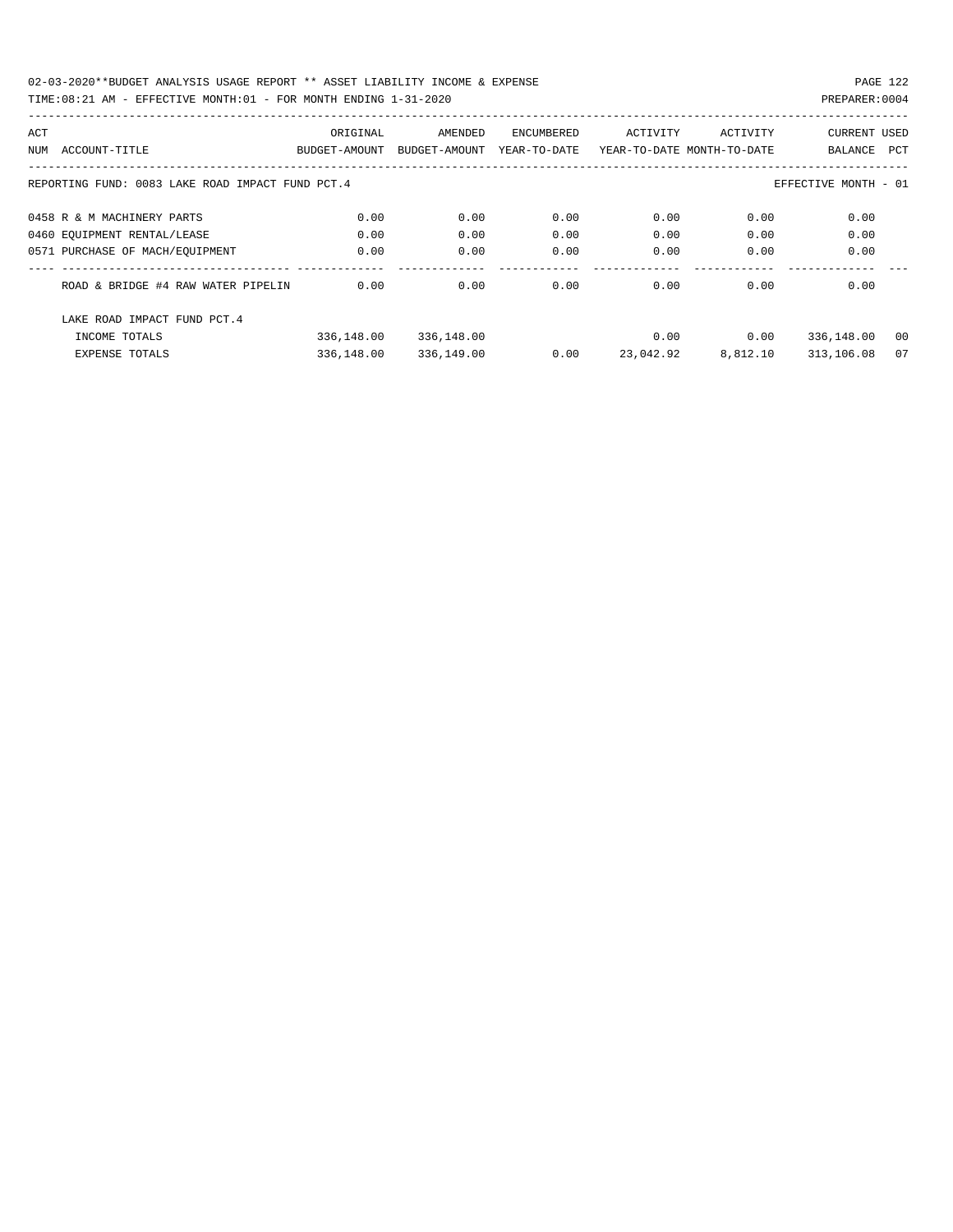|     | 02-03-2020**BUDGET ANALYSIS USAGE REPORT ** ASSET LIABILITY INCOME & EXPENSE<br>TIME: 08:21 AM - EFFECTIVE MONTH: 01 - FOR MONTH ENDING 1-31-2020 |            |                                                     |            |                                        |                                                              | PAGE 123<br>PREPARER: 0004          |                         |
|-----|---------------------------------------------------------------------------------------------------------------------------------------------------|------------|-----------------------------------------------------|------------|----------------------------------------|--------------------------------------------------------------|-------------------------------------|-------------------------|
| ACT | NUM ACCOUNT-TITLE                                                                                                                                 | ORIGINAL   | AMENDED<br>BUDGET-AMOUNT BUDGET-AMOUNT YEAR-TO-DATE | ENCUMBERED | ACTIVITY<br>YEAR-TO-DATE MONTH-TO-DATE | ACTIVITY                                                     | CURRENT USED<br>BALANCE PCT         |                         |
|     | REPORTING FUND: 0084 BOIS D'ARC LAKE RESERVOIR                                                                                                    |            |                                                     |            |                                        |                                                              | EFFECTIVE MONTH - 01                |                         |
|     | 0100 PAYROLL                                                                                                                                      |            |                                                     |            |                                        |                                                              |                                     |                         |
|     | 0100 PAYROLL                                                                                                                                      |            |                                                     |            | 0.00                                   | 0.00                                                         | 0.00                                |                         |
|     | PAYROLL                                                                                                                                           |            |                                                     |            | 0.00                                   | 0.00                                                         | 0.00                                |                         |
|     | 0103 CASH                                                                                                                                         |            |                                                     |            |                                        |                                                              |                                     |                         |
|     | 0100 BOIS D'ARC-COMBINED FUNDS CHECKING                                                                                                           |            |                                                     |            |                                        | 392,039.21- 56,170.67- 141,935.88                            |                                     |                         |
|     | CASH                                                                                                                                              |            |                                                     |            |                                        | ---------- ------------<br>392,039.21- 56,170.67- 141,935.88 |                                     |                         |
|     | 0200 SYSTEM ADDED LIABILITY DEPT.                                                                                                                 |            |                                                     |            |                                        |                                                              |                                     |                         |
|     | 0910 SYSTEM ADDED LIABILITY LINE ITEM                                                                                                             |            |                                                     |            |                                        | $50, 527.35 - 47, 293.57 - 50, 527.35 -$                     |                                     |                         |
|     | SYSTEM ADDED LIABILITY DEPT.                                                                                                                      |            |                                                     |            |                                        | $50,527.35 - 47,293.57 -$                                    | 50,527.35-                          |                         |
|     | 0271 EQUITY ACCOUNT                                                                                                                               |            |                                                     |            |                                        |                                                              |                                     |                         |
|     | 0200 EQUITY ACCOUNT                                                                                                                               |            |                                                     |            | 0.00                                   | 0.00                                                         | 533,975.09                          |                         |
|     | EQUITY ACCOUNT                                                                                                                                    |            |                                                     |            | 0.00                                   | 0.00                                                         | 533,975.09                          |                         |
|     | 0300 CASH                                                                                                                                         |            |                                                     |            |                                        |                                                              |                                     |                         |
|     | 0110 UNENCUMBERED FUND BALANCE                                                                                                                    | 0.00       | 0.00                                                |            | 0.00                                   | 0.00                                                         | 0.00                                |                         |
|     | CASH                                                                                                                                              | 0.00       | 0.00                                                | 0.00       | 0.00                                   | 0.00                                                         | 0.00                                |                         |
|     | 0318 NORTH TEXAS MUNICIPAL WATER DIST                                                                                                             |            |                                                     |            |                                        |                                                              |                                     |                         |
|     | 0184 PERSONNEL INCOME YEAR 1                                                                                                                      | 0.00       | 0.00                                                |            | 0.00                                   | 0.00                                                         | 0.00                                |                         |
|     | 0185 EMERGENCY RADIO IMP. INC. YEAR 1                                                                                                             | 0.00       | 0.00                                                |            | 0.00                                   | 0.00                                                         | 0.00                                |                         |
|     | 0186 VEHICLE OR SPEC EQUIP INC YEAR 1                                                                                                             | 0.00       | 0.00                                                |            | 0.00                                   | 0.00                                                         | 0.00                                |                         |
|     | 0.00 0250 DRUG SCREENING/PSYCHOLOGICAL INC Y                                                                                                      |            | 0.00                                                |            | 0.00                                   | 0.00                                                         | 0.00                                |                         |
|     | 0395 UNIFORMS INCOME YEAR 1                                                                                                                       | 0.00       | 0.00                                                |            | 0.00                                   | 0.00                                                         | 0.00                                |                         |
|     | 0427 TRAINING INCOME YEAR 1                                                                                                                       | 0.00       | 0.00                                                |            | 0.00                                   | 0.00                                                         | 0.00                                |                         |
|     | NORTH TEXAS MUNICIPAL WATER DIST                                                                                                                  | 0.00       | ----------<br>0.00                                  | 0.00       | ----------<br>0.00                     | . <u>.</u> .<br>0.00                                         | ----------<br>0.00                  |                         |
|     | 0319 NORTH TEXAS MUNICIPAL WATER DIST                                                                                                             |            |                                                     |            |                                        |                                                              |                                     |                         |
|     | 0184 PERSONNEL INCOME YEAR 2                                                                                                                      | 108,852.00 | 108,852.00                                          |            | 0.00                                   | 0.00                                                         | 108,852.00                          | 00                      |
|     | 0186 VEHICLE OR SPEC EQUIP INC YEAR 2                                                                                                             | 256,000.00 | 256,000.00                                          |            | 0.00                                   | 0.00                                                         | 256,000.00                          | 0 <sub>0</sub>          |
|     | 0250 DRUG SCREEN/PSYCHOLOGICAL INC YE                                                                                                             | 600.00     | 600.00                                              |            | 0.00                                   | 0.00                                                         | 600.00                              | 0 <sub>0</sub>          |
|     | 0395 UNIFORMS INCOME YEAR 2                                                                                                                       | 2,048.00   | 2,048.00                                            |            | 0.00                                   | 0.00                                                         | 2,048.00                            | 0 <sub>0</sub>          |
|     | 0427 TRAINING INCOME YEAR 2                                                                                                                       | 10,000.00  | 10,000.00                                           |            | 0.00                                   | 0.00                                                         | 10,000.00                           | 0 <sub>0</sub>          |
|     | 0454 R & M EQUIPMENT INCOME YEAR 2                                                                                                                | 20,000.00  | 20,000.00                                           |            | 0.00                                   | 0.00                                                         | 20,000.00                           | 0 <sub>0</sub>          |
|     | NORTH TEXAS MUNICIPAL WATER DIST 397,500.00                                                                                                       |            | 397,500.00                                          | 0.00       | ----------<br>0.00                     | --------<br>0.00                                             | . _ _ _ _ _ _ _ _ _ _<br>397,500.00 | $---$<br>0 <sub>0</sub> |
|     | 0370 COUNTY FUNDING                                                                                                                               |            |                                                     |            |                                        |                                                              |                                     |                         |
|     | 0184 LOCAL FUNDING                                                                                                                                | 30,298.17  | 30,298.17                                           |            | 0.00                                   | 0.00                                                         | 30,298.17                           | 00                      |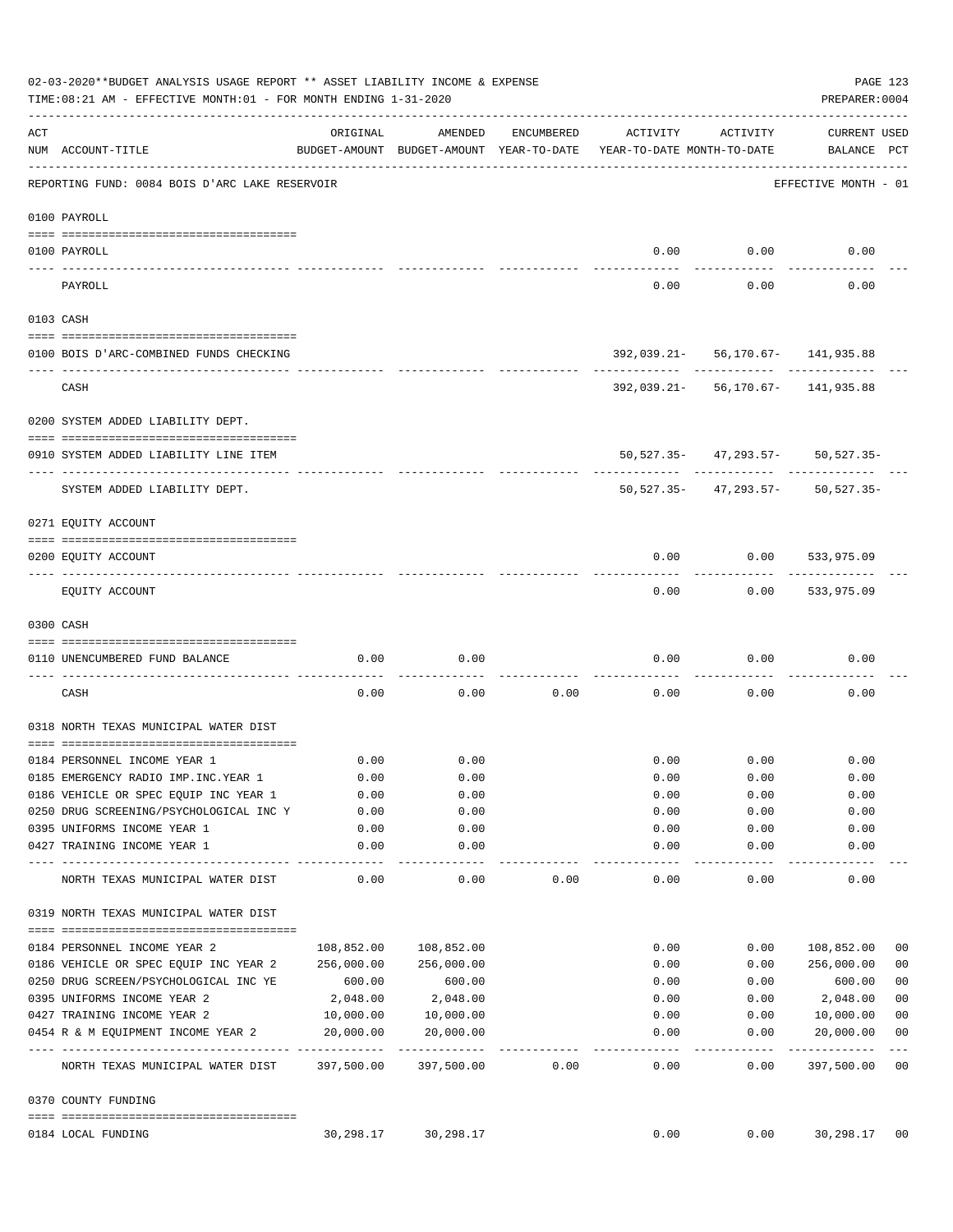| 02-03-2020**BUDGET ANALYSIS USAGE REPORT ** ASSET LIABILITY INCOME & EXPENSE |  |  |  | PAGE 124 |  |
|------------------------------------------------------------------------------|--|--|--|----------|--|
|                                                                              |  |  |  |          |  |

| ACT | NUM ACCOUNT-TITLE                              | ORIGINAL<br>BUDGET-AMOUNT BUDGET-AMOUNT YEAR-TO-DATE | AMENDED                                                                | ENCUMBERED | ACTIVITY<br>YEAR-TO-DATE MONTH-TO-DATE | ACTIVITY                     | <b>CURRENT USED</b><br>BALANCE | PCT            |
|-----|------------------------------------------------|------------------------------------------------------|------------------------------------------------------------------------|------------|----------------------------------------|------------------------------|--------------------------------|----------------|
|     | REPORTING FUND: 0084 BOIS D'ARC LAKE RESERVOIR |                                                      |                                                                        |            |                                        |                              | EFFECTIVE MONTH - 01           |                |
|     | COUNTY FUNDING                                 |                                                      | 30,298.17 30,298.17                                                    | 0.00       | 0.00                                   | 0.00                         | 30,298.17                      | 00             |
|     | 0560 BOIS D'ARC LAKE EXPENSES                  |                                                      |                                                                        |            |                                        |                              |                                |                |
|     | 0104 SALARIES DEPUTIES                         | 91,592.31                                            | 91,592.31                                                              | 0.00       |                                        | 26,708.40 5,935.20 64,883.91 |                                | 29             |
|     | 0201 SOCIAL SECURITY TAXES                     | 5,678.72                                             | 5,678.72                                                               | 0.00       | 1,650.08                               | 366.54                       | 4,028.64                       | 29             |
|     | 0202 GROUP HEALTH INSURANCE                    | 23,741.76                                            | 23,741.76                                                              | 0.00       | 7,495.48                               | 1,789.90                     | 16,246.28                      | 32             |
|     | 0203 RETIREMENT                                | 10,542.27                                            | 10,542.27                                                              | 0.00       | 3,069.94                               | 699.75                       | 7,472.33                       | 29             |
|     | 0204 WORKERS' COMPENSATION                     | 2,015.03                                             | 2,015.03                                                               | 0.00       | 699.71                                 | 0.00                         | 1,315.32                       | 35             |
|     | 0205 MEDICARE TAX                              | 1,328.08                                             | 1,328.08                                                               | 0.00       | 385.85                                 | 85.71                        | 942.23                         | 29             |
|     | 0206 UNEMPLOYMENT EXPENSE                      | 0.00                                                 | 0.00                                                                   | 0.00       | 0.00                                   | 0.00                         | 0.00                           |                |
|     | 0250 EMPLOYEE PHYSICALS                        | 600.00                                               | 600.00                                                                 | 0.00       | 0.00                                   | 0.00                         | 600.00                         | 0 <sub>0</sub> |
|     | 0320 WEAPONS SUPPLIES                          | 0.00                                                 | 0.00                                                                   | 0.00       | 0.00                                   | 0.00                         | 0.00                           |                |
|     | 0321 PATROL SUPPLIES                           | 0.00                                                 | 0.00                                                                   | 0.00       | 0.00                                   | 0.00                         | 0.00                           |                |
|     | 0395 UNIFORMS/OTHER                            | 2,000.00                                             | 2,000.00                                                               | 0.00       | 0.00                                   | 0.00                         | 2,000.00                       | 0 <sub>0</sub> |
|     | 0421 CELL PHONE                                | 300.00                                               | 300.00                                                                 | 0.00       | 0.00                                   | 0.00                         | 300.00                         | 00             |
|     | 0422 R & M RADIO                               | 0.00                                                 | 0.00                                                                   | 0.00       | 0.00                                   | 0.00                         | 0.00                           |                |
|     | 0427 TRAVEL AND TRAINING                       | 10,000.00                                            | 10,000.00                                                              | 0.00       | 0.00                                   | 0.00                         | 10,000.00                      | 00             |
|     | 0452 R & M EQUIPMENT                           | 24,000.00                                            | 24,000.00                                                              | 0.00       | 0.00                                   | 0.00                         | 24,000.00                      | 00             |
|     | 0453 TYLER/CAD MAINTENANCE                     | 0.00                                                 | 0.00                                                                   | 0.00       | 0.00                                   | 0.00                         | 0.00                           |                |
|     | 0454 R & M AUTO, BOATS, ATV                    | 0.00                                                 | 0.00                                                                   | 0.00       | 0.00                                   | 0.00                         | 0.00                           |                |
|     | 0487 AUTO & OTHER EQUIPMENT INSURANCE          | 0.00                                                 | 0.00                                                                   | 0.00       | 0.00                                   | 0.00                         | 0.00                           |                |
|     | 0488 LAW ENFORCEMENT INSURANCE                 | 0.00                                                 | 0.00                                                                   | 0.00       | 0.00                                   | 0.00                         | 0.00                           |                |
|     | 0573 EMERGENCY RADIO IMPROVEMENTS              | 0.00                                                 | 0.00                                                                   | 99,950.00  | 299,850.00                             | 0.00                         | $399,800.00 -$                 |                |
|     | 0574 TECHNOLOGY                                | 0.00                                                 | 0.00                                                                   | 0.00       | 0.00                                   | 0.00                         | 0.00                           |                |
|     | 0575 PURCHASE AUTOS, BOATS, ATV'S 256,000.00   |                                                      | 256,000.00                                                             | 0.00       | 1,652.40                               | 0.00                         | 254,347.60                     | -01            |
|     | 0579 WEAPONS                                   | 0.00                                                 | 0.00                                                                   | 0.00       | 0.00                                   | 0.00                         | 0.00                           |                |
|     | BOIS D'ARC LAKE EXPENSES                       |                                                      | 427,798.17  427,798.17  99,950.00  341,511.86  8,877.10  13,663.69-103 |            |                                        |                              |                                |                |
|     | BOIS D'ARC LAKE RESERVOIR                      |                                                      |                                                                        |            |                                        |                              |                                |                |
|     | INCOME TOTALS                                  |                                                      | 427,798.17 427,798.17                                                  |            | 0.00                                   | 0.00                         | 427,798.17 00                  |                |
|     | <b>EXPENSE TOTALS</b>                          |                                                      | 427,798.17  427,798.17  99,950.00  341,511.86  8,877.10                |            |                                        |                              | 13,663.69- 103                 |                |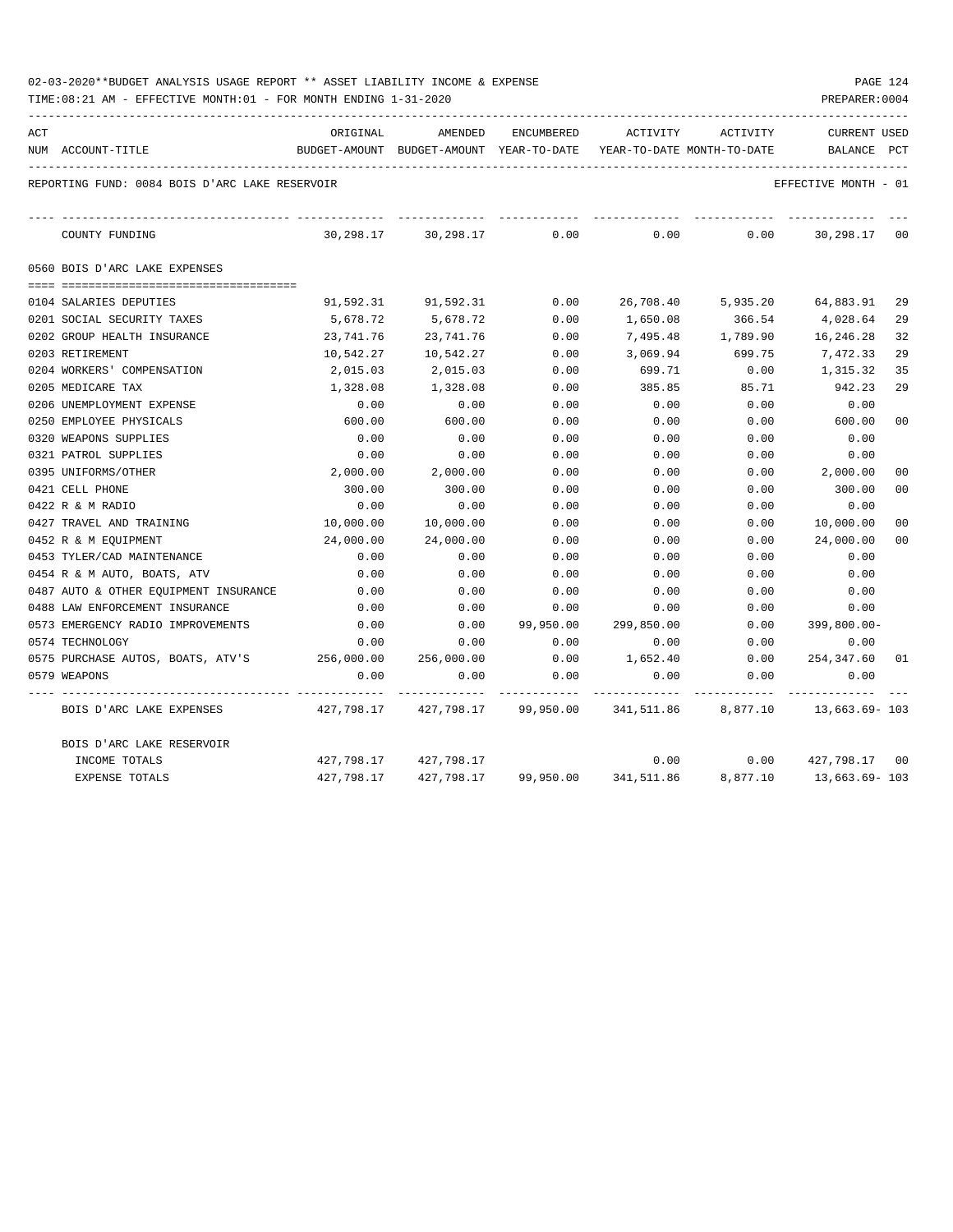| 02-03-2020**BUDGET ANALYSIS USAGE REPORT ** ASSET LIABILITY INCOME & EXPENSE<br>TIME: 08:21 AM - EFFECTIVE MONTH: 01 - FOR MONTH ENDING 1-31-2020 |                                         |          |          |            |                                                                                 |                                             |                                    |                |  |  |
|---------------------------------------------------------------------------------------------------------------------------------------------------|-----------------------------------------|----------|----------|------------|---------------------------------------------------------------------------------|---------------------------------------------|------------------------------------|----------------|--|--|
| ACT                                                                                                                                               | NUM ACCOUNT-TITLE                       | ORIGINAL | AMENDED  | ENCUMBERED | ACTIVITY<br>BUDGET-AMOUNT BUDGET-AMOUNT YEAR-TO-DATE YEAR-TO-DATE MONTH-TO-DATE | ACTIVITY                                    | <b>CURRENT USED</b><br>BALANCE PCT |                |  |  |
|                                                                                                                                                   | REPORTING FUND: 0085 LAKE FANNIN        |          |          |            |                                                                                 |                                             | EFFECTIVE MONTH - 01               |                |  |  |
|                                                                                                                                                   | 0103 CASH                               |          |          |            |                                                                                 |                                             |                                    |                |  |  |
|                                                                                                                                                   | 0100 LAKE FANNIN-COMBINED FUNDS CHECKIN |          |          |            |                                                                                 | 2, 235.33- 131.21 1, 349.71<br>------------ |                                    |                |  |  |
|                                                                                                                                                   | CASH                                    |          |          |            | $2, 235.33 -$                                                                   | 131.21                                      | 1,349.71                           |                |  |  |
|                                                                                                                                                   | 0200 SYSTEM ADDED LIABILITY DEPARTMENT  |          |          |            |                                                                                 |                                             |                                    |                |  |  |
|                                                                                                                                                   | 0910 SYSTEM ADDED LIABILITY LINE-ITEM   |          |          |            |                                                                                 | $388.75 - 0.00$                             | $388.75-$                          |                |  |  |
|                                                                                                                                                   | SYSTEM ADDED LIABILITY DEPARTMENT       |          |          |            |                                                                                 | $388.75 - 0.00$                             | $388.75-$                          |                |  |  |
|                                                                                                                                                   | 0271 EQUITY ACCOUNT                     |          |          |            |                                                                                 |                                             |                                    |                |  |  |
|                                                                                                                                                   | 0200 EQUITY ACCOUNT                     |          |          |            | 0.00                                                                            | 0.00                                        | 3,585.04                           |                |  |  |
|                                                                                                                                                   | EQUITY ACCOUNT                          |          |          |            | 0.00                                                                            | 0.00                                        | 3,585.04                           |                |  |  |
|                                                                                                                                                   | 0300 CASH                               |          |          |            |                                                                                 |                                             |                                    |                |  |  |
|                                                                                                                                                   | 0110 UNENCUMBERED FUND BALANCE          | 0.00     | 0.00     |            | 0.00                                                                            | 0.00                                        | 0.00                               |                |  |  |
|                                                                                                                                                   | CASH                                    | 0.00     | 0.00     | 0.00       | 0.00                                                                            | 0.00                                        | 0.00                               |                |  |  |
|                                                                                                                                                   | 0370 MISCELLANEOUS                      |          |          |            |                                                                                 |                                             |                                    |                |  |  |
|                                                                                                                                                   | 0150 DONATIONS                          | 2,000.00 | 2,000.00 |            | 0.00                                                                            | 0.00                                        | 2,000.00                           | 00             |  |  |
|                                                                                                                                                   | 0183 VOLUNTEER MEMBERSHIP FEES          | 0.00     | 0.00     |            | 310.00                                                                          | 250.00                                      | 310.00+                            |                |  |  |
|                                                                                                                                                   | 0184 LOCAL FUNDING                      | 5,000.00 | 5,000.00 |            | 0.00                                                                            | 0.00                                        | 5,000.00                           | 0 <sub>0</sub> |  |  |
|                                                                                                                                                   | 0185 RENTAL FEE                         | 1,000.00 | 1,000.00 |            | 662.50                                                                          | 0.00                                        | 337.50                             | 66             |  |  |
|                                                                                                                                                   | 0186 DEPOSIT FEE                        | 1,000.00 | 1,000.00 |            | 300.00                                                                          | 0.00                                        | 700.00                             | 30             |  |  |
|                                                                                                                                                   | MISCELLANEOUS                           | 9,000.00 | 9,000.00 | 0.00       | 1,272.50                                                                        | 250.00                                      | 7,727.50                           | 14             |  |  |
|                                                                                                                                                   | 0520 LAKE FANNIN EXPENSES               |          |          |            |                                                                                 |                                             |                                    |                |  |  |
|                                                                                                                                                   | 0186 DEPOSIT REFUND                     | 1,000.00 | 1,000.00 | 0.00       | 450.00                                                                          | 0.00                                        | 550.00                             | 45             |  |  |
|                                                                                                                                                   | 0341 R & M ROADS                        | 0.00     | 0.00     | 0.00       | 0.00                                                                            | 0.00                                        | 0.00                               |                |  |  |
|                                                                                                                                                   | 0342 R & M CAMPGROUNDS                  | 875.00   | 875.00   | 0.00       | 0.00                                                                            | 0.00                                        | 875.00                             | 0 <sub>0</sub> |  |  |
|                                                                                                                                                   | 0343 R & M DAM                          | 2,000.00 | 2,000.00 | 0.00       | 0.00                                                                            | 0.00                                        | 2,000.00                           | 0 <sub>0</sub> |  |  |
|                                                                                                                                                   | 0440 UTILITIES ELECTRICITY              | 300.00   | 300.00   | 0.00       | 142.02                                                                          | 25.87                                       | 157.98                             | 47             |  |  |
|                                                                                                                                                   | 0442 UTILITIES WATER                    | 600.00   | 586.99   | 0.00       | 103.15                                                                          | 27.92                                       | 483.84                             | 18             |  |  |
|                                                                                                                                                   | 0443 TRASH PICK-UP                      | 0.00     | 86.25    | 0.00       | 151.25                                                                          | 65.00                                       | $65.00 - 175$                      |                |  |  |
|                                                                                                                                                   | 0450 R & M BUILDINGS                    | 2,000.00 | 2,000.00 | 0.00       | 120.90                                                                          | 0.00                                        | 1,879.10                           | 06             |  |  |
|                                                                                                                                                   | 0484 GENERAL LIABILITY INSURANCE        | 2,225.00 | 2,104.00 | 0.00       | 2,104.00                                                                        | 0.00                                        | 0.00 100                           |                |  |  |
|                                                                                                                                                   | 0490 MISCELLANEOUS EXPENSE              | 0.00     | 47.76    | 0.00       | 47.76                                                                           | 0.00                                        | 0.00 100                           |                |  |  |
|                                                                                                                                                   | LAKE FANNIN EXPENSES                    | 9,000.00 | 9,000.00 | 0.00       | 3,119.08                                                                        | 118.79                                      | 5,880.92 35                        |                |  |  |
|                                                                                                                                                   | LAKE FANNIN                             |          |          |            |                                                                                 |                                             |                                    |                |  |  |
|                                                                                                                                                   | INCOME TOTALS                           | 9,000.00 | 9,000.00 |            | 1,272.50                                                                        | 250.00                                      | 7,727.50 14                        |                |  |  |
|                                                                                                                                                   | EXPENSE TOTALS                          | 9,000.00 | 9,000.00 | 0.00       | 3,119.08                                                                        | 118.79                                      | 5,880.92                           | 35             |  |  |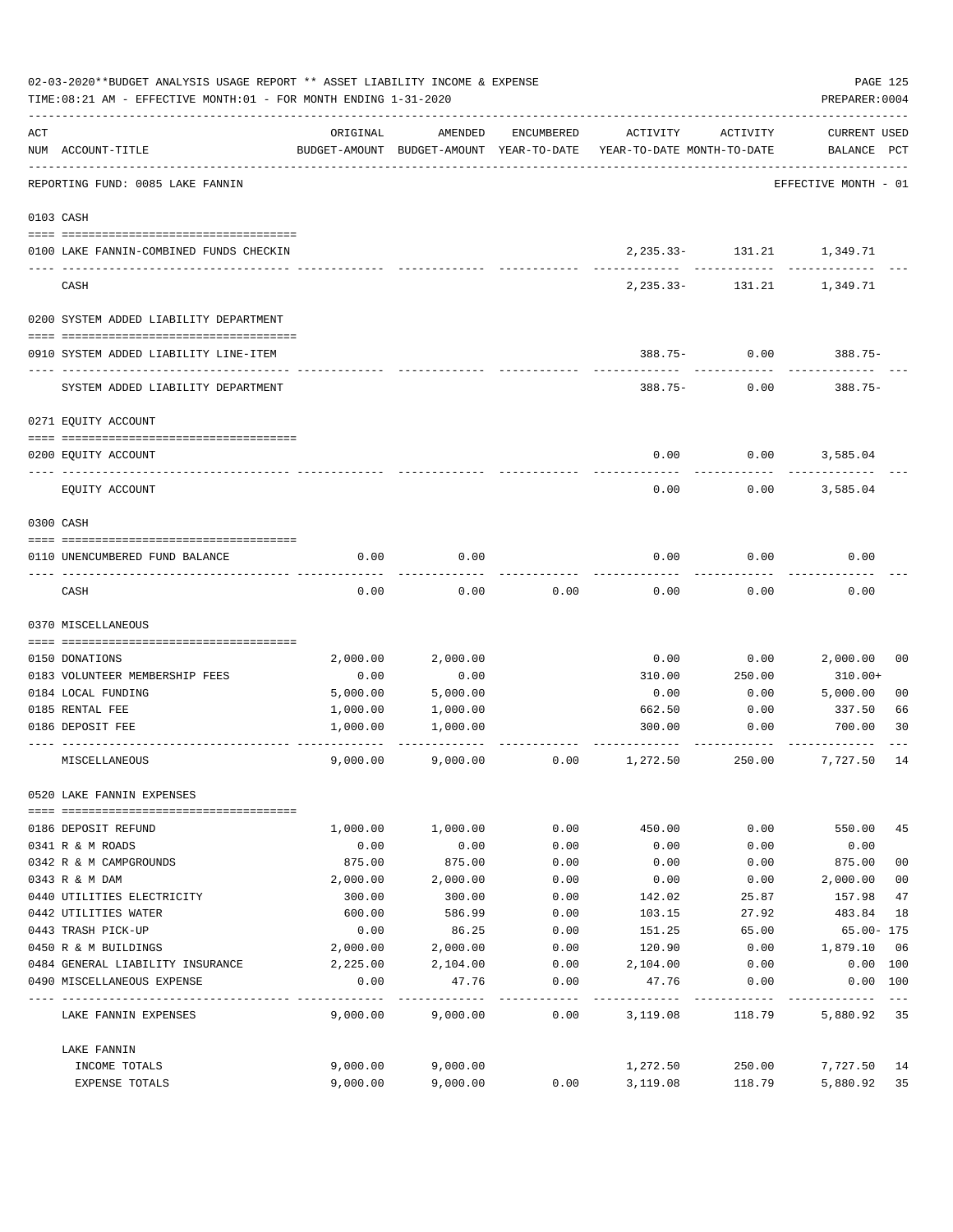|     | 02-03-2020**BUDGET ANALYSIS USAGE REPORT ** ASSET LIABILITY INCOME & EXPENSE<br>TIME:08:21 AM - EFFECTIVE MONTH:01 - FOR MONTH ENDING 1-31-2020 |          |               |            |                                                                                 |                                                                                                                              | PAGE 126<br>PREPARER: 0004  |    |
|-----|-------------------------------------------------------------------------------------------------------------------------------------------------|----------|---------------|------------|---------------------------------------------------------------------------------|------------------------------------------------------------------------------------------------------------------------------|-----------------------------|----|
| ACT | NUM ACCOUNT-TITLE                                                                                                                               | ORIGINAL | AMENDED       | ENCUMBERED | ACTIVITY<br>BUDGET-AMOUNT BUDGET-AMOUNT YEAR-TO-DATE YEAR-TO-DATE MONTH-TO-DATE | ACTIVITY                                                                                                                     | CURRENT USED<br>BALANCE PCT |    |
|     | REPORTING FUND: 0086 SHERIFF'S OFFICE TECHNOLOGY                                                                                                |          |               |            |                                                                                 |                                                                                                                              | EFFECTIVE MONTH - 01        |    |
|     | 0103 CASH                                                                                                                                       |          |               |            |                                                                                 |                                                                                                                              |                             |    |
|     | 0100 TECHNOLOGY FUNDS CHECKING                                                                                                                  |          | ------------- |            |                                                                                 | $2\, , \, 8 \, 8 \, 4 \, . \, 6 \, 0 \, - \qquad \qquad 0 \, . \, 0 \, 0 \qquad \qquad 2 \, , \, 3 \, 5 \, 1 \, . \, 3 \, 2$ |                             |    |
|     | CASH                                                                                                                                            |          |               |            | 2,884.60-                                                                       | 0.00                                                                                                                         | 2,351.32                    |    |
|     | 0200 SYSTEM ADDED LIABILITY DEPT.                                                                                                               |          |               |            |                                                                                 |                                                                                                                              |                             |    |
|     | 0910 SYSTEM ADDED LIABILITY ITEM                                                                                                                |          |               |            | 0.00                                                                            | 0.00                                                                                                                         | 0.00                        |    |
|     | SYSTEM ADDED LIABILITY DEPT.                                                                                                                    |          |               |            | 0.00                                                                            | 0.00                                                                                                                         | 0.00                        |    |
|     | 0271 EQUITY ACCOUNT                                                                                                                             |          |               |            |                                                                                 |                                                                                                                              |                             |    |
|     | 0200 EOUITY ACCOUNT                                                                                                                             |          |               |            | 0.00                                                                            | $0.00$ 5,235.92                                                                                                              |                             |    |
|     | EQUITY ACCOUNT                                                                                                                                  |          |               |            | 0.00                                                                            | 0.00                                                                                                                         | 5,235.92                    |    |
|     | 0300 CASH                                                                                                                                       |          |               |            |                                                                                 |                                                                                                                              |                             |    |
|     | 0110 UNENCUMBERED FUND BALANCE                                                                                                                  | 0.00     | 2,884.60      |            | 0.00                                                                            |                                                                                                                              | $0.00$ 2,884.60 00          |    |
|     | CASH                                                                                                                                            | 0.00     | 2,884.60      | 0.00       | 0.00                                                                            |                                                                                                                              | $0.00$ 2,884.60             | 00 |
|     | 0319 TECHNOLOGY                                                                                                                                 |          |               |            |                                                                                 |                                                                                                                              |                             |    |
|     | 0420 SECURUS SIGNING BONUS<br>_____________________________                                                                                     | 0.00     | 0.00          | .          | 0.00                                                                            | 0.00                                                                                                                         | 0.00                        |    |
|     | TECHNOLOGY                                                                                                                                      | 0.00     | 0.00          | 0.00       | 0.00                                                                            | 0.00                                                                                                                         | 0.00                        |    |
|     | 0370 MISCELLANEOUS                                                                                                                              |          |               |            |                                                                                 |                                                                                                                              |                             |    |
|     | 0130 REFUNDS & MISCELLANEOUS                                                                                                                    | 0.00     | 0.00          |            |                                                                                 | $0.00$ 0.00                                                                                                                  | 0.00                        |    |
|     | MISCELLANEOUS                                                                                                                                   | 0.00     | 0.00          | 0.00       | 0.00                                                                            | 0.00                                                                                                                         | 0.00                        |    |
|     | 0560 SHERIFF'S OFFICE TECHNOLOGY                                                                                                                |          |               |            |                                                                                 |                                                                                                                              |                             |    |
|     | 0573 EMERGENCY RADIOS                                                                                                                           | 0.00     | 2,884.60      |            | $0.00$ 2,884.60 0.00                                                            |                                                                                                                              | 0.00 100                    |    |
|     | SHERIFF'S OFFICE TECHNOLOGY                                                                                                                     | 0.00     | 2,884.60      | 0.00       | 2,884.60                                                                        | 0.00                                                                                                                         | 0.00 100                    |    |
|     | SHERIFF'S OFFICE TECHNOLOGY<br>INCOME TOTALS                                                                                                    | 0.00     | 2,884.60      |            | 0.00                                                                            | 0.00                                                                                                                         | 2,884.60 00                 |    |
|     | EXPENSE TOTALS                                                                                                                                  | 0.00     | 2,884.60      | 0.00       | 2,884.60                                                                        | 0.00                                                                                                                         | 0.00 100                    |    |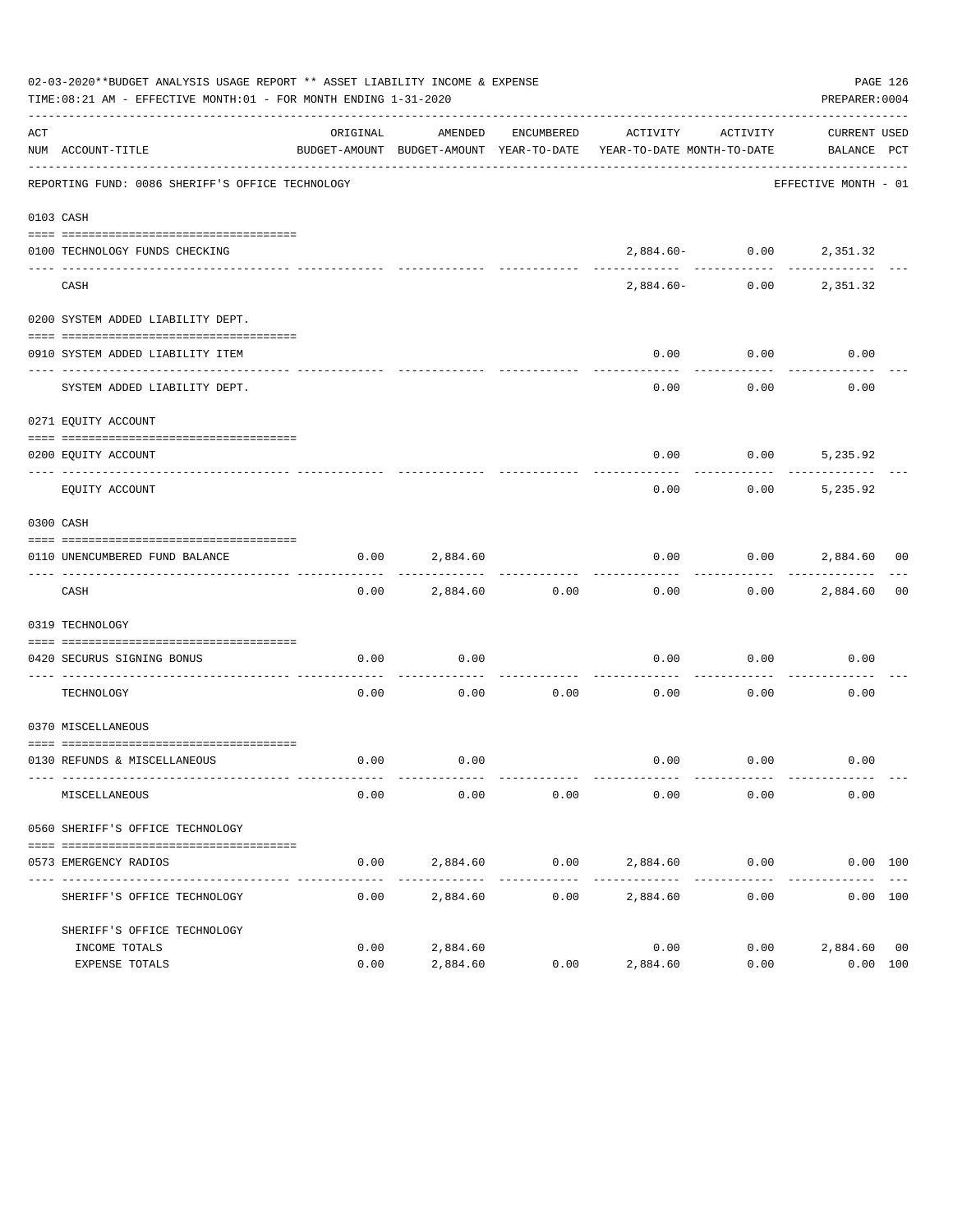|     | 02-03-2020**BUDGET ANALYSIS USAGE REPORT ** ASSET LIABILITY INCOME & EXPENSE<br>TIME: 08:21 AM - EFFECTIVE MONTH: 01 - FOR MONTH ENDING 1-31-2020 |          |                                                     |            |                                        |          | PAGE 127<br>PREPARER: 0004  |                |
|-----|---------------------------------------------------------------------------------------------------------------------------------------------------|----------|-----------------------------------------------------|------------|----------------------------------------|----------|-----------------------------|----------------|
| ACT | NUM ACCOUNT-TITLE                                                                                                                                 | ORIGINAL | AMENDED<br>BUDGET-AMOUNT BUDGET-AMOUNT YEAR-TO-DATE | ENCUMBERED | ACTIVITY<br>YEAR-TO-DATE MONTH-TO-DATE | ACTIVITY | CURRENT USED<br>BALANCE PCT |                |
|     | __________________________________<br>REPORTING FUND: 0087 JUVENILE PROBATION                                                                     |          |                                                     |            |                                        |          | EFFECTIVE MONTH - 01        |                |
|     | 0103 CASH                                                                                                                                         |          |                                                     |            |                                        |          |                             |                |
|     |                                                                                                                                                   |          |                                                     |            |                                        |          |                             |                |
|     | 0187 CASH-JUVENILE PROBATION                                                                                                                      |          |                                                     |            |                                        |          | 652.53 443.25 2,988.30      |                |
|     | CASH                                                                                                                                              |          |                                                     |            | 652.53                                 | 443.25   | 2,988.30                    |                |
|     | 0200 SYSTEM ADDED LIABILITY DEPARTMENT                                                                                                            |          |                                                     |            |                                        |          |                             |                |
|     |                                                                                                                                                   |          |                                                     |            |                                        |          |                             |                |
|     | 0910 SYSTEM ADDED LIABILITY LINE-ITEM                                                                                                             |          |                                                     |            | 0.00                                   | 0.00     | 0.00                        |                |
|     | SYSTEM ADDED LIABILITY DEPARTMENT                                                                                                                 |          |                                                     |            | 0.00                                   | 0.00     | 0.00                        |                |
|     | 0202 ACCOUNTS PAYABLE                                                                                                                             |          |                                                     |            |                                        |          |                             |                |
|     |                                                                                                                                                   |          |                                                     |            |                                        |          |                             |                |
|     | 0319 A/P RESTITUTION-JUVENILE PROBATION                                                                                                           |          |                                                     |            | 0.00                                   | 0.00     | 0.00                        |                |
|     | ACCOUNTS PAYABLE                                                                                                                                  |          |                                                     |            | 0.00                                   | 0.00     | 0.00                        |                |
|     | 0271 EQUITY                                                                                                                                       |          |                                                     |            |                                        |          |                             |                |
|     |                                                                                                                                                   |          |                                                     |            |                                        |          |                             |                |
|     | 0200 EQUITY ACCOUNT                                                                                                                               |          |                                                     |            | 0.00                                   | 0.00     | 2,335.77                    |                |
|     | EQUITY                                                                                                                                            |          |                                                     |            | 0.00                                   | 0.00     | 2,335.77                    |                |
|     | 0340 FEES OF OFFICE                                                                                                                               |          |                                                     |            |                                        |          |                             |                |
|     |                                                                                                                                                   |          |                                                     |            |                                        |          |                             |                |
|     | 0575 JUVENILE PROBATION FEES                                                                                                                      | 1,500.00 | 1,500.00                                            |            | 585.00                                 | 355.00   | 915.00                      | 39             |
|     | 0576 JUVENILE PROBATION RESTITUTION                                                                                                               | 2,000.00 | 2,000.00                                            |            | 738.00                                 | 225.00   | 1,262.00                    | 37             |
|     | 0577 JUVENILE PROBATION COURT COSTS                                                                                                               | 800.00   | 800.00                                              |            | 20.00                                  | 0.00     | 780.00                      | 03             |
|     | 0578 FEES RECEIVED FOR OTHER COUNTIES                                                                                                             | 0.00     | 0.00                                                |            | 0.00                                   | 0.00     | 0.00                        |                |
|     | 0579 REIMBURSEMENT OF MEDICAL EXPENSES                                                                                                            | 0.00     | 0.00                                                |            | 70.00                                  | 0.00     | 70.00+                      |                |
|     | FEES OF OFFICE                                                                                                                                    | 4,300.00 | 4,300.00                                            | 0.00       | 1,413.00                               | 580.00   | 2,887.00                    | 33             |
|     | 0575 JUVENILE PROBATION                                                                                                                           |          |                                                     |            |                                        |          |                             |                |
|     | 0310 OFFICE SUPP./MISC.                                                                                                                           | 1,400.00 | 1,400.00                                            | 0.00       | 142.47                                 | 11.75    | 1,257.53                    | 10             |
|     | 0319 RESTITUTION                                                                                                                                  | 1,000.00 | 1,000.00                                            | 0.00       | 598.00                                 | 125.00   | 402.00                      | 60             |
|     | 0320 COURT COSTS                                                                                                                                  | 260.00   | 260.00                                              | 0.00       | 20.00                                  | 0.00     | 240.00                      | 08             |
|     | 0321 REIMBURSEMENT OF FEES FOR OTHER CO                                                                                                           | 0.00     | 0.00                                                | 0.00       | 0.00                                   | 0.00     | 0.00                        |                |
|     | 0353 COMPUTER EXPENSE                                                                                                                             | 1,640.00 | 1,640.00                                            | 0.00       | 0.00                                   | 0.00     | 1,640.00                    | 0 <sub>0</sub> |
|     | 0416 STRUCTURAL FAMILY THERAPY                                                                                                                    | 0.00     | 0.00                                                | 0.00       | 0.00                                   | 0.00     | 0.00                        |                |
|     | 0427 TRAVEL AND TRAINING                                                                                                                          | 0.00     | 0.00                                                | 0.00       | 0.00                                   | 0.00     | 0.00                        |                |
|     | JUVENILE PROBATION                                                                                                                                | 4,300.00 | 4,300.00                                            | 0.00       | 760.47                                 | 136.75   | 3,539.53                    | 18             |
|     | JUVENILE PROBATION                                                                                                                                |          |                                                     |            |                                        |          |                             |                |
|     | INCOME TOTALS                                                                                                                                     | 4,300.00 | 4,300.00                                            |            | 1,413.00                               | 580.00   | 2,887.00                    | 33             |
|     | EXPENSE TOTALS                                                                                                                                    | 4,300.00 | 4,300.00                                            | 0.00       | 760.47                                 | 136.75   | 3,539.53                    | 18             |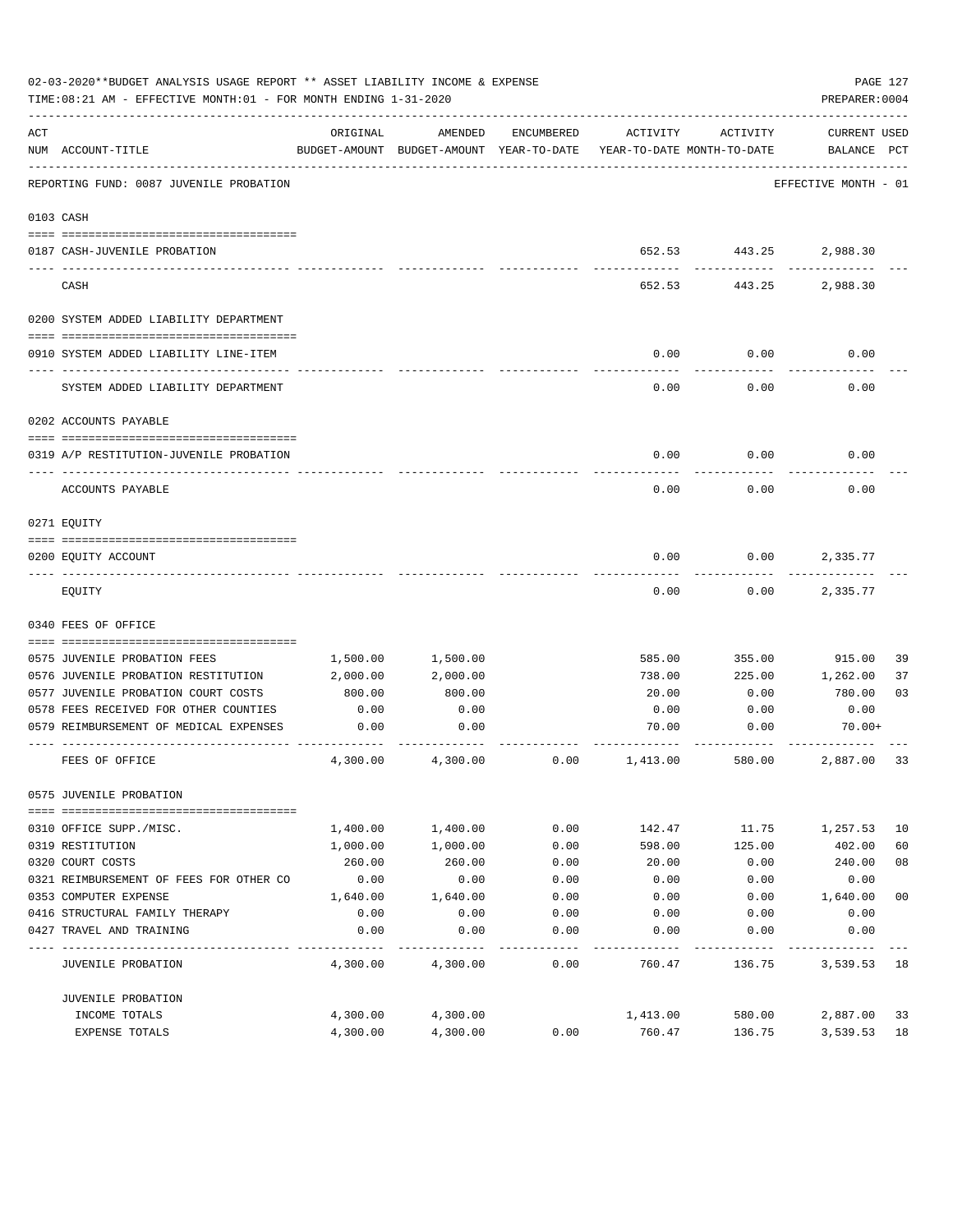|     | 02-03-2020**BUDGET ANALYSIS USAGE REPORT ** ASSET LIABILITY INCOME & EXPENSE<br>TIME:08:21 AM - EFFECTIVE MONTH:01 - FOR MONTH ENDING 1-31-2020 |          |                                                                                |            |          |          | PAGE 128<br>PREPARER: 0004         |
|-----|-------------------------------------------------------------------------------------------------------------------------------------------------|----------|--------------------------------------------------------------------------------|------------|----------|----------|------------------------------------|
| ACT | NUM ACCOUNT-TITLE                                                                                                                               | ORIGINAL | AMENDED<br>BUDGET-AMOUNT BUDGET-AMOUNT YEAR-TO-DATE YEAR-TO-DATE MONTH-TO-DATE | ENCUMBERED | ACTIVITY | ACTIVITY | <b>CURRENT USED</b><br>BALANCE PCT |
|     | REPORTING FUND: 0088 IHC NEEDS/OR OTHER RELATED HEALTHCA                                                                                        |          |                                                                                |            |          |          | EFFECTIVE MONTH - 01               |
|     | 0103 CASH                                                                                                                                       |          |                                                                                |            |          |          |                                    |
|     | 0100 IHC - COMBINED FUNDS CHECKING                                                                                                              |          |                                                                                |            | 0.00     | 0.00     | 0.00                               |
|     | CASH                                                                                                                                            |          |                                                                                |            | 0.00     | 0.00     | 0.00                               |
|     | 0271 EQUITY ACCOUNT                                                                                                                             |          |                                                                                |            |          |          |                                    |
|     |                                                                                                                                                 |          |                                                                                |            |          |          |                                    |
|     | 0200 EQUITY ACCOUNT                                                                                                                             |          |                                                                                |            | 0.00     | 0.00     | 0.00                               |
|     | _____ ____________________________<br>EQUITY ACCOUNT                                                                                            |          |                                                                                |            | 0.00     | 0.00     | 0.00                               |
|     | 0367 HOSPITAL AUTHORITY - IHC                                                                                                                   |          |                                                                                |            |          |          |                                    |
|     |                                                                                                                                                 |          |                                                                                |            |          |          |                                    |
|     | 0100 HOSPITAL QUARTERLY PAYMENT                                                                                                                 | 0.00     | 0.00                                                                           |            | 0.00     | 0.00     | 0.00                               |
|     |                                                                                                                                                 |          |                                                                                |            |          |          |                                    |
|     | HOSPITAL AUTHORITY - IHC                                                                                                                        | 0.00     | 0.00                                                                           | 0.00       | 0.00     | 0.00     | 0.00                               |
|     | 0645 INDIGENT CARE                                                                                                                              |          |                                                                                |            |          |          |                                    |
|     |                                                                                                                                                 |          |                                                                                |            |          |          |                                    |
|     | 0409 DIABETIC SUPPLIES                                                                                                                          | 0.00     | 0.00                                                                           | 0.00       | 0.00     | 0.00     | 0.00                               |
|     | 0410 CERT. REG. NURSE ANES.                                                                                                                     | 0.00     | 0.00                                                                           | 0.00       | 0.00     | 0.00     | 0.00                               |
|     | 0411 PHYSICIAN, NON-EMERGENCY                                                                                                                   | 0.00     | 0.00                                                                           | 0.00       | 0.00     | 0.00     | 0.00                               |
|     | 0412 PRESCRIPTIONS, DRUGS                                                                                                                       | 0.00     | 0.00                                                                           | 0.00       | 0.00     | 0.00     | 0.00                               |
|     | 0413 HOSPITAL, INPATIENT                                                                                                                        | 0.00     | 0.00                                                                           | 0.00       | 0.00     | 0.00     | 0.00                               |
|     | 0414 HOSPITAL, OUTPATIENT                                                                                                                       | 0.00     | 0.00                                                                           | 0.00       | 0.00     | 0.00     | 0.00                               |
|     | 0415 LABORATORY/X-RAY                                                                                                                           | 0.00     | 0.00                                                                           | 0.00       | 0.00     | 0.00     | 0.00                               |
|     | 0418 FED. QUALIFIED HEALTH CENTER                                                                                                               | 0.00     | 0.00                                                                           | 0.00       | 0.00     | 0.00     | 0.00                               |
|     | 0420 RURAL HEALTH CLINIC                                                                                                                        | 0.00     | 0.00                                                                           | 0.00       | 0.00     | 0.00     | 0.00                               |
|     | 0422 AMBULATORY SURGICAL CENTER                                                                                                                 | 0.00     | 0.00                                                                           | 0.00       | 0.00     | 0.00     | 0.00                               |
|     | 0423 MEDICAL EQUIP. PURCHASE                                                                                                                    | 0.00     | 0.00                                                                           | 0.00       | 0.00     | 0.00     | 0.00                               |
|     | INDIGENT CARE                                                                                                                                   | 0.00     | 0.00                                                                           | 0.00       | 0.00     | 0.00     | 0.00                               |
|     | IHC NEEDS/OR OTHER RELATED HEALTHC                                                                                                              |          |                                                                                |            |          |          |                                    |
|     | INCOME TOTALS                                                                                                                                   | 0.00     | 0.00                                                                           |            | 0.00     | 0.00     | 0.00                               |
|     | <b>EXPENSE TOTALS</b>                                                                                                                           | 0.00     | 0.00                                                                           | 0.00       | 0.00     | 0.00     | 0.00                               |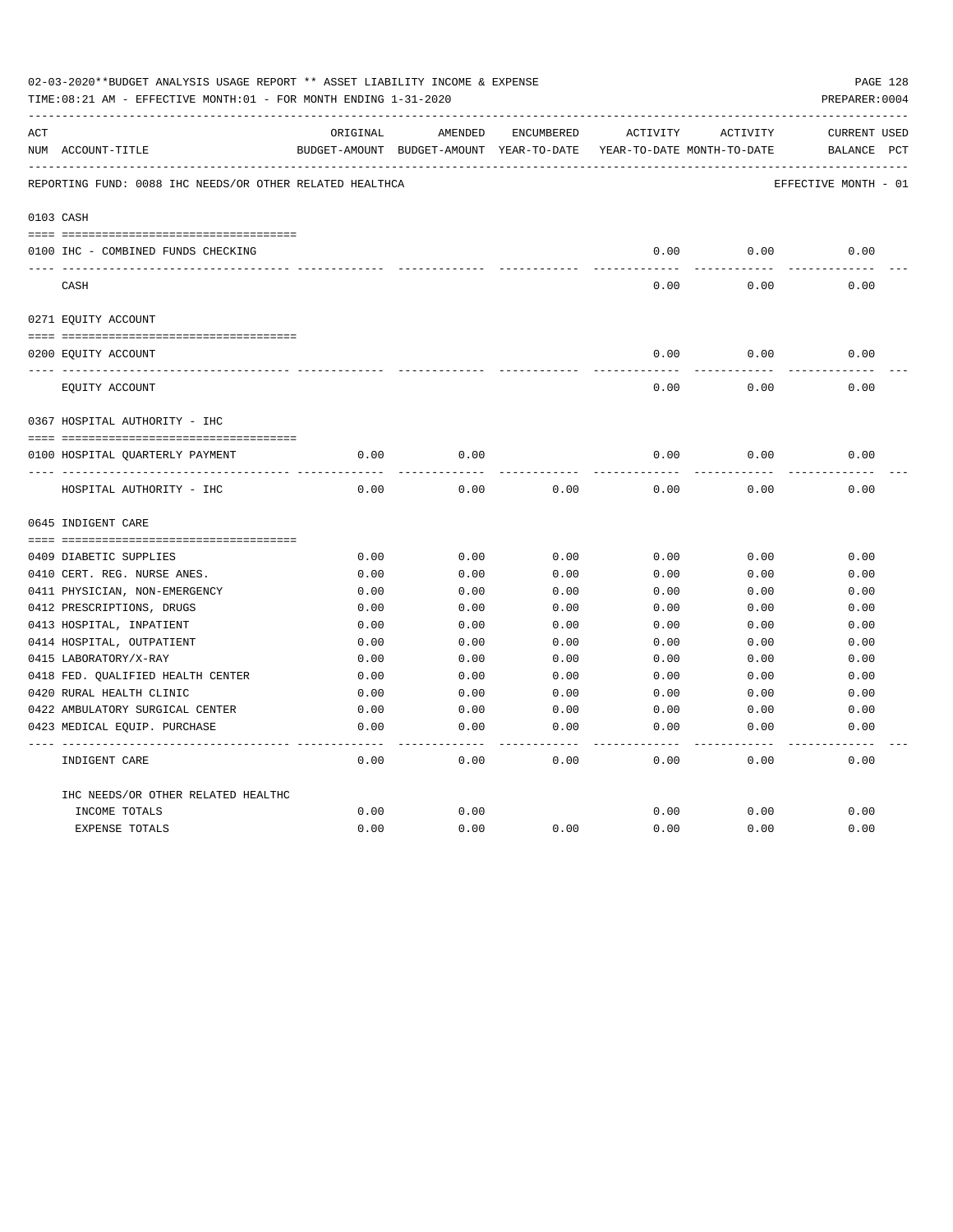|     | PAGE 129<br>02-03-2020**BUDGET ANALYSIS USAGE REPORT ** ASSET LIABILITY INCOME & EXPENSE<br>TIME: 08:21 AM - EFFECTIVE MONTH: 01 - FOR MONTH ENDING 1-31-2020<br>PREPARER: 0004 |                    |                                                     |            |                                        |                     |                                 |          |  |  |  |  |
|-----|---------------------------------------------------------------------------------------------------------------------------------------------------------------------------------|--------------------|-----------------------------------------------------|------------|----------------------------------------|---------------------|---------------------------------|----------|--|--|--|--|
| ACT | NUM ACCOUNT-TITLE                                                                                                                                                               | ORIGINAL           | AMENDED<br>BUDGET-AMOUNT BUDGET-AMOUNT YEAR-TO-DATE | ENCUMBERED | ACTIVITY<br>YEAR-TO-DATE MONTH-TO-DATE | ACTIVITY            | CURRENT USED<br>BALANCE PCT     |          |  |  |  |  |
|     | REPORTING FUND: 0089 TEXAS JUVENILE JUSTICE DEPT.                                                                                                                               |                    |                                                     |            |                                        |                     | EFFECTIVE MONTH - 01            |          |  |  |  |  |
|     | 0100 PAYROLL                                                                                                                                                                    |                    |                                                     |            |                                        |                     |                                 |          |  |  |  |  |
|     |                                                                                                                                                                                 |                    |                                                     |            |                                        |                     |                                 |          |  |  |  |  |
|     | 0100 PAYROLL                                                                                                                                                                    |                    |                                                     |            |                                        | $0.00$ 0.00         | 0.00                            |          |  |  |  |  |
|     | PAYROLL                                                                                                                                                                         |                    |                                                     |            | 0.00                                   | 0.00                | 0.00                            |          |  |  |  |  |
|     | 0103 CASH                                                                                                                                                                       |                    |                                                     |            |                                        |                     |                                 |          |  |  |  |  |
|     | 0689 CASH-STRUCTURAL FAM. THER. GRANT OOG                                                                                                                                       |                    |                                                     |            | 0.00                                   | 0.00                | 0.00                            |          |  |  |  |  |
|     | 0988 CASH-LOCAL FUNDS CARRIED FORWARD                                                                                                                                           |                    |                                                     |            | 7,171.84-                              | 2,800.00-           | 14,566.04                       |          |  |  |  |  |
|     | 0992 CASH-INTEREST INCOME                                                                                                                                                       |                    |                                                     |            | 26.67                                  | 11.83               | 13,241.29                       |          |  |  |  |  |
|     | 0993 CASH-BASIC PROBATION SUPERVISION                                                                                                                                           |                    |                                                     |            |                                        | 9,955.52- 1,767.85  | 2,735.62                        |          |  |  |  |  |
|     | 0994 CASH-COMMUNITY PROGRAMS                                                                                                                                                    |                    |                                                     |            | $7,239.43-$                            | 540.20              | 16.83-                          |          |  |  |  |  |
|     | 0995 CASH-LOCAL FUNDING FY 2020                                                                                                                                                 |                    |                                                     |            | 121,845.35                             | 38,097.53-          |                                 |          |  |  |  |  |
|     |                                                                                                                                                                                 |                    |                                                     |            |                                        |                     | 121,154.09                      |          |  |  |  |  |
|     | 0996 CASH-PRE/POST ADJUDICATION                                                                                                                                                 |                    |                                                     |            | 573.85-                                | 43.58               | $0.01 -$                        |          |  |  |  |  |
|     | 0997 CASH-COMMITMENT DIVERSION                                                                                                                                                  |                    |                                                     |            | 905.60-                                | 68.12               | 2.56-                           |          |  |  |  |  |
|     | 0998 CASH-MENTAL HEALTH SERVICES                                                                                                                                                |                    |                                                     |            |                                        |                     | $1,464.37 - 306.04 - 284.13$    |          |  |  |  |  |
|     | 0999 CASH-REGIONALS DIVERSIONS ALTERNAT                                                                                                                                         |                    |                                                     |            | $3,000.00-$<br>---------               | 0.00<br>----------- | 0.00                            |          |  |  |  |  |
|     | CASH                                                                                                                                                                            |                    |                                                     |            |                                        |                     | 91,561.41 38,771.99- 151,961.77 |          |  |  |  |  |
|     | 0220 DEFERRED REVENUE                                                                                                                                                           |                    |                                                     |            |                                        |                     |                                 |          |  |  |  |  |
|     |                                                                                                                                                                                 |                    |                                                     |            |                                        |                     |                                 |          |  |  |  |  |
|     | 0189 DEFERRED REVENUE                                                                                                                                                           |                    |                                                     |            | 0.00                                   | 0.00                | 0.00                            |          |  |  |  |  |
|     | DEFERRED REVENUE                                                                                                                                                                |                    |                                                     |            | 0.00                                   | 0.00                | 0.00                            |          |  |  |  |  |
|     | 0271 EQUITY ACCOUNT                                                                                                                                                             |                    |                                                     |            |                                        |                     |                                 |          |  |  |  |  |
|     | 0200 EQUITY ACCOUNT                                                                                                                                                             |                    |                                                     |            | 0.00                                   | 0.00                | 60,400.36                       |          |  |  |  |  |
|     | EQUITY ACCOUNT                                                                                                                                                                  |                    |                                                     |            | 0.00                                   | 0.00                | 60,400.36                       |          |  |  |  |  |
|     | 0300 CASH                                                                                                                                                                       |                    |                                                     |            |                                        |                     |                                 |          |  |  |  |  |
|     |                                                                                                                                                                                 |                    |                                                     |            |                                        |                     |                                 |          |  |  |  |  |
|     | 0110 UNENCUMBERED FUND BALANCE                                                                                                                                                  | 0.00               | 0.00                                                |            | 0.00                                   | 0.00                | 0.00                            |          |  |  |  |  |
|     | CASH                                                                                                                                                                            | 0.00               | 0.00                                                | 0.00       | 0.00                                   | 0.00                | 0.00                            |          |  |  |  |  |
|     | 0330 GRANTS                                                                                                                                                                     |                    |                                                     |            |                                        |                     |                                 |          |  |  |  |  |
|     |                                                                                                                                                                                 |                    |                                                     |            |                                        |                     |                                 |          |  |  |  |  |
|     | 0908 STRUCTURAL FAM. THER. GRANT OOG                                                                                                                                            | 0.00               | 25,000.00                                           |            | 25,000.00                              | 0.00                |                                 | 0.00 100 |  |  |  |  |
|     | 0915 BASIC PROBATION SUPERVISION                                                                                                                                                | 129,929.00         | 129,929.00                                          |            | 32,482.00                              | 10,827.00           | 97,447.00                       | 25       |  |  |  |  |
|     | 0916 COMMUNITY PROGRAMS                                                                                                                                                         | 80,000.00          | 80,000.00                                           |            | 20,000.00                              | 6,666.00            | 60,000.00                       | 25       |  |  |  |  |
|     | 0917 PRE/POST ADJUDICATION                                                                                                                                                      | 6,354.00           | 6,354.00                                            |            | 1,589.00                               | 530.00              | 4,765.00                        | 25       |  |  |  |  |
|     | 0918 COMMITMENT DIVERSION                                                                                                                                                       | 10,000.00          | 10,000.00                                           |            | 2,500.00                               | 834.00              | 7,500.00                        | 25       |  |  |  |  |
|     | 0919 MENTAL HEALTH SERVICES                                                                                                                                                     | 11,754.00          | 11,754.00                                           |            | 2,939.00                               | 980.00              | 8,815.00                        | 25       |  |  |  |  |
|     | 0920 REGIONAL DIVERSIONS ALTERNATIVES                                                                                                                                           | 0.00<br>---------- | 0.00<br>----------                                  |            | 0.00                                   | 0.00                | 0.00                            |          |  |  |  |  |
|     | GRANTS                                                                                                                                                                          | 238,037.00         | 263,037.00                                          | 0.00       | 84,510.00                              | 19,837.00           | 178,527.00                      | 32       |  |  |  |  |
|     | 0360 INTEREST INCOME                                                                                                                                                            |                    |                                                     |            |                                        |                     |                                 |          |  |  |  |  |
|     | 0189 INTEREST INCOME                                                                                                                                                            | 0.00               | 0.00                                                |            |                                        | 26.67 11.83         | $26.67+$                        |          |  |  |  |  |
|     |                                                                                                                                                                                 |                    |                                                     |            |                                        |                     |                                 |          |  |  |  |  |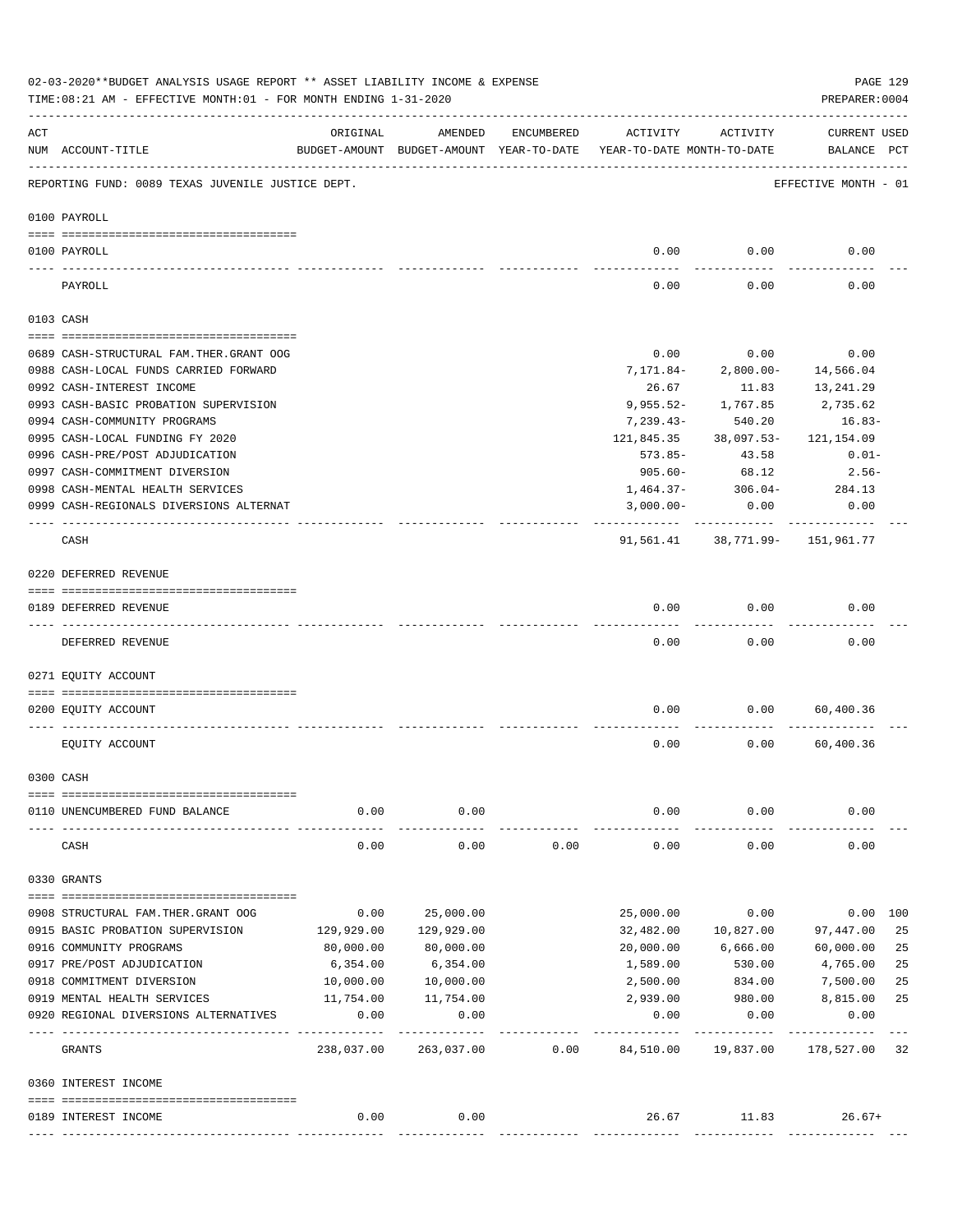TIME:08:21 AM - EFFECTIVE MONTH:01 - FOR MONTH ENDING 1-31-2020 PREPARER:0004

| ACT |                                                   | ORIGINAL                                                            | AMENDED               | ENCUMBERED        | ACTIVITY    | ACTIVITY | <b>CURRENT USED</b>  |                |
|-----|---------------------------------------------------|---------------------------------------------------------------------|-----------------------|-------------------|-------------|----------|----------------------|----------------|
|     | NUM ACCOUNT-TITLE                                 | BUDGET-AMOUNT BUDGET-AMOUNT YEAR-TO-DATE YEAR-TO-DATE MONTH-TO-DATE |                       |                   |             |          | BALANCE              | PCT            |
|     |                                                   |                                                                     |                       |                   |             |          |                      |                |
|     | REPORTING FUND: 0089 TEXAS JUVENILE JUSTICE DEPT. |                                                                     |                       |                   |             |          | EFFECTIVE MONTH - 01 |                |
|     | INTEREST INCOME                                   | 0.00                                                                | 0.00                  | 0.00              | 26.67       | 11.83    | $26.67+$             |                |
|     | 0370 MISCELLANEOUS                                |                                                                     |                       |                   |             |          |                      |                |
|     | 0130 REFUNDS & MISCELLANEOUS                      | 0.00                                                                | 0.00                  |                   | 0.00        | 0.00     | 0.00                 |                |
|     | 0988 LOCAL FUNDS CARRIED FORWARD                  | 0.00                                                                | 0.00                  |                   | 8,540.00    |          | $0.00$ $8,540.00+$   |                |
|     | 0995 LOCAL FUNDING                                | 184,000.00                                                          | 184,000.00            |                   | 184,000.00  | 0.00     | $0.00$ 100           |                |
|     |                                                   |                                                                     |                       |                   |             |          |                      |                |
|     | MISCELLANEOUS                                     |                                                                     | 184,000.00 184,000.00 | 0.00              | 192,540.00  | 0.00     | 8,540.00+ 105        |                |
|     | 0581 STRUCTURAL FAMILY THERAPY OOG                |                                                                     |                       |                   |             |          |                      |                |
|     | 0416 STRUCTURAL FAMILY THERAPY                    | 0.00                                                                | 25,000.00             | 0.00              | 25,000.00   | 0.00     | 0.00 100             |                |
|     | STRUCTURAL FAMILY THERAPY OOG                     | 0.00                                                                | 25,000.00             | 0.00              | 25,000.00   | 0.00     | 0.00 100             |                |
|     | 0588 INTEREST INCOME EXPENSE                      |                                                                     |                       |                   |             |          |                      |                |
|     |                                                   |                                                                     |                       |                   |             |          |                      |                |
|     | 0103 SALARY COMM.CORR.OFFICERS                    | 0.00                                                                | 0.00                  | 0.00              | 0.00        | 0.00     | 0.00                 |                |
|     | 0201 SOCIAL SECURITY TAX                          | 0.00                                                                | 0.00                  | 0.00              | 0.00        | 0.00     | 0.00                 |                |
|     | 0202 GROUP HEALTH INSURANCE                       | 0.00                                                                | 0.00                  | 0.00              | 0.00        | 0.00     | 0.00                 |                |
|     | 0203 RETIREMENT                                   | 0.00                                                                | 0.00                  | 0.00              | 0.00        | 0.00     | 0.00                 |                |
|     | 0204 WORKERS COMPENSATION                         | 0.00                                                                | 0.00                  | 0.00              | 0.00        | 0.00     | 0.00                 |                |
|     | 0205 MEDICARE TAX                                 | 0.00                                                                | 0.00                  | 0.00              | 0.00        | 0.00     | 0.00                 |                |
|     | 0310 OFFICE SUPPLIES                              | 0.00                                                                | 0.00                  | 0.00              | 0.00        | 0.00     | 0.00                 |                |
|     | 0574 COMPUTER EQUIPMENT                           | 0.00                                                                | 0.00                  | 0.00<br>$- - - -$ | 0.00        | 0.00     | 0.00                 |                |
|     | INTEREST INCOME EXPENSE                           | 0.00                                                                | 0.00                  | 0.00              | 0.00        | 0.00     | 0.00                 |                |
|     | 0589 REGIONAL DIVERSIONS ALTERNATIVES             |                                                                     |                       |                   |             |          |                      |                |
|     | 0416 STRUCTURAL FAMILY THERAPY                    | 0.00                                                                | 0.00                  | 0.00              | $0.00$ 0.00 |          | 0.00                 |                |
|     | 0453 COMPUTER SOFTWARE                            | 0.00                                                                | 0.00                  | 0.00              | 3,000.00    | 0.00     | $3,000.00-$          |                |
|     | 0469 UNEXPENDED FUNDS                             | 0.00                                                                | 0.00                  | 0.00              | 0.00        | 0.00     | 0.00                 |                |
|     |                                                   |                                                                     |                       |                   |             |          |                      |                |
|     | REGIONAL DIVERSIONS ALTERNATIVES                  | 0.00                                                                | 0.00                  | 0.00              | 3,000.00    | 0.00     | $3,000.00-$          |                |
|     | 0590 BASIC PROBATION SUPERVISION                  |                                                                     |                       |                   |             |          |                      |                |
|     | 0102 SALARY APPOINTED OFFICIAL                    | 35,556.13                                                           | 35,556.13             | 0.00              | 12,307.86   | 2,735.08 | 23, 248. 27          | 35             |
|     | 0103 SALARY COMM.CORR.OFFICERS                    | 44,290.98                                                           | 44,290.98             | 0.00              | 15,331.50   | 3,407.00 | 28,959.48            | 35             |
|     | 0201 SOCIAL SECURITY TAX                          | 4,950.52                                                            | 4,950.52              | 0.00              | 1,671.95    | 369.96   | 3,278.57             | 34             |
|     | 0202 GROUP HEALTH INSURANCE                       | 18,730.26                                                           | 18,730.26             | 0.00              | 5,933.52    | 1,483.38 | 12,796.74            | 32             |
|     | 0203 RETIREMENT                                   | 9,302.19                                                            | 9,302.19              | 0.00              | 3,177.10    | 724.16   | 6, 125.09            | 34             |
|     | 0204 WORKERS COMPENSATION                         | 1,012.14                                                            | 1,012.14              | 0.00              | 344.88      | 0.00     | 667.26               | 34             |
|     | 0205 MEDICARE TAX                                 | 1,157.78                                                            | 1,157.78              | 0.00              | 391.00      | 86.52    | 766.78               | 34             |
|     | 0310 OFFICE SUPPLIES                              | 1,704.00                                                            | 1,704.00              | 0.00              | 0.00        | 0.00     | 1,704.00             | 00             |
|     | 0311 POSTAGE                                      | 200.00                                                              | 200.00                | 0.00              | 0.00        | 0.00     | 200.00               | 0 <sub>0</sub> |
|     | 0420 PHONE/INTERNET                               | 1,500.00                                                            | 1,500.00              | 0.00              | 414.12      | 133.37   | 1,085.88             | 28             |
|     | 0421 CELL PHONE                                   | 400.00                                                              | 400.00                | 0.00              | 98.00       | 32.68    | 302.00               | 25             |
|     | 0427 TRAVEL AND TRAINING                          | 10,000.00                                                           | 10,000.00             | 0.00              | 2,767.59    | 87.00    | 7,232.41             | 28             |
|     | 0435 PRINTING                                     | 600.00                                                              | 600.00                | 0.00              | 0.00        | 0.00     | 600.00               | 00             |
|     | 0469 UNEXPENDED FUNDS                             | 0.00                                                                | 0.00                  | 0.00              | 0.00        | 0.00     | 0.00                 |                |
|     | 0499 BANK SERVICE FEES                            | 525.00                                                              | 525.00                | 0.00              | 0.00        | 0.00     | 525.00               | 00             |

---- ---------------------------------- ------------- ------------- ------------ ------------- ------------ ------------- ---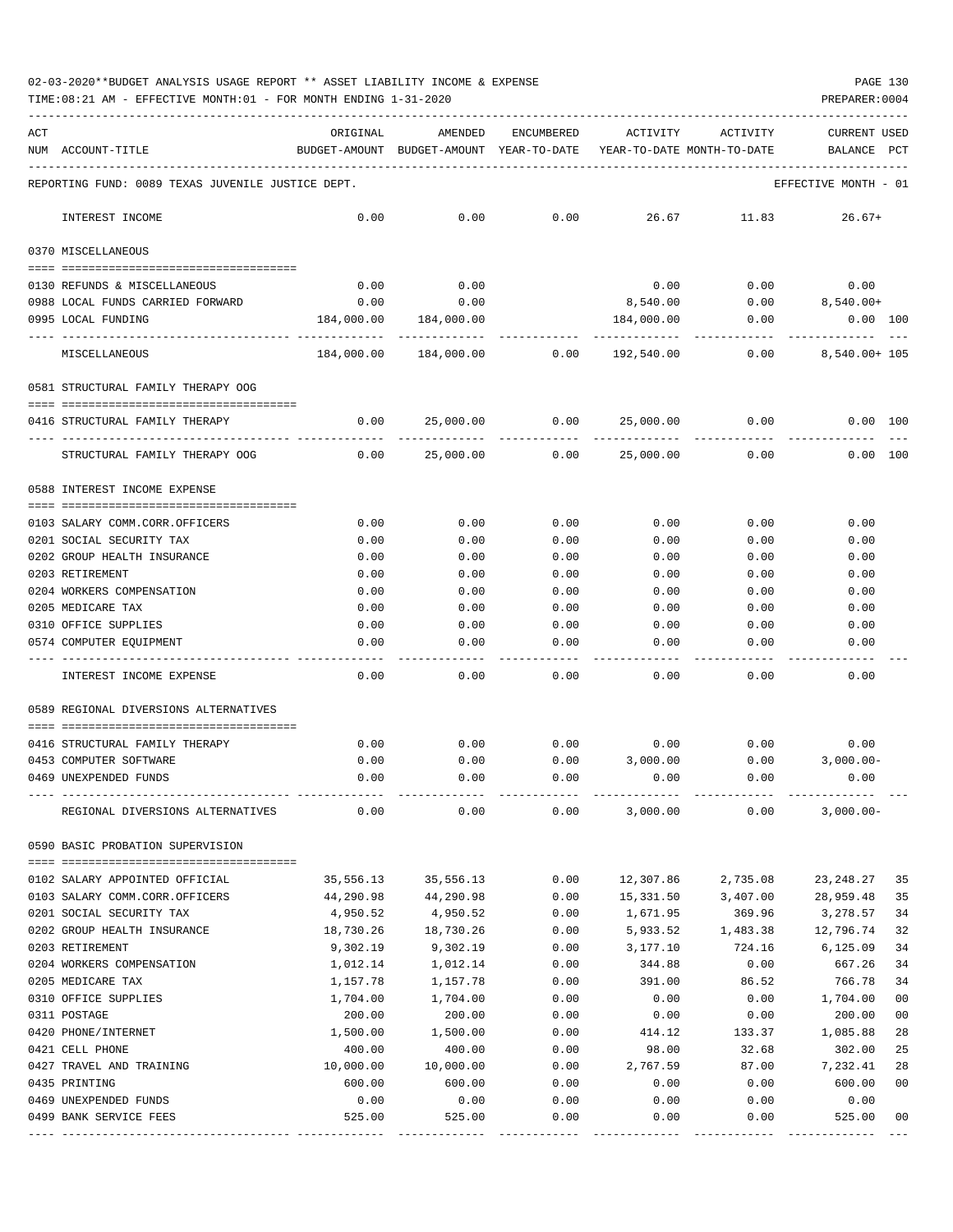TIME:08:21 AM - EFFECTIVE MONTH:01 - FOR MONTH ENDING 1-31-2020 PREPARER:0004

| ACT |                                                                                                                                                                                                                                                                                                                                                                                                                                                                 | ORIGINAL             | AMENDED                                  | <b>ENCUMBERED</b>             | ACTIVITY             | ACTIVITY                   | <b>CURRENT USED</b>  |              |
|-----|-----------------------------------------------------------------------------------------------------------------------------------------------------------------------------------------------------------------------------------------------------------------------------------------------------------------------------------------------------------------------------------------------------------------------------------------------------------------|----------------------|------------------------------------------|-------------------------------|----------------------|----------------------------|----------------------|--------------|
|     | NUM ACCOUNT-TITLE                                                                                                                                                                                                                                                                                                                                                                                                                                               |                      | BUDGET-AMOUNT BUDGET-AMOUNT YEAR-TO-DATE |                               |                      | YEAR-TO-DATE MONTH-TO-DATE | BALANCE              | $_{\rm PCT}$ |
|     | REPORTING FUND: 0089 TEXAS JUVENILE JUSTICE DEPT.                                                                                                                                                                                                                                                                                                                                                                                                               |                      |                                          |                               |                      |                            | EFFECTIVE MONTH - 01 |              |
|     | BASIC PROBATION SUPERVISION                                                                                                                                                                                                                                                                                                                                                                                                                                     |                      | 129,929.00 129,929.00                    | 0.00                          | 42,437.52            | 9,059.15                   | 87,491.48            | 33           |
|     | 0591 COMMUNITY PROGRAMS                                                                                                                                                                                                                                                                                                                                                                                                                                         |                      |                                          |                               |                      |                            |                      |              |
|     | 0102 SALARY APPOINTED OFFICIAL                                                                                                                                                                                                                                                                                                                                                                                                                                  | 24,734.70            | 24,734.70                                | 0.00                          | 8,561.97             | 1,902.66                   | 16,172.73            | 35           |
|     | 0103 SALARY COMM.CORR.OFFICERS                                                                                                                                                                                                                                                                                                                                                                                                                                  | 30,811.11            | 30,811.11                                | 0.00                          | 10,665.36            | 2,370.08                   | 20,145.75            | 35           |
|     | 0201 SOCIAL SECURITY TAX                                                                                                                                                                                                                                                                                                                                                                                                                                        | 3,443.84             | 3,443.84                                 | 0.00                          | 1,162.96             | 257.34                     | 2,280.88             | 34           |
|     | 0202 GROUP HEALTH INSURANCE                                                                                                                                                                                                                                                                                                                                                                                                                                     | 13,111.18            | 13,111.18                                | 0.00                          | 4,127.28             | 1,031.82                   | 8,983.90             | 31           |
|     | 0203 RETIREMENT                                                                                                                                                                                                                                                                                                                                                                                                                                                 | 6,471.09             | 6,471.09                                 | 0.00                          | 2,209.97             | 503.72                     | 4,261.12             | 34           |
|     | 0204 WORKERS COMPENSATION                                                                                                                                                                                                                                                                                                                                                                                                                                       | 622.67               | 622.67                                   | 0.00                          | 239.91               | 0.00                       | 382.76               | 39           |
|     | 0205 MEDICARE TAX                                                                                                                                                                                                                                                                                                                                                                                                                                               | 805.41               | 805.41                                   | 0.00                          | 271.98               | 60.18                      | 533.43               | 34           |
|     | 0469 UNEXPENDED FUNDS                                                                                                                                                                                                                                                                                                                                                                                                                                           | 0.00                 | 0.00                                     | 0.00                          | 0.00                 | 0.00                       | 0.00                 |              |
|     | COMMUNITY PROGRAMS                                                                                                                                                                                                                                                                                                                                                                                                                                              | 80,000.00            | 80,000.00                                | 0.00                          | 27, 239.43           | 6,125.80                   | 52,760.57            | 34           |
|     | 0592 PRE/POST ADJUDICATION FACILITIES                                                                                                                                                                                                                                                                                                                                                                                                                           |                      |                                          |                               |                      |                            |                      |              |
|     |                                                                                                                                                                                                                                                                                                                                                                                                                                                                 |                      |                                          |                               |                      |                            |                      |              |
|     | 0102 SALARY APPOINTED OFFICIAL                                                                                                                                                                                                                                                                                                                                                                                                                                  | 1,964.55             | 1,964.55                                 | 0.00                          | 680.04               | 151.12                     | 1,284.51             | 35           |
|     | 0103 SALARY COMM.CORR.OFFICERS                                                                                                                                                                                                                                                                                                                                                                                                                                  | 2,447.17             | 2,447.17                                 | 0.00                          | 847.08               | 188.24                     | 1,600.09             | 35           |
|     | 0201 SOCIAL SECURITY TAX                                                                                                                                                                                                                                                                                                                                                                                                                                        | 273.53               | 273.53                                   | 0.00                          | 92.22                | 20.40                      | 181.31               | 34           |
|     | 0202 GROUP HEALTH INSURANCE                                                                                                                                                                                                                                                                                                                                                                                                                                     | 1,055.87             | 1,055.87                                 | 0.00                          | 327.60               | 81.90                      | 728.27               | 31           |
|     | 0203 RETIREMENT                                                                                                                                                                                                                                                                                                                                                                                                                                                 | 513.97               | 513.97                                   | 0.00                          | 175.29               | 39.98                      | 338.68               | 34           |
|     | 0204 WORKERS COMPENSATION                                                                                                                                                                                                                                                                                                                                                                                                                                       | 34.94                | 34.94                                    | 0.00                          | 19.06                | 0.00                       | 15.88                | 55<br>34     |
|     | 0205 MEDICARE TAX                                                                                                                                                                                                                                                                                                                                                                                                                                               | 63.97                | 63.97                                    | 0.00                          | 21.56                | 4.78                       | 42.41                |              |
|     | 0408 DETENTION<br>0469 UNEXPENDED FUNDS                                                                                                                                                                                                                                                                                                                                                                                                                         | 0.00<br>0.00         | 0.00<br>0.00                             | 0.00<br>0.00                  | 0.00<br>0.00         | 0.00<br>0.00               | 0.00<br>0.00         |              |
|     | PRE/POST ADJUDICATION FACILITIES                                                                                                                                                                                                                                                                                                                                                                                                                                | 6,354.00             | 6,354.00                                 | $---$<br>0.00                 | 2,162.85             | 486.42                     | 4,191.15             | 34           |
|     |                                                                                                                                                                                                                                                                                                                                                                                                                                                                 |                      |                                          |                               |                      |                            |                      |              |
|     | 0593 COMMITMENT DIVERSION                                                                                                                                                                                                                                                                                                                                                                                                                                       |                      |                                          |                               |                      |                            |                      |              |
|     |                                                                                                                                                                                                                                                                                                                                                                                                                                                                 |                      |                                          |                               |                      |                            |                      |              |
|     | 0102 SALARY APPOINTED OFFICIAL<br>0103 SALARY COMM.CORR.OFFICERS                                                                                                                                                                                                                                                                                                                                                                                                | 3,091.84<br>3,851.39 | 3,091.84<br>3,851.39                     | 0.00<br>0.00                  | 1,070.28<br>1,333.17 | 237.84<br>296.26           | 2,021.56<br>2,518.22 | 35<br>35     |
|     | 0201 SOCIAL SECURITY TAX                                                                                                                                                                                                                                                                                                                                                                                                                                        | 430.48               | 430.48                                   | 0.00                          | 145.42               | 32.18                      | 285.06               | 34           |
|     | 0202 GROUP HEALTH INSURANCE                                                                                                                                                                                                                                                                                                                                                                                                                                     | 1,498.41             | 1,498.41                                 | 0.00                          | 516.24               | 129.06                     | 982.17               | 34           |
|     | 0203 RETIREMENT                                                                                                                                                                                                                                                                                                                                                                                                                                                 | 808.89               | 808.89                                   | 0.00                          | 276.43               | 63.00                      | 532.46 34            |              |
|     | 0204 WORKERS COMPENSATION                                                                                                                                                                                                                                                                                                                                                                                                                                       | 218.31               | 218.31                                   | 0.00                          | 29.99                | 0.00                       | 188.32               | 14           |
|     | 0205 MEDICARE TAX                                                                                                                                                                                                                                                                                                                                                                                                                                               | 100.68               | 100.68                                   | 0.00                          | 34.07                | 7.54                       | 66.61 34             |              |
|     | 0415 RESIDENTIAL PLACEMENT                                                                                                                                                                                                                                                                                                                                                                                                                                      | 0.00                 | 0.00                                     | 0.00                          | 0.00                 | 0.00                       | 0.00                 |              |
|     | 0469 UNEXPENDED FUNDS                                                                                                                                                                                                                                                                                                                                                                                                                                           | 0.00                 | 0.00                                     | 0.00                          | 0.00                 | 0.00                       | 0.00                 |              |
|     | COMMITMENT DIVERSION                                                                                                                                                                                                                                                                                                                                                                                                                                            | 10,000.00            | 10,000.00                                | . _ _ _ _ _ _ _ _ _ _<br>0.00 | 3,405.60             |                            | 765.88 6,594.40 34   |              |
|     | 0594 MENTAL HEALTH SERVICES                                                                                                                                                                                                                                                                                                                                                                                                                                     |                      |                                          |                               |                      |                            |                      |              |
|     | $\begin{minipage}{0.03\textwidth} \begin{tabular}{l} \textbf{0.04\textwidth} \textbf{0.05\textwidth} \textbf{0.06\textwidth} \textbf{0.07\textwidth} \textbf{0.07\textwidth} \textbf{0.07\textwidth} \textbf{0.07\textwidth} \textbf{0.07\textwidth} \textbf{0.07\textwidth} \textbf{0.07\textwidth} \textbf{0.07\textwidth} \textbf{0.07\textwidth} \textbf{0.07\textwidth} \textbf{0.07\textwidth} \textbf{0.07\textwidth} \textbf{0.07\textwidth} \textbf{0$ |                      |                                          |                               |                      |                            |                      |              |
|     | 0102 SALARY APPOINTED OFFICIAL                                                                                                                                                                                                                                                                                                                                                                                                                                  | 851.49               | 851.49                                   | 0.00                          | 294.75               | 65.50                      | 556.74 35            |              |
|     | 0103 SALARY COMM.CORR.OFFICERS                                                                                                                                                                                                                                                                                                                                                                                                                                  | 1,060.67             | 1,060.67                                 | 0.00                          | 367.20               | 81.60                      | 693.47               | 35           |
|     | 0201 SOCIAL SECURITY TAX                                                                                                                                                                                                                                                                                                                                                                                                                                        | 118.55               | 118.55                                   | 0.00                          | 40.21                | 8.90                       | 78.34                | 34           |
|     | 0202 GROUP HEALTH INSURANCE                                                                                                                                                                                                                                                                                                                                                                                                                                     | 374.61               | 374.61                                   | 0.00                          | 142.32               | 35.58                      | 232.29               | 38           |
|     | 0203 RETIREMENT                                                                                                                                                                                                                                                                                                                                                                                                                                                 | 222.77               | 222.77                                   | 0.00                          | 76.18                | 17.38                      | 146.59               | 34           |
|     | 0204 WORKERS COMPENSATION                                                                                                                                                                                                                                                                                                                                                                                                                                       | 98.18                | 98.18<br>27.73                           | 0.00                          | 8.26                 | 0.00                       | 89.92                | 08<br>34     |
|     | 0205 MEDICARE TAX<br>0413 PSYCHOLOGICAL                                                                                                                                                                                                                                                                                                                                                                                                                         | 27.73<br>4,500.00    | 4,500.00                                 | 0.00<br>0.00                  | 9.45<br>3,225.00     | 2.08<br>1,075.00           | 18.28<br>1,275.00    | 72           |
|     | 0414 COUNSELING                                                                                                                                                                                                                                                                                                                                                                                                                                                 | 4,500.00             | 4,500.00                                 | 0.00                          | 240.00               | 0.00                       | 4,260.00             | 05           |
|     |                                                                                                                                                                                                                                                                                                                                                                                                                                                                 |                      |                                          |                               |                      |                            |                      |              |

0415 RESIDENTIAL PLACEMENT 0.00 0.00 0.00 0.00 0.00 0.00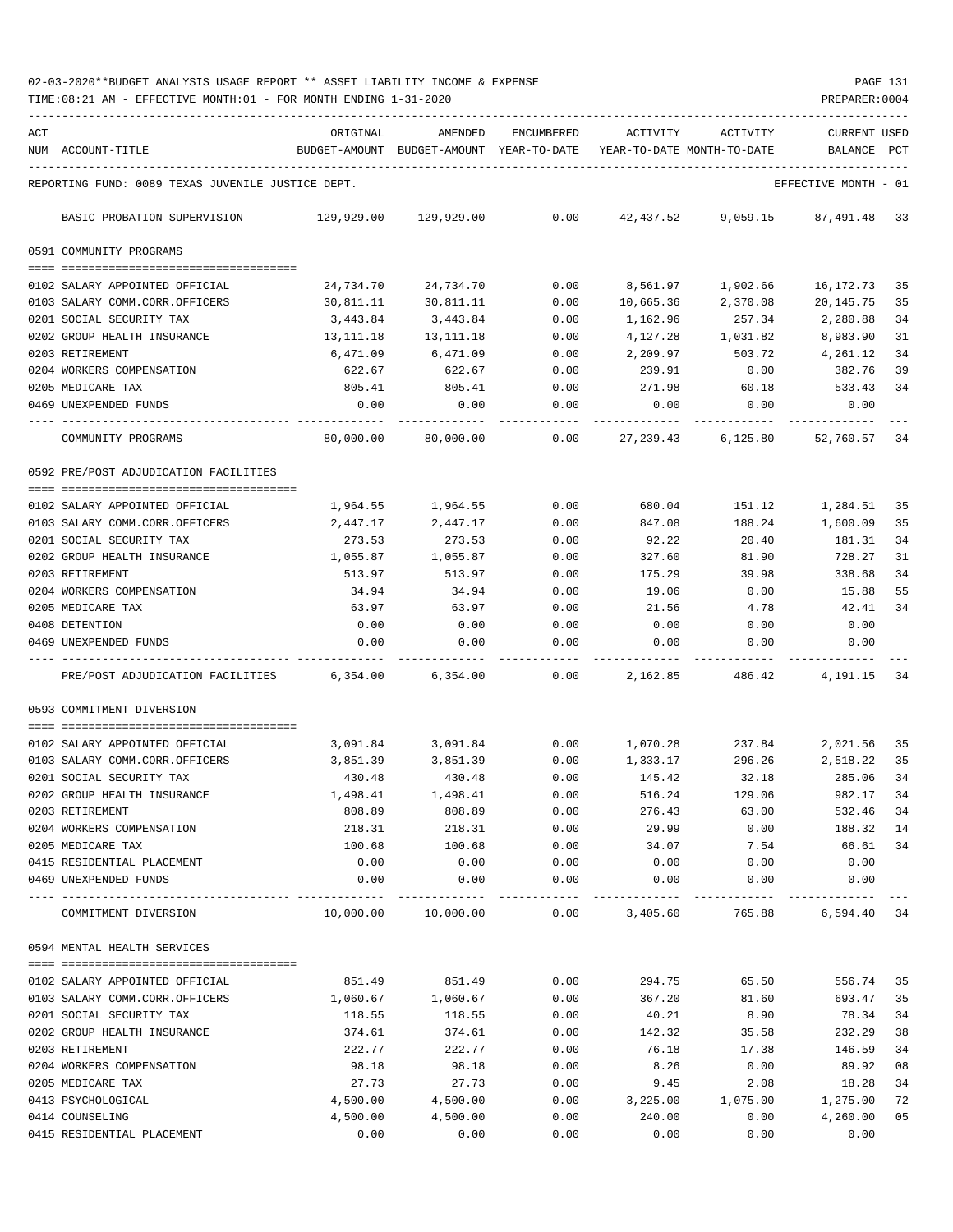| ACT |                                                   | ORIGINAL   | AMENDED                                  | <b>ENCUMBERED</b> | ACTIVITY                             | ACTIVITY  | <b>CURRENT USED</b>  |                |
|-----|---------------------------------------------------|------------|------------------------------------------|-------------------|--------------------------------------|-----------|----------------------|----------------|
|     | NUM ACCOUNT-TITLE                                 |            | BUDGET-AMOUNT BUDGET-AMOUNT YEAR-TO-DATE |                   | YEAR-TO-DATE MONTH-TO-DATE           |           | <b>BALANCE</b>       | PCT            |
|     | REPORTING FUND: 0089 TEXAS JUVENILE JUSTICE DEPT. |            |                                          |                   |                                      |           | EFFECTIVE MONTH - 01 |                |
|     | 0469 UNEXPENDED FUNDS                             | 0.00       | 0.00                                     | 0.00              | 0.00                                 | 0.00      | 0.00                 |                |
|     | MENTAL HEALTH SERVICES                            | 11,754.00  | 11,754.00                                | 0.00              | 4,403.37                             | 1,286.04  | 7,350.63 37          |                |
|     | 0994 LOCAL FUNDS CARRIED FORWARD                  |            |                                          |                   |                                      |           |                      |                |
|     |                                                   |            |                                          |                   |                                      |           |                      |                |
|     | 0415 RESIDENTIAL PLACEMENT                        | 0.00       | 0.00                                     |                   | $0.00$ 15,540.00 2,800.00 15,540.00- |           |                      |                |
|     | 0488 LAW ENFORCEMENT INSURANCE                    | 0.00       | 0.00                                     | 0.00              | 694.44                               | 0.00      | $694.44-$            |                |
|     | LOCAL FUNDS CARRIED FORWARD                       | 0.00       | 0.00                                     | 0.00              | 16,234.44                            | 2,800.00  | 16,234.44-           |                |
|     | 0995 LOCAL FUNDING                                |            |                                          |                   |                                      |           |                      |                |
|     |                                                   |            |                                          |                   |                                      |           |                      |                |
|     | 0102 SALARY APPOINTED OFFICIAL                    | 4,913.55   | 4,913.55                                 | 0.00              | 1,700.82                             | 377.96    | 3,212.73             | 35             |
|     | 0103 SALARY COMM.CORR.OFFICERS                    | 6,120.63   | 6,120.63                                 | 0.00              | 2,118.69                             | 470.82    | 4,001.94             | 35             |
|     | 0105 OFFICE MANAGER                               | 0.00       | 0.00                                     | 0.00              | 0.00                                 | 0.00      | 0.00                 |                |
|     | 0201 SOCIAL SECURITY TAX                          | 684.12     | 684.12                                   | 0.00              | 230.96                               | 51.10     | 453.16               | 34             |
|     | 0202 GROUP HEALTH INSURANCE                       | 2,622.24   | 2,622.24                                 | 0.00              | 820.08                               | 205.02    | 1,802.16             | 31             |
|     | 0203 RETIREMENT                                   | 1,285.48   | 1,285.48                                 | 0.00              | 439.00                               | 100.06    | 846.48               | 34             |
|     | 0204 WORKERS COMPENSATION                         | 105.98     | 105.98                                   | 0.00              | 47.66                                | 0.00      | 58.32                | 45             |
|     | 0205 MEDICARE TAX                                 | 160.00     | 160.00                                   | 0.00              | 53.99                                | 11.94     | 106.01               | 34             |
|     | 0401 AUDIT EXPENSE                                | 6,000.00   | 6,000.00                                 | 0.00              | 0.00                                 | 0.00      | 6,000.00             | 0 <sup>0</sup> |
|     | 0404 DETENTION OPERATING COST FY20                | 152,108.00 | 152,108.00                               | 0.00              | 56,220.85                            | 36,880.63 | 95,887.15            | 37             |
|     | 0405 DETENTION OPERATING COST FY19                | 0.00       | 0.00                                     | 0.00              | 0.00                                 | 0.00      | 0.00                 |                |
|     | 0414 COUNSELING                                   | 0.00       | 0.00                                     | 0.00              | 0.00                                 | 0.00      | 0.00                 |                |
|     | 0415 RESIDENTIAL PLACEMENT                        | 10,000.00  | 10,000.00                                | 0.00              | 0.00                                 | 0.00      | 10,000.00            | 0 <sup>0</sup> |
|     | 0416 STRUCTURAL FAMILY THERAPY                    | 0.00       | 0.00                                     | 0.00              | 0.00                                 | 0.00      | 0.00                 |                |
|     | 0427 TRAVEL AND TRAINING                          | 0.00       | 0.00                                     | 0.00              | 0.00                                 | 0.00      | 0.00                 |                |
|     | 0453 COMPUTER SOFTWARE                            | 0.00       | 0.00                                     | 0.00              | 0.00                                 | 0.00      | 0.00                 |                |
|     | LOCAL FUNDING                                     | 184,000.00 | 184,000.00                               | 0.00              | 61,632.05                            | 38,097.53 | 122,367.95           | -33            |
|     | TEXAS JUVENILE JUSTICE DEPT.                      |            |                                          |                   |                                      |           |                      |                |
|     | INCOME TOTALS                                     | 422,037.00 | 447,037.00                               |                   | 277,076.67                           | 19,848.83 | 169,960.33           | 62             |
|     | <b>EXPENSE TOTALS</b>                             | 422,037.00 | 447,037.00                               | 0.00              | 185, 515.26                          | 58,620.82 | 261,521.74           | 41             |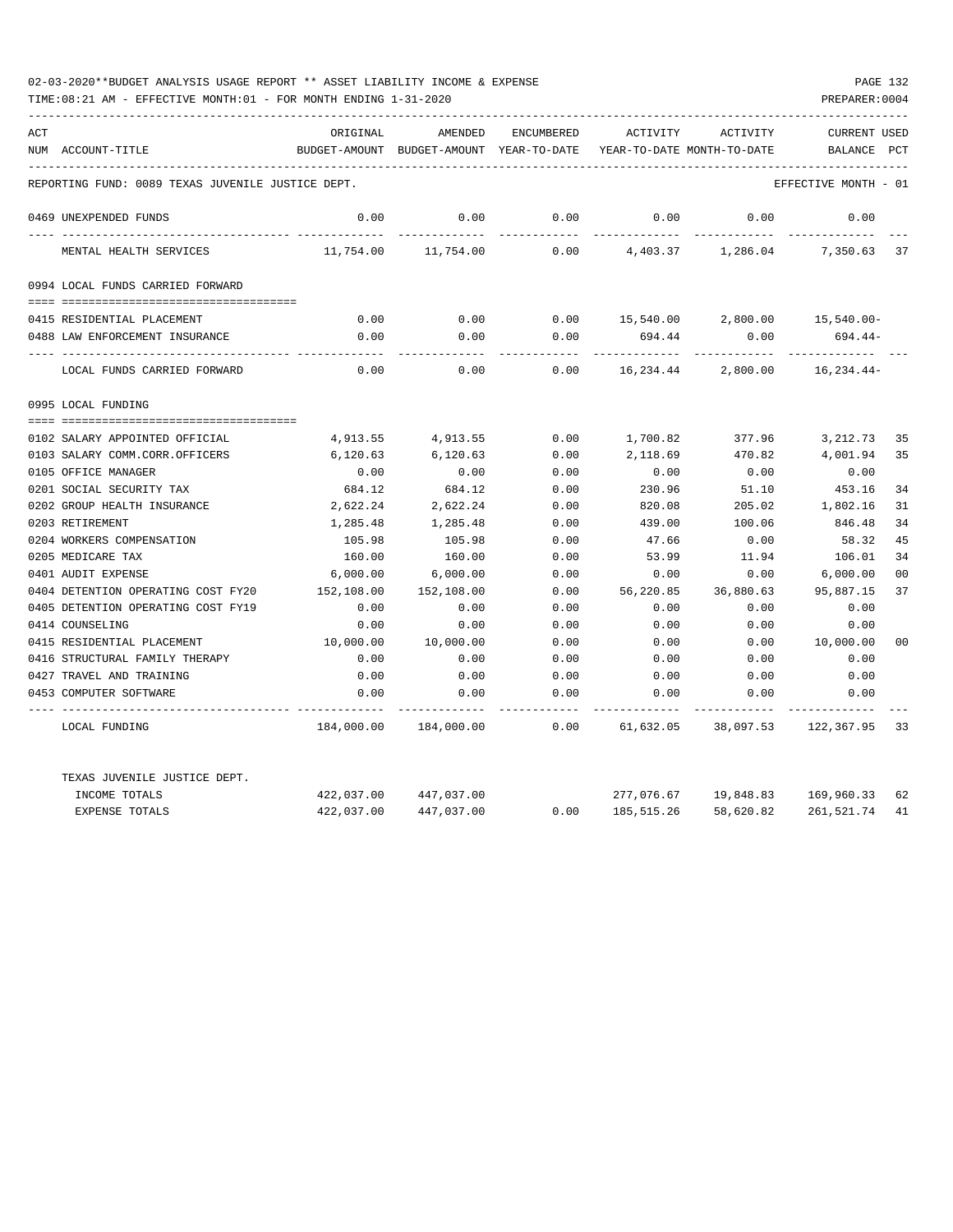|     | 02-03-2020**BUDGET ANALYSIS USAGE REPORT ** ASSET LIABILITY INCOME & EXPENSE<br>TIME: 08:21 AM - EFFECTIVE MONTH: 01 - FOR MONTH ENDING 1-31-2020 |               |                                                     |                     |                |                                        | PAGE 133<br>PREPARER: 0004         |                |
|-----|---------------------------------------------------------------------------------------------------------------------------------------------------|---------------|-----------------------------------------------------|---------------------|----------------|----------------------------------------|------------------------------------|----------------|
| ACT | NUM ACCOUNT-TITLE                                                                                                                                 | ORIGINAL      | AMENDED<br>BUDGET-AMOUNT BUDGET-AMOUNT YEAR-TO-DATE | ENCUMBERED          | ACTIVITY       | ACTIVITY<br>YEAR-TO-DATE MONTH-TO-DATE | <b>CURRENT USED</b><br>BALANCE PCT |                |
|     | REPORTING FUND: 0092 STATZER FUND                                                                                                                 |               |                                                     |                     |                |                                        | EFFECTIVE MONTH - 01               |                |
|     | 0103 CASH                                                                                                                                         |               |                                                     |                     |                |                                        |                                    |                |
|     | 0100 STATZER-COMBINED FUNDS CHECKING<br>0175 TEXPOOL                                                                                              |               |                                                     |                     | 4.86<br>252.86 | 56.72                                  | 1.12 5,317.55<br>41,209.17         |                |
|     | CASH                                                                                                                                              |               |                                                     |                     | 257.72         | 57.84                                  | 46,526.72                          |                |
|     | 0200 SYSTEM ADDED LIABILITY DEPARTMENT                                                                                                            |               |                                                     |                     |                |                                        |                                    |                |
|     | 0900 SYSTEM ADDED LIABILITY LINE-ITEM                                                                                                             |               |                                                     |                     | 0.00           | 0.00                                   | 0.00                               |                |
|     | 0910 SYSTEM ADDED LIABILITY LINE-ITEM                                                                                                             |               |                                                     |                     | 0.00           | 0.00                                   | 0.00                               |                |
|     | SYSTEM ADDED LIABILITY DEPARTMENT                                                                                                                 |               |                                                     |                     | 0.00           | 0.00                                   | 0.00                               |                |
|     | 0271 EQUITY ACCOUNT                                                                                                                               |               |                                                     |                     |                |                                        |                                    |                |
|     | 0200 EQUITY ACCOUNT                                                                                                                               |               |                                                     |                     | 0.00           | 0.00                                   | 46,269.00                          |                |
|     | EQUITY ACCOUNT                                                                                                                                    |               |                                                     |                     | 0.00           | 0.00                                   | 46,269.00                          |                |
|     | 0360 INTEREST EARNINGS                                                                                                                            |               |                                                     |                     |                |                                        |                                    |                |
|     |                                                                                                                                                   |               |                                                     |                     |                |                                        |                                    |                |
|     | 0100 INTEREST EARNINGS<br>0350 GOV. COMMODITY PROG. ASCS                                                                                          | 50.00<br>0.00 | 50.00<br>0.00                                       |                     | 257.72<br>0.00 | 57.84<br>0.00                          | 207.72+ 515<br>0.00                |                |
|     | INTEREST EARNINGS                                                                                                                                 | 50.00         | 50.00                                               | 0.00                | 257.72         | 57.84                                  | $207.72 + 515$                     |                |
|     | 0370 RENT                                                                                                                                         |               |                                                     |                     |                |                                        |                                    |                |
|     |                                                                                                                                                   |               |                                                     |                     |                |                                        |                                    |                |
|     | 0100 RENT                                                                                                                                         | 757.85        | 757.85                                              |                     | 0.00           | 0.00                                   | 757.85                             | 0 <sub>0</sub> |
|     | 0130 REFUNDS & MISCELLANEOUS                                                                                                                      | 0.00          | 0.00                                                |                     | 0.00           | 0.00                                   | 0.00                               |                |
|     | RENT                                                                                                                                              | 757.85        | 757.85                                              | 0.00                | 0.00           | 0.00                                   | 757.85                             | 0 <sub>0</sub> |
|     | 0700 STATZER FARM                                                                                                                                 |               |                                                     |                     |                |                                        |                                    |                |
|     | 0310 OFFICE SUPPLIES                                                                                                                              | 0.00          | 0.00                                                | 0.00                | 0.00           | 0.00                                   | 0.00                               |                |
|     | 0430 BIDS AND NOTICES                                                                                                                             | 110.00        | 110.00                                              | 0.00                | 0.00           | 0.00                                   | 110.00                             | 0 <sub>0</sub> |
|     | 0484 APPRAISALS                                                                                                                                   | 0.00          | 0.00                                                | 0.00                | 0.00           | 0.00                                   | 0.00                               |                |
|     | 0490 LITERACY COUNCIL DONATION                                                                                                                    | 697.85        | 697.85                                              | 0.00<br>$- - - - -$ | 0.00           | 0.00                                   | 697.85<br>-------                  | 0 <sub>0</sub> |
|     | STATZER FARM                                                                                                                                      | 807.85        | 807.85                                              | 0.00                | 0.00           | 0.00                                   | 807.85                             | 0 <sub>0</sub> |
|     | 0999 ACCOUNTS PAYABLE                                                                                                                             |               |                                                     |                     |                |                                        |                                    |                |
|     | 0100 A/P CLEARING ACCOUNT                                                                                                                         |               |                                                     |                     | 0.00           | 0.00                                   | 0.00                               |                |
|     | ACCOUNTS PAYABLE                                                                                                                                  |               |                                                     |                     | 0.00           | 0.00                                   | 0.00                               |                |
|     | STATZER FUND                                                                                                                                      |               |                                                     |                     |                |                                        |                                    |                |
|     | INCOME TOTALS                                                                                                                                     | 807.85        | 807.85                                              |                     | 257.72         | 57.84                                  | 550.13                             | 32             |
|     | EXPENSE TOTALS                                                                                                                                    | 807.85        | 807.85                                              | 0.00                | 0.00           | 0.00                                   | 807.85                             | 0 <sub>0</sub> |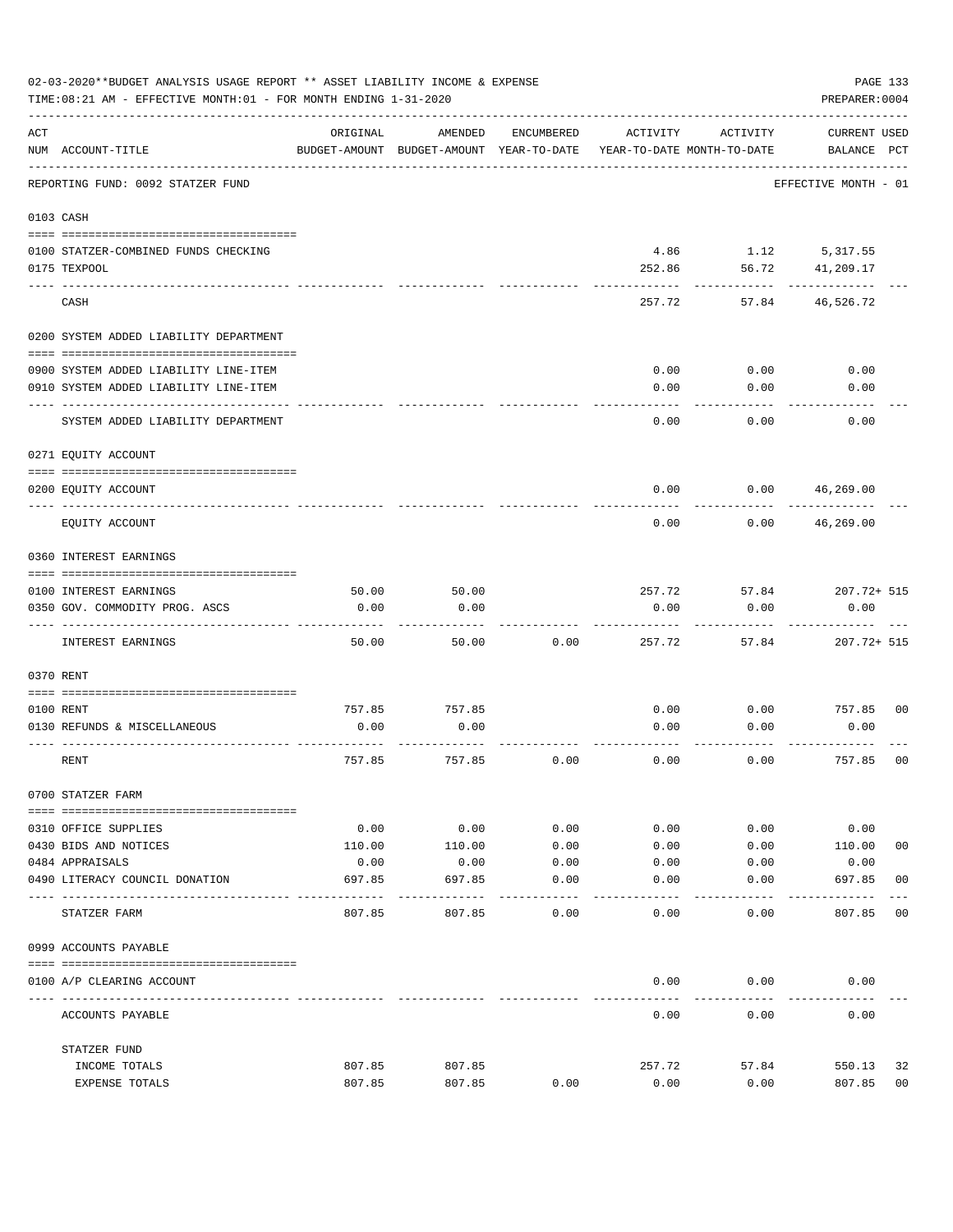| 02-03-2020**BUDGET ANALYSIS USAGE REPORT ** ASSET LIABILITY INCOME & EXPENSE<br>TIME: 08:21 AM - EFFECTIVE MONTH: 01 - FOR MONTH ENDING 1-31-2020 |                                                             |          |                                          |            |                            |           |                      | PAGE 134<br>PREPARER: 0004 |
|---------------------------------------------------------------------------------------------------------------------------------------------------|-------------------------------------------------------------|----------|------------------------------------------|------------|----------------------------|-----------|----------------------|----------------------------|
| ACT                                                                                                                                               |                                                             | ORIGINAL | AMENDED                                  | ENCUMBERED | ACTIVITY                   | ACTIVITY  | CURRENT USED         |                            |
|                                                                                                                                                   | NUM ACCOUNT-TITLE                                           |          | BUDGET-AMOUNT BUDGET-AMOUNT YEAR-TO-DATE |            | YEAR-TO-DATE MONTH-TO-DATE |           | BALANCE PCT          |                            |
|                                                                                                                                                   | REPORTING FUND: 0093 TX. COMM. DEVELOPMENT PGM              |          |                                          |            |                            |           | EFFECTIVE MONTH - 01 |                            |
|                                                                                                                                                   | 0103 CASH                                                   |          |                                          |            |                            |           |                      |                            |
|                                                                                                                                                   |                                                             |          |                                          |            |                            |           |                      |                            |
|                                                                                                                                                   | 0909 CASH- #713169 RANDOLPH                                 |          |                                          |            | 0.00                       | --------- | $0.00$ 100.00        |                            |
|                                                                                                                                                   | CASH                                                        |          |                                          |            | 0.00                       | 0.00      | 100.00               |                            |
|                                                                                                                                                   | 0120 RECEIVABLES                                            |          |                                          |            |                            |           |                      |                            |
|                                                                                                                                                   | 0312 DUE FROM OTHER GOVERNMENT                              |          |                                          |            | 0.00                       | 0.00      | 0.00                 |                            |
|                                                                                                                                                   |                                                             |          |                                          |            |                            | --------  |                      |                            |
|                                                                                                                                                   | RECEIVABLES                                                 |          |                                          |            | 0.00                       | 0.00      | 0.00                 |                            |
|                                                                                                                                                   | 0200 LIABILITY ACCOUNT                                      |          |                                          |            |                            |           |                      |                            |
|                                                                                                                                                   | 0910 SYSTEM ADDED LIABILITY                                 |          |                                          |            | 0.00                       | 0.00      | 0.00                 |                            |
|                                                                                                                                                   | LIABILITY ACCOUNT                                           |          |                                          |            | 0.00                       | 0.00      | 0.00                 |                            |
|                                                                                                                                                   | 0271 EQUITY ACCOUNT                                         |          |                                          |            |                            |           |                      |                            |
|                                                                                                                                                   | 0200 EQUITY ACCOUNT                                         |          |                                          |            | 0.00                       | 0.00      | 100.00               |                            |
|                                                                                                                                                   | EQUITY ACCOUNT                                              |          |                                          |            | 0.00                       | 0.00      | 100.00               |                            |
|                                                                                                                                                   | 0330 GRANT INCOME                                           |          |                                          |            |                            |           |                      |                            |
|                                                                                                                                                   |                                                             |          |                                          |            |                            |           |                      |                            |
|                                                                                                                                                   | 0909 GRANT #713169 RANDOLPH<br>---------------------- ----- | 0.00     | 0.00                                     |            | 0.00                       | 0.00      | 0.00                 |                            |
|                                                                                                                                                   | GRANT INCOME                                                | 0.00     | 0.00                                     | 0.00       | 0.00                       | 0.00      | 0.00                 |                            |
|                                                                                                                                                   | 0370 REFUNDS & MISCELLANEOUS                                |          |                                          |            |                            |           |                      |                            |
|                                                                                                                                                   |                                                             |          |                                          |            |                            |           |                      |                            |
|                                                                                                                                                   | 0130 REFUNDS & MISCELLANEOUS                                | 0.00     | 0.00                                     |            | 0.00                       | 0.00      | 0.00                 |                            |
|                                                                                                                                                   | REFUNDS & MISCELLANEOUS                                     | 0.00     | 0.00                                     | 0.00       | 0.00                       | 0.00      | 0.00                 |                            |
|                                                                                                                                                   | 0909 GRANT #713169 RANDOLPH                                 |          |                                          |            |                            |           |                      |                            |
|                                                                                                                                                   |                                                             |          |                                          |            |                            |           |                      |                            |
|                                                                                                                                                   | 0414 GRANT ADMINISTRATION                                   | 0.00     | 0.00                                     | 0.00       | 0.00                       | 0.00      | 0.00                 |                            |
|                                                                                                                                                   | 0415 CONSTRUCTION EXPENSE                                   | 0.00     | 0.00                                     | 0.00       | 0.00                       | 0.00      | 0.00                 |                            |
|                                                                                                                                                   | 0416 ENGINEERING                                            | 0.00     | 0.00                                     | 0.00       | 0.00                       | 0.00      | 0.00                 |                            |
|                                                                                                                                                   | GRANT #713169 RANDOLPH                                      | 0.00     | 0.00                                     | 0.00       | 0.00                       | 0.00      | 0.00                 |                            |
|                                                                                                                                                   | TX. COMM. DEVELOPMENT PGM                                   |          |                                          |            |                            |           |                      |                            |
|                                                                                                                                                   | INCOME TOTALS                                               | 0.00     | 0.00                                     |            | 0.00                       | 0.00      | 0.00                 |                            |
|                                                                                                                                                   | EXPENSE TOTALS                                              | 0.00     | 0.00                                     | 0.00       | 0.00                       | 0.00      | 0.00                 |                            |
|                                                                                                                                                   |                                                             |          |                                          |            |                            |           |                      |                            |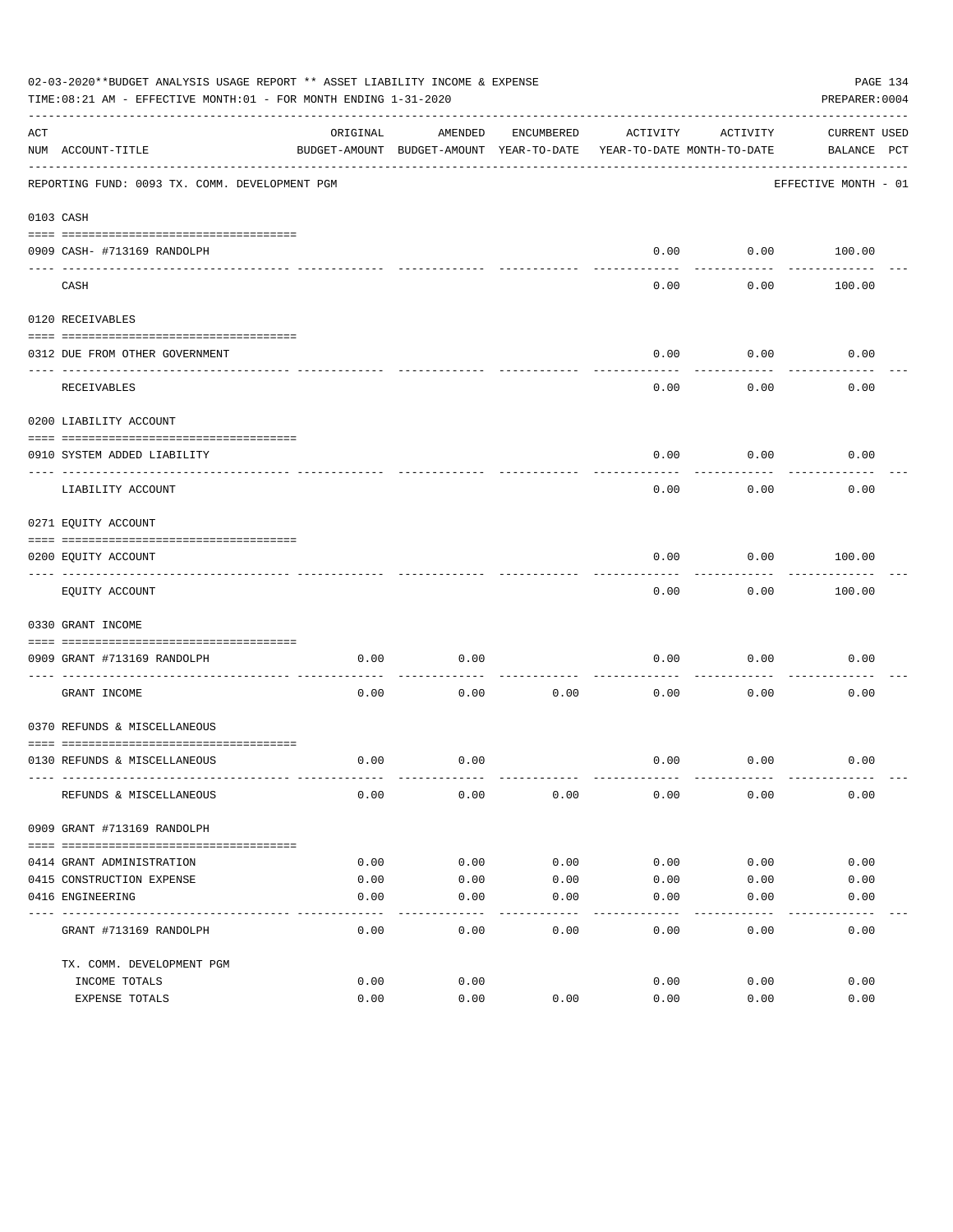| 02-03-2020**BUDGET ANALYSIS USAGE REPORT ** ASSET LIABILITY INCOME & EXPENSE<br>PAGE 135<br>TIME:08:21 AM - EFFECTIVE MONTH:01 - FOR MONTH ENDING 1-31-2020<br>PREPARER: 0004 |                                        |          |                                                     |            |                                        |                               |                                |  |
|-------------------------------------------------------------------------------------------------------------------------------------------------------------------------------|----------------------------------------|----------|-----------------------------------------------------|------------|----------------------------------------|-------------------------------|--------------------------------|--|
| ACT                                                                                                                                                                           | NUM ACCOUNT-TITLE                      | ORIGINAL | AMENDED<br>BUDGET-AMOUNT BUDGET-AMOUNT YEAR-TO-DATE | ENCUMBERED | ACTIVITY<br>YEAR-TO-DATE MONTH-TO-DATE | ACTIVITY                      | CURRENT USED<br>BALANCE PCT    |  |
|                                                                                                                                                                               | REPORTING FUND: 0095 PAYROLL           |          |                                                     |            |                                        |                               | EFFECTIVE MONTH - 01           |  |
|                                                                                                                                                                               | 0100 PAYROLL CLEARING ACCOUNT          |          |                                                     |            |                                        |                               |                                |  |
|                                                                                                                                                                               | 0100 PAYROLL CASH                      |          |                                                     |            |                                        | 2, 148.67 2, 148.63 2, 169.31 |                                |  |
|                                                                                                                                                                               | PAYROLL CLEARING ACCOUNT               |          |                                                     |            | 2,148.67                               | 2,148.63                      | 2,169.31                       |  |
|                                                                                                                                                                               | 0200 SYSTEM ADDED LIABILITY DEPARTMENT |          |                                                     |            |                                        |                               |                                |  |
|                                                                                                                                                                               | 0910 SYSTEM ADDED LIABILITY LINE-ITEM  |          |                                                     |            | 0.00                                   | 0.00                          | 0.00                           |  |
|                                                                                                                                                                               | SYSTEM ADDED LIABILITY DEPARTMENT      |          |                                                     |            | 0.00                                   | 0.00                          | 0.00                           |  |
|                                                                                                                                                                               | 0271 EQUITY ACCOUNT                    |          |                                                     |            |                                        |                               |                                |  |
|                                                                                                                                                                               | 0200 DEPOSITS                          |          |                                                     |            | 0.00                                   | 0.00                          | 20.64                          |  |
|                                                                                                                                                                               | EOUITY ACCOUNT                         |          |                                                     |            | 0.00                                   | 0.00                          | 20.64                          |  |
|                                                                                                                                                                               | 0360 INTEREST EARNINGS                 |          |                                                     |            |                                        |                               |                                |  |
|                                                                                                                                                                               | 0100 INTEREST EARNINGS                 | 0.00     | 0.00                                                |            | 0.00                                   | 0.00                          | 0.00                           |  |
|                                                                                                                                                                               | INTEREST EARNINGS                      | 0.00     | 0.00                                                | 0.00       | 0.00                                   | 0.00                          | 0.00                           |  |
|                                                                                                                                                                               | 0370 MISCELLANEOUS                     |          |                                                     |            |                                        |                               |                                |  |
|                                                                                                                                                                               | 0125 AFLAC FSA CLEARING                | 0.00     | 0.00                                                |            |                                        | $0.00$ 0.00                   | 0.00                           |  |
|                                                                                                                                                                               | 0130 REFUNDS & MISCELLANEOUS           | 0.00     | 0.00                                                |            | 2,148.67                               | 2,148.63<br>----------        | $2,148.67+$                    |  |
|                                                                                                                                                                               | MISCELLANEOUS                          | 0.00     | 0.00                                                | 0.00       | 2,148.67                               | 2,148.63                      | $2,148.67+$                    |  |
|                                                                                                                                                                               | PAYROLL                                |          |                                                     |            |                                        |                               |                                |  |
|                                                                                                                                                                               | INCOME TOTALS                          | 0.00     | 0.00                                                |            |                                        |                               | 2, 148.67 2, 148.63 2, 148.67+ |  |
|                                                                                                                                                                               | <b>EXPENSE TOTALS</b>                  | 0.00     | 0.00                                                | 0.00       | 0.00                                   | 0.00                          | 0.00                           |  |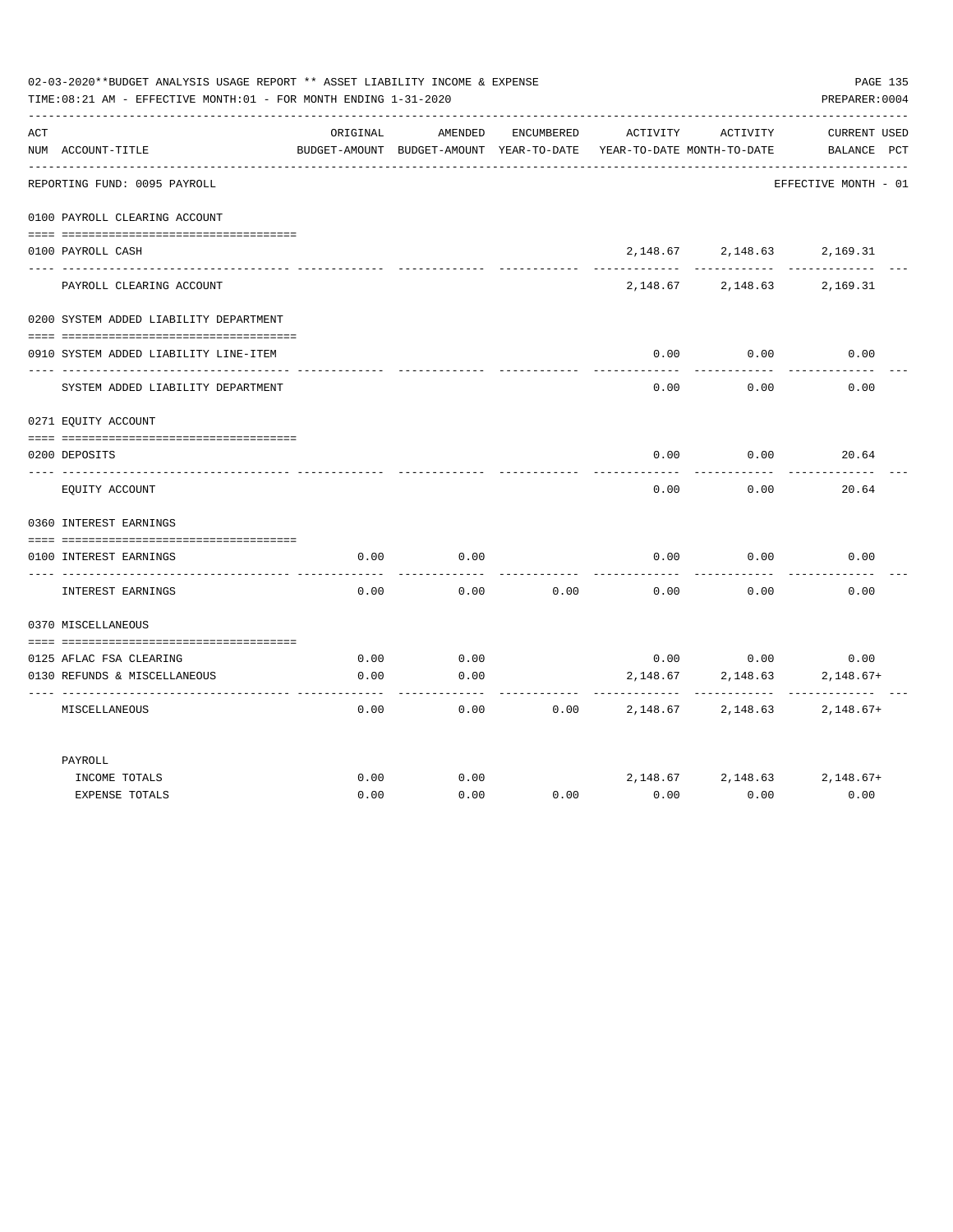| 02-03-2020**BUDGET ANALYSIS USAGE REPORT ** ASSET LIABILITY INCOME & EXPENSE<br>TIME: 08:21 AM - EFFECTIVE MONTH: 01 - FOR MONTH ENDING 1-31-2020 |                                        |          |                                                                     |            |          |          |                                                |
|---------------------------------------------------------------------------------------------------------------------------------------------------|----------------------------------------|----------|---------------------------------------------------------------------|------------|----------|----------|------------------------------------------------|
| ACT                                                                                                                                               |                                        | ORIGINAL | AMENDED                                                             | ENCUMBERED | ACTIVITY | ACTIVITY | <b>CURRENT USED</b>                            |
|                                                                                                                                                   | NUM ACCOUNT-TITLE                      |          | BUDGET-AMOUNT BUDGET-AMOUNT YEAR-TO-DATE YEAR-TO-DATE MONTH-TO-DATE |            |          |          | BALANCE PCT                                    |
|                                                                                                                                                   | REPORTING FUND: 0098 CAPITAL ASSETS    |          |                                                                     |            |          |          | ----------------------<br>EFFECTIVE MONTH - 01 |
|                                                                                                                                                   | 0160 CAPITAL ASSETS                    |          |                                                                     |            |          |          |                                                |
|                                                                                                                                                   |                                        |          |                                                                     |            |          |          |                                                |
|                                                                                                                                                   | 0100 LAND                              |          |                                                                     |            | 0.00     | 0.00     | 341,561.30                                     |
|                                                                                                                                                   | 0200 BUILDINGS                         |          |                                                                     |            | 0.00     | 0.00     | 4,737,000.00                                   |
|                                                                                                                                                   | 0201 ACCUM.DEPRECIATION-BUILDINGS      |          |                                                                     |            | 0.00     | 0.00     | $3,494,444.40-$                                |
|                                                                                                                                                   | 0210 AUTOMOBILES AND TRUCKS            |          |                                                                     |            | 0.00     | 0.00     | 2,289,535.41                                   |
|                                                                                                                                                   | 0211 ACCUM.DEPR.AUTOS AND TRUCKS       |          |                                                                     |            | 0.00     | 0.00     | $1,392,369.10-$                                |
|                                                                                                                                                   | 0215 COMPUTER EQUIPMENT                |          |                                                                     |            | 0.00     | 0.00     | 753,474.11                                     |
|                                                                                                                                                   | 0216 ACCUM.DEPR.-COMPUTER EQUIPMENT    |          |                                                                     |            | 0.00     | 0.00     | 657,090.62-                                    |
|                                                                                                                                                   | 0220 OFFICE EQUIPMENT                  |          |                                                                     |            | 0.00     | 0.00     | 164,640.04                                     |
|                                                                                                                                                   | 0221 ACCUM. DEPR. - OFFICE EQUIPMENT   |          |                                                                     |            | 0.00     | 0.00     | $100, 426.88 -$                                |
|                                                                                                                                                   | 0225 RADIO EQUIPMENT                   |          |                                                                     |            | 0.00     | 0.00     | 213, 359.45                                    |
|                                                                                                                                                   | 0226 ACCUM.DEPR.-RADIO EQUIPMENT       |          |                                                                     |            | 0.00     | 0.00     | 208,278.09-                                    |
|                                                                                                                                                   | 0227 SECURITY EQUIPMENT                |          |                                                                     |            | 0.00     | 0.00     | 111,850.36                                     |
|                                                                                                                                                   | 0228 ACCUM.DEP. - SECURITY EQUIPMENT   |          |                                                                     |            | 0.00     | 0.00     | $20,036.23-$                                   |
|                                                                                                                                                   | 0230 ROADS                             |          |                                                                     |            | 0.00     | 0.00     | 17,841,000.74                                  |
|                                                                                                                                                   | 0231 ACCUM. DEPRECIATION-ROADS         |          |                                                                     |            | 0.00     | 0.00     | 14, 422, 516.81-                               |
|                                                                                                                                                   | 0235 BRIDGES                           |          |                                                                     |            | 0.00     |          | 0.00 10,580,176.85                             |
|                                                                                                                                                   | 0236 ACCUM. DEPRECIATION-BRIDGES       |          |                                                                     |            | 0.00     | 0.00     | 3,673,811.72-                                  |
|                                                                                                                                                   | 0300 ROAD EQUIPMENT                    |          |                                                                     |            | 0.00     | 0.00     | 3,707,840.28                                   |
|                                                                                                                                                   | 0301 ACCUM.DEPRECIATION-ROAD EQUIPMENT |          |                                                                     |            | 0.00     | 0.00     | 2,812,298.86-                                  |
|                                                                                                                                                   | 0400 CONSTRUCTION IN PROGRESS          |          |                                                                     |            | 0.00     | 0.00     | 1,149,461.29                                   |
|                                                                                                                                                   |                                        |          |                                                                     |            |          |          |                                                |
|                                                                                                                                                   | CAPITAL ASSETS                         |          |                                                                     |            | 0.00     |          | $0.00 \quad 15,108,627.12$                     |
|                                                                                                                                                   | 0271 EQUITY ACCOUNT                    |          |                                                                     |            |          |          |                                                |
|                                                                                                                                                   |                                        |          |                                                                     |            |          |          |                                                |
|                                                                                                                                                   | 0200 EQUITY ACCOUNT                    |          |                                                                     |            | 0.00     |          | $0.00 \quad 15,108,627.12 -$<br>----------     |
|                                                                                                                                                   | EQUITY ACCOUNT                         |          |                                                                     |            | 0.00     |          | $0.00 \quad 15,108,627.12 -$                   |
|                                                                                                                                                   | CAPITAL ASSETS                         |          |                                                                     |            |          |          |                                                |
|                                                                                                                                                   | INCOME TOTALS                          | 0.00     | 0.00                                                                |            | 0.00     | 0.00     | 0.00                                           |
|                                                                                                                                                   | <b>EXPENSE TOTALS</b>                  | 0.00     | 0.00                                                                | 0.00       | 0.00     | 0.00     | 0.00                                           |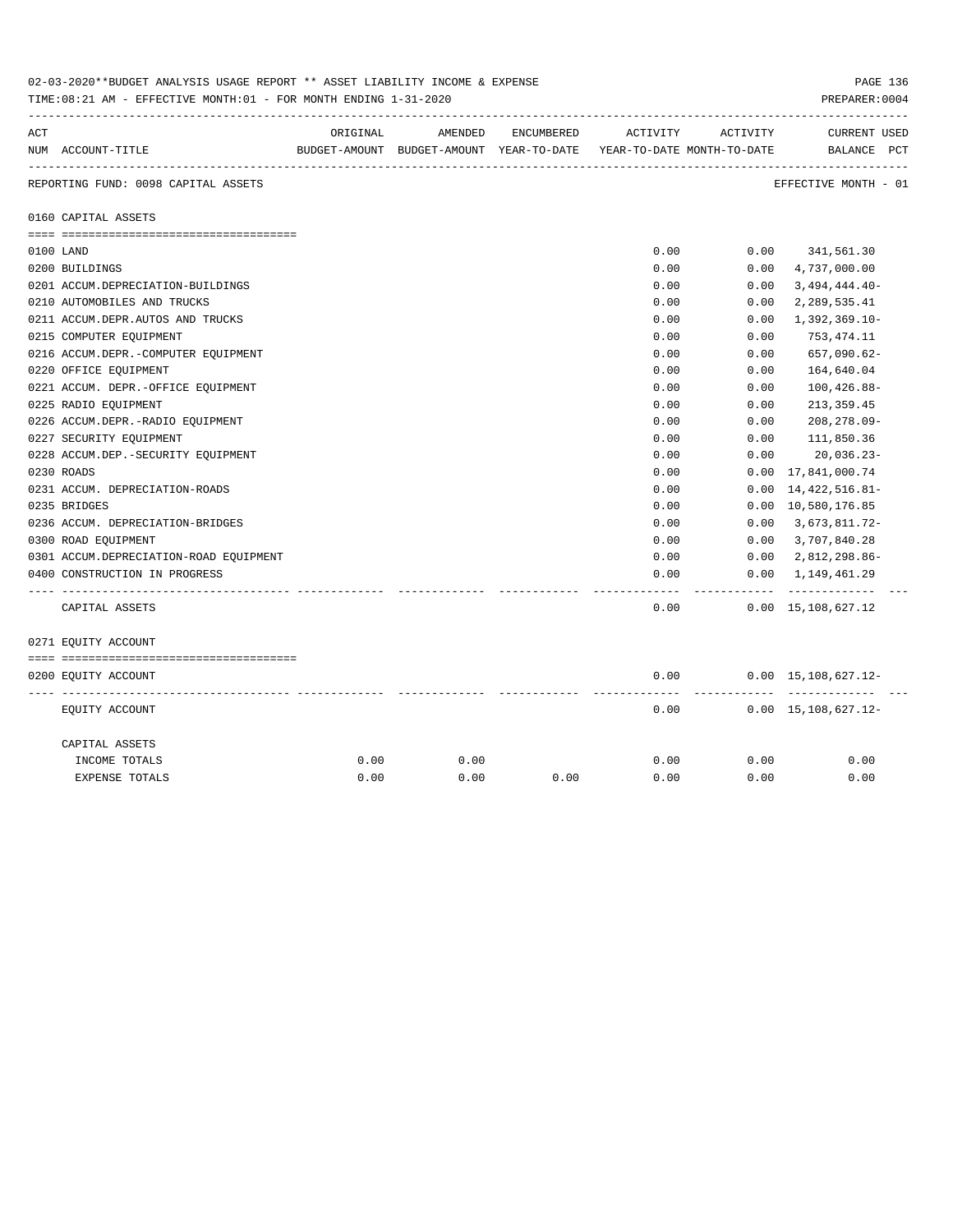| ACT |                                        | ORIGINAL | AMENDED                                  | ENCUMBERED | ACTIVITY                   | ACTIVITY          | <b>CURRENT USED</b>          |  |
|-----|----------------------------------------|----------|------------------------------------------|------------|----------------------------|-------------------|------------------------------|--|
|     | NUM ACCOUNT-TITLE                      |          | BUDGET-AMOUNT BUDGET-AMOUNT YEAR-TO-DATE |            | YEAR-TO-DATE MONTH-TO-DATE |                   | BALANCE PCT                  |  |
|     | REPORTING FUND: 0099 GOVERNMENTAL DEBT |          |                                          |            |                            |                   | EFFECTIVE MONTH - 01         |  |
|     | 0170 DEFERRED PENSION OUTFLOW          |          |                                          |            |                            |                   |                              |  |
|     | 0200 DEFERRED PENSION OUTFLOW          |          |                                          |            | 0.00                       |                   | $0.00 \quad 1,424,804.00$    |  |
|     |                                        |          |                                          |            |                            | .                 |                              |  |
|     | DEFERRED PENSION OUTFLOW               |          |                                          |            | 0.00                       |                   | $0.00 \quad 1,424,804.00$    |  |
|     | 0200 GOVERNMENTAL DEBT                 |          |                                          |            |                            |                   |                              |  |
|     |                                        |          |                                          |            |                            |                   |                              |  |
|     | 0240 ACCRUED INTEREST                  |          |                                          |            | 0.00                       | 0.00              | 61,179.00                    |  |
|     | 0250 GENERAL OBLIGATION BOND           |          |                                          |            | 0.00                       | 0.00              | 5,930,000.00                 |  |
|     | 0251 GOB-CURRENT PORTION               |          |                                          |            | 0.00                       | 0.00              | 160,000.00                   |  |
|     | 0255 BOND DISCOUNT CURRENT             |          |                                          |            | 0.00                       | 0.00              | 2,699.60-                    |  |
|     | 0256 BOND DISCOUNT                     |          |                                          |            | 0.00                       | 0.00              | 60,741.09-                   |  |
|     | 0257 BOND PREMIUM CURRENT              |          |                                          |            | 0.00                       | 0.00              | 10,976.99                    |  |
|     | 0258 BOND PREMIUM                      |          |                                          |            | 0.00                       | 0.00              | 246,982.37                   |  |
|     | 0275 NOTES PAYABLE                     |          |                                          |            | 0.00                       | 0.00              | 0.00                         |  |
|     | 0277 NOTE #16240648-SHERIFF            |          |                                          |            | 0.00                       | 0.00              | 0.00                         |  |
|     | 0278 NOTE #16308936-SHERIFF            |          |                                          |            | 0.00                       | 0.00              | 0.00                         |  |
|     | 0279 NOTE #16291000-R&B#3              |          |                                          |            | 0.00                       | 0.00              | 0.00                         |  |
|     | 0280 NOTE #16295968-R&B#3              |          |                                          |            | 0.00                       | 0.00              | 0.00                         |  |
|     | 0281 ODYSSEY #16235752-GENERAL         |          |                                          |            | 0.00                       | 0.00              | 0.00                         |  |
|     | 0310 CAPITAL LEASE-CURRENT PORTION     |          |                                          |            | 0.00                       | 0.00              | 0.00                         |  |
|     | 0350 ACCRUED COMPENSATION              |          |                                          |            | 0.00                       | 0.00              | 199,433.20                   |  |
|     | 0400 NET PENSION LIABILITY             |          |                                          |            | 0.00                       | 0.00              | 897,879.00                   |  |
|     | 0450 DEFERRED PENSION IN FLOW          |          |                                          |            | 0.00                       | 0.00<br>$- - - -$ | 1,225,677.00<br>------------ |  |
|     | GOVERNMENTAL DEBT                      |          |                                          |            | 0.00                       | 0.00              | 8,668,686.87                 |  |
|     | 0271 EOUITY                            |          |                                          |            |                            |                   |                              |  |
|     | 0200 EQUITY ACCOUNT                    |          |                                          |            | 0.00                       |                   | $0.00$ 7, 243, 882.87-       |  |
|     | EQUITY                                 |          |                                          |            | 0.00                       | 0.00              | ----------<br>7,243,882.87-  |  |
|     | GOVERNMENTAL DEBT                      |          |                                          |            |                            |                   |                              |  |
|     | INCOME TOTALS                          | 0.00     | 0.00                                     |            | 0.00                       | 0.00              | 0.00                         |  |
|     | <b>EXPENSE TOTALS</b>                  | 0.00     | 0.00                                     | 0.00       | 0.00                       | 0.00              | 0.00                         |  |